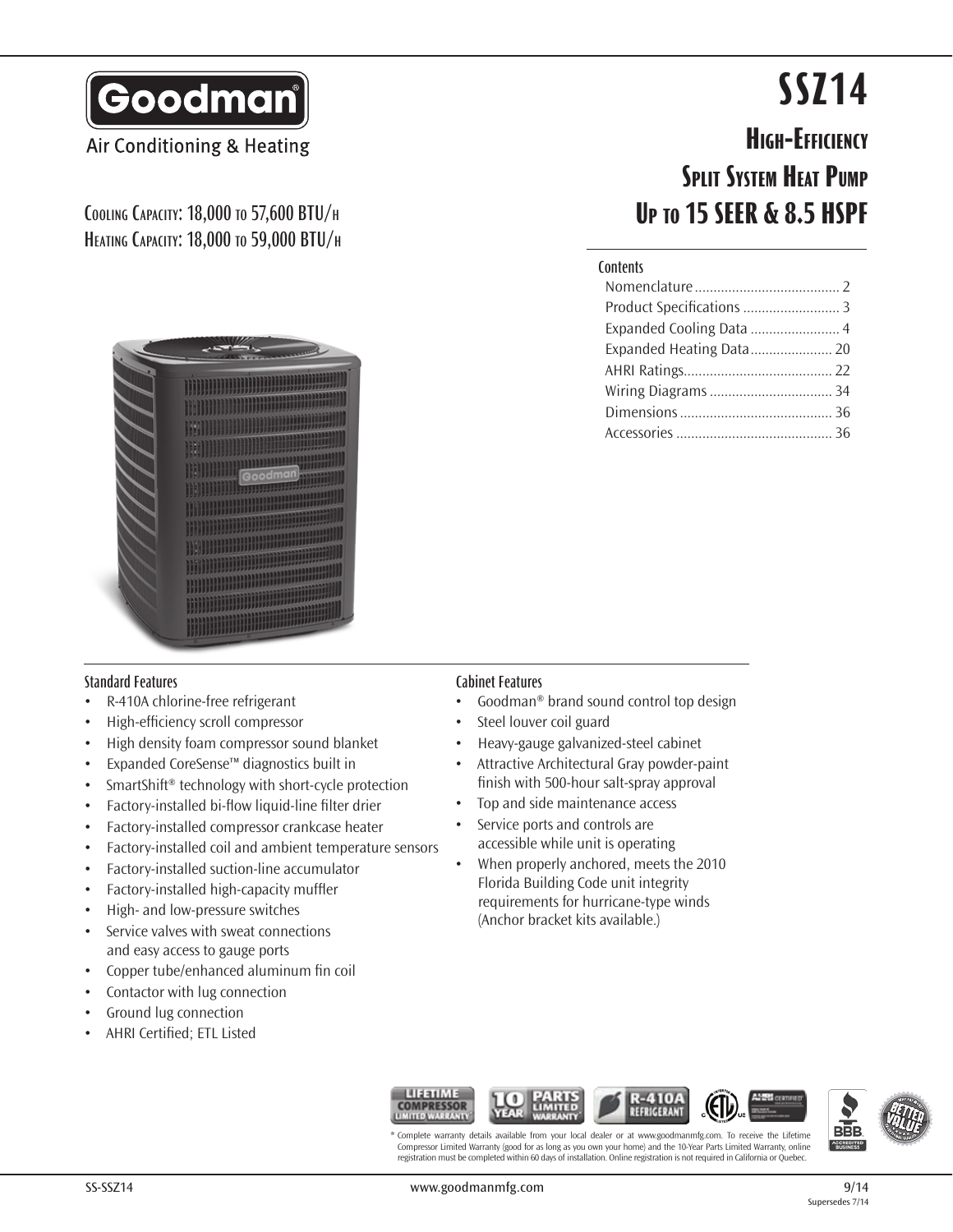### **Nomenclature**



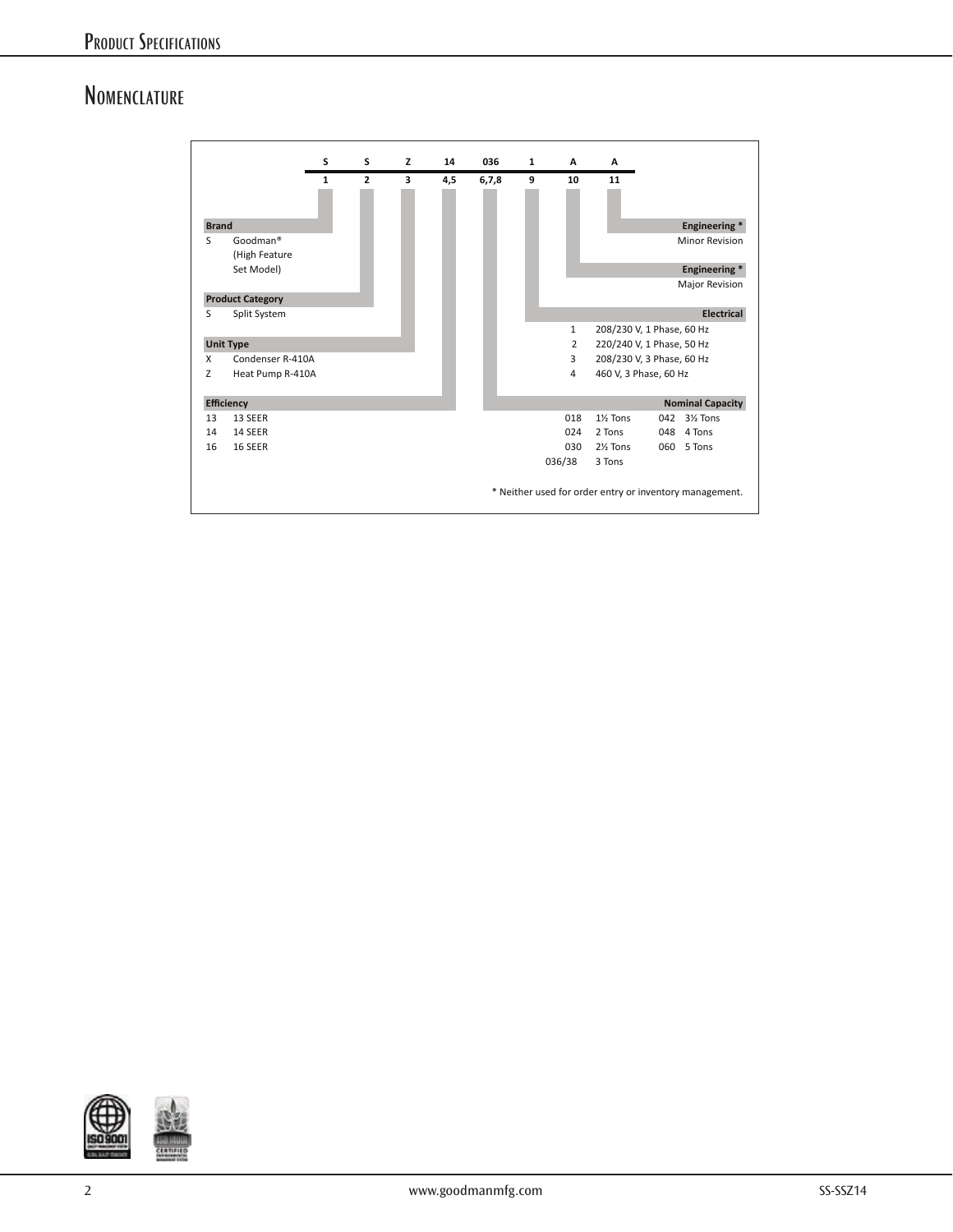### **Specifications**

|                                          | <b>SSZ14</b><br>0181A*ES           | <b>SSZ14</b><br>0241A*ES           | <b>SSZ14</b><br>0301A*ES           | <b>SSZ14</b><br>0361B*      | <b>SSZ14</b><br>0381A*      | <b>SSZ14</b><br>0421A*             | <b>SSZ14</b><br>0481A*      | <b>SSZ14</b><br>0601A*      |
|------------------------------------------|------------------------------------|------------------------------------|------------------------------------|-----------------------------|-----------------------------|------------------------------------|-----------------------------|-----------------------------|
| <b>NOMINAL CAPACITIES</b>                |                                    |                                    |                                    |                             |                             |                                    |                             |                             |
| Cooling (BTU/h)                          | 18,000                             | 24,000                             | 30,000                             | 36,000                      | 36,000                      | 42,000                             | 48,000                      | 60,000                      |
| Heating (BTU/h)                          | 18,000                             | 24,000                             | 30,000                             | 36,000                      | 36,000                      | 42,000                             | 48,000                      | 60,000                      |
| <b>Decibels</b>                          | 70                                 | 72                                 | 72                                 | 74                          | 74                          | 73                                 | 74                          | 75                          |
| <b>COMPRESSOR</b>                        |                                    |                                    |                                    |                             |                             |                                    |                             |                             |
| <b>RLA</b>                               | 9.0                                | 12.8                               | 14.1                               | 14.1                        | 14.1                        | 17.9                               | 19.9                        | 26.4                        |
| <b>LRA</b>                               | 48.0                               | 58.3                               | 73.0                               | 77.0                        | 77                          | 112.0                              | 109.0                       | 134.0                       |
| <b>CONDENSER FAN MOTOR</b>               |                                    |                                    |                                    |                             |                             |                                    |                             |                             |
| Horsepower                               | 1/12                               | 1/6                                | 1/6                                | $\frac{1}{4}$               | 1/6                         | ¼                                  | ¼                           | ¼                           |
| <b>FLA</b>                               | 0.6                                | 1.1                                | 1.0                                | 1.5                         | $\mathbf{1}$                | 1.5                                | 1.5                         | 1.5                         |
| <b>REFRIGERATION SYSTEM</b>              |                                    |                                    |                                    |                             |                             |                                    |                             |                             |
| Refrigerant Line Size <sup>1</sup>       |                                    |                                    |                                    |                             |                             |                                    |                             |                             |
| Liquid Line Size ("O.D.)                 | $\frac{3}{8}$ <sup>11</sup>        | $\frac{3}{8}$ <sup>11</sup>        | $\frac{3}{8}$ <sup>11</sup>        | $\frac{3}{8}$ <sup>11</sup> | $\frac{3}{8}$ <sup>11</sup> | $\frac{3}{8}$ <sup>11</sup>        | $\frac{3}{8}$ <sup>11</sup> | $\frac{3}{8}$ <sup>11</sup> |
| Suction Line Size ("O.D.)                | $\frac{3}{4}$ <sup>11</sup>        | $\frac{3}{4}$ <sup>11</sup>        | $\frac{3}{4}$ <sup>11</sup>        | $\frac{7}{8}$ "             | $\frac{7}{8}$ "             | $1\frac{1}{8}$ "                   | $1\frac{1}{8}$ "            | $1\frac{1}{8}$ "            |
| Refrigerant Connection Size              |                                    |                                    |                                    |                             |                             |                                    |                             |                             |
| Liquid Valve Size ("O.D.)                | $\frac{3}{8}$ <sup>11</sup>        | $\frac{3}{8}$ <sup>11</sup>        | $\frac{3}{8}$ <sup>11</sup>        | $\frac{3}{8}$ <sup>11</sup> | $\frac{3}{8}$ <sup>11</sup> | $\frac{3}{8}$ <sup>11</sup>        | $\frac{3}{8}$ <sup>11</sup> | $\frac{3}{8}$ <sup>11</sup> |
| Suction Valve Size ("O.D.)               | $\frac{3}{4}$ <sup>11</sup>        | $\frac{3}{4}$ <sup>11</sup>        | $\frac{3}{4}$ <sup>11</sup>        | $\frac{3}{4}$ <sup>11</sup> | $\frac{7}{8}$ <sup>11</sup> | $\frac{7}{8}$ "                    | $\frac{7}{8}$ <sup>11</sup> | $\frac{7}{8}$ "             |
| Valve Connection Type                    | Sweat                              | Sweat                              | Sweat                              | Sweat                       | Sweat                       | Sweat                              | Sweat                       | Sweat                       |
| Refrigerant Charge                       | 130                                | 153                                | 175                                | 163                         | 201                         | 207                                | 234                         | 255                         |
| <b>ELECTRICAL DATA</b>                   |                                    |                                    |                                    |                             |                             |                                    |                             |                             |
| Volts-Phase (60 Hz)                      | 208/230-1                          | 208/230-1                          | 208/230-1                          | 208/230-1                   | 208/230-1                   | 208/230-1                          | 208/230-1                   | 208/230-1                   |
| Minimum Circuit Ampacity <sup>2</sup>    | 11.9                               | 17.1                               | 18.6                               | 19.1                        | 18.6                        | 23.9                               | 26.4                        | 34.5                        |
| Max. Overcurrent Protection <sup>3</sup> | 20                                 | 25                                 | 30                                 | 30                          | 30                          | 40                                 | 45                          | 60                          |
| Min / Max Volts                          | 197 / 253                          | 197 / 253                          | 197 / 253                          | 197 / 253                   | 197/253                     | 197 / 253                          | 197 / 253                   | 197 / 253                   |
| <b>Electrical Conduit Size</b>           | $\frac{1}{2}$ " or $\frac{3}{4}$ " | $\frac{1}{2}$ " or $\frac{3}{4}$ " | $\frac{1}{2}$ " or $\frac{3}{4}$ " | 1/ <sub>2</sub> " or 3/4"   | 1/ <sub>2</sub> " or 3/4"   | $\frac{1}{2}$ " or $\frac{3}{4}$ " | 1/ <sub>2</sub> " or 3/4"   | 1/ <sub>2</sub> " or 3/4"   |
| <b>EQUIPMENT WEIGHT (LBS)</b>            | 173                                | 183                                | 185                                | 192                         | 253                         | 246                                | 278                         | 292                         |
| <b>SHIP WEIGHT (LBS)</b>                 | 191                                | 201                                | 203                                | 210                         | 275                         | 268                                | 300                         | 314                         |

<sup>1</sup> Tested and rated in accordance with AHRI Standard 210/240

<sup>2</sup> Wire size should be determined in accordance with National Electrical Codes; extensive wire runs will require larger wire sizes

<sup>3</sup> Must use time-delay fuses or HACR-type circuit breakers of the same size as noted.

ES Energy Star Rated

**Notes**

- Always check the rating plate for electrical data on the unit being installed.
- Installer will need to supply <sup>7%</sup> to 1<sup>%</sup> adapters for suction line connections.
- Unit is charged with refrigerant for 15' of ⅜" liquid line. System charge must be adjusted per Installation Instructions Final Charge Procedure.
- Installation of these units requires the specified TXV Kit to be installed on the indoor coil. THE SPECIFIED TXV IS DETERMINED BY THE OUTDOOR UNIT NOT THE INDOOR COIL.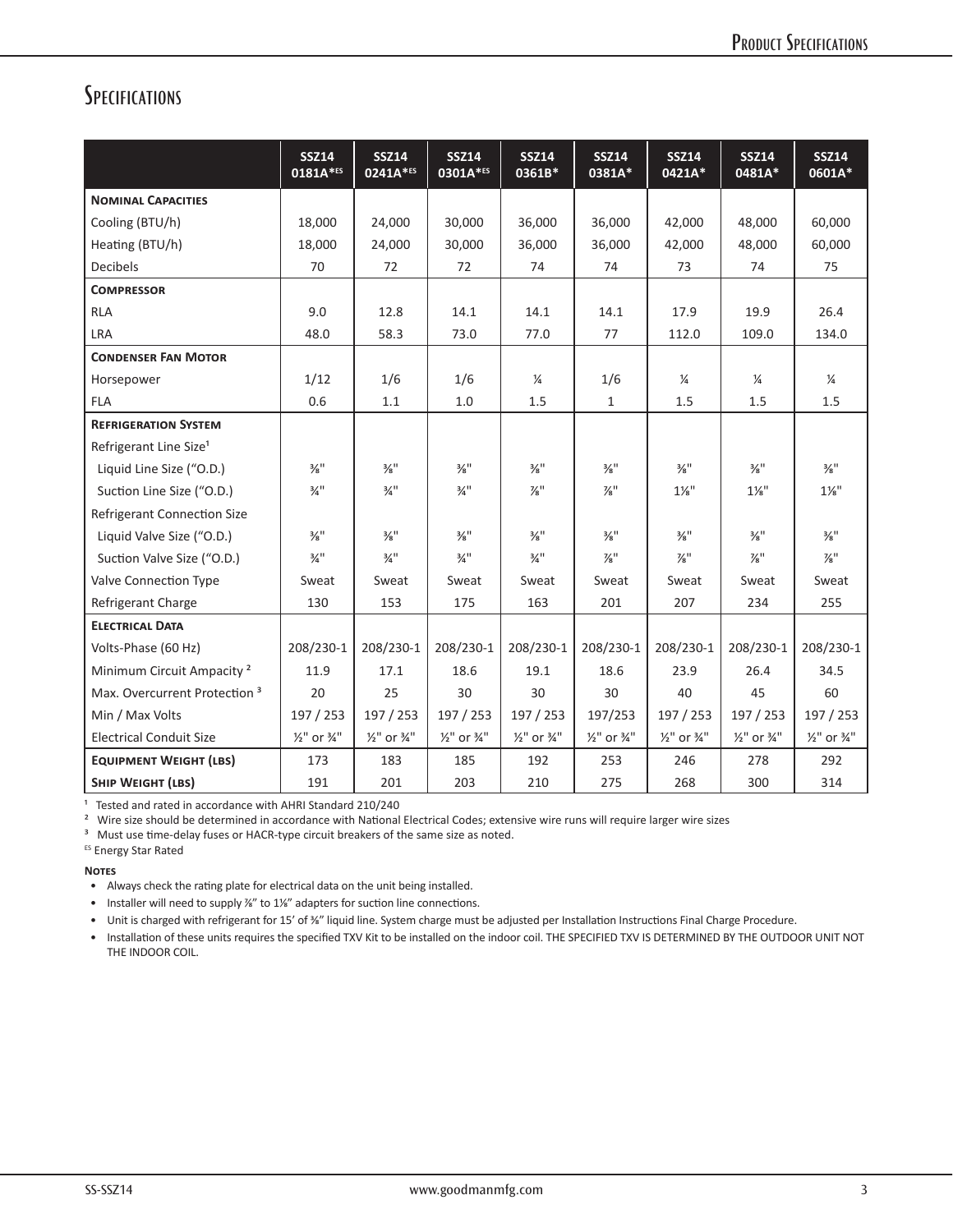| 75°F<br>65°F                                                                                                                                                                                             |  |  |  |  |  |          |                                                                                                                                                                                                                                                                                                                                                                              |                   | <b>OUTDOOR AMBIENT TEMPERATURI</b>                                                                                                                 |                                                                                                                                                                                                                                |                                                                          |       |                                                                                                                                                                                                                                                                                                                       | 105°F                                                                                                                                                                                                                                                                      |                                                                                                                                                                                                                                                                                                                                                                                                                                                                                                                        |      |                                | 115ºF                                                                                                                                                                                                                                                                                            |                                                                                                                                                                                                                                 |                                                                                                                 |
|----------------------------------------------------------------------------------------------------------------------------------------------------------------------------------------------------------|--|--|--|--|--|----------|------------------------------------------------------------------------------------------------------------------------------------------------------------------------------------------------------------------------------------------------------------------------------------------------------------------------------------------------------------------------------|-------------------|----------------------------------------------------------------------------------------------------------------------------------------------------|--------------------------------------------------------------------------------------------------------------------------------------------------------------------------------------------------------------------------------|--------------------------------------------------------------------------|-------|-----------------------------------------------------------------------------------------------------------------------------------------------------------------------------------------------------------------------------------------------------------------------------------------------------------------------|----------------------------------------------------------------------------------------------------------------------------------------------------------------------------------------------------------------------------------------------------------------------------|------------------------------------------------------------------------------------------------------------------------------------------------------------------------------------------------------------------------------------------------------------------------------------------------------------------------------------------------------------------------------------------------------------------------------------------------------------------------------------------------------------------------|------|--------------------------------|--------------------------------------------------------------------------------------------------------------------------------------------------------------------------------------------------------------------------------------------------------------------------------------------------|---------------------------------------------------------------------------------------------------------------------------------------------------------------------------------------------------------------------------------|-----------------------------------------------------------------------------------------------------------------|
|                                                                                                                                                                                                          |  |  |  |  |  | ENTERING |                                                                                                                                                                                                                                                                                                                                                                              | <b>INDOOR WET</b> | BULB                                                                                                                                               |                                                                                                                                                                                                                                | <b><i>TEMPERATURE</i></b>                                                |       |                                                                                                                                                                                                                                                                                                                       |                                                                                                                                                                                                                                                                            |                                                                                                                                                                                                                                                                                                                                                                                                                                                                                                                        |      |                                |                                                                                                                                                                                                                                                                                                  |                                                                                                                                                                                                                                 |                                                                                                                 |
| 59<br>5<br>3<br>႙<br><b>AIRFLOW</b>                                                                                                                                                                      |  |  |  |  |  |          |                                                                                                                                                                                                                                                                                                                                                                              |                   |                                                                                                                                                    |                                                                                                                                                                                                                                |                                                                          |       |                                                                                                                                                                                                                                                                                                                       |                                                                                                                                                                                                                                                                            |                                                                                                                                                                                                                                                                                                                                                                                                                                                                                                                        |      |                                |                                                                                                                                                                                                                                                                                                  |                                                                                                                                                                                                                                 |                                                                                                                 |
| 20.0<br>18.3<br>17.6<br>MBh                                                                                                                                                                              |  |  |  |  |  |          |                                                                                                                                                                                                                                                                                                                                                                              |                   |                                                                                                                                                    | 17.0                                                                                                                                                                                                                           | <u>e si</u>                                                              |       |                                                                                                                                                                                                                                                                                                                       | <b>ខ</b> ទី ទី                                                                                                                                                                                                                                                             | er 1<br>475<br>29                                                                                                                                                                                                                                                                                                                                                                                                                                                                                                      |      |                                | <b>63</b><br>15.0<br>171                                                                                                                                                                                                                                                                         | $\frac{6}{4}$                                                                                                                                                                                                                   |                                                                                                                 |
| 0.76<br>0.43<br>$\overline{12}$<br>0.62<br>15<br>0.74<br>$^{28}$<br>5/7<br>$\overline{\Delta}$                                                                                                           |  |  |  |  |  |          |                                                                                                                                                                                                                                                                                                                                                                              |                   | <mark>ទ</mark> ផ្ទី ផ្ទី ផ្ទី ដូន ដូ <mark>ង ជា</mark> ដូន ដូង ដូច ដូច ដូច ដូច ដូច ដូ<br>ស្តី ផ្ទី ផ្ទី ដូន ដូច ដូច ដូច ដូច ដូច ដូច ដូច ដូច ដូច ដូ | 0.67                                                                                                                                                                                                                           | 0.47                                                                     |       | $3.53$ $\frac{3}{2}$ $\frac{3}{2}$ $\frac{4}{2}$ $\frac{5}{2}$ $\frac{4}{2}$ $\frac{5}{2}$ $\frac{3}{2}$ $\frac{4}{2}$ $\frac{5}{2}$ $\frac{3}{2}$ $\frac{4}{2}$ $\frac{5}{2}$ $\frac{3}{2}$ $\frac{4}{2}$ $\frac{5}{2}$ $\frac{3}{2}$ $\frac{4}{2}$ $\frac{1}{2}$ $\frac{1}{2}$ $\frac{3}{2}$ $\frac{4}{2}$ $\frac{$ |                                                                                                                                                                                                                                                                            |                                                                                                                                                                                                                                                                                                                                                                                                                                                                                                                        |      |                                |                                                                                                                                                                                                                                                                                                  | 0.49<br>$\Xi$                                                                                                                                                                                                                   |                                                                                                                 |
| 1.25<br>1.23<br>1.19<br>1.17<br>$\geq$<br>675                                                                                                                                                            |  |  |  |  |  |          |                                                                                                                                                                                                                                                                                                                                                                              |                   |                                                                                                                                                    |                                                                                                                                                                                                                                | 1.47                                                                     |       |                                                                                                                                                                                                                                                                                                                       |                                                                                                                                                                                                                                                                            |                                                                                                                                                                                                                                                                                                                                                                                                                                                                                                                        |      |                                |                                                                                                                                                                                                                                                                                                  |                                                                                                                                                                                                                                 |                                                                                                                 |
| 4.5<br>4.4<br>$4.\overline{3}$<br>4.2<br>Amps                                                                                                                                                            |  |  |  |  |  |          |                                                                                                                                                                                                                                                                                                                                                                              |                   |                                                                                                                                                    |                                                                                                                                                                                                                                | 5.6<br>351                                                               |       |                                                                                                                                                                                                                                                                                                                       |                                                                                                                                                                                                                                                                            |                                                                                                                                                                                                                                                                                                                                                                                                                                                                                                                        |      |                                |                                                                                                                                                                                                                                                                                                  |                                                                                                                                                                                                                                 |                                                                                                                 |
| 239<br>113<br>242<br>229<br>113<br>213<br>107<br>Hi PR                                                                                                                                                   |  |  |  |  |  |          | 136                                                                                                                                                                                                                                                                                                                                                                          |                   |                                                                                                                                                    |                                                                                                                                                                                                                                |                                                                          |       |                                                                                                                                                                                                                                                                                                                       |                                                                                                                                                                                                                                                                            |                                                                                                                                                                                                                                                                                                                                                                                                                                                                                                                        |      |                                |                                                                                                                                                                                                                                                                                                  |                                                                                                                                                                                                                                 |                                                                                                                 |
| 16.7<br>19.4<br>124<br>17.7<br>17.1<br>L <sub>O</sub> PR<br>MBh                                                                                                                                          |  |  |  |  |  |          |                                                                                                                                                                                                                                                                                                                                                                              |                   |                                                                                                                                                    |                                                                                                                                                                                                                                | 143                                                                      |       |                                                                                                                                                                                                                                                                                                                       |                                                                                                                                                                                                                                                                            |                                                                                                                                                                                                                                                                                                                                                                                                                                                                                                                        |      |                                |                                                                                                                                                                                                                                                                                                  |                                                                                                                                                                                                                                 |                                                                                                                 |
| 0.73<br>0.41<br>0.59<br>0.70<br>5/7                                                                                                                                                                      |  |  |  |  |  |          | $\begin{array}{ccc} \boxed{3} & \frac{1}{3} & \frac{1}{3} & \frac{1}{3} & \frac{1}{3} & \frac{1}{3} \\ \boxed{4} & \frac{1}{3} & \frac{1}{3} & \frac{1}{3} & \frac{1}{3} & \frac{1}{3} \\ \boxed{5} & \frac{1}{3} & \frac{1}{3} & \frac{1}{3} & \frac{1}{3} & \frac{1}{3} \\ \boxed{6} & \frac{1}{3} & \frac{1}{3} & \frac{1}{3} & \frac{1}{3} & \frac{1}{3} \\ \end{array}$ |                   |                                                                                                                                                    | $49.375$ $47.375$ $49.375$ $49.375$ $49.375$ $49.375$ $49.375$ $49.375$ $49.375$ $49.375$ $49.375$ $49.375$ $49.375$ $49.375$ $49.375$ $49.375$ $49.375$ $49.375$ $49.375$ $49.375$ $49.375$ $49.375$ $49.375$ $49.375$ $49.3$ | $\begin{array}{c} 18.1 \\ 0.45 \\ 1.46 \\ 1.5 \\ 3.8 \\ 4.1 \end{array}$ |       |                                                                                                                                                                                                                                                                                                                       |                                                                                                                                                                                                                                                                            | $\begin{array}{c} 2 \quad \text{if} \quad \text{if} \quad \text{if} \quad \text{if} \quad \text{if} \quad \text{if} \quad \text{if} \quad \text{if} \quad \text{if} \quad \text{if} \quad \text{if} \quad \text{if} \quad \text{if} \quad \text{if} \quad \text{if} \quad \text{if} \quad \text{if} \quad \text{if} \quad \text{if} \quad \text{if} \quad \text{if} \quad \text{if} \quad \text{if} \quad \text{if} \quad \text{if} \quad \text{if} \quad \text{if} \quad \text{if} \quad \text{if} \quad \text{if} \$ |      |                                | $\frac{1}{4}$ is $\frac{1}{4}$ is $\frac{1}{4}$ is $\frac{1}{4}$ is $\frac{1}{4}$ is $\frac{1}{4}$ is $\frac{1}{4}$ is $\frac{1}{4}$ is $\frac{1}{4}$ is $\frac{1}{4}$ is $\frac{1}{4}$ is $\frac{1}{4}$ is $\frac{1}{4}$ is $\frac{1}{4}$ is $\frac{1}{4}$ is $\frac{1}{4}$ is $\frac{1}{4}$ is | ra e a alga z n z z s s a alga s e                                                                                                                                                                                              |                                                                                                                 |
| $\overline{c}$<br>$22$<br>$\frac{1}{6}$<br>$\frac{\infty}{2}$<br>$\overline{\Delta}$                                                                                                                     |  |  |  |  |  |          |                                                                                                                                                                                                                                                                                                                                                                              |                   |                                                                                                                                                    |                                                                                                                                                                                                                                |                                                                          |       |                                                                                                                                                                                                                                                                                                                       |                                                                                                                                                                                                                                                                            |                                                                                                                                                                                                                                                                                                                                                                                                                                                                                                                        |      |                                |                                                                                                                                                                                                                                                                                                  |                                                                                                                                                                                                                                 |                                                                                                                 |
| 1.24<br>1.22<br>1.18<br>1.16<br>$\overline{\mathsf{k}}$ W<br>600                                                                                                                                         |  |  |  |  |  |          |                                                                                                                                                                                                                                                                                                                                                                              |                   |                                                                                                                                                    |                                                                                                                                                                                                                                |                                                                          |       |                                                                                                                                                                                                                                                                                                                       |                                                                                                                                                                                                                                                                            |                                                                                                                                                                                                                                                                                                                                                                                                                                                                                                                        |      |                                |                                                                                                                                                                                                                                                                                                  |                                                                                                                                                                                                                                 |                                                                                                                 |
| 4.5<br>4.4<br>4.3<br>4.2<br>Amps                                                                                                                                                                         |  |  |  |  |  |          |                                                                                                                                                                                                                                                                                                                                                                              |                   |                                                                                                                                                    |                                                                                                                                                                                                                                |                                                                          |       |                                                                                                                                                                                                                                                                                                                       |                                                                                                                                                                                                                                                                            |                                                                                                                                                                                                                                                                                                                                                                                                                                                                                                                        |      |                                |                                                                                                                                                                                                                                                                                                  |                                                                                                                                                                                                                                 |                                                                                                                 |
| 236<br>239<br>227<br>210<br>Hi PR                                                                                                                                                                        |  |  |  |  |  |          |                                                                                                                                                                                                                                                                                                                                                                              |                   |                                                                                                                                                    |                                                                                                                                                                                                                                |                                                                          |       |                                                                                                                                                                                                                                                                                                                       |                                                                                                                                                                                                                                                                            |                                                                                                                                                                                                                                                                                                                                                                                                                                                                                                                        |      |                                |                                                                                                                                                                                                                                                                                                  |                                                                                                                                                                                                                                 |                                                                                                                 |
| 111<br>122<br>112<br>105<br>Lo PR                                                                                                                                                                        |  |  |  |  |  |          |                                                                                                                                                                                                                                                                                                                                                                              |                   |                                                                                                                                                    |                                                                                                                                                                                                                                |                                                                          |       |                                                                                                                                                                                                                                                                                                                       |                                                                                                                                                                                                                                                                            |                                                                                                                                                                                                                                                                                                                                                                                                                                                                                                                        |      |                                |                                                                                                                                                                                                                                                                                                  |                                                                                                                                                                                                                                 |                                                                                                                 |
| $\frac{1}{2}$ $\frac{1}{2}$ $\frac{3}{2}$ $\frac{4}{3}$ $\frac{3}{4}$ $\frac{8}{6}$ $\frac{8}{2}$ $\frac{1}{2}$ $\frac{1}{2}$ $\frac{1}{3}$ $\frac{3}{4}$<br>15.4<br>0.70<br>17.9<br>16.4<br>15.8<br>MBh |  |  |  |  |  |          |                                                                                                                                                                                                                                                                                                                                                                              |                   |                                                                                                                                                    |                                                                                                                                                                                                                                | $\frac{16.7}{0.43}$                                                      |       |                                                                                                                                                                                                                                                                                                                       |                                                                                                                                                                                                                                                                            |                                                                                                                                                                                                                                                                                                                                                                                                                                                                                                                        |      |                                |                                                                                                                                                                                                                                                                                                  |                                                                                                                                                                                                                                 |                                                                                                                 |
| 0.39<br>0.57<br>0.68<br>5/7                                                                                                                                                                              |  |  |  |  |  |          |                                                                                                                                                                                                                                                                                                                                                                              |                   |                                                                                                                                                    |                                                                                                                                                                                                                                |                                                                          |       |                                                                                                                                                                                                                                                                                                                       |                                                                                                                                                                                                                                                                            |                                                                                                                                                                                                                                                                                                                                                                                                                                                                                                                        |      |                                |                                                                                                                                                                                                                                                                                                  |                                                                                                                                                                                                                                 |                                                                                                                 |
| $\overline{a}$<br>$22$<br>16<br>19<br>$\overline{\Delta}$                                                                                                                                                |  |  |  |  |  |          |                                                                                                                                                                                                                                                                                                                                                                              |                   |                                                                                                                                                    |                                                                                                                                                                                                                                | 1.42                                                                     |       |                                                                                                                                                                                                                                                                                                                       |                                                                                                                                                                                                                                                                            |                                                                                                                                                                                                                                                                                                                                                                                                                                                                                                                        |      |                                |                                                                                                                                                                                                                                                                                                  | $\begin{array}{c}\n 1.3 \\  1.3\n \end{array}$                                                                                                                                                                                  |                                                                                                                 |
| 1.21<br>1.19<br>1.15<br>1.13<br>$\overline{\mathsf{k}}$ W<br>525                                                                                                                                         |  |  |  |  |  |          |                                                                                                                                                                                                                                                                                                                                                                              |                   |                                                                                                                                                    |                                                                                                                                                                                                                                |                                                                          |       |                                                                                                                                                                                                                                                                                                                       |                                                                                                                                                                                                                                                                            |                                                                                                                                                                                                                                                                                                                                                                                                                                                                                                                        |      |                                |                                                                                                                                                                                                                                                                                                  |                                                                                                                                                                                                                                 |                                                                                                                 |
| $1,28$<br>$1,36$<br>$4,6$<br>$260$<br>4.4<br>4.3<br>4.2<br>4.1<br>Amps                                                                                                                                   |  |  |  |  |  |          | 13.588                                                                                                                                                                                                                                                                                                                                                                       |                   |                                                                                                                                                    | <b>13</b><br>132<br>52<br>25                                                                                                                                                                                                   | 5.4<br>337                                                               |       |                                                                                                                                                                                                                                                                                                                       |                                                                                                                                                                                                                                                                            | $148$<br>$148$<br>$579$<br>$344$                                                                                                                                                                                                                                                                                                                                                                                                                                                                                       |      |                                |                                                                                                                                                                                                                                                                                                  |                                                                                                                                                                                                                                 |                                                                                                                 |
| 229<br>232<br>220<br>204<br>Hi PR                                                                                                                                                                        |  |  |  |  |  |          |                                                                                                                                                                                                                                                                                                                                                                              |                   |                                                                                                                                                    |                                                                                                                                                                                                                                |                                                                          |       |                                                                                                                                                                                                                                                                                                                       |                                                                                                                                                                                                                                                                            |                                                                                                                                                                                                                                                                                                                                                                                                                                                                                                                        |      |                                |                                                                                                                                                                                                                                                                                                  | 419<br>149                                                                                                                                                                                                                      |                                                                                                                 |
| 126<br>108<br>119<br>109<br>102<br>Lo PR                                                                                                                                                                 |  |  |  |  |  |          |                                                                                                                                                                                                                                                                                                                                                                              |                   |                                                                                                                                                    |                                                                                                                                                                                                                                | 137                                                                      |       |                                                                                                                                                                                                                                                                                                                       |                                                                                                                                                                                                                                                                            |                                                                                                                                                                                                                                                                                                                                                                                                                                                                                                                        |      |                                |                                                                                                                                                                                                                                                                                                  |                                                                                                                                                                                                                                 |                                                                                                                 |
| 21.5<br>20.0<br>18.5<br>17.9<br>MBh                                                                                                                                                                      |  |  |  |  |  |          |                                                                                                                                                                                                                                                                                                                                                                              |                   |                                                                                                                                                    |                                                                                                                                                                                                                                |                                                                          |       |                                                                                                                                                                                                                                                                                                                       |                                                                                                                                                                                                                                                                            |                                                                                                                                                                                                                                                                                                                                                                                                                                                                                                                        |      |                                |                                                                                                                                                                                                                                                                                                  |                                                                                                                                                                                                                                 |                                                                                                                 |
| 17.5<br>0.87<br>0.36<br>0.57<br>0.75<br>0.84<br>5/7                                                                                                                                                      |  |  |  |  |  |          |                                                                                                                                                                                                                                                                                                                                                                              |                   |                                                                                                                                                    |                                                                                                                                                                                                                                |                                                                          |       |                                                                                                                                                                                                                                                                                                                       |                                                                                                                                                                                                                                                                            |                                                                                                                                                                                                                                                                                                                                                                                                                                                                                                                        |      |                                |                                                                                                                                                                                                                                                                                                  |                                                                                                                                                                                                                                 | $17.6$<br>$0.42$                                                                                                |
| 80 8 9 9 2 5 8 2 2 3 3 4 5 6 7 8 9 2 3 4 5 6 7 8 9 2 4 7 8 9 2 4 7 8 9 2 4 7 8 9 2 4 7 8 9 2 4 7 8 9 10 11 8 7<br>21<br>$\Xi$<br>15<br>$\Xi$<br>20<br>$\overline{\Delta}$                                |  |  |  |  |  |          |                                                                                                                                                                                                                                                                                                                                                                              |                   | <u>.</u><br>៤០១ ដ ដ :: ដ ដ ដ ន ដ ន ន ន ដ ន ន ដ ន ន ន ដ ន ន ដ ន ន ដ                                                                                 |                                                                                                                                                                                                                                |                                                                          |       |                                                                                                                                                                                                                                                                                                                       | $\begin{array}{c} 16.89\\ 0.80\\ 3.81\\ 2.92\\ 4.1\\ 5.83\\ 6.88\\ 7.88\\ 7.81\\ 7.81\\ 7.81\\ 7.81\\ 7.81\\ 7.81\\ 7.81\\ 7.81\\ 7.81\\ 7.81\\ 7.81\\ 7.81\\ 7.81\\ 7.81\\ 7.82\\ 7.83\\ 7.83\\ 7.84\\ 7.83\\ 7.85\\ 7.85\\ 7.87\\ 7.89\\ 7.89\\ 7.89\\ 7.89\\ 7.89\\ 7.$ | r s g a r s g a r j c g a r s a r j g a r s a r s a r s a r<br>c g a r s g a r j c g a r s a r j g a r s a r s a r                                                                                                                                                                                                                                                                                                                                                                                                     |      |                                |                                                                                                                                                                                                                                                                                                  | ra se ca esta el ca esta esta el se esta el ca esta el ca esta el se esta el se esta el ca esta el control el<br>Tenes el ca esta el ca esta el ca esta el ca esta el ca esta el ca esta el ca esta el ca esta el ca esta el ca |                                                                                                                 |
| 1.26<br>1.27<br>1.24<br>1.20<br>1.18<br>$\leq$<br>675                                                                                                                                                    |  |  |  |  |  |          |                                                                                                                                                                                                                                                                                                                                                                              |                   |                                                                                                                                                    |                                                                                                                                                                                                                                |                                                                          |       |                                                                                                                                                                                                                                                                                                                       |                                                                                                                                                                                                                                                                            |                                                                                                                                                                                                                                                                                                                                                                                                                                                                                                                        |      |                                |                                                                                                                                                                                                                                                                                                  |                                                                                                                                                                                                                                 |                                                                                                                 |
| 4.6<br>4.6<br>4.5<br>$4.\overline{3}$<br>4.2<br>Amps                                                                                                                                                     |  |  |  |  |  |          |                                                                                                                                                                                                                                                                                                                                                                              |                   |                                                                                                                                                    |                                                                                                                                                                                                                                |                                                                          |       |                                                                                                                                                                                                                                                                                                                       |                                                                                                                                                                                                                                                                            |                                                                                                                                                                                                                                                                                                                                                                                                                                                                                                                        |      |                                |                                                                                                                                                                                                                                                                                                  |                                                                                                                                                                                                                                 |                                                                                                                 |
| 241<br>255<br>244<br>231<br>215<br>Hi PR                                                                                                                                                                 |  |  |  |  |  |          |                                                                                                                                                                                                                                                                                                                                                                              |                   |                                                                                                                                                    |                                                                                                                                                                                                                                |                                                                          |       |                                                                                                                                                                                                                                                                                                                       |                                                                                                                                                                                                                                                                            |                                                                                                                                                                                                                                                                                                                                                                                                                                                                                                                        |      |                                |                                                                                                                                                                                                                                                                                                  |                                                                                                                                                                                                                                 |                                                                                                                 |
| 114<br>$\frac{33}{2}$<br>125<br>$\frac{114}{1}$<br>108<br>LO PR                                                                                                                                          |  |  |  |  |  |          |                                                                                                                                                                                                                                                                                                                                                                              |                   |                                                                                                                                                    |                                                                                                                                                                                                                                |                                                                          |       |                                                                                                                                                                                                                                                                                                                       |                                                                                                                                                                                                                                                                            |                                                                                                                                                                                                                                                                                                                                                                                                                                                                                                                        |      |                                |                                                                                                                                                                                                                                                                                                  |                                                                                                                                                                                                                                 |                                                                                                                 |
| 17.0<br>20.8<br>19.4<br>17.9<br>0.71<br>17.4<br>0.80<br>MBh                                                                                                                                              |  |  |  |  |  |          |                                                                                                                                                                                                                                                                                                                                                                              |                   |                                                                                                                                                    |                                                                                                                                                                                                                                |                                                                          |       |                                                                                                                                                                                                                                                                                                                       |                                                                                                                                                                                                                                                                            |                                                                                                                                                                                                                                                                                                                                                                                                                                                                                                                        |      |                                |                                                                                                                                                                                                                                                                                                  |                                                                                                                                                                                                                                 |                                                                                                                 |
| 0.83<br>0.35<br>0.54<br>5/7                                                                                                                                                                              |  |  |  |  |  |          |                                                                                                                                                                                                                                                                                                                                                                              |                   |                                                                                                                                                    |                                                                                                                                                                                                                                |                                                                          |       |                                                                                                                                                                                                                                                                                                                       |                                                                                                                                                                                                                                                                            |                                                                                                                                                                                                                                                                                                                                                                                                                                                                                                                        |      |                                |                                                                                                                                                                                                                                                                                                  |                                                                                                                                                                                                                                 |                                                                                                                 |
| 22<br>$\Xi$<br>$\frac{1}{6}$<br>20<br>21<br>$\overline{\Delta}$                                                                                                                                          |  |  |  |  |  |          |                                                                                                                                                                                                                                                                                                                                                                              |                   |                                                                                                                                                    |                                                                                                                                                                                                                                |                                                                          |       |                                                                                                                                                                                                                                                                                                                       |                                                                                                                                                                                                                                                                            |                                                                                                                                                                                                                                                                                                                                                                                                                                                                                                                        |      |                                |                                                                                                                                                                                                                                                                                                  |                                                                                                                                                                                                                                 |                                                                                                                 |
| 1.25<br>1.26<br>1.23<br>1.19<br>1.17<br>$\overline{\mathsf{k}}$ W<br>600                                                                                                                                 |  |  |  |  |  |          |                                                                                                                                                                                                                                                                                                                                                                              |                   |                                                                                                                                                    |                                                                                                                                                                                                                                |                                                                          |       |                                                                                                                                                                                                                                                                                                                       |                                                                                                                                                                                                                                                                            |                                                                                                                                                                                                                                                                                                                                                                                                                                                                                                                        |      |                                |                                                                                                                                                                                                                                                                                                  |                                                                                                                                                                                                                                 |                                                                                                                 |
| 4.5<br>4.6<br>4.4<br>$4.\overline{3}$<br>4.2<br>Amps                                                                                                                                                     |  |  |  |  |  |          |                                                                                                                                                                                                                                                                                                                                                                              |                   |                                                                                                                                                    |                                                                                                                                                                                                                                |                                                                          |       |                                                                                                                                                                                                                                                                                                                       |                                                                                                                                                                                                                                                                            |                                                                                                                                                                                                                                                                                                                                                                                                                                                                                                                        |      |                                |                                                                                                                                                                                                                                                                                                  |                                                                                                                                                                                                                                 |                                                                                                                 |
| 239<br>252<br>242<br>229<br>213<br>Hi PR                                                                                                                                                                 |  |  |  |  |  |          |                                                                                                                                                                                                                                                                                                                                                                              |                   |                                                                                                                                                    |                                                                                                                                                                                                                                |                                                                          |       |                                                                                                                                                                                                                                                                                                                       |                                                                                                                                                                                                                                                                            |                                                                                                                                                                                                                                                                                                                                                                                                                                                                                                                        |      |                                |                                                                                                                                                                                                                                                                                                  |                                                                                                                                                                                                                                 |                                                                                                                 |
| 113<br>132<br>124<br>113<br>107<br>Lo PR                                                                                                                                                                 |  |  |  |  |  |          |                                                                                                                                                                                                                                                                                                                                                                              |                   |                                                                                                                                                    |                                                                                                                                                                                                                                |                                                                          |       |                                                                                                                                                                                                                                                                                                                       |                                                                                                                                                                                                                                                                            |                                                                                                                                                                                                                                                                                                                                                                                                                                                                                                                        |      |                                |                                                                                                                                                                                                                                                                                                  |                                                                                                                                                                                                                                 |                                                                                                                 |
| 15.7<br>19.2<br>17.9<br>16.5<br>16.1<br>MBh                                                                                                                                                              |  |  |  |  |  |          |                                                                                                                                                                                                                                                                                                                                                                              |                   |                                                                                                                                                    |                                                                                                                                                                                                                                |                                                                          |       |                                                                                                                                                                                                                                                                                                                       |                                                                                                                                                                                                                                                                            |                                                                                                                                                                                                                                                                                                                                                                                                                                                                                                                        |      |                                |                                                                                                                                                                                                                                                                                                  |                                                                                                                                                                                                                                 |                                                                                                                 |
| 0.80<br>0.34<br>0.52<br>0.69<br>0.77<br>5/7                                                                                                                                                              |  |  |  |  |  |          |                                                                                                                                                                                                                                                                                                                                                                              |                   |                                                                                                                                                    |                                                                                                                                                                                                                                |                                                                          |       |                                                                                                                                                                                                                                                                                                                       |                                                                                                                                                                                                                                                                            |                                                                                                                                                                                                                                                                                                                                                                                                                                                                                                                        |      |                                |                                                                                                                                                                                                                                                                                                  |                                                                                                                                                                                                                                 |                                                                                                                 |
| 22<br>$\Xi$<br>$\frac{6}{2}$<br>20<br>22<br>$\overline{\Delta}$                                                                                                                                          |  |  |  |  |  |          |                                                                                                                                                                                                                                                                                                                                                                              |                   |                                                                                                                                                    |                                                                                                                                                                                                                                |                                                                          |       |                                                                                                                                                                                                                                                                                                                       |                                                                                                                                                                                                                                                                            |                                                                                                                                                                                                                                                                                                                                                                                                                                                                                                                        |      |                                |                                                                                                                                                                                                                                                                                                  |                                                                                                                                                                                                                                 |                                                                                                                 |
| 1.22<br>1.24<br>1.20<br>1.16<br>1.14<br>$\leq$<br>525                                                                                                                                                    |  |  |  |  |  |          |                                                                                                                                                                                                                                                                                                                                                                              |                   |                                                                                                                                                    |                                                                                                                                                                                                                                |                                                                          |       |                                                                                                                                                                                                                                                                                                                       |                                                                                                                                                                                                                                                                            |                                                                                                                                                                                                                                                                                                                                                                                                                                                                                                                        |      |                                |                                                                                                                                                                                                                                                                                                  |                                                                                                                                                                                                                                 |                                                                                                                 |
| 4.4<br>4.5<br>4.3<br>4.2<br>4.1<br>Amps                                                                                                                                                                  |  |  |  |  |  |          |                                                                                                                                                                                                                                                                                                                                                                              |                   |                                                                                                                                                    |                                                                                                                                                                                                                                |                                                                          |       |                                                                                                                                                                                                                                                                                                                       |                                                                                                                                                                                                                                                                            |                                                                                                                                                                                                                                                                                                                                                                                                                                                                                                                        |      |                                |                                                                                                                                                                                                                                                                                                  |                                                                                                                                                                                                                                 |                                                                                                                 |
| 231<br>244<br>234<br>222<br>206<br>Hi PR                                                                                                                                                                 |  |  |  |  |  |          |                                                                                                                                                                                                                                                                                                                                                                              |                   |                                                                                                                                                    |                                                                                                                                                                                                                                |                                                                          |       |                                                                                                                                                                                                                                                                                                                       | 20,45,66,63                                                                                                                                                                                                                                                                |                                                                                                                                                                                                                                                                                                                                                                                                                                                                                                                        |      |                                |                                                                                                                                                                                                                                                                                                  |                                                                                                                                                                                                                                 | a de de de la cada de de la cada de la cada de la cada de la cada de la cada de la cada de la cada de la cada d |
| 109<br>128<br>120<br>110<br>103<br>Lo PR                                                                                                                                                                 |  |  |  |  |  |          |                                                                                                                                                                                                                                                                                                                                                                              |                   |                                                                                                                                                    |                                                                                                                                                                                                                                |                                                                          |       |                                                                                                                                                                                                                                                                                                                       |                                                                                                                                                                                                                                                                            |                                                                                                                                                                                                                                                                                                                                                                                                                                                                                                                        |      |                                |                                                                                                                                                                                                                                                                                                  |                                                                                                                                                                                                                                 |                                                                                                                 |
| High and low pressures are measured at the liquid and suction service valves<br>IDB: Entering Indoor Dry Bulb Temperature                                                                                |  |  |  |  |  |          |                                                                                                                                                                                                                                                                                                                                                                              |                   | haded                                                                                                                                              |                                                                                                                                                                                                                                | ea reflects ACCA                                                         | (TVA) | condition                                                                                                                                                                                                                                                                                                             |                                                                                                                                                                                                                                                                            |                                                                                                                                                                                                                                                                                                                                                                                                                                                                                                                        | Amps | = outdoor unit amps (comp.+fan | kW = Total system                                                                                                                                                                                                                                                                                |                                                                                                                                                                                                                                 | power                                                                                                           |
|                                                                                                                                                                                                          |  |  |  |  |  |          |                                                                                                                                                                                                                                                                                                                                                                              |                   |                                                                                                                                                    |                                                                                                                                                                                                                                |                                                                          |       |                                                                                                                                                                                                                                                                                                                       |                                                                                                                                                                                                                                                                            |                                                                                                                                                                                                                                                                                                                                                                                                                                                                                                                        |      |                                |                                                                                                                                                                                                                                                                                                  |                                                                                                                                                                                                                                 |                                                                                                                 |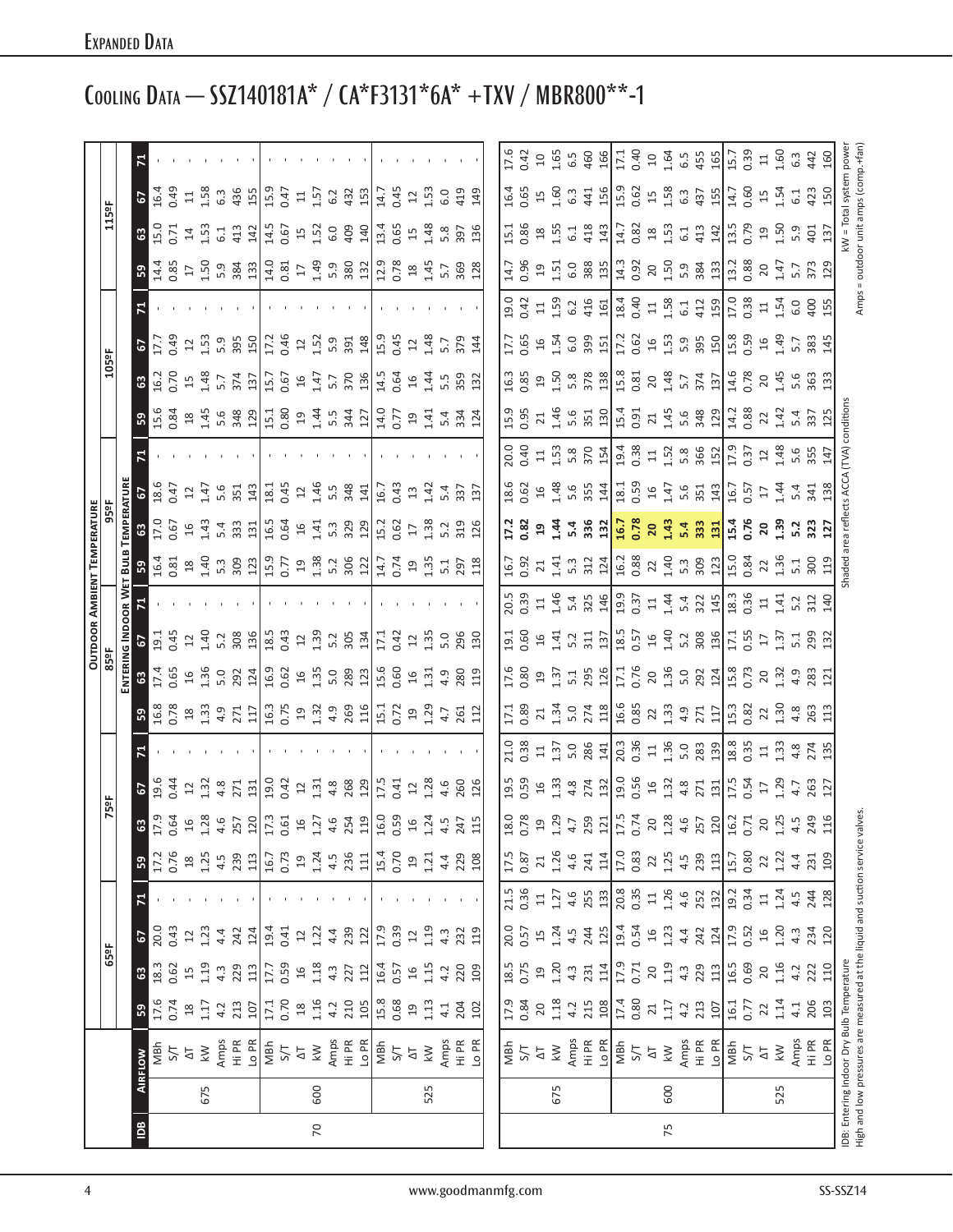| COOLING DATA - SSZ140181A* / CA*F3131*6A* +TXV / MBR800**-1 (CONT.) |  |  |
|---------------------------------------------------------------------|--|--|
|---------------------------------------------------------------------|--|--|

|                |     |                                                                              |                     |                  |                  |                      |                  |                                                                                                                                                                                                                                                                                                                                        |                                                                                                                                                                                                                                                                                                           |                                                   |                                                                                                                                                                                                                                                                                                                     |                                                                                                                                                                                                                                                                                                              |                                                                                                                                                                                                         | <b>OUTDOOR AMBIENT TEMPERATURE</b> |                                                                 |                                                                                                                                                                                                                                                                                                                      |                                                                                                                                                                                                                                |                                                                                                                                                                                                                                             |                                                                                    |                                                                                                                                                                                                                                                                                                |                                                                                                                                                                                                                                                                                                           |                                                                                            |                                                           |                                                |
|----------------|-----|------------------------------------------------------------------------------|---------------------|------------------|------------------|----------------------|------------------|----------------------------------------------------------------------------------------------------------------------------------------------------------------------------------------------------------------------------------------------------------------------------------------------------------------------------------------|-----------------------------------------------------------------------------------------------------------------------------------------------------------------------------------------------------------------------------------------------------------------------------------------------------------|---------------------------------------------------|---------------------------------------------------------------------------------------------------------------------------------------------------------------------------------------------------------------------------------------------------------------------------------------------------------------------|--------------------------------------------------------------------------------------------------------------------------------------------------------------------------------------------------------------------------------------------------------------------------------------------------------------|---------------------------------------------------------------------------------------------------------------------------------------------------------------------------------------------------------|------------------------------------|-----------------------------------------------------------------|----------------------------------------------------------------------------------------------------------------------------------------------------------------------------------------------------------------------------------------------------------------------------------------------------------------------|--------------------------------------------------------------------------------------------------------------------------------------------------------------------------------------------------------------------------------|---------------------------------------------------------------------------------------------------------------------------------------------------------------------------------------------------------------------------------------------|------------------------------------------------------------------------------------|------------------------------------------------------------------------------------------------------------------------------------------------------------------------------------------------------------------------------------------------------------------------------------------------|-----------------------------------------------------------------------------------------------------------------------------------------------------------------------------------------------------------------------------------------------------------------------------------------------------------|--------------------------------------------------------------------------------------------|-----------------------------------------------------------|------------------------------------------------|
|                |     |                                                                              |                     | 65 <sup>2</sup>  |                  |                      |                  |                                                                                                                                                                                                                                                                                                                                        |                                                                                                                                                                                                                                                                                                           |                                                   |                                                                                                                                                                                                                                                                                                                     |                                                                                                                                                                                                                                                                                                              |                                                                                                                                                                                                         |                                    |                                                                 |                                                                                                                                                                                                                                                                                                                      |                                                                                                                                                                                                                                |                                                                                                                                                                                                                                             |                                                                                    | 105°F                                                                                                                                                                                                                                                                                          |                                                                                                                                                                                                                                                                                                           |                                                                                            |                                                           |                                                |
|                |     |                                                                              |                     |                  |                  |                      |                  |                                                                                                                                                                                                                                                                                                                                        |                                                                                                                                                                                                                                                                                                           |                                                   |                                                                                                                                                                                                                                                                                                                     |                                                                                                                                                                                                                                                                                                              |                                                                                                                                                                                                         |                                    |                                                                 |                                                                                                                                                                                                                                                                                                                      |                                                                                                                                                                                                                                |                                                                                                                                                                                                                                             |                                                                                    |                                                                                                                                                                                                                                                                                                |                                                                                                                                                                                                                                                                                                           |                                                                                            |                                                           |                                                |
| $\overline{5}$ |     | MBh<br><b>AIRFLOW</b>                                                        | 18.3<br><b>S</b>    | 18.7<br>ය        | 19.9<br><u>e</u> | 21.3<br>$\mathbf{z}$ | 17.8<br><b>S</b> | <b><math>3\frac{3}{2}</math></b> $\frac{3}{2}$ $\frac{3}{2}$ $\frac{1}{2}$ $\frac{1}{2}$ $\frac{3}{2}$ $\frac{3}{2}$ $\frac{3}{2}$ $\frac{3}{2}$ $\frac{1}{2}$ $\frac{1}{2}$ $\frac{3}{2}$ $\frac{3}{2}$ $\frac{3}{2}$ $\frac{3}{2}$ $\frac{3}{2}$ $\frac{3}{2}$ $\frac{3}{2}$ $\frac{3}{2}$ $\frac{3}{2}$ $\frac{3}{2}$ $\frac{3}{2}$ | $G \sin 73$ a $\frac{3}{4}$ a $\frac{3}{4}$ a $\frac{3}{4}$ a $\frac{3}{4}$ a $\frac{3}{4}$ a $\frac{3}{4}$ a $\frac{3}{4}$ a $\frac{3}{4}$ a $\frac{3}{4}$ a $\frac{3}{4}$ a $\frac{3}{4}$ a $\frac{3}{4}$ a $\frac{3}{4}$ a $\frac{3}{4}$ a $\frac{3}{4}$ a $\frac{3}{4}$ a $\frac{3}{4}$ a $\frac{3}{$ | z g g a m g z g g d g g a m g g g d g g a m g z g | $\frac{3}{2}$ $\frac{1}{2}$ $\frac{3}{2}$ $\frac{4}{2}$ $\frac{3}{2}$ $\frac{1}{2}$ $\frac{1}{2}$ $\frac{3}{2}$ $\frac{3}{2}$ $\frac{4}{2}$ $\frac{3}{2}$ $\frac{4}{2}$ $\frac{3}{2}$ $\frac{4}{2}$ $\frac{3}{2}$ $\frac{4}{2}$ $\frac{3}{2}$ $\frac{4}{2}$ $\frac{3}{2}$ $\frac{4}{2}$ $\frac{3}{2}$ $\frac{4}{2}$ | $3\frac{8}{12}$ $\frac{8}{12}$ $\frac{8}{12}$ $\frac{1}{12}$ $\frac{8}{12}$ $\frac{8}{12}$ $\frac{8}{12}$ $\frac{8}{12}$ $\frac{1}{12}$ $\frac{8}{12}$ $\frac{8}{12}$ $\frac{1}{12}$ $\frac{8}{12}$ $\frac{8}{12}$ $\frac{1}{12}$ $\frac{8}{12}$ $\frac{8}{12}$ $\frac{1}{12}$ $\frac{8}{12}$ $\frac{1}{12}$ | <mark>្</mark> ទេ ដូន ដូន មី ដូន មី ដូន មី ដូន មី ដូន មី ដូន មី ដូន មី ដូន មី ដូន មី ដូន មី ដូន មី ដូន មី ដូន ម<br>ទី ដូន មី ដូន មី ដូន ដូន មី ដូន មី ដូន មី ដូន មី ដូន មី ដូន មី ដូន ដូន ដូន មី ដូន មី |                                    | <mark>ទ</mark> 25 និង 35 ដូង 35 និង 35 ដូង 35 និង 35 និង 35 និង | $3\frac{1}{2}$ $\frac{3}{2}$ $\frac{3}{2}$ $\frac{4}{2}$ $\frac{3}{2}$ $\frac{3}{2}$ $\frac{3}{2}$ $\frac{3}{2}$ $\frac{3}{2}$ $\frac{3}{2}$ $\frac{3}{2}$ $\frac{3}{2}$ $\frac{3}{2}$ $\frac{3}{2}$ $\frac{3}{2}$ $\frac{3}{2}$ $\frac{3}{2}$ $\frac{3}{2}$ $\frac{3}{2}$ $\frac{3}{2}$ $\frac{3}{2}$ $\frac{3}{2}$ | $58.925$ and $25.884$ and $25.84$ and $25.84$ and $25.84$ and $25.84$ and $25.84$ and $25.84$ and $25.84$ and $25.84$ and $25.84$ and $25.84$ and $25.84$ and $25.84$ and $25.84$ and $25.84$ and $25.84$ and $25.84$ and $25$ | <mark>ដ</mark> នី ប្រទេ ដូច មន្ត្រី ដូច មន្ត្រី ដូច មន្ត្រី ដូច មន្ត្រី ដូច មន្ត្រី ដូច មន្ត្រី ដូច មន្ត្រី ដូច មន្ត្រី ដូ<br>ការប្រទេ មន្ត្រី ដូច មន្ត្រី ដូច មន្ត្រី ដូច មន្ត្រី ដូច មន្ត្រី ដូច មន្ត្រី ដូច មន្ត្រី ដូច មន្ត្រី ដូច មន្ត |                                                                                    | $3\frac{16}{12}$ $32\frac{17}{12}$ $33\frac{18}{12}$ $32\frac{17}{12}$ $32\frac{17}{12}$ $33\frac{17}{12}$ $35\frac{18}{12}$ $35\frac{19}{12}$ $35\frac{19}{12}$ $35\frac{19}{12}$ $35\frac{19}{12}$ $35\frac{19}{12}$ $35\frac{19}{12}$ $35\frac{19}{12}$ $35\frac{19}{12}$ $35\frac{19}{12}$ | $5\frac{15}{12}$ $\frac{16}{12}$ $\frac{16}{12}$ $\frac{16}{12}$ $\frac{17}{12}$ $\frac{16}{12}$ $\frac{16}{12}$ $\frac{16}{12}$ $\frac{16}{12}$ $\frac{16}{12}$ $\frac{16}{12}$ $\frac{16}{12}$ $\frac{16}{12}$ $\frac{16}{12}$ $\frac{16}{12}$ $\frac{16}{12}$ $\frac{16}{12}$ $\frac{16}{12}$ $\frac{$ | <mark>ង</mark> ថ្មី ៜ ដូ ទី ខ្លី ងៀដ៍ ទី <i>ៜ</i> ដូ ទី ឌី ងូ ដូ ទី យូ ដូ ដូ ងូ ងូ ដូ ដូ ប |                                                           | z z s a me e a alge c a me a alge c a a alge c |
|                |     | 5/7                                                                          | 0.92                | 0.86             | 0.70             | 0.52                 | 0.95             |                                                                                                                                                                                                                                                                                                                                        |                                                                                                                                                                                                                                                                                                           |                                                   |                                                                                                                                                                                                                                                                                                                     |                                                                                                                                                                                                                                                                                                              |                                                                                                                                                                                                         |                                    |                                                                 |                                                                                                                                                                                                                                                                                                                      |                                                                                                                                                                                                                                |                                                                                                                                                                                                                                             |                                                                                    |                                                                                                                                                                                                                                                                                                |                                                                                                                                                                                                                                                                                                           |                                                                                            |                                                           |                                                |
|                |     | $\overline{\mathcal{L}}$                                                     | 23                  | 22               | $\overline{a}$   | 15                   | 23               |                                                                                                                                                                                                                                                                                                                                        |                                                                                                                                                                                                                                                                                                           |                                                   |                                                                                                                                                                                                                                                                                                                     |                                                                                                                                                                                                                                                                                                              |                                                                                                                                                                                                         |                                    |                                                                 |                                                                                                                                                                                                                                                                                                                      |                                                                                                                                                                                                                                |                                                                                                                                                                                                                                             |                                                                                    |                                                                                                                                                                                                                                                                                                |                                                                                                                                                                                                                                                                                                           |                                                                                            |                                                           |                                                |
|                | 675 | $\overline{\mathsf{k}}$                                                      | $\frac{2}{1}$       | 1.21             | 1.25             | 1.28                 | 1.27             |                                                                                                                                                                                                                                                                                                                                        |                                                                                                                                                                                                                                                                                                           |                                                   |                                                                                                                                                                                                                                                                                                                     |                                                                                                                                                                                                                                                                                                              |                                                                                                                                                                                                         |                                    |                                                                 |                                                                                                                                                                                                                                                                                                                      |                                                                                                                                                                                                                                |                                                                                                                                                                                                                                             |                                                                                    |                                                                                                                                                                                                                                                                                                |                                                                                                                                                                                                                                                                                                           |                                                                                            |                                                           |                                                |
|                |     | Amps<br>Hi PR                                                                | 4.3                 | 4.4              | 4.5              | 4.7                  | 4.6              |                                                                                                                                                                                                                                                                                                                                        |                                                                                                                                                                                                                                                                                                           |                                                   |                                                                                                                                                                                                                                                                                                                     |                                                                                                                                                                                                                                                                                                              |                                                                                                                                                                                                         |                                    |                                                                 |                                                                                                                                                                                                                                                                                                                      |                                                                                                                                                                                                                                |                                                                                                                                                                                                                                             |                                                                                    |                                                                                                                                                                                                                                                                                                |                                                                                                                                                                                                                                                                                                           |                                                                                            |                                                           |                                                |
|                |     |                                                                              | 217                 | 233              | 247              | 257<br>134           | 243              |                                                                                                                                                                                                                                                                                                                                        |                                                                                                                                                                                                                                                                                                           |                                                   |                                                                                                                                                                                                                                                                                                                     |                                                                                                                                                                                                                                                                                                              |                                                                                                                                                                                                         |                                    |                                                                 |                                                                                                                                                                                                                                                                                                                      |                                                                                                                                                                                                                                |                                                                                                                                                                                                                                             |                                                                                    |                                                                                                                                                                                                                                                                                                |                                                                                                                                                                                                                                                                                                           |                                                                                            |                                                           |                                                |
|                |     | Lo PR                                                                        | 109                 | 116              | 126              |                      | 115              |                                                                                                                                                                                                                                                                                                                                        |                                                                                                                                                                                                                                                                                                           |                                                   |                                                                                                                                                                                                                                                                                                                     |                                                                                                                                                                                                                                                                                                              |                                                                                                                                                                                                         |                                    |                                                                 |                                                                                                                                                                                                                                                                                                                      |                                                                                                                                                                                                                                |                                                                                                                                                                                                                                             |                                                                                    |                                                                                                                                                                                                                                                                                                |                                                                                                                                                                                                                                                                                                           |                                                                                            |                                                           |                                                |
|                |     | MBh                                                                          | 17.7                | 18.1             | 19.4             | 20.7                 | 17.3             |                                                                                                                                                                                                                                                                                                                                        |                                                                                                                                                                                                                                                                                                           |                                                   |                                                                                                                                                                                                                                                                                                                     |                                                                                                                                                                                                                                                                                                              |                                                                                                                                                                                                         |                                    |                                                                 |                                                                                                                                                                                                                                                                                                                      |                                                                                                                                                                                                                                |                                                                                                                                                                                                                                             |                                                                                    |                                                                                                                                                                                                                                                                                                |                                                                                                                                                                                                                                                                                                           |                                                                                            |                                                           |                                                |
|                |     | $5/7$                                                                        | 0.88                | 0.82             | 0.67             | 0.50                 | 0.91             |                                                                                                                                                                                                                                                                                                                                        |                                                                                                                                                                                                                                                                                                           |                                                   |                                                                                                                                                                                                                                                                                                                     |                                                                                                                                                                                                                                                                                                              |                                                                                                                                                                                                         |                                    |                                                                 |                                                                                                                                                                                                                                                                                                                      |                                                                                                                                                                                                                                |                                                                                                                                                                                                                                             |                                                                                    |                                                                                                                                                                                                                                                                                                |                                                                                                                                                                                                                                                                                                           |                                                                                            |                                                           |                                                |
|                |     | $\overline{\Delta}$                                                          | 24                  | 23               | 20               | $\frac{16}{2}$       | 24               |                                                                                                                                                                                                                                                                                                                                        |                                                                                                                                                                                                                                                                                                           |                                                   |                                                                                                                                                                                                                                                                                                                     |                                                                                                                                                                                                                                                                                                              |                                                                                                                                                                                                         |                                    |                                                                 |                                                                                                                                                                                                                                                                                                                      |                                                                                                                                                                                                                                |                                                                                                                                                                                                                                             |                                                                                    |                                                                                                                                                                                                                                                                                                |                                                                                                                                                                                                                                                                                                           |                                                                                            |                                                           |                                                |
| 80             | 600 | $\leq$                                                                       | 1.18                | 1.20             | $1.24$<br>4.5    | 1.27                 | 1.26             |                                                                                                                                                                                                                                                                                                                                        |                                                                                                                                                                                                                                                                                                           |                                                   |                                                                                                                                                                                                                                                                                                                     |                                                                                                                                                                                                                                                                                                              |                                                                                                                                                                                                         |                                    |                                                                 |                                                                                                                                                                                                                                                                                                                      |                                                                                                                                                                                                                                |                                                                                                                                                                                                                                             |                                                                                    |                                                                                                                                                                                                                                                                                                |                                                                                                                                                                                                                                                                                                           |                                                                                            |                                                           |                                                |
|                |     |                                                                              | 4.2                 | $4.\overline{3}$ |                  |                      | 4.6              |                                                                                                                                                                                                                                                                                                                                        |                                                                                                                                                                                                                                                                                                           |                                                   |                                                                                                                                                                                                                                                                                                                     |                                                                                                                                                                                                                                                                                                              |                                                                                                                                                                                                         |                                    |                                                                 |                                                                                                                                                                                                                                                                                                                      |                                                                                                                                                                                                                                |                                                                                                                                                                                                                                             |                                                                                    |                                                                                                                                                                                                                                                                                                |                                                                                                                                                                                                                                                                                                           |                                                                                            |                                                           |                                                |
|                |     | Amps<br>Hi PR<br>Lo PR                                                       | 215                 | 231              | 244              | $4.6$<br>255<br>133  | 241              |                                                                                                                                                                                                                                                                                                                                        |                                                                                                                                                                                                                                                                                                           |                                                   |                                                                                                                                                                                                                                                                                                                     |                                                                                                                                                                                                                                                                                                              |                                                                                                                                                                                                         |                                    |                                                                 |                                                                                                                                                                                                                                                                                                                      |                                                                                                                                                                                                                                |                                                                                                                                                                                                                                             |                                                                                    |                                                                                                                                                                                                                                                                                                |                                                                                                                                                                                                                                                                                                           |                                                                                            |                                                           |                                                |
|                |     |                                                                              | 108                 | 114              | 125              |                      | 114              |                                                                                                                                                                                                                                                                                                                                        |                                                                                                                                                                                                                                                                                                           |                                                   |                                                                                                                                                                                                                                                                                                                     |                                                                                                                                                                                                                                                                                                              |                                                                                                                                                                                                         |                                    |                                                                 |                                                                                                                                                                                                                                                                                                                      |                                                                                                                                                                                                                                |                                                                                                                                                                                                                                             |                                                                                    |                                                                                                                                                                                                                                                                                                |                                                                                                                                                                                                                                                                                                           |                                                                                            |                                                           |                                                |
|                |     | $\frac{2}{3}$                                                                | 16.4<br>0.84        | 16.79<br>0.79    | 17.9             | 19.1<br>0.48         | 16.0             |                                                                                                                                                                                                                                                                                                                                        |                                                                                                                                                                                                                                                                                                           |                                                   |                                                                                                                                                                                                                                                                                                                     |                                                                                                                                                                                                                                                                                                              |                                                                                                                                                                                                         |                                    |                                                                 |                                                                                                                                                                                                                                                                                                                      |                                                                                                                                                                                                                                |                                                                                                                                                                                                                                             |                                                                                    |                                                                                                                                                                                                                                                                                                |                                                                                                                                                                                                                                                                                                           |                                                                                            |                                                           |                                                |
|                |     |                                                                              |                     |                  | 0.64             |                      | 0.88             |                                                                                                                                                                                                                                                                                                                                        |                                                                                                                                                                                                                                                                                                           |                                                   |                                                                                                                                                                                                                                                                                                                     |                                                                                                                                                                                                                                                                                                              |                                                                                                                                                                                                         |                                    |                                                                 |                                                                                                                                                                                                                                                                                                                      |                                                                                                                                                                                                                                |                                                                                                                                                                                                                                             |                                                                                    |                                                                                                                                                                                                                                                                                                |                                                                                                                                                                                                                                                                                                           |                                                                                            |                                                           |                                                |
|                |     | $\overline{\Delta}$                                                          | 24                  | 23               | 20               | $\frac{1}{6}$        | 24               |                                                                                                                                                                                                                                                                                                                                        |                                                                                                                                                                                                                                                                                                           |                                                   |                                                                                                                                                                                                                                                                                                                     |                                                                                                                                                                                                                                                                                                              |                                                                                                                                                                                                         |                                    |                                                                 |                                                                                                                                                                                                                                                                                                                      |                                                                                                                                                                                                                                |                                                                                                                                                                                                                                             |                                                                                    |                                                                                                                                                                                                                                                                                                |                                                                                                                                                                                                                                                                                                           |                                                                                            |                                                           |                                                |
|                | 525 | $\leqslant$                                                                  | 1.15                | 1.17             | 1.21             | 1.24                 | 1.23             |                                                                                                                                                                                                                                                                                                                                        |                                                                                                                                                                                                                                                                                                           |                                                   |                                                                                                                                                                                                                                                                                                                     |                                                                                                                                                                                                                                                                                                              |                                                                                                                                                                                                         |                                    |                                                                 |                                                                                                                                                                                                                                                                                                                      |                                                                                                                                                                                                                                |                                                                                                                                                                                                                                             |                                                                                    |                                                                                                                                                                                                                                                                                                |                                                                                                                                                                                                                                                                                                           |                                                                                            |                                                           |                                                |
|                |     | Amps                                                                         | 4.1                 | 4.2              | 4.4              | 4.5                  | 4.5              |                                                                                                                                                                                                                                                                                                                                        |                                                                                                                                                                                                                                                                                                           |                                                   |                                                                                                                                                                                                                                                                                                                     |                                                                                                                                                                                                                                                                                                              |                                                                                                                                                                                                         |                                    |                                                                 |                                                                                                                                                                                                                                                                                                                      |                                                                                                                                                                                                                                |                                                                                                                                                                                                                                             |                                                                                    |                                                                                                                                                                                                                                                                                                |                                                                                                                                                                                                                                                                                                           |                                                                                            |                                                           |                                                |
|                |     | <b>HiPR</b>                                                                  | 208                 | 224              | 237              | 247                  | 234              |                                                                                                                                                                                                                                                                                                                                        |                                                                                                                                                                                                                                                                                                           |                                                   |                                                                                                                                                                                                                                                                                                                     |                                                                                                                                                                                                                                                                                                              |                                                                                                                                                                                                         |                                    |                                                                 |                                                                                                                                                                                                                                                                                                                      |                                                                                                                                                                                                                                |                                                                                                                                                                                                                                             |                                                                                    |                                                                                                                                                                                                                                                                                                |                                                                                                                                                                                                                                                                                                           |                                                                                            |                                                           |                                                |
|                |     | L <sub>O</sub> PR                                                            | 104                 | $\Xi$            | $\overline{21}$  | 129                  | 110              |                                                                                                                                                                                                                                                                                                                                        |                                                                                                                                                                                                                                                                                                           |                                                   |                                                                                                                                                                                                                                                                                                                     |                                                                                                                                                                                                                                                                                                              |                                                                                                                                                                                                         |                                    |                                                                 |                                                                                                                                                                                                                                                                                                                      |                                                                                                                                                                                                                                |                                                                                                                                                                                                                                             |                                                                                    |                                                                                                                                                                                                                                                                                                |                                                                                                                                                                                                                                                                                                           |                                                                                            |                                                           |                                                |
|                |     |                                                                              |                     |                  |                  |                      |                  |                                                                                                                                                                                                                                                                                                                                        |                                                                                                                                                                                                                                                                                                           |                                                   |                                                                                                                                                                                                                                                                                                                     |                                                                                                                                                                                                                                                                                                              |                                                                                                                                                                                                         |                                    |                                                                 |                                                                                                                                                                                                                                                                                                                      |                                                                                                                                                                                                                                |                                                                                                                                                                                                                                             |                                                                                    |                                                                                                                                                                                                                                                                                                |                                                                                                                                                                                                                                                                                                           |                                                                                            |                                                           |                                                |
|                |     | NBh                                                                          | 18.6                | 18.9             | 19.8             | 21.2<br>0.68         | 18.1             |                                                                                                                                                                                                                                                                                                                                        |                                                                                                                                                                                                                                                                                                           |                                                   |                                                                                                                                                                                                                                                                                                                     |                                                                                                                                                                                                                                                                                                              |                                                                                                                                                                                                         |                                    |                                                                 |                                                                                                                                                                                                                                                                                                                      |                                                                                                                                                                                                                                |                                                                                                                                                                                                                                             |                                                                                    |                                                                                                                                                                                                                                                                                                |                                                                                                                                                                                                                                                                                                           |                                                                                            |                                                           |                                                |
|                |     | 5/7                                                                          | 0.96                | 0.93             | 0.84             |                      | 00.1             |                                                                                                                                                                                                                                                                                                                                        |                                                                                                                                                                                                                                                                                                           |                                                   |                                                                                                                                                                                                                                                                                                                     |                                                                                                                                                                                                                                                                                                              |                                                                                                                                                                                                         |                                    |                                                                 |                                                                                                                                                                                                                                                                                                                      |                                                                                                                                                                                                                                |                                                                                                                                                                                                                                             |                                                                                    |                                                                                                                                                                                                                                                                                                |                                                                                                                                                                                                                                                                                                           |                                                                                            |                                                           |                                                |
|                |     | $\overline{\Delta}$                                                          | 24                  | 24               | 23               | 20                   | 25               |                                                                                                                                                                                                                                                                                                                                        |                                                                                                                                                                                                                                                                                                           |                                                   |                                                                                                                                                                                                                                                                                                                     |                                                                                                                                                                                                                                                                                                              |                                                                                                                                                                                                         |                                    |                                                                 |                                                                                                                                                                                                                                                                                                                      |                                                                                                                                                                                                                                |                                                                                                                                                                                                                                             |                                                                                    |                                                                                                                                                                                                                                                                                                |                                                                                                                                                                                                                                                                                                           |                                                                                            |                                                           |                                                |
|                | 675 | $\overline{\mathsf{k}}$                                                      | 1.19                | 1.22             | 1.26             | 1.29                 | 1.28             |                                                                                                                                                                                                                                                                                                                                        |                                                                                                                                                                                                                                                                                                           |                                                   |                                                                                                                                                                                                                                                                                                                     |                                                                                                                                                                                                                                                                                                              |                                                                                                                                                                                                         |                                    |                                                                 |                                                                                                                                                                                                                                                                                                                      |                                                                                                                                                                                                                                |                                                                                                                                                                                                                                             |                                                                                    |                                                                                                                                                                                                                                                                                                |                                                                                                                                                                                                                                                                                                           |                                                                                            |                                                           |                                                |
|                |     | Amps<br>Hi PR<br>Lo PR                                                       | 4.3                 | 4.4              | 4.6              | 4.7                  | 4.7              |                                                                                                                                                                                                                                                                                                                                        |                                                                                                                                                                                                                                                                                                           |                                                   |                                                                                                                                                                                                                                                                                                                     |                                                                                                                                                                                                                                                                                                              |                                                                                                                                                                                                         |                                    |                                                                 |                                                                                                                                                                                                                                                                                                                      |                                                                                                                                                                                                                                |                                                                                                                                                                                                                                             |                                                                                    |                                                                                                                                                                                                                                                                                                |                                                                                                                                                                                                                                                                                                           |                                                                                            |                                                           |                                                |
|                |     |                                                                              | 219                 | 236              | 249              | 260<br>136           | 246              |                                                                                                                                                                                                                                                                                                                                        |                                                                                                                                                                                                                                                                                                           |                                                   |                                                                                                                                                                                                                                                                                                                     |                                                                                                                                                                                                                                                                                                              |                                                                                                                                                                                                         |                                    |                                                                 |                                                                                                                                                                                                                                                                                                                      |                                                                                                                                                                                                                                |                                                                                                                                                                                                                                             |                                                                                    |                                                                                                                                                                                                                                                                                                |                                                                                                                                                                                                                                                                                                           |                                                                                            |                                                           |                                                |
|                |     |                                                                              | 110                 | 117              | 127              |                      | 116              |                                                                                                                                                                                                                                                                                                                                        |                                                                                                                                                                                                                                                                                                           |                                                   |                                                                                                                                                                                                                                                                                                                     |                                                                                                                                                                                                                                                                                                              |                                                                                                                                                                                                         |                                    |                                                                 |                                                                                                                                                                                                                                                                                                                      |                                                                                                                                                                                                                                |                                                                                                                                                                                                                                             |                                                                                    |                                                                                                                                                                                                                                                                                                |                                                                                                                                                                                                                                                                                                           |                                                                                            |                                                           |                                                |
|                |     | $\frac{1}{2}$<br>S/T                                                         | $\frac{18.0}{0.92}$ | 18.4<br>0.89     | 19.3             | $\frac{20.5}{0.65}$  | $\frac{17.6}{ }$ |                                                                                                                                                                                                                                                                                                                                        |                                                                                                                                                                                                                                                                                                           |                                                   |                                                                                                                                                                                                                                                                                                                     |                                                                                                                                                                                                                                                                                                              |                                                                                                                                                                                                         |                                    |                                                                 |                                                                                                                                                                                                                                                                                                                      |                                                                                                                                                                                                                                |                                                                                                                                                                                                                                             |                                                                                    |                                                                                                                                                                                                                                                                                                |                                                                                                                                                                                                                                                                                                           |                                                                                            |                                                           |                                                |
|                |     |                                                                              |                     |                  | 0.80             |                      | 0.95             |                                                                                                                                                                                                                                                                                                                                        |                                                                                                                                                                                                                                                                                                           |                                                   |                                                                                                                                                                                                                                                                                                                     |                                                                                                                                                                                                                                                                                                              |                                                                                                                                                                                                         |                                    |                                                                 |                                                                                                                                                                                                                                                                                                                      |                                                                                                                                                                                                                                |                                                                                                                                                                                                                                             |                                                                                    |                                                                                                                                                                                                                                                                                                |                                                                                                                                                                                                                                                                                                           |                                                                                            |                                                           |                                                |
|                |     | $\Delta\top$                                                                 | 25                  | 25               | 24               | $20\,$               | 26               |                                                                                                                                                                                                                                                                                                                                        |                                                                                                                                                                                                                                                                                                           |                                                   |                                                                                                                                                                                                                                                                                                                     |                                                                                                                                                                                                                                                                                                              |                                                                                                                                                                                                         |                                    |                                                                 |                                                                                                                                                                                                                                                                                                                      |                                                                                                                                                                                                                                |                                                                                                                                                                                                                                             |                                                                                    |                                                                                                                                                                                                                                                                                                |                                                                                                                                                                                                                                                                                                           |                                                                                            |                                                           |                                                |
| 85             | 600 | $\overline{\mathsf{k}}$ W                                                    | 1.19                | 1.21             | 1.25             | $1.28$<br>4.7        | 1.27             |                                                                                                                                                                                                                                                                                                                                        |                                                                                                                                                                                                                                                                                                           |                                                   |                                                                                                                                                                                                                                                                                                                     |                                                                                                                                                                                                                                                                                                              |                                                                                                                                                                                                         |                                    |                                                                 |                                                                                                                                                                                                                                                                                                                      |                                                                                                                                                                                                                                |                                                                                                                                                                                                                                             |                                                                                    |                                                                                                                                                                                                                                                                                                |                                                                                                                                                                                                                                                                                                           |                                                                                            |                                                           |                                                |
|                |     | Amps<br>Hi PR                                                                | 4.3                 | 4.4              | 4.5              |                      | 4.6              |                                                                                                                                                                                                                                                                                                                                        |                                                                                                                                                                                                                                                                                                           |                                                   |                                                                                                                                                                                                                                                                                                                     |                                                                                                                                                                                                                                                                                                              |                                                                                                                                                                                                         |                                    |                                                                 |                                                                                                                                                                                                                                                                                                                      |                                                                                                                                                                                                                                |                                                                                                                                                                                                                                             |                                                                                    |                                                                                                                                                                                                                                                                                                |                                                                                                                                                                                                                                                                                                           |                                                                                            |                                                           |                                                |
|                |     |                                                                              | 217                 | 233              | 247              | 257                  | 243              |                                                                                                                                                                                                                                                                                                                                        |                                                                                                                                                                                                                                                                                                           |                                                   |                                                                                                                                                                                                                                                                                                                     |                                                                                                                                                                                                                                                                                                              |                                                                                                                                                                                                         |                                    |                                                                 |                                                                                                                                                                                                                                                                                                                      |                                                                                                                                                                                                                                |                                                                                                                                                                                                                                             |                                                                                    |                                                                                                                                                                                                                                                                                                |                                                                                                                                                                                                                                                                                                           |                                                                                            |                                                           |                                                |
|                |     | Lo PR                                                                        | 109                 | 116              | 126              | 134                  | 115              |                                                                                                                                                                                                                                                                                                                                        |                                                                                                                                                                                                                                                                                                           |                                                   |                                                                                                                                                                                                                                                                                                                     |                                                                                                                                                                                                                                                                                                              |                                                                                                                                                                                                         |                                    |                                                                 |                                                                                                                                                                                                                                                                                                                      |                                                                                                                                                                                                                                |                                                                                                                                                                                                                                             |                                                                                    |                                                                                                                                                                                                                                                                                                |                                                                                                                                                                                                                                                                                                           |                                                                                            |                                                           |                                                |
|                |     | MBh                                                                          | 16.6                | 17.0             | 17.8             | 19.0                 | 16.3             |                                                                                                                                                                                                                                                                                                                                        |                                                                                                                                                                                                                                                                                                           |                                                   |                                                                                                                                                                                                                                                                                                                     |                                                                                                                                                                                                                                                                                                              |                                                                                                                                                                                                         |                                    |                                                                 |                                                                                                                                                                                                                                                                                                                      |                                                                                                                                                                                                                                |                                                                                                                                                                                                                                             |                                                                                    |                                                                                                                                                                                                                                                                                                |                                                                                                                                                                                                                                                                                                           |                                                                                            |                                                           |                                                |
|                |     | 5/7                                                                          | 0.89                | 0.85             | 0.77             | 0.63                 | 0.92             |                                                                                                                                                                                                                                                                                                                                        |                                                                                                                                                                                                                                                                                                           |                                                   |                                                                                                                                                                                                                                                                                                                     |                                                                                                                                                                                                                                                                                                              |                                                                                                                                                                                                         |                                    |                                                                 |                                                                                                                                                                                                                                                                                                                      |                                                                                                                                                                                                                                |                                                                                                                                                                                                                                             |                                                                                    |                                                                                                                                                                                                                                                                                                |                                                                                                                                                                                                                                                                                                           |                                                                                            |                                                           |                                                |
|                |     | $\overline{\Delta}$                                                          | 26                  | 25               | 24               | $21\,$               | 26               |                                                                                                                                                                                                                                                                                                                                        |                                                                                                                                                                                                                                                                                                           |                                                   |                                                                                                                                                                                                                                                                                                                     |                                                                                                                                                                                                                                                                                                              |                                                                                                                                                                                                         |                                    |                                                                 |                                                                                                                                                                                                                                                                                                                      |                                                                                                                                                                                                                                |                                                                                                                                                                                                                                             |                                                                                    |                                                                                                                                                                                                                                                                                                |                                                                                                                                                                                                                                                                                                           |                                                                                            |                                                           |                                                |
|                | 525 | $\leq$                                                                       | 1.16                | 1.18             | 1.22             | 1.25                 | 1.24             |                                                                                                                                                                                                                                                                                                                                        |                                                                                                                                                                                                                                                                                                           |                                                   |                                                                                                                                                                                                                                                                                                                     |                                                                                                                                                                                                                                                                                                              |                                                                                                                                                                                                         |                                    |                                                                 |                                                                                                                                                                                                                                                                                                                      |                                                                                                                                                                                                                                |                                                                                                                                                                                                                                             |                                                                                    |                                                                                                                                                                                                                                                                                                |                                                                                                                                                                                                                                                                                                           |                                                                                            |                                                           |                                                |
|                |     | Amps<br>Hi PR                                                                | 4.2                 | 4.3              | 4.4              | 4.6                  | 4.5              |                                                                                                                                                                                                                                                                                                                                        |                                                                                                                                                                                                                                                                                                           |                                                   |                                                                                                                                                                                                                                                                                                                     |                                                                                                                                                                                                                                                                                                              |                                                                                                                                                                                                         |                                    |                                                                 |                                                                                                                                                                                                                                                                                                                      |                                                                                                                                                                                                                                |                                                                                                                                                                                                                                             |                                                                                    |                                                                                                                                                                                                                                                                                                |                                                                                                                                                                                                                                                                                                           |                                                                                            |                                                           |                                                |
|                |     |                                                                              | 210                 | 226              | 239              | 249                  | 236              |                                                                                                                                                                                                                                                                                                                                        |                                                                                                                                                                                                                                                                                                           |                                                   |                                                                                                                                                                                                                                                                                                                     | <u>ផ្ទាំ ខ្លួន ដូច និង ដូច និង ដែល និង ដូច និង ដ</u><br>ដូច និង ដូច និង ដូច និង ដូច និង ដូច និង ដូច និង ដូ                                                                                                                                                                                                   | 8 3 8 3 4 5 5 6 7 5 6 7 6 7 6 7 7 8 7 7 8 7 7 8 7 7 8 7 7 8 7 7 8 7 7 8 7 7 8 7 7 8 7 7 8 7 7 8 7 7 8 7 7 7 7                                                                                           |                                    |                                                                 |                                                                                                                                                                                                                                                                                                                      |                                                                                                                                                                                                                                | <u>ក្នុង ក្នុង ក្នុង ក្នុង ក្នុង ក្នុង ក្នុង ក្នុង ក្នុង ក្នុង ក្នុង ក្នុង ក្នុង ក្នុង ក្នុង ក្នុង ក្នុង ក្នុង ក្<br/>ក្នុង ក្នុង ក្នុង ក្នុង ក្នុង ក្នុង ក្នុង ក្នុង ក្នុង ក្នុង ក្នុង ក្នុង ក្នុង ក្នុង ក្នុង ក្នុង ក្នុង ក្នុង ក</u>     | $16379$ $2797$ $283$ $3193$ $35$ $34$ $35$ $36$ $31$ $35$ $36$ $37$ $38$ $31$ $32$ |                                                                                                                                                                                                                                                                                                | 15.95 x 15.95 x 15.95 x 15.95 x 15.95 x 15.95 x 15.95 x 15.95 x 15.95 x 15.95 x 15.95 x 15.95 x 15.95 x 15.95                                                                                                                                                                                             |                                                                                            |                                                           |                                                |
|                |     | Lo PR                                                                        | 105                 | $\frac{12}{1}$   | 122              | 130                  | 111              |                                                                                                                                                                                                                                                                                                                                        |                                                                                                                                                                                                                                                                                                           |                                                   |                                                                                                                                                                                                                                                                                                                     |                                                                                                                                                                                                                                                                                                              |                                                                                                                                                                                                         |                                    |                                                                 |                                                                                                                                                                                                                                                                                                                      |                                                                                                                                                                                                                                |                                                                                                                                                                                                                                             |                                                                                    |                                                                                                                                                                                                                                                                                                |                                                                                                                                                                                                                                                                                                           |                                                                                            |                                                           |                                                |
|                |     | IDB: Entering Indoor Dry Bulb Temperature                                    |                     |                  |                  |                      |                  |                                                                                                                                                                                                                                                                                                                                        |                                                                                                                                                                                                                                                                                                           |                                                   |                                                                                                                                                                                                                                                                                                                     |                                                                                                                                                                                                                                                                                                              |                                                                                                                                                                                                         |                                    |                                                                 |                                                                                                                                                                                                                                                                                                                      |                                                                                                                                                                                                                                |                                                                                                                                                                                                                                             |                                                                                    |                                                                                                                                                                                                                                                                                                |                                                                                                                                                                                                                                                                                                           |                                                                                            | kW = Total system power<br>- outdoor unit amps (comp.+fan |                                                |
|                |     | High and low pressures are measured at the liquid and suction service valves |                     |                  |                  |                      |                  |                                                                                                                                                                                                                                                                                                                                        |                                                                                                                                                                                                                                                                                                           |                                                   |                                                                                                                                                                                                                                                                                                                     |                                                                                                                                                                                                                                                                                                              |                                                                                                                                                                                                         |                                    |                                                                 |                                                                                                                                                                                                                                                                                                                      |                                                                                                                                                                                                                                |                                                                                                                                                                                                                                             |                                                                                    |                                                                                                                                                                                                                                                                                                |                                                                                                                                                                                                                                                                                                           |                                                                                            |                                                           |                                                |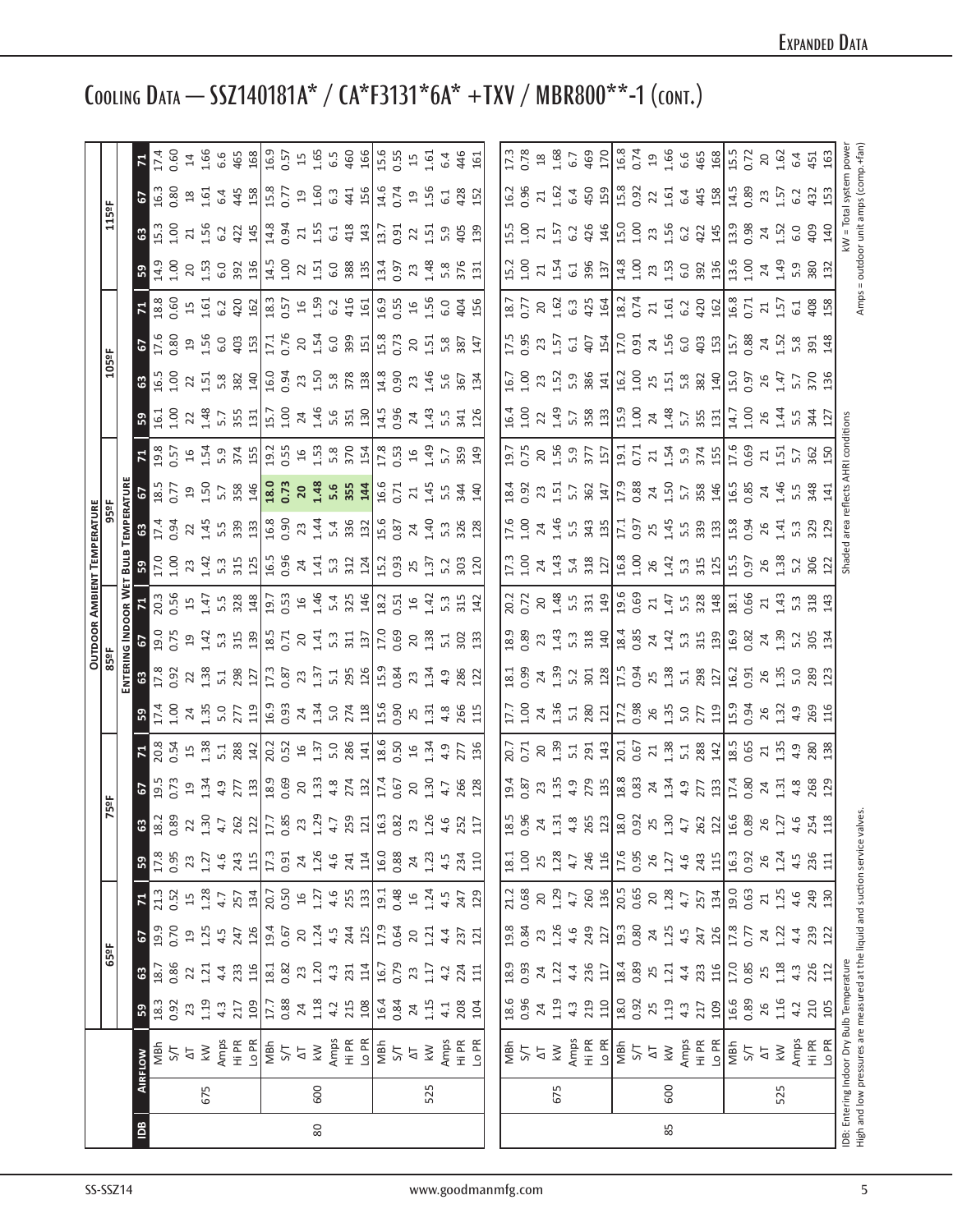| power<br>$\begin{array}{c}\n 10 \\  2.34 \\  15 \\  461 \\  49\n \end{array}$<br>23.4<br>0.43<br>Total system<br>21.8<br>0.67<br>$\frac{1}{3} \times \frac{1}{3} \times \frac{1}{3} \times \frac{1}{3} \times \frac{1}{3} \times \frac{1}{3} \times \frac{1}{3} \times \frac{1}{3} \times \frac{1}{3} \times \frac{1}{3} \times \frac{1}{3} \times \frac{1}{3} \times \frac{1}{3} \times \frac{1}{3} \times \frac{1}{3} \times \frac{1}{3} \times \frac{1}{3} \times \frac{1}{3} \times \frac{1}{3} \times \frac{1}{3} \times \frac{1}{3} \times \frac{1}{3} \times \frac{1}{3} \times \frac{1}{3} \times \frac{1$<br><b>67<br/>319</b><br>5150<br>115ºF<br>$203877778849589474849384747444$<br>20.0<br>0.72<br>$\mathbf{G}$<br>$\begin{array}{c} 45.75 \text{ } \frac{1}{2} \text{ } 4 \text{ } \frac{1}{2} \text{ } \frac{1}{2} \text{ } \frac{1}{2} \text{ } \frac{1}{2} \text{ } \frac{1}{2} \text{ } \frac{1}{2} \text{ } \frac{1}{2} \text{ } \frac{1}{2} \text{ } \frac{1}{2} \text{ } \frac{1}{2} \text{ } \frac{1}{2} \text{ } \frac{1}{2} \text{ } \frac{1}{2} \text{ } \frac{1}{2} \text{ } \frac{1}{2} \text{ } \frac{1}{2} \text{ } \frac{1}{2} \text{$<br><mark>ន</mark> មិនី<br><b>67</b><br>23.6<br>$\frac{28}{111}$<br>$\frac{11}{215}$<br>12.4<br>$\frac{12}{2.08}$<br>12.388<br>105°F<br>$2.8$ $2.3$ $3.4$ $3.4$ $1.4$ $3.5$ $3.5$ $3.5$ $3.5$ $3.5$ $3.5$ $3.5$ $3.5$ $3.5$ $3.5$ $3.5$ $3.5$ $3.5$ $3.5$ $3.5$ $3.5$ $3.5$ $3.5$ $3.5$ $3.5$ $3.5$ $3.5$ $3.5$ $3.5$ $3.5$ $3.5$ $3.5$ $3.5$ $3.5$ $3.5$ $3.5$ $3.5$<br>n 2011 2012 2013 2014 2015 2016 2017 2019 2014 2015 2016 2017 2018 2019 2019 2019 2019 2019 2019 201<br>$\frac{3}{2}$<br>condition<br>$3\frac{8}{8}$ $3\frac{8}{8}$ $5\frac{1}{3}$ $2\frac{1}{3}$ $3\frac{1}{3}$ $3\frac{1}{3}$ $3\frac{1}{3}$ $3\frac{1}{3}$ $3\frac{1}{3}$ $3\frac{1}{3}$ $3\frac{1}{3}$ $3\frac{1}{3}$ $3\frac{1}{3}$<br>(TVA)<br>ea reflects ACCA<br><b>TEMPERATURE</b><br>0.48<br>$3.35$ $\frac{3}{2}$ $\frac{3}{2}$ $\frac{3}{2}$ $\frac{3}{2}$ $\frac{3}{2}$ $\frac{3}{2}$ $\frac{3}{2}$ $\frac{4}{2}$ $\frac{1}{2}$ $\frac{3}{2}$ $\frac{5}{2}$ $\frac{3}{2}$ $\frac{5}{2}$ $\frac{3}{2}$ $\frac{1}{2}$ $\frac{3}{2}$ $\frac{3}{2}$ $\frac{2}{2}$ $\frac{3}{2}$ $\frac{3}{2}$ $\frac{3}{2}$ $\frac{$<br>$\frac{2}{2}$ .00<br>11.7<br>352<br>142<br>$\begin{array}{c} 23.69 \text{ m} & 24.7 \text{ m} \\ 25.69 \text{ m} & 25.7 \text{ m} \\ 25.69 \text{ m} & 25.7 \text{ m} \\ 25.69 \text{ m} & 25.7 \text{ m} \\ 25.69 \text{ m} & 25.7 \text{ m} \\ 25.69 \text{ m} & 25.7 \text{ m} \\ 25.69 \text{ m} & 25.7 \text{ m} \\ 25.69 \text{ m} & 25.7 \text{ m} \\ 25.7 \text{ m} & 25.7 \text{ m} \\ 25.7 \text$<br>BuuB<br>Shaded<br>ENTERING INDOOR W<br>25.5<br>0.46<br>$\frac{1}{4}$ $\frac{1}{8}$ $\frac{1}{9}$ $\frac{1}{5}$ $\frac{4}{4}$ $\frac{1}{9}$ $\frac{1}{9}$ $\frac{1}{4}$ $\frac{1}{9}$ $\frac{1}{9}$ $\frac{1}{9}$ $\frac{1}{9}$ $\frac{1}{9}$ $\frac{1}{9}$ $\frac{1}{9}$ $\frac{1}{9}$ $\frac{1}{9}$ $\frac{1}{10}$ $\frac{1}{9}$ $\frac{1}{10}$ $\frac{1}{9}$ $\frac{1}{10}$<br>1.97<br>$\begin{array}{c} 13.71 & 12.81 & 12.91 & 12.91 & 12.91 & 12.91 & 12.91 & 12.91 & 12.91 & 12.91 & 12.91 & 12.91 & 12.91 & 12.91 & 12.91 & 12.91 & 12.91 & 12.91 & 12.91 & 12.91 & 12.91 & 12.91 & 12.91 & 12.91 & 12.91 & 12.91 & 12.91 & 12.91 & 12.91 & 12.91 & 12$<br>23.2<br>0.67<br>$23.58$ $24.78$ $25.78$ $26.73$ $27.78$ $28.79$ $29.73$ $29.73$ $29.73$ $29.73$ $29.73$ $21.73$ $22.73$ $23.73$ $25.73$ $25.73$ $25.73$ $25.73$ $25.73$ $25.73$ $25.73$ $25.73$ $25.73$ $25.73$ $25.73$ $25.73$ $25.73$ $25.7$<br>$23.87$ $25.87$ $37.87$ $38.21$ $39.87$ $39.87$ $39.87$ $39.87$ $39.87$ $39.87$ $39.87$ $39.87$ $39.87$ $39.87$ $39.87$ $39.87$ $39.87$ $39.87$ $39.87$ $39.87$ $39.87$ $39.87$ $39.87$ $39.87$ $39.87$ $39.87$ $39.87$ $39.8$<br>$\mathbb{R}$<br>$\frac{2}{2}$<br>$\frac{3}{2}$ $\frac{3}{2}$ $\frac{3}{2}$ $\frac{1}{2}$ $\frac{3}{2}$ $\frac{1}{2}$ $\frac{1}{2}$ $\frac{3}{2}$ $\frac{1}{2}$ $\frac{1}{2}$ $\frac{3}{2}$ $\frac{4}{2}$ $\frac{1}{2}$ $\frac{3}{2}$ $\frac{4}{2}$ $\frac{3}{2}$ $\frac{4}{2}$ $\frac{3}{2}$ $\frac{4}{2}$ $\frac{3}{2}$ $\frac{4}{2}$<br>$\frac{1}{2}$ $\frac{8}{2}$ $\frac{6}{2}$ $\frac{8}{2}$ $\frac{8}{2}$ $\frac{8}{2}$ $\frac{8}{2}$ $\frac{8}{2}$ $\frac{8}{2}$ $\frac{8}{2}$ $\frac{8}{2}$ $\frac{8}{2}$ $\frac{8}{2}$ $\frac{8}{2}$ $\frac{8}{2}$ $\frac{8}{2}$ $\frac{8}{2}$ $\frac{8}{2}$ $\frac{8}{2}$ $\frac{8}{2}$ $\frac{8}{2}$ $\frac{8}{2}$<br><b>67</b><br>26.1<br>0.45<br>$\begin{array}{c} 12 \\ 1.80 \\ 1.90 \\ 1.71 \\ 2.72 \\ 1.90 \\ \hline \end{array}$<br>10.7<br>275<br>131<br>75°F<br>$3.88$ $3.98$ $2.82$ $1.32$ $3.98$ $1.32$ $1.33$ $1.33$ $1.33$ $1.33$ $1.33$ $1.33$ $1.33$ $1.33$ $1.33$ $1.33$ $1.33$ $1.33$ $1.33$ $1.33$ $1.33$ $1.33$ $1.33$ $1.33$ $1.33$ $1.33$ $1.33$ $1.33$ $1.33$ $1.33$ $1.33$ $1.3$<br>22.7<br>23.4<br>10.6<br>22.3<br>0.74<br>1.75<br>10.5<br>20.6<br>0.72<br>0.89<br>1.78<br>1.77<br>10.5<br>20.9<br>10.5<br>116<br>0.82<br>23.0<br>0.78<br>249<br>116<br>247<br>115<br>10.3<br>252<br>249<br>1.73<br>10.3<br>1.77<br>1.72<br>239<br>117<br>242<br>113<br>112<br>$^{28}$<br>$\frac{8}{2}$<br>20<br>21<br>$\overline{\mathbb{L}}$<br>21<br>${\tt S3}$<br>27.8<br>25.6<br>1.80<br>1.78<br>10.6<br>0.34<br>1.74<br>28.6<br>10.7<br>266<br>136<br>10.4<br>$\frac{38}{2}$<br>263<br>0.37<br>255<br>132<br>$\Box$<br>$\Xi$<br>11<br>25.9<br>0.55<br>25.9<br>23.9<br>1.68<br>1.75<br>10.4<br>1.73<br>10.4<br>23.9<br>0.53<br>1.69<br>0.42<br>1.72<br>10.3<br>0.40<br>26.7<br>0.58<br>10.2<br>10.4<br>128<br>250<br>255<br>129<br>128<br>1.73<br>252<br>10.2<br>252<br>245<br>124<br>26.7<br>0.44<br>127<br>242<br>123<br>$\overline{15}$<br>15<br>16<br>$\overline{\mathfrak{u}}$<br>$22$<br>11<br>5<br>65°F<br>IDB: Entering Indoor Dry Bulb Temperature<br>21.8<br>23.9<br>10.0<br>0.58<br>24.6<br>10.2<br>0.73<br>1.68<br>0.70<br>1.64<br>1.68<br>0.60<br>1.67<br>10.1<br>236<br>116<br>10.0<br>1.70<br>24.4<br>0.63<br>10.2<br>1.63<br>118<br>10.2<br>22.1<br>239<br>23.7<br>77<br>241<br>239<br>229<br>$\overline{a}$<br>117<br>232<br>114<br>117<br>15<br>112<br>$\overline{c}$<br>$\frac{1}{6}$<br>${\tt G3}$<br>10.0<br>21.4<br>1.64<br>0.69<br>23.9<br>$1.65$<br>$10.1$<br>0.79<br>23.5<br>0.75<br>1.65<br>22.8<br>220<br>109<br>21.1<br>1.60<br>$1.66$<br>$10.1$<br>23.2<br>0.82<br>110<br>0.72<br>0.86<br>224<br>222<br>110<br>1.61<br>10.1<br>9.9<br>222<br>$^{28}$<br>9.8<br>213<br>215<br>$^{28}$<br>106<br>11<br>21<br>107<br>21<br>$\overline{5}$<br>$\overline{17}$<br>ၛၟ<br>Amps<br>Hi PR<br>Amps<br>Hi PR<br>Amps<br>Hi PR<br>Hi PR<br>Amps<br>Hi PR<br>$\frac{LOPR}{2}$<br>Lo PR<br>Amps<br>Amps<br>Lo PR<br>Lo PR<br>LO <sub>PR</sub><br>MBh<br>Hi PR<br>Lo PR<br>$MBD$<br>$S/T$<br>NBh<br>ns<br>Sang<br>$\overline{\mathsf{k}}$<br>MBh<br>S/T<br>$\leq$<br>$\overline{\mathsf{k}}$<br>$\lesssim$<br>$\overline{\Delta}$<br>$\overline{\mathsf{k}}$<br>MB <sub>r</sub><br>$\overline{\mathbb{Q}}$<br>$\leq$<br>$\overline{\Delta}$<br>5/7<br>$\overline{\Delta}$<br>5/7<br>$\overline{\Delta}$<br>5 <sup>1</sup><br>AIRFLOW |  |  |  |  |  |  |  | <b>OUTDOOR AMBIENT TEMPERATURE</b> |  |  |  |  |  |  |
|-------------------------------------------------------------------------------------------------------------------------------------------------------------------------------------------------------------------------------------------------------------------------------------------------------------------------------------------------------------------------------------------------------------------------------------------------------------------------------------------------------------------------------------------------------------------------------------------------------------------------------------------------------------------------------------------------------------------------------------------------------------------------------------------------------------------------------------------------------------------------------------------------------------------------------------------------------------------------------------------------------------------------------------------------------------------------------------------------------------------------------------------------------------------------------------------------------------------------------------------------------------------------------------------------------------------------------------------------------------------------------------------------------------------------------------------------------------------------------------------------------------------------------------------------------------------------------------------------------------------------------------------------------------------------------------------------------------------------------------------------------------------------------------------------------------------------------------------------------------------------------------------------------------------------------------------------------------------------------------------------------------------------------------------------------------------------------------------------------------------------------------------------------------------------------------------------------------------------------------------------------------------------------------------------------------------------------------------------------------------------------------------------------------------------------------------------------------------------------------------------------------------------------------------------------------------------------------------------------------------------------------------------------------------------------------------------------------------------------------------------------------------------------------------------------------------------------------------------------------------------------------------------------------------------------------------------------------------------------------------------------------------------------------------------------------------------------------------------------------------------------------------------------------------------------------------------------------------------------------------------------------------------------------------------------------------------------------------------------------------------------------------------------------------------------------------------------------------------------------------------------------------------------------------------------------------------------------------------------------------------------------------------------------------------------------------------------------------------------------------------------------------------------------------------------------------------------------------------------------------------------------------------------------------------------------------------------------------------------------------------------------------------------------------------------------------------------------------------------------------------------------------------------------------------------------------------------------------------------------------------------------------------------------------------------------------------------------------------------------------------------------------------------------------------------------------------------------------------------------------------------------------------------------------------------------------------------------------------------------------------------------------------------------------------------------------------------------------------------------------------------------------------------------------------------------------------------------------------------------------------------------------------------------------------------------------------------------------------------------------------------------------------------------------------------------------------------------------------------------------------------------------------------------------------------------------------------------------------------------------------------------------------------------------------------------------------------------------------------------------------------------------------------------------------------------------------------------------------------------------------------------------------------------------------------------------------------------------------------------------------------------------------------------------------------------------------------------------------------------------------------------------------------------------------------------------------------------------------------------------------------------------------------------------------------------------------------------------------------------------------------------------------------------------------------------------------------------------------------------------------------------------------------------------------------------------------------------------------------------------------------------------------------------------------------------------------------------------------------------------------------------------------------------------------------------------------------------------------------------------------------------------------------------------------------------------------------------------------------------------------------------------------------------------------------------------------------------------------------------------------------------------------------------------------------------------------------------------------------------------------------------------------------------------------------------------------------------------------------------------------------------------------------------------------------------------------------------------------------------------------------------------------------------|--|--|--|--|--|--|--|------------------------------------|--|--|--|--|--|--|
|                                                                                                                                                                                                                                                                                                                                                                                                                                                                                                                                                                                                                                                                                                                                                                                                                                                                                                                                                                                                                                                                                                                                                                                                                                                                                                                                                                                                                                                                                                                                                                                                                                                                                                                                                                                                                                                                                                                                                                                                                                                                                                                                                                                                                                                                                                                                                                                                                                                                                                                                                                                                                                                                                                                                                                                                                                                                                                                                                                                                                                                                                                                                                                                                                                                                                                                                                                                                                                                                                                                                                                                                                                                                                                                                                                                                                                                                                                                                                                                                                                                                                                                                                                                                                                                                                                                                                                                                                                                                                                                                                                                                                                                                                                                                                                                                                                                                                                                                                                                                                                                                                                                                                                                                                                                                                                                                                                                                                                                                                                                                                                                                                                                                                                                                                                                                                                                                                                                                                                                                                                                                                                                                                                                                                                                                                                                                                                                                                                                                                                                                                                                                                                                                                                                                                                                                                                                                                                                                                                                                                                                                                                                                                             |  |  |  |  |  |  |  |                                    |  |  |  |  |  |  |
|                                                                                                                                                                                                                                                                                                                                                                                                                                                                                                                                                                                                                                                                                                                                                                                                                                                                                                                                                                                                                                                                                                                                                                                                                                                                                                                                                                                                                                                                                                                                                                                                                                                                                                                                                                                                                                                                                                                                                                                                                                                                                                                                                                                                                                                                                                                                                                                                                                                                                                                                                                                                                                                                                                                                                                                                                                                                                                                                                                                                                                                                                                                                                                                                                                                                                                                                                                                                                                                                                                                                                                                                                                                                                                                                                                                                                                                                                                                                                                                                                                                                                                                                                                                                                                                                                                                                                                                                                                                                                                                                                                                                                                                                                                                                                                                                                                                                                                                                                                                                                                                                                                                                                                                                                                                                                                                                                                                                                                                                                                                                                                                                                                                                                                                                                                                                                                                                                                                                                                                                                                                                                                                                                                                                                                                                                                                                                                                                                                                                                                                                                                                                                                                                                                                                                                                                                                                                                                                                                                                                                                                                                                                                                             |  |  |  |  |  |  |  |                                    |  |  |  |  |  |  |
|                                                                                                                                                                                                                                                                                                                                                                                                                                                                                                                                                                                                                                                                                                                                                                                                                                                                                                                                                                                                                                                                                                                                                                                                                                                                                                                                                                                                                                                                                                                                                                                                                                                                                                                                                                                                                                                                                                                                                                                                                                                                                                                                                                                                                                                                                                                                                                                                                                                                                                                                                                                                                                                                                                                                                                                                                                                                                                                                                                                                                                                                                                                                                                                                                                                                                                                                                                                                                                                                                                                                                                                                                                                                                                                                                                                                                                                                                                                                                                                                                                                                                                                                                                                                                                                                                                                                                                                                                                                                                                                                                                                                                                                                                                                                                                                                                                                                                                                                                                                                                                                                                                                                                                                                                                                                                                                                                                                                                                                                                                                                                                                                                                                                                                                                                                                                                                                                                                                                                                                                                                                                                                                                                                                                                                                                                                                                                                                                                                                                                                                                                                                                                                                                                                                                                                                                                                                                                                                                                                                                                                                                                                                                                             |  |  |  |  |  |  |  |                                    |  |  |  |  |  |  |
|                                                                                                                                                                                                                                                                                                                                                                                                                                                                                                                                                                                                                                                                                                                                                                                                                                                                                                                                                                                                                                                                                                                                                                                                                                                                                                                                                                                                                                                                                                                                                                                                                                                                                                                                                                                                                                                                                                                                                                                                                                                                                                                                                                                                                                                                                                                                                                                                                                                                                                                                                                                                                                                                                                                                                                                                                                                                                                                                                                                                                                                                                                                                                                                                                                                                                                                                                                                                                                                                                                                                                                                                                                                                                                                                                                                                                                                                                                                                                                                                                                                                                                                                                                                                                                                                                                                                                                                                                                                                                                                                                                                                                                                                                                                                                                                                                                                                                                                                                                                                                                                                                                                                                                                                                                                                                                                                                                                                                                                                                                                                                                                                                                                                                                                                                                                                                                                                                                                                                                                                                                                                                                                                                                                                                                                                                                                                                                                                                                                                                                                                                                                                                                                                                                                                                                                                                                                                                                                                                                                                                                                                                                                                                             |  |  |  |  |  |  |  |                                    |  |  |  |  |  |  |
|                                                                                                                                                                                                                                                                                                                                                                                                                                                                                                                                                                                                                                                                                                                                                                                                                                                                                                                                                                                                                                                                                                                                                                                                                                                                                                                                                                                                                                                                                                                                                                                                                                                                                                                                                                                                                                                                                                                                                                                                                                                                                                                                                                                                                                                                                                                                                                                                                                                                                                                                                                                                                                                                                                                                                                                                                                                                                                                                                                                                                                                                                                                                                                                                                                                                                                                                                                                                                                                                                                                                                                                                                                                                                                                                                                                                                                                                                                                                                                                                                                                                                                                                                                                                                                                                                                                                                                                                                                                                                                                                                                                                                                                                                                                                                                                                                                                                                                                                                                                                                                                                                                                                                                                                                                                                                                                                                                                                                                                                                                                                                                                                                                                                                                                                                                                                                                                                                                                                                                                                                                                                                                                                                                                                                                                                                                                                                                                                                                                                                                                                                                                                                                                                                                                                                                                                                                                                                                                                                                                                                                                                                                                                                             |  |  |  |  |  |  |  |                                    |  |  |  |  |  |  |
|                                                                                                                                                                                                                                                                                                                                                                                                                                                                                                                                                                                                                                                                                                                                                                                                                                                                                                                                                                                                                                                                                                                                                                                                                                                                                                                                                                                                                                                                                                                                                                                                                                                                                                                                                                                                                                                                                                                                                                                                                                                                                                                                                                                                                                                                                                                                                                                                                                                                                                                                                                                                                                                                                                                                                                                                                                                                                                                                                                                                                                                                                                                                                                                                                                                                                                                                                                                                                                                                                                                                                                                                                                                                                                                                                                                                                                                                                                                                                                                                                                                                                                                                                                                                                                                                                                                                                                                                                                                                                                                                                                                                                                                                                                                                                                                                                                                                                                                                                                                                                                                                                                                                                                                                                                                                                                                                                                                                                                                                                                                                                                                                                                                                                                                                                                                                                                                                                                                                                                                                                                                                                                                                                                                                                                                                                                                                                                                                                                                                                                                                                                                                                                                                                                                                                                                                                                                                                                                                                                                                                                                                                                                                                             |  |  |  |  |  |  |  |                                    |  |  |  |  |  |  |
|                                                                                                                                                                                                                                                                                                                                                                                                                                                                                                                                                                                                                                                                                                                                                                                                                                                                                                                                                                                                                                                                                                                                                                                                                                                                                                                                                                                                                                                                                                                                                                                                                                                                                                                                                                                                                                                                                                                                                                                                                                                                                                                                                                                                                                                                                                                                                                                                                                                                                                                                                                                                                                                                                                                                                                                                                                                                                                                                                                                                                                                                                                                                                                                                                                                                                                                                                                                                                                                                                                                                                                                                                                                                                                                                                                                                                                                                                                                                                                                                                                                                                                                                                                                                                                                                                                                                                                                                                                                                                                                                                                                                                                                                                                                                                                                                                                                                                                                                                                                                                                                                                                                                                                                                                                                                                                                                                                                                                                                                                                                                                                                                                                                                                                                                                                                                                                                                                                                                                                                                                                                                                                                                                                                                                                                                                                                                                                                                                                                                                                                                                                                                                                                                                                                                                                                                                                                                                                                                                                                                                                                                                                                                                             |  |  |  |  |  |  |  |                                    |  |  |  |  |  |  |
|                                                                                                                                                                                                                                                                                                                                                                                                                                                                                                                                                                                                                                                                                                                                                                                                                                                                                                                                                                                                                                                                                                                                                                                                                                                                                                                                                                                                                                                                                                                                                                                                                                                                                                                                                                                                                                                                                                                                                                                                                                                                                                                                                                                                                                                                                                                                                                                                                                                                                                                                                                                                                                                                                                                                                                                                                                                                                                                                                                                                                                                                                                                                                                                                                                                                                                                                                                                                                                                                                                                                                                                                                                                                                                                                                                                                                                                                                                                                                                                                                                                                                                                                                                                                                                                                                                                                                                                                                                                                                                                                                                                                                                                                                                                                                                                                                                                                                                                                                                                                                                                                                                                                                                                                                                                                                                                                                                                                                                                                                                                                                                                                                                                                                                                                                                                                                                                                                                                                                                                                                                                                                                                                                                                                                                                                                                                                                                                                                                                                                                                                                                                                                                                                                                                                                                                                                                                                                                                                                                                                                                                                                                                                                             |  |  |  |  |  |  |  |                                    |  |  |  |  |  |  |
|                                                                                                                                                                                                                                                                                                                                                                                                                                                                                                                                                                                                                                                                                                                                                                                                                                                                                                                                                                                                                                                                                                                                                                                                                                                                                                                                                                                                                                                                                                                                                                                                                                                                                                                                                                                                                                                                                                                                                                                                                                                                                                                                                                                                                                                                                                                                                                                                                                                                                                                                                                                                                                                                                                                                                                                                                                                                                                                                                                                                                                                                                                                                                                                                                                                                                                                                                                                                                                                                                                                                                                                                                                                                                                                                                                                                                                                                                                                                                                                                                                                                                                                                                                                                                                                                                                                                                                                                                                                                                                                                                                                                                                                                                                                                                                                                                                                                                                                                                                                                                                                                                                                                                                                                                                                                                                                                                                                                                                                                                                                                                                                                                                                                                                                                                                                                                                                                                                                                                                                                                                                                                                                                                                                                                                                                                                                                                                                                                                                                                                                                                                                                                                                                                                                                                                                                                                                                                                                                                                                                                                                                                                                                                             |  |  |  |  |  |  |  |                                    |  |  |  |  |  |  |
|                                                                                                                                                                                                                                                                                                                                                                                                                                                                                                                                                                                                                                                                                                                                                                                                                                                                                                                                                                                                                                                                                                                                                                                                                                                                                                                                                                                                                                                                                                                                                                                                                                                                                                                                                                                                                                                                                                                                                                                                                                                                                                                                                                                                                                                                                                                                                                                                                                                                                                                                                                                                                                                                                                                                                                                                                                                                                                                                                                                                                                                                                                                                                                                                                                                                                                                                                                                                                                                                                                                                                                                                                                                                                                                                                                                                                                                                                                                                                                                                                                                                                                                                                                                                                                                                                                                                                                                                                                                                                                                                                                                                                                                                                                                                                                                                                                                                                                                                                                                                                                                                                                                                                                                                                                                                                                                                                                                                                                                                                                                                                                                                                                                                                                                                                                                                                                                                                                                                                                                                                                                                                                                                                                                                                                                                                                                                                                                                                                                                                                                                                                                                                                                                                                                                                                                                                                                                                                                                                                                                                                                                                                                                                             |  |  |  |  |  |  |  |                                    |  |  |  |  |  |  |
|                                                                                                                                                                                                                                                                                                                                                                                                                                                                                                                                                                                                                                                                                                                                                                                                                                                                                                                                                                                                                                                                                                                                                                                                                                                                                                                                                                                                                                                                                                                                                                                                                                                                                                                                                                                                                                                                                                                                                                                                                                                                                                                                                                                                                                                                                                                                                                                                                                                                                                                                                                                                                                                                                                                                                                                                                                                                                                                                                                                                                                                                                                                                                                                                                                                                                                                                                                                                                                                                                                                                                                                                                                                                                                                                                                                                                                                                                                                                                                                                                                                                                                                                                                                                                                                                                                                                                                                                                                                                                                                                                                                                                                                                                                                                                                                                                                                                                                                                                                                                                                                                                                                                                                                                                                                                                                                                                                                                                                                                                                                                                                                                                                                                                                                                                                                                                                                                                                                                                                                                                                                                                                                                                                                                                                                                                                                                                                                                                                                                                                                                                                                                                                                                                                                                                                                                                                                                                                                                                                                                                                                                                                                                                             |  |  |  |  |  |  |  |                                    |  |  |  |  |  |  |
|                                                                                                                                                                                                                                                                                                                                                                                                                                                                                                                                                                                                                                                                                                                                                                                                                                                                                                                                                                                                                                                                                                                                                                                                                                                                                                                                                                                                                                                                                                                                                                                                                                                                                                                                                                                                                                                                                                                                                                                                                                                                                                                                                                                                                                                                                                                                                                                                                                                                                                                                                                                                                                                                                                                                                                                                                                                                                                                                                                                                                                                                                                                                                                                                                                                                                                                                                                                                                                                                                                                                                                                                                                                                                                                                                                                                                                                                                                                                                                                                                                                                                                                                                                                                                                                                                                                                                                                                                                                                                                                                                                                                                                                                                                                                                                                                                                                                                                                                                                                                                                                                                                                                                                                                                                                                                                                                                                                                                                                                                                                                                                                                                                                                                                                                                                                                                                                                                                                                                                                                                                                                                                                                                                                                                                                                                                                                                                                                                                                                                                                                                                                                                                                                                                                                                                                                                                                                                                                                                                                                                                                                                                                                                             |  |  |  |  |  |  |  |                                    |  |  |  |  |  |  |
|                                                                                                                                                                                                                                                                                                                                                                                                                                                                                                                                                                                                                                                                                                                                                                                                                                                                                                                                                                                                                                                                                                                                                                                                                                                                                                                                                                                                                                                                                                                                                                                                                                                                                                                                                                                                                                                                                                                                                                                                                                                                                                                                                                                                                                                                                                                                                                                                                                                                                                                                                                                                                                                                                                                                                                                                                                                                                                                                                                                                                                                                                                                                                                                                                                                                                                                                                                                                                                                                                                                                                                                                                                                                                                                                                                                                                                                                                                                                                                                                                                                                                                                                                                                                                                                                                                                                                                                                                                                                                                                                                                                                                                                                                                                                                                                                                                                                                                                                                                                                                                                                                                                                                                                                                                                                                                                                                                                                                                                                                                                                                                                                                                                                                                                                                                                                                                                                                                                                                                                                                                                                                                                                                                                                                                                                                                                                                                                                                                                                                                                                                                                                                                                                                                                                                                                                                                                                                                                                                                                                                                                                                                                                                             |  |  |  |  |  |  |  |                                    |  |  |  |  |  |  |
|                                                                                                                                                                                                                                                                                                                                                                                                                                                                                                                                                                                                                                                                                                                                                                                                                                                                                                                                                                                                                                                                                                                                                                                                                                                                                                                                                                                                                                                                                                                                                                                                                                                                                                                                                                                                                                                                                                                                                                                                                                                                                                                                                                                                                                                                                                                                                                                                                                                                                                                                                                                                                                                                                                                                                                                                                                                                                                                                                                                                                                                                                                                                                                                                                                                                                                                                                                                                                                                                                                                                                                                                                                                                                                                                                                                                                                                                                                                                                                                                                                                                                                                                                                                                                                                                                                                                                                                                                                                                                                                                                                                                                                                                                                                                                                                                                                                                                                                                                                                                                                                                                                                                                                                                                                                                                                                                                                                                                                                                                                                                                                                                                                                                                                                                                                                                                                                                                                                                                                                                                                                                                                                                                                                                                                                                                                                                                                                                                                                                                                                                                                                                                                                                                                                                                                                                                                                                                                                                                                                                                                                                                                                                                             |  |  |  |  |  |  |  |                                    |  |  |  |  |  |  |
|                                                                                                                                                                                                                                                                                                                                                                                                                                                                                                                                                                                                                                                                                                                                                                                                                                                                                                                                                                                                                                                                                                                                                                                                                                                                                                                                                                                                                                                                                                                                                                                                                                                                                                                                                                                                                                                                                                                                                                                                                                                                                                                                                                                                                                                                                                                                                                                                                                                                                                                                                                                                                                                                                                                                                                                                                                                                                                                                                                                                                                                                                                                                                                                                                                                                                                                                                                                                                                                                                                                                                                                                                                                                                                                                                                                                                                                                                                                                                                                                                                                                                                                                                                                                                                                                                                                                                                                                                                                                                                                                                                                                                                                                                                                                                                                                                                                                                                                                                                                                                                                                                                                                                                                                                                                                                                                                                                                                                                                                                                                                                                                                                                                                                                                                                                                                                                                                                                                                                                                                                                                                                                                                                                                                                                                                                                                                                                                                                                                                                                                                                                                                                                                                                                                                                                                                                                                                                                                                                                                                                                                                                                                                                             |  |  |  |  |  |  |  |                                    |  |  |  |  |  |  |
|                                                                                                                                                                                                                                                                                                                                                                                                                                                                                                                                                                                                                                                                                                                                                                                                                                                                                                                                                                                                                                                                                                                                                                                                                                                                                                                                                                                                                                                                                                                                                                                                                                                                                                                                                                                                                                                                                                                                                                                                                                                                                                                                                                                                                                                                                                                                                                                                                                                                                                                                                                                                                                                                                                                                                                                                                                                                                                                                                                                                                                                                                                                                                                                                                                                                                                                                                                                                                                                                                                                                                                                                                                                                                                                                                                                                                                                                                                                                                                                                                                                                                                                                                                                                                                                                                                                                                                                                                                                                                                                                                                                                                                                                                                                                                                                                                                                                                                                                                                                                                                                                                                                                                                                                                                                                                                                                                                                                                                                                                                                                                                                                                                                                                                                                                                                                                                                                                                                                                                                                                                                                                                                                                                                                                                                                                                                                                                                                                                                                                                                                                                                                                                                                                                                                                                                                                                                                                                                                                                                                                                                                                                                                                             |  |  |  |  |  |  |  |                                    |  |  |  |  |  |  |
|                                                                                                                                                                                                                                                                                                                                                                                                                                                                                                                                                                                                                                                                                                                                                                                                                                                                                                                                                                                                                                                                                                                                                                                                                                                                                                                                                                                                                                                                                                                                                                                                                                                                                                                                                                                                                                                                                                                                                                                                                                                                                                                                                                                                                                                                                                                                                                                                                                                                                                                                                                                                                                                                                                                                                                                                                                                                                                                                                                                                                                                                                                                                                                                                                                                                                                                                                                                                                                                                                                                                                                                                                                                                                                                                                                                                                                                                                                                                                                                                                                                                                                                                                                                                                                                                                                                                                                                                                                                                                                                                                                                                                                                                                                                                                                                                                                                                                                                                                                                                                                                                                                                                                                                                                                                                                                                                                                                                                                                                                                                                                                                                                                                                                                                                                                                                                                                                                                                                                                                                                                                                                                                                                                                                                                                                                                                                                                                                                                                                                                                                                                                                                                                                                                                                                                                                                                                                                                                                                                                                                                                                                                                                                             |  |  |  |  |  |  |  |                                    |  |  |  |  |  |  |
|                                                                                                                                                                                                                                                                                                                                                                                                                                                                                                                                                                                                                                                                                                                                                                                                                                                                                                                                                                                                                                                                                                                                                                                                                                                                                                                                                                                                                                                                                                                                                                                                                                                                                                                                                                                                                                                                                                                                                                                                                                                                                                                                                                                                                                                                                                                                                                                                                                                                                                                                                                                                                                                                                                                                                                                                                                                                                                                                                                                                                                                                                                                                                                                                                                                                                                                                                                                                                                                                                                                                                                                                                                                                                                                                                                                                                                                                                                                                                                                                                                                                                                                                                                                                                                                                                                                                                                                                                                                                                                                                                                                                                                                                                                                                                                                                                                                                                                                                                                                                                                                                                                                                                                                                                                                                                                                                                                                                                                                                                                                                                                                                                                                                                                                                                                                                                                                                                                                                                                                                                                                                                                                                                                                                                                                                                                                                                                                                                                                                                                                                                                                                                                                                                                                                                                                                                                                                                                                                                                                                                                                                                                                                                             |  |  |  |  |  |  |  |                                    |  |  |  |  |  |  |
|                                                                                                                                                                                                                                                                                                                                                                                                                                                                                                                                                                                                                                                                                                                                                                                                                                                                                                                                                                                                                                                                                                                                                                                                                                                                                                                                                                                                                                                                                                                                                                                                                                                                                                                                                                                                                                                                                                                                                                                                                                                                                                                                                                                                                                                                                                                                                                                                                                                                                                                                                                                                                                                                                                                                                                                                                                                                                                                                                                                                                                                                                                                                                                                                                                                                                                                                                                                                                                                                                                                                                                                                                                                                                                                                                                                                                                                                                                                                                                                                                                                                                                                                                                                                                                                                                                                                                                                                                                                                                                                                                                                                                                                                                                                                                                                                                                                                                                                                                                                                                                                                                                                                                                                                                                                                                                                                                                                                                                                                                                                                                                                                                                                                                                                                                                                                                                                                                                                                                                                                                                                                                                                                                                                                                                                                                                                                                                                                                                                                                                                                                                                                                                                                                                                                                                                                                                                                                                                                                                                                                                                                                                                                                             |  |  |  |  |  |  |  |                                    |  |  |  |  |  |  |
|                                                                                                                                                                                                                                                                                                                                                                                                                                                                                                                                                                                                                                                                                                                                                                                                                                                                                                                                                                                                                                                                                                                                                                                                                                                                                                                                                                                                                                                                                                                                                                                                                                                                                                                                                                                                                                                                                                                                                                                                                                                                                                                                                                                                                                                                                                                                                                                                                                                                                                                                                                                                                                                                                                                                                                                                                                                                                                                                                                                                                                                                                                                                                                                                                                                                                                                                                                                                                                                                                                                                                                                                                                                                                                                                                                                                                                                                                                                                                                                                                                                                                                                                                                                                                                                                                                                                                                                                                                                                                                                                                                                                                                                                                                                                                                                                                                                                                                                                                                                                                                                                                                                                                                                                                                                                                                                                                                                                                                                                                                                                                                                                                                                                                                                                                                                                                                                                                                                                                                                                                                                                                                                                                                                                                                                                                                                                                                                                                                                                                                                                                                                                                                                                                                                                                                                                                                                                                                                                                                                                                                                                                                                                                             |  |  |  |  |  |  |  |                                    |  |  |  |  |  |  |
|                                                                                                                                                                                                                                                                                                                                                                                                                                                                                                                                                                                                                                                                                                                                                                                                                                                                                                                                                                                                                                                                                                                                                                                                                                                                                                                                                                                                                                                                                                                                                                                                                                                                                                                                                                                                                                                                                                                                                                                                                                                                                                                                                                                                                                                                                                                                                                                                                                                                                                                                                                                                                                                                                                                                                                                                                                                                                                                                                                                                                                                                                                                                                                                                                                                                                                                                                                                                                                                                                                                                                                                                                                                                                                                                                                                                                                                                                                                                                                                                                                                                                                                                                                                                                                                                                                                                                                                                                                                                                                                                                                                                                                                                                                                                                                                                                                                                                                                                                                                                                                                                                                                                                                                                                                                                                                                                                                                                                                                                                                                                                                                                                                                                                                                                                                                                                                                                                                                                                                                                                                                                                                                                                                                                                                                                                                                                                                                                                                                                                                                                                                                                                                                                                                                                                                                                                                                                                                                                                                                                                                                                                                                                                             |  |  |  |  |  |  |  |                                    |  |  |  |  |  |  |
|                                                                                                                                                                                                                                                                                                                                                                                                                                                                                                                                                                                                                                                                                                                                                                                                                                                                                                                                                                                                                                                                                                                                                                                                                                                                                                                                                                                                                                                                                                                                                                                                                                                                                                                                                                                                                                                                                                                                                                                                                                                                                                                                                                                                                                                                                                                                                                                                                                                                                                                                                                                                                                                                                                                                                                                                                                                                                                                                                                                                                                                                                                                                                                                                                                                                                                                                                                                                                                                                                                                                                                                                                                                                                                                                                                                                                                                                                                                                                                                                                                                                                                                                                                                                                                                                                                                                                                                                                                                                                                                                                                                                                                                                                                                                                                                                                                                                                                                                                                                                                                                                                                                                                                                                                                                                                                                                                                                                                                                                                                                                                                                                                                                                                                                                                                                                                                                                                                                                                                                                                                                                                                                                                                                                                                                                                                                                                                                                                                                                                                                                                                                                                                                                                                                                                                                                                                                                                                                                                                                                                                                                                                                                                             |  |  |  |  |  |  |  |                                    |  |  |  |  |  |  |
|                                                                                                                                                                                                                                                                                                                                                                                                                                                                                                                                                                                                                                                                                                                                                                                                                                                                                                                                                                                                                                                                                                                                                                                                                                                                                                                                                                                                                                                                                                                                                                                                                                                                                                                                                                                                                                                                                                                                                                                                                                                                                                                                                                                                                                                                                                                                                                                                                                                                                                                                                                                                                                                                                                                                                                                                                                                                                                                                                                                                                                                                                                                                                                                                                                                                                                                                                                                                                                                                                                                                                                                                                                                                                                                                                                                                                                                                                                                                                                                                                                                                                                                                                                                                                                                                                                                                                                                                                                                                                                                                                                                                                                                                                                                                                                                                                                                                                                                                                                                                                                                                                                                                                                                                                                                                                                                                                                                                                                                                                                                                                                                                                                                                                                                                                                                                                                                                                                                                                                                                                                                                                                                                                                                                                                                                                                                                                                                                                                                                                                                                                                                                                                                                                                                                                                                                                                                                                                                                                                                                                                                                                                                                                             |  |  |  |  |  |  |  |                                    |  |  |  |  |  |  |
|                                                                                                                                                                                                                                                                                                                                                                                                                                                                                                                                                                                                                                                                                                                                                                                                                                                                                                                                                                                                                                                                                                                                                                                                                                                                                                                                                                                                                                                                                                                                                                                                                                                                                                                                                                                                                                                                                                                                                                                                                                                                                                                                                                                                                                                                                                                                                                                                                                                                                                                                                                                                                                                                                                                                                                                                                                                                                                                                                                                                                                                                                                                                                                                                                                                                                                                                                                                                                                                                                                                                                                                                                                                                                                                                                                                                                                                                                                                                                                                                                                                                                                                                                                                                                                                                                                                                                                                                                                                                                                                                                                                                                                                                                                                                                                                                                                                                                                                                                                                                                                                                                                                                                                                                                                                                                                                                                                                                                                                                                                                                                                                                                                                                                                                                                                                                                                                                                                                                                                                                                                                                                                                                                                                                                                                                                                                                                                                                                                                                                                                                                                                                                                                                                                                                                                                                                                                                                                                                                                                                                                                                                                                                                             |  |  |  |  |  |  |  |                                    |  |  |  |  |  |  |
|                                                                                                                                                                                                                                                                                                                                                                                                                                                                                                                                                                                                                                                                                                                                                                                                                                                                                                                                                                                                                                                                                                                                                                                                                                                                                                                                                                                                                                                                                                                                                                                                                                                                                                                                                                                                                                                                                                                                                                                                                                                                                                                                                                                                                                                                                                                                                                                                                                                                                                                                                                                                                                                                                                                                                                                                                                                                                                                                                                                                                                                                                                                                                                                                                                                                                                                                                                                                                                                                                                                                                                                                                                                                                                                                                                                                                                                                                                                                                                                                                                                                                                                                                                                                                                                                                                                                                                                                                                                                                                                                                                                                                                                                                                                                                                                                                                                                                                                                                                                                                                                                                                                                                                                                                                                                                                                                                                                                                                                                                                                                                                                                                                                                                                                                                                                                                                                                                                                                                                                                                                                                                                                                                                                                                                                                                                                                                                                                                                                                                                                                                                                                                                                                                                                                                                                                                                                                                                                                                                                                                                                                                                                                                             |  |  |  |  |  |  |  |                                    |  |  |  |  |  |  |
|                                                                                                                                                                                                                                                                                                                                                                                                                                                                                                                                                                                                                                                                                                                                                                                                                                                                                                                                                                                                                                                                                                                                                                                                                                                                                                                                                                                                                                                                                                                                                                                                                                                                                                                                                                                                                                                                                                                                                                                                                                                                                                                                                                                                                                                                                                                                                                                                                                                                                                                                                                                                                                                                                                                                                                                                                                                                                                                                                                                                                                                                                                                                                                                                                                                                                                                                                                                                                                                                                                                                                                                                                                                                                                                                                                                                                                                                                                                                                                                                                                                                                                                                                                                                                                                                                                                                                                                                                                                                                                                                                                                                                                                                                                                                                                                                                                                                                                                                                                                                                                                                                                                                                                                                                                                                                                                                                                                                                                                                                                                                                                                                                                                                                                                                                                                                                                                                                                                                                                                                                                                                                                                                                                                                                                                                                                                                                                                                                                                                                                                                                                                                                                                                                                                                                                                                                                                                                                                                                                                                                                                                                                                                                             |  |  |  |  |  |  |  |                                    |  |  |  |  |  |  |
|                                                                                                                                                                                                                                                                                                                                                                                                                                                                                                                                                                                                                                                                                                                                                                                                                                                                                                                                                                                                                                                                                                                                                                                                                                                                                                                                                                                                                                                                                                                                                                                                                                                                                                                                                                                                                                                                                                                                                                                                                                                                                                                                                                                                                                                                                                                                                                                                                                                                                                                                                                                                                                                                                                                                                                                                                                                                                                                                                                                                                                                                                                                                                                                                                                                                                                                                                                                                                                                                                                                                                                                                                                                                                                                                                                                                                                                                                                                                                                                                                                                                                                                                                                                                                                                                                                                                                                                                                                                                                                                                                                                                                                                                                                                                                                                                                                                                                                                                                                                                                                                                                                                                                                                                                                                                                                                                                                                                                                                                                                                                                                                                                                                                                                                                                                                                                                                                                                                                                                                                                                                                                                                                                                                                                                                                                                                                                                                                                                                                                                                                                                                                                                                                                                                                                                                                                                                                                                                                                                                                                                                                                                                                                             |  |  |  |  |  |  |  |                                    |  |  |  |  |  |  |
|                                                                                                                                                                                                                                                                                                                                                                                                                                                                                                                                                                                                                                                                                                                                                                                                                                                                                                                                                                                                                                                                                                                                                                                                                                                                                                                                                                                                                                                                                                                                                                                                                                                                                                                                                                                                                                                                                                                                                                                                                                                                                                                                                                                                                                                                                                                                                                                                                                                                                                                                                                                                                                                                                                                                                                                                                                                                                                                                                                                                                                                                                                                                                                                                                                                                                                                                                                                                                                                                                                                                                                                                                                                                                                                                                                                                                                                                                                                                                                                                                                                                                                                                                                                                                                                                                                                                                                                                                                                                                                                                                                                                                                                                                                                                                                                                                                                                                                                                                                                                                                                                                                                                                                                                                                                                                                                                                                                                                                                                                                                                                                                                                                                                                                                                                                                                                                                                                                                                                                                                                                                                                                                                                                                                                                                                                                                                                                                                                                                                                                                                                                                                                                                                                                                                                                                                                                                                                                                                                                                                                                                                                                                                                             |  |  |  |  |  |  |  |                                    |  |  |  |  |  |  |
|                                                                                                                                                                                                                                                                                                                                                                                                                                                                                                                                                                                                                                                                                                                                                                                                                                                                                                                                                                                                                                                                                                                                                                                                                                                                                                                                                                                                                                                                                                                                                                                                                                                                                                                                                                                                                                                                                                                                                                                                                                                                                                                                                                                                                                                                                                                                                                                                                                                                                                                                                                                                                                                                                                                                                                                                                                                                                                                                                                                                                                                                                                                                                                                                                                                                                                                                                                                                                                                                                                                                                                                                                                                                                                                                                                                                                                                                                                                                                                                                                                                                                                                                                                                                                                                                                                                                                                                                                                                                                                                                                                                                                                                                                                                                                                                                                                                                                                                                                                                                                                                                                                                                                                                                                                                                                                                                                                                                                                                                                                                                                                                                                                                                                                                                                                                                                                                                                                                                                                                                                                                                                                                                                                                                                                                                                                                                                                                                                                                                                                                                                                                                                                                                                                                                                                                                                                                                                                                                                                                                                                                                                                                                                             |  |  |  |  |  |  |  |                                    |  |  |  |  |  |  |
|                                                                                                                                                                                                                                                                                                                                                                                                                                                                                                                                                                                                                                                                                                                                                                                                                                                                                                                                                                                                                                                                                                                                                                                                                                                                                                                                                                                                                                                                                                                                                                                                                                                                                                                                                                                                                                                                                                                                                                                                                                                                                                                                                                                                                                                                                                                                                                                                                                                                                                                                                                                                                                                                                                                                                                                                                                                                                                                                                                                                                                                                                                                                                                                                                                                                                                                                                                                                                                                                                                                                                                                                                                                                                                                                                                                                                                                                                                                                                                                                                                                                                                                                                                                                                                                                                                                                                                                                                                                                                                                                                                                                                                                                                                                                                                                                                                                                                                                                                                                                                                                                                                                                                                                                                                                                                                                                                                                                                                                                                                                                                                                                                                                                                                                                                                                                                                                                                                                                                                                                                                                                                                                                                                                                                                                                                                                                                                                                                                                                                                                                                                                                                                                                                                                                                                                                                                                                                                                                                                                                                                                                                                                                                             |  |  |  |  |  |  |  |                                    |  |  |  |  |  |  |
|                                                                                                                                                                                                                                                                                                                                                                                                                                                                                                                                                                                                                                                                                                                                                                                                                                                                                                                                                                                                                                                                                                                                                                                                                                                                                                                                                                                                                                                                                                                                                                                                                                                                                                                                                                                                                                                                                                                                                                                                                                                                                                                                                                                                                                                                                                                                                                                                                                                                                                                                                                                                                                                                                                                                                                                                                                                                                                                                                                                                                                                                                                                                                                                                                                                                                                                                                                                                                                                                                                                                                                                                                                                                                                                                                                                                                                                                                                                                                                                                                                                                                                                                                                                                                                                                                                                                                                                                                                                                                                                                                                                                                                                                                                                                                                                                                                                                                                                                                                                                                                                                                                                                                                                                                                                                                                                                                                                                                                                                                                                                                                                                                                                                                                                                                                                                                                                                                                                                                                                                                                                                                                                                                                                                                                                                                                                                                                                                                                                                                                                                                                                                                                                                                                                                                                                                                                                                                                                                                                                                                                                                                                                                                             |  |  |  |  |  |  |  |                                    |  |  |  |  |  |  |
|                                                                                                                                                                                                                                                                                                                                                                                                                                                                                                                                                                                                                                                                                                                                                                                                                                                                                                                                                                                                                                                                                                                                                                                                                                                                                                                                                                                                                                                                                                                                                                                                                                                                                                                                                                                                                                                                                                                                                                                                                                                                                                                                                                                                                                                                                                                                                                                                                                                                                                                                                                                                                                                                                                                                                                                                                                                                                                                                                                                                                                                                                                                                                                                                                                                                                                                                                                                                                                                                                                                                                                                                                                                                                                                                                                                                                                                                                                                                                                                                                                                                                                                                                                                                                                                                                                                                                                                                                                                                                                                                                                                                                                                                                                                                                                                                                                                                                                                                                                                                                                                                                                                                                                                                                                                                                                                                                                                                                                                                                                                                                                                                                                                                                                                                                                                                                                                                                                                                                                                                                                                                                                                                                                                                                                                                                                                                                                                                                                                                                                                                                                                                                                                                                                                                                                                                                                                                                                                                                                                                                                                                                                                                                             |  |  |  |  |  |  |  |                                    |  |  |  |  |  |  |
|                                                                                                                                                                                                                                                                                                                                                                                                                                                                                                                                                                                                                                                                                                                                                                                                                                                                                                                                                                                                                                                                                                                                                                                                                                                                                                                                                                                                                                                                                                                                                                                                                                                                                                                                                                                                                                                                                                                                                                                                                                                                                                                                                                                                                                                                                                                                                                                                                                                                                                                                                                                                                                                                                                                                                                                                                                                                                                                                                                                                                                                                                                                                                                                                                                                                                                                                                                                                                                                                                                                                                                                                                                                                                                                                                                                                                                                                                                                                                                                                                                                                                                                                                                                                                                                                                                                                                                                                                                                                                                                                                                                                                                                                                                                                                                                                                                                                                                                                                                                                                                                                                                                                                                                                                                                                                                                                                                                                                                                                                                                                                                                                                                                                                                                                                                                                                                                                                                                                                                                                                                                                                                                                                                                                                                                                                                                                                                                                                                                                                                                                                                                                                                                                                                                                                                                                                                                                                                                                                                                                                                                                                                                                                             |  |  |  |  |  |  |  |                                    |  |  |  |  |  |  |
|                                                                                                                                                                                                                                                                                                                                                                                                                                                                                                                                                                                                                                                                                                                                                                                                                                                                                                                                                                                                                                                                                                                                                                                                                                                                                                                                                                                                                                                                                                                                                                                                                                                                                                                                                                                                                                                                                                                                                                                                                                                                                                                                                                                                                                                                                                                                                                                                                                                                                                                                                                                                                                                                                                                                                                                                                                                                                                                                                                                                                                                                                                                                                                                                                                                                                                                                                                                                                                                                                                                                                                                                                                                                                                                                                                                                                                                                                                                                                                                                                                                                                                                                                                                                                                                                                                                                                                                                                                                                                                                                                                                                                                                                                                                                                                                                                                                                                                                                                                                                                                                                                                                                                                                                                                                                                                                                                                                                                                                                                                                                                                                                                                                                                                                                                                                                                                                                                                                                                                                                                                                                                                                                                                                                                                                                                                                                                                                                                                                                                                                                                                                                                                                                                                                                                                                                                                                                                                                                                                                                                                                                                                                                                             |  |  |  |  |  |  |  |                                    |  |  |  |  |  |  |
|                                                                                                                                                                                                                                                                                                                                                                                                                                                                                                                                                                                                                                                                                                                                                                                                                                                                                                                                                                                                                                                                                                                                                                                                                                                                                                                                                                                                                                                                                                                                                                                                                                                                                                                                                                                                                                                                                                                                                                                                                                                                                                                                                                                                                                                                                                                                                                                                                                                                                                                                                                                                                                                                                                                                                                                                                                                                                                                                                                                                                                                                                                                                                                                                                                                                                                                                                                                                                                                                                                                                                                                                                                                                                                                                                                                                                                                                                                                                                                                                                                                                                                                                                                                                                                                                                                                                                                                                                                                                                                                                                                                                                                                                                                                                                                                                                                                                                                                                                                                                                                                                                                                                                                                                                                                                                                                                                                                                                                                                                                                                                                                                                                                                                                                                                                                                                                                                                                                                                                                                                                                                                                                                                                                                                                                                                                                                                                                                                                                                                                                                                                                                                                                                                                                                                                                                                                                                                                                                                                                                                                                                                                                                                             |  |  |  |  |  |  |  |                                    |  |  |  |  |  |  |
|                                                                                                                                                                                                                                                                                                                                                                                                                                                                                                                                                                                                                                                                                                                                                                                                                                                                                                                                                                                                                                                                                                                                                                                                                                                                                                                                                                                                                                                                                                                                                                                                                                                                                                                                                                                                                                                                                                                                                                                                                                                                                                                                                                                                                                                                                                                                                                                                                                                                                                                                                                                                                                                                                                                                                                                                                                                                                                                                                                                                                                                                                                                                                                                                                                                                                                                                                                                                                                                                                                                                                                                                                                                                                                                                                                                                                                                                                                                                                                                                                                                                                                                                                                                                                                                                                                                                                                                                                                                                                                                                                                                                                                                                                                                                                                                                                                                                                                                                                                                                                                                                                                                                                                                                                                                                                                                                                                                                                                                                                                                                                                                                                                                                                                                                                                                                                                                                                                                                                                                                                                                                                                                                                                                                                                                                                                                                                                                                                                                                                                                                                                                                                                                                                                                                                                                                                                                                                                                                                                                                                                                                                                                                                             |  |  |  |  |  |  |  |                                    |  |  |  |  |  |  |
|                                                                                                                                                                                                                                                                                                                                                                                                                                                                                                                                                                                                                                                                                                                                                                                                                                                                                                                                                                                                                                                                                                                                                                                                                                                                                                                                                                                                                                                                                                                                                                                                                                                                                                                                                                                                                                                                                                                                                                                                                                                                                                                                                                                                                                                                                                                                                                                                                                                                                                                                                                                                                                                                                                                                                                                                                                                                                                                                                                                                                                                                                                                                                                                                                                                                                                                                                                                                                                                                                                                                                                                                                                                                                                                                                                                                                                                                                                                                                                                                                                                                                                                                                                                                                                                                                                                                                                                                                                                                                                                                                                                                                                                                                                                                                                                                                                                                                                                                                                                                                                                                                                                                                                                                                                                                                                                                                                                                                                                                                                                                                                                                                                                                                                                                                                                                                                                                                                                                                                                                                                                                                                                                                                                                                                                                                                                                                                                                                                                                                                                                                                                                                                                                                                                                                                                                                                                                                                                                                                                                                                                                                                                                                             |  |  |  |  |  |  |  |                                    |  |  |  |  |  |  |
|                                                                                                                                                                                                                                                                                                                                                                                                                                                                                                                                                                                                                                                                                                                                                                                                                                                                                                                                                                                                                                                                                                                                                                                                                                                                                                                                                                                                                                                                                                                                                                                                                                                                                                                                                                                                                                                                                                                                                                                                                                                                                                                                                                                                                                                                                                                                                                                                                                                                                                                                                                                                                                                                                                                                                                                                                                                                                                                                                                                                                                                                                                                                                                                                                                                                                                                                                                                                                                                                                                                                                                                                                                                                                                                                                                                                                                                                                                                                                                                                                                                                                                                                                                                                                                                                                                                                                                                                                                                                                                                                                                                                                                                                                                                                                                                                                                                                                                                                                                                                                                                                                                                                                                                                                                                                                                                                                                                                                                                                                                                                                                                                                                                                                                                                                                                                                                                                                                                                                                                                                                                                                                                                                                                                                                                                                                                                                                                                                                                                                                                                                                                                                                                                                                                                                                                                                                                                                                                                                                                                                                                                                                                                                             |  |  |  |  |  |  |  |                                    |  |  |  |  |  |  |
|                                                                                                                                                                                                                                                                                                                                                                                                                                                                                                                                                                                                                                                                                                                                                                                                                                                                                                                                                                                                                                                                                                                                                                                                                                                                                                                                                                                                                                                                                                                                                                                                                                                                                                                                                                                                                                                                                                                                                                                                                                                                                                                                                                                                                                                                                                                                                                                                                                                                                                                                                                                                                                                                                                                                                                                                                                                                                                                                                                                                                                                                                                                                                                                                                                                                                                                                                                                                                                                                                                                                                                                                                                                                                                                                                                                                                                                                                                                                                                                                                                                                                                                                                                                                                                                                                                                                                                                                                                                                                                                                                                                                                                                                                                                                                                                                                                                                                                                                                                                                                                                                                                                                                                                                                                                                                                                                                                                                                                                                                                                                                                                                                                                                                                                                                                                                                                                                                                                                                                                                                                                                                                                                                                                                                                                                                                                                                                                                                                                                                                                                                                                                                                                                                                                                                                                                                                                                                                                                                                                                                                                                                                                                                             |  |  |  |  |  |  |  |                                    |  |  |  |  |  |  |
|                                                                                                                                                                                                                                                                                                                                                                                                                                                                                                                                                                                                                                                                                                                                                                                                                                                                                                                                                                                                                                                                                                                                                                                                                                                                                                                                                                                                                                                                                                                                                                                                                                                                                                                                                                                                                                                                                                                                                                                                                                                                                                                                                                                                                                                                                                                                                                                                                                                                                                                                                                                                                                                                                                                                                                                                                                                                                                                                                                                                                                                                                                                                                                                                                                                                                                                                                                                                                                                                                                                                                                                                                                                                                                                                                                                                                                                                                                                                                                                                                                                                                                                                                                                                                                                                                                                                                                                                                                                                                                                                                                                                                                                                                                                                                                                                                                                                                                                                                                                                                                                                                                                                                                                                                                                                                                                                                                                                                                                                                                                                                                                                                                                                                                                                                                                                                                                                                                                                                                                                                                                                                                                                                                                                                                                                                                                                                                                                                                                                                                                                                                                                                                                                                                                                                                                                                                                                                                                                                                                                                                                                                                                                                             |  |  |  |  |  |  |  |                                    |  |  |  |  |  |  |
|                                                                                                                                                                                                                                                                                                                                                                                                                                                                                                                                                                                                                                                                                                                                                                                                                                                                                                                                                                                                                                                                                                                                                                                                                                                                                                                                                                                                                                                                                                                                                                                                                                                                                                                                                                                                                                                                                                                                                                                                                                                                                                                                                                                                                                                                                                                                                                                                                                                                                                                                                                                                                                                                                                                                                                                                                                                                                                                                                                                                                                                                                                                                                                                                                                                                                                                                                                                                                                                                                                                                                                                                                                                                                                                                                                                                                                                                                                                                                                                                                                                                                                                                                                                                                                                                                                                                                                                                                                                                                                                                                                                                                                                                                                                                                                                                                                                                                                                                                                                                                                                                                                                                                                                                                                                                                                                                                                                                                                                                                                                                                                                                                                                                                                                                                                                                                                                                                                                                                                                                                                                                                                                                                                                                                                                                                                                                                                                                                                                                                                                                                                                                                                                                                                                                                                                                                                                                                                                                                                                                                                                                                                                                                             |  |  |  |  |  |  |  |                                    |  |  |  |  |  |  |
|                                                                                                                                                                                                                                                                                                                                                                                                                                                                                                                                                                                                                                                                                                                                                                                                                                                                                                                                                                                                                                                                                                                                                                                                                                                                                                                                                                                                                                                                                                                                                                                                                                                                                                                                                                                                                                                                                                                                                                                                                                                                                                                                                                                                                                                                                                                                                                                                                                                                                                                                                                                                                                                                                                                                                                                                                                                                                                                                                                                                                                                                                                                                                                                                                                                                                                                                                                                                                                                                                                                                                                                                                                                                                                                                                                                                                                                                                                                                                                                                                                                                                                                                                                                                                                                                                                                                                                                                                                                                                                                                                                                                                                                                                                                                                                                                                                                                                                                                                                                                                                                                                                                                                                                                                                                                                                                                                                                                                                                                                                                                                                                                                                                                                                                                                                                                                                                                                                                                                                                                                                                                                                                                                                                                                                                                                                                                                                                                                                                                                                                                                                                                                                                                                                                                                                                                                                                                                                                                                                                                                                                                                                                                                             |  |  |  |  |  |  |  |                                    |  |  |  |  |  |  |
|                                                                                                                                                                                                                                                                                                                                                                                                                                                                                                                                                                                                                                                                                                                                                                                                                                                                                                                                                                                                                                                                                                                                                                                                                                                                                                                                                                                                                                                                                                                                                                                                                                                                                                                                                                                                                                                                                                                                                                                                                                                                                                                                                                                                                                                                                                                                                                                                                                                                                                                                                                                                                                                                                                                                                                                                                                                                                                                                                                                                                                                                                                                                                                                                                                                                                                                                                                                                                                                                                                                                                                                                                                                                                                                                                                                                                                                                                                                                                                                                                                                                                                                                                                                                                                                                                                                                                                                                                                                                                                                                                                                                                                                                                                                                                                                                                                                                                                                                                                                                                                                                                                                                                                                                                                                                                                                                                                                                                                                                                                                                                                                                                                                                                                                                                                                                                                                                                                                                                                                                                                                                                                                                                                                                                                                                                                                                                                                                                                                                                                                                                                                                                                                                                                                                                                                                                                                                                                                                                                                                                                                                                                                                                             |  |  |  |  |  |  |  |                                    |  |  |  |  |  |  |
|                                                                                                                                                                                                                                                                                                                                                                                                                                                                                                                                                                                                                                                                                                                                                                                                                                                                                                                                                                                                                                                                                                                                                                                                                                                                                                                                                                                                                                                                                                                                                                                                                                                                                                                                                                                                                                                                                                                                                                                                                                                                                                                                                                                                                                                                                                                                                                                                                                                                                                                                                                                                                                                                                                                                                                                                                                                                                                                                                                                                                                                                                                                                                                                                                                                                                                                                                                                                                                                                                                                                                                                                                                                                                                                                                                                                                                                                                                                                                                                                                                                                                                                                                                                                                                                                                                                                                                                                                                                                                                                                                                                                                                                                                                                                                                                                                                                                                                                                                                                                                                                                                                                                                                                                                                                                                                                                                                                                                                                                                                                                                                                                                                                                                                                                                                                                                                                                                                                                                                                                                                                                                                                                                                                                                                                                                                                                                                                                                                                                                                                                                                                                                                                                                                                                                                                                                                                                                                                                                                                                                                                                                                                                                             |  |  |  |  |  |  |  |                                    |  |  |  |  |  |  |
|                                                                                                                                                                                                                                                                                                                                                                                                                                                                                                                                                                                                                                                                                                                                                                                                                                                                                                                                                                                                                                                                                                                                                                                                                                                                                                                                                                                                                                                                                                                                                                                                                                                                                                                                                                                                                                                                                                                                                                                                                                                                                                                                                                                                                                                                                                                                                                                                                                                                                                                                                                                                                                                                                                                                                                                                                                                                                                                                                                                                                                                                                                                                                                                                                                                                                                                                                                                                                                                                                                                                                                                                                                                                                                                                                                                                                                                                                                                                                                                                                                                                                                                                                                                                                                                                                                                                                                                                                                                                                                                                                                                                                                                                                                                                                                                                                                                                                                                                                                                                                                                                                                                                                                                                                                                                                                                                                                                                                                                                                                                                                                                                                                                                                                                                                                                                                                                                                                                                                                                                                                                                                                                                                                                                                                                                                                                                                                                                                                                                                                                                                                                                                                                                                                                                                                                                                                                                                                                                                                                                                                                                                                                                                             |  |  |  |  |  |  |  |                                    |  |  |  |  |  |  |
| = outdoor unit amps (comp.+fan)<br>High and low pressures are measured at the liquid and suction service valves                                                                                                                                                                                                                                                                                                                                                                                                                                                                                                                                                                                                                                                                                                                                                                                                                                                                                                                                                                                                                                                                                                                                                                                                                                                                                                                                                                                                                                                                                                                                                                                                                                                                                                                                                                                                                                                                                                                                                                                                                                                                                                                                                                                                                                                                                                                                                                                                                                                                                                                                                                                                                                                                                                                                                                                                                                                                                                                                                                                                                                                                                                                                                                                                                                                                                                                                                                                                                                                                                                                                                                                                                                                                                                                                                                                                                                                                                                                                                                                                                                                                                                                                                                                                                                                                                                                                                                                                                                                                                                                                                                                                                                                                                                                                                                                                                                                                                                                                                                                                                                                                                                                                                                                                                                                                                                                                                                                                                                                                                                                                                                                                                                                                                                                                                                                                                                                                                                                                                                                                                                                                                                                                                                                                                                                                                                                                                                                                                                                                                                                                                                                                                                                                                                                                                                                                                                                                                                                                                                                                                                             |  |  |  |  |  |  |  |                                    |  |  |  |  |  |  |

**Cooling Data — SSZ140241A\* / CA\*F3636\*6A\*+TXV / MBR800\*\*-1**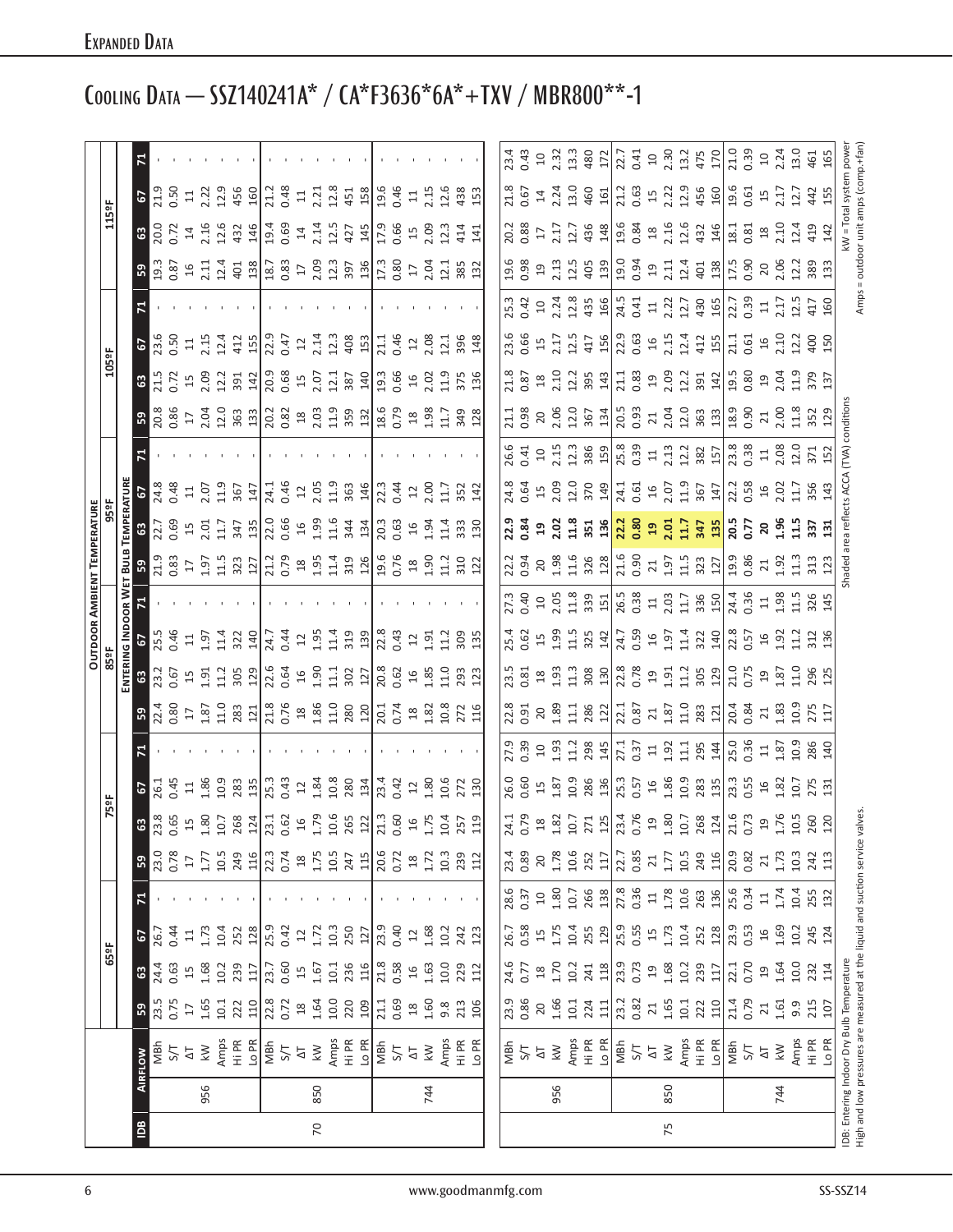**Cooling Data — SSZ140241A\* / CA\*F3636\*6A\*+TXV / MBR800\*\*-1 (cont.)**

|                                                                                                                                                                                                                                                                                                                                                                                                                                                                                                                                                                               |  | 65°F               |                                              |                            |                     | 75°F                                                                                                                                                                                                                                                                                                                |                                                                                                                                                                                                                                                                                                                       |                                                                                                                                                                                                                                                                                                           |                | <b>OUTDOOR AMBIENT TEMPERATURE</b>                                                                                   |              |                                                                                                                                                                                                                                                                                                                    |                                                                                                                                                                                                                                                                                                             |                                                                                                                                                                                                                                                                                                                      |                                                                                                                                                                                                                                | 105°F                                                                                                                                                                                                                          |                                                                                                               |                                                                                                                                                                                                                                | 115°F                                                        |                                                                                                                                                                                                                                                                                                                     |                                                                                                                                                                                                                                                                                                                                                   |
|-------------------------------------------------------------------------------------------------------------------------------------------------------------------------------------------------------------------------------------------------------------------------------------------------------------------------------------------------------------------------------------------------------------------------------------------------------------------------------------------------------------------------------------------------------------------------------|--|--------------------|----------------------------------------------|----------------------------|---------------------|---------------------------------------------------------------------------------------------------------------------------------------------------------------------------------------------------------------------------------------------------------------------------------------------------------------------|-----------------------------------------------------------------------------------------------------------------------------------------------------------------------------------------------------------------------------------------------------------------------------------------------------------------------|-----------------------------------------------------------------------------------------------------------------------------------------------------------------------------------------------------------------------------------------------------------------------------------------------------------|----------------|----------------------------------------------------------------------------------------------------------------------|--------------|--------------------------------------------------------------------------------------------------------------------------------------------------------------------------------------------------------------------------------------------------------------------------------------------------------------------|-------------------------------------------------------------------------------------------------------------------------------------------------------------------------------------------------------------------------------------------------------------------------------------------------------------|----------------------------------------------------------------------------------------------------------------------------------------------------------------------------------------------------------------------------------------------------------------------------------------------------------------------|--------------------------------------------------------------------------------------------------------------------------------------------------------------------------------------------------------------------------------|--------------------------------------------------------------------------------------------------------------------------------------------------------------------------------------------------------------------------------|---------------------------------------------------------------------------------------------------------------|--------------------------------------------------------------------------------------------------------------------------------------------------------------------------------------------------------------------------------|--------------------------------------------------------------|---------------------------------------------------------------------------------------------------------------------------------------------------------------------------------------------------------------------------------------------------------------------------------------------------------------------|---------------------------------------------------------------------------------------------------------------------------------------------------------------------------------------------------------------------------------------------------------------------------------------------------------------------------------------------------|
|                                                                                                                                                                                                                                                                                                                                                                                                                                                                                                                                                                               |  |                    |                                              |                            |                     |                                                                                                                                                                                                                                                                                                                     |                                                                                                                                                                                                                                                                                                                       |                                                                                                                                                                                                                                                                                                           |                |                                                                                                                      | <b>DOR N</b> | ā                                                                                                                                                                                                                                                                                                                  | TEMPEI                                                                                                                                                                                                                                                                                                      | RATUR                                                                                                                                                                                                                                                                                                                |                                                                                                                                                                                                                                |                                                                                                                                                                                                                                |                                                                                                               |                                                                                                                                                                                                                                |                                                              |                                                                                                                                                                                                                                                                                                                     |                                                                                                                                                                                                                                                                                                                                                   |
| $\mathbb{S}^3$<br>59<br><b>AIRFLOW</b>                                                                                                                                                                                                                                                                                                                                                                                                                                                                                                                                        |  |                    | 5                                            |                            | ${\tt S}$           |                                                                                                                                                                                                                                                                                                                     |                                                                                                                                                                                                                                                                                                                       |                                                                                                                                                                                                                                                                                                           |                |                                                                                                                      |              |                                                                                                                                                                                                                                                                                                                    |                                                                                                                                                                                                                                                                                                             |                                                                                                                                                                                                                                                                                                                      |                                                                                                                                                                                                                                |                                                                                                                                                                                                                                |                                                                                                               |                                                                                                                                                                                                                                |                                                              |                                                                                                                                                                                                                                                                                                                     |                                                                                                                                                                                                                                                                                                                                                   |
| 24.9<br>24.3<br>MBh                                                                                                                                                                                                                                                                                                                                                                                                                                                                                                                                                           |  |                    | 26.6                                         | 28.4                       | 23.8                |                                                                                                                                                                                                                                                                                                                     |                                                                                                                                                                                                                                                                                                                       |                                                                                                                                                                                                                                                                                                           | $\frac{3}{23}$ |                                                                                                                      |              |                                                                                                                                                                                                                                                                                                                    |                                                                                                                                                                                                                                                                                                             |                                                                                                                                                                                                                                                                                                                      |                                                                                                                                                                                                                                |                                                                                                                                                                                                                                |                                                                                                               |                                                                                                                                                                                                                                | <b>8</b><br>2014<br>2015                                     | $S_{2.8}$                                                                                                                                                                                                                                                                                                           |                                                                                                                                                                                                                                                                                                                                                   |
| 0.88<br>0.94<br>5/7                                                                                                                                                                                                                                                                                                                                                                                                                                                                                                                                                           |  |                    | 0.72                                         | 0.54                       | 1.00                |                                                                                                                                                                                                                                                                                                                     |                                                                                                                                                                                                                                                                                                                       |                                                                                                                                                                                                                                                                                                           |                |                                                                                                                      |              |                                                                                                                                                                                                                                                                                                                    |                                                                                                                                                                                                                                                                                                             |                                                                                                                                                                                                                                                                                                                      |                                                                                                                                                                                                                                |                                                                                                                                                                                                                                |                                                                                                               |                                                                                                                                                                                                                                |                                                              |                                                                                                                                                                                                                                                                                                                     |                                                                                                                                                                                                                                                                                                                                                   |
| 1.71<br>21<br>1.67<br>22<br>$\overline{k}$<br>$\overline{\mathcal{L}}$                                                                                                                                                                                                                                                                                                                                                                                                                                                                                                        |  |                    | 1.76<br>$^{28}$                              | 1.81<br>$15$               | 1.80                | $3\frac{1}{3}$ $3\frac{1}{5}$ $3\frac{1}{3}$ $3\frac{1}{5}$ $3\frac{1}{5}$ $3\frac{1}{5}$ $3\frac{1}{5}$ $3\frac{1}{5}$ $3\frac{1}{5}$ $3\frac{1}{5}$ $3\frac{1}{5}$ $3\frac{1}{5}$ $3\frac{1}{5}$ $3\frac{1}{5}$ $3\frac{1}{5}$ $3\frac{1}{5}$ $3\frac{1}{5}$ $3\frac{1}{5}$ $3\frac{1}{5}$ $3\frac{1}{5}$         | $5.631$ $\frac{3}{2}$ $\frac{3}{2}$ $\frac{3}{2}$ $\frac{3}{2}$ $\frac{3}{2}$ $\frac{3}{2}$ $\frac{3}{2}$ $\frac{3}{2}$ $\frac{3}{2}$ $\frac{3}{2}$ $\frac{3}{2}$ $\frac{3}{2}$ $\frac{3}{2}$ $\frac{3}{2}$ $\frac{3}{2}$ $\frac{3}{2}$ $\frac{3}{2}$ $\frac{3}{2}$ $\frac{3}{2}$ $\frac{3}{2}$ $\frac{3}{2}$ $\frac$ |                                                                                                                                                                                                                                                                                                           |                | 15<br>15 20 30 30 31 30 30 31 31 32 32 33 34 35 36 37 38 39 30 31 32 33 40 32 34 35 36 37 38 38 39 30 31 32 33 33 34 |              | $\begin{smallmatrix} 16 & 6 & 6 \\ 16 & 16 & 2 \\ 16 & 16 & 3 \\ 17 & 18 & 19 \\ 18 & 19 & 10 \\ 19 & 19 & 10 \\ 10 & 10 & 10 \\ 11 & 10 & 10 \\ 13 & 10 & 10 \\ 14 & 10 & 10 \\ 15 & 10 & 10 \\ 16 & 10 & 10 \\ 17 & 10 & 10 \\ 18 & 10 & 10 \\ 19 & 11 & 10 \\ 10 & 10 & 10 \\ 11 & 11 & 10 \\ 12 & 11 & 11 & 1$ | $3\frac{1}{2}$ $3\frac{1}{2}$ $5\frac{1}{2}$ $2\frac{3}{2}$ $3\frac{1}{2}$ $3\frac{1}{2}$ $3\frac{1}{2}$ $3\frac{1}{2}$ $3\frac{1}{2}$ $3\frac{1}{2}$ $3\frac{1}{2}$ $3\frac{1}{2}$ $3\frac{1}{2}$ $3\frac{1}{2}$ $3\frac{1}{2}$ $3\frac{1}{2}$ $3\frac{1}{2}$ $3\frac{1}{2}$ $3\frac{1}{2}$ $3\frac{1}{2}$ | $5\frac{1}{2}$ $\frac{1}{2}$ $\frac{5}{2}$ $\frac{3}{2}$ $\frac{1}{2}$ $\frac{1}{2}$ $\frac{1}{2}$ $\frac{1}{2}$ $\frac{1}{2}$ $\frac{1}{2}$ $\frac{1}{2}$ $\frac{1}{2}$ $\frac{1}{2}$ $\frac{1}{2}$ $\frac{1}{2}$ $\frac{1}{2}$ $\frac{1}{2}$ $\frac{1}{2}$ $\frac{1}{2}$ $\frac{1}{2}$ $\frac{1}{2}$ $\frac{1}{2}$ | $7.39$ $3.51$ $2.39$ $3.69$ $3.29$ $3.49$ $3.69$ $3.49$ $3.49$ $3.49$ $3.49$ $3.49$ $3.49$ $3.49$ $3.49$ $3.49$ $3.49$ $3.49$ $3.49$ $3.49$ $3.49$ $3.49$ $3.49$ $3.49$ $3.49$ $3.49$ $3.49$ $3.49$ $3.49$ $3.49$ $3.49$ $3.4$ | $3.23$ $2.3$ $3.3$ $3.4$ $1.3$ $3.5$ $3.4$ $3.5$ $3.5$ $3.5$ $3.5$ $3.5$ $3.5$ $3.5$ $3.5$ $3.5$ $3.5$ $3.5$ $3.5$ $3.5$ $3.5$ $3.5$ $3.5$ $3.5$ $3.5$ $3.5$ $3.5$ $3.5$ $3.5$ $3.5$ $3.5$ $3.5$ $3.5$ $3.5$ $3.5$ $3.5$ $3.5$ | 6 3 3 3 4 3 4 5 6 7 5 6 7 6 7 6 7 6 7 7 8 9 7 7 7 8 7 7 7 8 7 7 8 7 7 8 7 7 8 9 7 7 7 9 7 7 7 9 7 7 7 9 7 7 7 | $7.565$ $2.333$ $3.433$ $3.433$ $3.433$ $3.433$ $3.433$ $3.433$ $3.433$ $3.433$ $3.433$ $3.433$ $3.433$ $3.433$ $3.433$ $3.433$ $3.433$ $3.433$ $3.433$ $3.433$ $3.433$ $3.433$ $3.433$ $3.433$ $3.433$ $3.433$ $3.433$ $3.43$ |                                                              | $\frac{1}{2}$ $\frac{2}{3}$ $\frac{3}{4}$ $\frac{1}{5}$ $\frac{3}{5}$ $\frac{3}{5}$ $\frac{3}{4}$ $\frac{3}{5}$ $\frac{3}{4}$ $\frac{3}{4}$ $\frac{3}{4}$ $\frac{3}{4}$ $\frac{3}{4}$ $\frac{3}{4}$ $\frac{3}{4}$ $\frac{3}{4}$ $\frac{3}{4}$ $\frac{3}{4}$ $\frac{3}{4}$ $\frac{3}{4}$ $\frac{3}{4}$ $\frac{3}{4}$ | $\frac{1}{3}$ $\frac{3}{3}$ $\frac{3}{4}$ $\frac{4}{5}$ $\frac{1}{6}$ $\frac{1}{6}$ $\frac{6}{5}$ $\frac{3}{4}$ $\frac{3}{1}$ $\frac{3}{1}$ $\frac{3}{1}$ $\frac{3}{1}$ $\frac{3}{1}$ $\frac{3}{1}$ $\frac{3}{1}$ $\frac{3}{1}$ $\frac{3}{1}$ $\frac{3}{1}$ $\frac{3}{1}$ $\frac{3}{1}$ $\frac{3}{1}$ $\frac{3}{1}$                               |
| 10.3<br>10.2<br>Amps<br>Hi PR                                                                                                                                                                                                                                                                                                                                                                                                                                                                                                                                                 |  |                    | 10.5                                         | 10.7                       | 10.6                |                                                                                                                                                                                                                                                                                                                     |                                                                                                                                                                                                                                                                                                                       |                                                                                                                                                                                                                                                                                                           |                |                                                                                                                      |              |                                                                                                                                                                                                                                                                                                                    |                                                                                                                                                                                                                                                                                                             |                                                                                                                                                                                                                                                                                                                      |                                                                                                                                                                                                                                |                                                                                                                                                                                                                                |                                                                                                               |                                                                                                                                                                                                                                |                                                              |                                                                                                                                                                                                                                                                                                                     |                                                                                                                                                                                                                                                                                                                                                   |
| 119<br>244<br>226<br>112<br><b>PF</b>                                                                                                                                                                                                                                                                                                                                                                                                                                                                                                                                         |  |                    | 130<br>257                                   | 139<br>268                 | 119<br>254          |                                                                                                                                                                                                                                                                                                                     |                                                                                                                                                                                                                                                                                                                       |                                                                                                                                                                                                                                                                                                           |                |                                                                                                                      |              |                                                                                                                                                                                                                                                                                                                    |                                                                                                                                                                                                                                                                                                             |                                                                                                                                                                                                                                                                                                                      |                                                                                                                                                                                                                                |                                                                                                                                                                                                                                |                                                                                                               |                                                                                                                                                                                                                                |                                                              |                                                                                                                                                                                                                                                                                                                     |                                                                                                                                                                                                                                                                                                                                                   |
|                                                                                                                                                                                                                                                                                                                                                                                                                                                                                                                                                                               |  |                    |                                              |                            | 23.1                |                                                                                                                                                                                                                                                                                                                     |                                                                                                                                                                                                                                                                                                                       |                                                                                                                                                                                                                                                                                                           |                |                                                                                                                      |              |                                                                                                                                                                                                                                                                                                                    |                                                                                                                                                                                                                                                                                                             |                                                                                                                                                                                                                                                                                                                      |                                                                                                                                                                                                                                |                                                                                                                                                                                                                                |                                                                                                               |                                                                                                                                                                                                                                |                                                              |                                                                                                                                                                                                                                                                                                                     |                                                                                                                                                                                                                                                                                                                                                   |
| 24.1<br>0.84<br>23.6<br>0.90<br>다 기<br>지도                                                                                                                                                                                                                                                                                                                                                                                                                                                                                                                                     |  |                    | 25.8<br>0.68                                 | 27.6<br>0.51               | 0.93                |                                                                                                                                                                                                                                                                                                                     |                                                                                                                                                                                                                                                                                                                       |                                                                                                                                                                                                                                                                                                           |                |                                                                                                                      |              |                                                                                                                                                                                                                                                                                                                    |                                                                                                                                                                                                                                                                                                             |                                                                                                                                                                                                                                                                                                                      |                                                                                                                                                                                                                                |                                                                                                                                                                                                                                |                                                                                                               |                                                                                                                                                                                                                                |                                                              |                                                                                                                                                                                                                                                                                                                     |                                                                                                                                                                                                                                                                                                                                                   |
| $22$<br>1.70<br>23                                                                                                                                                                                                                                                                                                                                                                                                                                                                                                                                                            |  |                    |                                              |                            | 23                  |                                                                                                                                                                                                                                                                                                                     |                                                                                                                                                                                                                                                                                                                       |                                                                                                                                                                                                                                                                                                           |                |                                                                                                                      |              |                                                                                                                                                                                                                                                                                                                    |                                                                                                                                                                                                                                                                                                             |                                                                                                                                                                                                                                                                                                                      |                                                                                                                                                                                                                                |                                                                                                                                                                                                                                |                                                                                                               |                                                                                                                                                                                                                                |                                                              |                                                                                                                                                                                                                                                                                                                     |                                                                                                                                                                                                                                                                                                                                                   |
| $1.66$<br>$10.1$                                                                                                                                                                                                                                                                                                                                                                                                                                                                                                                                                              |  |                    | $1.75$<br>$1.75$                             | $1.80$<br>$1.07$           | 1.78<br>10.6        |                                                                                                                                                                                                                                                                                                                     |                                                                                                                                                                                                                                                                                                                       |                                                                                                                                                                                                                                                                                                           |                |                                                                                                                      |              |                                                                                                                                                                                                                                                                                                                    |                                                                                                                                                                                                                                                                                                             |                                                                                                                                                                                                                                                                                                                      |                                                                                                                                                                                                                                |                                                                                                                                                                                                                                |                                                                                                               |                                                                                                                                                                                                                                |                                                              |                                                                                                                                                                                                                                                                                                                     |                                                                                                                                                                                                                                                                                                                                                   |
| 10.2<br>$\begin{array}{c}\n\hline\n\text{km}\n\\ \text{km}\n\\ \text{km}\n\\ \text{km}\n\\ \text{km}\n\end{array}$                                                                                                                                                                                                                                                                                                                                                                                                                                                            |  |                    |                                              |                            |                     |                                                                                                                                                                                                                                                                                                                     |                                                                                                                                                                                                                                                                                                                       |                                                                                                                                                                                                                                                                                                           |                |                                                                                                                      |              |                                                                                                                                                                                                                                                                                                                    |                                                                                                                                                                                                                                                                                                             |                                                                                                                                                                                                                                                                                                                      |                                                                                                                                                                                                                                |                                                                                                                                                                                                                                |                                                                                                               |                                                                                                                                                                                                                                |                                                              |                                                                                                                                                                                                                                                                                                                     |                                                                                                                                                                                                                                                                                                                                                   |
| 241<br>224                                                                                                                                                                                                                                                                                                                                                                                                                                                                                                                                                                    |  |                    |                                              |                            | 252                 |                                                                                                                                                                                                                                                                                                                     |                                                                                                                                                                                                                                                                                                                       |                                                                                                                                                                                                                                                                                                           |                |                                                                                                                      |              |                                                                                                                                                                                                                                                                                                                    |                                                                                                                                                                                                                                                                                                             |                                                                                                                                                                                                                                                                                                                      |                                                                                                                                                                                                                                |                                                                                                                                                                                                                                |                                                                                                               |                                                                                                                                                                                                                                |                                                              |                                                                                                                                                                                                                                                                                                                     |                                                                                                                                                                                                                                                                                                                                                   |
| 11                                                                                                                                                                                                                                                                                                                                                                                                                                                                                                                                                                            |  |                    |                                              |                            | 117                 |                                                                                                                                                                                                                                                                                                                     |                                                                                                                                                                                                                                                                                                                       |                                                                                                                                                                                                                                                                                                           |                |                                                                                                                      |              |                                                                                                                                                                                                                                                                                                                    |                                                                                                                                                                                                                                                                                                             |                                                                                                                                                                                                                                                                                                                      |                                                                                                                                                                                                                                |                                                                                                                                                                                                                                |                                                                                                               |                                                                                                                                                                                                                                |                                                              |                                                                                                                                                                                                                                                                                                                     |                                                                                                                                                                                                                                                                                                                                                   |
| 21.8<br>NBh<br>S/T                                                                                                                                                                                                                                                                                                                                                                                                                                                                                                                                                            |  | $\frac{118}{22.3}$ | $\frac{255}{129}$<br>$\frac{29}{33}$<br>0.66 | 266<br>138<br>25.5<br>0.49 | $\frac{21.3}{0.90}$ |                                                                                                                                                                                                                                                                                                                     |                                                                                                                                                                                                                                                                                                                       |                                                                                                                                                                                                                                                                                                           |                |                                                                                                                      |              |                                                                                                                                                                                                                                                                                                                    |                                                                                                                                                                                                                                                                                                             |                                                                                                                                                                                                                                                                                                                      |                                                                                                                                                                                                                                |                                                                                                                                                                                                                                |                                                                                                               |                                                                                                                                                                                                                                |                                                              |                                                                                                                                                                                                                                                                                                                     |                                                                                                                                                                                                                                                                                                                                                   |
|                                                                                                                                                                                                                                                                                                                                                                                                                                                                                                                                                                               |  |                    |                                              |                            |                     |                                                                                                                                                                                                                                                                                                                     |                                                                                                                                                                                                                                                                                                                       |                                                                                                                                                                                                                                                                                                           |                |                                                                                                                      |              |                                                                                                                                                                                                                                                                                                                    |                                                                                                                                                                                                                                                                                                             |                                                                                                                                                                                                                                                                                                                      |                                                                                                                                                                                                                                |                                                                                                                                                                                                                                |                                                                                                               |                                                                                                                                                                                                                                |                                                              |                                                                                                                                                                                                                                                                                                                     |                                                                                                                                                                                                                                                                                                                                                   |
| 23<br>$\overline{\Delta}$                                                                                                                                                                                                                                                                                                                                                                                                                                                                                                                                                     |  | $\overline{2}$     | $\overline{c}$                               | $\frac{1}{6}$              | 24                  |                                                                                                                                                                                                                                                                                                                     |                                                                                                                                                                                                                                                                                                                       |                                                                                                                                                                                                                                                                                                           |                |                                                                                                                      |              |                                                                                                                                                                                                                                                                                                                    |                                                                                                                                                                                                                                                                                                             |                                                                                                                                                                                                                                                                                                                      |                                                                                                                                                                                                                                |                                                                                                                                                                                                                                |                                                                                                               |                                                                                                                                                                                                                                |                                                              |                                                                                                                                                                                                                                                                                                                     |                                                                                                                                                                                                                                                                                                                                                   |
| 1.63<br>$\lesssim$                                                                                                                                                                                                                                                                                                                                                                                                                                                                                                                                                            |  | 1.66               | 1.71                                         | 1.76                       | 1.74                |                                                                                                                                                                                                                                                                                                                     |                                                                                                                                                                                                                                                                                                                       |                                                                                                                                                                                                                                                                                                           |                |                                                                                                                      |              |                                                                                                                                                                                                                                                                                                                    |                                                                                                                                                                                                                                                                                                             |                                                                                                                                                                                                                                                                                                                      |                                                                                                                                                                                                                                |                                                                                                                                                                                                                                |                                                                                                               |                                                                                                                                                                                                                                |                                                              |                                                                                                                                                                                                                                                                                                                     |                                                                                                                                                                                                                                                                                                                                                   |
| 9.9                                                                                                                                                                                                                                                                                                                                                                                                                                                                                                                                                                           |  | 10.1               | 10.3                                         | $\frac{5}{2}$              | 10.4                |                                                                                                                                                                                                                                                                                                                     |                                                                                                                                                                                                                                                                                                                       |                                                                                                                                                                                                                                                                                                           |                |                                                                                                                      |              |                                                                                                                                                                                                                                                                                                                    |                                                                                                                                                                                                                                                                                                             |                                                                                                                                                                                                                                                                                                                      |                                                                                                                                                                                                                                |                                                                                                                                                                                                                                |                                                                                                               |                                                                                                                                                                                                                                |                                                              |                                                                                                                                                                                                                                                                                                                     |                                                                                                                                                                                                                                                                                                                                                   |
| 217<br>Amps<br>Hi PR<br>Lo PR                                                                                                                                                                                                                                                                                                                                                                                                                                                                                                                                                 |  |                    | 247                                          | 258<br>133                 | 244                 |                                                                                                                                                                                                                                                                                                                     |                                                                                                                                                                                                                                                                                                                       |                                                                                                                                                                                                                                                                                                           |                |                                                                                                                      |              |                                                                                                                                                                                                                                                                                                                    |                                                                                                                                                                                                                                                                                                             |                                                                                                                                                                                                                                                                                                                      |                                                                                                                                                                                                                                |                                                                                                                                                                                                                                |                                                                                                               |                                                                                                                                                                                                                                |                                                              |                                                                                                                                                                                                                                                                                                                     |                                                                                                                                                                                                                                                                                                                                                   |
| 108                                                                                                                                                                                                                                                                                                                                                                                                                                                                                                                                                                           |  | 234<br>115         | 125                                          |                            | 114                 |                                                                                                                                                                                                                                                                                                                     |                                                                                                                                                                                                                                                                                                                       |                                                                                                                                                                                                                                                                                                           |                |                                                                                                                      |              |                                                                                                                                                                                                                                                                                                                    |                                                                                                                                                                                                                                                                                                             |                                                                                                                                                                                                                                                                                                                      |                                                                                                                                                                                                                                |                                                                                                                                                                                                                                |                                                                                                               |                                                                                                                                                                                                                                |                                                              |                                                                                                                                                                                                                                                                                                                     |                                                                                                                                                                                                                                                                                                                                                   |
|                                                                                                                                                                                                                                                                                                                                                                                                                                                                                                                                                                               |  |                    |                                              |                            |                     |                                                                                                                                                                                                                                                                                                                     |                                                                                                                                                                                                                                                                                                                       |                                                                                                                                                                                                                                                                                                           |                |                                                                                                                      |              |                                                                                                                                                                                                                                                                                                                    |                                                                                                                                                                                                                                                                                                             |                                                                                                                                                                                                                                                                                                                      |                                                                                                                                                                                                                                |                                                                                                                                                                                                                                |                                                                                                               |                                                                                                                                                                                                                                |                                                              |                                                                                                                                                                                                                                                                                                                     |                                                                                                                                                                                                                                                                                                                                                   |
|                                                                                                                                                                                                                                                                                                                                                                                                                                                                                                                                                                               |  | 25.2               | 26.4                                         |                            |                     |                                                                                                                                                                                                                                                                                                                     |                                                                                                                                                                                                                                                                                                                       |                                                                                                                                                                                                                                                                                                           |                |                                                                                                                      |              |                                                                                                                                                                                                                                                                                                                    |                                                                                                                                                                                                                                                                                                             |                                                                                                                                                                                                                                                                                                                      |                                                                                                                                                                                                                                |                                                                                                                                                                                                                                |                                                                                                               |                                                                                                                                                                                                                                |                                                              |                                                                                                                                                                                                                                                                                                                     |                                                                                                                                                                                                                                                                                                                                                   |
| ng<br>S/T                                                                                                                                                                                                                                                                                                                                                                                                                                                                                                                                                                     |  |                    |                                              | 28.2<br>0.70               | 24.2<br>1.00        |                                                                                                                                                                                                                                                                                                                     |                                                                                                                                                                                                                                                                                                                       |                                                                                                                                                                                                                                                                                                           |                |                                                                                                                      |              |                                                                                                                                                                                                                                                                                                                    |                                                                                                                                                                                                                                                                                                             |                                                                                                                                                                                                                                                                                                                      |                                                                                                                                                                                                                                |                                                                                                                                                                                                                                |                                                                                                               |                                                                                                                                                                                                                                |                                                              |                                                                                                                                                                                                                                                                                                                     | $\frac{23.1}{0.80}$                                                                                                                                                                                                                                                                                                                               |
| $\overline{\Delta}$                                                                                                                                                                                                                                                                                                                                                                                                                                                                                                                                                           |  |                    |                                              |                            | 23                  |                                                                                                                                                                                                                                                                                                                     |                                                                                                                                                                                                                                                                                                                       |                                                                                                                                                                                                                                                                                                           |                |                                                                                                                      |              |                                                                                                                                                                                                                                                                                                                    |                                                                                                                                                                                                                                                                                                             |                                                                                                                                                                                                                                                                                                                      |                                                                                                                                                                                                                                |                                                                                                                                                                                                                                |                                                                                                               |                                                                                                                                                                                                                                |                                                              |                                                                                                                                                                                                                                                                                                                     |                                                                                                                                                                                                                                                                                                                                                   |
| 24.8<br>0.98<br>23<br>1.69<br>10.29<br>$\kappa$ M                                                                                                                                                                                                                                                                                                                                                                                                                                                                                                                             |  | $3.35$<br>$1.72$   | $0.86$<br>$22$<br>$1.77$                     | $1.83$<br>$1.83$<br>$271$  | 1.81                |                                                                                                                                                                                                                                                                                                                     |                                                                                                                                                                                                                                                                                                                       |                                                                                                                                                                                                                                                                                                           |                |                                                                                                                      |              |                                                                                                                                                                                                                                                                                                                    |                                                                                                                                                                                                                                                                                                             |                                                                                                                                                                                                                                                                                                                      |                                                                                                                                                                                                                                |                                                                                                                                                                                                                                |                                                                                                               |                                                                                                                                                                                                                                |                                                              |                                                                                                                                                                                                                                                                                                                     |                                                                                                                                                                                                                                                                                                                                                   |
|                                                                                                                                                                                                                                                                                                                                                                                                                                                                                                                                                                               |  | 10.3               | 10.5                                         |                            | 10.7                |                                                                                                                                                                                                                                                                                                                     |                                                                                                                                                                                                                                                                                                                       |                                                                                                                                                                                                                                                                                                           |                |                                                                                                                      |              |                                                                                                                                                                                                                                                                                                                    |                                                                                                                                                                                                                                                                                                             |                                                                                                                                                                                                                                                                                                                      |                                                                                                                                                                                                                                |                                                                                                                                                                                                                                |                                                                                                               |                                                                                                                                                                                                                                |                                                              |                                                                                                                                                                                                                                                                                                                     |                                                                                                                                                                                                                                                                                                                                                   |
|                                                                                                                                                                                                                                                                                                                                                                                                                                                                                                                                                                               |  | 246                | 260                                          |                            | 257                 |                                                                                                                                                                                                                                                                                                                     |                                                                                                                                                                                                                                                                                                                       |                                                                                                                                                                                                                                                                                                           |                |                                                                                                                      |              |                                                                                                                                                                                                                                                                                                                    |                                                                                                                                                                                                                                                                                                             |                                                                                                                                                                                                                                                                                                                      |                                                                                                                                                                                                                                |                                                                                                                                                                                                                                |                                                                                                               |                                                                                                                                                                                                                                |                                                              |                                                                                                                                                                                                                                                                                                                     |                                                                                                                                                                                                                                                                                                                                                   |
| 113<br>$\begin{array}{c}\n\text{Area} \\ \text{Area} \\ \text{Area} \\ \text{Area} \\ \text{Area} \\ \text{Area} \\ \text{Area} \\ \text{Area} \\ \text{Area} \\ \text{Area} \\ \text{Area} \\ \text{Area} \\ \text{Area} \\ \text{Area} \\ \text{Area} \\ \text{Area} \\ \text{Area} \\ \text{Area} \\ \text{Area} \\ \text{Area} \\ \text{Area} \\ \text{Area} \\ \text{Area} \\ \text{Area} \\ \text{Area} \\ \text{Area} \\ \text{Area} \\ \text{Area} \\ \text{Area} \\ \text{Area} \\ \text{Area} \\ \text{Area} \\ \text{Area} \\ \text{Area} \\ \text{Area} \\ \text$ |  | $\frac{121}{2}$    | $\frac{132}{25.7}$                           |                            | $\frac{20}{2}$      |                                                                                                                                                                                                                                                                                                                     |                                                                                                                                                                                                                                                                                                                       |                                                                                                                                                                                                                                                                                                           |                |                                                                                                                      |              |                                                                                                                                                                                                                                                                                                                    |                                                                                                                                                                                                                                                                                                             |                                                                                                                                                                                                                                                                                                                      |                                                                                                                                                                                                                                |                                                                                                                                                                                                                                |                                                                                                               |                                                                                                                                                                                                                                |                                                              |                                                                                                                                                                                                                                                                                                                     |                                                                                                                                                                                                                                                                                                                                                   |
| 24.0<br>0.94                                                                                                                                                                                                                                                                                                                                                                                                                                                                                                                                                                  |  | 24.5<br>0.91       |                                              | $\frac{140}{27.4}$         | 23.5<br>0.97        |                                                                                                                                                                                                                                                                                                                     |                                                                                                                                                                                                                                                                                                                       |                                                                                                                                                                                                                                                                                                           |                |                                                                                                                      |              |                                                                                                                                                                                                                                                                                                                    |                                                                                                                                                                                                                                                                                                             |                                                                                                                                                                                                                                                                                                                      |                                                                                                                                                                                                                                |                                                                                                                                                                                                                                |                                                                                                               |                                                                                                                                                                                                                                |                                                              |                                                                                                                                                                                                                                                                                                                     |                                                                                                                                                                                                                                                                                                                                                   |
|                                                                                                                                                                                                                                                                                                                                                                                                                                                                                                                                                                               |  |                    | 0.82                                         |                            |                     |                                                                                                                                                                                                                                                                                                                     |                                                                                                                                                                                                                                                                                                                       |                                                                                                                                                                                                                                                                                                           |                |                                                                                                                      |              |                                                                                                                                                                                                                                                                                                                    |                                                                                                                                                                                                                                                                                                             |                                                                                                                                                                                                                                                                                                                      |                                                                                                                                                                                                                                |                                                                                                                                                                                                                                |                                                                                                               |                                                                                                                                                                                                                                |                                                              |                                                                                                                                                                                                                                                                                                                     |                                                                                                                                                                                                                                                                                                                                                   |
| $\frac{\Delta T}{\Delta}$                                                                                                                                                                                                                                                                                                                                                                                                                                                                                                                                                     |  | $24$<br>$1.71$     | 23                                           | 20                         | 25                  |                                                                                                                                                                                                                                                                                                                     |                                                                                                                                                                                                                                                                                                                       |                                                                                                                                                                                                                                                                                                           |                |                                                                                                                      |              |                                                                                                                                                                                                                                                                                                                    |                                                                                                                                                                                                                                                                                                             |                                                                                                                                                                                                                                                                                                                      |                                                                                                                                                                                                                                |                                                                                                                                                                                                                                |                                                                                                               |                                                                                                                                                                                                                                |                                                              |                                                                                                                                                                                                                                                                                                                     |                                                                                                                                                                                                                                                                                                                                                   |
| $24$<br>$1.67$<br>$10.2$                                                                                                                                                                                                                                                                                                                                                                                                                                                                                                                                                      |  |                    |                                              | $1.81$<br>$10.7$           | 1.80                |                                                                                                                                                                                                                                                                                                                     |                                                                                                                                                                                                                                                                                                                       |                                                                                                                                                                                                                                                                                                           |                |                                                                                                                      |              |                                                                                                                                                                                                                                                                                                                    |                                                                                                                                                                                                                                                                                                             |                                                                                                                                                                                                                                                                                                                      |                                                                                                                                                                                                                                |                                                                                                                                                                                                                                |                                                                                                               |                                                                                                                                                                                                                                |                                                              |                                                                                                                                                                                                                                                                                                                     |                                                                                                                                                                                                                                                                                                                                                   |
|                                                                                                                                                                                                                                                                                                                                                                                                                                                                                                                                                                               |  | 10.3               |                                              |                            |                     |                                                                                                                                                                                                                                                                                                                     |                                                                                                                                                                                                                                                                                                                       |                                                                                                                                                                                                                                                                                                           |                |                                                                                                                      |              |                                                                                                                                                                                                                                                                                                                    |                                                                                                                                                                                                                                                                                                             |                                                                                                                                                                                                                                                                                                                      |                                                                                                                                                                                                                                |                                                                                                                                                                                                                                |                                                                                                               |                                                                                                                                                                                                                                |                                                              |                                                                                                                                                                                                                                                                                                                     |                                                                                                                                                                                                                                                                                                                                                   |
| 226<br>Amps<br>Hi PR<br>Lo PR                                                                                                                                                                                                                                                                                                                                                                                                                                                                                                                                                 |  | 244                | $1.76$<br>$10.5$<br>$130$                    | 268                        | 10.6<br>254<br>119  |                                                                                                                                                                                                                                                                                                                     |                                                                                                                                                                                                                                                                                                                       |                                                                                                                                                                                                                                                                                                           |                |                                                                                                                      |              |                                                                                                                                                                                                                                                                                                                    |                                                                                                                                                                                                                                                                                                             |                                                                                                                                                                                                                                                                                                                      |                                                                                                                                                                                                                                |                                                                                                                                                                                                                                |                                                                                                               |                                                                                                                                                                                                                                |                                                              |                                                                                                                                                                                                                                                                                                                     |                                                                                                                                                                                                                                                                                                                                                   |
| 112                                                                                                                                                                                                                                                                                                                                                                                                                                                                                                                                                                           |  | 119                |                                              |                            |                     |                                                                                                                                                                                                                                                                                                                     |                                                                                                                                                                                                                                                                                                                       |                                                                                                                                                                                                                                                                                                           |                |                                                                                                                      |              |                                                                                                                                                                                                                                                                                                                    |                                                                                                                                                                                                                                                                                                             |                                                                                                                                                                                                                                                                                                                      |                                                                                                                                                                                                                                |                                                                                                                                                                                                                                |                                                                                                               |                                                                                                                                                                                                                                |                                                              |                                                                                                                                                                                                                                                                                                                     |                                                                                                                                                                                                                                                                                                                                                   |
| 22.2<br>MBh                                                                                                                                                                                                                                                                                                                                                                                                                                                                                                                                                                   |  | 22.6               | 23.7                                         | 25.3<br>0.64               | 21.7<br>0.94        |                                                                                                                                                                                                                                                                                                                     |                                                                                                                                                                                                                                                                                                                       |                                                                                                                                                                                                                                                                                                           |                |                                                                                                                      |              |                                                                                                                                                                                                                                                                                                                    |                                                                                                                                                                                                                                                                                                             |                                                                                                                                                                                                                                                                                                                      |                                                                                                                                                                                                                                |                                                                                                                                                                                                                                |                                                                                                               |                                                                                                                                                                                                                                |                                                              |                                                                                                                                                                                                                                                                                                                     |                                                                                                                                                                                                                                                                                                                                                   |
| 0.91<br>5/7                                                                                                                                                                                                                                                                                                                                                                                                                                                                                                                                                                   |  | 0.87               | 0.79                                         |                            |                     |                                                                                                                                                                                                                                                                                                                     |                                                                                                                                                                                                                                                                                                                       |                                                                                                                                                                                                                                                                                                           |                |                                                                                                                      |              |                                                                                                                                                                                                                                                                                                                    |                                                                                                                                                                                                                                                                                                             |                                                                                                                                                                                                                                                                                                                      |                                                                                                                                                                                                                                |                                                                                                                                                                                                                                |                                                                                                               |                                                                                                                                                                                                                                |                                                              |                                                                                                                                                                                                                                                                                                                     |                                                                                                                                                                                                                                                                                                                                                   |
| $\Delta$<br>$\overline{\Delta}$                                                                                                                                                                                                                                                                                                                                                                                                                                                                                                                                               |  | 24                 | 23                                           | $^{20}_{1.7}$              | 25                  |                                                                                                                                                                                                                                                                                                                     |                                                                                                                                                                                                                                                                                                                       |                                                                                                                                                                                                                                                                                                           |                |                                                                                                                      |              |                                                                                                                                                                                                                                                                                                                    |                                                                                                                                                                                                                                                                                                             |                                                                                                                                                                                                                                                                                                                      |                                                                                                                                                                                                                                |                                                                                                                                                                                                                                |                                                                                                               |                                                                                                                                                                                                                                |                                                              |                                                                                                                                                                                                                                                                                                                     |                                                                                                                                                                                                                                                                                                                                                   |
| 1.64<br>$\leq$                                                                                                                                                                                                                                                                                                                                                                                                                                                                                                                                                                |  | 1.67               | 1.72                                         |                            | 1.75                |                                                                                                                                                                                                                                                                                                                     |                                                                                                                                                                                                                                                                                                                       |                                                                                                                                                                                                                                                                                                           |                |                                                                                                                      |              |                                                                                                                                                                                                                                                                                                                    |                                                                                                                                                                                                                                                                                                             |                                                                                                                                                                                                                                                                                                                      |                                                                                                                                                                                                                                |                                                                                                                                                                                                                                |                                                                                                               |                                                                                                                                                                                                                                |                                                              |                                                                                                                                                                                                                                                                                                                     |                                                                                                                                                                                                                                                                                                                                                   |
| 10.0                                                                                                                                                                                                                                                                                                                                                                                                                                                                                                                                                                          |  | 10.1               | 10.3                                         | 10.5                       | 10.5                |                                                                                                                                                                                                                                                                                                                     |                                                                                                                                                                                                                                                                                                                       |                                                                                                                                                                                                                                                                                                           |                |                                                                                                                      |              |                                                                                                                                                                                                                                                                                                                    |                                                                                                                                                                                                                                                                                                             |                                                                                                                                                                                                                                                                                                                      |                                                                                                                                                                                                                                |                                                                                                                                                                                                                                |                                                                                                               |                                                                                                                                                                                                                                |                                                              |                                                                                                                                                                                                                                                                                                                     |                                                                                                                                                                                                                                                                                                                                                   |
| 220<br>Amps<br>Hi PR                                                                                                                                                                                                                                                                                                                                                                                                                                                                                                                                                          |  | 236                | 250                                          | 260<br>135                 | 246                 | $\frac{1}{2}$ $\frac{2}{3}$ $\frac{2}{3}$ $\frac{2}{3}$ $\frac{2}{3}$ $\frac{1}{3}$ $\frac{1}{3}$ $\frac{3}{3}$ $\frac{3}{4}$ $\frac{3}{4}$ $\frac{3}{4}$ $\frac{3}{4}$ $\frac{3}{4}$ $\frac{3}{4}$ $\frac{3}{4}$ $\frac{3}{4}$ $\frac{3}{4}$ $\frac{3}{4}$ $\frac{3}{4}$ $\frac{3}{4}$ $\frac{3}{4}$ $\frac{3}{4}$ |                                                                                                                                                                                                                                                                                                                       | $\frac{16}{22}$ $\frac{12}{22}$ $\frac{12}{22}$ $\frac{12}{22}$ $\frac{12}{22}$ $\frac{12}{22}$ $\frac{12}{22}$ $\frac{12}{22}$ $\frac{12}{22}$ $\frac{12}{22}$ $\frac{12}{22}$ $\frac{12}{22}$ $\frac{12}{22}$ $\frac{12}{22}$ $\frac{12}{22}$ $\frac{12}{22}$ $\frac{12}{22}$ $\frac{12}{22}$ $\frac{1$ |                |                                                                                                                      |              |                                                                                                                                                                                                                                                                                                                    |                                                                                                                                                                                                                                                                                                             |                                                                                                                                                                                                                                                                                                                      |                                                                                                                                                                                                                                | $23.5$ $25.4$ $32.4$ $33.5$ $34.5$ $35.4$ $36.5$ $37.5$ $38.5$ $39.5$ $31.5$ $32.5$ $33.5$ $34.5$ $35.5$ $36.5$ $37.5$ $38.5$ $39.5$ $31.5$ $32.5$ $33.5$ $34.5$ $35.5$ $36.5$ $37.5$ $38.5$ $39.5$ $31.5$ $32.5$ $33.5$ $34.$ |                                                                                                               | $3.59$ a $2.5$ a $3.5$ a $1.5$ a $2.5$ a $2.5$ a $3.5$ a $2.5$ a $3.5$ a $3.5$ a $3.5$ a $3.5$ a $3.5$ a $3.5$ a $3.5$ a $3.5$ a $3.5$ a $3.5$ a $3.5$ a $3.5$ a $3.5$ a $3.5$ a $3.5$ a $3.5$ a $3.5$ a $3.5$ a $3.5$ a $3.5$ | ខ្លះ ខ្លះ ដូ ដូ ដៀខ្លះ ម ដូ ដូ ដូ ដូ ដូ ដូ ដូ ដូ ដូ ដូ ដូ ដូ | 2000 2000 2000 2000 2000 2000 2000 2000 2000 2000 2000 2000 2000 2000 2000 2000 2000 2000 2000 2000 2000 2000                                                                                                                                                                                                       | $\begin{array}{c} 28 \\ 20 \\ 21 \\ 22 \\ 23 \\ 24 \\ 25 \\ 26 \\ 27 \\ 28 \\ 29 \\ 20 \\ 20 \\ 21 \\ 22 \\ 23 \\ 24 \\ 26 \\ 27 \\ 28 \\ 29 \\ 20 \\ 20 \\ 21 \\ 22 \\ 23 \\ 24 \\ 26 \\ 27 \\ 28 \\ 29 \\ 21 \\ 22 \\ 23 \\ 24 \\ 25 \\ 26 \\ 27 \\ 28 \\ 29 \\ 29 \\ 21 \\ 22 \\ 23 \\ 24 \\ 25 \\ 26 \\ 27 \\ 28 \\ 29 \\ 29 \\ 21 \\ 23 \\ $ |
| 109<br>LO <sub>PR</sub>                                                                                                                                                                                                                                                                                                                                                                                                                                                                                                                                                       |  | 116                | 127                                          |                            | 115                 |                                                                                                                                                                                                                                                                                                                     |                                                                                                                                                                                                                                                                                                                       |                                                                                                                                                                                                                                                                                                           |                |                                                                                                                      |              |                                                                                                                                                                                                                                                                                                                    |                                                                                                                                                                                                                                                                                                             |                                                                                                                                                                                                                                                                                                                      |                                                                                                                                                                                                                                |                                                                                                                                                                                                                                |                                                                                                               |                                                                                                                                                                                                                                | 145                                                          |                                                                                                                                                                                                                                                                                                                     |                                                                                                                                                                                                                                                                                                                                                   |
| High and low pressures are measured at the liquid and suction service<br>IDB: Entering Indoor Dry Bulb Temperature                                                                                                                                                                                                                                                                                                                                                                                                                                                            |  |                    |                                              |                            |                     | valves                                                                                                                                                                                                                                                                                                              |                                                                                                                                                                                                                                                                                                                       |                                                                                                                                                                                                                                                                                                           |                |                                                                                                                      |              |                                                                                                                                                                                                                                                                                                                    |                                                                                                                                                                                                                                                                                                             |                                                                                                                                                                                                                                                                                                                      |                                                                                                                                                                                                                                |                                                                                                                                                                                                                                |                                                                                                               |                                                                                                                                                                                                                                | outdoor unit amps (comp.+fan                                 | I syster                                                                                                                                                                                                                                                                                                            | powe                                                                                                                                                                                                                                                                                                                                              |
|                                                                                                                                                                                                                                                                                                                                                                                                                                                                                                                                                                               |  |                    |                                              |                            |                     |                                                                                                                                                                                                                                                                                                                     |                                                                                                                                                                                                                                                                                                                       |                                                                                                                                                                                                                                                                                                           |                |                                                                                                                      |              |                                                                                                                                                                                                                                                                                                                    |                                                                                                                                                                                                                                                                                                             |                                                                                                                                                                                                                                                                                                                      |                                                                                                                                                                                                                                |                                                                                                                                                                                                                                |                                                                                                               |                                                                                                                                                                                                                                |                                                              |                                                                                                                                                                                                                                                                                                                     |                                                                                                                                                                                                                                                                                                                                                   |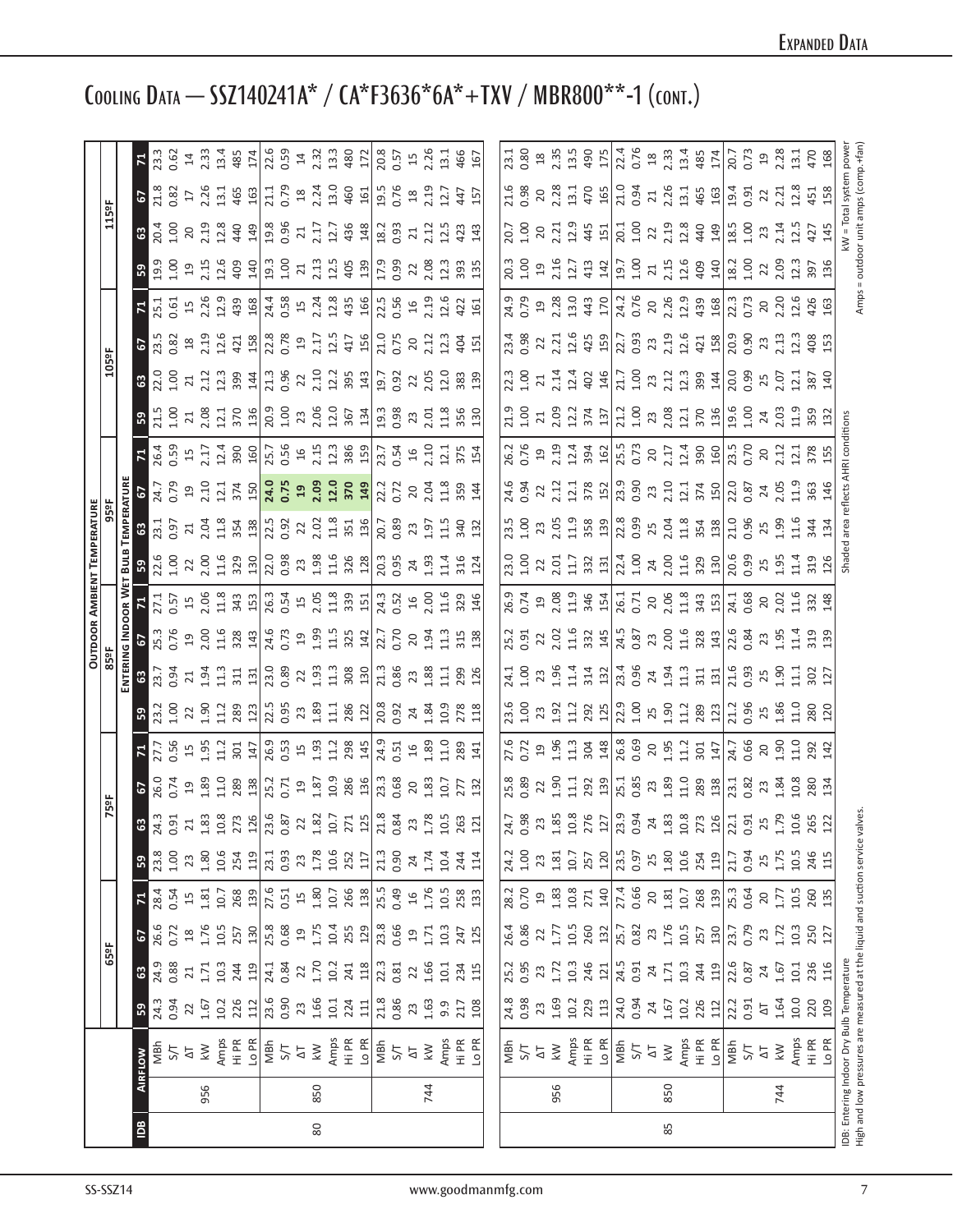|                |      |                                                                                                                   |                            |                                  |                                   |                                   |                           |                                                                                                                                                                                                                                              |                                                                                                                                                                                                                                                                                                     |                                                                                                                                                                                                                                                                                                             |                                                                                                                                                                                                                                                                             |                                                                                                                                                                                                                                                                                                                                                           | <b>OUTDOOR AMBIENT TEMPERATURI</b>                                                             |                                                                                                                                                                                                                               |                                                                                                                                                                                                                                                                                                                                                                                                                            |                                                                                                                                                                                                                                                                                                                |                                                                                                                                                                                                                               |                                                                                                                                                                                                                                                                                                                                                           |                                                                                                                                                                                                                                |                                                                                                                                                                                                                                |                                                                                                                                                                                                                                                                                                              |  |
|----------------|------|-------------------------------------------------------------------------------------------------------------------|----------------------------|----------------------------------|-----------------------------------|-----------------------------------|---------------------------|----------------------------------------------------------------------------------------------------------------------------------------------------------------------------------------------------------------------------------------------|-----------------------------------------------------------------------------------------------------------------------------------------------------------------------------------------------------------------------------------------------------------------------------------------------------|-------------------------------------------------------------------------------------------------------------------------------------------------------------------------------------------------------------------------------------------------------------------------------------------------------------|-----------------------------------------------------------------------------------------------------------------------------------------------------------------------------------------------------------------------------------------------------------------------------|-----------------------------------------------------------------------------------------------------------------------------------------------------------------------------------------------------------------------------------------------------------------------------------------------------------------------------------------------------------|------------------------------------------------------------------------------------------------|-------------------------------------------------------------------------------------------------------------------------------------------------------------------------------------------------------------------------------|----------------------------------------------------------------------------------------------------------------------------------------------------------------------------------------------------------------------------------------------------------------------------------------------------------------------------------------------------------------------------------------------------------------------------|----------------------------------------------------------------------------------------------------------------------------------------------------------------------------------------------------------------------------------------------------------------------------------------------------------------|-------------------------------------------------------------------------------------------------------------------------------------------------------------------------------------------------------------------------------|-----------------------------------------------------------------------------------------------------------------------------------------------------------------------------------------------------------------------------------------------------------------------------------------------------------------------------------------------------------|--------------------------------------------------------------------------------------------------------------------------------------------------------------------------------------------------------------------------------|--------------------------------------------------------------------------------------------------------------------------------------------------------------------------------------------------------------------------------|--------------------------------------------------------------------------------------------------------------------------------------------------------------------------------------------------------------------------------------------------------------------------------------------------------------|--|
|                |      |                                                                                                                   |                            | 65°F                             |                                   |                                   |                           |                                                                                                                                                                                                                                              | 75°F                                                                                                                                                                                                                                                                                                |                                                                                                                                                                                                                                                                                                             |                                                                                                                                                                                                                                                                             |                                                                                                                                                                                                                                                                                                                                                           |                                                                                                |                                                                                                                                                                                                                               |                                                                                                                                                                                                                                                                                                                                                                                                                            |                                                                                                                                                                                                                                                                                                                | 105°F                                                                                                                                                                                                                         |                                                                                                                                                                                                                                                                                                                                                           |                                                                                                                                                                                                                                | 115°F                                                                                                                                                                                                                          |                                                                                                                                                                                                                                                                                                              |  |
|                |      |                                                                                                                   |                            |                                  |                                   |                                   |                           |                                                                                                                                                                                                                                              |                                                                                                                                                                                                                                                                                                     |                                                                                                                                                                                                                                                                                                             |                                                                                                                                                                                                                                                                             |                                                                                                                                                                                                                                                                                                                                                           |                                                                                                |                                                                                                                                                                                                                               |                                                                                                                                                                                                                                                                                                                                                                                                                            |                                                                                                                                                                                                                                                                                                                |                                                                                                                                                                                                                               |                                                                                                                                                                                                                                                                                                                                                           |                                                                                                                                                                                                                                |                                                                                                                                                                                                                                |                                                                                                                                                                                                                                                                                                              |  |
| $\overline{a}$ |      | <b>AIRFLOW</b>                                                                                                    | នី                         | ඎ                                | 5                                 |                                   |                           |                                                                                                                                                                                                                                              |                                                                                                                                                                                                                                                                                                     |                                                                                                                                                                                                                                                                                                             |                                                                                                                                                                                                                                                                             |                                                                                                                                                                                                                                                                                                                                                           |                                                                                                |                                                                                                                                                                                                                               |                                                                                                                                                                                                                                                                                                                                                                                                                            |                                                                                                                                                                                                                                                                                                                |                                                                                                                                                                                                                               |                                                                                                                                                                                                                                                                                                                                                           |                                                                                                                                                                                                                                |                                                                                                                                                                                                                                |                                                                                                                                                                                                                                                                                                              |  |
|                |      |                                                                                                                   | 28.2                       | 29.3                             | 32.0                              |                                   |                           |                                                                                                                                                                                                                                              |                                                                                                                                                                                                                                                                                                     |                                                                                                                                                                                                                                                                                                             |                                                                                                                                                                                                                                                                             |                                                                                                                                                                                                                                                                                                                                                           |                                                                                                |                                                                                                                                                                                                                               |                                                                                                                                                                                                                                                                                                                                                                                                                            |                                                                                                                                                                                                                                                                                                                |                                                                                                                                                                                                                               |                                                                                                                                                                                                                                                                                                                                                           |                                                                                                                                                                                                                                |                                                                                                                                                                                                                                |                                                                                                                                                                                                                                                                                                              |  |
|                |      | 5/7                                                                                                               | 0.79                       | 0.66                             | 0.46                              |                                   | 0.82                      |                                                                                                                                                                                                                                              |                                                                                                                                                                                                                                                                                                     |                                                                                                                                                                                                                                                                                                             |                                                                                                                                                                                                                                                                             |                                                                                                                                                                                                                                                                                                                                                           |                                                                                                |                                                                                                                                                                                                                               |                                                                                                                                                                                                                                                                                                                                                                                                                            |                                                                                                                                                                                                                                                                                                                |                                                                                                                                                                                                                               |                                                                                                                                                                                                                                                                                                                                                           |                                                                                                                                                                                                                                |                                                                                                                                                                                                                                |                                                                                                                                                                                                                                                                                                              |  |
|                |      | $\overline{\Delta}$                                                                                               | 17                         | $\overline{15}$                  | $\Xi$                             |                                   | $\overline{\mathfrak{u}}$ | $38.88$ $37.3$ $38.81$ ; $39.8$ $39.7$ ; $39.8$ $39.7$ ; $39.8$ $39.7$ ; $39.8$ $39.7$ ; $39.8$ $39.7$ ; $39.8$ $39.7$ ; $39.8$ $39.7$ ; $39.8$ $39.7$ ; $39.8$ $39.7$ ; $39.8$ $39.7$ ; $39.8$ $39.7$ ; $39.8$ $39.7$ ; $39.8$ $39.7$ ; $3$ | $5\frac{13}{52}$ $5\frac{13}{52}$ $7\frac{3}{52}$ $3\frac{3}{52}$ $5\frac{13}{52}$ $5\frac{13}{52}$ $5\frac{13}{52}$ $5\frac{13}{52}$ $5\frac{13}{52}$ $5\frac{13}{52}$ $5\frac{13}{52}$ $5\frac{13}{52}$ $5\frac{13}{52}$ $5\frac{13}{52}$ $5\frac{13}{52}$ $5\frac{13}{52}$ $5\frac{13}{52}$ $5$  | $3\frac{1}{6}$ $3\frac{3}{6}$ $3\frac{3}{6}$ $3\frac{1}{6}$ $3\frac{5}{6}$ $3\frac{1}{6}$ $3\frac{1}{6}$ $3\frac{1}{6}$ $3\frac{3}{6}$ $3\frac{3}{6}$ $3\frac{1}{6}$ $3\frac{1}{6}$ $3\frac{1}{6}$ $3\frac{1}{6}$ $3\frac{1}{6}$ $3\frac{1}{6}$ $3\frac{1}{6}$ $3\frac{1}{6}$ $3\frac{1}{6}$ $3\frac{1}{6}$ | $3.75$ $2.8$ $3.75$ $3.75$ $3.71$ $1.5$ $1.5$ $9.8$ $3.8$ $3.8$ $2.8$ $1.6$ $3.7$ $3.7$ $3.7$ $3.7$                                                                                                                                                                         | $5\frac{6}{5}$ $\frac{6}{5}$ $\frac{3}{5}$ $\frac{3}{5}$ $\frac{1}{10}$ $\frac{5}{5}$ $\frac{6}{5}$ $\frac{4}{5}$ $\frac{1}{2}$ $\frac{1}{2}$ $\frac{5}{5}$ $\frac{6}{5}$ $\frac{3}{5}$ $\frac{1}{2}$ $\frac{1}{2}$ $\frac{4}{5}$ $\frac{3}{5}$ $\frac{1}{2}$ $\frac{1}{2}$ $\frac{5}{5}$ $\frac{2}{5}$ $\frac{1}{2}$ $\frac{1}{2}$ $\frac{1}{2}$ $\frac$ | <mark>ន</mark> ៥ខ្លួន ដូ ដូ ង ដូ ង្វៀដូ ខ្លួ ន ដូ ដូ ង ដូ ង្វៀដូ ខ្លួ ង ដូ ង ឡូ ង្វី ដូ ន ន ដូ | $3.7.2$ 5 5 $3.4$ $3.4$ $3.4$ $3.4$ $3.4$ $3.4$ $3.4$ $3.4$ $3.4$ $3.4$ $3.4$ $3.4$ $3.4$ $3.4$ $3.4$ $3.4$ $3.4$ $3.4$ $3.4$ $3.4$ $3.4$ $3.4$ $3.4$ $3.4$ $3.4$ $3.4$ $3.4$ $3.4$ $3.4$ $3.4$ $3.4$ $3.4$ $3.4$ $3.4$ $3.4$ |                                                                                                                                                                                                                                                                                                                                                                                                                            | $3\frac{3}{2}$ $3\frac{5}{2}$ $5\frac{4}{3}$ $4\frac{4}{3}$ $5\frac{11}{3}$ $5\frac{2}{3}$ $5\frac{4}{3}$ $5\frac{11}{3}$ $5\frac{11}{3}$ $5\frac{3}{3}$ $5\frac{3}{3}$ $5\frac{3}{3}$ $5\frac{3}{3}$ $5\frac{3}{3}$ $5\frac{3}{3}$ $5\frac{3}{3}$ $5\frac{3}{3}$ $5\frac{3}{3}$ $5\frac{3}{3}$ $5\frac{3}{3}$ | $3.55$ 5 5 5 $3.3$ 6 $21$ 5 5 6 7 $3.5$ 6 7 $3.5$ 6 7 $3.5$ 6 7 $3.5$ 6 7 $3.5$ 6 7 $3.5$ 6 7 $3.5$ 6 7 $3.5$ 6 7 $3.5$ 6 7 $3.5$ 6 7 $3.5$ 6 7 $3.5$ 6 7 $3.5$ 6 7 $3.5$ 6 7 $3.5$ 6 7 $3.5$ 6 7 $3.5$ 6 7 $3.5$ 6 7 $3.5$ 6 | $5\frac{8}{8}$ $\frac{3}{8}$ $5\frac{1}{2}$ $\frac{5}{1}$ $\frac{5}{1}$ $\frac{3}{1}$ $\frac{1}{1}$ $\frac{5}{1}$ $\frac{3}{1}$ $\frac{3}{1}$ $\frac{1}{2}$ $\frac{3}{1}$ $\frac{1}{2}$ $\frac{3}{1}$ $\frac{3}{1}$ $\frac{3}{1}$ $\frac{3}{1}$ $\frac{3}{1}$ $\frac{3}{1}$ $\frac{3}{1}$ $\frac{3}{1}$ $\frac{3}{1}$ $\frac{3}{1}$ $\frac{3}{1}$ $\frac$ | $3.53$ $3.53$ $4.53$ $5.53$ $5.53$ $5.53$ $5.53$ $5.53$ $5.53$ $5.53$ $5.53$ $5.53$ $5.53$ $5.53$ $5.53$ $5.53$ $5.53$ $5.53$ $5.53$ $5.53$ $5.53$ $5.53$ $5.53$ $5.53$ $5.53$ $5.53$ $5.53$ $5.53$ $5.53$ $5.53$ $5.53$ $5.5$ |                                                                                                                                                                                                                                | $5\frac{2}{3}$ $5\frac{3}{3}$ $1\frac{5}{3}$ $5\frac{3}{3}$ $1\frac{13}{3}$ $5\frac{3}{3}$ $1\frac{4}{3}$ $5\frac{3}{3}$ $1\frac{4}{3}$ $1\frac{3}{3}$ $1\frac{3}{3}$ $1\frac{3}{3}$ $1\frac{3}{3}$ $1\frac{3}{3}$ $1\frac{3}{3}$ $1\frac{3}{3}$ $1\frac{3}{3}$ $1\frac{3}{3}$ $1\frac{3}{3}$ $1\frac{3}{3}$ |  |
|                | 1181 | $\overline{\mathsf{k}\mathsf{W}}$                                                                                 | 1.99                       | 2.03                             | 2.09                              |                                   | 2.13                      |                                                                                                                                                                                                                                              |                                                                                                                                                                                                                                                                                                     |                                                                                                                                                                                                                                                                                                             |                                                                                                                                                                                                                                                                             |                                                                                                                                                                                                                                                                                                                                                           |                                                                                                |                                                                                                                                                                                                                               |                                                                                                                                                                                                                                                                                                                                                                                                                            |                                                                                                                                                                                                                                                                                                                |                                                                                                                                                                                                                               |                                                                                                                                                                                                                                                                                                                                                           |                                                                                                                                                                                                                                |                                                                                                                                                                                                                                |                                                                                                                                                                                                                                                                                                              |  |
|                |      |                                                                                                                   | $2.\overline{3}$           | 2.5                              | 2.7                               |                                   | 2.9<br>247                |                                                                                                                                                                                                                                              |                                                                                                                                                                                                                                                                                                     |                                                                                                                                                                                                                                                                                                             |                                                                                                                                                                                                                                                                             |                                                                                                                                                                                                                                                                                                                                                           |                                                                                                |                                                                                                                                                                                                                               |                                                                                                                                                                                                                                                                                                                                                                                                                            |                                                                                                                                                                                                                                                                                                                |                                                                                                                                                                                                                               |                                                                                                                                                                                                                                                                                                                                                           |                                                                                                                                                                                                                                |                                                                                                                                                                                                                                |                                                                                                                                                                                                                                                                                                              |  |
|                |      | Amps<br>Hi PR<br>Lo PR                                                                                            | 221                        | 237                              | 251                               |                                   |                           |                                                                                                                                                                                                                                              |                                                                                                                                                                                                                                                                                                     |                                                                                                                                                                                                                                                                                                             |                                                                                                                                                                                                                                                                             |                                                                                                                                                                                                                                                                                                                                                           |                                                                                                |                                                                                                                                                                                                                               |                                                                                                                                                                                                                                                                                                                                                                                                                            |                                                                                                                                                                                                                                                                                                                |                                                                                                                                                                                                                               |                                                                                                                                                                                                                                                                                                                                                           |                                                                                                                                                                                                                                |                                                                                                                                                                                                                                |                                                                                                                                                                                                                                                                                                              |  |
|                |      |                                                                                                                   | 112                        | 119                              | 130                               |                                   | 118                       |                                                                                                                                                                                                                                              |                                                                                                                                                                                                                                                                                                     |                                                                                                                                                                                                                                                                                                             |                                                                                                                                                                                                                                                                             |                                                                                                                                                                                                                                                                                                                                                           |                                                                                                |                                                                                                                                                                                                                               |                                                                                                                                                                                                                                                                                                                                                                                                                            |                                                                                                                                                                                                                                                                                                                |                                                                                                                                                                                                                               |                                                                                                                                                                                                                                                                                                                                                           |                                                                                                                                                                                                                                |                                                                                                                                                                                                                                |                                                                                                                                                                                                                                                                                                              |  |
|                |      | 등 전                                                                                                               | 27.4<br>0.75               | $\frac{18.4}{ }$                 | $\overline{31.1}$                 |                                   | $\frac{26.8}{0.78}$       |                                                                                                                                                                                                                                              |                                                                                                                                                                                                                                                                                                     |                                                                                                                                                                                                                                                                                                             |                                                                                                                                                                                                                                                                             |                                                                                                                                                                                                                                                                                                                                                           |                                                                                                |                                                                                                                                                                                                                               |                                                                                                                                                                                                                                                                                                                                                                                                                            |                                                                                                                                                                                                                                                                                                                |                                                                                                                                                                                                                               |                                                                                                                                                                                                                                                                                                                                                           |                                                                                                                                                                                                                                |                                                                                                                                                                                                                                |                                                                                                                                                                                                                                                                                                              |  |
|                |      |                                                                                                                   |                            | 0.63                             | 0.43                              |                                   |                           |                                                                                                                                                                                                                                              |                                                                                                                                                                                                                                                                                                     |                                                                                                                                                                                                                                                                                                             |                                                                                                                                                                                                                                                                             |                                                                                                                                                                                                                                                                                                                                                           |                                                                                                |                                                                                                                                                                                                                               |                                                                                                                                                                                                                                                                                                                                                                                                                            |                                                                                                                                                                                                                                                                                                                |                                                                                                                                                                                                                               |                                                                                                                                                                                                                                                                                                                                                           |                                                                                                                                                                                                                                |                                                                                                                                                                                                                                |                                                                                                                                                                                                                                                                                                              |  |
|                |      |                                                                                                                   | $^{28}$                    | $16$<br>$2.02$                   | $\overline{12}$                   |                                   | $\frac{\infty}{2}$        |                                                                                                                                                                                                                                              |                                                                                                                                                                                                                                                                                                     |                                                                                                                                                                                                                                                                                                             |                                                                                                                                                                                                                                                                             |                                                                                                                                                                                                                                                                                                                                                           |                                                                                                |                                                                                                                                                                                                                               |                                                                                                                                                                                                                                                                                                                                                                                                                            |                                                                                                                                                                                                                                                                                                                |                                                                                                                                                                                                                               |                                                                                                                                                                                                                                                                                                                                                           |                                                                                                                                                                                                                                |                                                                                                                                                                                                                                |                                                                                                                                                                                                                                                                                                              |  |
| $\mathcal{R}$  | 1050 | $\overline{\mathsf{k}}$ W                                                                                         |                            |                                  | 2.08                              |                                   | 2.12                      |                                                                                                                                                                                                                                              |                                                                                                                                                                                                                                                                                                     |                                                                                                                                                                                                                                                                                                             |                                                                                                                                                                                                                                                                             |                                                                                                                                                                                                                                                                                                                                                           |                                                                                                |                                                                                                                                                                                                                               |                                                                                                                                                                                                                                                                                                                                                                                                                            |                                                                                                                                                                                                                                                                                                                |                                                                                                                                                                                                                               |                                                                                                                                                                                                                                                                                                                                                           |                                                                                                                                                                                                                                |                                                                                                                                                                                                                                |                                                                                                                                                                                                                                                                                                              |  |
|                |      |                                                                                                                   | $1.98$<br>$2.3$            | 2.4                              | 2.6                               |                                   |                           |                                                                                                                                                                                                                                              |                                                                                                                                                                                                                                                                                                     |                                                                                                                                                                                                                                                                                                             |                                                                                                                                                                                                                                                                             |                                                                                                                                                                                                                                                                                                                                                           |                                                                                                |                                                                                                                                                                                                                               |                                                                                                                                                                                                                                                                                                                                                                                                                            |                                                                                                                                                                                                                                                                                                                |                                                                                                                                                                                                                               |                                                                                                                                                                                                                                                                                                                                                           |                                                                                                                                                                                                                                |                                                                                                                                                                                                                                |                                                                                                                                                                                                                                                                                                              |  |
|                |      |                                                                                                                   | 218                        | 235                              | 248                               |                                   | 2.8<br>245                |                                                                                                                                                                                                                                              |                                                                                                                                                                                                                                                                                                     |                                                                                                                                                                                                                                                                                                             |                                                                                                                                                                                                                                                                             |                                                                                                                                                                                                                                                                                                                                                           |                                                                                                |                                                                                                                                                                                                                               |                                                                                                                                                                                                                                                                                                                                                                                                                            |                                                                                                                                                                                                                                                                                                                |                                                                                                                                                                                                                               |                                                                                                                                                                                                                                                                                                                                                           |                                                                                                                                                                                                                                |                                                                                                                                                                                                                                |                                                                                                                                                                                                                                                                                                              |  |
|                |      |                                                                                                                   | 11                         | 118                              | 129                               |                                   | 117                       |                                                                                                                                                                                                                                              |                                                                                                                                                                                                                                                                                                     |                                                                                                                                                                                                                                                                                                             |                                                                                                                                                                                                                                                                             |                                                                                                                                                                                                                                                                                                                                                           |                                                                                                |                                                                                                                                                                                                                               |                                                                                                                                                                                                                                                                                                                                                                                                                            |                                                                                                                                                                                                                                                                                                                |                                                                                                                                                                                                                               |                                                                                                                                                                                                                                                                                                                                                           |                                                                                                                                                                                                                                |                                                                                                                                                                                                                                |                                                                                                                                                                                                                                                                                                              |  |
|                |      | Amps<br>Hi PR<br>Lo PI<br>S/T                                                                                     |                            | 26.2                             | 28.7                              |                                   |                           |                                                                                                                                                                                                                                              |                                                                                                                                                                                                                                                                                                     |                                                                                                                                                                                                                                                                                                             |                                                                                                                                                                                                                                                                             |                                                                                                                                                                                                                                                                                                                                                           |                                                                                                |                                                                                                                                                                                                                               |                                                                                                                                                                                                                                                                                                                                                                                                                            |                                                                                                                                                                                                                                                                                                                |                                                                                                                                                                                                                               |                                                                                                                                                                                                                                                                                                                                                           |                                                                                                                                                                                                                                |                                                                                                                                                                                                                                |                                                                                                                                                                                                                                                                                                              |  |
|                |      |                                                                                                                   | 25.3<br>0.72               |                                  | 0.42                              |                                   | 24.7<br>0.75              |                                                                                                                                                                                                                                              |                                                                                                                                                                                                                                                                                                     |                                                                                                                                                                                                                                                                                                             |                                                                                                                                                                                                                                                                             |                                                                                                                                                                                                                                                                                                                                                           |                                                                                                |                                                                                                                                                                                                                               |                                                                                                                                                                                                                                                                                                                                                                                                                            |                                                                                                                                                                                                                                                                                                                |                                                                                                                                                                                                                               |                                                                                                                                                                                                                                                                                                                                                           |                                                                                                                                                                                                                                |                                                                                                                                                                                                                                |                                                                                                                                                                                                                                                                                                              |  |
|                |      | $\overline{\Delta}$                                                                                               | $^{28}$                    | 0.60                             | $22$                              |                                   | $\overline{c}$            |                                                                                                                                                                                                                                              |                                                                                                                                                                                                                                                                                                     |                                                                                                                                                                                                                                                                                                             |                                                                                                                                                                                                                                                                             |                                                                                                                                                                                                                                                                                                                                                           |                                                                                                |                                                                                                                                                                                                                               |                                                                                                                                                                                                                                                                                                                                                                                                                            |                                                                                                                                                                                                                                                                                                                |                                                                                                                                                                                                                               |                                                                                                                                                                                                                                                                                                                                                           |                                                                                                                                                                                                                                |                                                                                                                                                                                                                                |                                                                                                                                                                                                                                                                                                              |  |
|                | 919  | $\lesssim$                                                                                                        | 1.94                       | 1.97                             | 2.03                              |                                   | 2.07                      |                                                                                                                                                                                                                                              |                                                                                                                                                                                                                                                                                                     |                                                                                                                                                                                                                                                                                                             |                                                                                                                                                                                                                                                                             |                                                                                                                                                                                                                                                                                                                                                           |                                                                                                |                                                                                                                                                                                                                               |                                                                                                                                                                                                                                                                                                                                                                                                                            |                                                                                                                                                                                                                                                                                                                |                                                                                                                                                                                                                               |                                                                                                                                                                                                                                                                                                                                                           |                                                                                                                                                                                                                                |                                                                                                                                                                                                                                |                                                                                                                                                                                                                                                                                                              |  |
|                |      |                                                                                                                   | 2.1                        | 2.2                              | 2.4                               |                                   | 2.6                       |                                                                                                                                                                                                                                              |                                                                                                                                                                                                                                                                                                     |                                                                                                                                                                                                                                                                                                             |                                                                                                                                                                                                                                                                             |                                                                                                                                                                                                                                                                                                                                                           |                                                                                                |                                                                                                                                                                                                                               |                                                                                                                                                                                                                                                                                                                                                                                                                            |                                                                                                                                                                                                                                                                                                                |                                                                                                                                                                                                                               |                                                                                                                                                                                                                                                                                                                                                           |                                                                                                                                                                                                                                |                                                                                                                                                                                                                                |                                                                                                                                                                                                                                                                                                              |  |
|                |      | Amps<br>Hi PR<br>Lo PR                                                                                            | 212                        | 228                              | 241                               |                                   | 238                       |                                                                                                                                                                                                                                              |                                                                                                                                                                                                                                                                                                     |                                                                                                                                                                                                                                                                                                             |                                                                                                                                                                                                                                                                             |                                                                                                                                                                                                                                                                                                                                                           |                                                                                                |                                                                                                                                                                                                                               |                                                                                                                                                                                                                                                                                                                                                                                                                            |                                                                                                                                                                                                                                                                                                                |                                                                                                                                                                                                                               |                                                                                                                                                                                                                                                                                                                                                           |                                                                                                                                                                                                                                |                                                                                                                                                                                                                                |                                                                                                                                                                                                                                                                                                              |  |
|                |      |                                                                                                                   | 107                        | $114$                            | 125                               |                                   | 114                       |                                                                                                                                                                                                                                              |                                                                                                                                                                                                                                                                                                     |                                                                                                                                                                                                                                                                                                             |                                                                                                                                                                                                                                                                             |                                                                                                                                                                                                                                                                                                                                                           |                                                                                                |                                                                                                                                                                                                                               |                                                                                                                                                                                                                                                                                                                                                                                                                            |                                                                                                                                                                                                                                                                                                                |                                                                                                                                                                                                                               |                                                                                                                                                                                                                                                                                                                                                           |                                                                                                                                                                                                                                |                                                                                                                                                                                                                                |                                                                                                                                                                                                                                                                                                              |  |
|                |      |                                                                                                                   |                            |                                  |                                   |                                   |                           |                                                                                                                                                                                                                                              |                                                                                                                                                                                                                                                                                                     |                                                                                                                                                                                                                                                                                                             |                                                                                                                                                                                                                                                                             |                                                                                                                                                                                                                                                                                                                                                           |                                                                                                |                                                                                                                                                                                                                               |                                                                                                                                                                                                                                                                                                                                                                                                                            |                                                                                                                                                                                                                                                                                                                |                                                                                                                                                                                                                               |                                                                                                                                                                                                                                                                                                                                                           |                                                                                                                                                                                                                                |                                                                                                                                                                                                                                |                                                                                                                                                                                                                                                                                                              |  |
|                |      |                                                                                                                   | 28.7                       | 29.5                             | 32.0                              | 34.3                              |                           |                                                                                                                                                                                                                                              |                                                                                                                                                                                                                                                                                                     |                                                                                                                                                                                                                                                                                                             |                                                                                                                                                                                                                                                                             |                                                                                                                                                                                                                                                                                                                                                           |                                                                                                |                                                                                                                                                                                                                               |                                                                                                                                                                                                                                                                                                                                                                                                                            |                                                                                                                                                                                                                                                                                                                |                                                                                                                                                                                                                               |                                                                                                                                                                                                                                                                                                                                                           |                                                                                                                                                                                                                                |                                                                                                                                                                                                                                |                                                                                                                                                                                                                                                                                                              |  |
|                |      | ngw<br>S/T                                                                                                        |                            |                                  | 0.61                              | 0.39                              | 28.0<br>0.93              |                                                                                                                                                                                                                                              |                                                                                                                                                                                                                                                                                                     |                                                                                                                                                                                                                                                                                                             |                                                                                                                                                                                                                                                                             |                                                                                                                                                                                                                                                                                                                                                           |                                                                                                |                                                                                                                                                                                                                               |                                                                                                                                                                                                                                                                                                                                                                                                                            |                                                                                                                                                                                                                                                                                                                |                                                                                                                                                                                                                               |                                                                                                                                                                                                                                                                                                                                                           |                                                                                                                                                                                                                                |                                                                                                                                                                                                                                |                                                                                                                                                                                                                                                                                                              |  |
|                |      | $\overline{\Delta}$                                                                                               | $0.89$<br>$20$             |                                  | $\overline{15}$                   | $\Box$                            | 20                        |                                                                                                                                                                                                                                              |                                                                                                                                                                                                                                                                                                     |                                                                                                                                                                                                                                                                                                             |                                                                                                                                                                                                                                                                             |                                                                                                                                                                                                                                                                                                                                                           |                                                                                                |                                                                                                                                                                                                                               |                                                                                                                                                                                                                                                                                                                                                                                                                            |                                                                                                                                                                                                                                                                                                                |                                                                                                                                                                                                                               |                                                                                                                                                                                                                                                                                                                                                           |                                                                                                                                                                                                                                |                                                                                                                                                                                                                                |                                                                                                                                                                                                                                                                                                              |  |
|                | 1181 | $\kappa$ M                                                                                                        |                            | 0.80<br>2.95                     | 2.11                              | 2.17                              | 2.15                      |                                                                                                                                                                                                                                              |                                                                                                                                                                                                                                                                                                     |                                                                                                                                                                                                                                                                                                             |                                                                                                                                                                                                                                                                             |                                                                                                                                                                                                                                                                                                                                                           |                                                                                                |                                                                                                                                                                                                                               |                                                                                                                                                                                                                                                                                                                                                                                                                            |                                                                                                                                                                                                                                                                                                                |                                                                                                                                                                                                                               |                                                                                                                                                                                                                                                                                                                                                           |                                                                                                                                                                                                                                |                                                                                                                                                                                                                                |                                                                                                                                                                                                                                                                                                              |  |
|                |      |                                                                                                                   | $2.01$<br>$2.4$            | 2.5                              | 2.8                               | 3.0                               | 2.9                       |                                                                                                                                                                                                                                              |                                                                                                                                                                                                                                                                                                     |                                                                                                                                                                                                                                                                                                             |                                                                                                                                                                                                                                                                             |                                                                                                                                                                                                                                                                                                                                                           |                                                                                                |                                                                                                                                                                                                                               |                                                                                                                                                                                                                                                                                                                                                                                                                            |                                                                                                                                                                                                                                                                                                                |                                                                                                                                                                                                                               |                                                                                                                                                                                                                                                                                                                                                           |                                                                                                                                                                                                                                |                                                                                                                                                                                                                                |                                                                                                                                                                                                                                                                                                              |  |
|                |      |                                                                                                                   | 223                        | 240                              | 253                               | 264                               | 250                       |                                                                                                                                                                                                                                              |                                                                                                                                                                                                                                                                                                     |                                                                                                                                                                                                                                                                                                             |                                                                                                                                                                                                                                                                             |                                                                                                                                                                                                                                                                                                                                                           |                                                                                                |                                                                                                                                                                                                                               |                                                                                                                                                                                                                                                                                                                                                                                                                            |                                                                                                                                                                                                                                                                                                                |                                                                                                                                                                                                                               |                                                                                                                                                                                                                                                                                                                                                           |                                                                                                                                                                                                                                |                                                                                                                                                                                                                                |                                                                                                                                                                                                                                                                                                              |  |
|                |      | $\begin{array}{c}\n\text{Amps} \\ \text{Hi PR} \\ \hline\n\text{MBR} \\ \text{MBr}\n\end{array}$                  | 113                        | 120                              | 131                               | $\frac{140}{33.3}$ 7              | 119                       |                                                                                                                                                                                                                                              |                                                                                                                                                                                                                                                                                                     |                                                                                                                                                                                                                                                                                                             |                                                                                                                                                                                                                                                                             |                                                                                                                                                                                                                                                                                                                                                           |                                                                                                |                                                                                                                                                                                                                               |                                                                                                                                                                                                                                                                                                                                                                                                                            |                                                                                                                                                                                                                                                                                                                |                                                                                                                                                                                                                               |                                                                                                                                                                                                                                                                                                                                                           |                                                                                                                                                                                                                                |                                                                                                                                                                                                                                |                                                                                                                                                                                                                                                                                                              |  |
|                |      |                                                                                                                   |                            | 28.7<br>0.76                     |                                   |                                   | 27.2<br>0.88              |                                                                                                                                                                                                                                              |                                                                                                                                                                                                                                                                                                     |                                                                                                                                                                                                                                                                                                             |                                                                                                                                                                                                                                                                             |                                                                                                                                                                                                                                                                                                                                                           |                                                                                                |                                                                                                                                                                                                                               |                                                                                                                                                                                                                                                                                                                                                                                                                            |                                                                                                                                                                                                                                                                                                                |                                                                                                                                                                                                                               |                                                                                                                                                                                                                                                                                                                                                           |                                                                                                                                                                                                                                |                                                                                                                                                                                                                                |                                                                                                                                                                                                                                                                                                              |  |
|                |      |                                                                                                                   | 27.9<br>0.85<br>21<br>1.99 |                                  |                                   |                                   |                           |                                                                                                                                                                                                                                              |                                                                                                                                                                                                                                                                                                     |                                                                                                                                                                                                                                                                                                             |                                                                                                                                                                                                                                                                             |                                                                                                                                                                                                                                                                                                                                                           |                                                                                                |                                                                                                                                                                                                                               |                                                                                                                                                                                                                                                                                                                                                                                                                            |                                                                                                                                                                                                                                                                                                                |                                                                                                                                                                                                                               |                                                                                                                                                                                                                                                                                                                                                           |                                                                                                                                                                                                                                |                                                                                                                                                                                                                                |                                                                                                                                                                                                                                                                                                              |  |
|                |      |                                                                                                                   |                            |                                  |                                   |                                   | $21\,$                    |                                                                                                                                                                                                                                              |                                                                                                                                                                                                                                                                                                     |                                                                                                                                                                                                                                                                                                             |                                                                                                                                                                                                                                                                             |                                                                                                                                                                                                                                                                                                                                                           |                                                                                                |                                                                                                                                                                                                                               |                                                                                                                                                                                                                                                                                                                                                                                                                            |                                                                                                                                                                                                                                                                                                                |                                                                                                                                                                                                                               |                                                                                                                                                                                                                                                                                                                                                           |                                                                                                                                                                                                                                |                                                                                                                                                                                                                                |                                                                                                                                                                                                                                                                                                              |  |
| 75             | 1050 | $\lesssim$                                                                                                        |                            | $19$<br>$2.03$<br>$2.5$<br>$237$ | 31.1<br>0.58<br>16<br>2.09<br>2.7 | $2.15$<br>$3.0$<br>$2.5$<br>$138$ | 2.14                      |                                                                                                                                                                                                                                              |                                                                                                                                                                                                                                                                                                     |                                                                                                                                                                                                                                                                                                             |                                                                                                                                                                                                                                                                             |                                                                                                                                                                                                                                                                                                                                                           |                                                                                                |                                                                                                                                                                                                                               |                                                                                                                                                                                                                                                                                                                                                                                                                            |                                                                                                                                                                                                                                                                                                                |                                                                                                                                                                                                                               |                                                                                                                                                                                                                                                                                                                                                           |                                                                                                                                                                                                                                |                                                                                                                                                                                                                                |                                                                                                                                                                                                                                                                                                              |  |
|                |      |                                                                                                                   | 2.3                        |                                  |                                   |                                   |                           |                                                                                                                                                                                                                                              |                                                                                                                                                                                                                                                                                                     |                                                                                                                                                                                                                                                                                                             |                                                                                                                                                                                                                                                                             |                                                                                                                                                                                                                                                                                                                                                           |                                                                                                |                                                                                                                                                                                                                               |                                                                                                                                                                                                                                                                                                                                                                                                                            |                                                                                                                                                                                                                                                                                                                |                                                                                                                                                                                                                               |                                                                                                                                                                                                                                                                                                                                                           |                                                                                                                                                                                                                                |                                                                                                                                                                                                                                |                                                                                                                                                                                                                                                                                                              |  |
|                |      | Amps<br>Hi PR<br><u>Lo PR</u>                                                                                     | 221                        |                                  | 251                               |                                   | 2.9<br>248<br>118         |                                                                                                                                                                                                                                              |                                                                                                                                                                                                                                                                                                     |                                                                                                                                                                                                                                                                                                             |                                                                                                                                                                                                                                                                             |                                                                                                                                                                                                                                                                                                                                                           |                                                                                                |                                                                                                                                                                                                                               |                                                                                                                                                                                                                                                                                                                                                                                                                            |                                                                                                                                                                                                                                                                                                                |                                                                                                                                                                                                                               |                                                                                                                                                                                                                                                                                                                                                           |                                                                                                                                                                                                                                |                                                                                                                                                                                                                                |                                                                                                                                                                                                                                                                                                              |  |
|                |      |                                                                                                                   | 112                        | 119                              | 130                               |                                   |                           |                                                                                                                                                                                                                                              | $\begin{array}{c} 11.63 \\ 11.65 \\ 12.67 \\ 13.67 \\ 14.68 \\ 15.69 \\ 16.61 \\ 17.62 \\ 18.63 \\ 19.63 \\ 19.65 \\ 19.67 \\ 19.68 \\ 19.69 \\ 19.61 \\ 19.62 \\ 19.63 \\ 19.64 \\ 19.65 \\ 19.67 \\ 19.69 \\ 19.67 \\ 19.69 \\ 19.69 \\ 19.69 \\ 19.69 \\ 19.69 \\ 19.69 \\ 19.69 \\ 19.69 \\ 19$ | $7.5$ $3.8$ $3.8$ $3.8$ $3.4$ $3.8$ $3.8$ $3.8$ $3.8$ $3.8$ $3.8$ $3.8$ $3.8$ $3.8$ $3.8$ $3.8$ $3.8$ $3.8$ $3.8$ $3.8$ $3.8$ $3.8$ $3.8$ $3.8$ $3.8$ $3.8$ $3.8$ $3.8$ $3.8$ $3.8$ $3.8$ $3.8$ $3.8$ $3.8$ $3.8$ $3.8$ $3.8$                                                                               | $\frac{23}{8}$ $\frac{8}{8}$ $\frac{6}{8}$ $\frac{24}{8}$ $\frac{17}{8}$ $\frac{25}{8}$ $\frac{19}{8}$ $\frac{17}{8}$ $\frac{19}{8}$ $\frac{19}{8}$ $\frac{11}{8}$ $\frac{19}{8}$ $\frac{11}{8}$ $\frac{19}{8}$ $\frac{11}{8}$ $\frac{11}{8}$ $\frac{11}{8}$ $\frac{11}{8}$ |                                                                                                                                                                                                                                                                                                                                                           |                                                                                                | <u>្ដី ខ្លួ ១ វី ដូ ង ង ជ្ឈី ខ្លួ ខ្លួ ដូ ង ង ដ្ឋ ខ្លួ ខ្លួ ខ្លួ ខ្លួ ម</u> ង ង ដូ ម្លូ ខ្លួ ម ង ង ដូ<br>ស្ដី ខ្លួ ១ វី ដូ ង ង ដ្ឋ ខ្ល្រី ខ្លួ ខ្លួ វី ដូ ង ង ដូ ខ្ពុំ ខ្លួ ខ្លួ ខ្លួ ម ង ដូ ង                                | $\begin{array}{l} 3.66 \\ 3.66 \end{array} \begin{array}{l} \begin{array}{l} 2.76 \\ 2.76 \end{array} \end{array} \begin{array}{l} \begin{array}{l} 2.76 \\ 2.76 \end{array} \end{array} \begin{array}{l} \begin{array}{l} 2.76 \\ 2.76 \end{array} \end{array} \begin{array}{l} \begin{array}{l} 2.76 \\ 2.76 \end{array} \end{array} \begin{array}{l} \begin{array}{l} 2.76 \\ 2.76 \end{array} \end{array} \end{array}$ |                                                                                                                                                                                                                                                                                                                |                                                                                                                                                                                                                               | ខ្លួន ដូន ដូន ដូ <mark>ន ដូ</mark> ន ដូន ដូន ដូច ដូន ដូន ដូន ដូន ដូ<br>ខ្លួន ដូន ដូន ដូ <mark>ន ដូ</mark> ន ដូន ដូន ដូន ដូន ដូន ដូន ដូន ដូ                                                                                                                                                                                                                | $2.5$ $2.8$ $3.3$ $3.4$ $3.8$ $3.8$ $3.8$ $3.8$ $3.8$ $3.8$ $3.8$ $3.8$ $3.8$ $3.8$ $3.8$ $3.8$ $3.8$ $3.8$ $3.8$ $3.8$ $3.8$ $3.8$ $3.8$ $3.8$ $3.8$ $3.8$ $3.8$ $3.8$ $3.8$ $3.8$ $3.8$ $3.8$ $3.8$ $3.8$ $3.8$ $3.8$ $3.8$  | $23.95$ $5.5$ $5.3$ $5.3$ $5.3$ $5.3$ $5.3$ $5.4$ $5.3$ $5.3$ $5.4$ $5.4$ $5.4$ $5.4$ $5.4$ $5.4$ $5.4$ $5.4$ $5.4$ $5.4$ $5.4$ $5.4$ $5.4$ $5.4$ $5.4$ $5.4$ $5.4$ $5.4$ $5.4$ $5.4$ $5.4$ $5.4$ $5.4$ $5.4$ $5.4$ $5.4$ $5.$ |                                                                                                                                                                                                                                                                                                              |  |
|                |      | NBh<br>S/T                                                                                                        | 25.7<br>0.82               | 26.5<br>0.74                     | 28.7<br>0.56                      | $\frac{8}{30.36}$                 | 25.1<br>0.85              |                                                                                                                                                                                                                                              |                                                                                                                                                                                                                                                                                                     |                                                                                                                                                                                                                                                                                                             |                                                                                                                                                                                                                                                                             |                                                                                                                                                                                                                                                                                                                                                           |                                                                                                |                                                                                                                                                                                                                               |                                                                                                                                                                                                                                                                                                                                                                                                                            |                                                                                                                                                                                                                                                                                                                |                                                                                                                                                                                                                               |                                                                                                                                                                                                                                                                                                                                                           |                                                                                                                                                                                                                                |                                                                                                                                                                                                                                |                                                                                                                                                                                                                                                                                                              |  |
|                |      |                                                                                                                   |                            |                                  |                                   |                                   |                           |                                                                                                                                                                                                                                              |                                                                                                                                                                                                                                                                                                     |                                                                                                                                                                                                                                                                                                             |                                                                                                                                                                                                                                                                             |                                                                                                                                                                                                                                                                                                                                                           |                                                                                                |                                                                                                                                                                                                                               |                                                                                                                                                                                                                                                                                                                                                                                                                            |                                                                                                                                                                                                                                                                                                                |                                                                                                                                                                                                                               |                                                                                                                                                                                                                                                                                                                                                           |                                                                                                                                                                                                                                |                                                                                                                                                                                                                                |                                                                                                                                                                                                                                                                                                              |  |
|                |      | $\Delta\mathsf{T}$                                                                                                | 21                         | $\overline{c}$                   | $\mathfrak{g}_\mathsf{L}$         | $\Xi$                             | 21                        |                                                                                                                                                                                                                                              |                                                                                                                                                                                                                                                                                                     |                                                                                                                                                                                                                                                                                                             |                                                                                                                                                                                                                                                                             |                                                                                                                                                                                                                                                                                                                                                           |                                                                                                |                                                                                                                                                                                                                               |                                                                                                                                                                                                                                                                                                                                                                                                                            |                                                                                                                                                                                                                                                                                                                |                                                                                                                                                                                                                               |                                                                                                                                                                                                                                                                                                                                                           |                                                                                                                                                                                                                                |                                                                                                                                                                                                                                |                                                                                                                                                                                                                                                                                                              |  |
|                | 919  | $\leq$                                                                                                            | 1.95                       | 1.99                             | 2.05                              | 2.11                              | 2.09                      |                                                                                                                                                                                                                                              |                                                                                                                                                                                                                                                                                                     |                                                                                                                                                                                                                                                                                                             |                                                                                                                                                                                                                                                                             |                                                                                                                                                                                                                                                                                                                                                           |                                                                                                |                                                                                                                                                                                                                               |                                                                                                                                                                                                                                                                                                                                                                                                                            |                                                                                                                                                                                                                                                                                                                |                                                                                                                                                                                                                               |                                                                                                                                                                                                                                                                                                                                                           |                                                                                                                                                                                                                                |                                                                                                                                                                                                                                |                                                                                                                                                                                                                                                                                                              |  |
|                |      | Amps<br>Hi PR                                                                                                     | 2.1                        | 2.3                              | 2.5                               | 2.8                               | 2.7                       |                                                                                                                                                                                                                                              |                                                                                                                                                                                                                                                                                                     |                                                                                                                                                                                                                                                                                                             |                                                                                                                                                                                                                                                                             |                                                                                                                                                                                                                                                                                                                                                           |                                                                                                |                                                                                                                                                                                                                               |                                                                                                                                                                                                                                                                                                                                                                                                                            |                                                                                                                                                                                                                                                                                                                |                                                                                                                                                                                                                               |                                                                                                                                                                                                                                                                                                                                                           |                                                                                                                                                                                                                                |                                                                                                                                                                                                                                |                                                                                                                                                                                                                                                                                                              |  |
|                |      |                                                                                                                   | 214                        | 230                              | 243                               | 254<br>134                        | 240                       |                                                                                                                                                                                                                                              |                                                                                                                                                                                                                                                                                                     |                                                                                                                                                                                                                                                                                                             |                                                                                                                                                                                                                                                                             |                                                                                                                                                                                                                                                                                                                                                           |                                                                                                |                                                                                                                                                                                                                               |                                                                                                                                                                                                                                                                                                                                                                                                                            |                                                                                                                                                                                                                                                                                                                |                                                                                                                                                                                                                               |                                                                                                                                                                                                                                                                                                                                                           |                                                                                                                                                                                                                                |                                                                                                                                                                                                                                |                                                                                                                                                                                                                                                                                                              |  |
|                |      | Lo PR                                                                                                             | 109                        | 115                              | 126                               |                                   | 115                       |                                                                                                                                                                                                                                              |                                                                                                                                                                                                                                                                                                     |                                                                                                                                                                                                                                                                                                             |                                                                                                                                                                                                                                                                             |                                                                                                                                                                                                                                                                                                                                                           |                                                                                                |                                                                                                                                                                                                                               |                                                                                                                                                                                                                                                                                                                                                                                                                            |                                                                                                                                                                                                                                                                                                                |                                                                                                                                                                                                                               |                                                                                                                                                                                                                                                                                                                                                           |                                                                                                                                                                                                                                |                                                                                                                                                                                                                                |                                                                                                                                                                                                                                                                                                              |  |
|                |      | High and low pressures are measured at the liquid and suction service<br>DB: Entering Indoor Dry Bulb Temperature |                            |                                  |                                   |                                   |                           |                                                                                                                                                                                                                                              |                                                                                                                                                                                                                                                                                                     |                                                                                                                                                                                                                                                                                                             |                                                                                                                                                                                                                                                                             |                                                                                                                                                                                                                                                                                                                                                           |                                                                                                |                                                                                                                                                                                                                               |                                                                                                                                                                                                                                                                                                                                                                                                                            |                                                                                                                                                                                                                                                                                                                |                                                                                                                                                                                                                               |                                                                                                                                                                                                                                                                                                                                                           |                                                                                                                                                                                                                                |                                                                                                                                                                                                                                |                                                                                                                                                                                                                                                                                                              |  |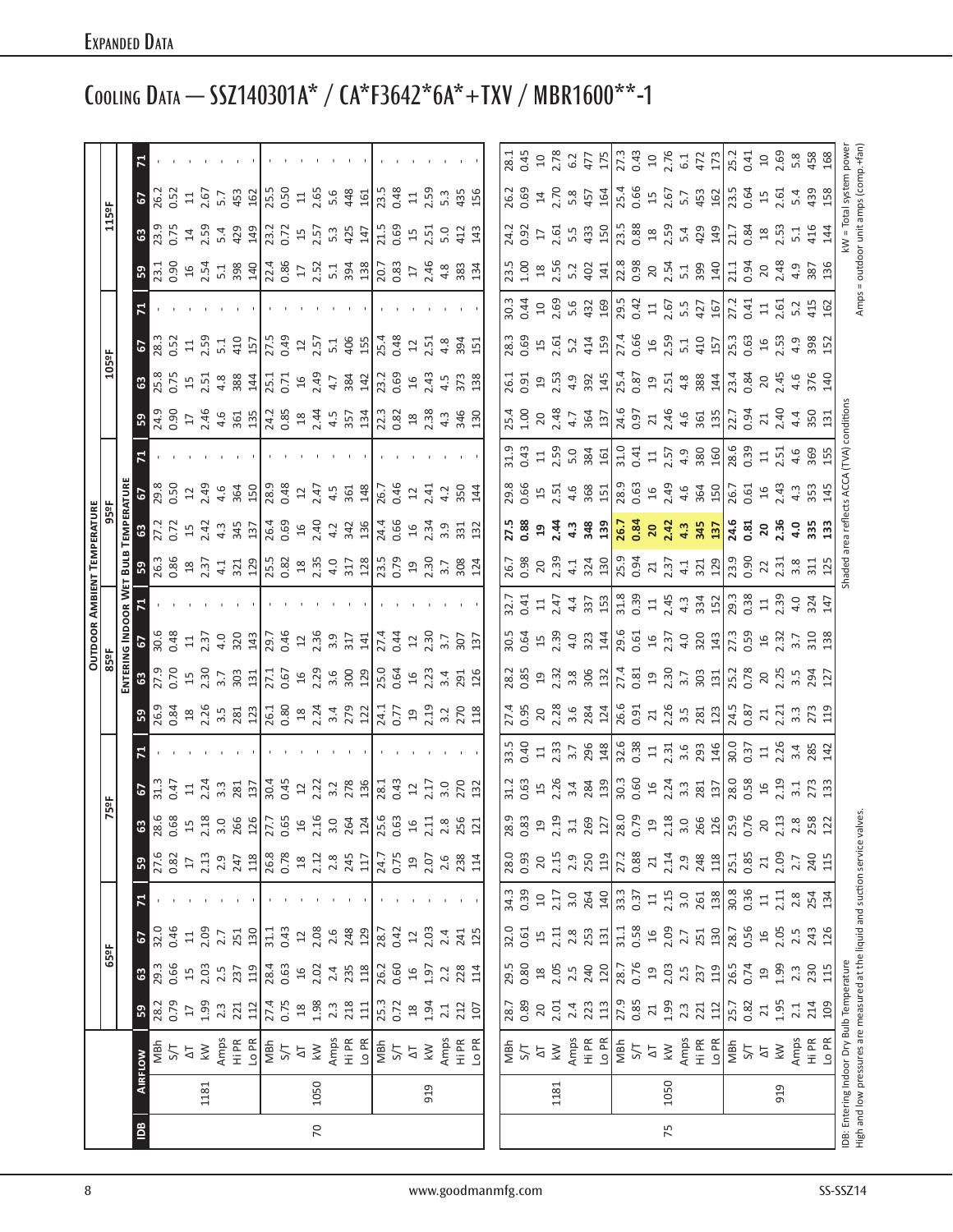|  | COOLING DATA — SSZ140301A* / CA*F3642*6A*+TXV / MBR1600**-1 (CONT.) |  |
|--|---------------------------------------------------------------------|--|
|--|---------------------------------------------------------------------|--|

|                |      |                                                                              |                                            |                                                                                                    |                                                                                             |                                                                                                                                                                                                                                                                                                     |                                                                                                                                                                                                                                                                                                                     |                                                                                                                                                                                                                                                                                                                                           |                                                                                                                                                                                                                                                                                                             |                                                                                                                                                                                                                                                                                                              |                                                                                                                                                                                                                               |                                                                                                                                                                                                                                                                                                                      | AMBIENT TEMPERATU |                                                                                                                                                                                                                                                                               |                                                                                                                                                                                                                                |                                                                                                                                                                                                                                                                                                                                    |                                                                                                                                                                                                                                     |                                                                                                                                                                                                                                                                                                  |                                                                                                                                                                                                                                                                                                                   |                                                                                                                                                                                                                              |              |                                                                                                                                                                                                                                                                                                      |                                      |                                                                                                                                                                                                                                                                                                     |
|----------------|------|------------------------------------------------------------------------------|--------------------------------------------|----------------------------------------------------------------------------------------------------|---------------------------------------------------------------------------------------------|-----------------------------------------------------------------------------------------------------------------------------------------------------------------------------------------------------------------------------------------------------------------------------------------------------|---------------------------------------------------------------------------------------------------------------------------------------------------------------------------------------------------------------------------------------------------------------------------------------------------------------------|-------------------------------------------------------------------------------------------------------------------------------------------------------------------------------------------------------------------------------------------------------------------------------------------------------------------------------------------|-------------------------------------------------------------------------------------------------------------------------------------------------------------------------------------------------------------------------------------------------------------------------------------------------------------|--------------------------------------------------------------------------------------------------------------------------------------------------------------------------------------------------------------------------------------------------------------------------------------------------------------|-------------------------------------------------------------------------------------------------------------------------------------------------------------------------------------------------------------------------------|----------------------------------------------------------------------------------------------------------------------------------------------------------------------------------------------------------------------------------------------------------------------------------------------------------------------|-------------------|-------------------------------------------------------------------------------------------------------------------------------------------------------------------------------------------------------------------------------------------------------------------------------|--------------------------------------------------------------------------------------------------------------------------------------------------------------------------------------------------------------------------------|------------------------------------------------------------------------------------------------------------------------------------------------------------------------------------------------------------------------------------------------------------------------------------------------------------------------------------|-------------------------------------------------------------------------------------------------------------------------------------------------------------------------------------------------------------------------------------|--------------------------------------------------------------------------------------------------------------------------------------------------------------------------------------------------------------------------------------------------------------------------------------------------|-------------------------------------------------------------------------------------------------------------------------------------------------------------------------------------------------------------------------------------------------------------------------------------------------------------------|------------------------------------------------------------------------------------------------------------------------------------------------------------------------------------------------------------------------------|--------------|------------------------------------------------------------------------------------------------------------------------------------------------------------------------------------------------------------------------------------------------------------------------------------------------------|--------------------------------------|-----------------------------------------------------------------------------------------------------------------------------------------------------------------------------------------------------------------------------------------------------------------------------------------------------|
|                |      |                                                                              |                                            | 65°F                                                                                               |                                                                                             |                                                                                                                                                                                                                                                                                                     |                                                                                                                                                                                                                                                                                                                     |                                                                                                                                                                                                                                                                                                                                           |                                                                                                                                                                                                                                                                                                             |                                                                                                                                                                                                                                                                                                              |                                                                                                                                                                                                                               |                                                                                                                                                                                                                                                                                                                      |                   |                                                                                                                                                                                                                                                                               |                                                                                                                                                                                                                                |                                                                                                                                                                                                                                                                                                                                    |                                                                                                                                                                                                                                     | 105°F                                                                                                                                                                                                                                                                                            |                                                                                                                                                                                                                                                                                                                   |                                                                                                                                                                                                                              |              | 115°F                                                                                                                                                                                                                                                                                                |                                      |                                                                                                                                                                                                                                                                                                     |
|                |      |                                                                              |                                            |                                                                                                    |                                                                                             |                                                                                                                                                                                                                                                                                                     |                                                                                                                                                                                                                                                                                                                     |                                                                                                                                                                                                                                                                                                                                           |                                                                                                                                                                                                                                                                                                             |                                                                                                                                                                                                                                                                                                              |                                                                                                                                                                                                                               |                                                                                                                                                                                                                                                                                                                      |                   |                                                                                                                                                                                                                                                                               |                                                                                                                                                                                                                                |                                                                                                                                                                                                                                                                                                                                    |                                                                                                                                                                                                                                     |                                                                                                                                                                                                                                                                                                  |                                                                                                                                                                                                                                                                                                                   |                                                                                                                                                                                                                              |              |                                                                                                                                                                                                                                                                                                      |                                      |                                                                                                                                                                                                                                                                                                     |
| $\overline{5}$ |      | AIRFLOW                                                                      | 29.2<br>္တ                                 | 29.8<br>$\mathbf{63}$                                                                              | 31.9<br>G                                                                                   |                                                                                                                                                                                                                                                                                                     |                                                                                                                                                                                                                                                                                                                     |                                                                                                                                                                                                                                                                                                                                           |                                                                                                                                                                                                                                                                                                             |                                                                                                                                                                                                                                                                                                              |                                                                                                                                                                                                                               |                                                                                                                                                                                                                                                                                                                      |                   |                                                                                                                                                                                                                                                                               |                                                                                                                                                                                                                                |                                                                                                                                                                                                                                                                                                                                    |                                                                                                                                                                                                                                     |                                                                                                                                                                                                                                                                                                  |                                                                                                                                                                                                                                                                                                                   |                                                                                                                                                                                                                              |              |                                                                                                                                                                                                                                                                                                      |                                      |                                                                                                                                                                                                                                                                                                     |
|                |      | ngw<br>S/T                                                                   | 001                                        | $-0.6$                                                                                             | 0.75                                                                                        | 34.1<br>0.56                                                                                                                                                                                                                                                                                        | 00.1                                                                                                                                                                                                                                                                                                                | $\frac{1}{3} \left[ \begin{matrix} 2 & 2 & 2 \\ 2 & 2 & 2 \\ 2 & 2 & 2 \end{matrix} \right] \left[ \begin{matrix} 2 & 2 & 2 \\ 2 & 2 & 2 \\ 2 & 2 & 2 \end{matrix} \right] \left[ \begin{matrix} 2 & 2 & 2 \\ 2 & 2 & 2 \\ 2 & 2 & 2 \end{matrix} \right] \left[ \begin{matrix} 2 & 2 & 2 \\ 2 & 2 & 2 \\ 2 & 2 & 2 \end{matrix} \right]$ | $\frac{1}{6}$ $\frac{1}{11}$ $\frac{18}{10}$ $\frac{8}{10}$ $\frac{3}{10}$ $\frac{4}{10}$ $\frac{5}{10}$ $\frac{1}{10}$ $\frac{1}{10}$ $\frac{1}{10}$ $\frac{1}{10}$ $\frac{1}{10}$ $\frac{1}{10}$ $\frac{1}{10}$ $\frac{1}{10}$ $\frac{3}{10}$ $\frac{3}{10}$ $\frac{3}{10}$ $\frac{3}{10}$ $\frac{3}{10}$ | $7\frac{1}{32}$ $\frac{3}{25}$ $\frac{3}{25}$ $\frac{1}{27}$ $\frac{1}{27}$ $\frac{3}{25}$ $\frac{3}{25}$ $\frac{3}{25}$ $\frac{3}{25}$ $\frac{3}{25}$ $\frac{3}{25}$ $\frac{3}{25}$ $\frac{3}{25}$ $\frac{3}{25}$ $\frac{3}{25}$ $\frac{3}{25}$ $\frac{3}{25}$ $\frac{3}{25}$ $\frac{3}{25}$ $\frac{3}{25}$ | $3.5$ $3.3$ $3.5$ $3.5$ $3.4$ $3.5$ $3.5$ $3.5$ $3.5$ $3.5$ $3.5$ $3.5$ $3.5$ $3.5$ $3.5$ $3.5$ $3.5$ $3.5$ $3.5$ $3.5$ $3.5$ $3.5$ $3.5$ $3.5$ $3.5$ $3.5$ $3.5$ $3.5$ $3.5$ $3.5$ $3.5$ $3.5$ $3.5$ $3.5$ $3.5$ $3.5$ $3.5$ | $5\frac{3}{8}$ $\frac{3}{8}$ $\frac{5}{8}$ $\frac{4}{3}$ $\frac{1}{4}$ $\frac{1}{4}$ $\frac{2}{3}$ $\frac{6}{8}$ $\frac{6}{8}$ $\frac{1}{8}$ $\frac{1}{8}$ $\frac{1}{8}$ $\frac{1}{8}$ $\frac{1}{8}$ $\frac{1}{8}$ $\frac{1}{8}$ $\frac{1}{8}$ $\frac{1}{8}$ $\frac{1}{8}$ $\frac{1}{8}$ $\frac{1}{8}$ $\frac{1}{8}$ |                   | $3\frac{1}{2}$ $2\frac{1}{2}$ $3\frac{1}{3}$ $4\frac{1}{3}$ $3\frac{1}{3}$ $4\frac{1}{3}$ $5\frac{1}{3}$ $3\frac{1}{3}$ $3\frac{1}{3}$ $4\frac{1}{3}$ $3\frac{1}{3}$ $3\frac{1}{3}$ $3\frac{1}{3}$ $3\frac{1}{3}$ $3\frac{1}{3}$ $3\frac{1}{3}$ $3\frac{1}{3}$ $3\frac{1}{3}$ | $3.23$ $2.3$ $3.4$ $3.4$ $3.4$ $3.4$ $3.4$ $3.4$ $3.4$ $3.4$ $3.4$ $3.4$ $3.4$ $3.4$ $3.4$ $3.4$ $3.4$ $3.4$ $3.4$ $3.4$ $3.4$ $3.4$ $3.4$ $3.4$ $3.4$ $3.4$ $3.4$ $3.4$ $3.4$ $3.4$ $3.4$ $3.4$ $3.4$ $3.4$ $3.4$ $3.4$ $3.4$ | $\mathbf{z}$ $\mathbf{y}$ $\mathbf{z}$ $\mathbf{z}$ $\mathbf{z}$ $\mathbf{z}$ $\mathbf{z}$ $\mathbf{z}$ $\mathbf{z}$ $\mathbf{z}$ $\mathbf{z}$ $\mathbf{z}$ $\mathbf{z}$ $\mathbf{z}$ $\mathbf{z}$ $\mathbf{z}$ $\mathbf{z}$ $\mathbf{z}$ $\mathbf{z}$ $\mathbf{z}$ $\mathbf{z}$ $\mathbf{z}$ $\mathbf{z}$ $\mathbf{z}$ $\mathbf{$ | <mark>ទ</mark> ្ធ ដូច ។ មាន ដូច ។ មាន ដូច ។ មាន ដូច ។ មាន ដូច ។ មាន ដូច ។ មាន ដូច ។ មាន ដូច ។ មាន ដូច ។ មាន ដូច ។ មាន ដូច ។<br>ស្រុក មាន អូច មាន អូច មាន អូច មាន អូច មាន អូច មាន អូច មាន អូច មាន អូច មាន អូច មាន អូច មាន អូច មាន អូ | $36\frac{3}{10}$ $32\frac{1}{10}$ $32\frac{1}{10}$ $32\frac{1}{10}$ $32\frac{1}{10}$ $33\frac{1}{10}$ $33\frac{1}{10}$ $33\frac{1}{10}$ $33\frac{1}{10}$ $33\frac{1}{10}$ $33\frac{1}{10}$ $33\frac{1}{10}$ $33\frac{1}{10}$ $33\frac{1}{10}$ $33\frac{1}{10}$ $33\frac{1}{10}$ $33\frac{1}{10}$ | $\frac{1}{6}$ $\frac{2}{8}$ $\frac{3}{8}$ $\frac{6}{9}$ $\frac{3}{12}$ $\frac{6}{12}$ $\frac{3}{12}$ $\frac{6}{12}$ $\frac{3}{12}$ $\frac{6}{12}$ $\frac{3}{12}$ $\frac{6}{12}$ $\frac{3}{12}$ $\frac{3}{12}$ $\frac{3}{12}$ $\frac{3}{12}$ $\frac{3}{12}$ $\frac{3}{12}$ $\frac{3}{12}$ $\frac{3}{12}$ $\frac{3$ |                                                                                                                                                                                                                              |              | $3\frac{3}{2}$ 3 9 $\frac{3}{2}$ 5 9 $\frac{3}{2}$ 5 $\frac{3}{2}$ 5 $\frac{1}{2}$ 5 $\frac{1}{2}$ 5 $\frac{1}{2}$ 5 $\frac{1}{2}$ 5 $\frac{1}{2}$ 5 $\frac{1}{2}$ 5 $\frac{1}{2}$ 5 $\frac{1}{2}$ 5 $\frac{1}{2}$ 5 $\frac{1}{2}$ 5 $\frac{1}{2}$ 5 $\frac{1}{2}$ 5 $\frac{1}{2}$ 5 $\frac{1}{2}$ 5 |                                      |                                                                                                                                                                                                                                                                                                     |
|                |      | $\overline{\Delta}$                                                          |                                            | 21                                                                                                 | $\overline{a}$                                                                              |                                                                                                                                                                                                                                                                                                     | 22                                                                                                                                                                                                                                                                                                                  |                                                                                                                                                                                                                                                                                                                                           |                                                                                                                                                                                                                                                                                                             |                                                                                                                                                                                                                                                                                                              |                                                                                                                                                                                                                               |                                                                                                                                                                                                                                                                                                                      |                   |                                                                                                                                                                                                                                                                               |                                                                                                                                                                                                                                |                                                                                                                                                                                                                                                                                                                                    |                                                                                                                                                                                                                                     |                                                                                                                                                                                                                                                                                                  |                                                                                                                                                                                                                                                                                                                   |                                                                                                                                                                                                                              |              |                                                                                                                                                                                                                                                                                                      |                                      |                                                                                                                                                                                                                                                                                                     |
|                | 1181 | $\overline{\mathsf{k}}$                                                      |                                            |                                                                                                    |                                                                                             |                                                                                                                                                                                                                                                                                                     |                                                                                                                                                                                                                                                                                                                     |                                                                                                                                                                                                                                                                                                                                           |                                                                                                                                                                                                                                                                                                             |                                                                                                                                                                                                                                                                                                              |                                                                                                                                                                                                                               |                                                                                                                                                                                                                                                                                                                      |                   |                                                                                                                                                                                                                                                                               |                                                                                                                                                                                                                                |                                                                                                                                                                                                                                                                                                                                    |                                                                                                                                                                                                                                     |                                                                                                                                                                                                                                                                                                  |                                                                                                                                                                                                                                                                                                                   |                                                                                                                                                                                                                              |              |                                                                                                                                                                                                                                                                                                      |                                      |                                                                                                                                                                                                                                                                                                     |
|                |      |                                                                              |                                            |                                                                                                    |                                                                                             |                                                                                                                                                                                                                                                                                                     |                                                                                                                                                                                                                                                                                                                     |                                                                                                                                                                                                                                                                                                                                           |                                                                                                                                                                                                                                                                                                             |                                                                                                                                                                                                                                                                                                              |                                                                                                                                                                                                                               |                                                                                                                                                                                                                                                                                                                      |                   |                                                                                                                                                                                                                                                                               |                                                                                                                                                                                                                                |                                                                                                                                                                                                                                                                                                                                    |                                                                                                                                                                                                                                     |                                                                                                                                                                                                                                                                                                  |                                                                                                                                                                                                                                                                                                                   |                                                                                                                                                                                                                              |              |                                                                                                                                                                                                                                                                                                      |                                      |                                                                                                                                                                                                                                                                                                     |
|                |      | Amps<br>Hi 마음<br>S 5<br>S 5                                                  |                                            | $2.96$ $2.3 \times 21$<br>$2.3 \times 21$<br>$2.3 \times 21$<br>$2.3 \times 21$<br>$2.3 \times 21$ | $\frac{23}{23}$ $\frac{8}{25}$ $\frac{83}{21}$ $\frac{12}{25}$ $\frac{71}{25}$              |                                                                                                                                                                                                                                                                                                     | $\frac{1}{2}$ $\frac{3}{2}$ $\frac{3}{2}$ $\frac{1}{2}$ $\frac{1}{2}$ $\frac{5}{2}$ $\frac{4}{2}$ $\frac{4}{2}$ $\frac{3}{2}$ $\frac{6}{2}$ $\frac{3}{2}$ $\frac{3}{2}$ $\frac{3}{2}$ $\frac{3}{2}$ $\frac{3}{2}$ $\frac{3}{2}$ $\frac{3}{2}$ $\frac{3}{2}$ $\frac{3}{2}$ $\frac{3}{2}$ $\frac{3}{2}$ $\frac{3}{2}$ |                                                                                                                                                                                                                                                                                                                                           |                                                                                                                                                                                                                                                                                                             |                                                                                                                                                                                                                                                                                                              |                                                                                                                                                                                                                               |                                                                                                                                                                                                                                                                                                                      |                   |                                                                                                                                                                                                                                                                               |                                                                                                                                                                                                                                |                                                                                                                                                                                                                                                                                                                                    |                                                                                                                                                                                                                                     |                                                                                                                                                                                                                                                                                                  |                                                                                                                                                                                                                                                                                                                   |                                                                                                                                                                                                                              |              |                                                                                                                                                                                                                                                                                                      |                                      |                                                                                                                                                                                                                                                                                                     |
|                |      |                                                                              |                                            |                                                                                                    |                                                                                             |                                                                                                                                                                                                                                                                                                     |                                                                                                                                                                                                                                                                                                                     |                                                                                                                                                                                                                                                                                                                                           |                                                                                                                                                                                                                                                                                                             |                                                                                                                                                                                                                                                                                                              |                                                                                                                                                                                                                               |                                                                                                                                                                                                                                                                                                                      |                   |                                                                                                                                                                                                                                                                               |                                                                                                                                                                                                                                |                                                                                                                                                                                                                                                                                                                                    |                                                                                                                                                                                                                                     |                                                                                                                                                                                                                                                                                                  |                                                                                                                                                                                                                                                                                                                   |                                                                                                                                                                                                                              |              |                                                                                                                                                                                                                                                                                                      |                                      |                                                                                                                                                                                                                                                                                                     |
|                |      |                                                                              |                                            |                                                                                                    |                                                                                             |                                                                                                                                                                                                                                                                                                     |                                                                                                                                                                                                                                                                                                                     |                                                                                                                                                                                                                                                                                                                                           |                                                                                                                                                                                                                                                                                                             |                                                                                                                                                                                                                                                                                                              |                                                                                                                                                                                                                               |                                                                                                                                                                                                                                                                                                                      |                   |                                                                                                                                                                                                                                                                               |                                                                                                                                                                                                                                |                                                                                                                                                                                                                                                                                                                                    |                                                                                                                                                                                                                                     |                                                                                                                                                                                                                                                                                                  |                                                                                                                                                                                                                                                                                                                   |                                                                                                                                                                                                                              |              |                                                                                                                                                                                                                                                                                                      |                                      |                                                                                                                                                                                                                                                                                                     |
|                |      |                                                                              |                                            |                                                                                                    |                                                                                             |                                                                                                                                                                                                                                                                                                     |                                                                                                                                                                                                                                                                                                                     |                                                                                                                                                                                                                                                                                                                                           |                                                                                                                                                                                                                                                                                                             |                                                                                                                                                                                                                                                                                                              |                                                                                                                                                                                                                               |                                                                                                                                                                                                                                                                                                                      |                   |                                                                                                                                                                                                                                                                               |                                                                                                                                                                                                                                |                                                                                                                                                                                                                                                                                                                                    |                                                                                                                                                                                                                                     |                                                                                                                                                                                                                                                                                                  |                                                                                                                                                                                                                                                                                                                   |                                                                                                                                                                                                                              |              |                                                                                                                                                                                                                                                                                                      |                                      |                                                                                                                                                                                                                                                                                                     |
|                |      |                                                                              |                                            |                                                                                                    | $\overline{1}9$                                                                             |                                                                                                                                                                                                                                                                                                     |                                                                                                                                                                                                                                                                                                                     |                                                                                                                                                                                                                                                                                                                                           |                                                                                                                                                                                                                                                                                                             |                                                                                                                                                                                                                                                                                                              |                                                                                                                                                                                                                               |                                                                                                                                                                                                                                                                                                                      |                   |                                                                                                                                                                                                                                                                               |                                                                                                                                                                                                                                |                                                                                                                                                                                                                                                                                                                                    |                                                                                                                                                                                                                                     |                                                                                                                                                                                                                                                                                                  |                                                                                                                                                                                                                                                                                                                   |                                                                                                                                                                                                                              |              |                                                                                                                                                                                                                                                                                                      |                                      |                                                                                                                                                                                                                                                                                                     |
| 80             | 1050 | $\overline{k}$                                                               |                                            |                                                                                                    |                                                                                             |                                                                                                                                                                                                                                                                                                     |                                                                                                                                                                                                                                                                                                                     |                                                                                                                                                                                                                                                                                                                                           |                                                                                                                                                                                                                                                                                                             |                                                                                                                                                                                                                                                                                                              |                                                                                                                                                                                                                               |                                                                                                                                                                                                                                                                                                                      |                   |                                                                                                                                                                                                                                                                               |                                                                                                                                                                                                                                |                                                                                                                                                                                                                                                                                                                                    |                                                                                                                                                                                                                                     |                                                                                                                                                                                                                                                                                                  |                                                                                                                                                                                                                                                                                                                   |                                                                                                                                                                                                                              |              |                                                                                                                                                                                                                                                                                                      |                                      |                                                                                                                                                                                                                                                                                                     |
|                |      |                                                                              |                                            |                                                                                                    |                                                                                             |                                                                                                                                                                                                                                                                                                     |                                                                                                                                                                                                                                                                                                                     |                                                                                                                                                                                                                                                                                                                                           |                                                                                                                                                                                                                                                                                                             |                                                                                                                                                                                                                                                                                                              |                                                                                                                                                                                                                               |                                                                                                                                                                                                                                                                                                                      |                   |                                                                                                                                                                                                                                                                               |                                                                                                                                                                                                                                |                                                                                                                                                                                                                                                                                                                                    |                                                                                                                                                                                                                                     |                                                                                                                                                                                                                                                                                                  |                                                                                                                                                                                                                                                                                                                   |                                                                                                                                                                                                                              |              |                                                                                                                                                                                                                                                                                                      |                                      |                                                                                                                                                                                                                                                                                                     |
|                |      |                                                                              |                                            |                                                                                                    | $2.11$<br>$2.8$<br>$2.53$<br>$131$                                                          |                                                                                                                                                                                                                                                                                                     |                                                                                                                                                                                                                                                                                                                     |                                                                                                                                                                                                                                                                                                                                           |                                                                                                                                                                                                                                                                                                             |                                                                                                                                                                                                                                                                                                              |                                                                                                                                                                                                                               |                                                                                                                                                                                                                                                                                                                      |                   |                                                                                                                                                                                                                                                                               |                                                                                                                                                                                                                                |                                                                                                                                                                                                                                                                                                                                    |                                                                                                                                                                                                                                     |                                                                                                                                                                                                                                                                                                  |                                                                                                                                                                                                                                                                                                                   |                                                                                                                                                                                                                              |              |                                                                                                                                                                                                                                                                                                      |                                      |                                                                                                                                                                                                                                                                                                     |
|                |      |                                                                              |                                            |                                                                                                    |                                                                                             |                                                                                                                                                                                                                                                                                                     |                                                                                                                                                                                                                                                                                                                     |                                                                                                                                                                                                                                                                                                                                           |                                                                                                                                                                                                                                                                                                             |                                                                                                                                                                                                                                                                                                              |                                                                                                                                                                                                                               |                                                                                                                                                                                                                                                                                                                      |                   |                                                                                                                                                                                                                                                                               |                                                                                                                                                                                                                                |                                                                                                                                                                                                                                                                                                                                    |                                                                                                                                                                                                                                     |                                                                                                                                                                                                                                                                                                  |                                                                                                                                                                                                                                                                                                                   |                                                                                                                                                                                                                              |              |                                                                                                                                                                                                                                                                                                      |                                      |                                                                                                                                                                                                                                                                                                     |
|                |      | Amps<br>Hi PR<br>Lo PIB<br>S/T                                               | 26.2<br>0.90                               | 26.7<br>0.85                                                                                       | 28.6<br>0.69                                                                                | $\frac{30.5}{0.51}$                                                                                                                                                                                                                                                                                 |                                                                                                                                                                                                                                                                                                                     |                                                                                                                                                                                                                                                                                                                                           |                                                                                                                                                                                                                                                                                                             |                                                                                                                                                                                                                                                                                                              |                                                                                                                                                                                                                               |                                                                                                                                                                                                                                                                                                                      |                   |                                                                                                                                                                                                                                                                               |                                                                                                                                                                                                                                |                                                                                                                                                                                                                                                                                                                                    |                                                                                                                                                                                                                                     |                                                                                                                                                                                                                                                                                                  |                                                                                                                                                                                                                                                                                                                   |                                                                                                                                                                                                                              |              |                                                                                                                                                                                                                                                                                                      |                                      |                                                                                                                                                                                                                                                                                                     |
|                |      |                                                                              |                                            |                                                                                                    |                                                                                             |                                                                                                                                                                                                                                                                                                     |                                                                                                                                                                                                                                                                                                                     |                                                                                                                                                                                                                                                                                                                                           |                                                                                                                                                                                                                                                                                                             |                                                                                                                                                                                                                                                                                                              |                                                                                                                                                                                                                               |                                                                                                                                                                                                                                                                                                                      |                   |                                                                                                                                                                                                                                                                               |                                                                                                                                                                                                                                |                                                                                                                                                                                                                                                                                                                                    |                                                                                                                                                                                                                                     |                                                                                                                                                                                                                                                                                                  |                                                                                                                                                                                                                                                                                                                   |                                                                                                                                                                                                                              |              |                                                                                                                                                                                                                                                                                                      |                                      |                                                                                                                                                                                                                                                                                                     |
|                |      | $\overline{\Delta}$                                                          |                                            | 23                                                                                                 | 20                                                                                          |                                                                                                                                                                                                                                                                                                     | $\overline{24}$                                                                                                                                                                                                                                                                                                     |                                                                                                                                                                                                                                                                                                                                           |                                                                                                                                                                                                                                                                                                             |                                                                                                                                                                                                                                                                                                              |                                                                                                                                                                                                                               |                                                                                                                                                                                                                                                                                                                      |                   |                                                                                                                                                                                                                                                                               |                                                                                                                                                                                                                                |                                                                                                                                                                                                                                                                                                                                    |                                                                                                                                                                                                                                     |                                                                                                                                                                                                                                                                                                  |                                                                                                                                                                                                                                                                                                                   |                                                                                                                                                                                                                              |              |                                                                                                                                                                                                                                                                                                      |                                      |                                                                                                                                                                                                                                                                                                     |
|                | 919  | $\lesssim$                                                                   | $24$<br>1.97                               | 2.00                                                                                               | 2.06                                                                                        | 2.12                                                                                                                                                                                                                                                                                                |                                                                                                                                                                                                                                                                                                                     |                                                                                                                                                                                                                                                                                                                                           |                                                                                                                                                                                                                                                                                                             |                                                                                                                                                                                                                                                                                                              |                                                                                                                                                                                                                               |                                                                                                                                                                                                                                                                                                                      |                   |                                                                                                                                                                                                                                                                               |                                                                                                                                                                                                                                |                                                                                                                                                                                                                                                                                                                                    |                                                                                                                                                                                                                                     |                                                                                                                                                                                                                                                                                                  |                                                                                                                                                                                                                                                                                                                   |                                                                                                                                                                                                                              |              |                                                                                                                                                                                                                                                                                                      |                                      |                                                                                                                                                                                                                                                                                                     |
|                |      | Amps<br>Hi PR<br>Lo PR                                                       | 2.300                                      | 2.4<br>233<br>117                                                                                  | 2.6<br>246<br>127                                                                           | 2.8                                                                                                                                                                                                                                                                                                 | $2.10$<br>$2.7$                                                                                                                                                                                                                                                                                                     |                                                                                                                                                                                                                                                                                                                                           |                                                                                                                                                                                                                                                                                                             |                                                                                                                                                                                                                                                                                                              |                                                                                                                                                                                                                               |                                                                                                                                                                                                                                                                                                                      |                   |                                                                                                                                                                                                                                                                               |                                                                                                                                                                                                                                |                                                                                                                                                                                                                                                                                                                                    |                                                                                                                                                                                                                                     |                                                                                                                                                                                                                                                                                                  |                                                                                                                                                                                                                                                                                                                   |                                                                                                                                                                                                                              |              |                                                                                                                                                                                                                                                                                                      |                                      |                                                                                                                                                                                                                                                                                                     |
|                |      |                                                                              |                                            |                                                                                                    |                                                                                             |                                                                                                                                                                                                                                                                                                     |                                                                                                                                                                                                                                                                                                                     |                                                                                                                                                                                                                                                                                                                                           |                                                                                                                                                                                                                                                                                                             |                                                                                                                                                                                                                                                                                                              |                                                                                                                                                                                                                               |                                                                                                                                                                                                                                                                                                                      |                   |                                                                                                                                                                                                                                                                               |                                                                                                                                                                                                                                |                                                                                                                                                                                                                                                                                                                                    |                                                                                                                                                                                                                                     |                                                                                                                                                                                                                                                                                                  |                                                                                                                                                                                                                                                                                                                   |                                                                                                                                                                                                                              |              |                                                                                                                                                                                                                                                                                                      |                                      |                                                                                                                                                                                                                                                                                                     |
|                |      |                                                                              |                                            |                                                                                                    |                                                                                             | 256<br>136                                                                                                                                                                                                                                                                                          | 243                                                                                                                                                                                                                                                                                                                 |                                                                                                                                                                                                                                                                                                                                           |                                                                                                                                                                                                                                                                                                             |                                                                                                                                                                                                                                                                                                              |                                                                                                                                                                                                                               |                                                                                                                                                                                                                                                                                                                      |                   |                                                                                                                                                                                                                                                                               |                                                                                                                                                                                                                                |                                                                                                                                                                                                                                                                                                                                    |                                                                                                                                                                                                                                     |                                                                                                                                                                                                                                                                                                  |                                                                                                                                                                                                                                                                                                                   |                                                                                                                                                                                                                              |              |                                                                                                                                                                                                                                                                                                      |                                      |                                                                                                                                                                                                                                                                                                     |
|                |      |                                                                              |                                            |                                                                                                    |                                                                                             |                                                                                                                                                                                                                                                                                                     |                                                                                                                                                                                                                                                                                                                     |                                                                                                                                                                                                                                                                                                                                           |                                                                                                                                                                                                                                                                                                             |                                                                                                                                                                                                                                                                                                              |                                                                                                                                                                                                                               |                                                                                                                                                                                                                                                                                                                      |                   |                                                                                                                                                                                                                                                                               |                                                                                                                                                                                                                                |                                                                                                                                                                                                                                                                                                                                    |                                                                                                                                                                                                                                     |                                                                                                                                                                                                                                                                                                  |                                                                                                                                                                                                                                                                                                                   |                                                                                                                                                                                                                              |              |                                                                                                                                                                                                                                                                                                      |                                      |                                                                                                                                                                                                                                                                                                     |
|                |      | 다 기<br>동                                                                     |                                            |                                                                                                    |                                                                                             |                                                                                                                                                                                                                                                                                                     | 29.0<br>1.00                                                                                                                                                                                                                                                                                                        |                                                                                                                                                                                                                                                                                                                                           |                                                                                                                                                                                                                                                                                                             |                                                                                                                                                                                                                                                                                                              |                                                                                                                                                                                                                               |                                                                                                                                                                                                                                                                                                                      |                   |                                                                                                                                                                                                                                                                               |                                                                                                                                                                                                                                |                                                                                                                                                                                                                                                                                                                                    |                                                                                                                                                                                                                                     |                                                                                                                                                                                                                                                                                                  |                                                                                                                                                                                                                                                                                                                   |                                                                                                                                                                                                                              |              |                                                                                                                                                                                                                                                                                                      |                                      |                                                                                                                                                                                                                                                                                                     |
|                |      |                                                                              |                                            | $30.3$<br>$0.99$                                                                                   | 31.7<br>0.90                                                                                |                                                                                                                                                                                                                                                                                                     |                                                                                                                                                                                                                                                                                                                     |                                                                                                                                                                                                                                                                                                                                           |                                                                                                                                                                                                                                                                                                             |                                                                                                                                                                                                                                                                                                              |                                                                                                                                                                                                                               |                                                                                                                                                                                                                                                                                                                      |                   |                                                                                                                                                                                                                                                                               |                                                                                                                                                                                                                                |                                                                                                                                                                                                                                                                                                                                    |                                                                                                                                                                                                                                     |                                                                                                                                                                                                                                                                                                  |                                                                                                                                                                                                                                                                                                                   |                                                                                                                                                                                                                              |              |                                                                                                                                                                                                                                                                                                      |                                      |                                                                                                                                                                                                                                                                                                     |
|                |      |                                                                              | 29.7<br>1.00<br>2.3<br>2.5<br>2.7<br>2.115 |                                                                                                    | $2, 14$<br>$2, 9$<br>$2, 8$<br>$134$                                                        |                                                                                                                                                                                                                                                                                                     |                                                                                                                                                                                                                                                                                                                     |                                                                                                                                                                                                                                                                                                                                           |                                                                                                                                                                                                                                                                                                             |                                                                                                                                                                                                                                                                                                              |                                                                                                                                                                                                                               |                                                                                                                                                                                                                                                                                                                      |                   |                                                                                                                                                                                                                                                                               |                                                                                                                                                                                                                                |                                                                                                                                                                                                                                                                                                                                    |                                                                                                                                                                                                                                     |                                                                                                                                                                                                                                                                                                  |                                                                                                                                                                                                                                                                                                                   |                                                                                                                                                                                                                              |              |                                                                                                                                                                                                                                                                                                      |                                      |                                                                                                                                                                                                                                                                                                     |
|                | 1181 |                                                                              |                                            |                                                                                                    |                                                                                             |                                                                                                                                                                                                                                                                                                     |                                                                                                                                                                                                                                                                                                                     |                                                                                                                                                                                                                                                                                                                                           |                                                                                                                                                                                                                                                                                                             |                                                                                                                                                                                                                                                                                                              |                                                                                                                                                                                                                               |                                                                                                                                                                                                                                                                                                                      |                   |                                                                                                                                                                                                                                                                               |                                                                                                                                                                                                                                |                                                                                                                                                                                                                                                                                                                                    |                                                                                                                                                                                                                                     |                                                                                                                                                                                                                                                                                                  |                                                                                                                                                                                                                                                                                                                   |                                                                                                                                                                                                                              |              |                                                                                                                                                                                                                                                                                                      |                                      |                                                                                                                                                                                                                                                                                                     |
|                |      | <b>KW<br/>Amps<br/>Hi PR</b><br>Lo PR                                        |                                            |                                                                                                    |                                                                                             |                                                                                                                                                                                                                                                                                                     |                                                                                                                                                                                                                                                                                                                     |                                                                                                                                                                                                                                                                                                                                           |                                                                                                                                                                                                                                                                                                             |                                                                                                                                                                                                                                                                                                              |                                                                                                                                                                                                                               |                                                                                                                                                                                                                                                                                                                      |                   |                                                                                                                                                                                                                                                                               |                                                                                                                                                                                                                                |                                                                                                                                                                                                                                                                                                                                    |                                                                                                                                                                                                                                     |                                                                                                                                                                                                                                                                                                  |                                                                                                                                                                                                                                                                                                                   |                                                                                                                                                                                                                              |              |                                                                                                                                                                                                                                                                                                      |                                      |                                                                                                                                                                                                                                                                                                     |
|                |      |                                                                              |                                            |                                                                                                    |                                                                                             |                                                                                                                                                                                                                                                                                                     |                                                                                                                                                                                                                                                                                                                     |                                                                                                                                                                                                                                                                                                                                           |                                                                                                                                                                                                                                                                                                             |                                                                                                                                                                                                                                                                                                              |                                                                                                                                                                                                                               |                                                                                                                                                                                                                                                                                                                      |                   |                                                                                                                                                                                                                                                                               |                                                                                                                                                                                                                                |                                                                                                                                                                                                                                                                                                                                    |                                                                                                                                                                                                                                     |                                                                                                                                                                                                                                                                                                  |                                                                                                                                                                                                                                                                                                                   |                                                                                                                                                                                                                              |              |                                                                                                                                                                                                                                                                                                      |                                      |                                                                                                                                                                                                                                                                                                     |
|                |      |                                                                              |                                            |                                                                                                    |                                                                                             |                                                                                                                                                                                                                                                                                                     |                                                                                                                                                                                                                                                                                                                     |                                                                                                                                                                                                                                                                                                                                           |                                                                                                                                                                                                                                                                                                             |                                                                                                                                                                                                                                                                                                              |                                                                                                                                                                                                                               |                                                                                                                                                                                                                                                                                                                      |                   |                                                                                                                                                                                                                                                                               |                                                                                                                                                                                                                                |                                                                                                                                                                                                                                                                                                                                    |                                                                                                                                                                                                                                     |                                                                                                                                                                                                                                                                                                  |                                                                                                                                                                                                                                                                                                                   |                                                                                                                                                                                                                              |              |                                                                                                                                                                                                                                                                                                      |                                      |                                                                                                                                                                                                                                                                                                     |
|                |      |                                                                              |                                            |                                                                                                    |                                                                                             |                                                                                                                                                                                                                                                                                                     |                                                                                                                                                                                                                                                                                                                     |                                                                                                                                                                                                                                                                                                                                           |                                                                                                                                                                                                                                                                                                             |                                                                                                                                                                                                                                                                                                              |                                                                                                                                                                                                                               |                                                                                                                                                                                                                                                                                                                      |                   |                                                                                                                                                                                                                                                                               |                                                                                                                                                                                                                                |                                                                                                                                                                                                                                                                                                                                    |                                                                                                                                                                                                                                     |                                                                                                                                                                                                                                                                                                  |                                                                                                                                                                                                                                                                                                                   |                                                                                                                                                                                                                              |              |                                                                                                                                                                                                                                                                                                      |                                      |                                                                                                                                                                                                                                                                                                     |
|                |      | 지<br>아이                                                                      | $\sqrt{23.30}$ $\frac{23.30}{23.31}$       |                                                                                                    |                                                                                             |                                                                                                                                                                                                                                                                                                     |                                                                                                                                                                                                                                                                                                                     |                                                                                                                                                                                                                                                                                                                                           |                                                                                                                                                                                                                                                                                                             |                                                                                                                                                                                                                                                                                                              |                                                                                                                                                                                                                               |                                                                                                                                                                                                                                                                                                                      |                   |                                                                                                                                                                                                                                                                               |                                                                                                                                                                                                                                |                                                                                                                                                                                                                                                                                                                                    |                                                                                                                                                                                                                                     |                                                                                                                                                                                                                                                                                                  |                                                                                                                                                                                                                                                                                                                   |                                                                                                                                                                                                                              |              |                                                                                                                                                                                                                                                                                                      |                                      |                                                                                                                                                                                                                                                                                                     |
|                |      |                                                                              |                                            |                                                                                                    |                                                                                             |                                                                                                                                                                                                                                                                                                     |                                                                                                                                                                                                                                                                                                                     |                                                                                                                                                                                                                                                                                                                                           |                                                                                                                                                                                                                                                                                                             |                                                                                                                                                                                                                                                                                                              |                                                                                                                                                                                                                               |                                                                                                                                                                                                                                                                                                                      |                   |                                                                                                                                                                                                                                                                               |                                                                                                                                                                                                                                |                                                                                                                                                                                                                                                                                                                                    |                                                                                                                                                                                                                                     |                                                                                                                                                                                                                                                                                                  |                                                                                                                                                                                                                                                                                                                   |                                                                                                                                                                                                                              |              |                                                                                                                                                                                                                                                                                                      |                                      |                                                                                                                                                                                                                                                                                                     |
| 85             | 1050 | $\lesssim$                                                                   |                                            |                                                                                                    |                                                                                             |                                                                                                                                                                                                                                                                                                     |                                                                                                                                                                                                                                                                                                                     |                                                                                                                                                                                                                                                                                                                                           |                                                                                                                                                                                                                                                                                                             |                                                                                                                                                                                                                                                                                                              |                                                                                                                                                                                                                               |                                                                                                                                                                                                                                                                                                                      |                   |                                                                                                                                                                                                                                                                               |                                                                                                                                                                                                                                |                                                                                                                                                                                                                                                                                                                                    |                                                                                                                                                                                                                                     |                                                                                                                                                                                                                                                                                                  |                                                                                                                                                                                                                                                                                                                   |                                                                                                                                                                                                                              |              |                                                                                                                                                                                                                                                                                                      |                                      |                                                                                                                                                                                                                                                                                                     |
|                |      | Amps<br>Hi PR                                                                |                                            |                                                                                                    |                                                                                             |                                                                                                                                                                                                                                                                                                     |                                                                                                                                                                                                                                                                                                                     |                                                                                                                                                                                                                                                                                                                                           |                                                                                                                                                                                                                                                                                                             |                                                                                                                                                                                                                                                                                                              |                                                                                                                                                                                                                               |                                                                                                                                                                                                                                                                                                                      |                   |                                                                                                                                                                                                                                                                               |                                                                                                                                                                                                                                |                                                                                                                                                                                                                                                                                                                                    |                                                                                                                                                                                                                                     |                                                                                                                                                                                                                                                                                                  |                                                                                                                                                                                                                                                                                                                   |                                                                                                                                                                                                                              |              |                                                                                                                                                                                                                                                                                                      |                                      |                                                                                                                                                                                                                                                                                                     |
|                |      |                                                                              |                                            |                                                                                                    | $\frac{8}{30}$ $\frac{8}{30}$ $\frac{21}{30}$ $\frac{8}{30}$ $\frac{8}{30}$ $\frac{81}{30}$ |                                                                                                                                                                                                                                                                                                     |                                                                                                                                                                                                                                                                                                                     |                                                                                                                                                                                                                                                                                                                                           |                                                                                                                                                                                                                                                                                                             |                                                                                                                                                                                                                                                                                                              |                                                                                                                                                                                                                               |                                                                                                                                                                                                                                                                                                                      |                   |                                                                                                                                                                                                                                                                               |                                                                                                                                                                                                                                |                                                                                                                                                                                                                                                                                                                                    |                                                                                                                                                                                                                                     |                                                                                                                                                                                                                                                                                                  |                                                                                                                                                                                                                                                                                                                   |                                                                                                                                                                                                                              |              |                                                                                                                                                                                                                                                                                                      |                                      |                                                                                                                                                                                                                                                                                                     |
|                |      | Lo PR                                                                        | 114                                        | 121                                                                                                |                                                                                             |                                                                                                                                                                                                                                                                                                     |                                                                                                                                                                                                                                                                                                                     |                                                                                                                                                                                                                                                                                                                                           |                                                                                                                                                                                                                                                                                                             |                                                                                                                                                                                                                                                                                                              |                                                                                                                                                                                                                               |                                                                                                                                                                                                                                                                                                                      |                   |                                                                                                                                                                                                                                                                               |                                                                                                                                                                                                                                |                                                                                                                                                                                                                                                                                                                                    |                                                                                                                                                                                                                                     |                                                                                                                                                                                                                                                                                                  |                                                                                                                                                                                                                                                                                                                   |                                                                                                                                                                                                                              |              |                                                                                                                                                                                                                                                                                                      |                                      |                                                                                                                                                                                                                                                                                                     |
|                |      | NBh<br>S/T                                                                   | 26.6<br>0.95                               | 27.1                                                                                               | 28.4                                                                                        | $\begin{array}{c} 33.65 \\ 35.67 \\ 37.79 \\ 37.87 \\ 38.79 \\ 39.67 \\ 30.67 \\ 31.38 \\ 32.67 \\ 33.68 \\ 34.69 \\ 35.69 \\ 36.69 \\ 37.69 \\ 38.69 \\ 39.69 \\ 39.69 \\ 30.69 \\ 31.69 \\ 32.69 \\ 33.69 \\ 34.69 \\ 35.69 \\ 36.69 \\ 37.69 \\ 38.69 \\ 39.69 \\ 39.69 \\ 39.69 \\ 39.69 \\ 39$ | n 3 3 3 3 3 3 3 3 4 5 3 3 4 5 6 9 8 9 7 3 4 5 7                                                                                                                                                                                                                                                                     | $\begin{bmatrix} 8 & 6 & 6 \\ 3 & 3 & 3 \\ 1 & 3 & 2 \\ 2 & 3 & 3 \\ 3 & 3 & 4 \\ 4 & 5 & 5 \\ 5 & 6 & 6 \\ 6 & 7 & 8 \\ 7 & 8 & 6 \\ 8 & 9 & 12 \\ 10 & 11 & 13 \\ 11 & 12 & 13 & 15 \\ 12 & 13 & 14 & 15 \\ 13 & 15 & 13 & 15 \\ 14 & 15 & 15 & 15 \\ 15 & 16 & 15 & 15 \\ 16 & 13 & 15 & 15 \\ 17 & 16 & 15 & 15$                      | $\begin{array}{c} 23.83 \\ 23.81 \\ 24.82 \\ 25.83 \end{array}$                                                                                                                                                                                                                                             |                                                                                                                                                                                                                                                                                                              |                                                                                                                                                                                                                               |                                                                                                                                                                                                                                                                                                                      |                   |                                                                                                                                                                                                                                                                               |                                                                                                                                                                                                                                | $\begin{array}{c} 1.538 \\ 1.380 \\ 1.631 \\ 1.542 \\ 1.553 \\ 1.533 \\ 1.554 \\ 1.561 \\ 1.572 \\ 1.583 \\ 1.573 \\ 1.583 \\ 1.513 \\ 1.513 \\ 1.513 \\ 1.513 \\ 1.513 \\ 1.513 \\ 1.513 \\ 1.513 \\ 1.513 \\ 1.513 \\ 1.513 \\ 1.513 \\ 1.513 \\ 1.513 \\ 1.513 \\ 1.513 \\ 1.513 \\ 1.513 \\ 1.$                                |                                                                                                                                                                                                                                     |                                                                                                                                                                                                                                                                                                  | $28.9$ 2 $25.4$ $25.4$ $25.5$ $25.4$ $25.5$ $25.4$ $25.4$ $25.4$ $25.4$ $25.4$ $25.4$ $25.4$ $25.4$ $25.4$ $25.4$ $25.4$ $25.4$ $25.4$ $25.4$ $25.4$ $25.4$ $25.4$ $25.4$ $25.4$ $25.4$ $25.4$ $25.4$ $25.4$ $25.4$ $25.4$ $2$                                                                                    | $20.89$ and $7.89$ and $7.89$ and $7.89$ and $7.89$ and $7.89$ and $7.89$ and $7.89$ and $7.89$ and $7.89$ and $7.89$ and $7.89$ and $7.89$ and $7.89$ and $7.89$ and $7.89$ and $7.89$ and $7.89$ and $7.89$ and $7.89$ and |              |                                                                                                                                                                                                                                                                                                      |                                      | $\begin{array}{l} 7,036 \\ 2,037 \\ 2,038 \\ 3,048 \\ 4,059 \\ 5,060 \\ 6,070 \\ 7,080 \\ 8,090 \\ 9,090 \\ 1,090 \\ 1,090 \\ 1,090 \\ 1,090 \\ 1,090 \\ 1,090 \\ 1,090 \\ 1,090 \\ 1,090 \\ 1,090 \\ 1,090 \\ 1,090 \\ 1,090 \\ 1,090 \\ 1,090 \\ 1,090 \\ 1,090 \\ 1,090 \\ 1,090 \\ 1,090 \\ 1,$ |
|                |      |                                                                              |                                            | 0.91                                                                                               | 0.82                                                                                        |                                                                                                                                                                                                                                                                                                     |                                                                                                                                                                                                                                                                                                                     |                                                                                                                                                                                                                                                                                                                                           |                                                                                                                                                                                                                                                                                                             |                                                                                                                                                                                                                                                                                                              |                                                                                                                                                                                                                               |                                                                                                                                                                                                                                                                                                                      |                   |                                                                                                                                                                                                                                                                               |                                                                                                                                                                                                                                |                                                                                                                                                                                                                                                                                                                                    |                                                                                                                                                                                                                                     |                                                                                                                                                                                                                                                                                                  |                                                                                                                                                                                                                                                                                                                   |                                                                                                                                                                                                                              |              |                                                                                                                                                                                                                                                                                                      |                                      |                                                                                                                                                                                                                                                                                                     |
|                |      | $\overline{\Delta}$                                                          | $25$<br>$1.98$                             | 25                                                                                                 | 23<br>2.08                                                                                  | 20                                                                                                                                                                                                                                                                                                  |                                                                                                                                                                                                                                                                                                                     |                                                                                                                                                                                                                                                                                                                                           |                                                                                                                                                                                                                                                                                                             |                                                                                                                                                                                                                                                                                                              |                                                                                                                                                                                                                               |                                                                                                                                                                                                                                                                                                                      |                   |                                                                                                                                                                                                                                                                               |                                                                                                                                                                                                                                |                                                                                                                                                                                                                                                                                                                                    |                                                                                                                                                                                                                                     |                                                                                                                                                                                                                                                                                                  |                                                                                                                                                                                                                                                                                                                   |                                                                                                                                                                                                                              |              |                                                                                                                                                                                                                                                                                                      |                                      |                                                                                                                                                                                                                                                                                                     |
|                | 919  | $\leq$                                                                       |                                            | 2.02                                                                                               |                                                                                             | 2.14                                                                                                                                                                                                                                                                                                |                                                                                                                                                                                                                                                                                                                     |                                                                                                                                                                                                                                                                                                                                           |                                                                                                                                                                                                                                                                                                             |                                                                                                                                                                                                                                                                                                              |                                                                                                                                                                                                                               |                                                                                                                                                                                                                                                                                                                      |                   |                                                                                                                                                                                                                                                                               |                                                                                                                                                                                                                                |                                                                                                                                                                                                                                                                                                                                    |                                                                                                                                                                                                                                     |                                                                                                                                                                                                                                                                                                  |                                                                                                                                                                                                                                                                                                                   |                                                                                                                                                                                                                              |              |                                                                                                                                                                                                                                                                                                      |                                      |                                                                                                                                                                                                                                                                                                     |
|                |      | Amps<br>Hi PR                                                                | $2.\overline{3}$<br>$218$                  | 2.4<br>235                                                                                         |                                                                                             |                                                                                                                                                                                                                                                                                                     |                                                                                                                                                                                                                                                                                                                     |                                                                                                                                                                                                                                                                                                                                           |                                                                                                                                                                                                                                                                                                             |                                                                                                                                                                                                                                                                                                              |                                                                                                                                                                                                                               |                                                                                                                                                                                                                                                                                                                      |                   |                                                                                                                                                                                                                                                                               |                                                                                                                                                                                                                                |                                                                                                                                                                                                                                                                                                                                    |                                                                                                                                                                                                                                     |                                                                                                                                                                                                                                                                                                  |                                                                                                                                                                                                                                                                                                                   |                                                                                                                                                                                                                              |              |                                                                                                                                                                                                                                                                                                      |                                      |                                                                                                                                                                                                                                                                                                     |
|                |      |                                                                              |                                            |                                                                                                    | 2.6<br>248<br>129                                                                           | 2.9<br>259                                                                                                                                                                                                                                                                                          |                                                                                                                                                                                                                                                                                                                     |                                                                                                                                                                                                                                                                                                                                           |                                                                                                                                                                                                                                                                                                             |                                                                                                                                                                                                                                                                                                              |                                                                                                                                                                                                                               |                                                                                                                                                                                                                                                                                                                      |                   |                                                                                                                                                                                                                                                                               |                                                                                                                                                                                                                                |                                                                                                                                                                                                                                                                                                                                    |                                                                                                                                                                                                                                     |                                                                                                                                                                                                                                                                                                  |                                                                                                                                                                                                                                                                                                                   |                                                                                                                                                                                                                              |              |                                                                                                                                                                                                                                                                                                      |                                      |                                                                                                                                                                                                                                                                                                     |
|                |      |                                                                              | 11                                         | 118                                                                                                |                                                                                             |                                                                                                                                                                                                                                                                                                     |                                                                                                                                                                                                                                                                                                                     |                                                                                                                                                                                                                                                                                                                                           |                                                                                                                                                                                                                                                                                                             |                                                                                                                                                                                                                                                                                                              |                                                                                                                                                                                                                               |                                                                                                                                                                                                                                                                                                                      |                   |                                                                                                                                                                                                                                                                               |                                                                                                                                                                                                                                |                                                                                                                                                                                                                                                                                                                                    |                                                                                                                                                                                                                                     |                                                                                                                                                                                                                                                                                                  |                                                                                                                                                                                                                                                                                                                   |                                                                                                                                                                                                                              |              |                                                                                                                                                                                                                                                                                                      |                                      |                                                                                                                                                                                                                                                                                                     |
|                |      | IDB: Entering Indoor Dry Bulb Temperature                                    |                                            |                                                                                                    |                                                                                             |                                                                                                                                                                                                                                                                                                     |                                                                                                                                                                                                                                                                                                                     |                                                                                                                                                                                                                                                                                                                                           |                                                                                                                                                                                                                                                                                                             |                                                                                                                                                                                                                                                                                                              |                                                                                                                                                                                                                               |                                                                                                                                                                                                                                                                                                                      |                   |                                                                                                                                                                                                                                                                               |                                                                                                                                                                                                                                |                                                                                                                                                                                                                                                                                                                                    |                                                                                                                                                                                                                                     |                                                                                                                                                                                                                                                                                                  |                                                                                                                                                                                                                                                                                                                   |                                                                                                                                                                                                                              |              |                                                                                                                                                                                                                                                                                                      | otal system powei<br>amps (comp.+fan |                                                                                                                                                                                                                                                                                                     |
|                |      | High and low pressures are measured at the liquid and suction service valves |                                            |                                                                                                    |                                                                                             |                                                                                                                                                                                                                                                                                                     |                                                                                                                                                                                                                                                                                                                     |                                                                                                                                                                                                                                                                                                                                           |                                                                                                                                                                                                                                                                                                             |                                                                                                                                                                                                                                                                                                              |                                                                                                                                                                                                                               |                                                                                                                                                                                                                                                                                                                      |                   |                                                                                                                                                                                                                                                                               |                                                                                                                                                                                                                                |                                                                                                                                                                                                                                                                                                                                    |                                                                                                                                                                                                                                     |                                                                                                                                                                                                                                                                                                  |                                                                                                                                                                                                                                                                                                                   |                                                                                                                                                                                                                              | outdoor unit |                                                                                                                                                                                                                                                                                                      |                                      |                                                                                                                                                                                                                                                                                                     |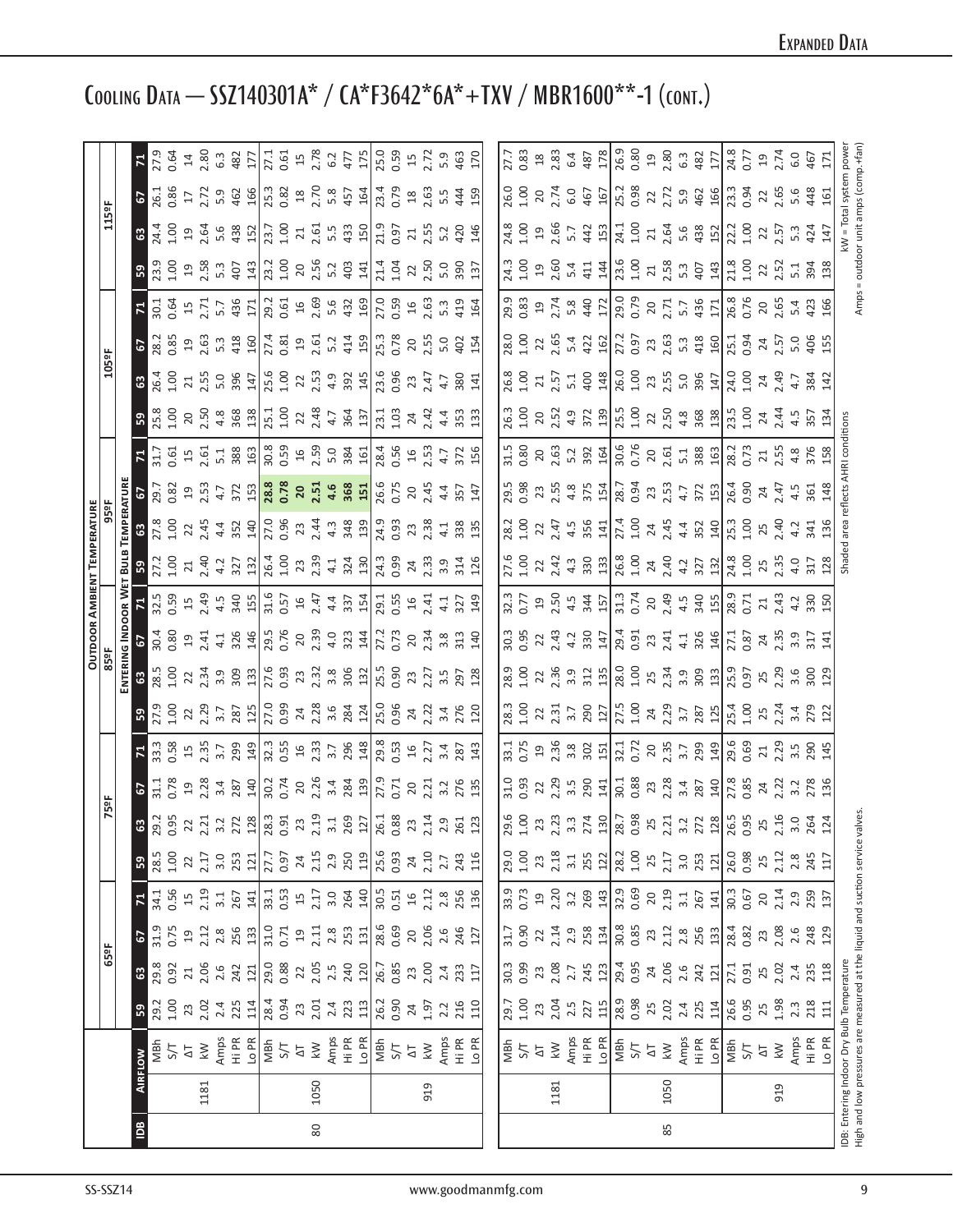|                |      |                                                                              |                                                  |                           |                 |              |                 |                                                                                                                                                                                                                                                                                                                      |                                                                                                                                                                    |                                                                                                                                                                                                                                                                                                                     |                                                                                                                                                                                                                                               |                                                                    |                                                                                                                                                                                                                                                                                |                                                                                                                                                                                                                                                                                                                     | <b>OUTDOOR AMBIENT TEMPERATURE</b>                                                                                                                                                                                                                                                                                  |                           |                                                                  |                                                         |                                                                                                                                                                                                                                                                                                                       |                                           |                                                                                                                                                                                                                                                                              |                                                                                  |                                                                                                          |                                   |                                                                                                                                                                                                                                |                                                    |
|----------------|------|------------------------------------------------------------------------------|--------------------------------------------------|---------------------------|-----------------|--------------|-----------------|----------------------------------------------------------------------------------------------------------------------------------------------------------------------------------------------------------------------------------------------------------------------------------------------------------------------|--------------------------------------------------------------------------------------------------------------------------------------------------------------------|---------------------------------------------------------------------------------------------------------------------------------------------------------------------------------------------------------------------------------------------------------------------------------------------------------------------|-----------------------------------------------------------------------------------------------------------------------------------------------------------------------------------------------------------------------------------------------|--------------------------------------------------------------------|--------------------------------------------------------------------------------------------------------------------------------------------------------------------------------------------------------------------------------------------------------------------------------|---------------------------------------------------------------------------------------------------------------------------------------------------------------------------------------------------------------------------------------------------------------------------------------------------------------------|---------------------------------------------------------------------------------------------------------------------------------------------------------------------------------------------------------------------------------------------------------------------------------------------------------------------|---------------------------|------------------------------------------------------------------|---------------------------------------------------------|-----------------------------------------------------------------------------------------------------------------------------------------------------------------------------------------------------------------------------------------------------------------------------------------------------------------------|-------------------------------------------|------------------------------------------------------------------------------------------------------------------------------------------------------------------------------------------------------------------------------------------------------------------------------|----------------------------------------------------------------------------------|----------------------------------------------------------------------------------------------------------|-----------------------------------|--------------------------------------------------------------------------------------------------------------------------------------------------------------------------------------------------------------------------------|----------------------------------------------------|
|                |      |                                                                              |                                                  |                           | 65°F            |              |                 |                                                                                                                                                                                                                                                                                                                      | 75°F                                                                                                                                                               |                                                                                                                                                                                                                                                                                                                     |                                                                                                                                                                                                                                               |                                                                    |                                                                                                                                                                                                                                                                                |                                                                                                                                                                                                                                                                                                                     |                                                                                                                                                                                                                                                                                                                     |                           |                                                                  |                                                         |                                                                                                                                                                                                                                                                                                                       | 105°F                                     |                                                                                                                                                                                                                                                                              |                                                                                  |                                                                                                          | 115°F                             |                                                                                                                                                                                                                                |                                                    |
|                |      |                                                                              |                                                  |                           |                 |              |                 |                                                                                                                                                                                                                                                                                                                      |                                                                                                                                                                    |                                                                                                                                                                                                                                                                                                                     |                                                                                                                                                                                                                                               |                                                                    | ENTERING INDOOR WET                                                                                                                                                                                                                                                            |                                                                                                                                                                                                                                                                                                                     | anng.                                                                                                                                                                                                                                                                                                               | <b><i>TEMPERATURE</i></b> |                                                                  |                                                         |                                                                                                                                                                                                                                                                                                                       |                                           |                                                                                                                                                                                                                                                                              |                                                                                  |                                                                                                          |                                   |                                                                                                                                                                                                                                |                                                    |
| åd             |      | MBh<br><b>AIRFLOW</b>                                                        | 30.7<br>S <sub>9</sub>                           | 31.9<br>ශී                | 34.9<br>G       |              |                 | $3\frac{1}{2}$ $\frac{1}{3}$ $\frac{1}{6}$ $\frac{1}{6}$ $\frac{1}{6}$ $\frac{1}{6}$ $\frac{1}{6}$ $\frac{1}{6}$ $\frac{1}{6}$ $\frac{1}{6}$ $\frac{1}{6}$ $\frac{1}{6}$ $\frac{1}{6}$ $\frac{1}{6}$ $\frac{1}{6}$ $\frac{1}{6}$ $\frac{1}{6}$ $\frac{1}{6}$ $\frac{1}{6}$ $\frac{1}{6}$ $\frac{1}{6}$ $\frac{1}{6}$ | $rac{6}{34.1}$                                                                                                                                                     |                                                                                                                                                                                                                                                                                                                     | 29.3<br>္မ                                                                                                                                                                                                                                    | 30.4<br>ඎ                                                          | 33.3                                                                                                                                                                                                                                                                           |                                                                                                                                                                                                                                                                                                                     | 28.6                                                                                                                                                                                                                                                                                                                | 29.6                      | 32.5                                                             |                                                         | 27.2<br>္မွာ                                                                                                                                                                                                                                                                                                          | 28.2<br>ය                                 | 30.8<br>e,                                                                                                                                                                                                                                                                   |                                                                                  | 25.2<br>္ဗ                                                                                               | 26.1<br>ස                         | 28.6<br>c,                                                                                                                                                                                                                     |                                                    |
|                |      | 5/7                                                                          | 0.72                                             | <b>09.C</b>               | 0.42            |              | 30.0<br>0.75    |                                                                                                                                                                                                                                                                                                                      | 0.43                                                                                                                                                               |                                                                                                                                                                                                                                                                                                                     | 0.77                                                                                                                                                                                                                                          | 0.64                                                               | 0.45                                                                                                                                                                                                                                                                           |                                                                                                                                                                                                                                                                                                                     | 0.79                                                                                                                                                                                                                                                                                                                | 0.66                      | 0.46                                                             |                                                         | 0.82                                                                                                                                                                                                                                                                                                                  | 0.69                                      | 0.48                                                                                                                                                                                                                                                                         |                                                                                  | 0.83                                                                                                     | 0.69                              | 0.48                                                                                                                                                                                                                           |                                                    |
|                |      | $\Xi$                                                                        | $\overline{1}9$                                  | 16                        | $\overline{12}$ |              | $\overline{c}$  |                                                                                                                                                                                                                                                                                                                      | $22$                                                                                                                                                               |                                                                                                                                                                                                                                                                                                                     |                                                                                                                                                                                                                                               | 16                                                                 | $\overline{\mathfrak{c}}$                                                                                                                                                                                                                                                      |                                                                                                                                                                                                                                                                                                                     | $\overline{1}9$                                                                                                                                                                                                                                                                                                     | $\overline{\mathbb{L}}$   | 13                                                               |                                                         | $\overline{1}9$                                                                                                                                                                                                                                                                                                       | $\frac{16}{1}$                            | $22$                                                                                                                                                                                                                                                                         |                                                                                  |                                                                                                          |                                   | $22$                                                                                                                                                                                                                           |                                                    |
|                | 1090 | $\overline{k}$                                                               | 2.27                                             | 2.31                      | 2.38            |              | 2.42            |                                                                                                                                                                                                                                                                                                                      | 2.54                                                                                                                                                               |                                                                                                                                                                                                                                                                                                                     | 2.56                                                                                                                                                                                                                                          | 2.61                                                               | <sub>2.68</sub>                                                                                                                                                                                                                                                                |                                                                                                                                                                                                                                                                                                                     | 2.67                                                                                                                                                                                                                                                                                                                | 2.73                      | 2.81                                                             |                                                         | 2.77                                                                                                                                                                                                                                                                                                                  |                                           | 2.91                                                                                                                                                                                                                                                                         |                                                                                  |                                                                                                          | 15.92                             | 3.01                                                                                                                                                                                                                           |                                                    |
|                |      | Amps<br>Hi PR                                                                | $8.\overline{3}$                                 | 8.4                       | 8.7             |              | 8.9             |                                                                                                                                                                                                                                                                                                                      | $9.\overline{3}$                                                                                                                                                   |                                                                                                                                                                                                                                                                                                                     | $9.83$ $\frac{9}{11}$                                                                                                                                                                                                                         | 9.8                                                                | 10.1                                                                                                                                                                                                                                                                           |                                                                                                                                                                                                                                                                                                                     | $-2$                                                                                                                                                                                                                                                                                                                | 10.4                      | 10.7                                                             |                                                         | $\frac{8}{10}$ $\frac{8}{10}$ $\frac{1}{3}$ $\frac{8}{10}$ $\frac{8}{10}$ $\frac{8}{10}$ $\frac{1}{2}$ $\frac{1}{2}$ $\frac{8}{10}$ $\frac{1}{2}$ $\frac{1}{2}$ $\frac{8}{10}$ $\frac{1}{2}$ $\frac{1}{2}$ $\frac{8}{10}$ $\frac{1}{2}$ $\frac{1}{2}$ $\frac{1}{2}$ $\frac{1}{2}$ $\frac{1}{2}$ $\frac{1}{2}$ $\frac$ | 2.83<br>11.0<br>393                       | 11.4                                                                                                                                                                                                                                                                         |                                                                                  | $2.86$<br>$2.3$<br>$4$ $3$<br>$4$<br>$13$                                                                | 1.6                               | 12.0                                                                                                                                                                                                                           |                                                    |
|                |      |                                                                              | 223                                              | 240                       | 254             |              | 251             |                                                                                                                                                                                                                                                                                                                      | 285                                                                                                                                                                |                                                                                                                                                                                                                                                                                                                     |                                                                                                                                                                                                                                               | 307                                                                | 324                                                                                                                                                                                                                                                                            |                                                                                                                                                                                                                                                                                                                     |                                                                                                                                                                                                                                                                                                                     | 349<br>133                | 369                                                              |                                                         |                                                                                                                                                                                                                                                                                                                       |                                           | 415                                                                                                                                                                                                                                                                          |                                                                                  |                                                                                                          | 434                               | 458                                                                                                                                                                                                                            |                                                    |
|                |      | LO PR                                                                        | 108                                              | 115                       | 126             |              | 114             |                                                                                                                                                                                                                                                                                                                      | 133                                                                                                                                                                |                                                                                                                                                                                                                                                                                                                     |                                                                                                                                                                                                                                               | 126                                                                | 138                                                                                                                                                                                                                                                                            |                                                                                                                                                                                                                                                                                                                     | $\frac{1}{2}$ $\frac{1}{2}$ $\frac{1}{2}$ $\frac{1}{2}$ $\frac{1}{2}$ $\frac{1}{2}$ $\frac{1}{2}$ $\frac{1}{2}$ $\frac{1}{2}$ $\frac{1}{2}$ $\frac{1}{2}$ $\frac{1}{2}$ $\frac{1}{2}$ $\frac{1}{2}$ $\frac{1}{2}$ $\frac{1}{2}$ $\frac{1}{2}$ $\frac{1}{2}$ $\frac{1}{2}$ $\frac{1}{2}$ $\frac{1}{2}$ $\frac{1}{2}$ |                           | 145                                                              |                                                         |                                                                                                                                                                                                                                                                                                                       | 139                                       | 152                                                                                                                                                                                                                                                                          |                                                                                  |                                                                                                          | 144                               | 157                                                                                                                                                                                                                            |                                                    |
|                |      | NBh<br>S/T                                                                   | 33.3<br>0.75                                     | 34.5                      | 37.8            |              | 32.5<br>0.78    |                                                                                                                                                                                                                                                                                                                      | 36.9<br>0.45                                                                                                                                                       |                                                                                                                                                                                                                                                                                                                     | $\frac{1}{2}$ ; $\frac{1}{2}$ , $\frac{1}{3}$ , $\frac{1}{3}$ , $\frac{1}{3}$ , $\frac{1}{3}$ , $\frac{1}{3}$ , $\frac{1}{3}$ , $\frac{1}{3}$ , $\frac{1}{3}$ , $\frac{1}{3}$ , $\frac{1}{3}$ , $\frac{1}{3}$ , $\frac{1}{3}$ , $\frac{1}{3}$ | $32.9$<br>$0.67$<br>$0.46$<br>$0.67$<br>$0.34$<br>$0.34$<br>$0.34$ | 36.1<br>0.46                                                                                                                                                                                                                                                                   |                                                                                                                                                                                                                                                                                                                     |                                                                                                                                                                                                                                                                                                                     | $32.1$<br>$0.69$          | 35.2                                                             |                                                         |                                                                                                                                                                                                                                                                                                                       | $30.5$<br>$0.71$                          | 33.49                                                                                                                                                                                                                                                                        |                                                                                  | $\begin{array}{c}\n 27.3 \\  20.86 \\  21.7 \\  31.7 \\  42.81 \\  23.1 \\  24.1 \\  25.9\n \end{array}$ | 28.3<br>0.72                      | $3.50$<br>0.50<br>11                                                                                                                                                                                                           |                                                    |
|                |      |                                                                              |                                                  | 0.63                      | 0.43            |              |                 |                                                                                                                                                                                                                                                                                                                      |                                                                                                                                                                    |                                                                                                                                                                                                                                                                                                                     |                                                                                                                                                                                                                                               |                                                                    |                                                                                                                                                                                                                                                                                |                                                                                                                                                                                                                                                                                                                     |                                                                                                                                                                                                                                                                                                                     |                           | 0.48                                                             |                                                         |                                                                                                                                                                                                                                                                                                                       |                                           |                                                                                                                                                                                                                                                                              |                                                                                  |                                                                                                          |                                   |                                                                                                                                                                                                                                |                                                    |
|                |      | $\overline{\Delta}$                                                          | $18$<br>$2.32$                                   | $\mathfrak{g}_\mathsf{L}$ | $22$            |              | $\overline{c}$  |                                                                                                                                                                                                                                                                                                                      | $2.59$<br>$9.59$<br>$294$                                                                                                                                          |                                                                                                                                                                                                                                                                                                                     |                                                                                                                                                                                                                                               |                                                                    | $22$                                                                                                                                                                                                                                                                           |                                                                                                                                                                                                                                                                                                                     |                                                                                                                                                                                                                                                                                                                     | $16$                      | $22$                                                             |                                                         |                                                                                                                                                                                                                                                                                                                       |                                           | $22$                                                                                                                                                                                                                                                                         |                                                                                  |                                                                                                          | $15$<br>$2.99$<br>$11.9$          |                                                                                                                                                                                                                                |                                                    |
| $\overline{C}$ | 1250 | $\lesssim$                                                                   |                                                  | 2.36                      | 2.43            |              | 2.48            |                                                                                                                                                                                                                                                                                                                      |                                                                                                                                                                    |                                                                                                                                                                                                                                                                                                                     |                                                                                                                                                                                                                                               |                                                                    | 2.74                                                                                                                                                                                                                                                                           |                                                                                                                                                                                                                                                                                                                     |                                                                                                                                                                                                                                                                                                                     | 2.79                      | 2.87<br>11.0                                                     |                                                         |                                                                                                                                                                                                                                                                                                                       |                                           | 2.98<br>11.7                                                                                                                                                                                                                                                                 |                                                                                  |                                                                                                          |                                   |                                                                                                                                                                                                                                |                                                    |
|                |      |                                                                              | 8.5                                              | 8.7                       | 8.9             |              | 9.1             |                                                                                                                                                                                                                                                                                                                      |                                                                                                                                                                    |                                                                                                                                                                                                                                                                                                                     |                                                                                                                                                                                                                                               |                                                                    |                                                                                                                                                                                                                                                                                |                                                                                                                                                                                                                                                                                                                     |                                                                                                                                                                                                                                                                                                                     | 10.7                      |                                                                  |                                                         |                                                                                                                                                                                                                                                                                                                       |                                           |                                                                                                                                                                                                                                                                              |                                                                                  |                                                                                                          |                                   |                                                                                                                                                                                                                                |                                                    |
|                |      | Amps<br>Hi PR<br>Lo PR                                                       | 230                                              | 248                       | 262             |              | 258             |                                                                                                                                                                                                                                                                                                                      |                                                                                                                                                                    |                                                                                                                                                                                                                                                                                                                     |                                                                                                                                                                                                                                               |                                                                    | 10.3<br>334<br>142                                                                                                                                                                                                                                                             |                                                                                                                                                                                                                                                                                                                     |                                                                                                                                                                                                                                                                                                                     | 360<br>137                | 380                                                              |                                                         |                                                                                                                                                                                                                                                                                                                       | $16$<br>$2.90$<br>$1.3$<br>$403$<br>$143$ | 428                                                                                                                                                                                                                                                                          |                                                                                  |                                                                                                          |                                   |                                                                                                                                                                                                                                |                                                    |
|                |      |                                                                              | $111$                                            | 119                       | 129             |              | 118             |                                                                                                                                                                                                                                                                                                                      | 137                                                                                                                                                                |                                                                                                                                                                                                                                                                                                                     |                                                                                                                                                                                                                                               |                                                                    |                                                                                                                                                                                                                                                                                |                                                                                                                                                                                                                                                                                                                     |                                                                                                                                                                                                                                                                                                                     |                           | 149                                                              |                                                         |                                                                                                                                                                                                                                                                                                                       |                                           |                                                                                                                                                                                                                                                                              |                                                                                  |                                                                                                          |                                   |                                                                                                                                                                                                                                |                                                    |
|                |      |                                                                              | 34.3<br>0.79                                     | $\frac{35.5}{0.66}$       | 38.9            |              | 33.5<br>0.82    |                                                                                                                                                                                                                                                                                                                      | $\frac{1}{38.0}$                                                                                                                                                   |                                                                                                                                                                                                                                                                                                                     |                                                                                                                                                                                                                                               | $\frac{33.9}{0.70}$                                                | $\frac{37.4}{0.48}$                                                                                                                                                                                                                                                            |                                                                                                                                                                                                                                                                                                                     |                                                                                                                                                                                                                                                                                                                     | 33.1                      | 36.2<br>0.50                                                     |                                                         |                                                                                                                                                                                                                                                                                                                       | 31.4<br>0.75                              | 34.4<br>0.52                                                                                                                                                                                                                                                                 |                                                                                  |                                                                                                          | $rac{48}{375}$                    | $3.33$ $1.3$ $1.3$ $1.3$ $1.3$ $1.5$ $1.5$ $1.5$ $1.5$ $1.5$ $1.5$ $1.5$ $1.5$ $1.5$ $1.5$ $1.5$ $1.5$ $1.5$ $1.5$ $1.5$ $1.5$ $1.5$ $1.5$ $1.5$ $1.5$ $1.5$ $1.5$ $1.5$ $1.5$ $1.5$ $1.5$ $1.5$ $1.5$ $1.5$ $1.5$ $1.5$ $1.5$ |                                                    |
|                |      | MBh<br>S/T                                                                   |                                                  |                           | 0.46            |              |                 |                                                                                                                                                                                                                                                                                                                      |                                                                                                                                                                    |                                                                                                                                                                                                                                                                                                                     |                                                                                                                                                                                                                                               |                                                                    |                                                                                                                                                                                                                                                                                |                                                                                                                                                                                                                                                                                                                     |                                                                                                                                                                                                                                                                                                                     |                           |                                                                  |                                                         |                                                                                                                                                                                                                                                                                                                       |                                           |                                                                                                                                                                                                                                                                              |                                                                                  |                                                                                                          |                                   |                                                                                                                                                                                                                                |                                                    |
|                |      | $\overline{\mathcal{L}}$                                                     | $^{28}$                                          | 15                        | $\Xi$           |              | $\frac{8}{10}$  |                                                                                                                                                                                                                                                                                                                      |                                                                                                                                                                    |                                                                                                                                                                                                                                                                                                                     |                                                                                                                                                                                                                                               | 16                                                                 | $12\,$                                                                                                                                                                                                                                                                         |                                                                                                                                                                                                                                                                                                                     |                                                                                                                                                                                                                                                                                                                     | $\mathfrak{g}_1$          | $\overline{\mathfrak{c}}$                                        |                                                         |                                                                                                                                                                                                                                                                                                                       | 15                                        | $22$                                                                                                                                                                                                                                                                         |                                                                                  |                                                                                                          |                                   | $\Xi$                                                                                                                                                                                                                          |                                                    |
|                | 1400 |                                                                              | 2.34                                             | 2.38                      | 2.45            |              | 2.49            |                                                                                                                                                                                                                                                                                                                      | $\frac{12}{2.61}$                                                                                                                                                  |                                                                                                                                                                                                                                                                                                                     |                                                                                                                                                                                                                                               | 2.68                                                               | 2.76                                                                                                                                                                                                                                                                           |                                                                                                                                                                                                                                                                                                                     |                                                                                                                                                                                                                                                                                                                     | 2.81                      | 2.89                                                             |                                                         | $18$<br>$2.86$                                                                                                                                                                                                                                                                                                        | 2.92                                      |                                                                                                                                                                                                                                                                              |                                                                                  |                                                                                                          | $\frac{14}{3.01}$                 | 3.10                                                                                                                                                                                                                           |                                                    |
|                |      |                                                                              | 8.5                                              | 8.7                       | 9.0             |              | 9.2             |                                                                                                                                                                                                                                                                                                                      | 9.7                                                                                                                                                                |                                                                                                                                                                                                                                                                                                                     |                                                                                                                                                                                                                                               | 10.1                                                               | 10.4                                                                                                                                                                                                                                                                           |                                                                                                                                                                                                                                                                                                                     | $2.76$<br>$2.5$<br>$3.38$                                                                                                                                                                                                                                                                                           | 10.8                      | 11.1                                                             |                                                         | 11.2                                                                                                                                                                                                                                                                                                                  | 11.4                                      | $3.00$<br>$11.8$                                                                                                                                                                                                                                                             |                                                                                  | $17$<br>$2.95$<br>$11.8$                                                                                 | 12.1                              | 12.4                                                                                                                                                                                                                           |                                                    |
|                |      | Amps<br>Hi PR                                                                | 233                                              | 250                       | 264             |              | 261             | 281                                                                                                                                                                                                                                                                                                                  | 296                                                                                                                                                                |                                                                                                                                                                                                                                                                                                                     | 9.9<br>297                                                                                                                                                                                                                                    | 319                                                                | 337                                                                                                                                                                                                                                                                            |                                                                                                                                                                                                                                                                                                                     |                                                                                                                                                                                                                                                                                                                     | 364                       | 384                                                              |                                                         | 380                                                                                                                                                                                                                                                                                                                   | 409                                       | 432                                                                                                                                                                                                                                                                          |                                                                                  | 420                                                                                                      | 450                               | 477                                                                                                                                                                                                                            |                                                    |
|                |      | Lo PR                                                                        | 113                                              | 120                       | 131             |              | 119             | 127                                                                                                                                                                                                                                                                                                                  | 138                                                                                                                                                                |                                                                                                                                                                                                                                                                                                                     | 124                                                                                                                                                                                                                                           | 132                                                                | $\frac{14}{3}$                                                                                                                                                                                                                                                                 |                                                                                                                                                                                                                                                                                                                     | 130                                                                                                                                                                                                                                                                                                                 | 138                       | <b>ISI</b>                                                       |                                                         | 136                                                                                                                                                                                                                                                                                                                   | 145                                       | 158                                                                                                                                                                                                                                                                          |                                                                                  | 141                                                                                                      |                                   | 163                                                                                                                                                                                                                            |                                                    |
|                |      |                                                                              |                                                  |                           |                 |              |                 |                                                                                                                                                                                                                                                                                                                      |                                                                                                                                                                    |                                                                                                                                                                                                                                                                                                                     |                                                                                                                                                                                                                                               |                                                                    |                                                                                                                                                                                                                                                                                |                                                                                                                                                                                                                                                                                                                     |                                                                                                                                                                                                                                                                                                                     |                           |                                                                  |                                                         |                                                                                                                                                                                                                                                                                                                       |                                           |                                                                                                                                                                                                                                                                              |                                                                                  |                                                                                                          |                                   |                                                                                                                                                                                                                                |                                                    |
|                |      |                                                                              |                                                  | 32.2                      | 34.8            |              |                 |                                                                                                                                                                                                                                                                                                                      |                                                                                                                                                                    |                                                                                                                                                                                                                                                                                                                     |                                                                                                                                                                                                                                               |                                                                    | 33.2                                                                                                                                                                                                                                                                           |                                                                                                                                                                                                                                                                                                                     |                                                                                                                                                                                                                                                                                                                     |                           |                                                                  |                                                         |                                                                                                                                                                                                                                                                                                                       |                                           |                                                                                                                                                                                                                                                                              |                                                                                  |                                                                                                          |                                   |                                                                                                                                                                                                                                |                                                    |
|                |      | 지<br>S/T                                                                     |                                                  | 0.74                      | 0.56            | 37.4<br>0.36 | 30.5<br>0.85    |                                                                                                                                                                                                                                                                                                                      | 34.0<br>0.58                                                                                                                                                       | 36.5<br>0.37                                                                                                                                                                                                                                                                                                        | 29.87                                                                                                                                                                                                                                         | 30.7<br>0.78                                                       | 0.59                                                                                                                                                                                                                                                                           |                                                                                                                                                                                                                                                                                                                     |                                                                                                                                                                                                                                                                                                                     | 29.9<br>0.81              | 32.4<br>0.61                                                     |                                                         | 27.6<br>0.94                                                                                                                                                                                                                                                                                                          | $28.4$<br>0.84                            |                                                                                                                                                                                                                                                                              | 33.0<br>0.41                                                                     |                                                                                                          |                                   | 28.5<br>0.64                                                                                                                                                                                                                   | 30.6<br>0.41                                       |
|                |      | $\Xi$                                                                        | $\begin{array}{c} 31.3 \\ 0.82 \\ 2 \end{array}$ | $20$                      | $\frac{16}{1}$  | $\Xi$        | 22              |                                                                                                                                                                                                                                                                                                                      | $\overline{\mathbb{L}}$                                                                                                                                            |                                                                                                                                                                                                                                                                                                                     |                                                                                                                                                                                                                                               |                                                                    | $\overline{\mathbb{L}}$                                                                                                                                                                                                                                                        | $\frac{16}{30}$<br>$\frac{38}{31}$ $\frac{17}{30}$<br>$\frac{18}{30}$<br>$\frac{18}{30}$<br>$\frac{18}{30}$<br>$\frac{16}{30}$<br>$\frac{16}{30}$                                                                                                                                                                   |                                                                                                                                                                                                                                                                                                                     |                           | $\overline{\mathbb{1}}$                                          |                                                         |                                                                                                                                                                                                                                                                                                                       |                                           |                                                                                                                                                                                                                                                                              | $\Xi$                                                                            | 25.6<br>0.95<br>20<br>2.88<br>40<br>437                                                                  | 26.3<br>0.85<br>2.94<br>2.11.7    |                                                                                                                                                                                                                                | $\Xi$                                              |
|                | 1090 |                                                                              | 2.29                                             | 2.33                      | 2.39            | 2.46         | 2.44            |                                                                                                                                                                                                                                                                                                                      |                                                                                                                                                                    |                                                                                                                                                                                                                                                                                                                     |                                                                                                                                                                                                                                               |                                                                    | 2.70                                                                                                                                                                                                                                                                           |                                                                                                                                                                                                                                                                                                                     |                                                                                                                                                                                                                                                                                                                     |                           |                                                                  |                                                         |                                                                                                                                                                                                                                                                                                                       |                                           |                                                                                                                                                                                                                                                                              |                                                                                  |                                                                                                          |                                   |                                                                                                                                                                                                                                |                                                    |
|                |      | Amps<br>Hi PR                                                                | $8.\overline{3}$                                 | $8.5$<br>243              | 8.8<br>256      | 9.1          | 8.9             |                                                                                                                                                                                                                                                                                                                      |                                                                                                                                                                    |                                                                                                                                                                                                                                                                                                                     |                                                                                                                                                                                                                                               |                                                                    |                                                                                                                                                                                                                                                                                |                                                                                                                                                                                                                                                                                                                     |                                                                                                                                                                                                                                                                                                                     |                           |                                                                  |                                                         |                                                                                                                                                                                                                                                                                                                       | $200$<br>$2.85$<br>$11.1$<br>$397$        |                                                                                                                                                                                                                                                                              |                                                                                  |                                                                                                          |                                   |                                                                                                                                                                                                                                |                                                    |
|                |      |                                                                              | 226                                              |                           |                 | 267          | 253<br>115      |                                                                                                                                                                                                                                                                                                                      |                                                                                                                                                                    |                                                                                                                                                                                                                                                                                                                     |                                                                                                                                                                                                                                               |                                                                    |                                                                                                                                                                                                                                                                                |                                                                                                                                                                                                                                                                                                                     |                                                                                                                                                                                                                                                                                                                     |                           |                                                                  |                                                         |                                                                                                                                                                                                                                                                                                                       |                                           |                                                                                                                                                                                                                                                                              |                                                                                  |                                                                                                          | 439                               |                                                                                                                                                                                                                                |                                                    |
|                |      | Lo PR                                                                        | 109                                              | 116                       | 127             | 135          |                 |                                                                                                                                                                                                                                                                                                                      | $2.56$<br>$9.4$ $8.8$ $\frac{10}{10}$<br>$8.6$ $\frac{10}{10}$<br>$8.6$ $\frac{10}{10}$<br>$8.6$ $\frac{10}{10}$<br>$8.6$ $\frac{10}{10}$<br>$8.6$ $\frac{10}{10}$ | $\frac{1}{2}$ $\frac{3}{5}$ $\frac{5}{5}$ $\frac{6}{5}$ $\frac{4}{5}$ $\frac{6}{5}$ $\frac{3}{5}$ $\frac{3}{5}$ $\frac{3}{5}$ $\frac{3}{5}$ $\frac{3}{5}$ $\frac{3}{5}$ $\frac{3}{5}$ $\frac{3}{5}$ $\frac{3}{5}$ $\frac{3}{5}$ $\frac{3}{5}$ $\frac{3}{5}$ $\frac{3}{5}$ $\frac{3}{5}$ $\frac{3}{5}$ $\frac{3}{5}$ | $2\frac{8}{10}$ $\frac{6}{3}$ $\frac{8}{3}$ $\frac{8}{2}$ $\frac{1}{3}$ $\frac{1}{3}$ $\frac{5}{3}$ $\frac{1}{2}$ $\frac{6}{3}$ $\frac{9}{3}$ $\frac{5}{3}$                                                                                   |                                                                    | $\frac{2}{3}$<br>$\frac{2}{3}$<br>$\frac{2}{3}$<br>$\frac{2}{3}$<br>$\frac{2}{3}$<br>$\frac{2}{3}$<br>$\frac{2}{3}$<br>$\frac{2}{3}$<br>$\frac{2}{3}$<br><br>$\frac{2}{3}$<br><br><br><br><br><br><br><br><br><br><br><br><br><br><br><br><br><br><br><br><br><br><br><br><br> |                                                                                                                                                                                                                                                                                                                     |                                                                                                                                                                                                                                                                                                                     |                           | $2.83$<br>$10.8$<br>$15$<br>$15$<br>$15$<br>$15$<br>$15$<br>$15$ |                                                         | $2,80$<br>$2,80$<br>$3,69$<br>$3,80$<br>$3,90$<br>$3,90$                                                                                                                                                                                                                                                              | $\frac{40}{30}$ 87                        |                                                                                                                                                                                                                                                                              |                                                                                  |                                                                                                          | $\frac{145}{28.5}$                | 15.337199066                                                                                                                                                                                                                   | $3.1288$<br>$489$<br>$3.33$<br>$3.33$              |
|                |      | NBh<br>S/T                                                                   | 33.9<br>0.85                                     | 34.9<br>0.76              | 37.7<br>0.58    | 40.5<br>0.37 | 33.1<br>0.88    |                                                                                                                                                                                                                                                                                                                      |                                                                                                                                                                    |                                                                                                                                                                                                                                                                                                                     |                                                                                                                                                                                                                                               |                                                                    |                                                                                                                                                                                                                                                                                |                                                                                                                                                                                                                                                                                                                     |                                                                                                                                                                                                                                                                                                                     |                           |                                                                  |                                                         |                                                                                                                                                                                                                                                                                                                       |                                           |                                                                                                                                                                                                                                                                              |                                                                                  | 27.7<br>0.98                                                                                             |                                   |                                                                                                                                                                                                                                |                                                    |
|                |      |                                                                              |                                                  |                           |                 |              |                 |                                                                                                                                                                                                                                                                                                                      |                                                                                                                                                                    |                                                                                                                                                                                                                                                                                                                     |                                                                                                                                                                                                                                               |                                                                    |                                                                                                                                                                                                                                                                                |                                                                                                                                                                                                                                                                                                                     |                                                                                                                                                                                                                                                                                                                     |                           |                                                                  |                                                         |                                                                                                                                                                                                                                                                                                                       |                                           |                                                                                                                                                                                                                                                                              |                                                                                  |                                                                                                          |                                   |                                                                                                                                                                                                                                |                                                    |
|                |      | $\overline{\mathcal{L}}$                                                     | $2.\overline{34}$                                |                           | $\frac{16}{1}$  | $\Xi$        | 22              |                                                                                                                                                                                                                                                                                                                      |                                                                                                                                                                    |                                                                                                                                                                                                                                                                                                                     |                                                                                                                                                                                                                                               |                                                                    |                                                                                                                                                                                                                                                                                | $\frac{11}{2.84}$                                                                                                                                                                                                                                                                                                   |                                                                                                                                                                                                                                                                                                                     |                           | $16$<br>$2.89$                                                   |                                                         |                                                                                                                                                                                                                                                                                                                       |                                           |                                                                                                                                                                                                                                                                              |                                                                                  |                                                                                                          |                                   |                                                                                                                                                                                                                                |                                                    |
| 75             | 1250 | $\lesssim$                                                                   |                                                  | $2.38$<br>$8.7$           | $2.45$<br>9.0   | 2.52<br>9.3  | 2.49            |                                                                                                                                                                                                                                                                                                                      |                                                                                                                                                                    |                                                                                                                                                                                                                                                                                                                     |                                                                                                                                                                                                                                               |                                                                    |                                                                                                                                                                                                                                                                                |                                                                                                                                                                                                                                                                                                                     |                                                                                                                                                                                                                                                                                                                     |                           |                                                                  |                                                         |                                                                                                                                                                                                                                                                                                                       |                                           |                                                                                                                                                                                                                                                                              |                                                                                  | 20<br>2.95<br>11.8                                                                                       |                                   | $15$<br>$3.10$<br>$12.4$<br>$477$                                                                                                                                                                                              |                                                    |
|                |      | Amps<br>Hi PR                                                                | 8.5                                              |                           |                 |              | 9.2             |                                                                                                                                                                                                                                                                                                                      |                                                                                                                                                                    |                                                                                                                                                                                                                                                                                                                     |                                                                                                                                                                                                                                               |                                                                    |                                                                                                                                                                                                                                                                                |                                                                                                                                                                                                                                                                                                                     |                                                                                                                                                                                                                                                                                                                     |                           | $\Xi$                                                            |                                                         |                                                                                                                                                                                                                                                                                                                       |                                           |                                                                                                                                                                                                                                                                              |                                                                                  |                                                                                                          |                                   |                                                                                                                                                                                                                                |                                                    |
|                |      |                                                                              | 233                                              | 250<br>120                | 264<br>131      | 276<br>139   | 261<br>119      |                                                                                                                                                                                                                                                                                                                      |                                                                                                                                                                    |                                                                                                                                                                                                                                                                                                                     |                                                                                                                                                                                                                                               |                                                                    |                                                                                                                                                                                                                                                                                |                                                                                                                                                                                                                                                                                                                     | $\begin{array}{c} 21.6 \\ 23.6 \\ 24.6 \\ 25.6 \\ 26.7 \\ 27.6 \\ 28.7 \\ 29.8 \\ 21.4 \\ 23.4 \\ 24.5 \\ 25.4 \\ 26.5 \\ 27.5 \\ 28.5 \\ 29.5 \\ 20.5 \\ 21.5 \\ 22.5 \\ 23.5 \\ 24.5 \\ 25.5 \\ 26.5 \\ 27.5 \\ 28.5 \\ 29.5 \\ 20.5 \\ 21.5 \\ 22.5 \\ 23.5 \\ 24.5 \\ 25.5 \\ 26.5 \\ 27.5 \\ 28.5 \\ 29$       |                           | 384                                                              |                                                         |                                                                                                                                                                                                                                                                                                                       |                                           |                                                                                                                                                                                                                                                                              |                                                                                  | 420                                                                                                      | $3.377$ $3.59$                    |                                                                                                                                                                                                                                |                                                    |
|                |      | Lo PR<br>MBh                                                                 | 34.9<br>113                                      | 35.9                      | 38.9            | 41.7         |                 |                                                                                                                                                                                                                                                                                                                      | $\frac{38}{38}$ $\frac{33}{3}$                                                                                                                                     | $\frac{147}{2}$                                                                                                                                                                                                                                                                                                     | $\frac{24}{33}$ 35                                                                                                                                                                                                                            | $\frac{23}{34}$ 35                                                 | $\frac{14}{3}$ 5.4                                                                                                                                                                                                                                                             | $\frac{3}{2}$ $\frac{3}{2}$ $\frac{3}{2}$ $\frac{3}{2}$ $\frac{3}{2}$ $\frac{3}{2}$ $\frac{3}{2}$ $\frac{3}{2}$ $\frac{3}{2}$ $\frac{3}{2}$ $\frac{3}{2}$ $\frac{3}{2}$ $\frac{3}{2}$ $\frac{3}{2}$ $\frac{3}{2}$ $\frac{3}{2}$ $\frac{3}{2}$ $\frac{3}{2}$ $\frac{3}{2}$ $\frac{3}{2}$ $\frac{3}{2}$ $\frac{3}{2}$ |                                                                                                                                                                                                                                                                                                                     |                           | $\frac{51}{36}$ 36                                               | $\frac{5}{8}$ $\frac{1}{8}$ $\frac{3}{8}$ $\frac{3}{4}$ | $21.86$ $21.88$ $21.88$ $21.88$ $21.88$ $21.88$ $21.88$ $21.88$ $21.88$ $21.88$ $21.88$ $21.88$ $21.88$ $21.88$ $21.88$ $21.88$ $21.88$ $21.88$ $21.88$ $21.88$ $21.88$ $21.88$ $21.88$ $21.88$ $21.88$ $21.88$ $21.88$ $21.8$                                                                                        |                                           | $\begin{array}{c} 8.66676 & 1.66676 \\ 8.6676 & 1.66676 \\ 8.6676 & 1.66676 \\ 8.6676 & 1.66676 \\ 8.6676 & 1.66676 \\ 8.6676 & 1.66676 \\ 8.6676 & 1.66676 \\ 8.6676 & 1.66676 \\ 8.6676 & 1.66676 \\ 8.6676 & 1.66676 \\ 8.6676 & 1.66676 \\ 8.6676 & 1.66676 \\ 8.6676 &$ | 3. 21 22 32 32 32 33 34 35 36 36 36 36 36 36 36 37 4 58 4 59 36 37 4 59 40 50 41 | $\frac{141}{28.6}$                                                                                       | 29.4                              | $\frac{318}{21}$<br>164                                                                                                                                                                                                        | $19.20$<br>$20.29$<br>$24.24$<br>$24.25$<br>$24.5$ |
|                |      | 5/7                                                                          | 0.90                                             | 0.80                      | 0.61            | 0.39         | 34.1<br>0.93    |                                                                                                                                                                                                                                                                                                                      |                                                                                                                                                                    | $\frac{10.7}{9.40}$                                                                                                                                                                                                                                                                                                 |                                                                                                                                                                                                                                               |                                                                    |                                                                                                                                                                                                                                                                                |                                                                                                                                                                                                                                                                                                                     | $\frac{32.4}{0.98}$                                                                                                                                                                                                                                                                                                 |                           |                                                                  |                                                         |                                                                                                                                                                                                                                                                                                                       |                                           |                                                                                                                                                                                                                                                                              |                                                                                  |                                                                                                          | 0.92                              | 0.70                                                                                                                                                                                                                           |                                                    |
|                |      | $\overline{\Delta}$                                                          | 21                                               | $\overline{c}$            | 15              | $\Xi$        | $\overline{21}$ |                                                                                                                                                                                                                                                                                                                      |                                                                                                                                                                    |                                                                                                                                                                                                                                                                                                                     |                                                                                                                                                                                                                                               |                                                                    |                                                                                                                                                                                                                                                                                |                                                                                                                                                                                                                                                                                                                     |                                                                                                                                                                                                                                                                                                                     | $\overline{a}$            | $\mathfrak{g}_1$                                                 | $\Xi$                                                   | 20                                                                                                                                                                                                                                                                                                                    | $\overline{1}9$                           |                                                                                                                                                                                                                                                                              |                                                                                  | 19                                                                                                       | $^{28}$                           | 15                                                                                                                                                                                                                             | $\overline{c}$                                     |
|                | 1400 | $\leq$                                                                       | 2.35                                             | 2.40                      | 2.46            | 2.53         | 2.51            |                                                                                                                                                                                                                                                                                                                      | $16^{16}_{2.63}$                                                                                                                                                   | $\frac{11}{2.7}$                                                                                                                                                                                                                                                                                                    |                                                                                                                                                                                                                                               | 2.70                                                               | $16$<br>$2.78$                                                                                                                                                                                                                                                                 | $\frac{11}{2.87}$                                                                                                                                                                                                                                                                                                   | 2.78                                                                                                                                                                                                                                                                                                                | <b>2.83</b>               | 2.92                                                             | 3.00                                                    |                                                                                                                                                                                                                                                                                                                       |                                           |                                                                                                                                                                                                                                                                              |                                                                                  | 2.97                                                                                                     | 3.03                              |                                                                                                                                                                                                                                | 3.22                                               |
|                |      | Amps                                                                         | 8.6                                              | 8.8                       | 9.1             | 9.4          | 9.2             |                                                                                                                                                                                                                                                                                                                      | 9.7                                                                                                                                                                |                                                                                                                                                                                                                                                                                                                     |                                                                                                                                                                                                                                               | $\overline{5}$                                                     |                                                                                                                                                                                                                                                                                |                                                                                                                                                                                                                                                                                                                     | $\overline{10}$ .                                                                                                                                                                                                                                                                                                   | $\frac{5}{2}$             | $\Xi$                                                            | $\frac{6}{11}$                                          | 2.88<br>11.3                                                                                                                                                                                                                                                                                                          | 2.94<br>11.5                              |                                                                                                                                                                                                                                                                              | $\begin{array}{c} 11 \\ 3.12 \\ 12.3 \end{array}$                                | 11.9                                                                                                     | 12.2                              | $3.13$<br>$12.5$                                                                                                                                                                                                               | 13.0                                               |
|                |      | Hi PR                                                                        | 235                                              | 253                       |                 | 278          |                 |                                                                                                                                                                                                                                                                                                                      | 300                                                                                                                                                                | $10.1$<br>312                                                                                                                                                                                                                                                                                                       | $21000$<br>$1000$<br>$300$                                                                                                                                                                                                                    |                                                                    |                                                                                                                                                                                                                                                                                | 03<br>555<br>154                                                                                                                                                                                                                                                                                                    | 341                                                                                                                                                                                                                                                                                                                 | 367                       |                                                                  | 405                                                     |                                                                                                                                                                                                                                                                                                                       |                                           |                                                                                                                                                                                                                                                                              |                                                                                  |                                                                                                          |                                   | 482                                                                                                                                                                                                                            | 503                                                |
|                |      | Lo PR                                                                        | 114                                              | 121                       | 267<br>132      | 141          | 264<br>120      |                                                                                                                                                                                                                                                                                                                      | 140                                                                                                                                                                | 149                                                                                                                                                                                                                                                                                                                 | 125                                                                                                                                                                                                                                           | $\begin{array}{c} 32 \\ 13 \end{array}$                            |                                                                                                                                                                                                                                                                                |                                                                                                                                                                                                                                                                                                                     |                                                                                                                                                                                                                                                                                                                     | $\frac{5}{4}$             | 388<br>152                                                       |                                                         | $384$<br>137                                                                                                                                                                                                                                                                                                          | 413<br>146                                | 436<br>160                                                                                                                                                                                                                                                                   | 455<br>170                                                                       | 424<br>142                                                                                               | 457                               | 165                                                                                                                                                                                                                            | 176                                                |
|                |      | IDB: Entering Indoor Dry Bulb Temperature                                    |                                                  |                           |                 |              |                 |                                                                                                                                                                                                                                                                                                                      |                                                                                                                                                                    |                                                                                                                                                                                                                                                                                                                     |                                                                                                                                                                                                                                               |                                                                    |                                                                                                                                                                                                                                                                                |                                                                                                                                                                                                                                                                                                                     | shaded area reflects ACCA                                                                                                                                                                                                                                                                                           |                           |                                                                  | (TVA)                                                   | condition                                                                                                                                                                                                                                                                                                             |                                           |                                                                                                                                                                                                                                                                              |                                                                                  |                                                                                                          | $\langle W = \text{Total system}$ |                                                                                                                                                                                                                                | power                                              |
|                |      | High and low pressures are measured at the liquid and suction service valves |                                                  |                           |                 |              |                 |                                                                                                                                                                                                                                                                                                                      |                                                                                                                                                                    |                                                                                                                                                                                                                                                                                                                     |                                                                                                                                                                                                                                               |                                                                    |                                                                                                                                                                                                                                                                                |                                                                                                                                                                                                                                                                                                                     |                                                                                                                                                                                                                                                                                                                     |                           |                                                                  |                                                         |                                                                                                                                                                                                                                                                                                                       |                                           |                                                                                                                                                                                                                                                                              |                                                                                  | Amps = outdoor unit amps (comp.+fan)                                                                     |                                   |                                                                                                                                                                                                                                |                                                    |

# **Cooling Data — SSZ140361B\* / AR\*F374316B\***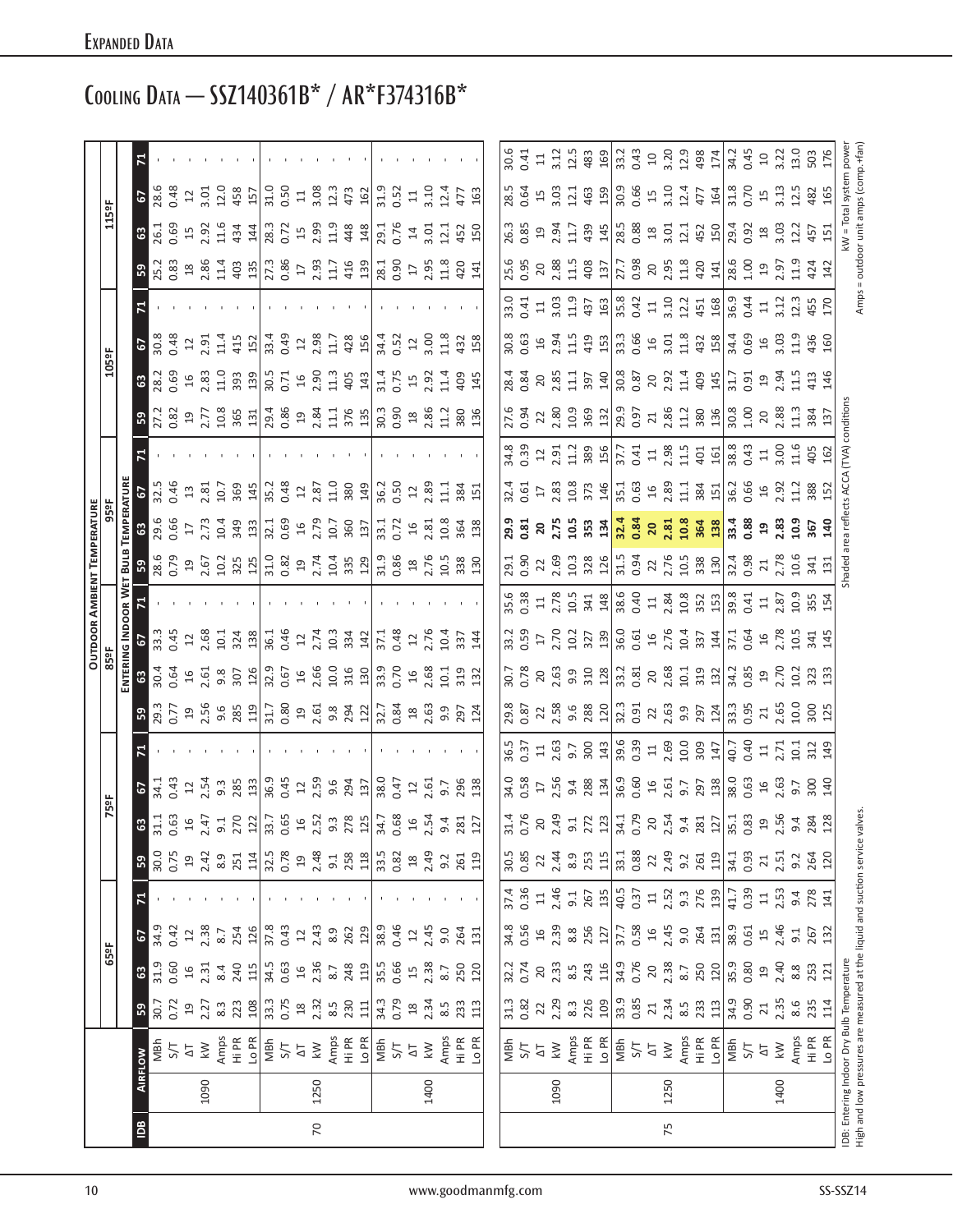|                |      |                                                                                                                    |                               |                                      |                            |                                                                       |                                                                                    |                                                                                                                                                                                                                                                                            |                                                                                  |                                                                                                                                                                                                                                                                                                    |                                                                                                                                                                                                                                                                                                                | <b>OUTDOOR AMBIENT TEMPERATUR</b>                                                                                                                                                                                                                                                                            |                                                                                                                                                                                                                                                                                                             |                                                                                                                                                                                                                                                                                                                                    |                                                                                                                                                                                                                                                                                                                     |                                                                                                                                                                                                                                   |                                                                                                                                                                                                                                                                                            |                                                                                                                                                                                                                                                                                                                                                                                                                                  |                                                                                                                                                                                                                                                                                                                |                                                                                                                                                                                                                                                                                                                     |                                                                                                                                                                                                                                |                                                                                                                                                                                                                                                                                                                                               |
|----------------|------|--------------------------------------------------------------------------------------------------------------------|-------------------------------|--------------------------------------|----------------------------|-----------------------------------------------------------------------|------------------------------------------------------------------------------------|----------------------------------------------------------------------------------------------------------------------------------------------------------------------------------------------------------------------------------------------------------------------------|----------------------------------------------------------------------------------|----------------------------------------------------------------------------------------------------------------------------------------------------------------------------------------------------------------------------------------------------------------------------------------------------|----------------------------------------------------------------------------------------------------------------------------------------------------------------------------------------------------------------------------------------------------------------------------------------------------------------|--------------------------------------------------------------------------------------------------------------------------------------------------------------------------------------------------------------------------------------------------------------------------------------------------------------|-------------------------------------------------------------------------------------------------------------------------------------------------------------------------------------------------------------------------------------------------------------------------------------------------------------|------------------------------------------------------------------------------------------------------------------------------------------------------------------------------------------------------------------------------------------------------------------------------------------------------------------------------------|---------------------------------------------------------------------------------------------------------------------------------------------------------------------------------------------------------------------------------------------------------------------------------------------------------------------|-----------------------------------------------------------------------------------------------------------------------------------------------------------------------------------------------------------------------------------|--------------------------------------------------------------------------------------------------------------------------------------------------------------------------------------------------------------------------------------------------------------------------------------------|----------------------------------------------------------------------------------------------------------------------------------------------------------------------------------------------------------------------------------------------------------------------------------------------------------------------------------------------------------------------------------------------------------------------------------|----------------------------------------------------------------------------------------------------------------------------------------------------------------------------------------------------------------------------------------------------------------------------------------------------------------|---------------------------------------------------------------------------------------------------------------------------------------------------------------------------------------------------------------------------------------------------------------------------------------------------------------------|--------------------------------------------------------------------------------------------------------------------------------------------------------------------------------------------------------------------------------|-----------------------------------------------------------------------------------------------------------------------------------------------------------------------------------------------------------------------------------------------------------------------------------------------------------------------------------------------|
|                |      |                                                                                                                    |                               | 65°F                                 |                            |                                                                       |                                                                                    |                                                                                                                                                                                                                                                                            |                                                                                  |                                                                                                                                                                                                                                                                                                    |                                                                                                                                                                                                                                                                                                                |                                                                                                                                                                                                                                                                                                              |                                                                                                                                                                                                                                                                                                             |                                                                                                                                                                                                                                                                                                                                    |                                                                                                                                                                                                                                                                                                                     |                                                                                                                                                                                                                                   |                                                                                                                                                                                                                                                                                            |                                                                                                                                                                                                                                                                                                                                                                                                                                  | 105°F                                                                                                                                                                                                                                                                                                          |                                                                                                                                                                                                                                                                                                                     |                                                                                                                                                                                                                                |                                                                                                                                                                                                                                                                                                                                               |
|                |      |                                                                                                                    |                               |                                      |                            |                                                                       |                                                                                    |                                                                                                                                                                                                                                                                            |                                                                                  |                                                                                                                                                                                                                                                                                                    |                                                                                                                                                                                                                                                                                                                |                                                                                                                                                                                                                                                                                                              |                                                                                                                                                                                                                                                                                                             |                                                                                                                                                                                                                                                                                                                                    |                                                                                                                                                                                                                                                                                                                     |                                                                                                                                                                                                                                   |                                                                                                                                                                                                                                                                                            |                                                                                                                                                                                                                                                                                                                                                                                                                                  |                                                                                                                                                                                                                                                                                                                |                                                                                                                                                                                                                                                                                                                     |                                                                                                                                                                                                                                |                                                                                                                                                                                                                                                                                                                                               |
| $\overline{a}$ |      | <b>AIRFLOW</b>                                                                                                     | 59                            | $\boldsymbol{\mathsf{s}}$            |                            |                                                                       |                                                                                    |                                                                                                                                                                                                                                                                            |                                                                                  |                                                                                                                                                                                                                                                                                                    |                                                                                                                                                                                                                                                                                                                |                                                                                                                                                                                                                                                                                                              |                                                                                                                                                                                                                                                                                                             |                                                                                                                                                                                                                                                                                                                                    |                                                                                                                                                                                                                                                                                                                     |                                                                                                                                                                                                                                   |                                                                                                                                                                                                                                                                                            |                                                                                                                                                                                                                                                                                                                                                                                                                                  |                                                                                                                                                                                                                                                                                                                |                                                                                                                                                                                                                                                                                                                     |                                                                                                                                                                                                                                |                                                                                                                                                                                                                                                                                                                                               |
|                |      |                                                                                                                    | 31.8                          |                                      | 34.7                       | 37.1                                                                  |                                                                                    |                                                                                                                                                                                                                                                                            |                                                                                  |                                                                                                                                                                                                                                                                                                    |                                                                                                                                                                                                                                                                                                                |                                                                                                                                                                                                                                                                                                              |                                                                                                                                                                                                                                                                                                             |                                                                                                                                                                                                                                                                                                                                    |                                                                                                                                                                                                                                                                                                                     |                                                                                                                                                                                                                                   |                                                                                                                                                                                                                                                                                            |                                                                                                                                                                                                                                                                                                                                                                                                                                  |                                                                                                                                                                                                                                                                                                                |                                                                                                                                                                                                                                                                                                                     |                                                                                                                                                                                                                                |                                                                                                                                                                                                                                                                                                                                               |
|                |      | 5/7                                                                                                                | 3.90                          | <b>0.85</b>                          | 0.69                       | 0.52                                                                  | 0.94                                                                               |                                                                                                                                                                                                                                                                            |                                                                                  |                                                                                                                                                                                                                                                                                                    |                                                                                                                                                                                                                                                                                                                |                                                                                                                                                                                                                                                                                                              |                                                                                                                                                                                                                                                                                                             |                                                                                                                                                                                                                                                                                                                                    |                                                                                                                                                                                                                                                                                                                     |                                                                                                                                                                                                                                   |                                                                                                                                                                                                                                                                                            |                                                                                                                                                                                                                                                                                                                                                                                                                                  |                                                                                                                                                                                                                                                                                                                |                                                                                                                                                                                                                                                                                                                     |                                                                                                                                                                                                                                |                                                                                                                                                                                                                                                                                                                                               |
|                | 1090 | $\leq$<br>$\overline{\mathcal{L}}$                                                                                 | $24$<br>$2.30$                | 23 <sub>0.35</sub>                   | 20 2:43<br>2:43<br>2:59    | $16$<br>$2.48$<br>$5.1$<br>$270$                                      | 25<br>2.46                                                                         | $3\frac{1}{22}$ $3\frac{1}{22}$ $3\frac{1}{22}$ $3\frac{1}{22}$ $3\frac{1}{22}$ $3\frac{1}{22}$ $3\frac{1}{22}$ $3\frac{1}{22}$ $3\frac{1}{22}$ $3\frac{1}{22}$ $3\frac{1}{22}$ $3\frac{1}{22}$ $3\frac{1}{22}$ $3\frac{1}{22}$ $3\frac{1}{22}$ $3\frac{1}{22}$            | $5.375$ $2.885$ $3.5718$ $3.522$ $2.635$ $3.527$ $3.527$ $3.527$ $3.527$ $3.527$ | $7\frac{8}{365}$ $\frac{8}{365}$ $\frac{8}{365}$ $\frac{81}{365}$ $\frac{81}{365}$ $\frac{81}{365}$ $\frac{81}{365}$ $\frac{81}{365}$ $\frac{81}{365}$ $\frac{81}{365}$ $\frac{81}{365}$ $\frac{81}{365}$ $\frac{81}{365}$ $\frac{81}{365}$ $\frac{81}{365}$ $\frac{81}{365}$ $\frac{81}{365}$ $\$ | $3.5$ $\frac{3}{2}$ $\frac{3}{2}$ $\frac{4}{2}$ $\frac{5}{2}$ $\frac{3}{2}$ $\frac{21}{2}$ $\frac{3}{2}$ $\frac{23}{2}$ $\frac{3}{2}$ $\frac{21}{2}$ $\frac{23}{2}$ $\frac{24}{2}$ $\frac{25}{2}$ $\frac{27}{2}$ $\frac{23}{2}$ $\frac{25}{2}$ $\frac{27}{2}$ $\frac{23}{2}$ $\frac{25}{2}$ $\frac{27}{2}$ $\$ | $5\frac{1}{33}$ $\frac{1}{33}$ $\frac{1}{33}$ $\frac{1}{33}$ $\frac{1}{33}$ $\frac{1}{33}$ $\frac{1}{33}$ $\frac{1}{33}$ $\frac{1}{33}$ $\frac{1}{33}$ $\frac{1}{33}$ $\frac{1}{33}$ $\frac{1}{33}$ $\frac{1}{33}$ $\frac{1}{33}$ $\frac{1}{33}$ $\frac{1}{33}$ $\frac{1}{33}$ $\frac{1}{33}$ $\frac{1}{33}$ | $\frac{1}{35}$ $\frac{1}{35}$ $\frac{1}{65}$ $\frac{1}{65}$ $\frac{1}{65}$ $\frac{1}{65}$ $\frac{1}{65}$ $\frac{1}{65}$ $\frac{1}{65}$ $\frac{1}{65}$ $\frac{1}{65}$ $\frac{1}{65}$ $\frac{1}{65}$ $\frac{1}{65}$ $\frac{1}{65}$ $\frac{1}{65}$ $\frac{1}{65}$ $\frac{1}{65}$ $\frac{1}{65}$ $\frac{1}{65}$ | $\mathbf{B}$ $\mathbf{S}$ $\mathbf{S}$ $\mathbf{S}$ $\mathbf{S}$ $\mathbf{S}$ $\mathbf{S}$ $\mathbf{S}$ $\mathbf{S}$ $\mathbf{S}$ $\mathbf{S}$ $\mathbf{S}$ $\mathbf{S}$ $\mathbf{S}$ $\mathbf{S}$ $\mathbf{S}$ $\mathbf{S}$ $\mathbf{S}$ $\mathbf{S}$ $\mathbf{S}$ $\mathbf{S}$ $\mathbf{S}$ $\mathbf{S}$ $\mathbf{S}$ $\mathbf{$ | $\frac{3}{8}$ $\frac{3}{8}$ $\frac{3}{8}$ $\frac{3}{8}$ $\frac{4}{8}$ $\frac{5}{8}$ $\frac{3}{8}$ $\frac{3}{8}$ $\frac{3}{8}$ $\frac{3}{8}$ $\frac{3}{8}$ $\frac{3}{8}$ $\frac{3}{8}$ $\frac{3}{8}$ $\frac{3}{8}$ $\frac{3}{8}$ $\frac{3}{8}$ $\frac{3}{8}$ $\frac{3}{8}$ $\frac{3}{8}$ $\frac{3}{8}$ $\frac{3}{8}$ | $5.235$ $2.3325$ $2.3325$ $2.3325$ $2.3325$ $2.3325$ $2.3325$ $2.3325$ $2.3325$ $2.3325$ $2.3325$ $2.3325$ $2.3325$ $2.3325$ $2.3325$ $2.3325$ $2.3325$ $2.3325$ $2.3325$ $2.3325$ $2.3325$ $2.3325$ $2.3325$ $2.3325$ $2.332$    | $\mathbf{z}$ a state of $\mathbf{z}$ a state of $\mathbf{z}$ and $\mathbf{z}$ a state of $\mathbf{z}$ and $\mathbf{z}$ a state of $\mathbf{z}$ and $\mathbf{z}$ a state of $\mathbf{z}$ and $\mathbf{z}$ and $\mathbf{z}$ and $\mathbf{z}$ and $\mathbf{z}$ and $\mathbf{z}$ and $\mathbf$ | $38\frac{13}{13}\frac{3}{13}\times\frac{13}{13}\times\frac{13}{13}\times\frac{13}{13}\times\frac{13}{13}\times\frac{13}{13}\times\frac{13}{13}\times\frac{13}{13}\times\frac{13}{13}\times\frac{13}{13}\times\frac{13}{13}\times\frac{13}{13}\times\frac{13}{13}\times\frac{13}{13}\times\frac{13}{13}\times\frac{13}{13}\times\frac{13}{13}\times\frac{13}{13}\times\frac{13}{13}\times\frac{13}{13}\times\frac{13}{13}\times\$ | $3.85$ $\frac{3}{2}$ $\frac{3}{2}$ $\frac{3}{2}$ $\frac{3}{2}$ $\frac{11}{2}$ $\frac{11}{2}$ $\frac{11}{2}$ $\frac{11}{2}$ $\frac{11}{2}$ $\frac{11}{2}$ $\frac{11}{2}$ $\frac{11}{2}$ $\frac{11}{2}$ $\frac{11}{2}$ $\frac{11}{2}$ $\frac{11}{2}$ $\frac{11}{2}$ $\frac{11}{2}$ $\frac{11}{2}$ $\frac{11}{2}$ | $\frac{1}{2}$ $\frac{3}{2}$ $\frac{3}{2}$ $\frac{1}{2}$ $\frac{4}{2}$ $\frac{5}{2}$ $\frac{1}{2}$ $\frac{1}{2}$ $\frac{1}{2}$ $\frac{3}{2}$ $\frac{1}{2}$ $\frac{3}{2}$ $\frac{1}{2}$ $\frac{3}{2}$ $\frac{1}{2}$ $\frac{3}{2}$ $\frac{1}{2}$ $\frac{3}{2}$ $\frac{1}{2}$ $\frac{3}{2}$ $\frac{1}{2}$ $\frac{3}{2}$ | $36.695$ $23.393$ $33.493$ $33.59$ $33.15$ $35.59$ $35.59$ $35.59$ $35.59$ $35.59$ $35.59$ $35.59$ $35.59$ $35.59$ $35.59$ $35.59$ $35.59$ $35.59$ $35.59$ $35.59$ $35.59$ $35.59$ $35.59$ $35.59$ $35.59$ $35.59$ $35.59$ $3$ | $\frac{1}{2}$ 3 3 4 5 5 6 7 6 7 7 8 7 7 8 7 7 8 7 7 8 7 7 8 7 7 8 7 7 8 7 7 8 7 8 7 7 8 7 8 7 8 7 8 7 8 7 8 7 8 7 8 7 8 7 8 7 8 7 8 7 8 7 8 7 8 7 8 7 8 7 8 7 8 7 8 7 8 7 8 7 8 7 8 7 8 7 8 7 8 7 8 7 8 7 8 7 8 7 8 7 8 7 8 7 8 7                                                                                                             |
|                |      |                                                                                                                    |                               |                                      |                            |                                                                       | 9.0                                                                                |                                                                                                                                                                                                                                                                            |                                                                                  |                                                                                                                                                                                                                                                                                                    |                                                                                                                                                                                                                                                                                                                |                                                                                                                                                                                                                                                                                                              |                                                                                                                                                                                                                                                                                                             |                                                                                                                                                                                                                                                                                                                                    |                                                                                                                                                                                                                                                                                                                     |                                                                                                                                                                                                                                   |                                                                                                                                                                                                                                                                                            |                                                                                                                                                                                                                                                                                                                                                                                                                                  |                                                                                                                                                                                                                                                                                                                |                                                                                                                                                                                                                                                                                                                     |                                                                                                                                                                                                                                |                                                                                                                                                                                                                                                                                                                                               |
|                |      | Amps<br>Hi PR<br><u>Lo</u> PR                                                                                      | $8.4$<br>228                  | 8.6<br>245                           |                            |                                                                       | 256                                                                                |                                                                                                                                                                                                                                                                            |                                                                                  |                                                                                                                                                                                                                                                                                                    |                                                                                                                                                                                                                                                                                                                |                                                                                                                                                                                                                                                                                                              |                                                                                                                                                                                                                                                                                                             |                                                                                                                                                                                                                                                                                                                                    |                                                                                                                                                                                                                                                                                                                     |                                                                                                                                                                                                                                   |                                                                                                                                                                                                                                                                                            |                                                                                                                                                                                                                                                                                                                                                                                                                                  |                                                                                                                                                                                                                                                                                                                |                                                                                                                                                                                                                                                                                                                     |                                                                                                                                                                                                                                |                                                                                                                                                                                                                                                                                                                                               |
|                |      |                                                                                                                    | 110                           | 117                                  |                            | 136                                                                   | 117                                                                                |                                                                                                                                                                                                                                                                            |                                                                                  |                                                                                                                                                                                                                                                                                                    |                                                                                                                                                                                                                                                                                                                |                                                                                                                                                                                                                                                                                                              |                                                                                                                                                                                                                                                                                                             |                                                                                                                                                                                                                                                                                                                                    |                                                                                                                                                                                                                                                                                                                     |                                                                                                                                                                                                                                   |                                                                                                                                                                                                                                                                                            |                                                                                                                                                                                                                                                                                                                                                                                                                                  |                                                                                                                                                                                                                                                                                                                |                                                                                                                                                                                                                                                                                                                     |                                                                                                                                                                                                                                |                                                                                                                                                                                                                                                                                                                                               |
|                |      | NBh<br>S/T<br>AT                                                                                                   | $34.5$<br>0.94<br>2.35<br>8.6 | $35.2$<br>0.88<br>2.3<br>2.4<br>8.8  | $\frac{128}{37.6}$         |                                                                       | $33.7$<br>0.97                                                                     |                                                                                                                                                                                                                                                                            |                                                                                  |                                                                                                                                                                                                                                                                                                    |                                                                                                                                                                                                                                                                                                                |                                                                                                                                                                                                                                                                                                              |                                                                                                                                                                                                                                                                                                             |                                                                                                                                                                                                                                                                                                                                    |                                                                                                                                                                                                                                                                                                                     |                                                                                                                                                                                                                                   |                                                                                                                                                                                                                                                                                            |                                                                                                                                                                                                                                                                                                                                                                                                                                  |                                                                                                                                                                                                                                                                                                                |                                                                                                                                                                                                                                                                                                                     |                                                                                                                                                                                                                                |                                                                                                                                                                                                                                                                                                                                               |
|                |      |                                                                                                                    |                               |                                      |                            |                                                                       |                                                                                    |                                                                                                                                                                                                                                                                            |                                                                                  |                                                                                                                                                                                                                                                                                                    |                                                                                                                                                                                                                                                                                                                |                                                                                                                                                                                                                                                                                                              |                                                                                                                                                                                                                                                                                                             |                                                                                                                                                                                                                                                                                                                                    |                                                                                                                                                                                                                                                                                                                     |                                                                                                                                                                                                                                   |                                                                                                                                                                                                                                                                                            |                                                                                                                                                                                                                                                                                                                                                                                                                                  |                                                                                                                                                                                                                                                                                                                |                                                                                                                                                                                                                                                                                                                     |                                                                                                                                                                                                                                |                                                                                                                                                                                                                                                                                                                                               |
|                |      |                                                                                                                    |                               |                                      | 20                         |                                                                       | 24                                                                                 |                                                                                                                                                                                                                                                                            |                                                                                  |                                                                                                                                                                                                                                                                                                    |                                                                                                                                                                                                                                                                                                                |                                                                                                                                                                                                                                                                                                              |                                                                                                                                                                                                                                                                                                             |                                                                                                                                                                                                                                                                                                                                    |                                                                                                                                                                                                                                                                                                                     |                                                                                                                                                                                                                                   |                                                                                                                                                                                                                                                                                            |                                                                                                                                                                                                                                                                                                                                                                                                                                  |                                                                                                                                                                                                                                                                                                                |                                                                                                                                                                                                                                                                                                                     |                                                                                                                                                                                                                                |                                                                                                                                                                                                                                                                                                                                               |
| 80             | 1250 | $\overline{\mathsf{k}}$ W                                                                                          |                               |                                      | 2.46                       |                                                                       |                                                                                    |                                                                                                                                                                                                                                                                            |                                                                                  |                                                                                                                                                                                                                                                                                                    |                                                                                                                                                                                                                                                                                                                |                                                                                                                                                                                                                                                                                                              |                                                                                                                                                                                                                                                                                                             |                                                                                                                                                                                                                                                                                                                                    |                                                                                                                                                                                                                                                                                                                     |                                                                                                                                                                                                                                   |                                                                                                                                                                                                                                                                                            |                                                                                                                                                                                                                                                                                                                                                                                                                                  |                                                                                                                                                                                                                                                                                                                |                                                                                                                                                                                                                                                                                                                     |                                                                                                                                                                                                                                |                                                                                                                                                                                                                                                                                                                                               |
|                |      | Amps<br>Hi PR<br>Lo PI<br>S/T                                                                                      |                               |                                      | 9.1                        |                                                                       | $2.51$<br>$9.2$ $84$<br>$29$<br>$7.7$                                              |                                                                                                                                                                                                                                                                            |                                                                                  |                                                                                                                                                                                                                                                                                                    |                                                                                                                                                                                                                                                                                                                |                                                                                                                                                                                                                                                                                                              |                                                                                                                                                                                                                                                                                                             |                                                                                                                                                                                                                                                                                                                                    |                                                                                                                                                                                                                                                                                                                     |                                                                                                                                                                                                                                   |                                                                                                                                                                                                                                                                                            |                                                                                                                                                                                                                                                                                                                                                                                                                                  |                                                                                                                                                                                                                                                                                                                |                                                                                                                                                                                                                                                                                                                     |                                                                                                                                                                                                                                |                                                                                                                                                                                                                                                                                                                                               |
|                |      |                                                                                                                    | 235                           | 253                                  |                            |                                                                       |                                                                                    |                                                                                                                                                                                                                                                                            |                                                                                  |                                                                                                                                                                                                                                                                                                    |                                                                                                                                                                                                                                                                                                                |                                                                                                                                                                                                                                                                                                              |                                                                                                                                                                                                                                                                                                             |                                                                                                                                                                                                                                                                                                                                    |                                                                                                                                                                                                                                                                                                                     |                                                                                                                                                                                                                                   |                                                                                                                                                                                                                                                                                            |                                                                                                                                                                                                                                                                                                                                                                                                                                  |                                                                                                                                                                                                                                                                                                                |                                                                                                                                                                                                                                                                                                                     |                                                                                                                                                                                                                                |                                                                                                                                                                                                                                                                                                                                               |
|                |      |                                                                                                                    |                               |                                      |                            |                                                                       |                                                                                    |                                                                                                                                                                                                                                                                            |                                                                                  |                                                                                                                                                                                                                                                                                                    |                                                                                                                                                                                                                                                                                                                |                                                                                                                                                                                                                                                                                                              |                                                                                                                                                                                                                                                                                                             |                                                                                                                                                                                                                                                                                                                                    |                                                                                                                                                                                                                                                                                                                     |                                                                                                                                                                                                                                   |                                                                                                                                                                                                                                                                                            |                                                                                                                                                                                                                                                                                                                                                                                                                                  |                                                                                                                                                                                                                                                                                                                |                                                                                                                                                                                                                                                                                                                     |                                                                                                                                                                                                                                |                                                                                                                                                                                                                                                                                                                                               |
|                |      |                                                                                                                    | $\frac{114}{35.5}$            | $\frac{121}{36.3}$                   | $\frac{267}{38.8}$<br>0.75 | 41.4<br>0.56                                                          |                                                                                    |                                                                                                                                                                                                                                                                            |                                                                                  |                                                                                                                                                                                                                                                                                                    |                                                                                                                                                                                                                                                                                                                |                                                                                                                                                                                                                                                                                                              |                                                                                                                                                                                                                                                                                                             |                                                                                                                                                                                                                                                                                                                                    |                                                                                                                                                                                                                                                                                                                     |                                                                                                                                                                                                                                   |                                                                                                                                                                                                                                                                                            |                                                                                                                                                                                                                                                                                                                                                                                                                                  |                                                                                                                                                                                                                                                                                                                |                                                                                                                                                                                                                                                                                                                     |                                                                                                                                                                                                                                |                                                                                                                                                                                                                                                                                                                                               |
|                |      |                                                                                                                    |                               |                                      |                            |                                                                       | 1.00                                                                               |                                                                                                                                                                                                                                                                            |                                                                                  |                                                                                                                                                                                                                                                                                                    |                                                                                                                                                                                                                                                                                                                |                                                                                                                                                                                                                                                                                                              |                                                                                                                                                                                                                                                                                                             |                                                                                                                                                                                                                                                                                                                                    |                                                                                                                                                                                                                                                                                                                     |                                                                                                                                                                                                                                   |                                                                                                                                                                                                                                                                                            |                                                                                                                                                                                                                                                                                                                                                                                                                                  |                                                                                                                                                                                                                                                                                                                |                                                                                                                                                                                                                                                                                                                     |                                                                                                                                                                                                                                |                                                                                                                                                                                                                                                                                                                                               |
|                |      | $\overline{\Delta}$                                                                                                | 23                            |                                      |                            |                                                                       | 23                                                                                 |                                                                                                                                                                                                                                                                            |                                                                                  |                                                                                                                                                                                                                                                                                                    |                                                                                                                                                                                                                                                                                                                |                                                                                                                                                                                                                                                                                                              |                                                                                                                                                                                                                                                                                                             |                                                                                                                                                                                                                                                                                                                                    |                                                                                                                                                                                                                                                                                                                     |                                                                                                                                                                                                                                   |                                                                                                                                                                                                                                                                                            |                                                                                                                                                                                                                                                                                                                                                                                                                                  |                                                                                                                                                                                                                                                                                                                |                                                                                                                                                                                                                                                                                                                     |                                                                                                                                                                                                                                |                                                                                                                                                                                                                                                                                                                                               |
|                | 1400 | KW                                                                                                                 | 2.37                          | $22 \over 2.41$                      | $19$<br>$2.48$             | $\begin{array}{c} 15 \\ 2.55 \end{array}$                             | 2.53                                                                               |                                                                                                                                                                                                                                                                            |                                                                                  |                                                                                                                                                                                                                                                                                                    |                                                                                                                                                                                                                                                                                                                |                                                                                                                                                                                                                                                                                                              |                                                                                                                                                                                                                                                                                                             |                                                                                                                                                                                                                                                                                                                                    |                                                                                                                                                                                                                                                                                                                     |                                                                                                                                                                                                                                   |                                                                                                                                                                                                                                                                                            |                                                                                                                                                                                                                                                                                                                                                                                                                                  |                                                                                                                                                                                                                                                                                                                |                                                                                                                                                                                                                                                                                                                     |                                                                                                                                                                                                                                |                                                                                                                                                                                                                                                                                                                                               |
|                |      | Amps                                                                                                               | 8.7                           |                                      | 9.1                        | 9.4                                                                   | 9.3                                                                                |                                                                                                                                                                                                                                                                            |                                                                                  |                                                                                                                                                                                                                                                                                                    |                                                                                                                                                                                                                                                                                                                |                                                                                                                                                                                                                                                                                                              |                                                                                                                                                                                                                                                                                                             |                                                                                                                                                                                                                                                                                                                                    |                                                                                                                                                                                                                                                                                                                     |                                                                                                                                                                                                                                   |                                                                                                                                                                                                                                                                                            |                                                                                                                                                                                                                                                                                                                                                                                                                                  |                                                                                                                                                                                                                                                                                                                |                                                                                                                                                                                                                                                                                                                     |                                                                                                                                                                                                                                |                                                                                                                                                                                                                                                                                                                                               |
|                |      |                                                                                                                    | 237                           | 8.9<br>255<br>21                     | 270                        | 281                                                                   |                                                                                    |                                                                                                                                                                                                                                                                            |                                                                                  |                                                                                                                                                                                                                                                                                                    |                                                                                                                                                                                                                                                                                                                |                                                                                                                                                                                                                                                                                                              |                                                                                                                                                                                                                                                                                                             |                                                                                                                                                                                                                                                                                                                                    |                                                                                                                                                                                                                                                                                                                     |                                                                                                                                                                                                                                   |                                                                                                                                                                                                                                                                                            |                                                                                                                                                                                                                                                                                                                                                                                                                                  |                                                                                                                                                                                                                                                                                                                |                                                                                                                                                                                                                                                                                                                     |                                                                                                                                                                                                                                |                                                                                                                                                                                                                                                                                                                                               |
|                |      | Hi PR<br>Lo PR                                                                                                     | 115                           |                                      | 133                        | $\frac{1}{4}$                                                         | 266<br>121                                                                         |                                                                                                                                                                                                                                                                            |                                                                                  |                                                                                                                                                                                                                                                                                                    |                                                                                                                                                                                                                                                                                                                |                                                                                                                                                                                                                                                                                                              |                                                                                                                                                                                                                                                                                                             |                                                                                                                                                                                                                                                                                                                                    |                                                                                                                                                                                                                                                                                                                     |                                                                                                                                                                                                                                   |                                                                                                                                                                                                                                                                                            |                                                                                                                                                                                                                                                                                                                                                                                                                                  |                                                                                                                                                                                                                                                                                                                |                                                                                                                                                                                                                                                                                                                     |                                                                                                                                                                                                                                |                                                                                                                                                                                                                                                                                                                                               |
|                |      |                                                                                                                    |                               |                                      |                            |                                                                       |                                                                                    |                                                                                                                                                                                                                                                                            |                                                                                  |                                                                                                                                                                                                                                                                                                    |                                                                                                                                                                                                                                                                                                                |                                                                                                                                                                                                                                                                                                              |                                                                                                                                                                                                                                                                                                             |                                                                                                                                                                                                                                                                                                                                    |                                                                                                                                                                                                                                                                                                                     |                                                                                                                                                                                                                                   |                                                                                                                                                                                                                                                                                            |                                                                                                                                                                                                                                                                                                                                                                                                                                  |                                                                                                                                                                                                                                                                                                                |                                                                                                                                                                                                                                                                                                                     |                                                                                                                                                                                                                                |                                                                                                                                                                                                                                                                                                                                               |
|                |      |                                                                                                                    |                               | 33.0                                 |                            |                                                                       | 31.6                                                                               |                                                                                                                                                                                                                                                                            |                                                                                  |                                                                                                                                                                                                                                                                                                    |                                                                                                                                                                                                                                                                                                                |                                                                                                                                                                                                                                                                                                              |                                                                                                                                                                                                                                                                                                             |                                                                                                                                                                                                                                                                                                                                    |                                                                                                                                                                                                                                                                                                                     |                                                                                                                                                                                                                                   |                                                                                                                                                                                                                                                                                            |                                                                                                                                                                                                                                                                                                                                                                                                                                  |                                                                                                                                                                                                                                                                                                                |                                                                                                                                                                                                                                                                                                                     |                                                                                                                                                                                                                                |                                                                                                                                                                                                                                                                                                                                               |
|                |      | ABh<br>S/T                                                                                                         | $32.4$<br>0.95                | 0.91                                 | 34.6<br>0.82               |                                                                       | 0.98                                                                               |                                                                                                                                                                                                                                                                            |                                                                                  |                                                                                                                                                                                                                                                                                                    |                                                                                                                                                                                                                                                                                                                |                                                                                                                                                                                                                                                                                                              |                                                                                                                                                                                                                                                                                                             |                                                                                                                                                                                                                                                                                                                                    |                                                                                                                                                                                                                                                                                                                     |                                                                                                                                                                                                                                   |                                                                                                                                                                                                                                                                                            |                                                                                                                                                                                                                                                                                                                                                                                                                                  |                                                                                                                                                                                                                                                                                                                |                                                                                                                                                                                                                                                                                                                     |                                                                                                                                                                                                                                |                                                                                                                                                                                                                                                                                                                                               |
|                |      | $\overline{\Delta}$                                                                                                | $2.32$<br>$2.32$              | 25                                   |                            |                                                                       | 26<br>2.48                                                                         |                                                                                                                                                                                                                                                                            |                                                                                  |                                                                                                                                                                                                                                                                                                    |                                                                                                                                                                                                                                                                                                                |                                                                                                                                                                                                                                                                                                              |                                                                                                                                                                                                                                                                                                             |                                                                                                                                                                                                                                                                                                                                    |                                                                                                                                                                                                                                                                                                                     |                                                                                                                                                                                                                                   |                                                                                                                                                                                                                                                                                            |                                                                                                                                                                                                                                                                                                                                                                                                                                  |                                                                                                                                                                                                                                                                                                                |                                                                                                                                                                                                                                                                                                                     |                                                                                                                                                                                                                                |                                                                                                                                                                                                                                                                                                                                               |
|                | 1090 | $\overline{k}$                                                                                                     |                               | 2.36                                 |                            |                                                                       |                                                                                    |                                                                                                                                                                                                                                                                            |                                                                                  |                                                                                                                                                                                                                                                                                                    |                                                                                                                                                                                                                                                                                                                |                                                                                                                                                                                                                                                                                                              |                                                                                                                                                                                                                                                                                                             |                                                                                                                                                                                                                                                                                                                                    |                                                                                                                                                                                                                                                                                                                     |                                                                                                                                                                                                                                   |                                                                                                                                                                                                                                                                                            |                                                                                                                                                                                                                                                                                                                                                                                                                                  |                                                                                                                                                                                                                                                                                                                |                                                                                                                                                                                                                                                                                                                     |                                                                                                                                                                                                                                |                                                                                                                                                                                                                                                                                                                                               |
|                |      | Amps<br>Hi PR<br>Lo PR                                                                                             |                               |                                      |                            |                                                                       |                                                                                    |                                                                                                                                                                                                                                                                            |                                                                                  |                                                                                                                                                                                                                                                                                                    |                                                                                                                                                                                                                                                                                                                |                                                                                                                                                                                                                                                                                                              |                                                                                                                                                                                                                                                                                                             |                                                                                                                                                                                                                                                                                                                                    |                                                                                                                                                                                                                                                                                                                     |                                                                                                                                                                                                                                   |                                                                                                                                                                                                                                                                                            |                                                                                                                                                                                                                                                                                                                                                                                                                                  |                                                                                                                                                                                                                                                                                                                |                                                                                                                                                                                                                                                                                                                     |                                                                                                                                                                                                                                |                                                                                                                                                                                                                                                                                                                                               |
|                |      |                                                                                                                    | 230                           |                                      |                            |                                                                       |                                                                                    |                                                                                                                                                                                                                                                                            |                                                                                  |                                                                                                                                                                                                                                                                                                    |                                                                                                                                                                                                                                                                                                                |                                                                                                                                                                                                                                                                                                              |                                                                                                                                                                                                                                                                                                             |                                                                                                                                                                                                                                                                                                                                    |                                                                                                                                                                                                                                                                                                                     |                                                                                                                                                                                                                                   |                                                                                                                                                                                                                                                                                            |                                                                                                                                                                                                                                                                                                                                                                                                                                  |                                                                                                                                                                                                                                                                                                                |                                                                                                                                                                                                                                                                                                                     |                                                                                                                                                                                                                                |                                                                                                                                                                                                                                                                                                                                               |
|                |      |                                                                                                                    |                               |                                      |                            |                                                                       |                                                                                    |                                                                                                                                                                                                                                                                            |                                                                                  |                                                                                                                                                                                                                                                                                                    |                                                                                                                                                                                                                                                                                                                |                                                                                                                                                                                                                                                                                                              |                                                                                                                                                                                                                                                                                                             |                                                                                                                                                                                                                                                                                                                                    |                                                                                                                                                                                                                                                                                                                     |                                                                                                                                                                                                                                   |                                                                                                                                                                                                                                                                                            |                                                                                                                                                                                                                                                                                                                                                                                                                                  |                                                                                                                                                                                                                                                                                                                |                                                                                                                                                                                                                                                                                                                     |                                                                                                                                                                                                                                |                                                                                                                                                                                                                                                                                                                                               |
|                |      | NBh<br>S/T<br>AT                                                                                                   | $\frac{11}{35}$ 38            | $\frac{8.6}{243}$ $\frac{19}{35}$ 35 |                            | $36.9$ $0.67$ $3.50$ $2.50$ $2.73$ $3.88$ $3.89$ $3.93$ $3.93$ $3.93$ | $\frac{3}{2}$ 5.8 $\frac{8}{2}$ $\frac{13}{2}$ 5.8 $\frac{8}{2}$ 5.9 $\frac{8}{2}$ |                                                                                                                                                                                                                                                                            |                                                                                  |                                                                                                                                                                                                                                                                                                    |                                                                                                                                                                                                                                                                                                                |                                                                                                                                                                                                                                                                                                              |                                                                                                                                                                                                                                                                                                             |                                                                                                                                                                                                                                                                                                                                    |                                                                                                                                                                                                                                                                                                                     |                                                                                                                                                                                                                                   |                                                                                                                                                                                                                                                                                            |                                                                                                                                                                                                                                                                                                                                                                                                                                  |                                                                                                                                                                                                                                                                                                                |                                                                                                                                                                                                                                                                                                                     |                                                                                                                                                                                                                                |                                                                                                                                                                                                                                                                                                                                               |
|                |      |                                                                                                                    |                               |                                      |                            |                                                                       |                                                                                    |                                                                                                                                                                                                                                                                            |                                                                                  |                                                                                                                                                                                                                                                                                                    |                                                                                                                                                                                                                                                                                                                |                                                                                                                                                                                                                                                                                                              |                                                                                                                                                                                                                                                                                                             |                                                                                                                                                                                                                                                                                                                                    |                                                                                                                                                                                                                                                                                                                     |                                                                                                                                                                                                                                   |                                                                                                                                                                                                                                                                                            |                                                                                                                                                                                                                                                                                                                                                                                                                                  |                                                                                                                                                                                                                                                                                                                |                                                                                                                                                                                                                                                                                                                     |                                                                                                                                                                                                                                |                                                                                                                                                                                                                                                                                                                                               |
|                |      |                                                                                                                    | 2.37                          | 25                                   |                            |                                                                       |                                                                                    |                                                                                                                                                                                                                                                                            |                                                                                  |                                                                                                                                                                                                                                                                                                    |                                                                                                                                                                                                                                                                                                                |                                                                                                                                                                                                                                                                                                              |                                                                                                                                                                                                                                                                                                             |                                                                                                                                                                                                                                                                                                                                    |                                                                                                                                                                                                                                                                                                                     |                                                                                                                                                                                                                                   |                                                                                                                                                                                                                                                                                            |                                                                                                                                                                                                                                                                                                                                                                                                                                  |                                                                                                                                                                                                                                                                                                                |                                                                                                                                                                                                                                                                                                                     |                                                                                                                                                                                                                                |                                                                                                                                                                                                                                                                                                                                               |
| 85             | 1250 | $\overline{\mathsf{k}}$ W                                                                                          |                               | 2.41<br>8.9<br>255                   |                            | $2.55$<br>$9.4$<br>$2.81$                                             |                                                                                    |                                                                                                                                                                                                                                                                            |                                                                                  |                                                                                                                                                                                                                                                                                                    |                                                                                                                                                                                                                                                                                                                |                                                                                                                                                                                                                                                                                                              |                                                                                                                                                                                                                                                                                                             |                                                                                                                                                                                                                                                                                                                                    |                                                                                                                                                                                                                                                                                                                     |                                                                                                                                                                                                                                   |                                                                                                                                                                                                                                                                                            |                                                                                                                                                                                                                                                                                                                                                                                                                                  |                                                                                                                                                                                                                                                                                                                |                                                                                                                                                                                                                                                                                                                     |                                                                                                                                                                                                                                |                                                                                                                                                                                                                                                                                                                                               |
|                |      |                                                                                                                    | 8.7                           |                                      |                            |                                                                       |                                                                                    |                                                                                                                                                                                                                                                                            |                                                                                  |                                                                                                                                                                                                                                                                                                    |                                                                                                                                                                                                                                                                                                                |                                                                                                                                                                                                                                                                                                              |                                                                                                                                                                                                                                                                                                             |                                                                                                                                                                                                                                                                                                                                    |                                                                                                                                                                                                                                                                                                                     |                                                                                                                                                                                                                                   |                                                                                                                                                                                                                                                                                            |                                                                                                                                                                                                                                                                                                                                                                                                                                  |                                                                                                                                                                                                                                                                                                                |                                                                                                                                                                                                                                                                                                                     |                                                                                                                                                                                                                                |                                                                                                                                                                                                                                                                                                                                               |
|                |      | Amps<br>Hi PR<br>Lo PR                                                                                             | 237                           |                                      |                            |                                                                       | $2.53$ $3.3$ $8.5$ $1$                                                             |                                                                                                                                                                                                                                                                            |                                                                                  |                                                                                                                                                                                                                                                                                                    |                                                                                                                                                                                                                                                                                                                |                                                                                                                                                                                                                                                                                                              |                                                                                                                                                                                                                                                                                                             |                                                                                                                                                                                                                                                                                                                                    |                                                                                                                                                                                                                                                                                                                     |                                                                                                                                                                                                                                   |                                                                                                                                                                                                                                                                                            |                                                                                                                                                                                                                                                                                                                                                                                                                                  |                                                                                                                                                                                                                                                                                                                |                                                                                                                                                                                                                                                                                                                     |                                                                                                                                                                                                                                |                                                                                                                                                                                                                                                                                                                                               |
|                |      |                                                                                                                    | 115                           | 122                                  | 133                        | 142                                                                   |                                                                                    |                                                                                                                                                                                                                                                                            |                                                                                  |                                                                                                                                                                                                                                                                                                    |                                                                                                                                                                                                                                                                                                                |                                                                                                                                                                                                                                                                                                              |                                                                                                                                                                                                                                                                                                             |                                                                                                                                                                                                                                                                                                                                    |                                                                                                                                                                                                                                                                                                                     |                                                                                                                                                                                                                                   |                                                                                                                                                                                                                                                                                            |                                                                                                                                                                                                                                                                                                                                                                                                                                  |                                                                                                                                                                                                                                                                                                                |                                                                                                                                                                                                                                                                                                                     |                                                                                                                                                                                                                                |                                                                                                                                                                                                                                                                                                                                               |
|                |      | NBh<br>S/T                                                                                                         | $36.1$<br>$1.00$              | 36.8<br>0.99                         | 38.6<br>0.90               | 41.1                                                                  | $\frac{35.3}{1.00}$                                                                |                                                                                                                                                                                                                                                                            |                                                                                  |                                                                                                                                                                                                                                                                                                    |                                                                                                                                                                                                                                                                                                                |                                                                                                                                                                                                                                                                                                              |                                                                                                                                                                                                                                                                                                             |                                                                                                                                                                                                                                                                                                                                    |                                                                                                                                                                                                                                                                                                                     |                                                                                                                                                                                                                                   |                                                                                                                                                                                                                                                                                            |                                                                                                                                                                                                                                                                                                                                                                                                                                  |                                                                                                                                                                                                                                                                                                                |                                                                                                                                                                                                                                                                                                                     |                                                                                                                                                                                                                                |                                                                                                                                                                                                                                                                                                                                               |
|                |      |                                                                                                                    |                               |                                      |                            | 0.73                                                                  |                                                                                    |                                                                                                                                                                                                                                                                            |                                                                                  |                                                                                                                                                                                                                                                                                                    |                                                                                                                                                                                                                                                                                                                |                                                                                                                                                                                                                                                                                                              |                                                                                                                                                                                                                                                                                                             |                                                                                                                                                                                                                                                                                                                                    |                                                                                                                                                                                                                                                                                                                     |                                                                                                                                                                                                                                   |                                                                                                                                                                                                                                                                                            |                                                                                                                                                                                                                                                                                                                                                                                                                                  |                                                                                                                                                                                                                                                                                                                |                                                                                                                                                                                                                                                                                                                     |                                                                                                                                                                                                                                |                                                                                                                                                                                                                                                                                                                                               |
|                |      | $\overline{\Delta}$                                                                                                | 24                            | $24 \over 2.43$                      | 23 <sub>2.50</sub>         | 2.57                                                                  | 23.55                                                                              |                                                                                                                                                                                                                                                                            |                                                                                  |                                                                                                                                                                                                                                                                                                    |                                                                                                                                                                                                                                                                                                                |                                                                                                                                                                                                                                                                                                              |                                                                                                                                                                                                                                                                                                             |                                                                                                                                                                                                                                                                                                                                    |                                                                                                                                                                                                                                                                                                                     |                                                                                                                                                                                                                                   |                                                                                                                                                                                                                                                                                            |                                                                                                                                                                                                                                                                                                                                                                                                                                  |                                                                                                                                                                                                                                                                                                                |                                                                                                                                                                                                                                                                                                                     |                                                                                                                                                                                                                                |                                                                                                                                                                                                                                                                                                                                               |
|                | 1400 | $\overline{\mathsf{k}}$ W                                                                                          | 2.39                          |                                      |                            |                                                                       |                                                                                    |                                                                                                                                                                                                                                                                            |                                                                                  |                                                                                                                                                                                                                                                                                                    |                                                                                                                                                                                                                                                                                                                |                                                                                                                                                                                                                                                                                                              |                                                                                                                                                                                                                                                                                                             |                                                                                                                                                                                                                                                                                                                                    |                                                                                                                                                                                                                                                                                                                     |                                                                                                                                                                                                                                   |                                                                                                                                                                                                                                                                                            |                                                                                                                                                                                                                                                                                                                                                                                                                                  |                                                                                                                                                                                                                                                                                                                |                                                                                                                                                                                                                                                                                                                     |                                                                                                                                                                                                                                |                                                                                                                                                                                                                                                                                                                                               |
|                |      | Amps<br>Hi PR                                                                                                      | 8.7                           | 8.9                                  | 9.2                        | 9.5                                                                   | 9.4                                                                                |                                                                                                                                                                                                                                                                            |                                                                                  |                                                                                                                                                                                                                                                                                                    |                                                                                                                                                                                                                                                                                                                |                                                                                                                                                                                                                                                                                                              |                                                                                                                                                                                                                                                                                                             |                                                                                                                                                                                                                                                                                                                                    |                                                                                                                                                                                                                                                                                                                     |                                                                                                                                                                                                                                   |                                                                                                                                                                                                                                                                                            |                                                                                                                                                                                                                                                                                                                                                                                                                                  |                                                                                                                                                                                                                                                                                                                |                                                                                                                                                                                                                                                                                                                     |                                                                                                                                                                                                                                |                                                                                                                                                                                                                                                                                                                                               |
|                |      | L <sub>O</sub> PR                                                                                                  | 240<br>116                    | 258<br>123                           | 272<br>135                 | 284<br>144                                                            | 269<br>123                                                                         | $\begin{array}{c} 23.95 & 25.8 & 25.8 & 25.8 & 25.8 & 25.8 & 25.8 & 25.8 & 25.8 & 25.8 & 25.8 & 25.8 & 25.8 & 25.8 & 25.8 & 25.8 & 25.8 & 25.8 & 25.8 & 25.8 & 25.8 & 25.8 & 25.8 & 25.8 & 25.8 & 25.8 & 25.8 & 25.8 & 25.8 & 25.8 & 25.8 & 25.8 & 25.8 & 25.8 & 25.8 & 2$ |                                                                                  |                                                                                                                                                                                                                                                                                                    |                                                                                                                                                                                                                                                                                                                | $\begin{array}{c} 23.83 & 74.7 & 23.7 & 24.8 & 25.7 & 25.7 & 25.7 & 26.7 & 27.7 & 28.7 & 27.7 & 28.7 & 29.7 & 20.7 & 27.7 & 28.7 & 29.7 & 20.7 & 27.7 & 28.7 & 29.7 & 20.7 & 20.7 & 27.7 & 28.7 & 29.7 & 20.7 & 20.7 & 20.7 & 20.7 & 20.7 & 20.7 & 20.7 & 20.7 & 20.7 & 2$                                   |                                                                                                                                                                                                                                                                                                             | $\begin{array}{c} 3.05 & 0.07 & 0.07 & 0.07 & 0.07 & 0.07 & 0.07 & 0.07 & 0.07 & 0.07 & 0.07 & 0.07 & 0.07 & 0.07 & 0.07 & 0.07 & 0.07 & 0.07 & 0.07 & 0.07 & 0.07 & 0.07 & 0.07 & 0.07 & 0.07 & 0.07 & 0.07 & 0.07 & 0.07 & 0.07 & 0.07 & 0.07 & 0.07 & 0.07 & 0.07 & 0.$                                                         | $\begin{array}{l} 1.65 \\ 1.66 \\ 1.76 \\ 2.87 \\ 3.17 \\ 4.19 \\ 5.10 \\ 5.10 \\ 5.10 \\ 5.10 \\ 5.10 \\ 5.10 \\ 5.10 \\ 5.10 \\ 5.10 \\ 5.10 \\ 5.10 \\ 5.10 \\ 5.10 \\ 5.10 \\ 5.10 \\ 5.10 \\ 5.10 \\ 5.10 \\ 5.10 \\ 5.10 \\ 5.11 \\ 5.11 \\ 5.12 \\ 5.13 \\ 5.14 \\ 5.15 \\ 5.16 \\ 5.17 \\ 5.18 \\ 5.$       | $\frac{1}{22}$ and the state of the state of the state of the state of the state of the state of the state of the state of the state of the state of the state of the state of the state of the state of the state of the state o |                                                                                                                                                                                                                                                                                            |                                                                                                                                                                                                                                                                                                                                                                                                                                  | 2010 2020 2020 2020 2020 2021 2022 2021 2022 2021 2022 2021 2022 2021 2022 2021 2021 2021 2021 2022 2021 2022                                                                                                                                                                                                  | $\frac{16}{32}$ , $\frac{16}{32}$ , $\frac{11}{32}$ , $\frac{16}{32}$ , $\frac{11}{32}$ , $\frac{11}{32}$ , $\frac{11}{32}$ , $\frac{11}{32}$ , $\frac{11}{32}$ , $\frac{11}{32}$ , $\frac{11}{32}$ , $\frac{11}{32}$ , $\frac{11}{32}$ , $\frac{11}{32}$ , $\frac{11}{32}$ , $\frac{11}{32}$ , $\frac{11}{32}$ ,   | 22 22 32 32 32 32 32 32 33 34 35 36 37 38 37 38 37 38 37 38 37 4 58 40 31 32 32 33 40 40 31 32 33 40 54 55 40<br>22 32 33 43 54 55 56 57 57 58 59 50 50 51 52 53 53 54 55 55 56 57 56 57 56 57 57 57 57 57 57 57 57 57 57 57 5 | $\frac{1}{20}$<br>$\frac{1}{20}$<br>$\frac{1}{20}$<br>$\frac{1}{20}$<br>$\frac{1}{20}$<br>$\frac{1}{20}$<br>$\frac{1}{20}$<br>$\frac{1}{20}$<br>$\frac{1}{20}$<br>$\frac{1}{20}$<br>$\frac{1}{20}$<br>$\frac{1}{20}$<br>$\frac{1}{20}$<br>$\frac{1}{20}$<br>$\frac{1}{20}$<br>$\frac{1}{20}$<br>$\frac{1}{20}$<br>$\frac{1}{20}$<br>$\frac{1$ |
|                |      |                                                                                                                    |                               |                                      |                            |                                                                       |                                                                                    |                                                                                                                                                                                                                                                                            |                                                                                  |                                                                                                                                                                                                                                                                                                    |                                                                                                                                                                                                                                                                                                                |                                                                                                                                                                                                                                                                                                              |                                                                                                                                                                                                                                                                                                             |                                                                                                                                                                                                                                                                                                                                    |                                                                                                                                                                                                                                                                                                                     |                                                                                                                                                                                                                                   |                                                                                                                                                                                                                                                                                            |                                                                                                                                                                                                                                                                                                                                                                                                                                  |                                                                                                                                                                                                                                                                                                                |                                                                                                                                                                                                                                                                                                                     |                                                                                                                                                                                                                                |                                                                                                                                                                                                                                                                                                                                               |
|                |      | High and low pressures are measured at the liquid and suction service<br>IDB: Entering Indoor Dry Bulb Temperature |                               |                                      |                            |                                                                       |                                                                                    | valves                                                                                                                                                                                                                                                                     |                                                                                  |                                                                                                                                                                                                                                                                                                    |                                                                                                                                                                                                                                                                                                                |                                                                                                                                                                                                                                                                                                              |                                                                                                                                                                                                                                                                                                             |                                                                                                                                                                                                                                                                                                                                    |                                                                                                                                                                                                                                                                                                                     |                                                                                                                                                                                                                                   |                                                                                                                                                                                                                                                                                            |                                                                                                                                                                                                                                                                                                                                                                                                                                  |                                                                                                                                                                                                                                                                                                                |                                                                                                                                                                                                                                                                                                                     |                                                                                                                                                                                                                                |                                                                                                                                                                                                                                                                                                                                               |

**Cooling Data — SSZ140361B\* / AR\*F374316B\* (cont.)**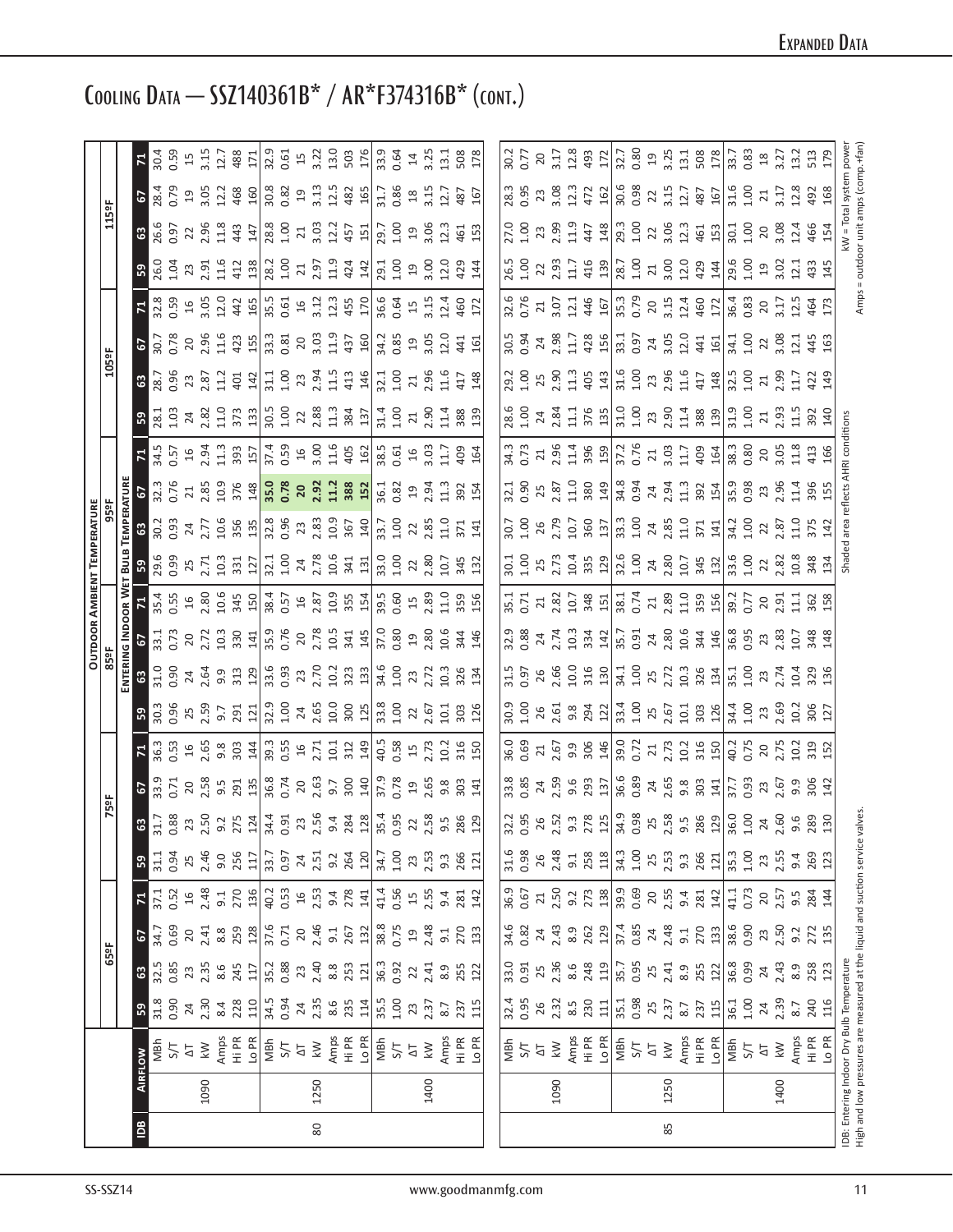|                 |      |                                                                              |                              |                | 65°F            |                |                |                                                                                                                                                                                                                                                                                                                                                                                               |                                                                                                                                                                                                                                                                                                             |  |                                                                                                                                                                                                                                                                                                                                           |                                                                                                                                                                                                                                      |                                                                                                                                                                                                                                                                                                                        |                                                                                                                                                                                                                                                                                                                                                                                |                                                                                                                                                                                                                                                                                                                     |                                                                                         |                                                                                                                                         |                                                                                                                                                                                                                                                                                                                     |      |                                                                                                                                                                                                                                                                                                                                                           |                                                                                                                                                                                                                                                                                  |  |
|-----------------|------|------------------------------------------------------------------------------|------------------------------|----------------|-----------------|----------------|----------------|-----------------------------------------------------------------------------------------------------------------------------------------------------------------------------------------------------------------------------------------------------------------------------------------------------------------------------------------------------------------------------------------------|-------------------------------------------------------------------------------------------------------------------------------------------------------------------------------------------------------------------------------------------------------------------------------------------------------------|--|-------------------------------------------------------------------------------------------------------------------------------------------------------------------------------------------------------------------------------------------------------------------------------------------------------------------------------------------|--------------------------------------------------------------------------------------------------------------------------------------------------------------------------------------------------------------------------------------|------------------------------------------------------------------------------------------------------------------------------------------------------------------------------------------------------------------------------------------------------------------------------------------------------------------------|--------------------------------------------------------------------------------------------------------------------------------------------------------------------------------------------------------------------------------------------------------------------------------------------------------------------------------------------------------------------------------|---------------------------------------------------------------------------------------------------------------------------------------------------------------------------------------------------------------------------------------------------------------------------------------------------------------------|-----------------------------------------------------------------------------------------|-----------------------------------------------------------------------------------------------------------------------------------------|---------------------------------------------------------------------------------------------------------------------------------------------------------------------------------------------------------------------------------------------------------------------------------------------------------------------|------|-----------------------------------------------------------------------------------------------------------------------------------------------------------------------------------------------------------------------------------------------------------------------------------------------------------------------------------------------------------|----------------------------------------------------------------------------------------------------------------------------------------------------------------------------------------------------------------------------------------------------------------------------------|--|
|                 |      |                                                                              |                              |                |                 |                |                |                                                                                                                                                                                                                                                                                                                                                                                               |                                                                                                                                                                                                                                                                                                             |  |                                                                                                                                                                                                                                                                                                                                           |                                                                                                                                                                                                                                      |                                                                                                                                                                                                                                                                                                                        |                                                                                                                                                                                                                                                                                                                                                                                |                                                                                                                                                                                                                                                                                                                     |                                                                                         |                                                                                                                                         |                                                                                                                                                                                                                                                                                                                     |      |                                                                                                                                                                                                                                                                                                                                                           |                                                                                                                                                                                                                                                                                  |  |
| 1DB             |      | AIRFLOW                                                                      | ္တ                           | ය              | 6               |                |                |                                                                                                                                                                                                                                                                                                                                                                                               |                                                                                                                                                                                                                                                                                                             |  |                                                                                                                                                                                                                                                                                                                                           |                                                                                                                                                                                                                                      |                                                                                                                                                                                                                                                                                                                        |                                                                                                                                                                                                                                                                                                                                                                                |                                                                                                                                                                                                                                                                                                                     |                                                                                         |                                                                                                                                         |                                                                                                                                                                                                                                                                                                                     |      |                                                                                                                                                                                                                                                                                                                                                           |                                                                                                                                                                                                                                                                                  |  |
|                 |      | MBh                                                                          | 30.4                         | 31.5           | 34.5            |                | 29.7           |                                                                                                                                                                                                                                                                                                                                                                                               |                                                                                                                                                                                                                                                                                                             |  |                                                                                                                                                                                                                                                                                                                                           |                                                                                                                                                                                                                                      |                                                                                                                                                                                                                                                                                                                        |                                                                                                                                                                                                                                                                                                                                                                                |                                                                                                                                                                                                                                                                                                                     |                                                                                         |                                                                                                                                         |                                                                                                                                                                                                                                                                                                                     |      |                                                                                                                                                                                                                                                                                                                                                           |                                                                                                                                                                                                                                                                                  |  |
|                 |      | 5/7                                                                          | 0.71                         | 0.59           | 0.41            |                | 0.73           |                                                                                                                                                                                                                                                                                                                                                                                               |                                                                                                                                                                                                                                                                                                             |  |                                                                                                                                                                                                                                                                                                                                           |                                                                                                                                                                                                                                      |                                                                                                                                                                                                                                                                                                                        |                                                                                                                                                                                                                                                                                                                                                                                |                                                                                                                                                                                                                                                                                                                     |                                                                                         |                                                                                                                                         |                                                                                                                                                                                                                                                                                                                     |      |                                                                                                                                                                                                                                                                                                                                                           |                                                                                                                                                                                                                                                                                  |  |
|                 |      | $\overline{\Delta}$                                                          | $\overline{c}$               | $\frac{9}{2}$  | $\overline{12}$ |                | 19             |                                                                                                                                                                                                                                                                                                                                                                                               |                                                                                                                                                                                                                                                                                                             |  |                                                                                                                                                                                                                                                                                                                                           |                                                                                                                                                                                                                                      |                                                                                                                                                                                                                                                                                                                        |                                                                                                                                                                                                                                                                                                                                                                                |                                                                                                                                                                                                                                                                                                                     |                                                                                         |                                                                                                                                         |                                                                                                                                                                                                                                                                                                                     |      |                                                                                                                                                                                                                                                                                                                                                           |                                                                                                                                                                                                                                                                                  |  |
|                 | 1050 | $\geq$                                                                       | 2.68                         | 2.68           | 2.68            |                | 2.68           |                                                                                                                                                                                                                                                                                                                                                                                               |                                                                                                                                                                                                                                                                                                             |  |                                                                                                                                                                                                                                                                                                                                           |                                                                                                                                                                                                                                      |                                                                                                                                                                                                                                                                                                                        |                                                                                                                                                                                                                                                                                                                                                                                |                                                                                                                                                                                                                                                                                                                     |                                                                                         |                                                                                                                                         |                                                                                                                                                                                                                                                                                                                     |      |                                                                                                                                                                                                                                                                                                                                                           |                                                                                                                                                                                                                                                                                  |  |
|                 |      |                                                                              | 10.9                         | 10.9           | 10.9            |                | 10.9           |                                                                                                                                                                                                                                                                                                                                                                                               |                                                                                                                                                                                                                                                                                                             |  |                                                                                                                                                                                                                                                                                                                                           |                                                                                                                                                                                                                                      |                                                                                                                                                                                                                                                                                                                        |                                                                                                                                                                                                                                                                                                                                                                                |                                                                                                                                                                                                                                                                                                                     |                                                                                         |                                                                                                                                         |                                                                                                                                                                                                                                                                                                                     |      |                                                                                                                                                                                                                                                                                                                                                           |                                                                                                                                                                                                                                                                                  |  |
|                 |      | Amps<br>Hi PR                                                                | 211                          | 228            | 240             |                | 237            |                                                                                                                                                                                                                                                                                                                                                                                               |                                                                                                                                                                                                                                                                                                             |  |                                                                                                                                                                                                                                                                                                                                           |                                                                                                                                                                                                                                      |                                                                                                                                                                                                                                                                                                                        |                                                                                                                                                                                                                                                                                                                                                                                |                                                                                                                                                                                                                                                                                                                     |                                                                                         |                                                                                                                                         |                                                                                                                                                                                                                                                                                                                     |      |                                                                                                                                                                                                                                                                                                                                                           |                                                                                                                                                                                                                                                                                  |  |
|                 |      | Lo PR                                                                        | 104                          | 110            | 120             |                | 110            | $3.565$ $3.3333$ $3.51$ $3.365$ $3.3333$ $3.333$ $3.333$ $3.333$                                                                                                                                                                                                                                                                                                                              | $5\frac{1}{3}$ $3\frac{2}{3}$ $2\frac{2}{3}$ $3\frac{2}{3}$ $2\frac{1}{3}$ $3\frac{1}{3}$ $3\frac{3}{4}$ $2\frac{2}{3}$ $3\frac{2}{3}$ $2\frac{1}{3}$ $3\frac{1}{3}$ $3\frac{1}{3}$ $3\frac{1}{3}$ $3\frac{1}{3}$ $3\frac{1}{3}$ $3\frac{1}{3}$ $3\frac{1}{3}$ $3\frac{1}{3}$ $3\frac{1}{3}$ $3\frac{1}{3}$ |  | $3\frac{3}{8}$ $3\frac{3}{8}$ $4\frac{3}{8}$ $3\frac{1}{1}$ $3\frac{3}{8}$ $4\frac{3}{8}$ $4\frac{3}{8}$ $4\frac{3}{8}$ $4\frac{3}{8}$ $4\frac{3}{8}$ $4\frac{3}{8}$ $4\frac{3}{8}$ $4\frac{3}{8}$ $4\frac{3}{8}$ $4\frac{3}{8}$ $4\frac{3}{8}$ $4\frac{3}{8}$ $4\frac{3}{8}$ $4\frac{3}{8}$ $4\frac{3}{8}$ $4\frac{3}{8}$ $4\frac{3}{8}$ | $5.333$ $3.49$ $3.53$ $3.49$ $3.53$ $3.49$ $3.53$ $3.49$ $3.53$ $3.43$ $3.43$ $3.43$ $3.43$ $3.43$ $3.43$ $3.43$                                                                                                                     | $\frac{8}{8}$ $\frac{3}{8}$ $\frac{5}{2}$ $\frac{6}{2}$ $\frac{1}{2}$ $\frac{5}{8}$ $\frac{21}{2}$ $\frac{5}{8}$ $\frac{3}{8}$ $\frac{21}{2}$ $\frac{3}{8}$ $\frac{3}{8}$ $\frac{21}{2}$ $\frac{3}{8}$ $\frac{3}{8}$ $\frac{21}{2}$ $\frac{3}{8}$ $\frac{3}{8}$ $\frac{21}{2}$ $\frac{3}{8}$ $\frac{3}{4}$ $\frac{3}{$ | $30.55$ $\overline{5}$ $\overline{2}$ $\overline{3}$ $\overline{2}$ $\overline{3}$ $\overline{2}$ $\overline{3}$ $\overline{2}$ $\overline{3}$ $\overline{2}$ $\overline{3}$ $\overline{2}$ $\overline{3}$ $\overline{2}$ $\overline{3}$ $\overline{2}$ $\overline{3}$ $\overline{2}$ $\overline{3}$ $\overline{2}$ $\overline{3}$ $\overline{2}$ $\overline{3}$ $\overline{2$ | $\frac{1}{2}$ $\frac{1}{2}$ $\frac{1}{3}$ $\frac{1}{3}$ $\frac{1}{3}$ $\frac{1}{3}$ $\frac{1}{3}$ $\frac{1}{3}$ $\frac{1}{3}$ $\frac{1}{3}$ $\frac{1}{3}$ $\frac{1}{3}$ $\frac{1}{3}$ $\frac{1}{3}$ $\frac{1}{3}$ $\frac{1}{3}$ $\frac{1}{3}$ $\frac{1}{3}$ $\frac{1}{3}$ $\frac{1}{3}$ $\frac{1}{3}$ $\frac{1}{3}$ | $36.88$ $32.32$ $33.43$ $33.82$ $33.43$ $33.43$ $33.43$ $33.43$ $33.43$ $33.43$ $33.43$ | $3.785$ $2.993$ $3.733$ $3.893$ $3.733$ $3.733$ $3.733$ $3.733$ $3.733$ $3.733$ $3.733$ $3.733$ $3.733$ $3.733$ $3.733$ $3.733$ $3.733$ | $\frac{1}{2}$ $\frac{1}{2}$ $\frac{1}{2}$ $\frac{1}{2}$ $\frac{1}{2}$ $\frac{1}{2}$ $\frac{1}{2}$ $\frac{1}{2}$ $\frac{1}{2}$ $\frac{1}{2}$ $\frac{1}{2}$ $\frac{1}{2}$ $\frac{1}{2}$ $\frac{1}{2}$ $\frac{1}{2}$ $\frac{1}{2}$ $\frac{1}{2}$ $\frac{1}{2}$ $\frac{1}{2}$ $\frac{1}{2}$ $\frac{1}{2}$ $\frac{1}{2}$ |      | $3\frac{3}{2}$ $\frac{3}{2}$ $\frac{3}{2}$ $\frac{3}{2}$ $\frac{3}{2}$ $\frac{3}{2}$ $\frac{3}{2}$ $\frac{3}{2}$ $\frac{3}{2}$ $\frac{3}{2}$ $\frac{3}{2}$ $\frac{3}{2}$ $\frac{3}{2}$ $\frac{3}{2}$ $\frac{3}{2}$ $\frac{3}{2}$ $\frac{3}{2}$ $\frac{3}{2}$ $\frac{3}{2}$ $\frac{3}{2}$ $\frac{3}{2}$ $\frac{3}{2}$ $\frac{3}{2}$ $\frac{3}{2}$ $\frac{$ | <b>은</b> 영금 여 비용 등 등 등 등 등 등 등 등 등 등 등 등 등 등 등<br>$3.88$ $3.89$ $1.72$ $1.72$ $1.89$ $1.72$ $1.89$ $1.72$ $1.72$ $1.72$ $1.72$ $1.72$ $1.72$ $1.72$ $1.72$ $1.72$ $1.72$ $1.72$ $1.72$ $1.72$ $1.72$ $1.72$ $1.72$ $1.72$ $1.72$ $1.72$ $1.72$ $1.72$ $1.72$ $1.72$ $1.72$ $1.7$ |  |
|                 |      | MBh                                                                          | 32.0                         | 33.1           | 36.3            |                | 31.2           |                                                                                                                                                                                                                                                                                                                                                                                               |                                                                                                                                                                                                                                                                                                             |  |                                                                                                                                                                                                                                                                                                                                           |                                                                                                                                                                                                                                      |                                                                                                                                                                                                                                                                                                                        |                                                                                                                                                                                                                                                                                                                                                                                |                                                                                                                                                                                                                                                                                                                     |                                                                                         |                                                                                                                                         |                                                                                                                                                                                                                                                                                                                     |      |                                                                                                                                                                                                                                                                                                                                                           |                                                                                                                                                                                                                                                                                  |  |
|                 |      | 5/7                                                                          | 0.74                         | 0.62           | 0.43            |                | 0.76           |                                                                                                                                                                                                                                                                                                                                                                                               |                                                                                                                                                                                                                                                                                                             |  |                                                                                                                                                                                                                                                                                                                                           |                                                                                                                                                                                                                                      |                                                                                                                                                                                                                                                                                                                        |                                                                                                                                                                                                                                                                                                                                                                                |                                                                                                                                                                                                                                                                                                                     |                                                                                         |                                                                                                                                         |                                                                                                                                                                                                                                                                                                                     |      |                                                                                                                                                                                                                                                                                                                                                           |                                                                                                                                                                                                                                                                                  |  |
|                 |      | $\overline{\Delta}$                                                          | $\mathop{20}\limits^{\circ}$ | $26$           | $22$            |                | $\overline{c}$ |                                                                                                                                                                                                                                                                                                                                                                                               |                                                                                                                                                                                                                                                                                                             |  |                                                                                                                                                                                                                                                                                                                                           |                                                                                                                                                                                                                                      |                                                                                                                                                                                                                                                                                                                        |                                                                                                                                                                                                                                                                                                                                                                                |                                                                                                                                                                                                                                                                                                                     |                                                                                         |                                                                                                                                         |                                                                                                                                                                                                                                                                                                                     |      |                                                                                                                                                                                                                                                                                                                                                           |                                                                                                                                                                                                                                                                                  |  |
| $\overline{70}$ | 1175 | $\overline{\mathsf{k}}$                                                      | 2.68                         | 2.68           | 2.68            |                | 2.68           |                                                                                                                                                                                                                                                                                                                                                                                               |                                                                                                                                                                                                                                                                                                             |  |                                                                                                                                                                                                                                                                                                                                           |                                                                                                                                                                                                                                      |                                                                                                                                                                                                                                                                                                                        |                                                                                                                                                                                                                                                                                                                                                                                |                                                                                                                                                                                                                                                                                                                     |                                                                                         |                                                                                                                                         |                                                                                                                                                                                                                                                                                                                     |      |                                                                                                                                                                                                                                                                                                                                                           |                                                                                                                                                                                                                                                                                  |  |
|                 |      |                                                                              | 10.9                         | 10.9           | 10.9            |                | 10.9           |                                                                                                                                                                                                                                                                                                                                                                                               |                                                                                                                                                                                                                                                                                                             |  |                                                                                                                                                                                                                                                                                                                                           |                                                                                                                                                                                                                                      |                                                                                                                                                                                                                                                                                                                        |                                                                                                                                                                                                                                                                                                                                                                                |                                                                                                                                                                                                                                                                                                                     |                                                                                         |                                                                                                                                         |                                                                                                                                                                                                                                                                                                                     |      |                                                                                                                                                                                                                                                                                                                                                           |                                                                                                                                                                                                                                                                                  |  |
|                 |      | Amps<br>Hi PR                                                                | 216                          | 232            | 245             |                | 242            |                                                                                                                                                                                                                                                                                                                                                                                               |                                                                                                                                                                                                                                                                                                             |  |                                                                                                                                                                                                                                                                                                                                           |                                                                                                                                                                                                                                      |                                                                                                                                                                                                                                                                                                                        |                                                                                                                                                                                                                                                                                                                                                                                |                                                                                                                                                                                                                                                                                                                     |                                                                                         |                                                                                                                                         |                                                                                                                                                                                                                                                                                                                     |      |                                                                                                                                                                                                                                                                                                                                                           |                                                                                                                                                                                                                                                                                  |  |
|                 |      | Lo PR                                                                        | 106                          | 113            | 123             |                | 112            |                                                                                                                                                                                                                                                                                                                                                                                               |                                                                                                                                                                                                                                                                                                             |  |                                                                                                                                                                                                                                                                                                                                           |                                                                                                                                                                                                                                      |                                                                                                                                                                                                                                                                                                                        |                                                                                                                                                                                                                                                                                                                                                                                |                                                                                                                                                                                                                                                                                                                     |                                                                                         |                                                                                                                                         |                                                                                                                                                                                                                                                                                                                     |      |                                                                                                                                                                                                                                                                                                                                                           |                                                                                                                                                                                                                                                                                  |  |
|                 |      | MBh                                                                          | 32.9                         | 34.1           | 37.4            |                | 32.2           |                                                                                                                                                                                                                                                                                                                                                                                               |                                                                                                                                                                                                                                                                                                             |  |                                                                                                                                                                                                                                                                                                                                           |                                                                                                                                                                                                                                      |                                                                                                                                                                                                                                                                                                                        |                                                                                                                                                                                                                                                                                                                                                                                |                                                                                                                                                                                                                                                                                                                     |                                                                                         |                                                                                                                                         |                                                                                                                                                                                                                                                                                                                     |      |                                                                                                                                                                                                                                                                                                                                                           |                                                                                                                                                                                                                                                                                  |  |
|                 |      | 5/7                                                                          | 0.77                         | 0.65           | 0.45            |                | 0.80           |                                                                                                                                                                                                                                                                                                                                                                                               |                                                                                                                                                                                                                                                                                                             |  |                                                                                                                                                                                                                                                                                                                                           |                                                                                                                                                                                                                                      |                                                                                                                                                                                                                                                                                                                        |                                                                                                                                                                                                                                                                                                                                                                                |                                                                                                                                                                                                                                                                                                                     |                                                                                         |                                                                                                                                         |                                                                                                                                                                                                                                                                                                                     |      |                                                                                                                                                                                                                                                                                                                                                           |                                                                                                                                                                                                                                                                                  |  |
|                 |      | $\overline{\Delta}$                                                          | $\overline{\mathbb{L}}$      | $15$           | $\Xi$           |                | 18             |                                                                                                                                                                                                                                                                                                                                                                                               |                                                                                                                                                                                                                                                                                                             |  |                                                                                                                                                                                                                                                                                                                                           |                                                                                                                                                                                                                                      |                                                                                                                                                                                                                                                                                                                        |                                                                                                                                                                                                                                                                                                                                                                                |                                                                                                                                                                                                                                                                                                                     |                                                                                         |                                                                                                                                         |                                                                                                                                                                                                                                                                                                                     |      |                                                                                                                                                                                                                                                                                                                                                           |                                                                                                                                                                                                                                                                                  |  |
|                 | 1350 | KW                                                                           | 2.68                         | 2.68           | 2.68            |                | 2.68           |                                                                                                                                                                                                                                                                                                                                                                                               |                                                                                                                                                                                                                                                                                                             |  |                                                                                                                                                                                                                                                                                                                                           |                                                                                                                                                                                                                                      |                                                                                                                                                                                                                                                                                                                        |                                                                                                                                                                                                                                                                                                                                                                                |                                                                                                                                                                                                                                                                                                                     |                                                                                         |                                                                                                                                         |                                                                                                                                                                                                                                                                                                                     |      |                                                                                                                                                                                                                                                                                                                                                           |                                                                                                                                                                                                                                                                                  |  |
|                 |      | Amps                                                                         | 10.9                         | 10.9           | 10.9            |                | 10.9           |                                                                                                                                                                                                                                                                                                                                                                                               |                                                                                                                                                                                                                                                                                                             |  |                                                                                                                                                                                                                                                                                                                                           |                                                                                                                                                                                                                                      |                                                                                                                                                                                                                                                                                                                        |                                                                                                                                                                                                                                                                                                                                                                                |                                                                                                                                                                                                                                                                                                                     |                                                                                         |                                                                                                                                         |                                                                                                                                                                                                                                                                                                                     |      |                                                                                                                                                                                                                                                                                                                                                           |                                                                                                                                                                                                                                                                                  |  |
|                 |      | Hi PR                                                                        | 218                          | 235            | 248             |                | 245            |                                                                                                                                                                                                                                                                                                                                                                                               |                                                                                                                                                                                                                                                                                                             |  |                                                                                                                                                                                                                                                                                                                                           |                                                                                                                                                                                                                                      |                                                                                                                                                                                                                                                                                                                        |                                                                                                                                                                                                                                                                                                                                                                                |                                                                                                                                                                                                                                                                                                                     |                                                                                         |                                                                                                                                         |                                                                                                                                                                                                                                                                                                                     |      |                                                                                                                                                                                                                                                                                                                                                           |                                                                                                                                                                                                                                                                                  |  |
|                 |      | Lo PR                                                                        | 107                          | 114            | 124             |                | 113            |                                                                                                                                                                                                                                                                                                                                                                                               |                                                                                                                                                                                                                                                                                                             |  |                                                                                                                                                                                                                                                                                                                                           |                                                                                                                                                                                                                                      |                                                                                                                                                                                                                                                                                                                        |                                                                                                                                                                                                                                                                                                                                                                                |                                                                                                                                                                                                                                                                                                                     |                                                                                         |                                                                                                                                         |                                                                                                                                                                                                                                                                                                                     |      |                                                                                                                                                                                                                                                                                                                                                           |                                                                                                                                                                                                                                                                                  |  |
|                 |      |                                                                              |                              |                |                 |                |                |                                                                                                                                                                                                                                                                                                                                                                                               |                                                                                                                                                                                                                                                                                                             |  |                                                                                                                                                                                                                                                                                                                                           |                                                                                                                                                                                                                                      |                                                                                                                                                                                                                                                                                                                        |                                                                                                                                                                                                                                                                                                                                                                                |                                                                                                                                                                                                                                                                                                                     |                                                                                         |                                                                                                                                         |                                                                                                                                                                                                                                                                                                                     |      |                                                                                                                                                                                                                                                                                                                                                           |                                                                                                                                                                                                                                                                                  |  |
|                 |      | MBh                                                                          | 30.9                         | 31.8           | 34.4            | 36.9           | 30.2           |                                                                                                                                                                                                                                                                                                                                                                                               |                                                                                                                                                                                                                                                                                                             |  |                                                                                                                                                                                                                                                                                                                                           |                                                                                                                                                                                                                                      |                                                                                                                                                                                                                                                                                                                        |                                                                                                                                                                                                                                                                                                                                                                                |                                                                                                                                                                                                                                                                                                                     |                                                                                         |                                                                                                                                         |                                                                                                                                                                                                                                                                                                                     |      |                                                                                                                                                                                                                                                                                                                                                           |                                                                                                                                                                                                                                                                                  |  |
|                 |      | 5/7                                                                          | 0.80                         | 0.72           | 0.54            | 0.35           | 0.83           |                                                                                                                                                                                                                                                                                                                                                                                               |                                                                                                                                                                                                                                                                                                             |  |                                                                                                                                                                                                                                                                                                                                           |                                                                                                                                                                                                                                      |                                                                                                                                                                                                                                                                                                                        |                                                                                                                                                                                                                                                                                                                                                                                |                                                                                                                                                                                                                                                                                                                     |                                                                                         |                                                                                                                                         |                                                                                                                                                                                                                                                                                                                     |      |                                                                                                                                                                                                                                                                                                                                                           |                                                                                                                                                                                                                                                                                  |  |
|                 |      | $\overline{\Delta}$                                                          | 22                           | $\overline{c}$ | $\frac{9}{2}$   | $\Xi$          | 22             |                                                                                                                                                                                                                                                                                                                                                                                               |                                                                                                                                                                                                                                                                                                             |  |                                                                                                                                                                                                                                                                                                                                           |                                                                                                                                                                                                                                      |                                                                                                                                                                                                                                                                                                                        |                                                                                                                                                                                                                                                                                                                                                                                |                                                                                                                                                                                                                                                                                                                     |                                                                                         |                                                                                                                                         |                                                                                                                                                                                                                                                                                                                     |      |                                                                                                                                                                                                                                                                                                                                                           |                                                                                                                                                                                                                                                                                  |  |
|                 | 1050 | $\overline{\mathsf{k}}$                                                      | 2.68                         | 2.68           | 2.68            | 2.68           | 2.68           |                                                                                                                                                                                                                                                                                                                                                                                               |                                                                                                                                                                                                                                                                                                             |  |                                                                                                                                                                                                                                                                                                                                           |                                                                                                                                                                                                                                      |                                                                                                                                                                                                                                                                                                                        |                                                                                                                                                                                                                                                                                                                                                                                |                                                                                                                                                                                                                                                                                                                     |                                                                                         |                                                                                                                                         |                                                                                                                                                                                                                                                                                                                     |      |                                                                                                                                                                                                                                                                                                                                                           |                                                                                                                                                                                                                                                                                  |  |
|                 |      | Amps<br>Hi PR                                                                | 10.9                         | 10.9           | 10.9            | 10.9           | 10.9           |                                                                                                                                                                                                                                                                                                                                                                                               |                                                                                                                                                                                                                                                                                                             |  |                                                                                                                                                                                                                                                                                                                                           |                                                                                                                                                                                                                                      |                                                                                                                                                                                                                                                                                                                        |                                                                                                                                                                                                                                                                                                                                                                                |                                                                                                                                                                                                                                                                                                                     |                                                                                         |                                                                                                                                         |                                                                                                                                                                                                                                                                                                                     |      |                                                                                                                                                                                                                                                                                                                                                           |                                                                                                                                                                                                                                                                                  |  |
|                 |      |                                                                              | 214                          | 230            | 243             | 253            | 240            |                                                                                                                                                                                                                                                                                                                                                                                               |                                                                                                                                                                                                                                                                                                             |  |                                                                                                                                                                                                                                                                                                                                           |                                                                                                                                                                                                                                      |                                                                                                                                                                                                                                                                                                                        |                                                                                                                                                                                                                                                                                                                                                                                |                                                                                                                                                                                                                                                                                                                     |                                                                                         |                                                                                                                                         |                                                                                                                                                                                                                                                                                                                     |      |                                                                                                                                                                                                                                                                                                                                                           |                                                                                                                                                                                                                                                                                  |  |
|                 |      | Lo PR                                                                        | 105                          | 111            | 122             | 130            | 111            |                                                                                                                                                                                                                                                                                                                                                                                               |                                                                                                                                                                                                                                                                                                             |  |                                                                                                                                                                                                                                                                                                                                           |                                                                                                                                                                                                                                      |                                                                                                                                                                                                                                                                                                                        |                                                                                                                                                                                                                                                                                                                                                                                |                                                                                                                                                                                                                                                                                                                     |                                                                                         |                                                                                                                                         |                                                                                                                                                                                                                                                                                                                     |      |                                                                                                                                                                                                                                                                                                                                                           |                                                                                                                                                                                                                                                                                  |  |
|                 |      | MBh                                                                          | 32.5                         | 33.5           | 36.2            | 38.9           | 31.8           |                                                                                                                                                                                                                                                                                                                                                                                               |                                                                                                                                                                                                                                                                                                             |  |                                                                                                                                                                                                                                                                                                                                           |                                                                                                                                                                                                                                      |                                                                                                                                                                                                                                                                                                                        |                                                                                                                                                                                                                                                                                                                                                                                |                                                                                                                                                                                                                                                                                                                     |                                                                                         |                                                                                                                                         |                                                                                                                                                                                                                                                                                                                     |      |                                                                                                                                                                                                                                                                                                                                                           |                                                                                                                                                                                                                                                                                  |  |
|                 |      | 5/7                                                                          | 0.84                         | 0.75           | 0.57            | 0.36           | 0.87           |                                                                                                                                                                                                                                                                                                                                                                                               |                                                                                                                                                                                                                                                                                                             |  |                                                                                                                                                                                                                                                                                                                                           |                                                                                                                                                                                                                                      |                                                                                                                                                                                                                                                                                                                        |                                                                                                                                                                                                                                                                                                                                                                                |                                                                                                                                                                                                                                                                                                                     |                                                                                         |                                                                                                                                         |                                                                                                                                                                                                                                                                                                                     |      |                                                                                                                                                                                                                                                                                                                                                           |                                                                                                                                                                                                                                                                                  |  |
|                 |      | $\overline{\Delta}$                                                          | 21                           | $20$           | $\frac{1}{2}$   | $\Xi$          | 22             |                                                                                                                                                                                                                                                                                                                                                                                               |                                                                                                                                                                                                                                                                                                             |  |                                                                                                                                                                                                                                                                                                                                           |                                                                                                                                                                                                                                      |                                                                                                                                                                                                                                                                                                                        |                                                                                                                                                                                                                                                                                                                                                                                |                                                                                                                                                                                                                                                                                                                     |                                                                                         |                                                                                                                                         |                                                                                                                                                                                                                                                                                                                     |      |                                                                                                                                                                                                                                                                                                                                                           |                                                                                                                                                                                                                                                                                  |  |
| 75              | 1175 | $\geq$                                                                       | 2.68                         | 2.68           | 2.68            | 2.68           | 2.68           |                                                                                                                                                                                                                                                                                                                                                                                               |                                                                                                                                                                                                                                                                                                             |  |                                                                                                                                                                                                                                                                                                                                           |                                                                                                                                                                                                                                      |                                                                                                                                                                                                                                                                                                                        |                                                                                                                                                                                                                                                                                                                                                                                |                                                                                                                                                                                                                                                                                                                     |                                                                                         |                                                                                                                                         |                                                                                                                                                                                                                                                                                                                     |      |                                                                                                                                                                                                                                                                                                                                                           |                                                                                                                                                                                                                                                                                  |  |
|                 |      | Amps<br>Hi PR                                                                | 10.9                         | 10.9           | 10.9            | 10.9           | 10.9           |                                                                                                                                                                                                                                                                                                                                                                                               |                                                                                                                                                                                                                                                                                                             |  |                                                                                                                                                                                                                                                                                                                                           |                                                                                                                                                                                                                                      |                                                                                                                                                                                                                                                                                                                        |                                                                                                                                                                                                                                                                                                                                                                                |                                                                                                                                                                                                                                                                                                                     |                                                                                         |                                                                                                                                         |                                                                                                                                                                                                                                                                                                                     |      |                                                                                                                                                                                                                                                                                                                                                           |                                                                                                                                                                                                                                                                                  |  |
|                 |      |                                                                              | 218                          | 235            | 248             | 258            | 245            |                                                                                                                                                                                                                                                                                                                                                                                               |                                                                                                                                                                                                                                                                                                             |  |                                                                                                                                                                                                                                                                                                                                           |                                                                                                                                                                                                                                      |                                                                                                                                                                                                                                                                                                                        |                                                                                                                                                                                                                                                                                                                                                                                |                                                                                                                                                                                                                                                                                                                     |                                                                                         |                                                                                                                                         |                                                                                                                                                                                                                                                                                                                     |      |                                                                                                                                                                                                                                                                                                                                                           |                                                                                                                                                                                                                                                                                  |  |
|                 |      | Lo PR<br>MBh                                                                 | 33.5<br>107                  | 34.5<br>114    | 37.3<br>124     | 40.0<br>132    | 113<br>32.7    | $\begin{bmatrix} \vec{a} & \vec{c} & \vec{c} & \vec{c} \\ \vec{a} & \vec{c} & \vec{c} & \vec{c} & \vec{c} \\ \vec{a} & \vec{c} & \vec{c} & \vec{c} & \vec{c} \\ \vec{c} & \vec{c} & \vec{c} & \vec{c} & \vec{c} \\ \vec{c} & \vec{c} & \vec{c} & \vec{c} & \vec{c} \\ \vec{c} & \vec{c} & \vec{c} & \vec{c} & \vec{c} \\ \vec{c} & \vec{c} & \vec{c} & \vec{c} & \vec{c} \\ \vec{c} & \vec{c$ | ម៉ូ មិន ដូច មិន មិន មិន ដូច មិន ដូច មិន ដូច មិន ដូច មិន ដូច<br>  ម៉ូ មិន ដូច មិន ដូច មិន ដូច មិន ដូច មិន ដូច មិន ដូច អូ                                                                                                                                                                                     |  |                                                                                                                                                                                                                                                                                                                                           | 18<br>1885 - 1895 - 1896 - 1896 - 1896 - 1896 - 1897 - 1898 - 1898 - 1898 - 1899 - 1899 - 1899 - 1899 - 1899 - 1899<br>1890 - 1890 - 1890 - 1890 - 1890 - 1890 - 1890 - 1890 - 1890 - 1890 - 1890 - 1890 - 1890 - 1890 - 1890 - 1890 |                                                                                                                                                                                                                                                                                                                        |                                                                                                                                                                                                                                                                                                                                                                                |                                                                                                                                                                                                                                                                                                                     |                                                                                         |                                                                                                                                         | $3.685$ $3.685$ $3.75$ $3.75$ $3.75$ $3.75$ $3.75$ $3.75$ $3.75$ $3.75$ $3.75$ $3.75$ $3.75$ $3.75$ $3.75$ $3.75$ $3.75$ $3.75$ $3.75$ $3.75$ $3.75$ $3.75$ $3.75$ $3.75$ $3.75$ $3.75$ $3.75$ $3.75$ $3.75$ $3.75$ $3.75$ $3$                                                                                      |      | $15.3$ $2.6$ $3.1$ $3.8$ $2.1$ $3.6$ $3.6$ $3.1$ $3.6$ $3.1$ $3.6$ $3.1$ $3.6$ $3.1$ $3.6$ $3.1$ $3.6$ $3.1$ $3.1$ $3.1$ $3.1$ $3.1$ $3.1$ $3.1$ $3.1$ $3.1$ $3.1$ $3.1$ $3.1$ $3.1$ $3.1$ $3.1$ $3.1$ $3.1$ $3.1$ $3.1$ $3.1$                                                                                                                            |                                                                                                                                                                                                                                                                                  |  |
|                 |      | 5/7                                                                          | 0.88                         | 0.79           | 0.59            | 0.38           | 0.91           |                                                                                                                                                                                                                                                                                                                                                                                               |                                                                                                                                                                                                                                                                                                             |  |                                                                                                                                                                                                                                                                                                                                           |                                                                                                                                                                                                                                      |                                                                                                                                                                                                                                                                                                                        |                                                                                                                                                                                                                                                                                                                                                                                |                                                                                                                                                                                                                                                                                                                     |                                                                                         |                                                                                                                                         |                                                                                                                                                                                                                                                                                                                     |      |                                                                                                                                                                                                                                                                                                                                                           |                                                                                                                                                                                                                                                                                  |  |
|                 |      | $\overline{\mathbb{Q}}$                                                      | 20                           | $^{28}$        | 15              | $\overline{a}$ | $\overline{c}$ |                                                                                                                                                                                                                                                                                                                                                                                               |                                                                                                                                                                                                                                                                                                             |  |                                                                                                                                                                                                                                                                                                                                           |                                                                                                                                                                                                                                      |                                                                                                                                                                                                                                                                                                                        |                                                                                                                                                                                                                                                                                                                                                                                |                                                                                                                                                                                                                                                                                                                     |                                                                                         |                                                                                                                                         |                                                                                                                                                                                                                                                                                                                     |      |                                                                                                                                                                                                                                                                                                                                                           |                                                                                                                                                                                                                                                                                  |  |
|                 | 1350 | $\lesssim$                                                                   | 2.68                         | 2.68           | 2.68            | 2.68           | 2.68           |                                                                                                                                                                                                                                                                                                                                                                                               |                                                                                                                                                                                                                                                                                                             |  |                                                                                                                                                                                                                                                                                                                                           |                                                                                                                                                                                                                                      |                                                                                                                                                                                                                                                                                                                        |                                                                                                                                                                                                                                                                                                                                                                                |                                                                                                                                                                                                                                                                                                                     |                                                                                         |                                                                                                                                         |                                                                                                                                                                                                                                                                                                                     |      |                                                                                                                                                                                                                                                                                                                                                           |                                                                                                                                                                                                                                                                                  |  |
|                 |      | Amps                                                                         | 10.9                         | 10.9           | 10.9            | 10.9           | 10.9           |                                                                                                                                                                                                                                                                                                                                                                                               |                                                                                                                                                                                                                                                                                                             |  |                                                                                                                                                                                                                                                                                                                                           |                                                                                                                                                                                                                                      |                                                                                                                                                                                                                                                                                                                        |                                                                                                                                                                                                                                                                                                                                                                                |                                                                                                                                                                                                                                                                                                                     |                                                                                         |                                                                                                                                         |                                                                                                                                                                                                                                                                                                                     |      |                                                                                                                                                                                                                                                                                                                                                           |                                                                                                                                                                                                                                                                                  |  |
|                 |      | Hi PR                                                                        | 220                          | 237            | 250             | 261            | 247            |                                                                                                                                                                                                                                                                                                                                                                                               |                                                                                                                                                                                                                                                                                                             |  |                                                                                                                                                                                                                                                                                                                                           |                                                                                                                                                                                                                                      |                                                                                                                                                                                                                                                                                                                        |                                                                                                                                                                                                                                                                                                                                                                                |                                                                                                                                                                                                                                                                                                                     |                                                                                         |                                                                                                                                         |                                                                                                                                                                                                                                                                                                                     |      |                                                                                                                                                                                                                                                                                                                                                           |                                                                                                                                                                                                                                                                                  |  |
|                 |      | Lo PR                                                                        | 108                          | 115            | 125             | 134            | 114            |                                                                                                                                                                                                                                                                                                                                                                                               |                                                                                                                                                                                                                                                                                                             |  |                                                                                                                                                                                                                                                                                                                                           |                                                                                                                                                                                                                                      |                                                                                                                                                                                                                                                                                                                        |                                                                                                                                                                                                                                                                                                                                                                                |                                                                                                                                                                                                                                                                                                                     |                                                                                         |                                                                                                                                         |                                                                                                                                                                                                                                                                                                                     |      |                                                                                                                                                                                                                                                                                                                                                           |                                                                                                                                                                                                                                                                                  |  |
|                 |      | IDB: Entering Indoor Dry Bulb Temperature                                    |                              |                |                 |                |                |                                                                                                                                                                                                                                                                                                                                                                                               |                                                                                                                                                                                                                                                                                                             |  |                                                                                                                                                                                                                                                                                                                                           |                                                                                                                                                                                                                                      |                                                                                                                                                                                                                                                                                                                        |                                                                                                                                                                                                                                                                                                                                                                                |                                                                                                                                                                                                                                                                                                                     |                                                                                         |                                                                                                                                         |                                                                                                                                                                                                                                                                                                                     |      |                                                                                                                                                                                                                                                                                                                                                           |                                                                                                                                                                                                                                                                                  |  |
|                 |      | High and low pressures are measured at the liquid and suction service valves |                              |                |                 |                |                |                                                                                                                                                                                                                                                                                                                                                                                               |                                                                                                                                                                                                                                                                                                             |  |                                                                                                                                                                                                                                                                                                                                           |                                                                                                                                                                                                                                      |                                                                                                                                                                                                                                                                                                                        |                                                                                                                                                                                                                                                                                                                                                                                |                                                                                                                                                                                                                                                                                                                     |                                                                                         |                                                                                                                                         |                                                                                                                                                                                                                                                                                                                     | Amps |                                                                                                                                                                                                                                                                                                                                                           | kW = Total system powe<br>- outdoor unit amps (comp.+fan                                                                                                                                                                                                                         |  |

# **Cooling Data —SSZ140381A\* / ASPT42C14A\***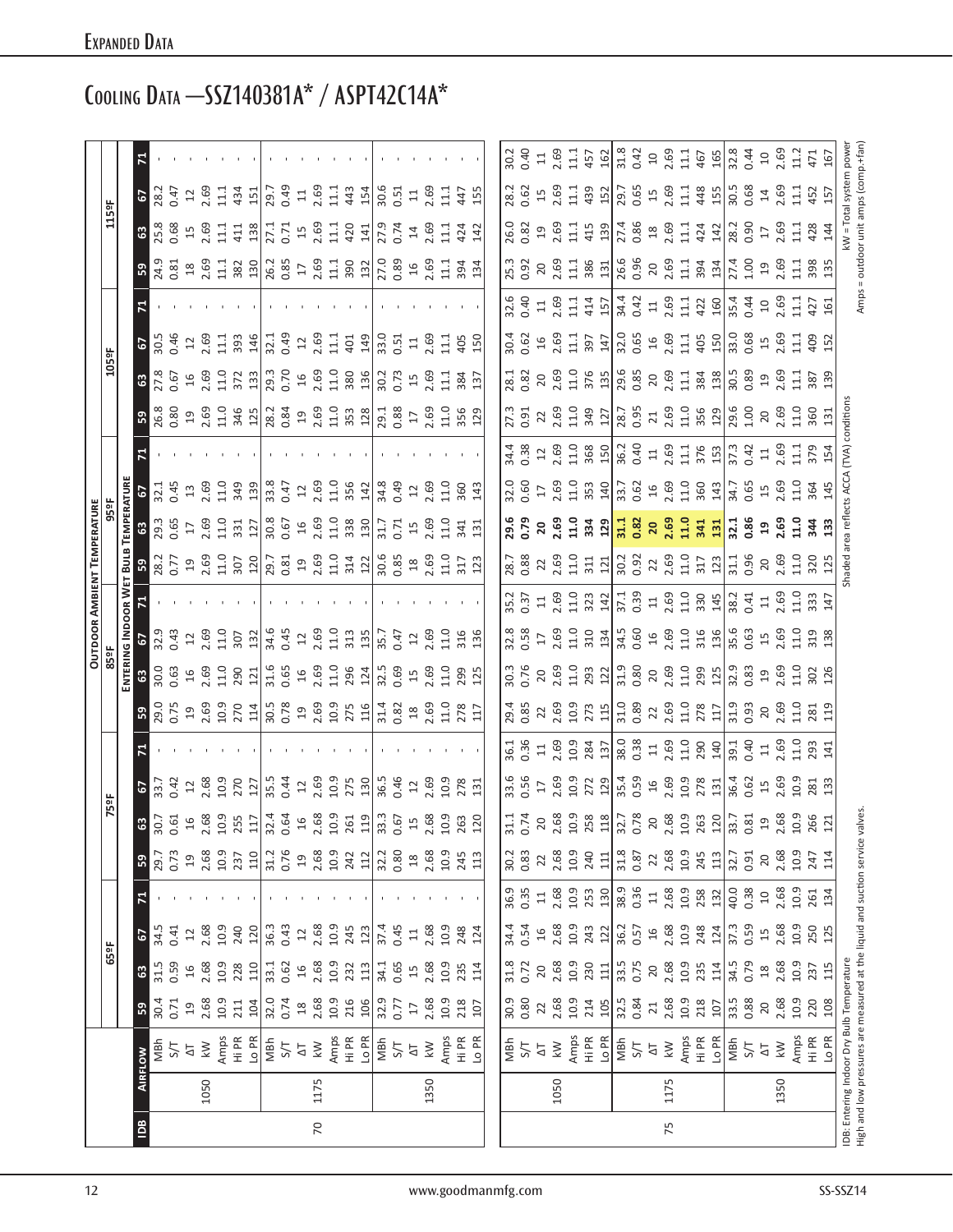|                |      |                                                                              |                | 65°F            |                |                |                  |                                                                                                                                                                                                                                                                                                                     |                                                                                                                                                                                                                                                                                                                |                                                                                                                                                                                                                                                                                                                       |                                                                                                                                                                                                                                                                  |                                                                                                                                                                                                                                |                                                                                                                                                                                                                                                                                                                     |                                                                                                                                                                                                                                                                                                                        |                                                                                                                                                                                                                                                                                                                       |                                                                                                                                                                                                                               |                                                                                                                                                                                                                                                                                                                                    | 105°F                                                                                                                                                                                                                                                                                            |  |                                                                                                                                                                                                                                                                                                                       |                                                                                                                                                                                                                                 |                                                                                                                                                                                                                                                                                                                      |                                                                                                                                                                                                                                                                                                                                                           |
|----------------|------|------------------------------------------------------------------------------|----------------|-----------------|----------------|----------------|------------------|---------------------------------------------------------------------------------------------------------------------------------------------------------------------------------------------------------------------------------------------------------------------------------------------------------------------|----------------------------------------------------------------------------------------------------------------------------------------------------------------------------------------------------------------------------------------------------------------------------------------------------------------|-----------------------------------------------------------------------------------------------------------------------------------------------------------------------------------------------------------------------------------------------------------------------------------------------------------------------|------------------------------------------------------------------------------------------------------------------------------------------------------------------------------------------------------------------------------------------------------------------|--------------------------------------------------------------------------------------------------------------------------------------------------------------------------------------------------------------------------------|---------------------------------------------------------------------------------------------------------------------------------------------------------------------------------------------------------------------------------------------------------------------------------------------------------------------|------------------------------------------------------------------------------------------------------------------------------------------------------------------------------------------------------------------------------------------------------------------------------------------------------------------------|-----------------------------------------------------------------------------------------------------------------------------------------------------------------------------------------------------------------------------------------------------------------------------------------------------------------------|-------------------------------------------------------------------------------------------------------------------------------------------------------------------------------------------------------------------------------|------------------------------------------------------------------------------------------------------------------------------------------------------------------------------------------------------------------------------------------------------------------------------------------------------------------------------------|--------------------------------------------------------------------------------------------------------------------------------------------------------------------------------------------------------------------------------------------------------------------------------------------------|--|-----------------------------------------------------------------------------------------------------------------------------------------------------------------------------------------------------------------------------------------------------------------------------------------------------------------------|---------------------------------------------------------------------------------------------------------------------------------------------------------------------------------------------------------------------------------|----------------------------------------------------------------------------------------------------------------------------------------------------------------------------------------------------------------------------------------------------------------------------------------------------------------------|-----------------------------------------------------------------------------------------------------------------------------------------------------------------------------------------------------------------------------------------------------------------------------------------------------------------------------------------------------------|
|                |      |                                                                              |                |                 |                |                |                  |                                                                                                                                                                                                                                                                                                                     |                                                                                                                                                                                                                                                                                                                |                                                                                                                                                                                                                                                                                                                       |                                                                                                                                                                                                                                                                  |                                                                                                                                                                                                                                |                                                                                                                                                                                                                                                                                                                     |                                                                                                                                                                                                                                                                                                                        |                                                                                                                                                                                                                                                                                                                       |                                                                                                                                                                                                                               |                                                                                                                                                                                                                                                                                                                                    |                                                                                                                                                                                                                                                                                                  |  |                                                                                                                                                                                                                                                                                                                       |                                                                                                                                                                                                                                 |                                                                                                                                                                                                                                                                                                                      |                                                                                                                                                                                                                                                                                                                                                           |
| $\overline{a}$ |      | AIRFLOW                                                                      | S <sub>9</sub> | $\mathbbmss{3}$ | e.             | $\mathbf{z}$   |                  |                                                                                                                                                                                                                                                                                                                     |                                                                                                                                                                                                                                                                                                                |                                                                                                                                                                                                                                                                                                                       |                                                                                                                                                                                                                                                                  |                                                                                                                                                                                                                                |                                                                                                                                                                                                                                                                                                                     |                                                                                                                                                                                                                                                                                                                        |                                                                                                                                                                                                                                                                                                                       |                                                                                                                                                                                                                               |                                                                                                                                                                                                                                                                                                                                    |                                                                                                                                                                                                                                                                                                  |  |                                                                                                                                                                                                                                                                                                                       |                                                                                                                                                                                                                                 |                                                                                                                                                                                                                                                                                                                      |                                                                                                                                                                                                                                                                                                                                                           |
|                |      | MBh                                                                          | 31.4           | 32.1            | 34.3           | 36.7           | 30.7             |                                                                                                                                                                                                                                                                                                                     |                                                                                                                                                                                                                                                                                                                |                                                                                                                                                                                                                                                                                                                       |                                                                                                                                                                                                                                                                  |                                                                                                                                                                                                                                |                                                                                                                                                                                                                                                                                                                     |                                                                                                                                                                                                                                                                                                                        |                                                                                                                                                                                                                                                                                                                       |                                                                                                                                                                                                                               |                                                                                                                                                                                                                                                                                                                                    |                                                                                                                                                                                                                                                                                                  |  |                                                                                                                                                                                                                                                                                                                       |                                                                                                                                                                                                                                 |                                                                                                                                                                                                                                                                                                                      |                                                                                                                                                                                                                                                                                                                                                           |
|                |      | 5/7                                                                          | 0.88           | 0.83            | 0.67           | 0.50           | 0.91             |                                                                                                                                                                                                                                                                                                                     |                                                                                                                                                                                                                                                                                                                |                                                                                                                                                                                                                                                                                                                       |                                                                                                                                                                                                                                                                  |                                                                                                                                                                                                                                |                                                                                                                                                                                                                                                                                                                     |                                                                                                                                                                                                                                                                                                                        |                                                                                                                                                                                                                                                                                                                       |                                                                                                                                                                                                                               |                                                                                                                                                                                                                                                                                                                                    |                                                                                                                                                                                                                                                                                                  |  |                                                                                                                                                                                                                                                                                                                       |                                                                                                                                                                                                                                 |                                                                                                                                                                                                                                                                                                                      |                                                                                                                                                                                                                                                                                                                                                           |
|                |      | $\Delta\top$                                                                 | 24             | 23              | 20             | $\frac{1}{6}$  | 25               |                                                                                                                                                                                                                                                                                                                     |                                                                                                                                                                                                                                                                                                                |                                                                                                                                                                                                                                                                                                                       |                                                                                                                                                                                                                                                                  |                                                                                                                                                                                                                                |                                                                                                                                                                                                                                                                                                                     |                                                                                                                                                                                                                                                                                                                        |                                                                                                                                                                                                                                                                                                                       |                                                                                                                                                                                                                               |                                                                                                                                                                                                                                                                                                                                    |                                                                                                                                                                                                                                                                                                  |  |                                                                                                                                                                                                                                                                                                                       |                                                                                                                                                                                                                                 |                                                                                                                                                                                                                                                                                                                      |                                                                                                                                                                                                                                                                                                                                                           |
|                | 1050 | $\leq$                                                                       | 2.68           | 2.68            | 2.68           | 2.68           | 2.68             |                                                                                                                                                                                                                                                                                                                     |                                                                                                                                                                                                                                                                                                                |                                                                                                                                                                                                                                                                                                                       |                                                                                                                                                                                                                                                                  |                                                                                                                                                                                                                                |                                                                                                                                                                                                                                                                                                                     |                                                                                                                                                                                                                                                                                                                        |                                                                                                                                                                                                                                                                                                                       |                                                                                                                                                                                                                               |                                                                                                                                                                                                                                                                                                                                    |                                                                                                                                                                                                                                                                                                  |  |                                                                                                                                                                                                                                                                                                                       |                                                                                                                                                                                                                                 |                                                                                                                                                                                                                                                                                                                      |                                                                                                                                                                                                                                                                                                                                                           |
|                |      | Hi PR<br>Amps                                                                | 10.9<br>216    | 10.9<br>232     | 10.9<br>245    | 10.9<br>256    | 10.9<br>242      |                                                                                                                                                                                                                                                                                                                     |                                                                                                                                                                                                                                                                                                                |                                                                                                                                                                                                                                                                                                                       |                                                                                                                                                                                                                                                                  |                                                                                                                                                                                                                                |                                                                                                                                                                                                                                                                                                                     |                                                                                                                                                                                                                                                                                                                        |                                                                                                                                                                                                                                                                                                                       |                                                                                                                                                                                                                               |                                                                                                                                                                                                                                                                                                                                    |                                                                                                                                                                                                                                                                                                  |  |                                                                                                                                                                                                                                                                                                                       |                                                                                                                                                                                                                                 |                                                                                                                                                                                                                                                                                                                      |                                                                                                                                                                                                                                                                                                                                                           |
|                |      | LO PR                                                                        | 106            | 113             | 123            | 131            | 112              | $\frac{1}{3}$ $\frac{1}{3}$ $\frac{1}{3}$ $\frac{1}{3}$ $\frac{1}{3}$ $\frac{1}{3}$ $\frac{1}{3}$ $\frac{1}{3}$ $\frac{1}{3}$ $\frac{1}{3}$ $\frac{1}{3}$ $\frac{1}{3}$ $\frac{1}{3}$ $\frac{1}{3}$ $\frac{1}{3}$ $\frac{1}{3}$ $\frac{1}{3}$ $\frac{1}{3}$ $\frac{1}{3}$ $\frac{1}{3}$ $\frac{1}{3}$ $\frac{1}{3}$ | $7.8$ $\frac{8}{32}$ $\frac{2}{32}$ $\frac{2}{32}$ $\frac{2}{32}$ $\frac{2}{32}$ $\frac{2}{32}$ $\frac{2}{32}$ $\frac{2}{32}$ $\frac{2}{32}$ $\frac{2}{32}$ $\frac{2}{32}$ $\frac{2}{32}$ $\frac{2}{32}$ $\frac{2}{32}$ $\frac{2}{32}$ $\frac{2}{32}$ $\frac{2}{32}$ $\frac{2}{32}$ $\frac{2}{32}$ $\frac{2}{$ | $\frac{8}{8}$ $\frac{6}{8}$ $\frac{6}{8}$ $\frac{6}{8}$ $\frac{3}{8}$ $\frac{11}{8}$ $\frac{6}{8}$ $\frac{4}{8}$ $\frac{6}{8}$ $\frac{1}{2}$ $\frac{11}{8}$ $\frac{6}{8}$ $\frac{11}{8}$ $\frac{6}{8}$ $\frac{11}{8}$ $\frac{6}{8}$ $\frac{11}{8}$ $\frac{11}{8}$ $\frac{6}{8}$ $\frac{11}{8}$ $\frac{11}{8}$ $\frac$ | $3\frac{6}{3}$ $3\frac{8}{3}$ $3\frac{4}{3}$ $3\frac{6}{3}$ $3\frac{11}{3}$ $3\frac{3}{3}$ $3\frac{3}{3}$ $3\frac{6}{3}$ $3\frac{11}{3}$ $3\frac{3}{3}$ $3\frac{3}{3}$ $3\frac{3}{3}$ $3\frac{3}{3}$ $3\frac{3}{3}$ $3\frac{3}{3}$ $3\frac{3}{3}$ $3\frac{3}{3}$ | $5.7.7$ $5.8.9$ $6.21$ $3.31$ $3.47$ $3.5$ $3.6$ $3.21$ $3.41$ $3.5$ $3.6$ $3.6$ $3.6$ $3.6$ $3.6$ $3.6$ $3.6$ $3.6$ $3.6$ $3.6$ $3.6$ $3.6$ $3.6$ $3.6$ $3.6$ $3.6$ $3.6$ $3.6$ $3.6$ $3.6$ $3.6$ $3.6$ $3.6$ $3.6$ $3.6$ $3$ | $\frac{1}{2}$ $\frac{5}{2}$ $\frac{3}{2}$ $\frac{3}{2}$ $\frac{4}{2}$ $\frac{3}{2}$ $\frac{5}{2}$ $\frac{6}{2}$ $\frac{3}{2}$ $\frac{2}{2}$ $\frac{3}{2}$ $\frac{3}{2}$ $\frac{4}{2}$ $\frac{3}{2}$ $\frac{5}{2}$ $\frac{6}{2}$ $\frac{2}{2}$ $\frac{2}{3}$ $\frac{3}{2}$ $\frac{4}{3}$ $\frac{3}{2}$ $\frac{5}{2}$ | $\frac{1}{2}$<br>$\frac{1}{2}$ $\frac{1}{2}$ $\frac{1}{2}$ $\frac{1}{2}$ $\frac{1}{2}$ $\frac{1}{2}$ $\frac{1}{2}$ $\frac{1}{2}$ $\frac{1}{2}$ $\frac{1}{2}$ $\frac{1}{2}$ $\frac{1}{2}$ $\frac{1}{2}$ $\frac{1}{2}$ $\frac{1}{2}$ $\frac{1}{2}$ $\frac{1}{2}$ $\frac{1}{2}$ $\frac{1}{2}$ $\frac{1}{2}$ $\frac{1}{2}$ | $39.55$ $\frac{3}{2}$ $\frac{3}{2}$ $\frac{3}{2}$ $\frac{3}{2}$ $\frac{3}{2}$ $\frac{3}{2}$ $\frac{3}{2}$ $\frac{3}{2}$ $\frac{3}{2}$ $\frac{3}{2}$ $\frac{3}{2}$ $\frac{3}{2}$ $\frac{3}{2}$ $\frac{3}{2}$ $\frac{3}{2}$ $\frac{3}{2}$ $\frac{3}{2}$ $\frac{3}{2}$ $\frac{3}{2}$ $\frac{3}{2}$ $\frac{3}{2}$ $\frac$ | $5.237$ $2.3323$ $3.43$ $3.5$ $2.8$ $3.4$ $3.5$ $3.4$ $3.5$ $3.5$ $3.4$ $3.5$ $3.5$ $3.4$ $3.5$ $3.5$ $3.5$ $3.5$ $3.5$ $3.5$ $3.5$ $3.5$ $3.5$ $3.5$ $3.5$ $3.5$ $3.5$ $3.5$ $3.5$ $3.5$ $3.5$ $3.5$ $3.5$ $3.5$ $3.5$ $3.5$ | $\mathbf{Z}$ $\mathbf{X}$ $\mathbf{X}$ $\mathbf{Y}$ $\mathbf{X}$ $\mathbf{Y}$ $\mathbf{Y}$ $\mathbf{Y}$ $\mathbf{Y}$ $\mathbf{Y}$ $\mathbf{Y}$ $\mathbf{Y}$ $\mathbf{Y}$ $\mathbf{Y}$ $\mathbf{Y}$ $\mathbf{Y}$ $\mathbf{Y}$ $\mathbf{Y}$ $\mathbf{Y}$ $\mathbf{Y}$ $\mathbf{Y}$ $\mathbf{Y}$ $\mathbf{Y}$ $\mathbf{Y}$ $\mathbf{$ | $38\frac{3}{25}$ $35\frac{3}{25}$ $35\frac{3}{25}$ $35\frac{3}{25}$ $35\frac{3}{25}$ $35\frac{3}{25}$ $35\frac{3}{25}$ $35\frac{3}{25}$ $35\frac{3}{25}$ $35\frac{3}{25}$ $35\frac{3}{25}$ $35\frac{3}{25}$ $35\frac{3}{25}$ $35\frac{3}{25}$ $35\frac{3}{25}$ $35\frac{3}{25}$ $35\frac{3}{25}$ |  | $3.5.2$ $\frac{3}{2}$ $\frac{3}{2}$ $\frac{3}{2}$ $\frac{3}{2}$ $\frac{3}{2}$ $\frac{3}{2}$ $\frac{3}{2}$ $\frac{3}{2}$ $\frac{3}{2}$ $\frac{3}{2}$ $\frac{3}{2}$ $\frac{3}{2}$ $\frac{3}{2}$ $\frac{3}{2}$ $\frac{3}{2}$ $\frac{3}{2}$ $\frac{3}{2}$ $\frac{3}{2}$ $\frac{3}{2}$ $\frac{3}{2}$ $\frac{3}{2}$ $\frac$ | $36.35$ $87.321$ $12.35$ $12.35$ $12.35$ $12.35$ $12.35$ $12.35$ $12.35$ $12.35$ $12.35$ $12.35$ $12.35$ $12.35$ $12.35$ $12.35$ $12.35$ $12.35$ $12.35$ $12.35$ $12.35$ $12.35$ $12.35$ $12.35$ $12.35$ $12.35$ $12.35$ $12.3$ | $5\frac{2}{3}$ $\frac{2}{3}$ $\frac{1}{2}$ $\frac{3}{4}$ $\frac{3}{4}$ $\frac{3}{4}$ $\frac{3}{8}$ $\frac{3}{8}$ $\frac{3}{4}$ $\frac{3}{4}$ $\frac{3}{8}$ $\frac{3}{8}$ $\frac{3}{4}$ $\frac{3}{4}$ $\frac{3}{8}$ $\frac{3}{4}$ $\frac{3}{8}$ $\frac{3}{4}$ $\frac{3}{4}$ $\frac{3}{8}$ $\frac{3}{4}$ $\frac{3}{4}$ | $7\frac{8}{3}$ $\frac{8}{3}$ $\frac{8}{3}$ $\frac{4}{3}$ $\frac{2}{3}$ $\frac{4}{3}$ $\frac{4}{3}$ $\frac{6}{3}$ $\frac{6}{3}$ $\frac{1}{2}$ $\frac{8}{3}$ $\frac{2}{3}$ $\frac{1}{2}$ $\frac{1}{4}$ $\frac{6}{3}$ $\frac{1}{6}$ $\frac{1}{3}$ $\frac{1}{6}$ $\frac{1}{6}$ $\frac{6}{3}$ $\frac{3}{4}$ $\frac{1}{6}$ $\frac{1}{6}$ $\frac{1}{6}$ $\frac{$ |
|                |      | MBh                                                                          | 33.1           | 33.8            | 36.1           | 38.6           | 32.3             |                                                                                                                                                                                                                                                                                                                     |                                                                                                                                                                                                                                                                                                                |                                                                                                                                                                                                                                                                                                                       |                                                                                                                                                                                                                                                                  |                                                                                                                                                                                                                                |                                                                                                                                                                                                                                                                                                                     |                                                                                                                                                                                                                                                                                                                        |                                                                                                                                                                                                                                                                                                                       |                                                                                                                                                                                                                               |                                                                                                                                                                                                                                                                                                                                    |                                                                                                                                                                                                                                                                                                  |  |                                                                                                                                                                                                                                                                                                                       |                                                                                                                                                                                                                                 |                                                                                                                                                                                                                                                                                                                      |                                                                                                                                                                                                                                                                                                                                                           |
|                |      | 5/7                                                                          | 0.92           | 0.86            | 0.70           | 0.52           | 0.95             |                                                                                                                                                                                                                                                                                                                     |                                                                                                                                                                                                                                                                                                                |                                                                                                                                                                                                                                                                                                                       |                                                                                                                                                                                                                                                                  |                                                                                                                                                                                                                                |                                                                                                                                                                                                                                                                                                                     |                                                                                                                                                                                                                                                                                                                        |                                                                                                                                                                                                                                                                                                                       |                                                                                                                                                                                                                               |                                                                                                                                                                                                                                                                                                                                    |                                                                                                                                                                                                                                                                                                  |  |                                                                                                                                                                                                                                                                                                                       |                                                                                                                                                                                                                                 |                                                                                                                                                                                                                                                                                                                      |                                                                                                                                                                                                                                                                                                                                                           |
|                |      |                                                                              | 24             | 23              | $20$           | $\mathfrak{g}$ | 24               |                                                                                                                                                                                                                                                                                                                     |                                                                                                                                                                                                                                                                                                                |                                                                                                                                                                                                                                                                                                                       |                                                                                                                                                                                                                                                                  |                                                                                                                                                                                                                                |                                                                                                                                                                                                                                                                                                                     |                                                                                                                                                                                                                                                                                                                        |                                                                                                                                                                                                                                                                                                                       |                                                                                                                                                                                                                               |                                                                                                                                                                                                                                                                                                                                    |                                                                                                                                                                                                                                                                                                  |  |                                                                                                                                                                                                                                                                                                                       |                                                                                                                                                                                                                                 |                                                                                                                                                                                                                                                                                                                      |                                                                                                                                                                                                                                                                                                                                                           |
| 80             | 1175 | $\leq$                                                                       | 2.68           | 2.68            | 2.68           | 2.68           | 2.68             |                                                                                                                                                                                                                                                                                                                     |                                                                                                                                                                                                                                                                                                                |                                                                                                                                                                                                                                                                                                                       |                                                                                                                                                                                                                                                                  |                                                                                                                                                                                                                                |                                                                                                                                                                                                                                                                                                                     |                                                                                                                                                                                                                                                                                                                        |                                                                                                                                                                                                                                                                                                                       |                                                                                                                                                                                                                               |                                                                                                                                                                                                                                                                                                                                    |                                                                                                                                                                                                                                                                                                  |  |                                                                                                                                                                                                                                                                                                                       |                                                                                                                                                                                                                                 |                                                                                                                                                                                                                                                                                                                      |                                                                                                                                                                                                                                                                                                                                                           |
|                |      | Amps                                                                         | 10.9           | 10.9            | 10.9           | 10.9           | 10.9             |                                                                                                                                                                                                                                                                                                                     |                                                                                                                                                                                                                                                                                                                |                                                                                                                                                                                                                                                                                                                       |                                                                                                                                                                                                                                                                  |                                                                                                                                                                                                                                |                                                                                                                                                                                                                                                                                                                     |                                                                                                                                                                                                                                                                                                                        |                                                                                                                                                                                                                                                                                                                       |                                                                                                                                                                                                                               |                                                                                                                                                                                                                                                                                                                                    |                                                                                                                                                                                                                                                                                                  |  |                                                                                                                                                                                                                                                                                                                       |                                                                                                                                                                                                                                 |                                                                                                                                                                                                                                                                                                                      |                                                                                                                                                                                                                                                                                                                                                           |
|                |      | Hi PR                                                                        | 220            | 237             | 250            | 261            | 247              |                                                                                                                                                                                                                                                                                                                     |                                                                                                                                                                                                                                                                                                                |                                                                                                                                                                                                                                                                                                                       |                                                                                                                                                                                                                                                                  |                                                                                                                                                                                                                                |                                                                                                                                                                                                                                                                                                                     |                                                                                                                                                                                                                                                                                                                        |                                                                                                                                                                                                                                                                                                                       |                                                                                                                                                                                                                               |                                                                                                                                                                                                                                                                                                                                    |                                                                                                                                                                                                                                                                                                  |  |                                                                                                                                                                                                                                                                                                                       |                                                                                                                                                                                                                                 |                                                                                                                                                                                                                                                                                                                      |                                                                                                                                                                                                                                                                                                                                                           |
|                |      | Lo PR                                                                        | 108            | 115             | 125            | 134            | 114              |                                                                                                                                                                                                                                                                                                                     |                                                                                                                                                                                                                                                                                                                |                                                                                                                                                                                                                                                                                                                       |                                                                                                                                                                                                                                                                  |                                                                                                                                                                                                                                |                                                                                                                                                                                                                                                                                                                     |                                                                                                                                                                                                                                                                                                                        |                                                                                                                                                                                                                                                                                                                       |                                                                                                                                                                                                                               |                                                                                                                                                                                                                                                                                                                                    |                                                                                                                                                                                                                                                                                                  |  |                                                                                                                                                                                                                                                                                                                       |                                                                                                                                                                                                                                 |                                                                                                                                                                                                                                                                                                                      |                                                                                                                                                                                                                                                                                                                                                           |
|                |      | MBh                                                                          | 34.1           | 34.8            | 37.2           | 39.8           | 33.3             |                                                                                                                                                                                                                                                                                                                     |                                                                                                                                                                                                                                                                                                                |                                                                                                                                                                                                                                                                                                                       |                                                                                                                                                                                                                                                                  |                                                                                                                                                                                                                                |                                                                                                                                                                                                                                                                                                                     |                                                                                                                                                                                                                                                                                                                        |                                                                                                                                                                                                                                                                                                                       |                                                                                                                                                                                                                               |                                                                                                                                                                                                                                                                                                                                    |                                                                                                                                                                                                                                                                                                  |  |                                                                                                                                                                                                                                                                                                                       |                                                                                                                                                                                                                                 |                                                                                                                                                                                                                                                                                                                      |                                                                                                                                                                                                                                                                                                                                                           |
|                |      | 5/7                                                                          | 0.96           | 0.90            | 0.74           | 0.55           | 1.00             |                                                                                                                                                                                                                                                                                                                     |                                                                                                                                                                                                                                                                                                                |                                                                                                                                                                                                                                                                                                                       |                                                                                                                                                                                                                                                                  |                                                                                                                                                                                                                                |                                                                                                                                                                                                                                                                                                                     |                                                                                                                                                                                                                                                                                                                        |                                                                                                                                                                                                                                                                                                                       |                                                                                                                                                                                                                               |                                                                                                                                                                                                                                                                                                                                    |                                                                                                                                                                                                                                                                                                  |  |                                                                                                                                                                                                                                                                                                                       |                                                                                                                                                                                                                                 |                                                                                                                                                                                                                                                                                                                      |                                                                                                                                                                                                                                                                                                                                                           |
|                |      | $\overline{\Delta}$                                                          | $\overline{2}$ | 21              | $\overline{c}$ | $\Xi$          | 23               |                                                                                                                                                                                                                                                                                                                     |                                                                                                                                                                                                                                                                                                                |                                                                                                                                                                                                                                                                                                                       |                                                                                                                                                                                                                                                                  |                                                                                                                                                                                                                                |                                                                                                                                                                                                                                                                                                                     |                                                                                                                                                                                                                                                                                                                        |                                                                                                                                                                                                                                                                                                                       |                                                                                                                                                                                                                               |                                                                                                                                                                                                                                                                                                                                    |                                                                                                                                                                                                                                                                                                  |  |                                                                                                                                                                                                                                                                                                                       |                                                                                                                                                                                                                                 |                                                                                                                                                                                                                                                                                                                      |                                                                                                                                                                                                                                                                                                                                                           |
|                | 1350 | $\leq$                                                                       | 2.68           | 2.68            | 2.68           | 2.68           | 2.68             |                                                                                                                                                                                                                                                                                                                     |                                                                                                                                                                                                                                                                                                                |                                                                                                                                                                                                                                                                                                                       |                                                                                                                                                                                                                                                                  |                                                                                                                                                                                                                                |                                                                                                                                                                                                                                                                                                                     |                                                                                                                                                                                                                                                                                                                        |                                                                                                                                                                                                                                                                                                                       |                                                                                                                                                                                                                               |                                                                                                                                                                                                                                                                                                                                    |                                                                                                                                                                                                                                                                                                  |  |                                                                                                                                                                                                                                                                                                                       |                                                                                                                                                                                                                                 |                                                                                                                                                                                                                                                                                                                      |                                                                                                                                                                                                                                                                                                                                                           |
|                |      | Amps                                                                         | 10.9           | 10.9            | 10.9           | 10.9           | 10.9             |                                                                                                                                                                                                                                                                                                                     |                                                                                                                                                                                                                                                                                                                |                                                                                                                                                                                                                                                                                                                       |                                                                                                                                                                                                                                                                  |                                                                                                                                                                                                                                |                                                                                                                                                                                                                                                                                                                     |                                                                                                                                                                                                                                                                                                                        |                                                                                                                                                                                                                                                                                                                       |                                                                                                                                                                                                                               |                                                                                                                                                                                                                                                                                                                                    |                                                                                                                                                                                                                                                                                                  |  |                                                                                                                                                                                                                                                                                                                       |                                                                                                                                                                                                                                 |                                                                                                                                                                                                                                                                                                                      |                                                                                                                                                                                                                                                                                                                                                           |
|                |      | Hi PR                                                                        | 222            | 239             | 253            | 264            | 250              |                                                                                                                                                                                                                                                                                                                     |                                                                                                                                                                                                                                                                                                                |                                                                                                                                                                                                                                                                                                                       |                                                                                                                                                                                                                                                                  |                                                                                                                                                                                                                                |                                                                                                                                                                                                                                                                                                                     |                                                                                                                                                                                                                                                                                                                        |                                                                                                                                                                                                                                                                                                                       |                                                                                                                                                                                                                               |                                                                                                                                                                                                                                                                                                                                    |                                                                                                                                                                                                                                                                                                  |  |                                                                                                                                                                                                                                                                                                                       |                                                                                                                                                                                                                                 |                                                                                                                                                                                                                                                                                                                      |                                                                                                                                                                                                                                                                                                                                                           |
|                |      | Lo PR                                                                        | 109            | 116             | 127            | 135            | 115              |                                                                                                                                                                                                                                                                                                                     |                                                                                                                                                                                                                                                                                                                |                                                                                                                                                                                                                                                                                                                       |                                                                                                                                                                                                                                                                  |                                                                                                                                                                                                                                |                                                                                                                                                                                                                                                                                                                     |                                                                                                                                                                                                                                                                                                                        |                                                                                                                                                                                                                                                                                                                       |                                                                                                                                                                                                                               |                                                                                                                                                                                                                                                                                                                                    |                                                                                                                                                                                                                                                                                                  |  |                                                                                                                                                                                                                                                                                                                       |                                                                                                                                                                                                                                 |                                                                                                                                                                                                                                                                                                                      |                                                                                                                                                                                                                                                                                                                                                           |
|                |      |                                                                              |                |                 |                |                |                  |                                                                                                                                                                                                                                                                                                                     |                                                                                                                                                                                                                                                                                                                |                                                                                                                                                                                                                                                                                                                       |                                                                                                                                                                                                                                                                  |                                                                                                                                                                                                                                |                                                                                                                                                                                                                                                                                                                     |                                                                                                                                                                                                                                                                                                                        |                                                                                                                                                                                                                                                                                                                       |                                                                                                                                                                                                                               |                                                                                                                                                                                                                                                                                                                                    |                                                                                                                                                                                                                                                                                                  |  |                                                                                                                                                                                                                                                                                                                       |                                                                                                                                                                                                                                 |                                                                                                                                                                                                                                                                                                                      |                                                                                                                                                                                                                                                                                                                                                           |
|                |      | MBh                                                                          | 32.0           | 32.6            | 34.1           | 36.4           | 31.2             |                                                                                                                                                                                                                                                                                                                     |                                                                                                                                                                                                                                                                                                                |                                                                                                                                                                                                                                                                                                                       |                                                                                                                                                                                                                                                                  |                                                                                                                                                                                                                                |                                                                                                                                                                                                                                                                                                                     |                                                                                                                                                                                                                                                                                                                        |                                                                                                                                                                                                                                                                                                                       |                                                                                                                                                                                                                               |                                                                                                                                                                                                                                                                                                                                    |                                                                                                                                                                                                                                                                                                  |  |                                                                                                                                                                                                                                                                                                                       |                                                                                                                                                                                                                                 |                                                                                                                                                                                                                                                                                                                      |                                                                                                                                                                                                                                                                                                                                                           |
|                |      | 5/7                                                                          | 0.92           | 0.89            | 0.80           | 0.65           | 0.96             |                                                                                                                                                                                                                                                                                                                     |                                                                                                                                                                                                                                                                                                                |                                                                                                                                                                                                                                                                                                                       |                                                                                                                                                                                                                                                                  |                                                                                                                                                                                                                                |                                                                                                                                                                                                                                                                                                                     |                                                                                                                                                                                                                                                                                                                        |                                                                                                                                                                                                                                                                                                                       |                                                                                                                                                                                                                               |                                                                                                                                                                                                                                                                                                                                    |                                                                                                                                                                                                                                                                                                  |  |                                                                                                                                                                                                                                                                                                                       |                                                                                                                                                                                                                                 |                                                                                                                                                                                                                                                                                                                      |                                                                                                                                                                                                                                                                                                                                                           |
|                |      | $\overline{\Delta}$                                                          | 26             | 25              | 24             | 21             | 26               |                                                                                                                                                                                                                                                                                                                     |                                                                                                                                                                                                                                                                                                                |                                                                                                                                                                                                                                                                                                                       |                                                                                                                                                                                                                                                                  |                                                                                                                                                                                                                                |                                                                                                                                                                                                                                                                                                                     |                                                                                                                                                                                                                                                                                                                        |                                                                                                                                                                                                                                                                                                                       |                                                                                                                                                                                                                               |                                                                                                                                                                                                                                                                                                                                    |                                                                                                                                                                                                                                                                                                  |  |                                                                                                                                                                                                                                                                                                                       |                                                                                                                                                                                                                                 |                                                                                                                                                                                                                                                                                                                      |                                                                                                                                                                                                                                                                                                                                                           |
|                | 1050 | $\leq$                                                                       | 2.68           | 2.68            | 2.68           | 2.68           | 2.68             |                                                                                                                                                                                                                                                                                                                     |                                                                                                                                                                                                                                                                                                                |                                                                                                                                                                                                                                                                                                                       |                                                                                                                                                                                                                                                                  |                                                                                                                                                                                                                                |                                                                                                                                                                                                                                                                                                                     |                                                                                                                                                                                                                                                                                                                        |                                                                                                                                                                                                                                                                                                                       |                                                                                                                                                                                                                               |                                                                                                                                                                                                                                                                                                                                    |                                                                                                                                                                                                                                                                                                  |  |                                                                                                                                                                                                                                                                                                                       |                                                                                                                                                                                                                                 |                                                                                                                                                                                                                                                                                                                      |                                                                                                                                                                                                                                                                                                                                                           |
|                |      | Amps                                                                         | 10.9           | 10.9            | 10.9           | 10.9           | 10.9             |                                                                                                                                                                                                                                                                                                                     |                                                                                                                                                                                                                                                                                                                |                                                                                                                                                                                                                                                                                                                       |                                                                                                                                                                                                                                                                  |                                                                                                                                                                                                                                |                                                                                                                                                                                                                                                                                                                     |                                                                                                                                                                                                                                                                                                                        |                                                                                                                                                                                                                                                                                                                       |                                                                                                                                                                                                                               |                                                                                                                                                                                                                                                                                                                                    |                                                                                                                                                                                                                                                                                                  |  |                                                                                                                                                                                                                                                                                                                       |                                                                                                                                                                                                                                 |                                                                                                                                                                                                                                                                                                                      |                                                                                                                                                                                                                                                                                                                                                           |
|                |      | Hi PR                                                                        | 218            | 235             | 248            | 258            | 245              |                                                                                                                                                                                                                                                                                                                     |                                                                                                                                                                                                                                                                                                                |                                                                                                                                                                                                                                                                                                                       |                                                                                                                                                                                                                                                                  |                                                                                                                                                                                                                                |                                                                                                                                                                                                                                                                                                                     |                                                                                                                                                                                                                                                                                                                        |                                                                                                                                                                                                                                                                                                                       |                                                                                                                                                                                                                               |                                                                                                                                                                                                                                                                                                                                    |                                                                                                                                                                                                                                                                                                  |  |                                                                                                                                                                                                                                                                                                                       |                                                                                                                                                                                                                                 |                                                                                                                                                                                                                                                                                                                      |                                                                                                                                                                                                                                                                                                                                                           |
|                |      | Lo PR                                                                        | 107            | 114             | 124            | 132            | 113              |                                                                                                                                                                                                                                                                                                                     |                                                                                                                                                                                                                                                                                                                |                                                                                                                                                                                                                                                                                                                       |                                                                                                                                                                                                                                                                  |                                                                                                                                                                                                                                |                                                                                                                                                                                                                                                                                                                     |                                                                                                                                                                                                                                                                                                                        |                                                                                                                                                                                                                                                                                                                       |                                                                                                                                                                                                                               |                                                                                                                                                                                                                                                                                                                                    |                                                                                                                                                                                                                                                                                                  |  |                                                                                                                                                                                                                                                                                                                       |                                                                                                                                                                                                                                 |                                                                                                                                                                                                                                                                                                                      |                                                                                                                                                                                                                                                                                                                                                           |
|                |      | MBh                                                                          | 33.7           | 34.3            | 35.9           | 38.3           | 32.9             |                                                                                                                                                                                                                                                                                                                     |                                                                                                                                                                                                                                                                                                                |                                                                                                                                                                                                                                                                                                                       |                                                                                                                                                                                                                                                                  |                                                                                                                                                                                                                                |                                                                                                                                                                                                                                                                                                                     |                                                                                                                                                                                                                                                                                                                        |                                                                                                                                                                                                                                                                                                                       |                                                                                                                                                                                                                               |                                                                                                                                                                                                                                                                                                                                    |                                                                                                                                                                                                                                                                                                  |  |                                                                                                                                                                                                                                                                                                                       |                                                                                                                                                                                                                                 |                                                                                                                                                                                                                                                                                                                      |                                                                                                                                                                                                                                                                                                                                                           |
|                |      | 5/7                                                                          | 0.96           | 0.93            | 0.84           | 0.68           | 1.00             |                                                                                                                                                                                                                                                                                                                     |                                                                                                                                                                                                                                                                                                                |                                                                                                                                                                                                                                                                                                                       |                                                                                                                                                                                                                                                                  |                                                                                                                                                                                                                                |                                                                                                                                                                                                                                                                                                                     |                                                                                                                                                                                                                                                                                                                        |                                                                                                                                                                                                                                                                                                                       |                                                                                                                                                                                                                               |                                                                                                                                                                                                                                                                                                                                    |                                                                                                                                                                                                                                                                                                  |  |                                                                                                                                                                                                                                                                                                                       |                                                                                                                                                                                                                                 |                                                                                                                                                                                                                                                                                                                      |                                                                                                                                                                                                                                                                                                                                                           |
|                |      | $\overline{\Delta}$                                                          | 25             | 25              | 24             | 20<br>2.68     | 26               |                                                                                                                                                                                                                                                                                                                     |                                                                                                                                                                                                                                                                                                                |                                                                                                                                                                                                                                                                                                                       |                                                                                                                                                                                                                                                                  |                                                                                                                                                                                                                                |                                                                                                                                                                                                                                                                                                                     |                                                                                                                                                                                                                                                                                                                        |                                                                                                                                                                                                                                                                                                                       |                                                                                                                                                                                                                               |                                                                                                                                                                                                                                                                                                                                    |                                                                                                                                                                                                                                                                                                  |  |                                                                                                                                                                                                                                                                                                                       |                                                                                                                                                                                                                                 |                                                                                                                                                                                                                                                                                                                      |                                                                                                                                                                                                                                                                                                                                                           |
| 85             | 1175 | $\leq$                                                                       | 2.68           | 2.68            | 2.68           |                | 2.68             |                                                                                                                                                                                                                                                                                                                     |                                                                                                                                                                                                                                                                                                                |                                                                                                                                                                                                                                                                                                                       |                                                                                                                                                                                                                                                                  |                                                                                                                                                                                                                                |                                                                                                                                                                                                                                                                                                                     |                                                                                                                                                                                                                                                                                                                        |                                                                                                                                                                                                                                                                                                                       |                                                                                                                                                                                                                               |                                                                                                                                                                                                                                                                                                                                    |                                                                                                                                                                                                                                                                                                  |  |                                                                                                                                                                                                                                                                                                                       |                                                                                                                                                                                                                                 |                                                                                                                                                                                                                                                                                                                      |                                                                                                                                                                                                                                                                                                                                                           |
|                |      | Amps                                                                         | 10.9           | 10.9            | 10.9           | 10.9           | 10.9             |                                                                                                                                                                                                                                                                                                                     |                                                                                                                                                                                                                                                                                                                |                                                                                                                                                                                                                                                                                                                       |                                                                                                                                                                                                                                                                  |                                                                                                                                                                                                                                |                                                                                                                                                                                                                                                                                                                     |                                                                                                                                                                                                                                                                                                                        |                                                                                                                                                                                                                                                                                                                       |                                                                                                                                                                                                                               |                                                                                                                                                                                                                                                                                                                                    |                                                                                                                                                                                                                                                                                                  |  |                                                                                                                                                                                                                                                                                                                       |                                                                                                                                                                                                                                 |                                                                                                                                                                                                                                                                                                                      |                                                                                                                                                                                                                                                                                                                                                           |
|                |      | Hi PR                                                                        | 222            | 239             | 253            | 264            | 250              |                                                                                                                                                                                                                                                                                                                     |                                                                                                                                                                                                                                                                                                                |                                                                                                                                                                                                                                                                                                                       |                                                                                                                                                                                                                                                                  |                                                                                                                                                                                                                                |                                                                                                                                                                                                                                                                                                                     |                                                                                                                                                                                                                                                                                                                        |                                                                                                                                                                                                                                                                                                                       |                                                                                                                                                                                                                               |                                                                                                                                                                                                                                                                                                                                    |                                                                                                                                                                                                                                                                                                  |  |                                                                                                                                                                                                                                                                                                                       |                                                                                                                                                                                                                                 |                                                                                                                                                                                                                                                                                                                      |                                                                                                                                                                                                                                                                                                                                                           |
|                |      | Lo PR                                                                        | 109            | 116             | 127            | 135            | 115              |                                                                                                                                                                                                                                                                                                                     |                                                                                                                                                                                                                                                                                                                |                                                                                                                                                                                                                                                                                                                       |                                                                                                                                                                                                                                                                  |                                                                                                                                                                                                                                |                                                                                                                                                                                                                                                                                                                     |                                                                                                                                                                                                                                                                                                                        |                                                                                                                                                                                                                                                                                                                       |                                                                                                                                                                                                                               |                                                                                                                                                                                                                                                                                                                                    |                                                                                                                                                                                                                                                                                                  |  |                                                                                                                                                                                                                                                                                                                       |                                                                                                                                                                                                                                 |                                                                                                                                                                                                                                                                                                                      |                                                                                                                                                                                                                                                                                                                                                           |
|                |      | MBh                                                                          | 34.7           | 35.3            | 37.0           | 39.5           | $\frac{33.9}{ }$ |                                                                                                                                                                                                                                                                                                                     |                                                                                                                                                                                                                                                                                                                |                                                                                                                                                                                                                                                                                                                       |                                                                                                                                                                                                                                                                  |                                                                                                                                                                                                                                |                                                                                                                                                                                                                                                                                                                     |                                                                                                                                                                                                                                                                                                                        |                                                                                                                                                                                                                                                                                                                       |                                                                                                                                                                                                                               |                                                                                                                                                                                                                                                                                                                                    |                                                                                                                                                                                                                                                                                                  |  |                                                                                                                                                                                                                                                                                                                       |                                                                                                                                                                                                                                 |                                                                                                                                                                                                                                                                                                                      |                                                                                                                                                                                                                                                                                                                                                           |
|                |      | 5/7                                                                          | 1.00           | 0.97            | 0.88           | 0.71           | 1.00             |                                                                                                                                                                                                                                                                                                                     |                                                                                                                                                                                                                                                                                                                |                                                                                                                                                                                                                                                                                                                       |                                                                                                                                                                                                                                                                  |                                                                                                                                                                                                                                |                                                                                                                                                                                                                                                                                                                     |                                                                                                                                                                                                                                                                                                                        |                                                                                                                                                                                                                                                                                                                       |                                                                                                                                                                                                                               |                                                                                                                                                                                                                                                                                                                                    |                                                                                                                                                                                                                                                                                                  |  |                                                                                                                                                                                                                                                                                                                       |                                                                                                                                                                                                                                 |                                                                                                                                                                                                                                                                                                                      |                                                                                                                                                                                                                                                                                                                                                           |
|                |      | $\overline{\Delta}$                                                          | 24             | 23              | 22             | $\overline{c}$ | 23               |                                                                                                                                                                                                                                                                                                                     |                                                                                                                                                                                                                                                                                                                |                                                                                                                                                                                                                                                                                                                       |                                                                                                                                                                                                                                                                  |                                                                                                                                                                                                                                |                                                                                                                                                                                                                                                                                                                     |                                                                                                                                                                                                                                                                                                                        |                                                                                                                                                                                                                                                                                                                       |                                                                                                                                                                                                                               |                                                                                                                                                                                                                                                                                                                                    |                                                                                                                                                                                                                                                                                                  |  |                                                                                                                                                                                                                                                                                                                       |                                                                                                                                                                                                                                 |                                                                                                                                                                                                                                                                                                                      |                                                                                                                                                                                                                                                                                                                                                           |
|                | 1350 | $\geq$                                                                       | 2.68           | 2.68            | 2.68           | 2.69           | 2.68             |                                                                                                                                                                                                                                                                                                                     |                                                                                                                                                                                                                                                                                                                |                                                                                                                                                                                                                                                                                                                       |                                                                                                                                                                                                                                                                  |                                                                                                                                                                                                                                |                                                                                                                                                                                                                                                                                                                     |                                                                                                                                                                                                                                                                                                                        |                                                                                                                                                                                                                                                                                                                       |                                                                                                                                                                                                                               |                                                                                                                                                                                                                                                                                                                                    |                                                                                                                                                                                                                                                                                                  |  |                                                                                                                                                                                                                                                                                                                       |                                                                                                                                                                                                                                 |                                                                                                                                                                                                                                                                                                                      |                                                                                                                                                                                                                                                                                                                                                           |
|                |      | Amps                                                                         | 10.9           | 10.9            | 20.9           | 10.9           | 10.9             |                                                                                                                                                                                                                                                                                                                     |                                                                                                                                                                                                                                                                                                                |                                                                                                                                                                                                                                                                                                                       |                                                                                                                                                                                                                                                                  |                                                                                                                                                                                                                                |                                                                                                                                                                                                                                                                                                                     |                                                                                                                                                                                                                                                                                                                        |                                                                                                                                                                                                                                                                                                                       |                                                                                                                                                                                                                               |                                                                                                                                                                                                                                                                                                                                    |                                                                                                                                                                                                                                                                                                  |  |                                                                                                                                                                                                                                                                                                                       |                                                                                                                                                                                                                                 |                                                                                                                                                                                                                                                                                                                      |                                                                                                                                                                                                                                                                                                                                                           |
|                |      | Hi PR                                                                        | 225            | 242             | 255            | 266            | 252              |                                                                                                                                                                                                                                                                                                                     | se se de de de la conserva de la conserva de la conserva de la conserva de la conserva de la conserva de la co<br>1990 de la conserva de la conserva de la conserva de la conserva de la conserva de la conserva de la conserva<br>1                                                                           |                                                                                                                                                                                                                                                                                                                       |                                                                                                                                                                                                                                                                  |                                                                                                                                                                                                                                |                                                                                                                                                                                                                                                                                                                     |                                                                                                                                                                                                                                                                                                                        |                                                                                                                                                                                                                                                                                                                       |                                                                                                                                                                                                                               | 3<br>2 5 7 7 9 5 5 7 8 9 7 7 9 7 9 7 9 9 9 9 7 9 9 7 9 9 7 9 9 9 7 9 9 7 9 9 9 9 9 9 7 9 9 9 9 9 9 9 9 9 9 9 9 9 9                                                                                                                                                                                                                 |                                                                                                                                                                                                                                                                                                  |  | $26.2$ $36.3$ $\frac{1}{12}$ $35.3$ $\frac{1}{21}$ $36.3$ $\frac{1}{21}$ $32.3$ $\frac{1}{21}$ $33.3$ $\frac{1}{21}$ $35.3$ $\frac{1}{21}$ $36.3$ $\frac{1}{21}$ $37.3$ $\frac{1}{21}$ $38.3$ $\frac{1}{21}$ $39.3$ $\frac{1}{21}$ $39.3$ $\frac{1}{21}$ $39.3$ $\frac{1}{21}$                                        |                                                                                                                                                                                                                                 |                                                                                                                                                                                                                                                                                                                      |                                                                                                                                                                                                                                                                                                                                                           |
|                |      | L <sub>O</sub> PR                                                            | 110            | 117             | 128            | 136            | 116              |                                                                                                                                                                                                                                                                                                                     |                                                                                                                                                                                                                                                                                                                |                                                                                                                                                                                                                                                                                                                       |                                                                                                                                                                                                                                                                  |                                                                                                                                                                                                                                |                                                                                                                                                                                                                                                                                                                     |                                                                                                                                                                                                                                                                                                                        |                                                                                                                                                                                                                                                                                                                       |                                                                                                                                                                                                                               |                                                                                                                                                                                                                                                                                                                                    |                                                                                                                                                                                                                                                                                                  |  |                                                                                                                                                                                                                                                                                                                       |                                                                                                                                                                                                                                 |                                                                                                                                                                                                                                                                                                                      |                                                                                                                                                                                                                                                                                                                                                           |
|                |      | IDB: Entering Indoor Dry Bulb Temperature                                    |                |                 |                |                |                  |                                                                                                                                                                                                                                                                                                                     |                                                                                                                                                                                                                                                                                                                |                                                                                                                                                                                                                                                                                                                       |                                                                                                                                                                                                                                                                  |                                                                                                                                                                                                                                |                                                                                                                                                                                                                                                                                                                     |                                                                                                                                                                                                                                                                                                                        |                                                                                                                                                                                                                                                                                                                       |                                                                                                                                                                                                                               |                                                                                                                                                                                                                                                                                                                                    |                                                                                                                                                                                                                                                                                                  |  |                                                                                                                                                                                                                                                                                                                       |                                                                                                                                                                                                                                 |                                                                                                                                                                                                                                                                                                                      |                                                                                                                                                                                                                                                                                                                                                           |
|                |      | High and low pressures are measured at the liquid and suction service valves |                |                 |                |                |                  |                                                                                                                                                                                                                                                                                                                     |                                                                                                                                                                                                                                                                                                                |                                                                                                                                                                                                                                                                                                                       |                                                                                                                                                                                                                                                                  |                                                                                                                                                                                                                                |                                                                                                                                                                                                                                                                                                                     |                                                                                                                                                                                                                                                                                                                        |                                                                                                                                                                                                                                                                                                                       |                                                                                                                                                                                                                               |                                                                                                                                                                                                                                                                                                                                    |                                                                                                                                                                                                                                                                                                  |  |                                                                                                                                                                                                                                                                                                                       | outdoor unit amps (comp.+fan                                                                                                                                                                                                    |                                                                                                                                                                                                                                                                                                                      |                                                                                                                                                                                                                                                                                                                                                           |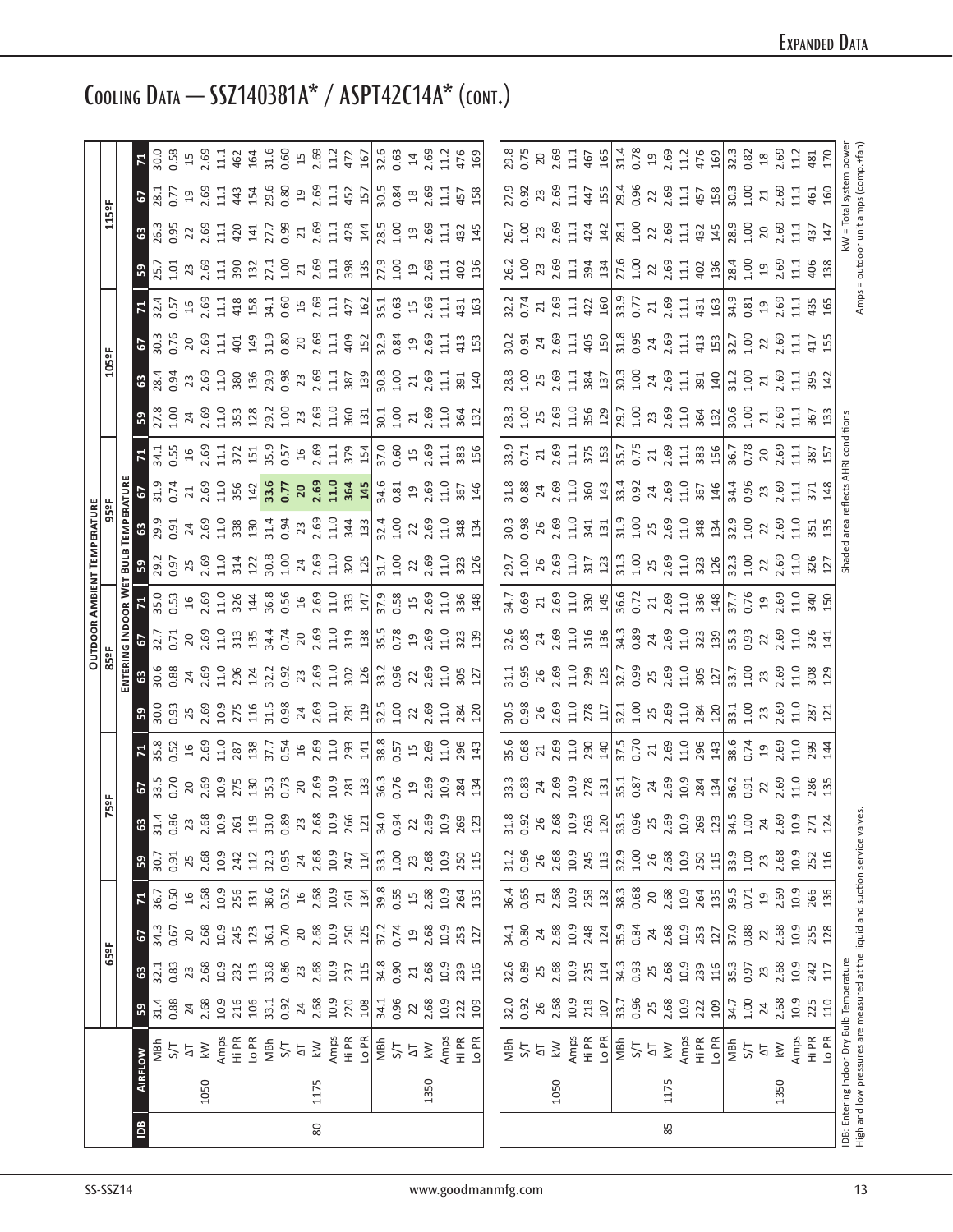|                 |                |                                                                              |                |                           |                 |                   |                |                                                                                                                                                                                                                                |                                                                                                   |                                                                                                                                                                                                                                                                                                           |                                         |                                                                                                                                              |                                                                                                                                                                                                                                |                                                                                                                                                                                                                                                                                 | <b>OUTDOOR AMBIENT TEMPERATURE</b>                                                                                                                                                                                                                                                       |                                     |                                                                                                                                                                                                                                                                                                                        |                     |                                                                                                                                                                                                                                                                                                                       |                                                          |                                                                                                                                                                                                                                                                                                                                                           |                                   |                                                                                                                                                                                                                                                                             |                                   |                                                    |                                            |
|-----------------|----------------|------------------------------------------------------------------------------|----------------|---------------------------|-----------------|-------------------|----------------|--------------------------------------------------------------------------------------------------------------------------------------------------------------------------------------------------------------------------------|---------------------------------------------------------------------------------------------------|-----------------------------------------------------------------------------------------------------------------------------------------------------------------------------------------------------------------------------------------------------------------------------------------------------------|-----------------------------------------|----------------------------------------------------------------------------------------------------------------------------------------------|--------------------------------------------------------------------------------------------------------------------------------------------------------------------------------------------------------------------------------|---------------------------------------------------------------------------------------------------------------------------------------------------------------------------------------------------------------------------------------------------------------------------------|------------------------------------------------------------------------------------------------------------------------------------------------------------------------------------------------------------------------------------------------------------------------------------------|-------------------------------------|------------------------------------------------------------------------------------------------------------------------------------------------------------------------------------------------------------------------------------------------------------------------------------------------------------------------|---------------------|-----------------------------------------------------------------------------------------------------------------------------------------------------------------------------------------------------------------------------------------------------------------------------------------------------------------------|----------------------------------------------------------|-----------------------------------------------------------------------------------------------------------------------------------------------------------------------------------------------------------------------------------------------------------------------------------------------------------------------------------------------------------|-----------------------------------|-----------------------------------------------------------------------------------------------------------------------------------------------------------------------------------------------------------------------------------------------------------------------------|-----------------------------------|----------------------------------------------------|--------------------------------------------|
|                 |                |                                                                              |                |                           | 65°F            |                   |                |                                                                                                                                                                                                                                | 75°F                                                                                              |                                                                                                                                                                                                                                                                                                           |                                         |                                                                                                                                              |                                                                                                                                                                                                                                |                                                                                                                                                                                                                                                                                 |                                                                                                                                                                                                                                                                                          |                                     |                                                                                                                                                                                                                                                                                                                        |                     |                                                                                                                                                                                                                                                                                                                       | 105°F                                                    |                                                                                                                                                                                                                                                                                                                                                           |                                   |                                                                                                                                                                                                                                                                             | 115°F                             |                                                    |                                            |
|                 |                |                                                                              |                |                           |                 |                   |                |                                                                                                                                                                                                                                |                                                                                                   |                                                                                                                                                                                                                                                                                                           |                                         |                                                                                                                                              |                                                                                                                                                                                                                                |                                                                                                                                                                                                                                                                                 | <b>ENTERING INDOOR WET BULB</b>                                                                                                                                                                                                                                                          |                                     | TEMPERATURE                                                                                                                                                                                                                                                                                                            |                     |                                                                                                                                                                                                                                                                                                                       |                                                          |                                                                                                                                                                                                                                                                                                                                                           |                                   |                                                                                                                                                                                                                                                                             |                                   |                                                    |                                            |
| $\overline{a}$  | <b>AIRFLOW</b> |                                                                              | 59             | $\boldsymbol{\mathsf{s}}$ | 5               |                   | 59             |                                                                                                                                                                                                                                | 2                                                                                                 |                                                                                                                                                                                                                                                                                                           | 59                                      | ${\tt G}$                                                                                                                                    |                                                                                                                                                                                                                                |                                                                                                                                                                                                                                                                                 |                                                                                                                                                                                                                                                                                          |                                     |                                                                                                                                                                                                                                                                                                                        |                     | ၛၟ                                                                                                                                                                                                                                                                                                                    | $\frac{3}{2}$                                            | 5                                                                                                                                                                                                                                                                                                                                                         |                                   | 59                                                                                                                                                                                                                                                                          | $\boldsymbol{\mathsf{s}}$         | $\frac{2}{5}$                                      |                                            |
|                 |                | MBh                                                                          | 39.2           | 40.6                      | 44.5            |                   | 38.3           |                                                                                                                                                                                                                                | 43.5                                                                                              |                                                                                                                                                                                                                                                                                                           | 37.4<br>0.82                            | 38.7                                                                                                                                         |                                                                                                                                                                                                                                |                                                                                                                                                                                                                                                                                 | 36.5                                                                                                                                                                                                                                                                                     | 37.8                                | 41.4                                                                                                                                                                                                                                                                                                                   |                     | 34.6<br>0.88                                                                                                                                                                                                                                                                                                          | 35.9                                                     | 39.3                                                                                                                                                                                                                                                                                                                                                      |                                   |                                                                                                                                                                                                                                                                             | 33.3                              | 36.4                                               |                                            |
|                 |                | 5/7                                                                          | 0.77           | 0.65                      | 0.45            |                   | 0.80           |                                                                                                                                                                                                                                | 0.46                                                                                              |                                                                                                                                                                                                                                                                                                           |                                         | 0.69                                                                                                                                         | 0.48                                                                                                                                                                                                                           |                                                                                                                                                                                                                                                                                 | 0.85                                                                                                                                                                                                                                                                                     | 0.71                                | 0.49                                                                                                                                                                                                                                                                                                                   |                     |                                                                                                                                                                                                                                                                                                                       | 0.74                                                     | 0.51                                                                                                                                                                                                                                                                                                                                                      |                                   | 0.89                                                                                                                                                                                                                                                                        | 0.74                              | 0.51                                               |                                            |
|                 |                | $\overline{\mathcal{L}}$                                                     | $^{28}$        | $15$<br>$2.71$            | $\overline{12}$ |                   | $^{28}$        |                                                                                                                                                                                                                                | $2.\overline{3}$                                                                                  |                                                                                                                                                                                                                                                                                                           |                                         | 16                                                                                                                                           | $\overline{12}$                                                                                                                                                                                                                |                                                                                                                                                                                                                                                                                 |                                                                                                                                                                                                                                                                                          | $\mathfrak{g}_1$                    | $\overline{12}$                                                                                                                                                                                                                                                                                                        |                     |                                                                                                                                                                                                                                                                                                                       | 15                                                       | $22$                                                                                                                                                                                                                                                                                                                                                      |                                   | L)                                                                                                                                                                                                                                                                          | $14\,$                            | $\Xi$                                              |                                            |
|                 | 1575           | $\leq$                                                                       | 2.65           |                           | 2.78            |                   | 2.84           |                                                                                                                                                                                                                                |                                                                                                   |                                                                                                                                                                                                                                                                                                           |                                         | 3.07                                                                                                                                         | 3.16                                                                                                                                                                                                                           |                                                                                                                                                                                                                                                                                 |                                                                                                                                                                                                                                                                                          | 3.22                                | 3.31                                                                                                                                                                                                                                                                                                                   |                     |                                                                                                                                                                                                                                                                                                                       | 3.34                                                     | 3.45                                                                                                                                                                                                                                                                                                                                                      |                                   |                                                                                                                                                                                                                                                                             |                                   |                                                    |                                            |
|                 |                | Amps                                                                         | 5.7            | 9.9                       | 10.2            |                   | 10.4           |                                                                                                                                                                                                                                | 11.0                                                                                              |                                                                                                                                                                                                                                                                                                           |                                         | 11.6                                                                                                                                         | 12.0                                                                                                                                                                                                                           |                                                                                                                                                                                                                                                                                 | $\frac{18}{3.11}$ $\frac{11}{3.14}$                                                                                                                                                                                                                                                      | 12.4                                | 12.8                                                                                                                                                                                                                                                                                                                   |                     | $\begin{array}{c} 18 \\ 3.28 \\ 12.8 \\ 356 \\ \end{array}$                                                                                                                                                                                                                                                           | 13.1                                                     | 13.6                                                                                                                                                                                                                                                                                                                                                      |                                   | $3.38$<br>$13.6$<br>$393$<br>$134$                                                                                                                                                                                                                                          | $3.45$<br>$13.9$                  | $3.56$<br>14.4                                     |                                            |
|                 |                | Hi PR                                                                        | 218            | 234                       | 247             |                   | 244            |                                                                                                                                                                                                                                | 277                                                                                               |                                                                                                                                                                                                                                                                                                           |                                         | 299                                                                                                                                          | 315                                                                                                                                                                                                                            |                                                                                                                                                                                                                                                                                 |                                                                                                                                                                                                                                                                                          | 340                                 | 359                                                                                                                                                                                                                                                                                                                    |                     |                                                                                                                                                                                                                                                                                                                       | 383<br>138                                               | 404                                                                                                                                                                                                                                                                                                                                                       |                                   |                                                                                                                                                                                                                                                                             | 423                               | 447                                                |                                            |
|                 |                | LO PR                                                                        | 107            | 114                       | 125             |                   | 113            |                                                                                                                                                                                                                                | 132                                                                                               |                                                                                                                                                                                                                                                                                                           |                                         | 125                                                                                                                                          | 137                                                                                                                                                                                                                            |                                                                                                                                                                                                                                                                                 |                                                                                                                                                                                                                                                                                          | 132                                 | 144                                                                                                                                                                                                                                                                                                                    |                     |                                                                                                                                                                                                                                                                                                                       |                                                          | 151                                                                                                                                                                                                                                                                                                                                                       |                                   |                                                                                                                                                                                                                                                                             | 143                               | 156                                                |                                            |
|                 |                | MBh                                                                          | 38.1           | 39.4                      | 43.2            |                   | 37.2<br>0.77   |                                                                                                                                                                                                                                | 42.2                                                                                              |                                                                                                                                                                                                                                                                                                           |                                         | $37.6$<br>0.66<br>$1.5$<br>3.0<br>$1.5$<br>2.0<br><br>2.0<br><br>2.0<br><br>2.0                                                              | 41.2                                                                                                                                                                                                                           |                                                                                                                                                                                                                                                                                 |                                                                                                                                                                                                                                                                                          | 36.7<br>0.68<br>16                  | 40.2                                                                                                                                                                                                                                                                                                                   |                     |                                                                                                                                                                                                                                                                                                                       | 34.9<br>0.70                                             | 38.2                                                                                                                                                                                                                                                                                                                                                      |                                   |                                                                                                                                                                                                                                                                             | $\frac{32.3}{0.71}$               | 35.4<br>0.49                                       |                                            |
|                 |                | 5/7                                                                          | 0.74           | 0.62                      | 0.43            |                   |                |                                                                                                                                                                                                                                | 0.44                                                                                              |                                                                                                                                                                                                                                                                                                           |                                         |                                                                                                                                              | 0.45                                                                                                                                                                                                                           |                                                                                                                                                                                                                                                                                 |                                                                                                                                                                                                                                                                                          |                                     | 0.47                                                                                                                                                                                                                                                                                                                   |                     |                                                                                                                                                                                                                                                                                                                       |                                                          | 0.49                                                                                                                                                                                                                                                                                                                                                      |                                   |                                                                                                                                                                                                                                                                             |                                   |                                                    |                                            |
|                 |                | $\overline{\Delta}$                                                          | $\frac{8}{2}$  |                           | $12$            |                   | $\overline{c}$ |                                                                                                                                                                                                                                | $12$                                                                                              |                                                                                                                                                                                                                                                                                                           |                                         |                                                                                                                                              | $12$                                                                                                                                                                                                                           |                                                                                                                                                                                                                                                                                 |                                                                                                                                                                                                                                                                                          |                                     | 12                                                                                                                                                                                                                                                                                                                     |                     |                                                                                                                                                                                                                                                                                                                       | $\frac{16}{2}$                                           | $\overline{\omega}$                                                                                                                                                                                                                                                                                                                                       |                                   |                                                                                                                                                                                                                                                                             | 15                                | $\Xi$                                              |                                            |
| $\overline{70}$ | 1400           | $\leq$                                                                       | 2.63           | $16$<br>$2.69$            | 2.76            |                   | 2.82           |                                                                                                                                                                                                                                | 2.96                                                                                              |                                                                                                                                                                                                                                                                                                           |                                         |                                                                                                                                              | 3.14                                                                                                                                                                                                                           |                                                                                                                                                                                                                                                                                 |                                                                                                                                                                                                                                                                                          |                                     | 3.29                                                                                                                                                                                                                                                                                                                   |                     |                                                                                                                                                                                                                                                                                                                       |                                                          |                                                                                                                                                                                                                                                                                                                                                           |                                   |                                                                                                                                                                                                                                                                             |                                   |                                                    |                                            |
|                 |                | Amps                                                                         | 9.6            | 9.8                       | 10.1            |                   | 10.4           |                                                                                                                                                                                                                                | 10.9                                                                                              |                                                                                                                                                                                                                                                                                                           |                                         |                                                                                                                                              | 11.8                                                                                                                                                                                                                           |                                                                                                                                                                                                                                                                                 |                                                                                                                                                                                                                                                                                          | $3.19$<br>$12.2$                    | 12.6                                                                                                                                                                                                                                                                                                                   |                     |                                                                                                                                                                                                                                                                                                                       | $3.30$<br>$3.59$<br>$3.51$                               | $3.42$<br>13.4                                                                                                                                                                                                                                                                                                                                            |                                   |                                                                                                                                                                                                                                                                             | $3.43$<br>$13.8$                  | 3.53<br>14.2                                       |                                            |
|                 |                |                                                                              | 215            | 232                       | 245             |                   | 242            |                                                                                                                                                                                                                                |                                                                                                   |                                                                                                                                                                                                                                                                                                           |                                         |                                                                                                                                              |                                                                                                                                                                                                                                |                                                                                                                                                                                                                                                                                 |                                                                                                                                                                                                                                                                                          |                                     |                                                                                                                                                                                                                                                                                                                        |                     |                                                                                                                                                                                                                                                                                                                       |                                                          |                                                                                                                                                                                                                                                                                                                                                           |                                   |                                                                                                                                                                                                                                                                             | 419                               |                                                    |                                            |
|                 |                | Hi PR<br>Lo PR                                                               | 106            | 113                       | 123             |                   | 112            |                                                                                                                                                                                                                                | 275                                                                                               |                                                                                                                                                                                                                                                                                                           |                                         |                                                                                                                                              | 312<br>136                                                                                                                                                                                                                     |                                                                                                                                                                                                                                                                                 |                                                                                                                                                                                                                                                                                          | $\frac{33}{130}$                    | $356$<br>$142$                                                                                                                                                                                                                                                                                                         |                     |                                                                                                                                                                                                                                                                                                                       |                                                          | $400$<br>$149$                                                                                                                                                                                                                                                                                                                                            |                                   |                                                                                                                                                                                                                                                                             |                                   | 442                                                |                                            |
|                 |                | NBh<br>S/T                                                                   | 35.1           | 36.4                      | 39.9            |                   | 34.3<br>0.74   | $3.55$ $5.5$ $2.3$ $2.3$ $2.4$ $2.5$ $2.5$ $2.5$ $2.5$ $2.5$ $2.5$ $2.5$ $2.5$ $2.5$ $2.5$ $2.5$ $2.5$ $2.5$ $2.5$ $2.5$ $2.5$ $2.5$ $2.5$ $2.5$ $2.5$ $2.5$ $2.5$ $2.5$ $2.5$ $2.5$ $2.5$ $2.5$ $2.5$ $2.5$ $2.5$ $2.5$ $2.5$ | 39.0                                                                                              |                                                                                                                                                                                                                                                                                                           |                                         | $\frac{34.7}{0.63}$                                                                                                                          | $\frac{38.0}{5}$                                                                                                                                                                                                               |                                                                                                                                                                                                                                                                                 | $\begin{array}{c} \n 12.7888887 \\ \n 13.78888887 \\ \n 14.78888888 \\ \n 15.7888888 \\ \n 15.788888 \\ \n 15.78888 \\ \n 15.78888 \\ \n 15.78888 \\ \n 15.78888 \\ \n 15.78888 \\ \n 15.78888 \\ \n 15.78888 \\ \n 15.78888 \\ \n 15.78888 \\ \n 15.78888 \\ \n 15.78888 \\ \n 15.7888$ | $\frac{33.9}{0.65}$                 | 37.1                                                                                                                                                                                                                                                                                                                   |                     |                                                                                                                                                                                                                                                                                                                       | $\frac{32.2}{0.68}$                                      | 35.2<br>0.47                                                                                                                                                                                                                                                                                                                                              |                                   | $\begin{array}{c c} \n11.2 & 12.5 & 15.5 & 15.5 & 15.5 & 15.5 & 15.5 & 15.5 & 15.5 & 15.5 & 15.5 & 15.5 & 15.5 & 15.5 & 15.5 & 15.5 & 15.5 & 15.5 & 15.5 & 15.5 & 15.5 & 15.5 & 15.5 & 15.5 & 15.5 & 15.5 & 15.5 & 15.5 & 15.5 & 15.5 & 15.5 & 15.5 & 15.5 & 15.5 & 15.5 &$ | $\frac{141}{29.8}$                | 32.7                                               |                                            |
|                 |                |                                                                              | 0.71           | 0.59                      | 0.41            |                   |                |                                                                                                                                                                                                                                | 0.43                                                                                              |                                                                                                                                                                                                                                                                                                           |                                         |                                                                                                                                              | 0.44                                                                                                                                                                                                                           |                                                                                                                                                                                                                                                                                 |                                                                                                                                                                                                                                                                                          |                                     | 0.45                                                                                                                                                                                                                                                                                                                   |                     |                                                                                                                                                                                                                                                                                                                       |                                                          |                                                                                                                                                                                                                                                                                                                                                           |                                   |                                                                                                                                                                                                                                                                             |                                   | 0.47                                               |                                            |
|                 |                | $\overline{\Delta}$                                                          | $\overline{c}$ | $\frac{1}{6}$             | $\Xi$           |                   | $\overline{c}$ |                                                                                                                                                                                                                                | $2 \overline{2}$                                                                                  |                                                                                                                                                                                                                                                                                                           |                                         | 16                                                                                                                                           | $13$                                                                                                                                                                                                                           |                                                                                                                                                                                                                                                                                 |                                                                                                                                                                                                                                                                                          | $\overline{\mathbb{L}}$             | $\Xi$                                                                                                                                                                                                                                                                                                                  |                     |                                                                                                                                                                                                                                                                                                                       | $\frac{1}{2}$                                            | $22$                                                                                                                                                                                                                                                                                                                                                      |                                   |                                                                                                                                                                                                                                                                             | $15$                              | $22$                                               |                                            |
|                 | 1225           | $\overline{\mathsf{k}}$ W                                                    | 2.58           | 2.63                      | 2.70            |                   | 2.76           |                                                                                                                                                                                                                                | 2.89                                                                                              |                                                                                                                                                                                                                                                                                                           |                                         | 2.97                                                                                                                                         | 3.06                                                                                                                                                                                                                           |                                                                                                                                                                                                                                                                                 |                                                                                                                                                                                                                                                                                          | 3.12                                | 3.21                                                                                                                                                                                                                                                                                                                   |                     |                                                                                                                                                                                                                                                                                                                       | 3.24                                                     |                                                                                                                                                                                                                                                                                                                                                           |                                   |                                                                                                                                                                                                                                                                             |                                   |                                                    |                                            |
|                 |                | Amps                                                                         | 9.4            | 9.6                       | 9.9             |                   | 10.1           | 10.3                                                                                                                                                                                                                           | 10.6                                                                                              |                                                                                                                                                                                                                                                                                                           |                                         | $\frac{12}{11}$                                                                                                                              | 11.5                                                                                                                                                                                                                           |                                                                                                                                                                                                                                                                                 |                                                                                                                                                                                                                                                                                          | 11.9                                | 12.3                                                                                                                                                                                                                                                                                                                   |                     |                                                                                                                                                                                                                                                                                                                       | 12.7                                                     | $3.34$<br>13.1                                                                                                                                                                                                                                                                                                                                            |                                   | $\begin{array}{c} 18 \\ 21 \\ 31 \\ 131 \\ 312 \\ 129 \\ \end{array}$                                                                                                                                                                                                       | $3.35$<br>$406$                   | $3.45$<br>$13.8$                                   |                                            |
|                 |                | Hi PR                                                                        | 209            | 225                       | 237             |                   | 234            |                                                                                                                                                                                                                                | 266                                                                                               |                                                                                                                                                                                                                                                                                                           |                                         |                                                                                                                                              | 303                                                                                                                                                                                                                            |                                                                                                                                                                                                                                                                                 |                                                                                                                                                                                                                                                                                          | 327                                 | 345                                                                                                                                                                                                                                                                                                                    |                     |                                                                                                                                                                                                                                                                                                                       | 368<br>133                                               | 388                                                                                                                                                                                                                                                                                                                                                       |                                   |                                                                                                                                                                                                                                                                             |                                   | 429                                                |                                            |
|                 |                | Lo PR                                                                        | 103            | 110                       | 120             |                   | 109            | 252<br>116                                                                                                                                                                                                                     | 127                                                                                               |                                                                                                                                                                                                                                                                                                           |                                         | 287<br>120                                                                                                                                   | 132                                                                                                                                                                                                                            |                                                                                                                                                                                                                                                                                 | 119                                                                                                                                                                                                                                                                                      | 127                                 | 138                                                                                                                                                                                                                                                                                                                    |                     |                                                                                                                                                                                                                                                                                                                       |                                                          | 145                                                                                                                                                                                                                                                                                                                                                       |                                   |                                                                                                                                                                                                                                                                             | 137                               | 150                                                |                                            |
|                 |                |                                                                              |                |                           |                 |                   |                |                                                                                                                                                                                                                                |                                                                                                   |                                                                                                                                                                                                                                                                                                           |                                         |                                                                                                                                              |                                                                                                                                                                                                                                |                                                                                                                                                                                                                                                                                 |                                                                                                                                                                                                                                                                                          |                                     |                                                                                                                                                                                                                                                                                                                        |                     |                                                                                                                                                                                                                                                                                                                       |                                                          |                                                                                                                                                                                                                                                                                                                                                           |                                   |                                                                                                                                                                                                                                                                             |                                   |                                                    |                                            |
|                 |                | 지<br>S/T                                                                     | 39.9           | 41.0                      | 44.4            |                   | 38.9           |                                                                                                                                                                                                                                |                                                                                                   |                                                                                                                                                                                                                                                                                                           |                                         |                                                                                                                                              |                                                                                                                                                                                                                                |                                                                                                                                                                                                                                                                                 |                                                                                                                                                                                                                                                                                          |                                     | 41.3                                                                                                                                                                                                                                                                                                                   |                     |                                                                                                                                                                                                                                                                                                                       |                                                          | 39.3                                                                                                                                                                                                                                                                                                                                                      | 42.1                              |                                                                                                                                                                                                                                                                             |                                   | 36.4                                               | 39.0                                       |
|                 |                |                                                                              | 0.88           | 0.79                      | 0.60            | 47.7<br>0.38      | 0.91           |                                                                                                                                                                                                                                | 43.4<br>0.62                                                                                      | 46.6<br>0.40                                                                                                                                                                                                                                                                                              | 38.0<br>0.94                            |                                                                                                                                              |                                                                                                                                                                                                                                | $45.5$<br>0.41                                                                                                                                                                                                                                                                  | $\frac{1}{2}$<br>$\frac{1}{2}$                                                                                                                                                                                                                                                           | 38.2<br>0.86                        | 0.65                                                                                                                                                                                                                                                                                                                   | 44.4<br>0.42<br>4.2 | 35.2<br>1.00<br>21                                                                                                                                                                                                                                                                                                    | 36.3                                                     | 0.68                                                                                                                                                                                                                                                                                                                                                      | 0.44                              | $32.6$<br>$1.00$<br>$19$                                                                                                                                                                                                                                                    | $33.6$<br>$0.90$                  |                                                    | 0.44                                       |
|                 |                | $\overline{\Delta}$                                                          | 20             | $\Xi$                     | 15              | $\Xi$             | 21             |                                                                                                                                                                                                                                | 16                                                                                                | $\Xi$                                                                                                                                                                                                                                                                                                     |                                         |                                                                                                                                              |                                                                                                                                                                                                                                |                                                                                                                                                                                                                                                                                 |                                                                                                                                                                                                                                                                                          |                                     |                                                                                                                                                                                                                                                                                                                        |                     |                                                                                                                                                                                                                                                                                                                       | $\Xi$                                                    | $\frac{1}{6}$                                                                                                                                                                                                                                                                                                                                             | $\Xi$                             |                                                                                                                                                                                                                                                                             |                                   |                                                    | $\overline{10}$                            |
|                 | 1575           | kW                                                                           | 2.67           | 2.73                      | 2.80            | 2.89              | 2.86           |                                                                                                                                                                                                                                |                                                                                                   |                                                                                                                                                                                                                                                                                                           |                                         |                                                                                                                                              |                                                                                                                                                                                                                                |                                                                                                                                                                                                                                                                                 |                                                                                                                                                                                                                                                                                          |                                     |                                                                                                                                                                                                                                                                                                                        |                     |                                                                                                                                                                                                                                                                                                                       |                                                          |                                                                                                                                                                                                                                                                                                                                                           |                                   |                                                                                                                                                                                                                                                                             | $18$<br>3.48<br>$14.0$            |                                                    |                                            |
|                 |                | Amps<br>Hi PR                                                                | 9.8            | 10.0                      | 10.3            | 10.7              | 10.5           |                                                                                                                                                                                                                                | $\frac{1}{3}$ $\frac{1}{2}$ $\frac{1}{8}$ $\frac{1}{2}$ $\frac{1}{4}$ $\frac{1}{2}$ $\frac{1}{9}$ | $\frac{15}{25}$ $\frac{15}{25}$ $\frac{17}{25}$ $\frac{18}{25}$ $\frac{17}{25}$ $\frac{17}{25}$ $\frac{17}{25}$ $\frac{17}{25}$ $\frac{17}{25}$ $\frac{17}{25}$ $\frac{17}{25}$ $\frac{17}{25}$ $\frac{17}{25}$ $\frac{17}{25}$ $\frac{17}{25}$ $\frac{17}{25}$ $\frac{17}{25}$ $\frac{17}{25}$ $\frac{1$ |                                         |                                                                                                                                              | $42.4$ $6.6$ $9.4$ $8.7$ $1.3$ $8.4$ $1.4$ $1.6$ $9.4$ $1.6$ $1.3$ $1.3$ $1.4$ $1.5$ $1.6$ $1.6$ $1.6$ $1.6$ $1.6$ $1.6$ $1.6$ $1.6$ $1.6$ $1.6$ $1.6$ $1.6$ $1.6$ $1.6$ $1.6$ $1.6$ $1.6$ $1.6$ $1.6$ $1.6$ $1.6$ $1.6$ $1.6$ |                                                                                                                                                                                                                                                                                 |                                                                                                                                                                                                                                                                                          |                                     |                                                                                                                                                                                                                                                                                                                        |                     | $3.39$ $\frac{1}{3}$ $\frac{1}{3}$ $\frac{1}{3}$ $\frac{1}{3}$ $\frac{1}{3}$ $\frac{1}{6}$ $\frac{1}{6}$ $\frac{1}{6}$ $\frac{1}{6}$ $\frac{1}{6}$ $\frac{1}{6}$ $\frac{1}{6}$ $\frac{1}{6}$ $\frac{1}{6}$ $\frac{1}{6}$ $\frac{1}{6}$ $\frac{1}{6}$ $\frac{1}{6}$ $\frac{1}{6}$ $\frac{1}{6}$ $\frac{1}{6}$ $\frac{$ | $3.37$<br>$3.38$<br>$5.38$<br>$5.38$<br>$5.38$<br>$5.38$ |                                                                                                                                                                                                                                                                                                                                                           |                                   | $\frac{41}{13.7}$ $\frac{39}{15}$                                                                                                                                                                                                                                           |                                   | 0.68<br>15<br>3.59<br>14.5                         | $3.70$<br>$474$<br>$48$<br>$5.3$<br>$5.42$ |
|                 |                |                                                                              | 220            | 236                       | 250             | 260               | 247            |                                                                                                                                                                                                                                |                                                                                                   |                                                                                                                                                                                                                                                                                                           |                                         |                                                                                                                                              |                                                                                                                                                                                                                                |                                                                                                                                                                                                                                                                                 |                                                                                                                                                                                                                                                                                          |                                     |                                                                                                                                                                                                                                                                                                                        |                     |                                                                                                                                                                                                                                                                                                                       |                                                          |                                                                                                                                                                                                                                                                                                                                                           |                                   |                                                                                                                                                                                                                                                                             | 427                               |                                                    |                                            |
|                 |                | S/T<br>S/T                                                                   | 108            | 115                       | 126             | $\frac{134}{2}$   | 115            |                                                                                                                                                                                                                                |                                                                                                   |                                                                                                                                                                                                                                                                                                           |                                         |                                                                                                                                              |                                                                                                                                                                                                                                |                                                                                                                                                                                                                                                                                 |                                                                                                                                                                                                                                                                                          |                                     |                                                                                                                                                                                                                                                                                                                        |                     |                                                                                                                                                                                                                                                                                                                       |                                                          |                                                                                                                                                                                                                                                                                                                                                           |                                   |                                                                                                                                                                                                                                                                             | $\frac{144}{5}$                   | $451$ $\frac{8}{35}$ $\frac{3}{35}$ $\frac{3}{55}$ |                                            |
|                 |                |                                                                              | 38.7           | 39.8<br>0.75              | 43.1            | 46.3              | 37.8<br>0.87   |                                                                                                                                                                                                                                |                                                                                                   |                                                                                                                                                                                                                                                                                                           |                                         |                                                                                                                                              |                                                                                                                                                                                                                                |                                                                                                                                                                                                                                                                                 |                                                                                                                                                                                                                                                                                          |                                     |                                                                                                                                                                                                                                                                                                                        |                     |                                                                                                                                                                                                                                                                                                                       |                                                          |                                                                                                                                                                                                                                                                                                                                                           |                                   | 31.7<br>0.96                                                                                                                                                                                                                                                                | 32.6<br>0.86                      |                                                    |                                            |
|                 |                |                                                                              |                |                           | 0.57            | 0.37              |                |                                                                                                                                                                                                                                |                                                                                                   |                                                                                                                                                                                                                                                                                                           |                                         |                                                                                                                                              |                                                                                                                                                                                                                                |                                                                                                                                                                                                                                                                                 |                                                                                                                                                                                                                                                                                          |                                     |                                                                                                                                                                                                                                                                                                                        |                     |                                                                                                                                                                                                                                                                                                                       |                                                          |                                                                                                                                                                                                                                                                                                                                                           |                                   |                                                                                                                                                                                                                                                                             |                                   |                                                    |                                            |
|                 |                | $\overline{\Delta}$                                                          | 21             | 20                        | $\frac{1}{6}$   | $\Xi$             | 22             |                                                                                                                                                                                                                                | $\frac{1}{6}$                                                                                     |                                                                                                                                                                                                                                                                                                           |                                         |                                                                                                                                              |                                                                                                                                                                                                                                |                                                                                                                                                                                                                                                                                 |                                                                                                                                                                                                                                                                                          |                                     |                                                                                                                                                                                                                                                                                                                        |                     |                                                                                                                                                                                                                                                                                                                       | 20                                                       |                                                                                                                                                                                                                                                                                                                                                           |                                   |                                                                                                                                                                                                                                                                             |                                   |                                                    | $\Xi$                                      |
| 75              | 1400           | $\leq$                                                                       | 2.65           | 2.71                      | 2.78            | 2.87              | 2.84           |                                                                                                                                                                                                                                | 2.98                                                                                              |                                                                                                                                                                                                                                                                                                           |                                         |                                                                                                                                              |                                                                                                                                                                                                                                |                                                                                                                                                                                                                                                                                 |                                                                                                                                                                                                                                                                                          |                                     |                                                                                                                                                                                                                                                                                                                        |                     | $\frac{21}{3.28}$ $\frac{28}{3.58}$ $\frac{6}{12}$                                                                                                                                                                                                                                                                    |                                                          |                                                                                                                                                                                                                                                                                                                                                           |                                   |                                                                                                                                                                                                                                                                             | $18$<br>$3.45$<br>$13.3$<br>$423$ | $15$<br>3.56<br>$14.4$<br>447                      | 3.68<br>14.9<br>166                        |
|                 |                | Amps<br>Hi PR                                                                | 9.7            | 9.9                       | 10.2            | 10.6              | 10.4           |                                                                                                                                                                                                                                | $11.0$<br>$277$                                                                                   |                                                                                                                                                                                                                                                                                                           |                                         |                                                                                                                                              |                                                                                                                                                                                                                                |                                                                                                                                                                                                                                                                                 |                                                                                                                                                                                                                                                                                          |                                     |                                                                                                                                                                                                                                                                                                                        |                     |                                                                                                                                                                                                                                                                                                                       |                                                          |                                                                                                                                                                                                                                                                                                                                                           |                                   |                                                                                                                                                                                                                                                                             |                                   |                                                    |                                            |
|                 |                |                                                                              | 218            | 234                       | 247             | <b>258</b><br>133 | 244            |                                                                                                                                                                                                                                |                                                                                                   |                                                                                                                                                                                                                                                                                                           |                                         |                                                                                                                                              |                                                                                                                                                                                                                                |                                                                                                                                                                                                                                                                                 |                                                                                                                                                                                                                                                                                          |                                     |                                                                                                                                                                                                                                                                                                                        |                     |                                                                                                                                                                                                                                                                                                                       |                                                          |                                                                                                                                                                                                                                                                                                                                                           |                                   |                                                                                                                                                                                                                                                                             |                                   |                                                    |                                            |
|                 |                | Lo PR                                                                        | 107            | 114                       | 125             |                   | 113            |                                                                                                                                                                                                                                | 132                                                                                               |                                                                                                                                                                                                                                                                                                           |                                         | $\begin{array}{cccc}\n3.3 & 3 & 5 & 5 & 5 & 5 \\ 3.4 & 3 & 3 & 5 & 5 & 5 \\ 4.5 & 3 & 3 & 5 & 5 & 5 \\ 5.6 & 3 & 3 & 5 & 5 & 5\n\end{array}$ |                                                                                                                                                                                                                                |                                                                                                                                                                                                                                                                                 |                                                                                                                                                                                                                                                                                          | <u>33 3 3 3 3 3 3 3 3 3 4 5 6 7</u> | $16$ $\frac{3}{2}$ $\frac{3}{2}$ $\frac{3}{2}$ $\frac{3}{2}$ $\frac{3}{2}$ $\frac{3}{2}$ $\frac{3}{2}$ $\frac{3}{2}$ $\frac{3}{2}$ $\frac{3}{2}$ $\frac{3}{2}$ $\frac{3}{2}$ $\frac{3}{2}$ $\frac{3}{2}$ $\frac{3}{2}$ $\frac{3}{2}$ $\frac{3}{2}$ $\frac{3}{2}$ $\frac{3}{2}$ $\frac{3}{2}$ $\frac{3}{2}$ $\frac{3}{$ |                     |                                                                                                                                                                                                                                                                                                                       | $\begin{array}{c}\n 3.1888 \\  3.2888\n \end{array}$     | $\frac{1}{3}$ $\frac{1}{3}$ $\frac{1}{3}$ $\frac{1}{3}$ $\frac{1}{3}$ $\frac{1}{3}$ $\frac{1}{3}$ $\frac{1}{3}$ $\frac{1}{3}$ $\frac{1}{3}$ $\frac{1}{3}$ $\frac{1}{3}$ $\frac{1}{3}$ $\frac{1}{3}$ $\frac{1}{3}$ $\frac{1}{3}$ $\frac{1}{3}$ $\frac{1}{3}$ $\frac{1}{3}$ $\frac{1}{3}$ $\frac{1}{3}$ $\frac{1}{3}$ $\frac{1}{3}$ $\frac{1}{3}$ $\frac{1$ |                                   |                                                                                                                                                                                                                                                                             | 143                               | 156                                                |                                            |
|                 |                | MBh                                                                          | 35.7           | 36.8                      | 39.8            | 42.7              | 34.9<br>0.84   |                                                                                                                                                                                                                                | 38.9<br>0.57                                                                                      |                                                                                                                                                                                                                                                                                                           |                                         |                                                                                                                                              | 38.0<br>0.58                                                                                                                                                                                                                   |                                                                                                                                                                                                                                                                                 |                                                                                                                                                                                                                                                                                          |                                     |                                                                                                                                                                                                                                                                                                                        |                     | $31.6$<br>0.92                                                                                                                                                                                                                                                                                                        |                                                          |                                                                                                                                                                                                                                                                                                                                                           |                                   |                                                                                                                                                                                                                                                                             | 30.1                              | $32.6$<br>0.63                                     | 35.0<br>0.40                               |
|                 |                | 5/7                                                                          | 0.81           | 0.72                      | 0.55            | 0.35              |                |                                                                                                                                                                                                                                |                                                                                                   |                                                                                                                                                                                                                                                                                                           |                                         |                                                                                                                                              |                                                                                                                                                                                                                                |                                                                                                                                                                                                                                                                                 |                                                                                                                                                                                                                                                                                          |                                     |                                                                                                                                                                                                                                                                                                                        |                     |                                                                                                                                                                                                                                                                                                                       |                                                          |                                                                                                                                                                                                                                                                                                                                                           |                                   |                                                                                                                                                                                                                                                                             | 0.83                              |                                                    |                                            |
|                 |                | $\overline{\Delta}$                                                          | 22             | 20                        | $\frac{16}{1}$  | $\Xi$             | $\overline{2}$ |                                                                                                                                                                                                                                | $17$<br>$2.92$                                                                                    |                                                                                                                                                                                                                                                                                                           |                                         |                                                                                                                                              |                                                                                                                                                                                                                                |                                                                                                                                                                                                                                                                                 |                                                                                                                                                                                                                                                                                          | $20$<br>$3.14$                      | $17$<br>$3.24$                                                                                                                                                                                                                                                                                                         | $\frac{12}{3.34}$   |                                                                                                                                                                                                                                                                                                                       | 20                                                       | $16$<br>$3.37$                                                                                                                                                                                                                                                                                                                                            |                                   | $\frac{20}{3.30}$                                                                                                                                                                                                                                                           | $^{29}$                           | $15$<br>3.48                                       | $\Xi$                                      |
|                 | 1225           | kW                                                                           | 2.60           | 2.65                      | 2.72            | 2.80              | 2.78           |                                                                                                                                                                                                                                |                                                                                                   |                                                                                                                                                                                                                                                                                                           |                                         |                                                                                                                                              |                                                                                                                                                                                                                                |                                                                                                                                                                                                                                                                                 |                                                                                                                                                                                                                                                                                          |                                     |                                                                                                                                                                                                                                                                                                                        |                     |                                                                                                                                                                                                                                                                                                                       | 3.27                                                     |                                                                                                                                                                                                                                                                                                                                                           |                                   |                                                                                                                                                                                                                                                                             | 3.37                              |                                                    | 3.59<br>14.5                               |
|                 |                | Amps<br>Hi PR                                                                | 9.4            | 9.7                       | 10.0            | 10.3              | 10.2           |                                                                                                                                                                                                                                |                                                                                                   |                                                                                                                                                                                                                                                                                                           |                                         |                                                                                                                                              |                                                                                                                                                                                                                                |                                                                                                                                                                                                                                                                                 |                                                                                                                                                                                                                                                                                          | $\frac{12.0}{330}$                  | $12.4$<br>349                                                                                                                                                                                                                                                                                                          | $12.9$<br>364       |                                                                                                                                                                                                                                                                                                                       |                                                          | 13.2                                                                                                                                                                                                                                                                                                                                                      | $11$<br>$3.47$<br>$13.7$<br>$409$ | 13.2                                                                                                                                                                                                                                                                        |                                   | 14.0                                               |                                            |
|                 |                | Lo PR                                                                        | 211<br>104     | 227<br>11                 | 240<br>121      | 250<br>129        | 237            |                                                                                                                                                                                                                                | 10.7<br>269<br>128                                                                                |                                                                                                                                                                                                                                                                                                           | $23.50$<br>$23.00$<br>$25.00$<br>$11.0$ | $20,000$<br>$3,000$<br>$1,000$<br>$2,000$                                                                                                    | $1700$<br>$3.09$<br>$1.6$<br>$1.3$<br>$1.3$                                                                                                                                                                                    | $\begin{array}{c} 3.615 & 2.615 & 2.615 \\ 3.715 & 2.615 & 2.615 \\ 3.715 & 2.615 & 2.615 \\ 3.715 & 2.615 & 2.615 \\ 3.715 & 2.615 & 2.615 \\ 3.715 & 2.615 & 2.615 \\ 3.715 & 2.615 & 2.615 \\ 3.715 & 2.615 & 2.615 \\ 3.715 & 2.615 & 2.615 \\ 3.715 & 2.615 & 2.615 \\ 3.$ |                                                                                                                                                                                                                                                                                          |                                     | $\overline{5}$                                                                                                                                                                                                                                                                                                         |                     |                                                                                                                                                                                                                                                                                                                       | $2,31$<br>$2,73$<br>$2,34$                               | 392                                                                                                                                                                                                                                                                                                                                                       | 156                               | $\begin{array}{c}\n 38 \\  130\n \end{array}$                                                                                                                                                                                                                               | $13.5$<br>$41.3$<br>$139$         | 33<br>151                                          | 452                                        |
|                 |                |                                                                              |                |                           |                 |                   | 110            |                                                                                                                                                                                                                                |                                                                                                   |                                                                                                                                                                                                                                                                                                           |                                         |                                                                                                                                              |                                                                                                                                                                                                                                |                                                                                                                                                                                                                                                                                 |                                                                                                                                                                                                                                                                                          |                                     |                                                                                                                                                                                                                                                                                                                        |                     |                                                                                                                                                                                                                                                                                                                       |                                                          | 146                                                                                                                                                                                                                                                                                                                                                       |                                   |                                                                                                                                                                                                                                                                             |                                   |                                                    | 161                                        |
|                 |                | DB: Entering Indoor Dry Bulb Temperature                                     |                |                           |                 |                   |                |                                                                                                                                                                                                                                |                                                                                                   |                                                                                                                                                                                                                                                                                                           |                                         |                                                                                                                                              |                                                                                                                                                                                                                                |                                                                                                                                                                                                                                                                                 | Shaded                                                                                                                                                                                                                                                                                   |                                     | area reflects ACCA                                                                                                                                                                                                                                                                                                     |                     | (TVA) condition                                                                                                                                                                                                                                                                                                       |                                                          |                                                                                                                                                                                                                                                                                                                                                           |                                   |                                                                                                                                                                                                                                                                             | kW = Total system powe            |                                                    |                                            |
|                 |                | High and low pressures are measured at the liquid and suction service valves |                |                           |                 |                   |                |                                                                                                                                                                                                                                |                                                                                                   |                                                                                                                                                                                                                                                                                                           |                                         |                                                                                                                                              |                                                                                                                                                                                                                                |                                                                                                                                                                                                                                                                                 |                                                                                                                                                                                                                                                                                          |                                     |                                                                                                                                                                                                                                                                                                                        |                     |                                                                                                                                                                                                                                                                                                                       |                                                          |                                                                                                                                                                                                                                                                                                                                                           | Amps                              | = outdoor unit amps (comp.+fan)                                                                                                                                                                                                                                             |                                   |                                                    |                                            |

**Cooling Data — SSZ140421A\* / CA\*F4860\*6A\*+TXV / MBR2000\*\*-1**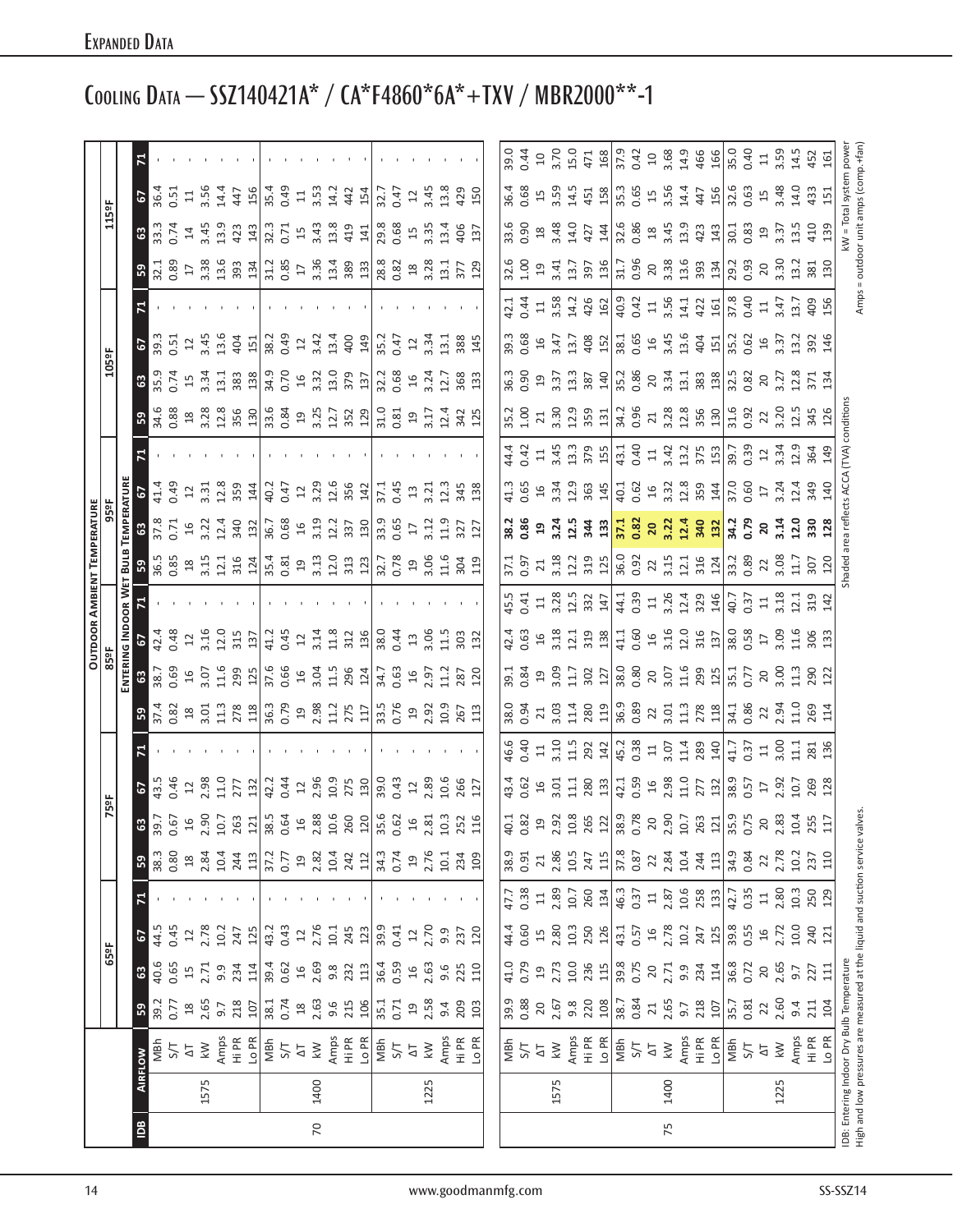| COOLING DATA - SSZ140421A* / CA*F4860*6A*+TXV / MBR2000**-1 (CONT.) |  |  |
|---------------------------------------------------------------------|--|--|
|---------------------------------------------------------------------|--|--|

|    |      |                                                                              |                 |                 |                |               |                 |                                                                                                                                                                                                                                                                                                                                                 |                                                                                                                                                                                                                                                                                                                      |                                                                                                                                                                                                                                |                                                                                                                                                                                                                                                                                                                                           |                                                                                                                                                                                                                                                                                                      | <b>OUTDOOR AMBIENT TEMPERATURE</b>                                                                                                                                                                                                                                                                                  |                                                                                                                                                                                                                               |  |                                                                            |                                                                                                                                                                                                                                  |                                                                                                               |                                                                                                                                                                                                                                                                                                                      |                                                                                                                                                                                                                                   |                                                                                                      |                                                                                                                                                                                                                                                                                                                                                             |  |
|----|------|------------------------------------------------------------------------------|-----------------|-----------------|----------------|---------------|-----------------|-------------------------------------------------------------------------------------------------------------------------------------------------------------------------------------------------------------------------------------------------------------------------------------------------------------------------------------------------|----------------------------------------------------------------------------------------------------------------------------------------------------------------------------------------------------------------------------------------------------------------------------------------------------------------------|--------------------------------------------------------------------------------------------------------------------------------------------------------------------------------------------------------------------------------|-------------------------------------------------------------------------------------------------------------------------------------------------------------------------------------------------------------------------------------------------------------------------------------------------------------------------------------------|------------------------------------------------------------------------------------------------------------------------------------------------------------------------------------------------------------------------------------------------------------------------------------------------------|---------------------------------------------------------------------------------------------------------------------------------------------------------------------------------------------------------------------------------------------------------------------------------------------------------------------|-------------------------------------------------------------------------------------------------------------------------------------------------------------------------------------------------------------------------------|--|----------------------------------------------------------------------------|----------------------------------------------------------------------------------------------------------------------------------------------------------------------------------------------------------------------------------|---------------------------------------------------------------------------------------------------------------|----------------------------------------------------------------------------------------------------------------------------------------------------------------------------------------------------------------------------------------------------------------------------------------------------------------------|-----------------------------------------------------------------------------------------------------------------------------------------------------------------------------------------------------------------------------------|------------------------------------------------------------------------------------------------------|-------------------------------------------------------------------------------------------------------------------------------------------------------------------------------------------------------------------------------------------------------------------------------------------------------------------------------------------------------------|--|
|    |      |                                                                              |                 | 65 <sup>2</sup> |                |               |                 | 75°F                                                                                                                                                                                                                                                                                                                                            |                                                                                                                                                                                                                                                                                                                      |                                                                                                                                                                                                                                |                                                                                                                                                                                                                                                                                                                                           |                                                                                                                                                                                                                                                                                                      |                                                                                                                                                                                                                                                                                                                     |                                                                                                                                                                                                                               |  |                                                                            |                                                                                                                                                                                                                                  | 105°F                                                                                                         |                                                                                                                                                                                                                                                                                                                      |                                                                                                                                                                                                                                   | 115ºF                                                                                                |                                                                                                                                                                                                                                                                                                                                                             |  |
|    |      |                                                                              |                 |                 |                |               |                 |                                                                                                                                                                                                                                                                                                                                                 |                                                                                                                                                                                                                                                                                                                      |                                                                                                                                                                                                                                |                                                                                                                                                                                                                                                                                                                                           |                                                                                                                                                                                                                                                                                                      |                                                                                                                                                                                                                                                                                                                     |                                                                                                                                                                                                                               |  |                                                                            |                                                                                                                                                                                                                                  |                                                                                                               |                                                                                                                                                                                                                                                                                                                      |                                                                                                                                                                                                                                   |                                                                                                      |                                                                                                                                                                                                                                                                                                                                                             |  |
| ÎΟ |      | <b>AIRFLOW</b>                                                               | 59              | 41.5<br>63      | 6              | π             | 39.6<br>S9      |                                                                                                                                                                                                                                                                                                                                                 |                                                                                                                                                                                                                                                                                                                      |                                                                                                                                                                                                                                |                                                                                                                                                                                                                                                                                                                                           |                                                                                                                                                                                                                                                                                                      |                                                                                                                                                                                                                                                                                                                     |                                                                                                                                                                                                                               |  |                                                                            |                                                                                                                                                                                                                                  |                                                                                                               |                                                                                                                                                                                                                                                                                                                      |                                                                                                                                                                                                                                   |                                                                                                      |                                                                                                                                                                                                                                                                                                                                                             |  |
|    |      | MBh<br>5/7                                                                   | 40.6<br>0.97    | 0.91            | 44.3<br>0.74   | 0.55<br>47.3  | 1.00            |                                                                                                                                                                                                                                                                                                                                                 |                                                                                                                                                                                                                                                                                                                      |                                                                                                                                                                                                                                |                                                                                                                                                                                                                                                                                                                                           |                                                                                                                                                                                                                                                                                                      |                                                                                                                                                                                                                                                                                                                     |                                                                                                                                                                                                                               |  |                                                                            |                                                                                                                                                                                                                                  |                                                                                                               |                                                                                                                                                                                                                                                                                                                      |                                                                                                                                                                                                                                   |                                                                                                      |                                                                                                                                                                                                                                                                                                                                                             |  |
|    |      | $\overline{\mathcal{L}}$                                                     | 23              | 22              | $\overline{c}$ | 15            |                 |                                                                                                                                                                                                                                                                                                                                                 |                                                                                                                                                                                                                                                                                                                      |                                                                                                                                                                                                                                |                                                                                                                                                                                                                                                                                                                                           |                                                                                                                                                                                                                                                                                                      |                                                                                                                                                                                                                                                                                                                     |                                                                                                                                                                                                                               |  |                                                                            |                                                                                                                                                                                                                                  |                                                                                                               |                                                                                                                                                                                                                                                                                                                      |                                                                                                                                                                                                                                   |                                                                                                      |                                                                                                                                                                                                                                                                                                                                                             |  |
|    | 575  | $\overline{\mathsf{k}}$                                                      | 2.69            | 2.75            | 2.83           | 2.91          | 2.88            |                                                                                                                                                                                                                                                                                                                                                 |                                                                                                                                                                                                                                                                                                                      |                                                                                                                                                                                                                                |                                                                                                                                                                                                                                                                                                                                           |                                                                                                                                                                                                                                                                                                      |                                                                                                                                                                                                                                                                                                                     |                                                                                                                                                                                                                               |  |                                                                            |                                                                                                                                                                                                                                  |                                                                                                               |                                                                                                                                                                                                                                                                                                                      |                                                                                                                                                                                                                                   |                                                                                                      |                                                                                                                                                                                                                                                                                                                                                             |  |
|    |      | Amps<br>Hi PR                                                                | 9.9             | 10.1            | 10.4           | 10.8          | 10.6            |                                                                                                                                                                                                                                                                                                                                                 |                                                                                                                                                                                                                                                                                                                      |                                                                                                                                                                                                                                |                                                                                                                                                                                                                                                                                                                                           |                                                                                                                                                                                                                                                                                                      |                                                                                                                                                                                                                                                                                                                     |                                                                                                                                                                                                                               |  |                                                                            |                                                                                                                                                                                                                                  |                                                                                                               |                                                                                                                                                                                                                                                                                                                      |                                                                                                                                                                                                                                   |                                                                                                      |                                                                                                                                                                                                                                                                                                                                                             |  |
|    |      | Lo PR                                                                        | 222<br>110      | 239<br>117      | 252<br>127     | 136<br>263    | 249<br>116      | $3\frac{1}{3}$ $3\frac{3}{2}$ $3\frac{3}{2}$ $3\frac{3}{2}$ $3\frac{3}{2}$ $3\frac{3}{2}$ $3\frac{3}{2}$ $3\frac{3}{2}$ $3\frac{3}{2}$ $3\frac{3}{2}$ $3\frac{3}{2}$ $3\frac{3}{2}$ $3\frac{3}{2}$ $3\frac{3}{2}$ $3\frac{3}{2}$ $3\frac{3}{2}$ $3\frac{3}{2}$ $3\frac{3}{2}$ $3\frac{3}{2}$                                                    | $5\frac{1}{3}$ $\frac{3}{5}$ $\frac{6}{5}$ $\frac{3}{5}$ $\frac{3}{5}$ $\frac{1}{5}$ $\frac{3}{5}$ $\frac{3}{5}$ $\frac{1}{5}$ $\frac{3}{5}$ $\frac{3}{5}$ $\frac{1}{5}$ $\frac{3}{5}$ $\frac{3}{5}$ $\frac{1}{5}$ $\frac{3}{5}$ $\frac{3}{5}$ $\frac{3}{5}$ $\frac{3}{5}$ $\frac{3}{5}$ $\frac{3}{5}$ $\frac{3}{5}$ | $79.25$ $-23.25$ $-3.25$ $-3.25$ $-3.25$ $-3.25$ $-3.25$ $-3.25$ $-3.25$ $-3.25$ $-3.25$ $-3.25$ $-3.25$ $-3.25$ $-3.25$ $-3.25$ $-3.25$ $-3.25$ $-3.25$ $-3.25$ $-3.25$ $-3.25$ $-3.25$ $-3.25$ $-3.25$ $-3.25$ $-3.25$ $-3.$ | $3\frac{1}{8}$ $3\frac{1}{8}$ $3\frac{1}{8}$ $3\frac{1}{8}$ $3\frac{1}{8}$ $3\frac{1}{8}$ $3\frac{1}{8}$ $3\frac{1}{8}$ $3\frac{1}{8}$ $3\frac{1}{8}$ $3\frac{1}{8}$ $3\frac{1}{8}$ $3\frac{1}{8}$ $3\frac{1}{8}$ $3\frac{1}{8}$ $3\frac{1}{8}$ $3\frac{1}{8}$ $3\frac{1}{8}$ $3\frac{1}{8}$ $3\frac{1}{8}$ $3\frac{1}{8}$ $3\frac{1}{8}$ | <b>8</b> $\frac{6}{3}$ $\frac{6}{3}$ $\frac{6}{3}$ $\frac{11}{3}$ $\frac{3}{5}$ $\frac{6}{3}$ $\frac{11}{3}$ $\frac{3}{3}$ $\frac{3}{2}$ $\frac{11}{3}$ $\frac{3}{2}$ $\frac{3}{2}$ $\frac{11}{3}$ $\frac{3}{4}$ $\frac{3}{5}$ $\frac{3}{4}$ $\frac{3}{5}$ $\frac{3}{1}$ $\frac{3}{2}$ $\frac{3}{1}$ | $\frac{1}{6}$ $\frac{1}{6}$ $\frac{3}{6}$ $\frac{3}{6}$ $\frac{1}{2}$ $\frac{1}{6}$ $\frac{1}{6}$ $\frac{1}{6}$ $\frac{1}{6}$ $\frac{1}{6}$ $\frac{3}{6}$ $\frac{3}{6}$ $\frac{3}{6}$ $\frac{1}{6}$ $\frac{1}{6}$ $\frac{3}{6}$ $\frac{3}{6}$ $\frac{3}{6}$ $\frac{1}{6}$ $\frac{1}{6}$ $\frac{3}{6}$ $\frac{3}{6}$ |                                                                                                                                                                                                                               |  | <b>-</b><br><b>-</b> ៨ ១ ៩ ៩ ដឹង នាង ក្នុង និង ដឹង ដឹង ដឹង ដឹង ដឹង ដឹង ដឹង | <mark>ខ</mark> ្លួន មី មី ដូច មី ដូច មី ដូច មី ដូច មី ដូច មី ដូច មី ដូច មី ដូច មី ដូច មី ដូច មី ដូច មី ដូច អ្នក<br>ស្រុក មី ដូច មី ដូច មី ដូច មី ដូច មី ដូច មី ដូច មី ដូច មី ដូច មី ដូច អ្នក ដូច អ្នក ដូច អ្នក ដូច អ្នក ដូច អ្នក |                                                                                                               | $5\frac{1}{2}$ $\frac{3}{2}$ $\frac{3}{2}$ $\frac{3}{2}$ $\frac{3}{2}$ $\frac{3}{2}$ $\frac{3}{2}$ $\frac{3}{2}$ $\frac{3}{2}$ $\frac{3}{2}$ $\frac{3}{2}$ $\frac{3}{2}$ $\frac{3}{2}$ $\frac{3}{2}$ $\frac{3}{2}$ $\frac{3}{2}$ $\frac{3}{2}$ $\frac{3}{2}$ $\frac{3}{2}$ $\frac{3}{2}$ $\frac{3}{2}$ $\frac{3}{2}$ | $\mathbf{z}$ a set of the set of the set of the set of the set of the set of the set of the set of the set of the set of the set of the set of the set of the set of the set of the set of the set of the set of the set of the s | $3.8328$ $3.43340$<br>$3.8440$<br>$3.852741$<br>$3.852741$<br>$3.852741$<br>$3.852741$<br>$3.852741$ | $7 \frac{8}{36} \frac{6}{36} \frac{4}{36} \frac{7}{16} \frac{7}{16} \frac{11}{16} \frac{11}{16} \frac{11}{16} \frac{11}{16} \frac{11}{16} \frac{11}{16} \frac{11}{16} \frac{11}{16} \frac{11}{16} \frac{11}{16} \frac{11}{16} \frac{11}{16} \frac{11}{16} \frac{11}{16} \frac{11}{16} \frac{11}{16} \frac{11}{16} \frac{11}{16} \frac{11}{16} \frac{11}{16$ |  |
|    |      | MBh                                                                          | 39.4            | 40.2            | 43.0           | 46.0          | 38.5            |                                                                                                                                                                                                                                                                                                                                                 |                                                                                                                                                                                                                                                                                                                      |                                                                                                                                                                                                                                |                                                                                                                                                                                                                                                                                                                                           |                                                                                                                                                                                                                                                                                                      |                                                                                                                                                                                                                                                                                                                     |                                                                                                                                                                                                                               |  |                                                                            |                                                                                                                                                                                                                                  |                                                                                                               |                                                                                                                                                                                                                                                                                                                      |                                                                                                                                                                                                                                   |                                                                                                      |                                                                                                                                                                                                                                                                                                                                                             |  |
|    |      |                                                                              | 0.92            | 0.86            | 0.70           | 0.53          | 0.95            |                                                                                                                                                                                                                                                                                                                                                 |                                                                                                                                                                                                                                                                                                                      |                                                                                                                                                                                                                                |                                                                                                                                                                                                                                                                                                                                           |                                                                                                                                                                                                                                                                                                      |                                                                                                                                                                                                                                                                                                                     |                                                                                                                                                                                                                               |  |                                                                            |                                                                                                                                                                                                                                  |                                                                                                               |                                                                                                                                                                                                                                                                                                                      |                                                                                                                                                                                                                                   |                                                                                                      |                                                                                                                                                                                                                                                                                                                                                             |  |
|    |      | $5/7$ $\Delta$                                                               | $\overline{24}$ | 23              | 20             | $16$          | 24              |                                                                                                                                                                                                                                                                                                                                                 |                                                                                                                                                                                                                                                                                                                      |                                                                                                                                                                                                                                |                                                                                                                                                                                                                                                                                                                                           |                                                                                                                                                                                                                                                                                                      |                                                                                                                                                                                                                                                                                                                     |                                                                                                                                                                                                                               |  |                                                                            |                                                                                                                                                                                                                                  |                                                                                                               |                                                                                                                                                                                                                                                                                                                      |                                                                                                                                                                                                                                   |                                                                                                      |                                                                                                                                                                                                                                                                                                                                                             |  |
| 80 | 1400 | $\leq$                                                                       | 2.67            | 2.73            | 2.80           | 2.89          | 2.86            |                                                                                                                                                                                                                                                                                                                                                 |                                                                                                                                                                                                                                                                                                                      |                                                                                                                                                                                                                                |                                                                                                                                                                                                                                                                                                                                           |                                                                                                                                                                                                                                                                                                      |                                                                                                                                                                                                                                                                                                                     |                                                                                                                                                                                                                               |  |                                                                            |                                                                                                                                                                                                                                  |                                                                                                               |                                                                                                                                                                                                                                                                                                                      |                                                                                                                                                                                                                                   |                                                                                                      |                                                                                                                                                                                                                                                                                                                                                             |  |
|    |      |                                                                              |                 | 10.0            | 10.3           | 10.7          | 10.5            |                                                                                                                                                                                                                                                                                                                                                 |                                                                                                                                                                                                                                                                                                                      |                                                                                                                                                                                                                                |                                                                                                                                                                                                                                                                                                                                           |                                                                                                                                                                                                                                                                                                      |                                                                                                                                                                                                                                                                                                                     |                                                                                                                                                                                                                               |  |                                                                            |                                                                                                                                                                                                                                  |                                                                                                               |                                                                                                                                                                                                                                                                                                                      |                                                                                                                                                                                                                                   |                                                                                                      |                                                                                                                                                                                                                                                                                                                                                             |  |
|    |      | Amps<br>Hi PR                                                                | 220             | 237             | 250            | 260           | 247             |                                                                                                                                                                                                                                                                                                                                                 |                                                                                                                                                                                                                                                                                                                      |                                                                                                                                                                                                                                |                                                                                                                                                                                                                                                                                                                                           |                                                                                                                                                                                                                                                                                                      |                                                                                                                                                                                                                                                                                                                     |                                                                                                                                                                                                                               |  |                                                                            |                                                                                                                                                                                                                                  |                                                                                                               |                                                                                                                                                                                                                                                                                                                      |                                                                                                                                                                                                                                   |                                                                                                      |                                                                                                                                                                                                                                                                                                                                                             |  |
|    |      | Lo PR                                                                        | 109             | 115             | 126            | 134           | 115             |                                                                                                                                                                                                                                                                                                                                                 |                                                                                                                                                                                                                                                                                                                      |                                                                                                                                                                                                                                |                                                                                                                                                                                                                                                                                                                                           |                                                                                                                                                                                                                                                                                                      |                                                                                                                                                                                                                                                                                                                     |                                                                                                                                                                                                                               |  |                                                                            |                                                                                                                                                                                                                                  |                                                                                                               |                                                                                                                                                                                                                                                                                                                      |                                                                                                                                                                                                                                   |                                                                                                      |                                                                                                                                                                                                                                                                                                                                                             |  |
|    |      | $\frac{2}{3}$                                                                | 36.4<br>0.89    | 37.1            | 39.7           | 42.4<br>0.51  | 35.5            |                                                                                                                                                                                                                                                                                                                                                 |                                                                                                                                                                                                                                                                                                                      |                                                                                                                                                                                                                                |                                                                                                                                                                                                                                                                                                                                           |                                                                                                                                                                                                                                                                                                      |                                                                                                                                                                                                                                                                                                                     |                                                                                                                                                                                                                               |  |                                                                            |                                                                                                                                                                                                                                  |                                                                                                               |                                                                                                                                                                                                                                                                                                                      |                                                                                                                                                                                                                                   |                                                                                                      |                                                                                                                                                                                                                                                                                                                                                             |  |
|    |      |                                                                              |                 | 0.83            | 0.68           |               | 0.92            |                                                                                                                                                                                                                                                                                                                                                 |                                                                                                                                                                                                                                                                                                                      |                                                                                                                                                                                                                                |                                                                                                                                                                                                                                                                                                                                           |                                                                                                                                                                                                                                                                                                      |                                                                                                                                                                                                                                                                                                                     |                                                                                                                                                                                                                               |  |                                                                            |                                                                                                                                                                                                                                  |                                                                                                               |                                                                                                                                                                                                                                                                                                                      |                                                                                                                                                                                                                                   |                                                                                                      |                                                                                                                                                                                                                                                                                                                                                             |  |
|    |      | $\overline{\Delta}$                                                          | 24              | 23              | 20             | $\frac{1}{2}$ | 25              |                                                                                                                                                                                                                                                                                                                                                 |                                                                                                                                                                                                                                                                                                                      |                                                                                                                                                                                                                                |                                                                                                                                                                                                                                                                                                                                           |                                                                                                                                                                                                                                                                                                      |                                                                                                                                                                                                                                                                                                                     |                                                                                                                                                                                                                               |  |                                                                            |                                                                                                                                                                                                                                  |                                                                                                               |                                                                                                                                                                                                                                                                                                                      |                                                                                                                                                                                                                                   |                                                                                                      |                                                                                                                                                                                                                                                                                                                                                             |  |
|    | 1225 | KW                                                                           | 2.61            | 2.67            | 2.74           | 2.82          | 2.80            |                                                                                                                                                                                                                                                                                                                                                 |                                                                                                                                                                                                                                                                                                                      |                                                                                                                                                                                                                                |                                                                                                                                                                                                                                                                                                                                           |                                                                                                                                                                                                                                                                                                      |                                                                                                                                                                                                                                                                                                                     |                                                                                                                                                                                                                               |  |                                                                            |                                                                                                                                                                                                                                  |                                                                                                               |                                                                                                                                                                                                                                                                                                                      |                                                                                                                                                                                                                                   |                                                                                                      |                                                                                                                                                                                                                                                                                                                                                             |  |
|    |      | Amps                                                                         | 9.5             | 5.7             | 10.0           | 10.4          | 10.3            |                                                                                                                                                                                                                                                                                                                                                 |                                                                                                                                                                                                                                                                                                                      |                                                                                                                                                                                                                                |                                                                                                                                                                                                                                                                                                                                           |                                                                                                                                                                                                                                                                                                      |                                                                                                                                                                                                                                                                                                                     |                                                                                                                                                                                                                               |  |                                                                            |                                                                                                                                                                                                                                  |                                                                                                               |                                                                                                                                                                                                                                                                                                                      |                                                                                                                                                                                                                                   |                                                                                                      |                                                                                                                                                                                                                                                                                                                                                             |  |
|    |      | Hi PR                                                                        | 213             | 229             | 242            | 253           | 239             |                                                                                                                                                                                                                                                                                                                                                 |                                                                                                                                                                                                                                                                                                                      |                                                                                                                                                                                                                                |                                                                                                                                                                                                                                                                                                                                           |                                                                                                                                                                                                                                                                                                      |                                                                                                                                                                                                                                                                                                                     |                                                                                                                                                                                                                               |  |                                                                            |                                                                                                                                                                                                                                  |                                                                                                               |                                                                                                                                                                                                                                                                                                                      |                                                                                                                                                                                                                                   |                                                                                                      |                                                                                                                                                                                                                                                                                                                                                             |  |
|    |      | PR<br>PR                                                                     | 105             | 12              | 122            | 130           | $\overline{11}$ |                                                                                                                                                                                                                                                                                                                                                 |                                                                                                                                                                                                                                                                                                                      |                                                                                                                                                                                                                                |                                                                                                                                                                                                                                                                                                                                           |                                                                                                                                                                                                                                                                                                      |                                                                                                                                                                                                                                                                                                                     |                                                                                                                                                                                                                               |  |                                                                            |                                                                                                                                                                                                                                  |                                                                                                               |                                                                                                                                                                                                                                                                                                                      |                                                                                                                                                                                                                                   |                                                                                                      |                                                                                                                                                                                                                                                                                                                                                             |  |
|    |      |                                                                              |                 |                 |                |               |                 |                                                                                                                                                                                                                                                                                                                                                 |                                                                                                                                                                                                                                                                                                                      |                                                                                                                                                                                                                                |                                                                                                                                                                                                                                                                                                                                           |                                                                                                                                                                                                                                                                                                      |                                                                                                                                                                                                                                                                                                                     |                                                                                                                                                                                                                               |  |                                                                            |                                                                                                                                                                                                                                  |                                                                                                               |                                                                                                                                                                                                                                                                                                                      |                                                                                                                                                                                                                                   |                                                                                                      |                                                                                                                                                                                                                                                                                                                                                             |  |
|    |      | NBh                                                                          | 41.3            | 42.1            | 44.1           | 47.0<br>0.72  | 40.3            |                                                                                                                                                                                                                                                                                                                                                 |                                                                                                                                                                                                                                                                                                                      |                                                                                                                                                                                                                                |                                                                                                                                                                                                                                                                                                                                           |                                                                                                                                                                                                                                                                                                      |                                                                                                                                                                                                                                                                                                                     |                                                                                                                                                                                                                               |  |                                                                            |                                                                                                                                                                                                                                  |                                                                                                               |                                                                                                                                                                                                                                                                                                                      |                                                                                                                                                                                                                                   |                                                                                                      |                                                                                                                                                                                                                                                                                                                                                             |  |
|    |      | 5/7                                                                          | 1.00            | 0.98            | 0.88           |               | 001             |                                                                                                                                                                                                                                                                                                                                                 |                                                                                                                                                                                                                                                                                                                      |                                                                                                                                                                                                                                |                                                                                                                                                                                                                                                                                                                                           |                                                                                                                                                                                                                                                                                                      |                                                                                                                                                                                                                                                                                                                     |                                                                                                                                                                                                                               |  |                                                                            |                                                                                                                                                                                                                                  |                                                                                                               |                                                                                                                                                                                                                                                                                                                      |                                                                                                                                                                                                                                   |                                                                                                      |                                                                                                                                                                                                                                                                                                                                                             |  |
|    |      | $\overline{\Delta}$                                                          | 24              | 24              | 23             | $20$          | 24              |                                                                                                                                                                                                                                                                                                                                                 |                                                                                                                                                                                                                                                                                                                      |                                                                                                                                                                                                                                |                                                                                                                                                                                                                                                                                                                                           |                                                                                                                                                                                                                                                                                                      |                                                                                                                                                                                                                                                                                                                     |                                                                                                                                                                                                                               |  |                                                                            |                                                                                                                                                                                                                                  |                                                                                                               |                                                                                                                                                                                                                                                                                                                      |                                                                                                                                                                                                                                   |                                                                                                      |                                                                                                                                                                                                                                                                                                                                                             |  |
|    | 1575 | $\leq$                                                                       | 2.71            | 2.77            | 2.85           | 2.93          | 2.91            |                                                                                                                                                                                                                                                                                                                                                 |                                                                                                                                                                                                                                                                                                                      |                                                                                                                                                                                                                                |                                                                                                                                                                                                                                                                                                                                           |                                                                                                                                                                                                                                                                                                      |                                                                                                                                                                                                                                                                                                                     |                                                                                                                                                                                                                               |  |                                                                            |                                                                                                                                                                                                                                  |                                                                                                               |                                                                                                                                                                                                                                                                                                                      |                                                                                                                                                                                                                                   |                                                                                                      |                                                                                                                                                                                                                                                                                                                                                             |  |
|    |      | Amps<br>Hi PR                                                                | 9.9             | 10.2            | 10.5           | 10.9          | 10.7            |                                                                                                                                                                                                                                                                                                                                                 |                                                                                                                                                                                                                                                                                                                      |                                                                                                                                                                                                                                |                                                                                                                                                                                                                                                                                                                                           |                                                                                                                                                                                                                                                                                                      |                                                                                                                                                                                                                                                                                                                     |                                                                                                                                                                                                                               |  |                                                                            |                                                                                                                                                                                                                                  |                                                                                                               |                                                                                                                                                                                                                                                                                                                      |                                                                                                                                                                                                                                   |                                                                                                      |                                                                                                                                                                                                                                                                                                                                                             |  |
|    |      |                                                                              | 224             | 241             | 255            | 266           | 252             |                                                                                                                                                                                                                                                                                                                                                 |                                                                                                                                                                                                                                                                                                                      |                                                                                                                                                                                                                                |                                                                                                                                                                                                                                                                                                                                           |                                                                                                                                                                                                                                                                                                      |                                                                                                                                                                                                                                                                                                                     |                                                                                                                                                                                                                               |  |                                                                            |                                                                                                                                                                                                                                  |                                                                                                               |                                                                                                                                                                                                                                                                                                                      |                                                                                                                                                                                                                                   |                                                                                                      |                                                                                                                                                                                                                                                                                                                                                             |  |
|    |      | LO <sub>PR</sub>                                                             | 111             | 118             | 129            | 137           | 117             |                                                                                                                                                                                                                                                                                                                                                 |                                                                                                                                                                                                                                                                                                                      |                                                                                                                                                                                                                                |                                                                                                                                                                                                                                                                                                                                           |                                                                                                                                                                                                                                                                                                      |                                                                                                                                                                                                                                                                                                                     |                                                                                                                                                                                                                               |  |                                                                            |                                                                                                                                                                                                                                  |                                                                                                               |                                                                                                                                                                                                                                                                                                                      |                                                                                                                                                                                                                                   |                                                                                                      |                                                                                                                                                                                                                                                                                                                                                             |  |
|    |      | $M_{\text{BB}}$                                                              | 40.1            | 40.9            | 42.8           | 45.6          | 39.1            |                                                                                                                                                                                                                                                                                                                                                 |                                                                                                                                                                                                                                                                                                                      |                                                                                                                                                                                                                                |                                                                                                                                                                                                                                                                                                                                           |                                                                                                                                                                                                                                                                                                      |                                                                                                                                                                                                                                                                                                                     |                                                                                                                                                                                                                               |  |                                                                            |                                                                                                                                                                                                                                  |                                                                                                               |                                                                                                                                                                                                                                                                                                                      |                                                                                                                                                                                                                                   |                                                                                                      |                                                                                                                                                                                                                                                                                                                                                             |  |
|    |      |                                                                              | 0.97            | 0.93            | 0.84           | 0.68          | 1.00            |                                                                                                                                                                                                                                                                                                                                                 |                                                                                                                                                                                                                                                                                                                      |                                                                                                                                                                                                                                |                                                                                                                                                                                                                                                                                                                                           |                                                                                                                                                                                                                                                                                                      |                                                                                                                                                                                                                                                                                                                     |                                                                                                                                                                                                                               |  |                                                                            |                                                                                                                                                                                                                                  |                                                                                                               |                                                                                                                                                                                                                                                                                                                      |                                                                                                                                                                                                                                   |                                                                                                      |                                                                                                                                                                                                                                                                                                                                                             |  |
|    |      | $\overline{\Delta}$                                                          | 25              | 25              | 24             | $20$          | 26              |                                                                                                                                                                                                                                                                                                                                                 |                                                                                                                                                                                                                                                                                                                      |                                                                                                                                                                                                                                |                                                                                                                                                                                                                                                                                                                                           |                                                                                                                                                                                                                                                                                                      |                                                                                                                                                                                                                                                                                                                     |                                                                                                                                                                                                                               |  |                                                                            |                                                                                                                                                                                                                                  |                                                                                                               |                                                                                                                                                                                                                                                                                                                      |                                                                                                                                                                                                                                   |                                                                                                      |                                                                                                                                                                                                                                                                                                                                                             |  |
| 85 | 1400 | $\overline{\mathsf{k}}$ W                                                    | 2.69            | 2.75            | 2.83           | 2.91          | 2.88            |                                                                                                                                                                                                                                                                                                                                                 |                                                                                                                                                                                                                                                                                                                      |                                                                                                                                                                                                                                |                                                                                                                                                                                                                                                                                                                                           |                                                                                                                                                                                                                                                                                                      |                                                                                                                                                                                                                                                                                                                     |                                                                                                                                                                                                                               |  |                                                                            |                                                                                                                                                                                                                                  |                                                                                                               |                                                                                                                                                                                                                                                                                                                      |                                                                                                                                                                                                                                   |                                                                                                      |                                                                                                                                                                                                                                                                                                                                                             |  |
|    |      | Amps                                                                         | 9.9             | 10.1            | 10.4           | 10.8          | 10.6            |                                                                                                                                                                                                                                                                                                                                                 |                                                                                                                                                                                                                                                                                                                      |                                                                                                                                                                                                                                |                                                                                                                                                                                                                                                                                                                                           |                                                                                                                                                                                                                                                                                                      |                                                                                                                                                                                                                                                                                                                     |                                                                                                                                                                                                                               |  |                                                                            |                                                                                                                                                                                                                                  |                                                                                                               |                                                                                                                                                                                                                                                                                                                      |                                                                                                                                                                                                                                   |                                                                                                      |                                                                                                                                                                                                                                                                                                                                                             |  |
|    |      | Hi PR                                                                        | 222             | 239             | 252            | 263           | 249             |                                                                                                                                                                                                                                                                                                                                                 |                                                                                                                                                                                                                                                                                                                      |                                                                                                                                                                                                                                |                                                                                                                                                                                                                                                                                                                                           |                                                                                                                                                                                                                                                                                                      |                                                                                                                                                                                                                                                                                                                     |                                                                                                                                                                                                                               |  |                                                                            |                                                                                                                                                                                                                                  |                                                                                                               |                                                                                                                                                                                                                                                                                                                      |                                                                                                                                                                                                                                   |                                                                                                      |                                                                                                                                                                                                                                                                                                                                                             |  |
|    |      | Lo PR                                                                        | 110             | 117             | 127            | 136           | 116             |                                                                                                                                                                                                                                                                                                                                                 |                                                                                                                                                                                                                                                                                                                      |                                                                                                                                                                                                                                |                                                                                                                                                                                                                                                                                                                                           |                                                                                                                                                                                                                                                                                                      |                                                                                                                                                                                                                                                                                                                     |                                                                                                                                                                                                                               |  |                                                                            |                                                                                                                                                                                                                                  |                                                                                                               |                                                                                                                                                                                                                                                                                                                      |                                                                                                                                                                                                                                   |                                                                                                      |                                                                                                                                                                                                                                                                                                                                                             |  |
|    |      | MBh                                                                          | 37.0            | 37.7            | 39.5           | 42.1          | 36.1            |                                                                                                                                                                                                                                                                                                                                                 |                                                                                                                                                                                                                                                                                                                      |                                                                                                                                                                                                                                |                                                                                                                                                                                                                                                                                                                                           |                                                                                                                                                                                                                                                                                                      |                                                                                                                                                                                                                                                                                                                     |                                                                                                                                                                                                                               |  |                                                                            |                                                                                                                                                                                                                                  |                                                                                                               |                                                                                                                                                                                                                                                                                                                      |                                                                                                                                                                                                                                   |                                                                                                      |                                                                                                                                                                                                                                                                                                                                                             |  |
|    |      | 5/7                                                                          | 0.93            | 0.90            | 0.81           | 0.66          | 0.96            |                                                                                                                                                                                                                                                                                                                                                 |                                                                                                                                                                                                                                                                                                                      |                                                                                                                                                                                                                                |                                                                                                                                                                                                                                                                                                                                           |                                                                                                                                                                                                                                                                                                      |                                                                                                                                                                                                                                                                                                                     |                                                                                                                                                                                                                               |  |                                                                            |                                                                                                                                                                                                                                  |                                                                                                               |                                                                                                                                                                                                                                                                                                                      |                                                                                                                                                                                                                                   |                                                                                                      |                                                                                                                                                                                                                                                                                                                                                             |  |
|    |      | $\overline{\Delta}$                                                          | 26              | 25              | 24             | 21            | 26              |                                                                                                                                                                                                                                                                                                                                                 |                                                                                                                                                                                                                                                                                                                      |                                                                                                                                                                                                                                |                                                                                                                                                                                                                                                                                                                                           |                                                                                                                                                                                                                                                                                                      |                                                                                                                                                                                                                                                                                                                     |                                                                                                                                                                                                                               |  |                                                                            |                                                                                                                                                                                                                                  |                                                                                                               |                                                                                                                                                                                                                                                                                                                      |                                                                                                                                                                                                                                   |                                                                                                      |                                                                                                                                                                                                                                                                                                                                                             |  |
|    | 1225 | $\leq$                                                                       | 2.63            | 2.68            | 2.76           | 2.84          | 2.82            |                                                                                                                                                                                                                                                                                                                                                 |                                                                                                                                                                                                                                                                                                                      |                                                                                                                                                                                                                                |                                                                                                                                                                                                                                                                                                                                           |                                                                                                                                                                                                                                                                                                      |                                                                                                                                                                                                                                                                                                                     |                                                                                                                                                                                                                               |  |                                                                            |                                                                                                                                                                                                                                  |                                                                                                               |                                                                                                                                                                                                                                                                                                                      |                                                                                                                                                                                                                                   |                                                                                                      |                                                                                                                                                                                                                                                                                                                                                             |  |
|    |      | Amps<br>Hi PR                                                                | 9.6             | 9.8             | 10.1           | 10.5          | 10.3            |                                                                                                                                                                                                                                                                                                                                                 |                                                                                                                                                                                                                                                                                                                      |                                                                                                                                                                                                                                |                                                                                                                                                                                                                                                                                                                                           |                                                                                                                                                                                                                                                                                                      |                                                                                                                                                                                                                                                                                                                     |                                                                                                                                                                                                                               |  |                                                                            |                                                                                                                                                                                                                                  |                                                                                                               |                                                                                                                                                                                                                                                                                                                      |                                                                                                                                                                                                                                   |                                                                                                      |                                                                                                                                                                                                                                                                                                                                                             |  |
|    |      |                                                                              | 215             | 232<br>113      | 245<br>123     | 255<br>131    | 242<br>112      | $\frac{11}{41}$ $\frac{5}{5}$ $\frac{4}{5}$ $\frac{8}{5}$ $\frac{11}{5}$ $\frac{11}{5}$ $\frac{11}{5}$ $\frac{11}{5}$ $\frac{11}{5}$ $\frac{11}{5}$ $\frac{11}{5}$ $\frac{11}{5}$ $\frac{11}{5}$ $\frac{11}{5}$ $\frac{11}{5}$ $\frac{11}{5}$ $\frac{11}{5}$ $\frac{11}{5}$ $\frac{11}{5}$ $\frac{11}{5}$ $\frac{11}{5}$ $\frac{11}{5}$ $\frac$ | $\frac{3}{4}$ $\frac{3}{5}$ $\frac{1}{3}$ $\frac{1}{3}$ $\frac{1}{3}$ $\frac{1}{3}$ $\frac{1}{3}$ $\frac{1}{2}$ $\frac{1}{3}$ $\frac{1}{2}$ $\frac{1}{3}$ $\frac{1}{2}$ $\frac{1}{3}$ $\frac{1}{2}$ $\frac{1}{3}$ $\frac{1}{3}$ $\frac{1}{3}$ $\frac{1}{3}$ $\frac{1}{3}$ $\frac{1}{3}$ $\frac{1}{3}$ $\frac{1}{3}$  |                                                                                                                                                                                                                                |                                                                                                                                                                                                                                                                                                                                           |                                                                                                                                                                                                                                                                                                      | $23.8$ $35.3$ $32.8$ $34.8$ $35.2$ $32.2$ $33.2$ $35.2$ $36.8$ $37.2$ $38.2$ $39.2$ $39.2$ $39.2$ $39.2$ $39.2$ $39.2$ $39.2$ $39.2$ $39.2$ $39.2$ $39.2$ $39.2$ $39.2$ $39.2$ $39.2$ $39.2$ $39.2$ $39.2$ $39.2$ $39.2$ $39.$                                                                                      | $3.5$ $8.3$ $3.2$ $3.3$ $3.4$ $3.5$ $3.5$ $3.5$ $3.5$ $3.5$ $3.5$ $3.5$ $3.5$ $3.5$ $3.5$ $3.5$ $3.5$ $3.5$ $3.5$ $3.5$ $3.5$ $3.5$ $3.5$ $3.5$ $3.5$ $3.5$ $3.5$ $3.5$ $3.5$ $3.5$ $3.5$ $3.5$ $3.5$ $3.5$ $3.5$ $3.5$ $3.5$ |  |                                                                            |                                                                                                                                                                                                                                  | 22 22 32 32 32 32 32 33 4 53 54 55 65 75 76 76 77 78 79 70 71 72 72 73 74 75 76 77 77 77 77 77 77 77 77 77 77 |                                                                                                                                                                                                                                                                                                                      | ដូន ៦ ធំ ដូ ង ៩ ទ្រី ដូ ដូ ដូ ដូ ង ៩ គ្រី ដូ ដូ ដូ ង ស្ពី ដូ ង ដូ<br>ដូ នា ៦ ធំ ដូ ង ៩ ទ្រី ដូ ដូ ដូ ដូ ង ៩ គ្រី ដូ ដូ ង ដូ ដូ ង ដូ ដូ ដូ                                                                                         |                                                                                                      |                                                                                                                                                                                                                                                                                                                                                             |  |
|    |      | Lo PR                                                                        | 106             |                 |                |               |                 |                                                                                                                                                                                                                                                                                                                                                 |                                                                                                                                                                                                                                                                                                                      |                                                                                                                                                                                                                                |                                                                                                                                                                                                                                                                                                                                           |                                                                                                                                                                                                                                                                                                      |                                                                                                                                                                                                                                                                                                                     |                                                                                                                                                                                                                               |  |                                                                            |                                                                                                                                                                                                                                  |                                                                                                               |                                                                                                                                                                                                                                                                                                                      |                                                                                                                                                                                                                                   |                                                                                                      |                                                                                                                                                                                                                                                                                                                                                             |  |
|    |      | IDB: Entering Indoor Dry Bulb Temperature                                    |                 |                 |                |               |                 |                                                                                                                                                                                                                                                                                                                                                 |                                                                                                                                                                                                                                                                                                                      |                                                                                                                                                                                                                                |                                                                                                                                                                                                                                                                                                                                           |                                                                                                                                                                                                                                                                                                      |                                                                                                                                                                                                                                                                                                                     |                                                                                                                                                                                                                               |  |                                                                            |                                                                                                                                                                                                                                  |                                                                                                               |                                                                                                                                                                                                                                                                                                                      |                                                                                                                                                                                                                                   | kW = Total system power<br>= outdoor unit amps (comp.+fan                                            |                                                                                                                                                                                                                                                                                                                                                             |  |
|    |      | High and low pressures are measured at the liquid and suction service valves |                 |                 |                |               |                 |                                                                                                                                                                                                                                                                                                                                                 |                                                                                                                                                                                                                                                                                                                      |                                                                                                                                                                                                                                |                                                                                                                                                                                                                                                                                                                                           |                                                                                                                                                                                                                                                                                                      |                                                                                                                                                                                                                                                                                                                     |                                                                                                                                                                                                                               |  |                                                                            |                                                                                                                                                                                                                                  |                                                                                                               |                                                                                                                                                                                                                                                                                                                      |                                                                                                                                                                                                                                   |                                                                                                      |                                                                                                                                                                                                                                                                                                                                                             |  |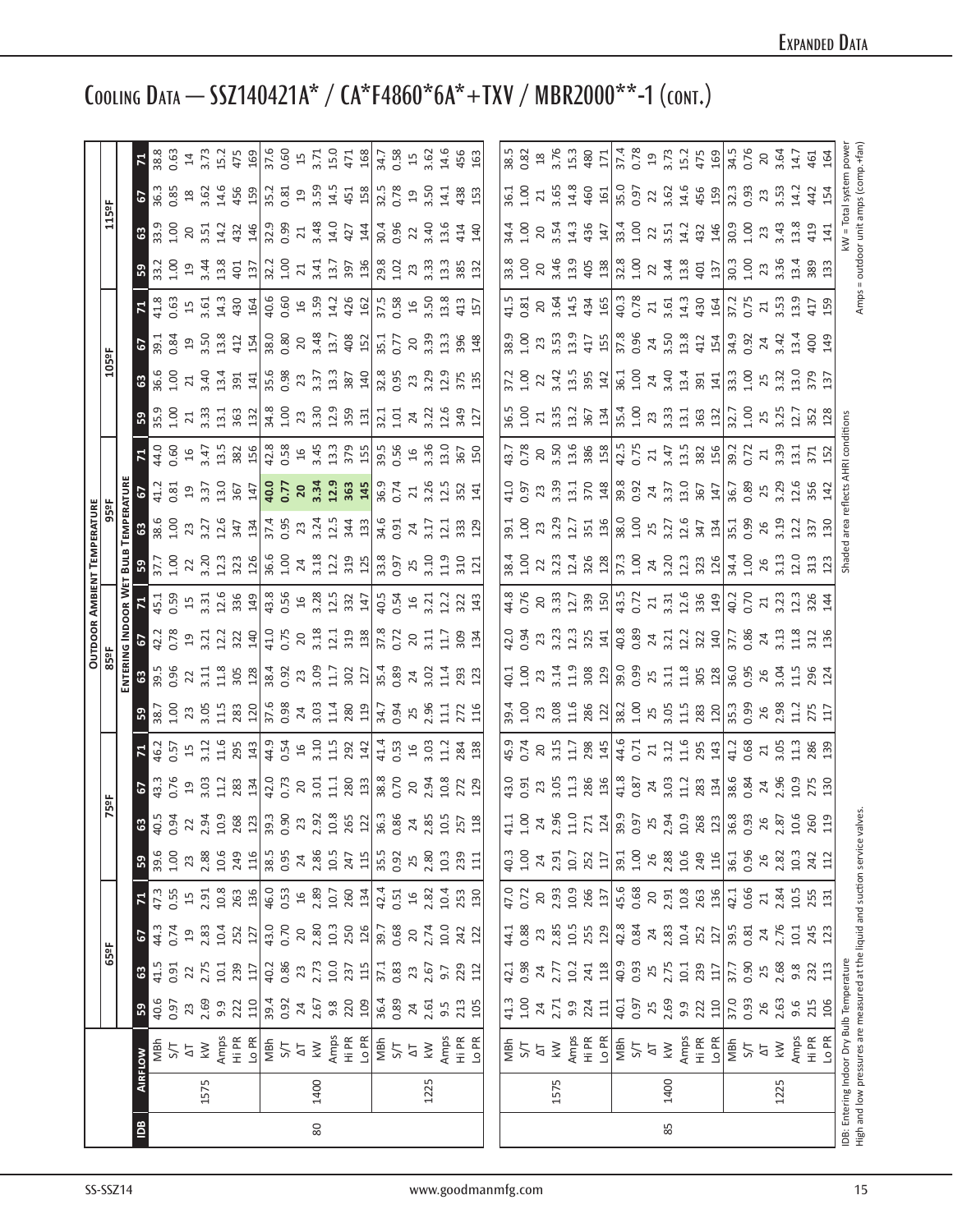|                 |      |                                                                              |                |                 |                 |              |                  |                                                                                                                                                                                                                                                                       |                                                                                                                                                                                                                                                                                                               |  |                                                                                                                                                                                                                                                                                                                                        |                                                                                     |          | <b>OUTDOOR AMBIENT TEMPERATURE</b>                                                                                                                                                                                             |                                                                                                                                                                                                                                                                                                                        |                                                                                                                                                                                                                                |       |                                                                                                             |                                                                                                                                                                                                                                                                                                           |                                               |       |                                                                                                                                                                                                                                                                                                            |                                                                                                                                                                                                                                                                                                                     |                                                                                                                                                                                                                                                                                                                     |                                                                                                                                                                                                                                                                                                                     |
|-----------------|------|------------------------------------------------------------------------------|----------------|-----------------|-----------------|--------------|------------------|-----------------------------------------------------------------------------------------------------------------------------------------------------------------------------------------------------------------------------------------------------------------------|---------------------------------------------------------------------------------------------------------------------------------------------------------------------------------------------------------------------------------------------------------------------------------------------------------------|--|----------------------------------------------------------------------------------------------------------------------------------------------------------------------------------------------------------------------------------------------------------------------------------------------------------------------------------------|-------------------------------------------------------------------------------------|----------|--------------------------------------------------------------------------------------------------------------------------------------------------------------------------------------------------------------------------------|------------------------------------------------------------------------------------------------------------------------------------------------------------------------------------------------------------------------------------------------------------------------------------------------------------------------|--------------------------------------------------------------------------------------------------------------------------------------------------------------------------------------------------------------------------------|-------|-------------------------------------------------------------------------------------------------------------|-----------------------------------------------------------------------------------------------------------------------------------------------------------------------------------------------------------------------------------------------------------------------------------------------------------|-----------------------------------------------|-------|------------------------------------------------------------------------------------------------------------------------------------------------------------------------------------------------------------------------------------------------------------------------------------------------------------|---------------------------------------------------------------------------------------------------------------------------------------------------------------------------------------------------------------------------------------------------------------------------------------------------------------------|---------------------------------------------------------------------------------------------------------------------------------------------------------------------------------------------------------------------------------------------------------------------------------------------------------------------|---------------------------------------------------------------------------------------------------------------------------------------------------------------------------------------------------------------------------------------------------------------------------------------------------------------------|
|                 |      |                                                                              |                |                 | 65°F            |              |                  |                                                                                                                                                                                                                                                                       | 75ºF                                                                                                                                                                                                                                                                                                          |  |                                                                                                                                                                                                                                                                                                                                        |                                                                                     |          |                                                                                                                                                                                                                                |                                                                                                                                                                                                                                                                                                                        |                                                                                                                                                                                                                                |       |                                                                                                             | 105°F                                                                                                                                                                                                                                                                                                     |                                               |       |                                                                                                                                                                                                                                                                                                            | 115°F                                                                                                                                                                                                                                                                                                               |                                                                                                                                                                                                                                                                                                                     |                                                                                                                                                                                                                                                                                                                     |
|                 |      |                                                                              |                |                 |                 |              |                  |                                                                                                                                                                                                                                                                       |                                                                                                                                                                                                                                                                                                               |  | ENTERING                                                                                                                                                                                                                                                                                                                               |                                                                                     | INDOOR W |                                                                                                                                                                                                                                | TEMPERATUR                                                                                                                                                                                                                                                                                                             |                                                                                                                                                                                                                                |       |                                                                                                             |                                                                                                                                                                                                                                                                                                           |                                               |       |                                                                                                                                                                                                                                                                                                            |                                                                                                                                                                                                                                                                                                                     |                                                                                                                                                                                                                                                                                                                     |                                                                                                                                                                                                                                                                                                                     |
| 1DB             |      | <b>AIRFLOW</b>                                                               | ္မာ            | $\mathbb{S}^3$  | 6               |              |                  |                                                                                                                                                                                                                                                                       |                                                                                                                                                                                                                                                                                                               |  |                                                                                                                                                                                                                                                                                                                                        |                                                                                     |          |                                                                                                                                                                                                                                |                                                                                                                                                                                                                                                                                                                        |                                                                                                                                                                                                                                |       |                                                                                                             | ස                                                                                                                                                                                                                                                                                                         |                                               |       |                                                                                                                                                                                                                                                                                                            | $\mathbf{3}$                                                                                                                                                                                                                                                                                                        | $\frac{5}{2}$                                                                                                                                                                                                                                                                                                       |                                                                                                                                                                                                                                                                                                                     |
|                 |      | MBh                                                                          | 45.1           | 46.7            | 51.2            |              | 44.0             |                                                                                                                                                                                                                                                                       | $rac{6}{20}$                                                                                                                                                                                                                                                                                                  |  | 44.5                                                                                                                                                                                                                                                                                                                                   | 48.8                                                                                |          | 41.9<br>0.84                                                                                                                                                                                                                   | 43.5                                                                                                                                                                                                                                                                                                                   | 47.6                                                                                                                                                                                                                           |       | 39.8<br>0.87                                                                                                | 41.3<br>0.73                                                                                                                                                                                                                                                                                              | $rac{67}{45.3}$                               |       |                                                                                                                                                                                                                                                                                                            | 38.2                                                                                                                                                                                                                                                                                                                | 41.9<br>0.51                                                                                                                                                                                                                                                                                                        |                                                                                                                                                                                                                                                                                                                     |
|                 |      | 5/7                                                                          | 0.76           | 0.64            | 0.44            |              | 0.79             |                                                                                                                                                                                                                                                                       |                                                                                                                                                                                                                                                                                                               |  | 0.68                                                                                                                                                                                                                                                                                                                                   | 0.47                                                                                |          |                                                                                                                                                                                                                                |                                                                                                                                                                                                                                                                                                                        | 0.48                                                                                                                                                                                                                           |       |                                                                                                             |                                                                                                                                                                                                                                                                                                           |                                               |       |                                                                                                                                                                                                                                                                                                            | .73                                                                                                                                                                                                                                                                                                                 |                                                                                                                                                                                                                                                                                                                     |                                                                                                                                                                                                                                                                                                                     |
|                 |      | $\overline{\Delta}$                                                          | $^{28}$        | 16              | $\overline{12}$ |              | $^{28}$          |                                                                                                                                                                                                                                                                       |                                                                                                                                                                                                                                                                                                               |  |                                                                                                                                                                                                                                                                                                                                        | $\overline{\mathfrak{c}}$                                                           |          |                                                                                                                                                                                                                                | $\frac{16}{2}$                                                                                                                                                                                                                                                                                                         | $2\overline{1}$                                                                                                                                                                                                                |       |                                                                                                             | $\frac{16}{2}$                                                                                                                                                                                                                                                                                            | $22$                                          |       |                                                                                                                                                                                                                                                                                                            |                                                                                                                                                                                                                                                                                                                     | $\Xi$                                                                                                                                                                                                                                                                                                               |                                                                                                                                                                                                                                                                                                                     |
|                 | 1744 | $\overline{\mathsf{k}}\mathsf{W}$                                            | 2.98           | 3.04            | 3.13            |              | 3.19             |                                                                                                                                                                                                                                                                       |                                                                                                                                                                                                                                                                                                               |  |                                                                                                                                                                                                                                                                                                                                        | 3.56                                                                                |          |                                                                                                                                                                                                                                |                                                                                                                                                                                                                                                                                                                        | 3.73                                                                                                                                                                                                                           |       |                                                                                                             | 3.77                                                                                                                                                                                                                                                                                                      |                                               |       |                                                                                                                                                                                                                                                                                                            |                                                                                                                                                                                                                                                                                                                     |                                                                                                                                                                                                                                                                                                                     |                                                                                                                                                                                                                                                                                                                     |
|                 |      | Amps                                                                         | 5.9<br>217     | 6.2             | 6.5             |              | $6.\overline{8}$ |                                                                                                                                                                                                                                                                       | $2,36$<br>$7,4$<br>$7,7$                                                                                                                                                                                                                                                                                      |  | $16$<br>$3.45$<br>$8.0$<br>$298$                                                                                                                                                                                                                                                                                                       | $8.5$<br>315                                                                        |          |                                                                                                                                                                                                                                |                                                                                                                                                                                                                                                                                                                        |                                                                                                                                                                                                                                |       |                                                                                                             |                                                                                                                                                                                                                                                                                                           |                                               |       |                                                                                                                                                                                                                                                                                                            | $158007$<br>$10.72$                                                                                                                                                                                                                                                                                                 | $4.01$<br>$11.2$                                                                                                                                                                                                                                                                                                    |                                                                                                                                                                                                                                                                                                                     |
|                 |      | Hi PR                                                                        |                | 233             | 247             |              | 243              |                                                                                                                                                                                                                                                                       |                                                                                                                                                                                                                                                                                                               |  |                                                                                                                                                                                                                                                                                                                                        |                                                                                     |          |                                                                                                                                                                                                                                |                                                                                                                                                                                                                                                                                                                        | $9.4$ $3.58$ $14$                                                                                                                                                                                                              |       |                                                                                                             |                                                                                                                                                                                                                                                                                                           | 3.88<br>10.3<br>403                           |       |                                                                                                                                                                                                                                                                                                            |                                                                                                                                                                                                                                                                                                                     | 445                                                                                                                                                                                                                                                                                                                 |                                                                                                                                                                                                                                                                                                                     |
|                 |      | Lo PR                                                                        | 106            | 113             | 123             |              | 112              |                                                                                                                                                                                                                                                                       | 130                                                                                                                                                                                                                                                                                                           |  |                                                                                                                                                                                                                                                                                                                                        | 135                                                                                 |          |                                                                                                                                                                                                                                |                                                                                                                                                                                                                                                                                                                        |                                                                                                                                                                                                                                |       |                                                                                                             |                                                                                                                                                                                                                                                                                                           |                                               |       |                                                                                                                                                                                                                                                                                                            |                                                                                                                                                                                                                                                                                                                     | 154                                                                                                                                                                                                                                                                                                                 |                                                                                                                                                                                                                                                                                                                     |
|                 |      | 다 기<br>지도                                                                    | 43.8           | 45.4            | 49.7            |              | 42.7             | $\frac{1}{3}$                                                                                                                                                                                                                                                         |                                                                                                                                                                                                                                                                                                               |  | $\frac{12}{3} \begin{vmatrix} 1 & 1 & 1 \\ 1 & 1 & 1 \\ 1 & 1 & 1 \\ 1 & 1 & 1 \\ 1 & 1 & 1 \\ 1 & 1 & 1 \\ 1 & 1 & 1 \\ 1 & 1 & 1 \\ 1 & 1 & 1 \\ 1 & 1 & 1 \\ 1 & 1 & 1 \\ 1 & 1 & 1 \\ 1 & 1 & 1 \\ 1 & 1 & 1 \\ 1 & 1 & 1 \\ 1 & 1 & 1 \\ 1 & 1 & 1 \\ 1 & 1 & 1 \\ 1 & 1 & 1 \\ 1 & 1 & 1 \\ 1 & 1 & 1 \\ 1 & 1 & 1 \\ 1 & 1 & 1$ | 47.4                                                                                |          |                                                                                                                                                                                                                                | $\frac{3}{8}$ $\frac{3}{8}$ $\frac{3}{8}$ $\frac{3}{8}$ $\frac{1}{12}$ $\frac{1}{5}$ $\frac{5}{12}$ $\frac{5}{8}$ $\frac{3}{8}$ $\frac{3}{8}$ $\frac{3}{8}$ $\frac{3}{8}$ $\frac{3}{12}$ $\frac{3}{8}$ $\frac{3}{8}$ $\frac{3}{8}$ $\frac{3}{12}$ $\frac{3}{8}$ $\frac{3}{8}$ $\frac{3}{12}$ $\frac{3}{8}$ $\frac{3}{$ | $\frac{46.2}{6.46}$                                                                                                                                                                                                            |       |                                                                                                             |                                                                                                                                                                                                                                                                                                           | $\frac{9}{43.3}$                              |       |                                                                                                                                                                                                                                                                                                            | $\frac{1}{2}$ $\frac{1}{2}$ $\frac{1}{2}$ $\frac{1}{2}$ $\frac{1}{2}$ $\frac{1}{2}$ $\frac{1}{2}$ $\frac{1}{2}$ $\frac{1}{2}$ $\frac{1}{2}$ $\frac{1}{2}$ $\frac{1}{2}$ $\frac{1}{2}$ $\frac{1}{2}$ $\frac{1}{2}$ $\frac{1}{2}$ $\frac{1}{2}$ $\frac{1}{2}$ $\frac{1}{2}$ $\frac{1}{2}$ $\frac{1}{2}$ $\frac{1}{2}$ | $\frac{10.7}{0.48}$<br>3.98<br>3.98                                                                                                                                                                                                                                                                                 |                                                                                                                                                                                                                                                                                                                     |
|                 |      |                                                                              | 0.73           | 0.61            | 0.42            |              |                  |                                                                                                                                                                                                                                                                       |                                                                                                                                                                                                                                                                                                               |  |                                                                                                                                                                                                                                                                                                                                        |                                                                                     |          |                                                                                                                                                                                                                                |                                                                                                                                                                                                                                                                                                                        |                                                                                                                                                                                                                                |       |                                                                                                             |                                                                                                                                                                                                                                                                                                           |                                               |       |                                                                                                                                                                                                                                                                                                            |                                                                                                                                                                                                                                                                                                                     |                                                                                                                                                                                                                                                                                                                     |                                                                                                                                                                                                                                                                                                                     |
|                 |      |                                                                              | $_{19}$        | $\mathfrak{a}$  | $\overline{12}$ |              | $\overline{c}$   |                                                                                                                                                                                                                                                                       |                                                                                                                                                                                                                                                                                                               |  |                                                                                                                                                                                                                                                                                                                                        |                                                                                     |          |                                                                                                                                                                                                                                |                                                                                                                                                                                                                                                                                                                        |                                                                                                                                                                                                                                |       |                                                                                                             |                                                                                                                                                                                                                                                                                                           | $22$                                          |       |                                                                                                                                                                                                                                                                                                            |                                                                                                                                                                                                                                                                                                                     |                                                                                                                                                                                                                                                                                                                     |                                                                                                                                                                                                                                                                                                                     |
| $\overline{70}$ | 1550 | $\lesssim$                                                                   | 2.96           | 3.02            | 3.10            |              | 3.17             |                                                                                                                                                                                                                                                                       |                                                                                                                                                                                                                                                                                                               |  |                                                                                                                                                                                                                                                                                                                                        |                                                                                     |          |                                                                                                                                                                                                                                |                                                                                                                                                                                                                                                                                                                        |                                                                                                                                                                                                                                |       |                                                                                                             |                                                                                                                                                                                                                                                                                                           |                                               |       |                                                                                                                                                                                                                                                                                                            |                                                                                                                                                                                                                                                                                                                     |                                                                                                                                                                                                                                                                                                                     |                                                                                                                                                                                                                                                                                                                     |
|                 |      | Amps                                                                         | 5.8            | 6.1             | 6.4             |              | 6.7              |                                                                                                                                                                                                                                                                       |                                                                                                                                                                                                                                                                                                               |  |                                                                                                                                                                                                                                                                                                                                        | $\frac{1}{2}$ $\frac{3}{2}$ $\frac{3}{2}$ $\frac{4}{2}$ $\frac{1}{2}$ $\frac{3}{2}$ |          |                                                                                                                                                                                                                                |                                                                                                                                                                                                                                                                                                                        | $\frac{25}{3}$ $\frac{25}{3}$ $\frac{21}{3}$                                                                                                                                                                                   |       |                                                                                                             |                                                                                                                                                                                                                                                                                                           | $3.85$ $10.3$ $9.4$ $10.5$ $10.4$ $6.4$ $6.4$ |       |                                                                                                                                                                                                                                                                                                            |                                                                                                                                                                                                                                                                                                                     |                                                                                                                                                                                                                                                                                                                     |                                                                                                                                                                                                                                                                                                                     |
|                 |      | Hi PR                                                                        | 215            | 231             | 244             |              | 241              |                                                                                                                                                                                                                                                                       |                                                                                                                                                                                                                                                                                                               |  |                                                                                                                                                                                                                                                                                                                                        |                                                                                     |          |                                                                                                                                                                                                                                |                                                                                                                                                                                                                                                                                                                        |                                                                                                                                                                                                                                |       |                                                                                                             |                                                                                                                                                                                                                                                                                                           |                                               |       |                                                                                                                                                                                                                                                                                                            |                                                                                                                                                                                                                                                                                                                     |                                                                                                                                                                                                                                                                                                                     |                                                                                                                                                                                                                                                                                                                     |
|                 |      | Lo PR                                                                        | 105            | 112             | 122             |              | 111              |                                                                                                                                                                                                                                                                       |                                                                                                                                                                                                                                                                                                               |  |                                                                                                                                                                                                                                                                                                                                        |                                                                                     |          |                                                                                                                                                                                                                                |                                                                                                                                                                                                                                                                                                                        |                                                                                                                                                                                                                                |       |                                                                                                             |                                                                                                                                                                                                                                                                                                           |                                               |       |                                                                                                                                                                                                                                                                                                            |                                                                                                                                                                                                                                                                                                                     |                                                                                                                                                                                                                                                                                                                     |                                                                                                                                                                                                                                                                                                                     |
|                 |      | MBh                                                                          |                | 41.9            | 45.9            |              |                  |                                                                                                                                                                                                                                                                       | $\frac{274}{129}$<br>$\frac{29}{43}$                                                                                                                                                                                                                                                                          |  |                                                                                                                                                                                                                                                                                                                                        | 43.7                                                                                |          |                                                                                                                                                                                                                                |                                                                                                                                                                                                                                                                                                                        | 42.7                                                                                                                                                                                                                           |       |                                                                                                             |                                                                                                                                                                                                                                                                                                           |                                               |       |                                                                                                                                                                                                                                                                                                            |                                                                                                                                                                                                                                                                                                                     | $rac{11}{37}$<br>$rac{11}{37}$<br>$rac{1}{37}$                                                                                                                                                                                                                                                                      |                                                                                                                                                                                                                                                                                                                     |
|                 |      | 5/7                                                                          | 40.4<br>0.70   | 0.59            | 0.41            |              | 39.5<br>0.73     |                                                                                                                                                                                                                                                                       |                                                                                                                                                                                                                                                                                                               |  |                                                                                                                                                                                                                                                                                                                                        | 0.43                                                                                |          |                                                                                                                                                                                                                                |                                                                                                                                                                                                                                                                                                                        | 0.45                                                                                                                                                                                                                           |       |                                                                                                             |                                                                                                                                                                                                                                                                                                           |                                               |       |                                                                                                                                                                                                                                                                                                            |                                                                                                                                                                                                                                                                                                                     |                                                                                                                                                                                                                                                                                                                     |                                                                                                                                                                                                                                                                                                                     |
|                 |      | $\overline{\omega}$                                                          | $\overline{c}$ | $\overline{17}$ | $\Xi$           |              | $\overline{c}$   |                                                                                                                                                                                                                                                                       |                                                                                                                                                                                                                                                                                                               |  |                                                                                                                                                                                                                                                                                                                                        |                                                                                     |          |                                                                                                                                                                                                                                |                                                                                                                                                                                                                                                                                                                        | $\Xi$                                                                                                                                                                                                                          |       |                                                                                                             |                                                                                                                                                                                                                                                                                                           |                                               |       |                                                                                                                                                                                                                                                                                                            |                                                                                                                                                                                                                                                                                                                     | $22$                                                                                                                                                                                                                                                                                                                |                                                                                                                                                                                                                                                                                                                     |
|                 | 1356 | $\overline{\mathsf{k}}$ W                                                    | 2.89           | 2.95            | 3.04            |              | 3.10             |                                                                                                                                                                                                                                                                       |                                                                                                                                                                                                                                                                                                               |  |                                                                                                                                                                                                                                                                                                                                        | $\frac{13}{3.45}$                                                                   |          |                                                                                                                                                                                                                                | $17^{15}$                                                                                                                                                                                                                                                                                                              |                                                                                                                                                                                                                                |       |                                                                                                             |                                                                                                                                                                                                                                                                                                           | 13.76                                         |       |                                                                                                                                                                                                                                                                                                            |                                                                                                                                                                                                                                                                                                                     |                                                                                                                                                                                                                                                                                                                     |                                                                                                                                                                                                                                                                                                                     |
|                 |      | Amps                                                                         | 5.5            | 5.8             | 6.1             |              | $6.\overline{3}$ |                                                                                                                                                                                                                                                                       |                                                                                                                                                                                                                                                                                                               |  |                                                                                                                                                                                                                                                                                                                                        |                                                                                     |          |                                                                                                                                                                                                                                |                                                                                                                                                                                                                                                                                                                        | $3.62$<br>8.9                                                                                                                                                                                                                  |       |                                                                                                             |                                                                                                                                                                                                                                                                                                           |                                               |       |                                                                                                                                                                                                                                                                                                            |                                                                                                                                                                                                                                                                                                                     |                                                                                                                                                                                                                                                                                                                     |                                                                                                                                                                                                                                                                                                                     |
|                 |      | Hi PR                                                                        | 208            | 224             | 237             |              | 234              |                                                                                                                                                                                                                                                                       |                                                                                                                                                                                                                                                                                                               |  |                                                                                                                                                                                                                                                                                                                                        | 8.0<br>302                                                                          |          |                                                                                                                                                                                                                                | s.4<br>325                                                                                                                                                                                                                                                                                                             |                                                                                                                                                                                                                                |       |                                                                                                             | $17.65$<br>$3.67$<br>$3.67$<br>$3.51$                                                                                                                                                                                                                                                                     | $-387$                                        |       |                                                                                                                                                                                                                                                                                                            | $195$<br>$495$                                                                                                                                                                                                                                                                                                      | 3.89<br>10.6<br>428                                                                                                                                                                                                                                                                                                 |                                                                                                                                                                                                                                                                                                                     |
|                 |      | Lo PR                                                                        | 102            | 108             |                 |              | 107              |                                                                                                                                                                                                                                                                       |                                                                                                                                                                                                                                                                                                               |  |                                                                                                                                                                                                                                                                                                                                        | 130                                                                                 |          |                                                                                                                                                                                                                                |                                                                                                                                                                                                                                                                                                                        | $344$<br>136                                                                                                                                                                                                                   |       |                                                                                                             |                                                                                                                                                                                                                                                                                                           | 143                                           |       |                                                                                                                                                                                                                                                                                                            |                                                                                                                                                                                                                                                                                                                     | 148                                                                                                                                                                                                                                                                                                                 |                                                                                                                                                                                                                                                                                                                     |
|                 |      |                                                                              |                |                 | 118             |              |                  |                                                                                                                                                                                                                                                                       |                                                                                                                                                                                                                                                                                                               |  |                                                                                                                                                                                                                                                                                                                                        |                                                                                     |          |                                                                                                                                                                                                                                |                                                                                                                                                                                                                                                                                                                        |                                                                                                                                                                                                                                |       |                                                                                                             |                                                                                                                                                                                                                                                                                                           |                                               |       |                                                                                                                                                                                                                                                                                                            |                                                                                                                                                                                                                                                                                                                     |                                                                                                                                                                                                                                                                                                                     |                                                                                                                                                                                                                                                                                                                     |
|                 |      |                                                                              |                |                 |                 |              |                  |                                                                                                                                                                                                                                                                       |                                                                                                                                                                                                                                                                                                               |  |                                                                                                                                                                                                                                                                                                                                        |                                                                                     |          |                                                                                                                                                                                                                                |                                                                                                                                                                                                                                                                                                                        |                                                                                                                                                                                                                                |       |                                                                                                             |                                                                                                                                                                                                                                                                                                           |                                               |       |                                                                                                                                                                                                                                                                                                            |                                                                                                                                                                                                                                                                                                                     |                                                                                                                                                                                                                                                                                                                     |                                                                                                                                                                                                                                                                                                                     |
|                 |      | NBh<br>S/T                                                                   | 45.8           | 47.2            | 51.1            | 54.8<br>0.38 | 44.8<br>0.90     |                                                                                                                                                                                                                                                                       |                                                                                                                                                                                                                                                                                                               |  |                                                                                                                                                                                                                                                                                                                                        |                                                                                     |          |                                                                                                                                                                                                                                |                                                                                                                                                                                                                                                                                                                        |                                                                                                                                                                                                                                |       |                                                                                                             |                                                                                                                                                                                                                                                                                                           |                                               |       |                                                                                                                                                                                                                                                                                                            |                                                                                                                                                                                                                                                                                                                     |                                                                                                                                                                                                                                                                                                                     | $14.9$<br>0.43                                                                                                                                                                                                                                                                                                      |
|                 |      |                                                                              | 0.87           | 0.78            | 0.59            |              |                  |                                                                                                                                                                                                                                                                       |                                                                                                                                                                                                                                                                                                               |  |                                                                                                                                                                                                                                                                                                                                        |                                                                                     |          |                                                                                                                                                                                                                                |                                                                                                                                                                                                                                                                                                                        |                                                                                                                                                                                                                                |       |                                                                                                             |                                                                                                                                                                                                                                                                                                           |                                               |       |                                                                                                                                                                                                                                                                                                            |                                                                                                                                                                                                                                                                                                                     |                                                                                                                                                                                                                                                                                                                     |                                                                                                                                                                                                                                                                                                                     |
|                 |      | $\Xi$                                                                        | 21             | $\overline{1}9$ | 16              | $\Xi$        | 21               |                                                                                                                                                                                                                                                                       |                                                                                                                                                                                                                                                                                                               |  |                                                                                                                                                                                                                                                                                                                                        |                                                                                     |          |                                                                                                                                                                                                                                |                                                                                                                                                                                                                                                                                                                        |                                                                                                                                                                                                                                |       |                                                                                                             |                                                                                                                                                                                                                                                                                                           |                                               |       |                                                                                                                                                                                                                                                                                                            |                                                                                                                                                                                                                                                                                                                     |                                                                                                                                                                                                                                                                                                                     |                                                                                                                                                                                                                                                                                                                     |
|                 | 1744 | $\overline{\mathsf{k}}$                                                      | 3.00           | 3.06            | 3.15            | 3.25         | 3.22             |                                                                                                                                                                                                                                                                       |                                                                                                                                                                                                                                                                                                               |  |                                                                                                                                                                                                                                                                                                                                        |                                                                                     |          |                                                                                                                                                                                                                                |                                                                                                                                                                                                                                                                                                                        |                                                                                                                                                                                                                                |       |                                                                                                             |                                                                                                                                                                                                                                                                                                           |                                               |       |                                                                                                                                                                                                                                                                                                            |                                                                                                                                                                                                                                                                                                                     |                                                                                                                                                                                                                                                                                                                     |                                                                                                                                                                                                                                                                                                                     |
|                 |      | Amps<br>Hi PR                                                                | 6.0            | 6.3             | 6.6             | 7.0          | 6.9              |                                                                                                                                                                                                                                                                       |                                                                                                                                                                                                                                                                                                               |  |                                                                                                                                                                                                                                                                                                                                        |                                                                                     |          |                                                                                                                                                                                                                                |                                                                                                                                                                                                                                                                                                                        |                                                                                                                                                                                                                                |       |                                                                                                             |                                                                                                                                                                                                                                                                                                           |                                               |       |                                                                                                                                                                                                                                                                                                            |                                                                                                                                                                                                                                                                                                                     |                                                                                                                                                                                                                                                                                                                     |                                                                                                                                                                                                                                                                                                                     |
|                 |      |                                                                              | 219            | 236             | 249             | 260          | 246              |                                                                                                                                                                                                                                                                       |                                                                                                                                                                                                                                                                                                               |  |                                                                                                                                                                                                                                                                                                                                        |                                                                                     |          |                                                                                                                                                                                                                                |                                                                                                                                                                                                                                                                                                                        |                                                                                                                                                                                                                                |       |                                                                                                             |                                                                                                                                                                                                                                                                                                           |                                               |       |                                                                                                                                                                                                                                                                                                            |                                                                                                                                                                                                                                                                                                                     |                                                                                                                                                                                                                                                                                                                     |                                                                                                                                                                                                                                                                                                                     |
|                 |      | Lo PR                                                                        | 107            | 114             | 124             | 132          | 113              |                                                                                                                                                                                                                                                                       |                                                                                                                                                                                                                                                                                                               |  |                                                                                                                                                                                                                                                                                                                                        |                                                                                     |          |                                                                                                                                                                                                                                |                                                                                                                                                                                                                                                                                                                        |                                                                                                                                                                                                                                |       |                                                                                                             |                                                                                                                                                                                                                                                                                                           |                                               |       |                                                                                                                                                                                                                                                                                                            | $\frac{86}{83}$ $\frac{83}{83}$ $\frac{83}{83}$ $\frac{83}{84}$ $\frac{81}{81}$ $\frac{83}{83}$ $\frac{83}{83}$ $\frac{81}{81}$ $\frac{81}{81}$                                                                                                                                                                     |                                                                                                                                                                                                                                                                                                                     | $\frac{1}{2}$ $\frac{1}{2}$ $\frac{1}{2}$ $\frac{1}{2}$ $\frac{1}{2}$ $\frac{1}{2}$ $\frac{1}{2}$ $\frac{1}{2}$ $\frac{1}{2}$ $\frac{1}{2}$ $\frac{1}{2}$ $\frac{1}{2}$ $\frac{1}{2}$ $\frac{1}{2}$ $\frac{1}{2}$ $\frac{1}{2}$ $\frac{1}{2}$ $\frac{1}{2}$ $\frac{1}{2}$ $\frac{1}{2}$ $\frac{1}{2}$ $\frac{1}{2}$ |
|                 |      | MBh                                                                          | 44.5<br>0.83   | 45.8<br>0.74    | 49.6            | 53.2<br>0.36 | 43.5             |                                                                                                                                                                                                                                                                       |                                                                                                                                                                                                                                                                                                               |  |                                                                                                                                                                                                                                                                                                                                        |                                                                                     |          |                                                                                                                                                                                                                                |                                                                                                                                                                                                                                                                                                                        |                                                                                                                                                                                                                                |       |                                                                                                             |                                                                                                                                                                                                                                                                                                           |                                               |       |                                                                                                                                                                                                                                                                                                            |                                                                                                                                                                                                                                                                                                                     |                                                                                                                                                                                                                                                                                                                     |                                                                                                                                                                                                                                                                                                                     |
|                 |      | 5/7                                                                          |                |                 | 0.56            |              | 0.86             |                                                                                                                                                                                                                                                                       |                                                                                                                                                                                                                                                                                                               |  |                                                                                                                                                                                                                                                                                                                                        |                                                                                     |          |                                                                                                                                                                                                                                |                                                                                                                                                                                                                                                                                                                        |                                                                                                                                                                                                                                |       |                                                                                                             |                                                                                                                                                                                                                                                                                                           |                                               |       |                                                                                                                                                                                                                                                                                                            |                                                                                                                                                                                                                                                                                                                     |                                                                                                                                                                                                                                                                                                                     |                                                                                                                                                                                                                                                                                                                     |
|                 |      | $\overline{\Delta}$                                                          | 2.98           | 20              | $\frac{1}{6}$   | $\Xi$        | $\overline{2}$   |                                                                                                                                                                                                                                                                       |                                                                                                                                                                                                                                                                                                               |  |                                                                                                                                                                                                                                                                                                                                        |                                                                                     |          |                                                                                                                                                                                                                                |                                                                                                                                                                                                                                                                                                                        |                                                                                                                                                                                                                                |       |                                                                                                             |                                                                                                                                                                                                                                                                                                           |                                               |       |                                                                                                                                                                                                                                                                                                            |                                                                                                                                                                                                                                                                                                                     |                                                                                                                                                                                                                                                                                                                     |                                                                                                                                                                                                                                                                                                                     |
| 75              | 1550 | $\lesssim$                                                                   |                | 3.04            | 3.13            | 3.22         | 3.19             |                                                                                                                                                                                                                                                                       |                                                                                                                                                                                                                                                                                                               |  |                                                                                                                                                                                                                                                                                                                                        |                                                                                     |          |                                                                                                                                                                                                                                |                                                                                                                                                                                                                                                                                                                        |                                                                                                                                                                                                                                |       |                                                                                                             |                                                                                                                                                                                                                                                                                                           |                                               |       |                                                                                                                                                                                                                                                                                                            |                                                                                                                                                                                                                                                                                                                     |                                                                                                                                                                                                                                                                                                                     |                                                                                                                                                                                                                                                                                                                     |
|                 |      | Amps<br>Hi PR                                                                | 5.9            | 6.2             | 6.5             | 6.9          | $6.\overline{8}$ |                                                                                                                                                                                                                                                                       |                                                                                                                                                                                                                                                                                                               |  |                                                                                                                                                                                                                                                                                                                                        |                                                                                     |          |                                                                                                                                                                                                                                |                                                                                                                                                                                                                                                                                                                        |                                                                                                                                                                                                                                |       |                                                                                                             |                                                                                                                                                                                                                                                                                                           |                                               |       |                                                                                                                                                                                                                                                                                                            |                                                                                                                                                                                                                                                                                                                     |                                                                                                                                                                                                                                                                                                                     |                                                                                                                                                                                                                                                                                                                     |
|                 |      |                                                                              | 217            | 233             | 247             | 257<br>131   | 243              |                                                                                                                                                                                                                                                                       |                                                                                                                                                                                                                                                                                                               |  |                                                                                                                                                                                                                                                                                                                                        |                                                                                     |          |                                                                                                                                                                                                                                |                                                                                                                                                                                                                                                                                                                        |                                                                                                                                                                                                                                |       |                                                                                                             |                                                                                                                                                                                                                                                                                                           |                                               |       |                                                                                                                                                                                                                                                                                                            |                                                                                                                                                                                                                                                                                                                     |                                                                                                                                                                                                                                                                                                                     |                                                                                                                                                                                                                                                                                                                     |
|                 |      | Lo PR                                                                        | 106            | 113             | 123             |              | 112              |                                                                                                                                                                                                                                                                       |                                                                                                                                                                                                                                                                                                               |  |                                                                                                                                                                                                                                                                                                                                        |                                                                                     |          |                                                                                                                                                                                                                                | ឆ្នំ ខី ខ ឌូ ឌូ ឌូ ឌូ ដូ <mark>ខ្ញុំ ខ្ញុំ ឌូ ឌូ ឌូ ឌូ ម</mark> ី ខ្ញុំ ខ្ញុំ ខ្ញុំ ខ្ញុំ ខ្ញុំ ខ្ញុំ ខ្ញុំ ខ្ញុំ ខ្ញុំ ខ្ញុ                                                                                                                                                                                           |                                                                                                                                                                                                                                |       | $45.9$<br>$35.7$ $25.8$ $35.2$<br>$35.2$ $35.2$<br>$35.2$<br>$35.2$<br>$35.2$<br>$35.2$<br>$35.2$<br>$35.2$ | $\frac{17}{41}$ $\frac{80}{81}$ $\frac{60}{81}$ $\frac{60}{81}$ $\frac{80}{81}$ $\frac{60}{81}$ $\frac{80}{81}$ $\frac{60}{81}$ $\frac{80}{81}$ $\frac{60}{81}$ $\frac{80}{81}$ $\frac{60}{81}$ $\frac{80}{81}$ $\frac{80}{81}$ $\frac{80}{81}$ $\frac{80}{81}$ $\frac{80}{81}$ $\frac{80}{81}$ $\frac{8$ |                                               |       | $\frac{15}{25}$ $\frac{5}{25}$ $\frac{5}{25}$ $\frac{35}{25}$ $\frac{35}{25}$ $\frac{35}{25}$ $\frac{35}{25}$ $\frac{35}{25}$ $\frac{35}{25}$ $\frac{35}{25}$ $\frac{35}{25}$ $\frac{35}{25}$ $\frac{35}{25}$ $\frac{35}{25}$ $\frac{35}{25}$ $\frac{35}{25}$ $\frac{35}{25}$ $\frac{35}{25}$ $\frac{35}{$ |                                                                                                                                                                                                                                                                                                                     | $\frac{3}{4}$ $\frac{5}{5}$ $\frac{1}{4}$ $\frac{2}{5}$ $\frac{3}{4}$ $\frac{3}{4}$ $\frac{3}{4}$ $\frac{3}{4}$ $\frac{3}{4}$ $\frac{3}{4}$ $\frac{3}{4}$ $\frac{3}{4}$ $\frac{3}{4}$ $\frac{3}{4}$ $\frac{3}{4}$ $\frac{3}{4}$ $\frac{3}{4}$ $\frac{3}{4}$ $\frac{3}{4}$ $\frac{3}{4}$ $\frac{3}{4}$ $\frac{3}{4}$ |                                                                                                                                                                                                                                                                                                                     |
|                 |      | MBh                                                                          | 41.1           | 42.3            | 45.8            | 49.1         | 40.1             |                                                                                                                                                                                                                                                                       |                                                                                                                                                                                                                                                                                                               |  |                                                                                                                                                                                                                                                                                                                                        |                                                                                     |          |                                                                                                                                                                                                                                |                                                                                                                                                                                                                                                                                                                        |                                                                                                                                                                                                                                |       |                                                                                                             |                                                                                                                                                                                                                                                                                                           |                                               |       |                                                                                                                                                                                                                                                                                                            | 34.6<br>0.82                                                                                                                                                                                                                                                                                                        |                                                                                                                                                                                                                                                                                                                     | $\frac{1}{40.40}$                                                                                                                                                                                                                                                                                                   |
|                 |      | 5/7                                                                          | 0.80           | 0.71            | 0.54            | 0.35         | 0.83             |                                                                                                                                                                                                                                                                       |                                                                                                                                                                                                                                                                                                               |  |                                                                                                                                                                                                                                                                                                                                        |                                                                                     |          |                                                                                                                                                                                                                                |                                                                                                                                                                                                                                                                                                                        |                                                                                                                                                                                                                                |       |                                                                                                             |                                                                                                                                                                                                                                                                                                           |                                               |       |                                                                                                                                                                                                                                                                                                            |                                                                                                                                                                                                                                                                                                                     |                                                                                                                                                                                                                                                                                                                     |                                                                                                                                                                                                                                                                                                                     |
|                 |      | $\overline{\Delta}$                                                          | 22             | 20              | $17\,$          | $22$         | 22               |                                                                                                                                                                                                                                                                       |                                                                                                                                                                                                                                                                                                               |  |                                                                                                                                                                                                                                                                                                                                        |                                                                                     |          |                                                                                                                                                                                                                                |                                                                                                                                                                                                                                                                                                                        |                                                                                                                                                                                                                                |       |                                                                                                             |                                                                                                                                                                                                                                                                                                           |                                               |       |                                                                                                                                                                                                                                                                                                            |                                                                                                                                                                                                                                                                                                                     |                                                                                                                                                                                                                                                                                                                     | 114                                                                                                                                                                                                                                                                                                                 |
|                 | 1356 | $\leq$                                                                       | 2.91           | 2.97            | 3.06            | 3.15         | 3.12             |                                                                                                                                                                                                                                                                       |                                                                                                                                                                                                                                                                                                               |  |                                                                                                                                                                                                                                                                                                                                        |                                                                                     |          |                                                                                                                                                                                                                                |                                                                                                                                                                                                                                                                                                                        |                                                                                                                                                                                                                                |       |                                                                                                             |                                                                                                                                                                                                                                                                                                           |                                               |       |                                                                                                                                                                                                                                                                                                            |                                                                                                                                                                                                                                                                                                                     |                                                                                                                                                                                                                                                                                                                     |                                                                                                                                                                                                                                                                                                                     |
|                 |      | Amps                                                                         | 5.6            | 5.9             | 6.2             | 6.6          | 6.4              |                                                                                                                                                                                                                                                                       |                                                                                                                                                                                                                                                                                                               |  |                                                                                                                                                                                                                                                                                                                                        |                                                                                     |          |                                                                                                                                                                                                                                |                                                                                                                                                                                                                                                                                                                        |                                                                                                                                                                                                                                |       |                                                                                                             |                                                                                                                                                                                                                                                                                                           |                                               |       |                                                                                                                                                                                                                                                                                                            |                                                                                                                                                                                                                                                                                                                     |                                                                                                                                                                                                                                                                                                                     | $\frac{3}{11}$                                                                                                                                                                                                                                                                                                      |
|                 |      | Hi PR                                                                        | 210            | 226             | 239<br>119      | 249          | 236              | $\begin{array}{l} 45.80 \ 63.81 \ 75.81 \ 75.81 \ 75.81 \ 75.81 \ 75.81 \ 75.81 \ 75.81 \ 75.81 \ 75.81 \ 75.81 \ 75.81 \ 75.81 \ 75.81 \ 75.81 \ 75.81 \ 75.81 \ 75.81 \ 75.81 \ 75.81 \ 75.81 \ 75.81 \ 75.81 \ 75.81 \ 75.81 \ 75.81 \ 75.81 \ 75.81 \ 75.82 \ 75$ | $\begin{array}{l} 9956 \\ 9956 \\ 1096 \\ 1096 \\ 1096 \\ 1096 \\ 1096 \\ 1096 \\ 1096 \\ 1096 \\ 1096 \\ 1096 \\ 1096 \\ 1096 \\ 1096 \\ 1096 \\ 1096 \\ 1096 \\ 1096 \\ 1096 \\ 1096 \\ 1096 \\ 1096 \\ 1096 \\ 1096 \\ 1096 \\ 1096 \\ 1096 \\ 1096 \\ 1096 \\ 1096 \\ 1096 \\ 1096 \\ 1096 \\ 1096 \\ 10$ |  |                                                                                                                                                                                                                                                                                                                                        |                                                                                     |          | $45.9$ $5.7$ $3.8$ $3.2$ $1.4$ $3.5$ $3.4$ $3.6$ $3.4$ $3.4$ $3.4$ $3.5$ $3.4$ $3.5$ $3.5$ $3.4$ $3.5$ $3.5$ $3.4$ $3.5$ $3.5$ $3.5$ $3.5$ $3.5$ $3.5$ $3.5$ $3.5$ $3.5$ $3.5$ $3.5$ $3.5$ $3.5$ $3.5$ $3.5$ $3.5$ $3.5$ $3.5$ |                                                                                                                                                                                                                                                                                                                        | $47.5$ $65.5$ $65.5$ $65.5$ $65.5$ $65.5$ $65.5$ $65.5$ $65.5$ $65.5$ $65.5$ $65.5$ $65.5$ $65.5$ $65.5$ $65.5$ $65.5$ $65.5$ $65.5$ $65.5$ $65.5$ $65.5$ $65.5$ $65.5$ $65.5$ $65.5$ $65.5$ $65.5$ $65.5$ $65.5$ $65.5$ $65.$ |       | $2\frac{6}{3}$ $\frac{1}{3}$ $\frac{4}{3}$ $\frac{5}{4}$                                                    | 21 368<br>268<br>268<br>262<br>262                                                                                                                                                                                                                                                                        |                                               |       | 9.3<br>380<br>128                                                                                                                                                                                                                                                                                          | $19.80$<br>$0.2$<br>$0.3$<br>$0.3$<br>$0.3$                                                                                                                                                                                                                                                                         | $49.7249$<br>$49.749$                                                                                                                                                                                                                                                                                               | 451<br>159                                                                                                                                                                                                                                                                                                          |
|                 |      | Lo <sub>PR</sub>                                                             | 103            | 109             |                 | 127          | 109              |                                                                                                                                                                                                                                                                       |                                                                                                                                                                                                                                                                                                               |  |                                                                                                                                                                                                                                                                                                                                        |                                                                                     |          |                                                                                                                                                                                                                                | <b>26</b>                                                                                                                                                                                                                                                                                                              |                                                                                                                                                                                                                                |       |                                                                                                             |                                                                                                                                                                                                                                                                                                           |                                               |       |                                                                                                                                                                                                                                                                                                            |                                                                                                                                                                                                                                                                                                                     |                                                                                                                                                                                                                                                                                                                     |                                                                                                                                                                                                                                                                                                                     |
|                 |      | IDB: Entering Indoor Dry Bulb Temperature                                    |                |                 |                 |              |                  |                                                                                                                                                                                                                                                                       |                                                                                                                                                                                                                                                                                                               |  |                                                                                                                                                                                                                                                                                                                                        |                                                                                     |          | haded                                                                                                                                                                                                                          |                                                                                                                                                                                                                                                                                                                        | ea reflects ACCA                                                                                                                                                                                                               | (TVA) | condition                                                                                                   |                                                                                                                                                                                                                                                                                                           |                                               |       |                                                                                                                                                                                                                                                                                                            | <w =="" system<="" td="" total=""><td></td><td>power</td></w>                                                                                                                                                                                                                                                       |                                                                                                                                                                                                                                                                                                                     | power                                                                                                                                                                                                                                                                                                               |
|                 |      | High and low pressures are measured at the liquid and suction service valves |                |                 |                 |              |                  |                                                                                                                                                                                                                                                                       |                                                                                                                                                                                                                                                                                                               |  |                                                                                                                                                                                                                                                                                                                                        |                                                                                     |          |                                                                                                                                                                                                                                |                                                                                                                                                                                                                                                                                                                        |                                                                                                                                                                                                                                |       |                                                                                                             |                                                                                                                                                                                                                                                                                                           |                                               | Amps: | = outdoor unit amps (comp.+fan)                                                                                                                                                                                                                                                                            |                                                                                                                                                                                                                                                                                                                     |                                                                                                                                                                                                                                                                                                                     |                                                                                                                                                                                                                                                                                                                     |

# **Cooling Data — SSZ140481A\* / CA\*F4860\*6A\*+TXV / MBR2000\*\*-1**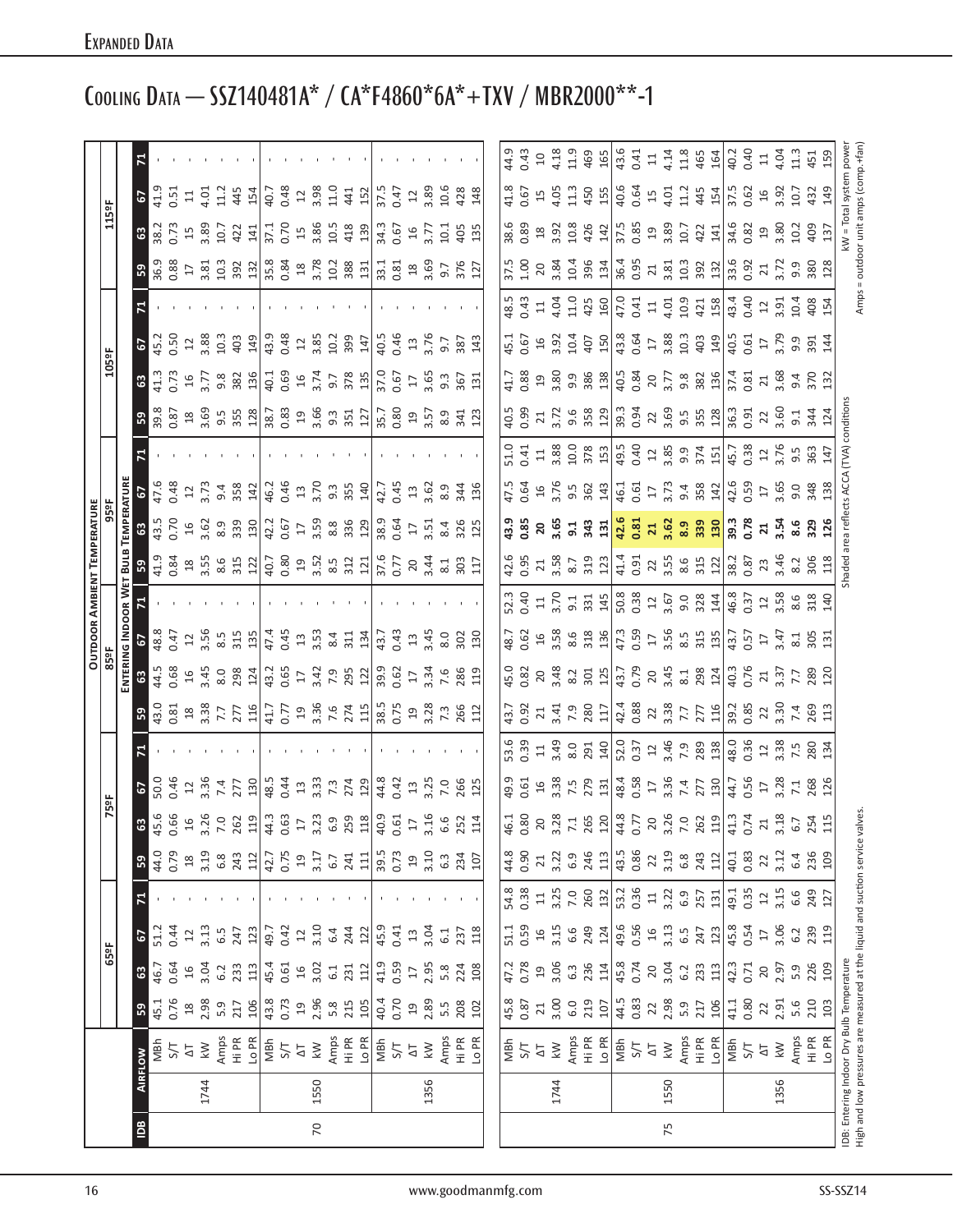**Cooling Data — SSZ140481A\* / CA\*F4860\*6A\*+TXV / MBR2000\*\*-1 (cont.)**

| z de se ta de la se ta de la segla de la segla de la segla de la segla de la segla de la segla de la segla de l<br>$G \rightarrow 1$ $G \rightarrow 0$ $G \rightarrow 0$ $G \rightarrow 0$ $G \rightarrow 0$ $G \rightarrow 0$ $G \rightarrow 0$ $G \rightarrow 0$ $G \rightarrow 0$ $G \rightarrow 0$ $G \rightarrow 0$ $G \rightarrow 0$ $G \rightarrow 0$ $G \rightarrow 0$ $G \rightarrow 0$ $G \rightarrow 0$ $G \rightarrow 0$ $G \rightarrow 0$ $G \rightarrow 0$ $G \rightarrow 0$ $G \rightarrow 0$ $G \rightarrow 0$ $G \rightarrow 0$ $G \rightarrow 0$ $G \rightarrow 0$ $G \rightarrow 0$ $G \rightarrow 0$ $G \rightarrow $<br>$3.532$ $3.5332$ $3.5332$ $3.532$ $3.532$ $3.532$ $3.532$ $3.532$ $3.532$ $3.532$ $3.532$ $3.532$ $3.532$ $3.532$ $3.532$ $3.532$ $3.532$ $3.532$ $3.532$ $3.532$ $3.532$ $3.532$ $3.532$ $3.532$ $3.532$ $3.532$ $3.532$ $3.$<br>$\frac{8}{3}$ $\frac{8}{3}$ $\frac{1}{3}$ $\frac{5}{3}$ $\frac{6}{3}$ $\frac{1}{3}$ $\frac{1}{2}$ $\frac{1}{3}$ $\frac{3}{3}$ $\frac{4}{3}$ $\frac{4}{3}$ $\frac{5}{3}$ $\frac{3}{3}$ $\frac{4}{3}$ $\frac{1}{3}$ $\frac{5}{3}$ $\frac{3}{3}$ $\frac{3}{3}$ $\frac{3}{3}$ $\frac{3}{3}$ $\frac{3}{3}$ $\frac{3}{3}$<br>$7\frac{2}{3}$ $\frac{3}{5}$ $\frac{6}{5}$ $\frac{1}{1}$ $\frac{3}{4}$ $\frac{2}{3}$ $\frac{1}{6}$ $\frac{5}{5}$ $\frac{3}{5}$ $\frac{4}{5}$ $\frac{1}{1}$ $\frac{3}{4}$ $\frac{1}{2}$ $\frac{5}{3}$ $\frac{1}{2}$ $\frac{3}{4}$ $\frac{1}{1}$ $\frac{3}{4}$ $\frac{1}{1}$ $\frac{3}{4}$ $\frac{1}{1}$ $\frac{3}{4}$<br>$\frac{6}{15}$ $\frac{6}{35}$ $\frac{63}{35}$ $\frac{63}{35}$ $\frac{64}{35}$ $\frac{64}{35}$ $\frac{64}{35}$ $\frac{64}{35}$ $\frac{64}{35}$ $\frac{64}{35}$ $\frac{64}{35}$ $\frac{64}{35}$ $\frac{64}{35}$ $\frac{64}{35}$ $\frac{64}{35}$ $\frac{64}{35}$ $\frac{64}{35}$ $\frac{64}{35}$ $\frac{64}{$<br>105°F<br><b><math>3\frac{1}{4}</math></b> $\frac{1}{5}$ $\frac{1}{6}$ $\frac{1}{2}$ $\frac{2}{3}$ $\frac{2}{3}$ $\frac{2}{3}$ $\frac{2}{3}$ $\frac{1}{2}$ $\frac{2}{3}$ $\frac{2}{3}$ $\frac{2}{3}$ $\frac{2}{3}$ $\frac{2}{3}$ $\frac{2}{3}$ $\frac{2}{3}$ $\frac{2}{3}$ $\frac{2}{3}$ $\frac{2}{3}$ $\frac{2}{3}$ $\frac{2}{3}$ $\frac{2}{3}$<br>$B$ $\frac{1}{4}$ $\frac{1}{2}$ $\frac{1}{6}$ $\frac{1}{6}$ $\frac{1}{6}$ $\frac{1}{6}$ $\frac{1}{6}$ $\frac{1}{6}$ $\frac{1}{6}$ $\frac{1}{6}$ $\frac{1}{6}$ $\frac{1}{6}$ $\frac{1}{6}$ $\frac{1}{6}$ $\frac{1}{6}$ $\frac{1}{6}$ $\frac{1}{6}$ $\frac{1}{6}$ $\frac{1}{6}$ $\frac{1}{6}$ $\frac{1}{6}$ $\frac{1}{6$<br>$\mathbf{z}$ $\mathbf{g}$ $\mathbf{g}$ $\mathbf{g}$ $\mathbf{g}$ $\mathbf{g}$ $\mathbf{g}$ $\mathbf{g}$ $\mathbf{g}$ $\mathbf{g}$ $\mathbf{g}$ $\mathbf{g}$ $\mathbf{g}$ $\mathbf{g}$ $\mathbf{g}$ $\mathbf{g}$ $\mathbf{g}$ $\mathbf{g}$ $\mathbf{g}$ $\mathbf{g}$ $\mathbf{g}$ $\mathbf{g}$ $\mathbf{g}$ $\mathbf{g}$ $\mathbf{$<br>$47.5$ $35.4$ $36.8$ $36.8$ $41.6$ $35.4$ $36.5$ $37.5$ $36.8$ $37.5$ $37.5$ $38.5$ $39.5$ $31.5$ $32.5$ $33.5$ $34.5$ $35.5$ $36.5$ $37.5$ $38.5$ $39.5$ $39.5$ $39.5$ $39.5$ $39.5$ $39.5$ $39.5$ $39.5$ $39.5$ $39.5$ $39.$<br>$\frac{3}{3}$ $\frac{4}{3}$ $\frac{5}{3}$ $\frac{8}{3}$ $\frac{3}{3}$ $\frac{4}{3}$ $\frac{3}{3}$ $\frac{3}{3}$ $\frac{4}{3}$ $\frac{5}{3}$ $\frac{3}{3}$ $\frac{3}{3}$ $\frac{3}{3}$ $\frac{3}{3}$ $\frac{3}{3}$ $\frac{3}{3}$ $\frac{3}{3}$ $\frac{3}{3}$ $\frac{3}{3}$ $\frac{3}{3}$ $\frac{3}{3}$ $\frac{3}{3}$<br>32 32 33 33 34 35 36 36 36 36 36 36 36 36 37 37 38 36 37 37 38 37 38 37 38 37 38 37 38 37 37 38 37 37 37 38 37<br>$5.6637$ $6.723$ $6.733$ $6.733$ $6.75$ $6.733$ $6.75$ $6.733$ $6.75$ $6.733$ $6.75$ $6.733$ $6.75$ $6.733$ $6.75$ $6.733$ $6.75$ $6.75$ $6.75$ $6.75$ $6.75$ $6.75$ $6.75$ $6.75$ $6.75$ $6.75$ $6.75$ $6.75$ $6.75$ $6.75$<br>$3\frac{15}{45}$ $3\frac{15}{8}$ $3\frac{17}{8}$ $3\frac{17}{8}$ $3\frac{17}{8}$ $3\frac{17}{8}$ $3\frac{17}{8}$ $3\frac{17}{8}$ $3\frac{17}{8}$ $3\frac{17}{8}$ $3\frac{17}{8}$ $3\frac{17}{8}$ $3\frac{17}{8}$ $3\frac{17}{8}$ $3\frac{17}{8}$ $3\frac{17}{8}$ $3\frac{17}{8}$ $3\frac{17}{8}$ $3\frac$<br>$7\frac{1}{3}$ $\frac{1}{3}$ $\frac{1}{5}$ $\frac{2}{5}$ $\frac{1}{3}$ $\frac{1}{3}$ $\frac{1}{3}$ $\frac{1}{5}$ $\frac{1}{5}$ $\frac{1}{5}$ $\frac{1}{2}$ $\frac{1}{3}$ $\frac{1}{2}$ $\frac{1}{3}$ $\frac{1}{2}$ $\frac{1}{3}$ $\frac{1}{2}$ $\frac{1}{3}$ $\frac{1}{2}$ $\frac{1}{3}$ $\frac{1}{2}$ $\frac{1}{3}$ $\frac{1}{2}$ $\frac{1}{3}$ $\frac{$<br><u>ន្លំ ដូន ដូច អូឡេដ្ឋ ដូច អូឡេដ្ឋ ដូច អូឡេង ដូច</u><br>នេះ ដូច អូឡេដ្ឋ ដូច អូឡេដ្ឋ ដូច អូឡេង ដូច អូ<br>$\frac{1}{6}$ $\frac{5}{9}$ $\frac{1}{6}$ $\frac{1}{6}$ $\frac{3}{6}$ $\frac{4}{3}$ $\frac{1}{6}$ $\frac{3}{6}$ $\frac{1}{6}$ $\frac{1}{6}$ $\frac{1}{6}$ $\frac{1}{6}$ $\frac{1}{6}$ $\frac{1}{6}$ $\frac{1}{6}$ $\frac{1}{6}$ $\frac{1}{6}$ $\frac{1}{6}$ $\frac{1}{6}$ $\frac{1}{6}$ $\frac{1}{6}$ $\frac{1}{6}$<br>75°F<br><b>8</b> $\frac{6}{3}$ $\frac{6}{3}$ $\frac{8}{3}$ $\frac{1}{3}$ $\frac{1}{3}$ $\frac{1}{3}$ $\frac{1}{3}$ $\frac{8}{3}$ $\frac{8}{3}$ $\frac{1}{3}$ $\frac{1}{3}$ $\frac{1}{3}$ $\frac{1}{3}$ $\frac{1}{3}$ $\frac{1}{3}$ $\frac{1}{3}$ $\frac{1}{3}$ $\frac{1}{3}$ $\frac{1}{3}$ $\frac{1}{3}$ $\frac{1}{3}$ $\frac{1}{3$<br>45.6<br>1.00<br>40.8<br>3.14<br>46.4<br>1.00<br>$\frac{115}{45.0}$<br>0.99<br>3.24<br>3.24<br>0.94<br>3.22<br>$rac{46}{11}$<br>3.27<br>248<br>114<br>44.2<br>6.9<br>0.91<br>239<br>251<br>41.5<br>0.95<br>3.17<br>7.0<br>110<br>7.1<br>26<br>7.0<br>248<br>114<br>25<br>25<br>6.6<br>24<br>241<br>24<br>6.7<br>$\Xi$<br>27<br>${\tt S}$<br>$52.9$<br>$0.52$<br>$16$<br>$3.25$<br>$7.0$<br>$\frac{260}{48.50}$<br>$3.30$<br>$7.2$<br>$265$ $\frac{13}{5}$ $\frac{15}{5}$ $\frac{5}{5}$<br>3.20<br>54.1<br>0.70<br>$\frac{48.5}{0.65}$<br>54.4<br>3.17<br>$\frac{21}{3.27}$<br>0.54<br>3.27<br>262<br>134<br>6.8<br>262<br>134<br>20<br>254<br>130<br>16<br>7.1<br>6.7<br>252<br>128<br>21<br>$\overline{\mathbb{E}}$<br>$3.15$<br>6.6<br>45.6<br>$24$<br>3.18<br>6.7<br>50.9<br>49.5<br>0.69<br>249<br>3.08<br>$3.20$<br>$6.8$<br>49.2<br>0.83<br>45.4<br>3.10<br>3.18<br>0.80<br>0.73<br>125<br>124<br>0.67<br>50.7<br>254<br>127<br>252<br>125<br>252<br>0.87<br>6.4<br>244<br>$\overline{20}$<br>242<br>25<br>122<br>6.7<br>21<br>6.3<br>23<br>$\overline{1}9$<br>$\overline{21}$<br>G<br>65°F<br>47.0<br>23<br>3.06<br>6.3<br>48.4<br>0.92<br>26<br>3.08<br>6.4<br>23<br>115<br>43.4<br>46.3<br>0.85<br>236<br>114<br>0.88<br>3.02<br>0.89<br>3.08<br>238<br>115<br>42.7<br>0.82<br>2.99<br>3.11<br>116<br>229<br><sub>0.96</sub><br>6.5<br>241<br>47.7<br>110<br>26<br>6.1<br>231<br>6.4<br>24<br>6.0<br>111<br>25<br>22<br>63<br>2.96<br>$24$<br>$3.00$<br>$6.0$<br>41.8<br>47.5<br>46.1<br>0.95<br>26<br>3.03<br>42.5<br>0.92<br>45.3<br>0.91<br>219<br>107<br>2.94<br>3.05<br>224<br>3.03<br>001<br>109<br>108<br>$5.8$<br>215<br>46.7<br>0.95<br>108<br>0.87<br>213<br>221<br>105<br>221<br>6.1<br>26<br>25<br>$\overline{5}$<br>25<br>6.1<br>5.7<br>S <sub>9</sub><br>Amps<br>Hi PR<br>Lo PIE<br>S/T<br>Amps<br>Hi PR<br><u>Lo</u> PR<br>Amps<br>Hi PR<br><u>S</u><br>S 도<br>Amps<br>Hi PR<br>Lo PR<br>Amps<br>Hi PR<br>Lo PR<br>NBh<br>S/T<br>AT<br>Amps<br>Hi PR<br>Lo PR<br>$\overline{\mathsf{k}}$ W<br>MBh<br>S/T<br>다 기<br>55<br>$\lesssim$<br>MBh<br>$\leq$<br>$\overline{\mathsf{k}}$ W<br>KW<br>$\overline{\mathsf{k}}$<br>5/7<br>$\overline{\mathbb{Q}}$<br>$\overline{\Delta}$<br>$\overline{\Delta}$<br><b>AIRFLOW</b><br>1550<br>1356<br>1550<br>1356<br>1744<br>1744 | n power<br>np.+fan)<br>High and low pressures are measured at the liquid and suction service<br>IDB: Entering Indoor Dry Bulb Temperature |  |  |  |  |  |  | <b>OUTDOOR AMBIENT TEMPERATURI</b> |  |  |  |  |       |  |
|------------------------------------------------------------------------------------------------------------------------------------------------------------------------------------------------------------------------------------------------------------------------------------------------------------------------------------------------------------------------------------------------------------------------------------------------------------------------------------------------------------------------------------------------------------------------------------------------------------------------------------------------------------------------------------------------------------------------------------------------------------------------------------------------------------------------------------------------------------------------------------------------------------------------------------------------------------------------------------------------------------------------------------------------------------------------------------------------------------------------------------------------------------------------------------------------------------------------------------------------------------------------------------------------------------------------------------------------------------------------------------------------------------------------------------------------------------------------------------------------------------------------------------------------------------------------------------------------------------------------------------------------------------------------------------------------------------------------------------------------------------------------------------------------------------------------------------------------------------------------------------------------------------------------------------------------------------------------------------------------------------------------------------------------------------------------------------------------------------------------------------------------------------------------------------------------------------------------------------------------------------------------------------------------------------------------------------------------------------------------------------------------------------------------------------------------------------------------------------------------------------------------------------------------------------------------------------------------------------------------------------------------------------------------------------------------------------------------------------------------------------------------------------------------------------------------------------------------------------------------------------------------------------------------------------------------------------------------------------------------------------------------------------------------------------------------------------------------------------------------------------------------------------------------------------------------------------------------------------------------------------------------------------------------------------------------------------------------------------------------------------------------------------------------------------------------------------------------------------------------------------------------------------------------------------------------------------------------------------------------------------------------------------------------------------------------------------------------------------------------------------------------------------------------------------------------------------------------------------------------------------------------------------------------------------------------------------------------------------------------------------------------------------------------------------------------------------------------------------------------------------------------------------------------------------------------------------------------------------------------------------------------------------------------------------------------------------------------------------------------------------------------------------------------------------------------------------------------------------------------------------------------------------------------------------------------------------------------------------------------------------------------------------------------------------------------------------------------------------------------------------------------------------------------------------------------------------------------------------------------------------------------------------------------------------------------------------------------------------------------------------------------------------------------------------------------------------------------------------------------------------------------------------------------------------------------------------------------------------------------------------------------------------------------------------------------------------------------------------------------------------------------------------------------------------------------------------------------------------------------------------------------------------------------------------------------------------------------------------------------------------------------------------------------------------------------------------------------------------------------------------------------------------------------------------------------------------------------------------------------------------------------------------------------------------------------------------------------------------------------------------------------------------------------------------------------------------------------------------------------------------------------------------------------------------------------------------------------------------------------------------------------------------------------------------------------------------------------------------------------------------------------------------------------------------------------------------------------------------------------------------------------------------------------------------------------------------------------------------------------------------------------------------------------------------------------------------------------------------------------------------------------------------------------------------------------------------------------------------------------------------------------------------------------------------------------------------------------------------------------------------------------------------------------------------------------------------------------------------------------------------------------------------------------------------------------------------------------------------------------------------------------------------------------------------------------------------------------------------------------------------------------------------------------------------------------------------------------------------------------------------------------|-------------------------------------------------------------------------------------------------------------------------------------------|--|--|--|--|--|--|------------------------------------|--|--|--|--|-------|--|
|                                                                                                                                                                                                                                                                                                                                                                                                                                                                                                                                                                                                                                                                                                                                                                                                                                                                                                                                                                                                                                                                                                                                                                                                                                                                                                                                                                                                                                                                                                                                                                                                                                                                                                                                                                                                                                                                                                                                                                                                                                                                                                                                                                                                                                                                                                                                                                                                                                                                                                                                                                                                                                                                                                                                                                                                                                                                                                                                                                                                                                                                                                                                                                                                                                                                                                                                                                                                                                                                                                                                                                                                                                                                                                                                                                                                                                                                                                                                                                                                                                                                                                                                                                                                                                                                                                                                                                                                                                                                                                                                                                                                                                                                                                                                                                                                                                                                                                                                                                                                                                                                                                                                                                                                                                                                                                                                                                                                                                                                                                                                                                                                                                                                                                                                                                                                                                                                                                                                                                                                                                                                                                                                                                                                                                                                                                                                                                                                                                                                                                                                                                                                                                                                                                                                                                                                                                                                                                                                                                                                                                                                                                                                                                                                                                                                                                                                                                                                                                                                                                                        |                                                                                                                                           |  |  |  |  |  |  |                                    |  |  |  |  | 115°F |  |
|                                                                                                                                                                                                                                                                                                                                                                                                                                                                                                                                                                                                                                                                                                                                                                                                                                                                                                                                                                                                                                                                                                                                                                                                                                                                                                                                                                                                                                                                                                                                                                                                                                                                                                                                                                                                                                                                                                                                                                                                                                                                                                                                                                                                                                                                                                                                                                                                                                                                                                                                                                                                                                                                                                                                                                                                                                                                                                                                                                                                                                                                                                                                                                                                                                                                                                                                                                                                                                                                                                                                                                                                                                                                                                                                                                                                                                                                                                                                                                                                                                                                                                                                                                                                                                                                                                                                                                                                                                                                                                                                                                                                                                                                                                                                                                                                                                                                                                                                                                                                                                                                                                                                                                                                                                                                                                                                                                                                                                                                                                                                                                                                                                                                                                                                                                                                                                                                                                                                                                                                                                                                                                                                                                                                                                                                                                                                                                                                                                                                                                                                                                                                                                                                                                                                                                                                                                                                                                                                                                                                                                                                                                                                                                                                                                                                                                                                                                                                                                                                                                                        |                                                                                                                                           |  |  |  |  |  |  |                                    |  |  |  |  |       |  |
|                                                                                                                                                                                                                                                                                                                                                                                                                                                                                                                                                                                                                                                                                                                                                                                                                                                                                                                                                                                                                                                                                                                                                                                                                                                                                                                                                                                                                                                                                                                                                                                                                                                                                                                                                                                                                                                                                                                                                                                                                                                                                                                                                                                                                                                                                                                                                                                                                                                                                                                                                                                                                                                                                                                                                                                                                                                                                                                                                                                                                                                                                                                                                                                                                                                                                                                                                                                                                                                                                                                                                                                                                                                                                                                                                                                                                                                                                                                                                                                                                                                                                                                                                                                                                                                                                                                                                                                                                                                                                                                                                                                                                                                                                                                                                                                                                                                                                                                                                                                                                                                                                                                                                                                                                                                                                                                                                                                                                                                                                                                                                                                                                                                                                                                                                                                                                                                                                                                                                                                                                                                                                                                                                                                                                                                                                                                                                                                                                                                                                                                                                                                                                                                                                                                                                                                                                                                                                                                                                                                                                                                                                                                                                                                                                                                                                                                                                                                                                                                                                                                        |                                                                                                                                           |  |  |  |  |  |  |                                    |  |  |  |  |       |  |
|                                                                                                                                                                                                                                                                                                                                                                                                                                                                                                                                                                                                                                                                                                                                                                                                                                                                                                                                                                                                                                                                                                                                                                                                                                                                                                                                                                                                                                                                                                                                                                                                                                                                                                                                                                                                                                                                                                                                                                                                                                                                                                                                                                                                                                                                                                                                                                                                                                                                                                                                                                                                                                                                                                                                                                                                                                                                                                                                                                                                                                                                                                                                                                                                                                                                                                                                                                                                                                                                                                                                                                                                                                                                                                                                                                                                                                                                                                                                                                                                                                                                                                                                                                                                                                                                                                                                                                                                                                                                                                                                                                                                                                                                                                                                                                                                                                                                                                                                                                                                                                                                                                                                                                                                                                                                                                                                                                                                                                                                                                                                                                                                                                                                                                                                                                                                                                                                                                                                                                                                                                                                                                                                                                                                                                                                                                                                                                                                                                                                                                                                                                                                                                                                                                                                                                                                                                                                                                                                                                                                                                                                                                                                                                                                                                                                                                                                                                                                                                                                                                                        |                                                                                                                                           |  |  |  |  |  |  |                                    |  |  |  |  |       |  |
|                                                                                                                                                                                                                                                                                                                                                                                                                                                                                                                                                                                                                                                                                                                                                                                                                                                                                                                                                                                                                                                                                                                                                                                                                                                                                                                                                                                                                                                                                                                                                                                                                                                                                                                                                                                                                                                                                                                                                                                                                                                                                                                                                                                                                                                                                                                                                                                                                                                                                                                                                                                                                                                                                                                                                                                                                                                                                                                                                                                                                                                                                                                                                                                                                                                                                                                                                                                                                                                                                                                                                                                                                                                                                                                                                                                                                                                                                                                                                                                                                                                                                                                                                                                                                                                                                                                                                                                                                                                                                                                                                                                                                                                                                                                                                                                                                                                                                                                                                                                                                                                                                                                                                                                                                                                                                                                                                                                                                                                                                                                                                                                                                                                                                                                                                                                                                                                                                                                                                                                                                                                                                                                                                                                                                                                                                                                                                                                                                                                                                                                                                                                                                                                                                                                                                                                                                                                                                                                                                                                                                                                                                                                                                                                                                                                                                                                                                                                                                                                                                                                        |                                                                                                                                           |  |  |  |  |  |  |                                    |  |  |  |  |       |  |
|                                                                                                                                                                                                                                                                                                                                                                                                                                                                                                                                                                                                                                                                                                                                                                                                                                                                                                                                                                                                                                                                                                                                                                                                                                                                                                                                                                                                                                                                                                                                                                                                                                                                                                                                                                                                                                                                                                                                                                                                                                                                                                                                                                                                                                                                                                                                                                                                                                                                                                                                                                                                                                                                                                                                                                                                                                                                                                                                                                                                                                                                                                                                                                                                                                                                                                                                                                                                                                                                                                                                                                                                                                                                                                                                                                                                                                                                                                                                                                                                                                                                                                                                                                                                                                                                                                                                                                                                                                                                                                                                                                                                                                                                                                                                                                                                                                                                                                                                                                                                                                                                                                                                                                                                                                                                                                                                                                                                                                                                                                                                                                                                                                                                                                                                                                                                                                                                                                                                                                                                                                                                                                                                                                                                                                                                                                                                                                                                                                                                                                                                                                                                                                                                                                                                                                                                                                                                                                                                                                                                                                                                                                                                                                                                                                                                                                                                                                                                                                                                                                                        |                                                                                                                                           |  |  |  |  |  |  |                                    |  |  |  |  |       |  |
|                                                                                                                                                                                                                                                                                                                                                                                                                                                                                                                                                                                                                                                                                                                                                                                                                                                                                                                                                                                                                                                                                                                                                                                                                                                                                                                                                                                                                                                                                                                                                                                                                                                                                                                                                                                                                                                                                                                                                                                                                                                                                                                                                                                                                                                                                                                                                                                                                                                                                                                                                                                                                                                                                                                                                                                                                                                                                                                                                                                                                                                                                                                                                                                                                                                                                                                                                                                                                                                                                                                                                                                                                                                                                                                                                                                                                                                                                                                                                                                                                                                                                                                                                                                                                                                                                                                                                                                                                                                                                                                                                                                                                                                                                                                                                                                                                                                                                                                                                                                                                                                                                                                                                                                                                                                                                                                                                                                                                                                                                                                                                                                                                                                                                                                                                                                                                                                                                                                                                                                                                                                                                                                                                                                                                                                                                                                                                                                                                                                                                                                                                                                                                                                                                                                                                                                                                                                                                                                                                                                                                                                                                                                                                                                                                                                                                                                                                                                                                                                                                                                        |                                                                                                                                           |  |  |  |  |  |  |                                    |  |  |  |  |       |  |
|                                                                                                                                                                                                                                                                                                                                                                                                                                                                                                                                                                                                                                                                                                                                                                                                                                                                                                                                                                                                                                                                                                                                                                                                                                                                                                                                                                                                                                                                                                                                                                                                                                                                                                                                                                                                                                                                                                                                                                                                                                                                                                                                                                                                                                                                                                                                                                                                                                                                                                                                                                                                                                                                                                                                                                                                                                                                                                                                                                                                                                                                                                                                                                                                                                                                                                                                                                                                                                                                                                                                                                                                                                                                                                                                                                                                                                                                                                                                                                                                                                                                                                                                                                                                                                                                                                                                                                                                                                                                                                                                                                                                                                                                                                                                                                                                                                                                                                                                                                                                                                                                                                                                                                                                                                                                                                                                                                                                                                                                                                                                                                                                                                                                                                                                                                                                                                                                                                                                                                                                                                                                                                                                                                                                                                                                                                                                                                                                                                                                                                                                                                                                                                                                                                                                                                                                                                                                                                                                                                                                                                                                                                                                                                                                                                                                                                                                                                                                                                                                                                                        |                                                                                                                                           |  |  |  |  |  |  |                                    |  |  |  |  |       |  |
|                                                                                                                                                                                                                                                                                                                                                                                                                                                                                                                                                                                                                                                                                                                                                                                                                                                                                                                                                                                                                                                                                                                                                                                                                                                                                                                                                                                                                                                                                                                                                                                                                                                                                                                                                                                                                                                                                                                                                                                                                                                                                                                                                                                                                                                                                                                                                                                                                                                                                                                                                                                                                                                                                                                                                                                                                                                                                                                                                                                                                                                                                                                                                                                                                                                                                                                                                                                                                                                                                                                                                                                                                                                                                                                                                                                                                                                                                                                                                                                                                                                                                                                                                                                                                                                                                                                                                                                                                                                                                                                                                                                                                                                                                                                                                                                                                                                                                                                                                                                                                                                                                                                                                                                                                                                                                                                                                                                                                                                                                                                                                                                                                                                                                                                                                                                                                                                                                                                                                                                                                                                                                                                                                                                                                                                                                                                                                                                                                                                                                                                                                                                                                                                                                                                                                                                                                                                                                                                                                                                                                                                                                                                                                                                                                                                                                                                                                                                                                                                                                                                        |                                                                                                                                           |  |  |  |  |  |  |                                    |  |  |  |  |       |  |
|                                                                                                                                                                                                                                                                                                                                                                                                                                                                                                                                                                                                                                                                                                                                                                                                                                                                                                                                                                                                                                                                                                                                                                                                                                                                                                                                                                                                                                                                                                                                                                                                                                                                                                                                                                                                                                                                                                                                                                                                                                                                                                                                                                                                                                                                                                                                                                                                                                                                                                                                                                                                                                                                                                                                                                                                                                                                                                                                                                                                                                                                                                                                                                                                                                                                                                                                                                                                                                                                                                                                                                                                                                                                                                                                                                                                                                                                                                                                                                                                                                                                                                                                                                                                                                                                                                                                                                                                                                                                                                                                                                                                                                                                                                                                                                                                                                                                                                                                                                                                                                                                                                                                                                                                                                                                                                                                                                                                                                                                                                                                                                                                                                                                                                                                                                                                                                                                                                                                                                                                                                                                                                                                                                                                                                                                                                                                                                                                                                                                                                                                                                                                                                                                                                                                                                                                                                                                                                                                                                                                                                                                                                                                                                                                                                                                                                                                                                                                                                                                                                                        |                                                                                                                                           |  |  |  |  |  |  |                                    |  |  |  |  |       |  |
|                                                                                                                                                                                                                                                                                                                                                                                                                                                                                                                                                                                                                                                                                                                                                                                                                                                                                                                                                                                                                                                                                                                                                                                                                                                                                                                                                                                                                                                                                                                                                                                                                                                                                                                                                                                                                                                                                                                                                                                                                                                                                                                                                                                                                                                                                                                                                                                                                                                                                                                                                                                                                                                                                                                                                                                                                                                                                                                                                                                                                                                                                                                                                                                                                                                                                                                                                                                                                                                                                                                                                                                                                                                                                                                                                                                                                                                                                                                                                                                                                                                                                                                                                                                                                                                                                                                                                                                                                                                                                                                                                                                                                                                                                                                                                                                                                                                                                                                                                                                                                                                                                                                                                                                                                                                                                                                                                                                                                                                                                                                                                                                                                                                                                                                                                                                                                                                                                                                                                                                                                                                                                                                                                                                                                                                                                                                                                                                                                                                                                                                                                                                                                                                                                                                                                                                                                                                                                                                                                                                                                                                                                                                                                                                                                                                                                                                                                                                                                                                                                                                        |                                                                                                                                           |  |  |  |  |  |  |                                    |  |  |  |  |       |  |
|                                                                                                                                                                                                                                                                                                                                                                                                                                                                                                                                                                                                                                                                                                                                                                                                                                                                                                                                                                                                                                                                                                                                                                                                                                                                                                                                                                                                                                                                                                                                                                                                                                                                                                                                                                                                                                                                                                                                                                                                                                                                                                                                                                                                                                                                                                                                                                                                                                                                                                                                                                                                                                                                                                                                                                                                                                                                                                                                                                                                                                                                                                                                                                                                                                                                                                                                                                                                                                                                                                                                                                                                                                                                                                                                                                                                                                                                                                                                                                                                                                                                                                                                                                                                                                                                                                                                                                                                                                                                                                                                                                                                                                                                                                                                                                                                                                                                                                                                                                                                                                                                                                                                                                                                                                                                                                                                                                                                                                                                                                                                                                                                                                                                                                                                                                                                                                                                                                                                                                                                                                                                                                                                                                                                                                                                                                                                                                                                                                                                                                                                                                                                                                                                                                                                                                                                                                                                                                                                                                                                                                                                                                                                                                                                                                                                                                                                                                                                                                                                                                                        |                                                                                                                                           |  |  |  |  |  |  |                                    |  |  |  |  |       |  |
|                                                                                                                                                                                                                                                                                                                                                                                                                                                                                                                                                                                                                                                                                                                                                                                                                                                                                                                                                                                                                                                                                                                                                                                                                                                                                                                                                                                                                                                                                                                                                                                                                                                                                                                                                                                                                                                                                                                                                                                                                                                                                                                                                                                                                                                                                                                                                                                                                                                                                                                                                                                                                                                                                                                                                                                                                                                                                                                                                                                                                                                                                                                                                                                                                                                                                                                                                                                                                                                                                                                                                                                                                                                                                                                                                                                                                                                                                                                                                                                                                                                                                                                                                                                                                                                                                                                                                                                                                                                                                                                                                                                                                                                                                                                                                                                                                                                                                                                                                                                                                                                                                                                                                                                                                                                                                                                                                                                                                                                                                                                                                                                                                                                                                                                                                                                                                                                                                                                                                                                                                                                                                                                                                                                                                                                                                                                                                                                                                                                                                                                                                                                                                                                                                                                                                                                                                                                                                                                                                                                                                                                                                                                                                                                                                                                                                                                                                                                                                                                                                                                        |                                                                                                                                           |  |  |  |  |  |  |                                    |  |  |  |  |       |  |
|                                                                                                                                                                                                                                                                                                                                                                                                                                                                                                                                                                                                                                                                                                                                                                                                                                                                                                                                                                                                                                                                                                                                                                                                                                                                                                                                                                                                                                                                                                                                                                                                                                                                                                                                                                                                                                                                                                                                                                                                                                                                                                                                                                                                                                                                                                                                                                                                                                                                                                                                                                                                                                                                                                                                                                                                                                                                                                                                                                                                                                                                                                                                                                                                                                                                                                                                                                                                                                                                                                                                                                                                                                                                                                                                                                                                                                                                                                                                                                                                                                                                                                                                                                                                                                                                                                                                                                                                                                                                                                                                                                                                                                                                                                                                                                                                                                                                                                                                                                                                                                                                                                                                                                                                                                                                                                                                                                                                                                                                                                                                                                                                                                                                                                                                                                                                                                                                                                                                                                                                                                                                                                                                                                                                                                                                                                                                                                                                                                                                                                                                                                                                                                                                                                                                                                                                                                                                                                                                                                                                                                                                                                                                                                                                                                                                                                                                                                                                                                                                                                                        |                                                                                                                                           |  |  |  |  |  |  |                                    |  |  |  |  |       |  |
|                                                                                                                                                                                                                                                                                                                                                                                                                                                                                                                                                                                                                                                                                                                                                                                                                                                                                                                                                                                                                                                                                                                                                                                                                                                                                                                                                                                                                                                                                                                                                                                                                                                                                                                                                                                                                                                                                                                                                                                                                                                                                                                                                                                                                                                                                                                                                                                                                                                                                                                                                                                                                                                                                                                                                                                                                                                                                                                                                                                                                                                                                                                                                                                                                                                                                                                                                                                                                                                                                                                                                                                                                                                                                                                                                                                                                                                                                                                                                                                                                                                                                                                                                                                                                                                                                                                                                                                                                                                                                                                                                                                                                                                                                                                                                                                                                                                                                                                                                                                                                                                                                                                                                                                                                                                                                                                                                                                                                                                                                                                                                                                                                                                                                                                                                                                                                                                                                                                                                                                                                                                                                                                                                                                                                                                                                                                                                                                                                                                                                                                                                                                                                                                                                                                                                                                                                                                                                                                                                                                                                                                                                                                                                                                                                                                                                                                                                                                                                                                                                                                        |                                                                                                                                           |  |  |  |  |  |  |                                    |  |  |  |  |       |  |
|                                                                                                                                                                                                                                                                                                                                                                                                                                                                                                                                                                                                                                                                                                                                                                                                                                                                                                                                                                                                                                                                                                                                                                                                                                                                                                                                                                                                                                                                                                                                                                                                                                                                                                                                                                                                                                                                                                                                                                                                                                                                                                                                                                                                                                                                                                                                                                                                                                                                                                                                                                                                                                                                                                                                                                                                                                                                                                                                                                                                                                                                                                                                                                                                                                                                                                                                                                                                                                                                                                                                                                                                                                                                                                                                                                                                                                                                                                                                                                                                                                                                                                                                                                                                                                                                                                                                                                                                                                                                                                                                                                                                                                                                                                                                                                                                                                                                                                                                                                                                                                                                                                                                                                                                                                                                                                                                                                                                                                                                                                                                                                                                                                                                                                                                                                                                                                                                                                                                                                                                                                                                                                                                                                                                                                                                                                                                                                                                                                                                                                                                                                                                                                                                                                                                                                                                                                                                                                                                                                                                                                                                                                                                                                                                                                                                                                                                                                                                                                                                                                                        |                                                                                                                                           |  |  |  |  |  |  |                                    |  |  |  |  |       |  |
|                                                                                                                                                                                                                                                                                                                                                                                                                                                                                                                                                                                                                                                                                                                                                                                                                                                                                                                                                                                                                                                                                                                                                                                                                                                                                                                                                                                                                                                                                                                                                                                                                                                                                                                                                                                                                                                                                                                                                                                                                                                                                                                                                                                                                                                                                                                                                                                                                                                                                                                                                                                                                                                                                                                                                                                                                                                                                                                                                                                                                                                                                                                                                                                                                                                                                                                                                                                                                                                                                                                                                                                                                                                                                                                                                                                                                                                                                                                                                                                                                                                                                                                                                                                                                                                                                                                                                                                                                                                                                                                                                                                                                                                                                                                                                                                                                                                                                                                                                                                                                                                                                                                                                                                                                                                                                                                                                                                                                                                                                                                                                                                                                                                                                                                                                                                                                                                                                                                                                                                                                                                                                                                                                                                                                                                                                                                                                                                                                                                                                                                                                                                                                                                                                                                                                                                                                                                                                                                                                                                                                                                                                                                                                                                                                                                                                                                                                                                                                                                                                                                        |                                                                                                                                           |  |  |  |  |  |  |                                    |  |  |  |  |       |  |
|                                                                                                                                                                                                                                                                                                                                                                                                                                                                                                                                                                                                                                                                                                                                                                                                                                                                                                                                                                                                                                                                                                                                                                                                                                                                                                                                                                                                                                                                                                                                                                                                                                                                                                                                                                                                                                                                                                                                                                                                                                                                                                                                                                                                                                                                                                                                                                                                                                                                                                                                                                                                                                                                                                                                                                                                                                                                                                                                                                                                                                                                                                                                                                                                                                                                                                                                                                                                                                                                                                                                                                                                                                                                                                                                                                                                                                                                                                                                                                                                                                                                                                                                                                                                                                                                                                                                                                                                                                                                                                                                                                                                                                                                                                                                                                                                                                                                                                                                                                                                                                                                                                                                                                                                                                                                                                                                                                                                                                                                                                                                                                                                                                                                                                                                                                                                                                                                                                                                                                                                                                                                                                                                                                                                                                                                                                                                                                                                                                                                                                                                                                                                                                                                                                                                                                                                                                                                                                                                                                                                                                                                                                                                                                                                                                                                                                                                                                                                                                                                                                                        |                                                                                                                                           |  |  |  |  |  |  |                                    |  |  |  |  |       |  |
|                                                                                                                                                                                                                                                                                                                                                                                                                                                                                                                                                                                                                                                                                                                                                                                                                                                                                                                                                                                                                                                                                                                                                                                                                                                                                                                                                                                                                                                                                                                                                                                                                                                                                                                                                                                                                                                                                                                                                                                                                                                                                                                                                                                                                                                                                                                                                                                                                                                                                                                                                                                                                                                                                                                                                                                                                                                                                                                                                                                                                                                                                                                                                                                                                                                                                                                                                                                                                                                                                                                                                                                                                                                                                                                                                                                                                                                                                                                                                                                                                                                                                                                                                                                                                                                                                                                                                                                                                                                                                                                                                                                                                                                                                                                                                                                                                                                                                                                                                                                                                                                                                                                                                                                                                                                                                                                                                                                                                                                                                                                                                                                                                                                                                                                                                                                                                                                                                                                                                                                                                                                                                                                                                                                                                                                                                                                                                                                                                                                                                                                                                                                                                                                                                                                                                                                                                                                                                                                                                                                                                                                                                                                                                                                                                                                                                                                                                                                                                                                                                                                        |                                                                                                                                           |  |  |  |  |  |  |                                    |  |  |  |  |       |  |
|                                                                                                                                                                                                                                                                                                                                                                                                                                                                                                                                                                                                                                                                                                                                                                                                                                                                                                                                                                                                                                                                                                                                                                                                                                                                                                                                                                                                                                                                                                                                                                                                                                                                                                                                                                                                                                                                                                                                                                                                                                                                                                                                                                                                                                                                                                                                                                                                                                                                                                                                                                                                                                                                                                                                                                                                                                                                                                                                                                                                                                                                                                                                                                                                                                                                                                                                                                                                                                                                                                                                                                                                                                                                                                                                                                                                                                                                                                                                                                                                                                                                                                                                                                                                                                                                                                                                                                                                                                                                                                                                                                                                                                                                                                                                                                                                                                                                                                                                                                                                                                                                                                                                                                                                                                                                                                                                                                                                                                                                                                                                                                                                                                                                                                                                                                                                                                                                                                                                                                                                                                                                                                                                                                                                                                                                                                                                                                                                                                                                                                                                                                                                                                                                                                                                                                                                                                                                                                                                                                                                                                                                                                                                                                                                                                                                                                                                                                                                                                                                                                                        |                                                                                                                                           |  |  |  |  |  |  |                                    |  |  |  |  |       |  |
|                                                                                                                                                                                                                                                                                                                                                                                                                                                                                                                                                                                                                                                                                                                                                                                                                                                                                                                                                                                                                                                                                                                                                                                                                                                                                                                                                                                                                                                                                                                                                                                                                                                                                                                                                                                                                                                                                                                                                                                                                                                                                                                                                                                                                                                                                                                                                                                                                                                                                                                                                                                                                                                                                                                                                                                                                                                                                                                                                                                                                                                                                                                                                                                                                                                                                                                                                                                                                                                                                                                                                                                                                                                                                                                                                                                                                                                                                                                                                                                                                                                                                                                                                                                                                                                                                                                                                                                                                                                                                                                                                                                                                                                                                                                                                                                                                                                                                                                                                                                                                                                                                                                                                                                                                                                                                                                                                                                                                                                                                                                                                                                                                                                                                                                                                                                                                                                                                                                                                                                                                                                                                                                                                                                                                                                                                                                                                                                                                                                                                                                                                                                                                                                                                                                                                                                                                                                                                                                                                                                                                                                                                                                                                                                                                                                                                                                                                                                                                                                                                                                        |                                                                                                                                           |  |  |  |  |  |  |                                    |  |  |  |  |       |  |
|                                                                                                                                                                                                                                                                                                                                                                                                                                                                                                                                                                                                                                                                                                                                                                                                                                                                                                                                                                                                                                                                                                                                                                                                                                                                                                                                                                                                                                                                                                                                                                                                                                                                                                                                                                                                                                                                                                                                                                                                                                                                                                                                                                                                                                                                                                                                                                                                                                                                                                                                                                                                                                                                                                                                                                                                                                                                                                                                                                                                                                                                                                                                                                                                                                                                                                                                                                                                                                                                                                                                                                                                                                                                                                                                                                                                                                                                                                                                                                                                                                                                                                                                                                                                                                                                                                                                                                                                                                                                                                                                                                                                                                                                                                                                                                                                                                                                                                                                                                                                                                                                                                                                                                                                                                                                                                                                                                                                                                                                                                                                                                                                                                                                                                                                                                                                                                                                                                                                                                                                                                                                                                                                                                                                                                                                                                                                                                                                                                                                                                                                                                                                                                                                                                                                                                                                                                                                                                                                                                                                                                                                                                                                                                                                                                                                                                                                                                                                                                                                                                                        |                                                                                                                                           |  |  |  |  |  |  |                                    |  |  |  |  |       |  |
|                                                                                                                                                                                                                                                                                                                                                                                                                                                                                                                                                                                                                                                                                                                                                                                                                                                                                                                                                                                                                                                                                                                                                                                                                                                                                                                                                                                                                                                                                                                                                                                                                                                                                                                                                                                                                                                                                                                                                                                                                                                                                                                                                                                                                                                                                                                                                                                                                                                                                                                                                                                                                                                                                                                                                                                                                                                                                                                                                                                                                                                                                                                                                                                                                                                                                                                                                                                                                                                                                                                                                                                                                                                                                                                                                                                                                                                                                                                                                                                                                                                                                                                                                                                                                                                                                                                                                                                                                                                                                                                                                                                                                                                                                                                                                                                                                                                                                                                                                                                                                                                                                                                                                                                                                                                                                                                                                                                                                                                                                                                                                                                                                                                                                                                                                                                                                                                                                                                                                                                                                                                                                                                                                                                                                                                                                                                                                                                                                                                                                                                                                                                                                                                                                                                                                                                                                                                                                                                                                                                                                                                                                                                                                                                                                                                                                                                                                                                                                                                                                                                        |                                                                                                                                           |  |  |  |  |  |  |                                    |  |  |  |  |       |  |
|                                                                                                                                                                                                                                                                                                                                                                                                                                                                                                                                                                                                                                                                                                                                                                                                                                                                                                                                                                                                                                                                                                                                                                                                                                                                                                                                                                                                                                                                                                                                                                                                                                                                                                                                                                                                                                                                                                                                                                                                                                                                                                                                                                                                                                                                                                                                                                                                                                                                                                                                                                                                                                                                                                                                                                                                                                                                                                                                                                                                                                                                                                                                                                                                                                                                                                                                                                                                                                                                                                                                                                                                                                                                                                                                                                                                                                                                                                                                                                                                                                                                                                                                                                                                                                                                                                                                                                                                                                                                                                                                                                                                                                                                                                                                                                                                                                                                                                                                                                                                                                                                                                                                                                                                                                                                                                                                                                                                                                                                                                                                                                                                                                                                                                                                                                                                                                                                                                                                                                                                                                                                                                                                                                                                                                                                                                                                                                                                                                                                                                                                                                                                                                                                                                                                                                                                                                                                                                                                                                                                                                                                                                                                                                                                                                                                                                                                                                                                                                                                                                                        |                                                                                                                                           |  |  |  |  |  |  |                                    |  |  |  |  |       |  |
|                                                                                                                                                                                                                                                                                                                                                                                                                                                                                                                                                                                                                                                                                                                                                                                                                                                                                                                                                                                                                                                                                                                                                                                                                                                                                                                                                                                                                                                                                                                                                                                                                                                                                                                                                                                                                                                                                                                                                                                                                                                                                                                                                                                                                                                                                                                                                                                                                                                                                                                                                                                                                                                                                                                                                                                                                                                                                                                                                                                                                                                                                                                                                                                                                                                                                                                                                                                                                                                                                                                                                                                                                                                                                                                                                                                                                                                                                                                                                                                                                                                                                                                                                                                                                                                                                                                                                                                                                                                                                                                                                                                                                                                                                                                                                                                                                                                                                                                                                                                                                                                                                                                                                                                                                                                                                                                                                                                                                                                                                                                                                                                                                                                                                                                                                                                                                                                                                                                                                                                                                                                                                                                                                                                                                                                                                                                                                                                                                                                                                                                                                                                                                                                                                                                                                                                                                                                                                                                                                                                                                                                                                                                                                                                                                                                                                                                                                                                                                                                                                                                        |                                                                                                                                           |  |  |  |  |  |  |                                    |  |  |  |  |       |  |
|                                                                                                                                                                                                                                                                                                                                                                                                                                                                                                                                                                                                                                                                                                                                                                                                                                                                                                                                                                                                                                                                                                                                                                                                                                                                                                                                                                                                                                                                                                                                                                                                                                                                                                                                                                                                                                                                                                                                                                                                                                                                                                                                                                                                                                                                                                                                                                                                                                                                                                                                                                                                                                                                                                                                                                                                                                                                                                                                                                                                                                                                                                                                                                                                                                                                                                                                                                                                                                                                                                                                                                                                                                                                                                                                                                                                                                                                                                                                                                                                                                                                                                                                                                                                                                                                                                                                                                                                                                                                                                                                                                                                                                                                                                                                                                                                                                                                                                                                                                                                                                                                                                                                                                                                                                                                                                                                                                                                                                                                                                                                                                                                                                                                                                                                                                                                                                                                                                                                                                                                                                                                                                                                                                                                                                                                                                                                                                                                                                                                                                                                                                                                                                                                                                                                                                                                                                                                                                                                                                                                                                                                                                                                                                                                                                                                                                                                                                                                                                                                                                                        |                                                                                                                                           |  |  |  |  |  |  |                                    |  |  |  |  |       |  |
|                                                                                                                                                                                                                                                                                                                                                                                                                                                                                                                                                                                                                                                                                                                                                                                                                                                                                                                                                                                                                                                                                                                                                                                                                                                                                                                                                                                                                                                                                                                                                                                                                                                                                                                                                                                                                                                                                                                                                                                                                                                                                                                                                                                                                                                                                                                                                                                                                                                                                                                                                                                                                                                                                                                                                                                                                                                                                                                                                                                                                                                                                                                                                                                                                                                                                                                                                                                                                                                                                                                                                                                                                                                                                                                                                                                                                                                                                                                                                                                                                                                                                                                                                                                                                                                                                                                                                                                                                                                                                                                                                                                                                                                                                                                                                                                                                                                                                                                                                                                                                                                                                                                                                                                                                                                                                                                                                                                                                                                                                                                                                                                                                                                                                                                                                                                                                                                                                                                                                                                                                                                                                                                                                                                                                                                                                                                                                                                                                                                                                                                                                                                                                                                                                                                                                                                                                                                                                                                                                                                                                                                                                                                                                                                                                                                                                                                                                                                                                                                                                                                        |                                                                                                                                           |  |  |  |  |  |  |                                    |  |  |  |  |       |  |
|                                                                                                                                                                                                                                                                                                                                                                                                                                                                                                                                                                                                                                                                                                                                                                                                                                                                                                                                                                                                                                                                                                                                                                                                                                                                                                                                                                                                                                                                                                                                                                                                                                                                                                                                                                                                                                                                                                                                                                                                                                                                                                                                                                                                                                                                                                                                                                                                                                                                                                                                                                                                                                                                                                                                                                                                                                                                                                                                                                                                                                                                                                                                                                                                                                                                                                                                                                                                                                                                                                                                                                                                                                                                                                                                                                                                                                                                                                                                                                                                                                                                                                                                                                                                                                                                                                                                                                                                                                                                                                                                                                                                                                                                                                                                                                                                                                                                                                                                                                                                                                                                                                                                                                                                                                                                                                                                                                                                                                                                                                                                                                                                                                                                                                                                                                                                                                                                                                                                                                                                                                                                                                                                                                                                                                                                                                                                                                                                                                                                                                                                                                                                                                                                                                                                                                                                                                                                                                                                                                                                                                                                                                                                                                                                                                                                                                                                                                                                                                                                                                                        |                                                                                                                                           |  |  |  |  |  |  |                                    |  |  |  |  |       |  |
|                                                                                                                                                                                                                                                                                                                                                                                                                                                                                                                                                                                                                                                                                                                                                                                                                                                                                                                                                                                                                                                                                                                                                                                                                                                                                                                                                                                                                                                                                                                                                                                                                                                                                                                                                                                                                                                                                                                                                                                                                                                                                                                                                                                                                                                                                                                                                                                                                                                                                                                                                                                                                                                                                                                                                                                                                                                                                                                                                                                                                                                                                                                                                                                                                                                                                                                                                                                                                                                                                                                                                                                                                                                                                                                                                                                                                                                                                                                                                                                                                                                                                                                                                                                                                                                                                                                                                                                                                                                                                                                                                                                                                                                                                                                                                                                                                                                                                                                                                                                                                                                                                                                                                                                                                                                                                                                                                                                                                                                                                                                                                                                                                                                                                                                                                                                                                                                                                                                                                                                                                                                                                                                                                                                                                                                                                                                                                                                                                                                                                                                                                                                                                                                                                                                                                                                                                                                                                                                                                                                                                                                                                                                                                                                                                                                                                                                                                                                                                                                                                                                        |                                                                                                                                           |  |  |  |  |  |  |                                    |  |  |  |  |       |  |
|                                                                                                                                                                                                                                                                                                                                                                                                                                                                                                                                                                                                                                                                                                                                                                                                                                                                                                                                                                                                                                                                                                                                                                                                                                                                                                                                                                                                                                                                                                                                                                                                                                                                                                                                                                                                                                                                                                                                                                                                                                                                                                                                                                                                                                                                                                                                                                                                                                                                                                                                                                                                                                                                                                                                                                                                                                                                                                                                                                                                                                                                                                                                                                                                                                                                                                                                                                                                                                                                                                                                                                                                                                                                                                                                                                                                                                                                                                                                                                                                                                                                                                                                                                                                                                                                                                                                                                                                                                                                                                                                                                                                                                                                                                                                                                                                                                                                                                                                                                                                                                                                                                                                                                                                                                                                                                                                                                                                                                                                                                                                                                                                                                                                                                                                                                                                                                                                                                                                                                                                                                                                                                                                                                                                                                                                                                                                                                                                                                                                                                                                                                                                                                                                                                                                                                                                                                                                                                                                                                                                                                                                                                                                                                                                                                                                                                                                                                                                                                                                                                                        |                                                                                                                                           |  |  |  |  |  |  |                                    |  |  |  |  |       |  |
|                                                                                                                                                                                                                                                                                                                                                                                                                                                                                                                                                                                                                                                                                                                                                                                                                                                                                                                                                                                                                                                                                                                                                                                                                                                                                                                                                                                                                                                                                                                                                                                                                                                                                                                                                                                                                                                                                                                                                                                                                                                                                                                                                                                                                                                                                                                                                                                                                                                                                                                                                                                                                                                                                                                                                                                                                                                                                                                                                                                                                                                                                                                                                                                                                                                                                                                                                                                                                                                                                                                                                                                                                                                                                                                                                                                                                                                                                                                                                                                                                                                                                                                                                                                                                                                                                                                                                                                                                                                                                                                                                                                                                                                                                                                                                                                                                                                                                                                                                                                                                                                                                                                                                                                                                                                                                                                                                                                                                                                                                                                                                                                                                                                                                                                                                                                                                                                                                                                                                                                                                                                                                                                                                                                                                                                                                                                                                                                                                                                                                                                                                                                                                                                                                                                                                                                                                                                                                                                                                                                                                                                                                                                                                                                                                                                                                                                                                                                                                                                                                                                        |                                                                                                                                           |  |  |  |  |  |  |                                    |  |  |  |  |       |  |
|                                                                                                                                                                                                                                                                                                                                                                                                                                                                                                                                                                                                                                                                                                                                                                                                                                                                                                                                                                                                                                                                                                                                                                                                                                                                                                                                                                                                                                                                                                                                                                                                                                                                                                                                                                                                                                                                                                                                                                                                                                                                                                                                                                                                                                                                                                                                                                                                                                                                                                                                                                                                                                                                                                                                                                                                                                                                                                                                                                                                                                                                                                                                                                                                                                                                                                                                                                                                                                                                                                                                                                                                                                                                                                                                                                                                                                                                                                                                                                                                                                                                                                                                                                                                                                                                                                                                                                                                                                                                                                                                                                                                                                                                                                                                                                                                                                                                                                                                                                                                                                                                                                                                                                                                                                                                                                                                                                                                                                                                                                                                                                                                                                                                                                                                                                                                                                                                                                                                                                                                                                                                                                                                                                                                                                                                                                                                                                                                                                                                                                                                                                                                                                                                                                                                                                                                                                                                                                                                                                                                                                                                                                                                                                                                                                                                                                                                                                                                                                                                                                                        |                                                                                                                                           |  |  |  |  |  |  |                                    |  |  |  |  |       |  |
|                                                                                                                                                                                                                                                                                                                                                                                                                                                                                                                                                                                                                                                                                                                                                                                                                                                                                                                                                                                                                                                                                                                                                                                                                                                                                                                                                                                                                                                                                                                                                                                                                                                                                                                                                                                                                                                                                                                                                                                                                                                                                                                                                                                                                                                                                                                                                                                                                                                                                                                                                                                                                                                                                                                                                                                                                                                                                                                                                                                                                                                                                                                                                                                                                                                                                                                                                                                                                                                                                                                                                                                                                                                                                                                                                                                                                                                                                                                                                                                                                                                                                                                                                                                                                                                                                                                                                                                                                                                                                                                                                                                                                                                                                                                                                                                                                                                                                                                                                                                                                                                                                                                                                                                                                                                                                                                                                                                                                                                                                                                                                                                                                                                                                                                                                                                                                                                                                                                                                                                                                                                                                                                                                                                                                                                                                                                                                                                                                                                                                                                                                                                                                                                                                                                                                                                                                                                                                                                                                                                                                                                                                                                                                                                                                                                                                                                                                                                                                                                                                                                        |                                                                                                                                           |  |  |  |  |  |  |                                    |  |  |  |  |       |  |
|                                                                                                                                                                                                                                                                                                                                                                                                                                                                                                                                                                                                                                                                                                                                                                                                                                                                                                                                                                                                                                                                                                                                                                                                                                                                                                                                                                                                                                                                                                                                                                                                                                                                                                                                                                                                                                                                                                                                                                                                                                                                                                                                                                                                                                                                                                                                                                                                                                                                                                                                                                                                                                                                                                                                                                                                                                                                                                                                                                                                                                                                                                                                                                                                                                                                                                                                                                                                                                                                                                                                                                                                                                                                                                                                                                                                                                                                                                                                                                                                                                                                                                                                                                                                                                                                                                                                                                                                                                                                                                                                                                                                                                                                                                                                                                                                                                                                                                                                                                                                                                                                                                                                                                                                                                                                                                                                                                                                                                                                                                                                                                                                                                                                                                                                                                                                                                                                                                                                                                                                                                                                                                                                                                                                                                                                                                                                                                                                                                                                                                                                                                                                                                                                                                                                                                                                                                                                                                                                                                                                                                                                                                                                                                                                                                                                                                                                                                                                                                                                                                                        |                                                                                                                                           |  |  |  |  |  |  |                                    |  |  |  |  |       |  |
|                                                                                                                                                                                                                                                                                                                                                                                                                                                                                                                                                                                                                                                                                                                                                                                                                                                                                                                                                                                                                                                                                                                                                                                                                                                                                                                                                                                                                                                                                                                                                                                                                                                                                                                                                                                                                                                                                                                                                                                                                                                                                                                                                                                                                                                                                                                                                                                                                                                                                                                                                                                                                                                                                                                                                                                                                                                                                                                                                                                                                                                                                                                                                                                                                                                                                                                                                                                                                                                                                                                                                                                                                                                                                                                                                                                                                                                                                                                                                                                                                                                                                                                                                                                                                                                                                                                                                                                                                                                                                                                                                                                                                                                                                                                                                                                                                                                                                                                                                                                                                                                                                                                                                                                                                                                                                                                                                                                                                                                                                                                                                                                                                                                                                                                                                                                                                                                                                                                                                                                                                                                                                                                                                                                                                                                                                                                                                                                                                                                                                                                                                                                                                                                                                                                                                                                                                                                                                                                                                                                                                                                                                                                                                                                                                                                                                                                                                                                                                                                                                                                        |                                                                                                                                           |  |  |  |  |  |  |                                    |  |  |  |  |       |  |
|                                                                                                                                                                                                                                                                                                                                                                                                                                                                                                                                                                                                                                                                                                                                                                                                                                                                                                                                                                                                                                                                                                                                                                                                                                                                                                                                                                                                                                                                                                                                                                                                                                                                                                                                                                                                                                                                                                                                                                                                                                                                                                                                                                                                                                                                                                                                                                                                                                                                                                                                                                                                                                                                                                                                                                                                                                                                                                                                                                                                                                                                                                                                                                                                                                                                                                                                                                                                                                                                                                                                                                                                                                                                                                                                                                                                                                                                                                                                                                                                                                                                                                                                                                                                                                                                                                                                                                                                                                                                                                                                                                                                                                                                                                                                                                                                                                                                                                                                                                                                                                                                                                                                                                                                                                                                                                                                                                                                                                                                                                                                                                                                                                                                                                                                                                                                                                                                                                                                                                                                                                                                                                                                                                                                                                                                                                                                                                                                                                                                                                                                                                                                                                                                                                                                                                                                                                                                                                                                                                                                                                                                                                                                                                                                                                                                                                                                                                                                                                                                                                                        |                                                                                                                                           |  |  |  |  |  |  |                                    |  |  |  |  |       |  |
|                                                                                                                                                                                                                                                                                                                                                                                                                                                                                                                                                                                                                                                                                                                                                                                                                                                                                                                                                                                                                                                                                                                                                                                                                                                                                                                                                                                                                                                                                                                                                                                                                                                                                                                                                                                                                                                                                                                                                                                                                                                                                                                                                                                                                                                                                                                                                                                                                                                                                                                                                                                                                                                                                                                                                                                                                                                                                                                                                                                                                                                                                                                                                                                                                                                                                                                                                                                                                                                                                                                                                                                                                                                                                                                                                                                                                                                                                                                                                                                                                                                                                                                                                                                                                                                                                                                                                                                                                                                                                                                                                                                                                                                                                                                                                                                                                                                                                                                                                                                                                                                                                                                                                                                                                                                                                                                                                                                                                                                                                                                                                                                                                                                                                                                                                                                                                                                                                                                                                                                                                                                                                                                                                                                                                                                                                                                                                                                                                                                                                                                                                                                                                                                                                                                                                                                                                                                                                                                                                                                                                                                                                                                                                                                                                                                                                                                                                                                                                                                                                                                        |                                                                                                                                           |  |  |  |  |  |  |                                    |  |  |  |  |       |  |
|                                                                                                                                                                                                                                                                                                                                                                                                                                                                                                                                                                                                                                                                                                                                                                                                                                                                                                                                                                                                                                                                                                                                                                                                                                                                                                                                                                                                                                                                                                                                                                                                                                                                                                                                                                                                                                                                                                                                                                                                                                                                                                                                                                                                                                                                                                                                                                                                                                                                                                                                                                                                                                                                                                                                                                                                                                                                                                                                                                                                                                                                                                                                                                                                                                                                                                                                                                                                                                                                                                                                                                                                                                                                                                                                                                                                                                                                                                                                                                                                                                                                                                                                                                                                                                                                                                                                                                                                                                                                                                                                                                                                                                                                                                                                                                                                                                                                                                                                                                                                                                                                                                                                                                                                                                                                                                                                                                                                                                                                                                                                                                                                                                                                                                                                                                                                                                                                                                                                                                                                                                                                                                                                                                                                                                                                                                                                                                                                                                                                                                                                                                                                                                                                                                                                                                                                                                                                                                                                                                                                                                                                                                                                                                                                                                                                                                                                                                                                                                                                                                                        |                                                                                                                                           |  |  |  |  |  |  |                                    |  |  |  |  |       |  |
|                                                                                                                                                                                                                                                                                                                                                                                                                                                                                                                                                                                                                                                                                                                                                                                                                                                                                                                                                                                                                                                                                                                                                                                                                                                                                                                                                                                                                                                                                                                                                                                                                                                                                                                                                                                                                                                                                                                                                                                                                                                                                                                                                                                                                                                                                                                                                                                                                                                                                                                                                                                                                                                                                                                                                                                                                                                                                                                                                                                                                                                                                                                                                                                                                                                                                                                                                                                                                                                                                                                                                                                                                                                                                                                                                                                                                                                                                                                                                                                                                                                                                                                                                                                                                                                                                                                                                                                                                                                                                                                                                                                                                                                                                                                                                                                                                                                                                                                                                                                                                                                                                                                                                                                                                                                                                                                                                                                                                                                                                                                                                                                                                                                                                                                                                                                                                                                                                                                                                                                                                                                                                                                                                                                                                                                                                                                                                                                                                                                                                                                                                                                                                                                                                                                                                                                                                                                                                                                                                                                                                                                                                                                                                                                                                                                                                                                                                                                                                                                                                                                        |                                                                                                                                           |  |  |  |  |  |  |                                    |  |  |  |  |       |  |
|                                                                                                                                                                                                                                                                                                                                                                                                                                                                                                                                                                                                                                                                                                                                                                                                                                                                                                                                                                                                                                                                                                                                                                                                                                                                                                                                                                                                                                                                                                                                                                                                                                                                                                                                                                                                                                                                                                                                                                                                                                                                                                                                                                                                                                                                                                                                                                                                                                                                                                                                                                                                                                                                                                                                                                                                                                                                                                                                                                                                                                                                                                                                                                                                                                                                                                                                                                                                                                                                                                                                                                                                                                                                                                                                                                                                                                                                                                                                                                                                                                                                                                                                                                                                                                                                                                                                                                                                                                                                                                                                                                                                                                                                                                                                                                                                                                                                                                                                                                                                                                                                                                                                                                                                                                                                                                                                                                                                                                                                                                                                                                                                                                                                                                                                                                                                                                                                                                                                                                                                                                                                                                                                                                                                                                                                                                                                                                                                                                                                                                                                                                                                                                                                                                                                                                                                                                                                                                                                                                                                                                                                                                                                                                                                                                                                                                                                                                                                                                                                                                                        |                                                                                                                                           |  |  |  |  |  |  |                                    |  |  |  |  |       |  |
|                                                                                                                                                                                                                                                                                                                                                                                                                                                                                                                                                                                                                                                                                                                                                                                                                                                                                                                                                                                                                                                                                                                                                                                                                                                                                                                                                                                                                                                                                                                                                                                                                                                                                                                                                                                                                                                                                                                                                                                                                                                                                                                                                                                                                                                                                                                                                                                                                                                                                                                                                                                                                                                                                                                                                                                                                                                                                                                                                                                                                                                                                                                                                                                                                                                                                                                                                                                                                                                                                                                                                                                                                                                                                                                                                                                                                                                                                                                                                                                                                                                                                                                                                                                                                                                                                                                                                                                                                                                                                                                                                                                                                                                                                                                                                                                                                                                                                                                                                                                                                                                                                                                                                                                                                                                                                                                                                                                                                                                                                                                                                                                                                                                                                                                                                                                                                                                                                                                                                                                                                                                                                                                                                                                                                                                                                                                                                                                                                                                                                                                                                                                                                                                                                                                                                                                                                                                                                                                                                                                                                                                                                                                                                                                                                                                                                                                                                                                                                                                                                                                        |                                                                                                                                           |  |  |  |  |  |  |                                    |  |  |  |  |       |  |
|                                                                                                                                                                                                                                                                                                                                                                                                                                                                                                                                                                                                                                                                                                                                                                                                                                                                                                                                                                                                                                                                                                                                                                                                                                                                                                                                                                                                                                                                                                                                                                                                                                                                                                                                                                                                                                                                                                                                                                                                                                                                                                                                                                                                                                                                                                                                                                                                                                                                                                                                                                                                                                                                                                                                                                                                                                                                                                                                                                                                                                                                                                                                                                                                                                                                                                                                                                                                                                                                                                                                                                                                                                                                                                                                                                                                                                                                                                                                                                                                                                                                                                                                                                                                                                                                                                                                                                                                                                                                                                                                                                                                                                                                                                                                                                                                                                                                                                                                                                                                                                                                                                                                                                                                                                                                                                                                                                                                                                                                                                                                                                                                                                                                                                                                                                                                                                                                                                                                                                                                                                                                                                                                                                                                                                                                                                                                                                                                                                                                                                                                                                                                                                                                                                                                                                                                                                                                                                                                                                                                                                                                                                                                                                                                                                                                                                                                                                                                                                                                                                                        |                                                                                                                                           |  |  |  |  |  |  |                                    |  |  |  |  |       |  |
|                                                                                                                                                                                                                                                                                                                                                                                                                                                                                                                                                                                                                                                                                                                                                                                                                                                                                                                                                                                                                                                                                                                                                                                                                                                                                                                                                                                                                                                                                                                                                                                                                                                                                                                                                                                                                                                                                                                                                                                                                                                                                                                                                                                                                                                                                                                                                                                                                                                                                                                                                                                                                                                                                                                                                                                                                                                                                                                                                                                                                                                                                                                                                                                                                                                                                                                                                                                                                                                                                                                                                                                                                                                                                                                                                                                                                                                                                                                                                                                                                                                                                                                                                                                                                                                                                                                                                                                                                                                                                                                                                                                                                                                                                                                                                                                                                                                                                                                                                                                                                                                                                                                                                                                                                                                                                                                                                                                                                                                                                                                                                                                                                                                                                                                                                                                                                                                                                                                                                                                                                                                                                                                                                                                                                                                                                                                                                                                                                                                                                                                                                                                                                                                                                                                                                                                                                                                                                                                                                                                                                                                                                                                                                                                                                                                                                                                                                                                                                                                                                                                        |                                                                                                                                           |  |  |  |  |  |  |                                    |  |  |  |  |       |  |
|                                                                                                                                                                                                                                                                                                                                                                                                                                                                                                                                                                                                                                                                                                                                                                                                                                                                                                                                                                                                                                                                                                                                                                                                                                                                                                                                                                                                                                                                                                                                                                                                                                                                                                                                                                                                                                                                                                                                                                                                                                                                                                                                                                                                                                                                                                                                                                                                                                                                                                                                                                                                                                                                                                                                                                                                                                                                                                                                                                                                                                                                                                                                                                                                                                                                                                                                                                                                                                                                                                                                                                                                                                                                                                                                                                                                                                                                                                                                                                                                                                                                                                                                                                                                                                                                                                                                                                                                                                                                                                                                                                                                                                                                                                                                                                                                                                                                                                                                                                                                                                                                                                                                                                                                                                                                                                                                                                                                                                                                                                                                                                                                                                                                                                                                                                                                                                                                                                                                                                                                                                                                                                                                                                                                                                                                                                                                                                                                                                                                                                                                                                                                                                                                                                                                                                                                                                                                                                                                                                                                                                                                                                                                                                                                                                                                                                                                                                                                                                                                                                                        |                                                                                                                                           |  |  |  |  |  |  |                                    |  |  |  |  |       |  |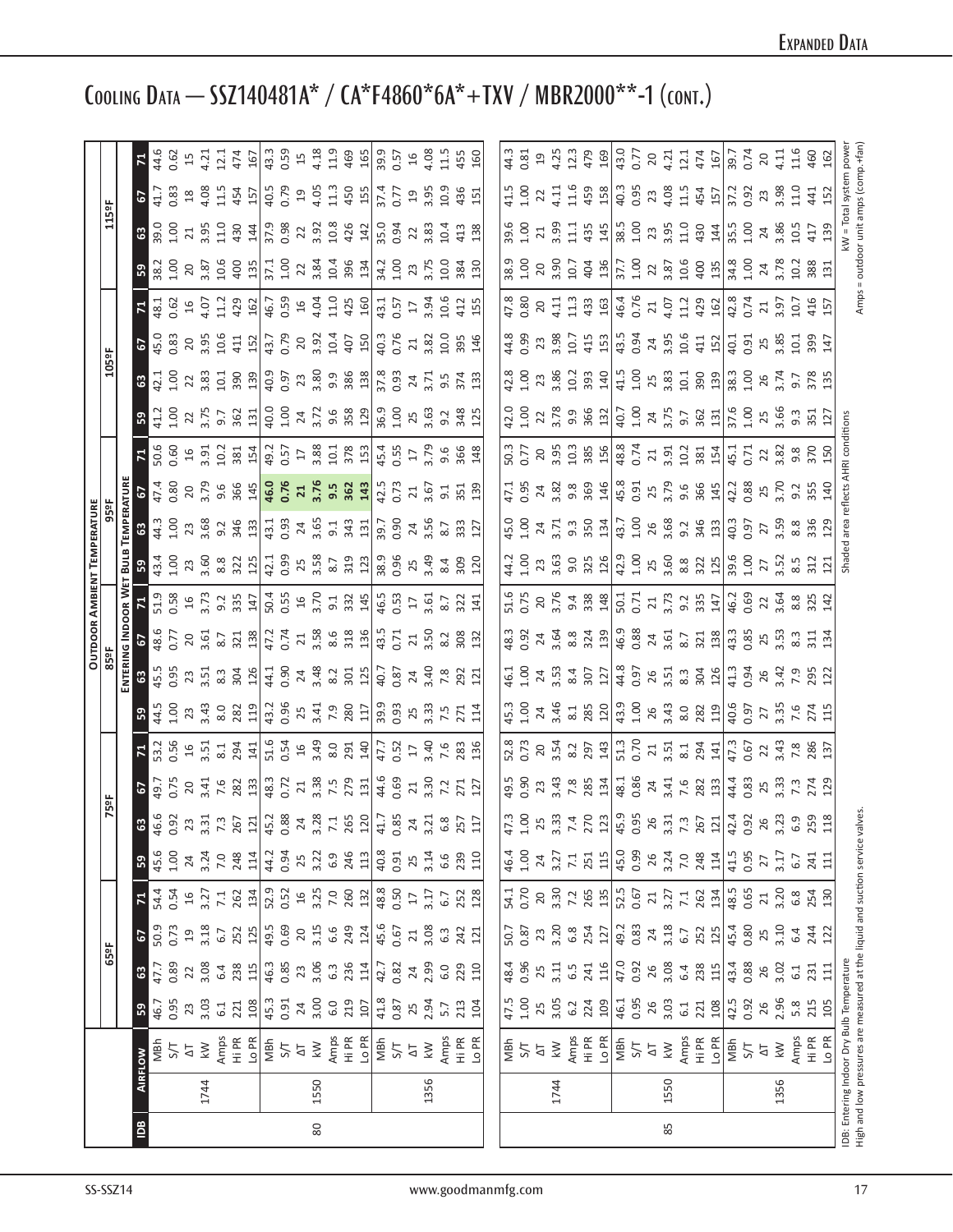|                 |      |                                                                                                                           |                 |                 |                 |                 |                  |                                                                                                                                                                                                                                                                                                               |                                                                                                                                                                                                                                                                                                                       |                                                                                                                                                                                                                                                                                                                     |                                                                                                                                                                                                                                   |                                   |                                                                                                              |                                                                                                                                                                                                                                                                                                                       | <b>OUTDOOR AMBIENT TEMPERATURE</b>                                                                                                                                                                                             |                                                    |                      |                  |                                                                                                                                                                                                                                                                                                                       |                                                     |                                                                                  |                          |                                     |                                                   |                                   |                                  |
|-----------------|------|---------------------------------------------------------------------------------------------------------------------------|-----------------|-----------------|-----------------|-----------------|------------------|---------------------------------------------------------------------------------------------------------------------------------------------------------------------------------------------------------------------------------------------------------------------------------------------------------------|-----------------------------------------------------------------------------------------------------------------------------------------------------------------------------------------------------------------------------------------------------------------------------------------------------------------------|---------------------------------------------------------------------------------------------------------------------------------------------------------------------------------------------------------------------------------------------------------------------------------------------------------------------|-----------------------------------------------------------------------------------------------------------------------------------------------------------------------------------------------------------------------------------|-----------------------------------|--------------------------------------------------------------------------------------------------------------|-----------------------------------------------------------------------------------------------------------------------------------------------------------------------------------------------------------------------------------------------------------------------------------------------------------------------|--------------------------------------------------------------------------------------------------------------------------------------------------------------------------------------------------------------------------------|----------------------------------------------------|----------------------|------------------|-----------------------------------------------------------------------------------------------------------------------------------------------------------------------------------------------------------------------------------------------------------------------------------------------------------------------|-----------------------------------------------------|----------------------------------------------------------------------------------|--------------------------|-------------------------------------|---------------------------------------------------|-----------------------------------|----------------------------------|
|                 |      |                                                                                                                           |                 | 65°F            |                 |                 |                  |                                                                                                                                                                                                                                                                                                               | 75°F                                                                                                                                                                                                                                                                                                                  |                                                                                                                                                                                                                                                                                                                     |                                                                                                                                                                                                                                   | 85 <sup>e</sup> F                 |                                                                                                              |                                                                                                                                                                                                                                                                                                                       |                                                                                                                                                                                                                                | 95°F                                               |                      |                  |                                                                                                                                                                                                                                                                                                                       | 105°F                                               |                                                                                  |                          |                                     | 115°F                                             |                                   |                                  |
|                 |      |                                                                                                                           |                 |                 |                 |                 |                  |                                                                                                                                                                                                                                                                                                               |                                                                                                                                                                                                                                                                                                                       |                                                                                                                                                                                                                                                                                                                     |                                                                                                                                                                                                                                   |                                   | ENTERING INDOOR W                                                                                            |                                                                                                                                                                                                                                                                                                                       | ET BULB                                                                                                                                                                                                                        | TEMPERATURE                                        |                      |                  |                                                                                                                                                                                                                                                                                                                       |                                                     |                                                                                  |                          |                                     |                                                   |                                   |                                  |
| $\overline{a}$  |      | <b>AIRFLOW</b>                                                                                                            | ္မွာ            | $\mathbb{S}^3$  | c,              |                 |                  | $\mathbf{G}$                                                                                                                                                                                                                                                                                                  | 57                                                                                                                                                                                                                                                                                                                    |                                                                                                                                                                                                                                                                                                                     |                                                                                                                                                                                                                                   | $\mathbbmss{3}$                   |                                                                                                              |                                                                                                                                                                                                                                                                                                                       | 59                                                                                                                                                                                                                             |                                                    |                      |                  |                                                                                                                                                                                                                                                                                                                       | $\mathbbmss{3}$                                     | $rac{67}{55.6}$                                                                  |                          | 59                                  | ස                                                 | $\frac{5}{2}$                     |                                  |
|                 |      | MBh                                                                                                                       | 55.4            |                 | 62.9            |                 | 54.1<br>0.77     |                                                                                                                                                                                                                                                                                                               | 61.4                                                                                                                                                                                                                                                                                                                  |                                                                                                                                                                                                                                                                                                                     | 52.8<br>0.79                                                                                                                                                                                                                      | 54.7                              | 59.9                                                                                                         |                                                                                                                                                                                                                                                                                                                       | $\overline{51}$                                                                                                                                                                                                                | 53.4                                               | 58.5                 |                  | 48.9                                                                                                                                                                                                                                                                                                                  | 50.7                                                |                                                                                  |                          | 45.3                                | 47.0                                              | 51.5<br>0.49                      |                                  |
|                 |      | 5/7                                                                                                                       | 0.74            | 0.62            | 0.43            |                 |                  |                                                                                                                                                                                                                                                                                                               | 0.45                                                                                                                                                                                                                                                                                                                  |                                                                                                                                                                                                                                                                                                                     |                                                                                                                                                                                                                                   | 0.66                              | 0.46                                                                                                         |                                                                                                                                                                                                                                                                                                                       | 0.81                                                                                                                                                                                                                           | 0.68                                               | 0.47                 |                  | 0.85                                                                                                                                                                                                                                                                                                                  | 0.71                                                | 0.49                                                                             |                          | 0.85                                | 0.71                                              |                                   |                                  |
|                 |      | $\overline{\Delta}$                                                                                                       | $\frac{8}{16}$  | $\frac{16}{2}$  | $22$            |                 |                  |                                                                                                                                                                                                                                                                                                               | $2 \,$                                                                                                                                                                                                                                                                                                                |                                                                                                                                                                                                                                                                                                                     | 4.16                                                                                                                                                                                                                              | $\frac{1}{6}$                     | $\overline{12}$                                                                                              |                                                                                                                                                                                                                                                                                                                       |                                                                                                                                                                                                                                | $\frac{16}{1}$                                     | $22$                 |                  |                                                                                                                                                                                                                                                                                                                       | $\frac{16}{1}$                                      | $22$                                                                             |                          |                                     | $\begin{array}{c} 15 \\ 4.83 \\ 13.8 \end{array}$ | $\Xi$                             |                                  |
|                 | 2081 | $\lesssim$                                                                                                                | 3.63            | 3.70            | 3.82            |                 | 3.91             |                                                                                                                                                                                                                                                                                                               | 4.12                                                                                                                                                                                                                                                                                                                  |                                                                                                                                                                                                                                                                                                                     |                                                                                                                                                                                                                                   | 4.25                              | 4.39                                                                                                         |                                                                                                                                                                                                                                                                                                                       |                                                                                                                                                                                                                                | 4.48                                               | 4.63                 |                  |                                                                                                                                                                                                                                                                                                                       | 4.67                                                | 4.83                                                                             |                          |                                     |                                                   |                                   |                                  |
|                 |      | Amps                                                                                                                      | 7.6<br>219      | 7.9<br>236      | 8.4             |                 | $8.7\,$          |                                                                                                                                                                                                                                                                                                               | 9.6<br>279                                                                                                                                                                                                                                                                                                            |                                                                                                                                                                                                                                                                                                                     |                                                                                                                                                                                                                                   | 10.4                              | 10.9                                                                                                         |                                                                                                                                                                                                                                                                                                                       |                                                                                                                                                                                                                                | $\frac{11}{11}$                                    | 12.1                 |                  |                                                                                                                                                                                                                                                                                                                       | 12.7                                                | 13.3                                                                             |                          |                                     |                                                   | $5.00$<br>14.5                    |                                  |
|                 |      | Hi PR                                                                                                                     |                 |                 | 249             |                 | 246              |                                                                                                                                                                                                                                                                                                               |                                                                                                                                                                                                                                                                                                                       |                                                                                                                                                                                                                                                                                                                     | 10.0<br>279                                                                                                                                                                                                                       | 301                               | 318                                                                                                          |                                                                                                                                                                                                                                                                                                                       |                                                                                                                                                                                                                                | 343                                                | 362                  |                  |                                                                                                                                                                                                                                                                                                                       | 385<br>132                                          | 407                                                                              |                          |                                     | 426                                               | 450                               |                                  |
|                 |      | LO <sub>PR</sub>                                                                                                          | 103             | 110             | 120             |                 | 109              |                                                                                                                                                                                                                                                                                                               | 126                                                                                                                                                                                                                                                                                                                   |                                                                                                                                                                                                                                                                                                                     |                                                                                                                                                                                                                                   | 120                               | 131                                                                                                          |                                                                                                                                                                                                                                                                                                                       |                                                                                                                                                                                                                                | 126                                                | 138                  |                  |                                                                                                                                                                                                                                                                                                                       |                                                     | 145                                                                              |                          |                                     | 137                                               | 150                               |                                  |
|                 |      | ns<br>S/T<br>S/T                                                                                                          | 53.8<br>0.71    | 55.7            | 61.0            |                 | 52.5             |                                                                                                                                                                                                                                                                                                               | 59.6                                                                                                                                                                                                                                                                                                                  |                                                                                                                                                                                                                                                                                                                     |                                                                                                                                                                                                                                   | 53.1                              | 58.2                                                                                                         |                                                                                                                                                                                                                                                                                                                       |                                                                                                                                                                                                                                | 51.8                                               | 56.8                 |                  | 3.573817539                                                                                                                                                                                                                                                                                                           | 49.2<br>0.67                                        | $\frac{53.9}{0.47}$                                                              |                          |                                     | $45.6$<br>0.68<br>$4.79$<br>4.79                  | 10<br>0.47<br>12                  |                                  |
|                 |      |                                                                                                                           |                 | 0.59            | 0.41            |                 |                  |                                                                                                                                                                                                                                                                                                               | 0.42                                                                                                                                                                                                                                                                                                                  |                                                                                                                                                                                                                                                                                                                     |                                                                                                                                                                                                                                   | 0.63                              | 0.44                                                                                                         |                                                                                                                                                                                                                                                                                                                       |                                                                                                                                                                                                                                | 0.65                                               | 0.45                 |                  |                                                                                                                                                                                                                                                                                                                       |                                                     |                                                                                  |                          |                                     |                                                   |                                   |                                  |
|                 |      |                                                                                                                           | $\overline{1}9$ | $\frac{1}{2}$   | $\overline{12}$ |                 | $\overline{c}$   |                                                                                                                                                                                                                                                                                                               | $13$                                                                                                                                                                                                                                                                                                                  |                                                                                                                                                                                                                                                                                                                     |                                                                                                                                                                                                                                   |                                   | $13$                                                                                                         |                                                                                                                                                                                                                                                                                                                       |                                                                                                                                                                                                                                |                                                    | $13$                 |                  |                                                                                                                                                                                                                                                                                                                       | $\frac{1}{6}$                                       | $13$                                                                             |                          |                                     |                                                   |                                   |                                  |
| $\overline{70}$ | 1850 | $\leq$                                                                                                                    | 3.60            | 3.67            | 3.79            |                 | 3.88             |                                                                                                                                                                                                                                                                                                               | 4.09                                                                                                                                                                                                                                                                                                                  |                                                                                                                                                                                                                                                                                                                     |                                                                                                                                                                                                                                   | 4.22                              |                                                                                                              |                                                                                                                                                                                                                                                                                                                       |                                                                                                                                                                                                                                | 4.44                                               | 4.59                 |                  |                                                                                                                                                                                                                                                                                                                       |                                                     |                                                                                  |                          |                                     |                                                   |                                   |                                  |
|                 |      | Amps                                                                                                                      | 7.4             | 7.8             | 8.2             |                 | 8.6              |                                                                                                                                                                                                                                                                                                               | 9.4                                                                                                                                                                                                                                                                                                                   |                                                                                                                                                                                                                                                                                                                     |                                                                                                                                                                                                                                   | 10.2                              | 4.35<br>10.8                                                                                                 |                                                                                                                                                                                                                                                                                                                       |                                                                                                                                                                                                                                | 11.4                                               | 12.0                 |                  | $4.53$ $\frac{1}{2}$ $\frac{1}{3}$ $\frac{1}{3}$ $\frac{2}{3}$ $\frac{2}{3}$ $\frac{2}{3}$ $\frac{2}{3}$ $\frac{2}{3}$ $\frac{2}{3}$ $\frac{2}{3}$ $\frac{2}{3}$ $\frac{2}{3}$ $\frac{2}{3}$ $\frac{2}{3}$ $\frac{2}{3}$ $\frac{2}{3}$ $\frac{2}{3}$ $\frac{2}{3}$ $\frac{2}{3}$ $\frac{2}{3}$ $\frac{2}{3}$ $\frac{$ | $4.63$<br>$12.5$                                    | 4.78<br>13.1                                                                     |                          |                                     |                                                   | 4.96<br>14.3                      |                                  |
|                 |      | Hi PR                                                                                                                     | 217             | 233             | 246             |                 | 243              |                                                                                                                                                                                                                                                                                                               | 276                                                                                                                                                                                                                                                                                                                   |                                                                                                                                                                                                                                                                                                                     |                                                                                                                                                                                                                                   | $298$<br>$\frac{9}{19}$           | 314                                                                                                          |                                                                                                                                                                                                                                                                                                                       |                                                                                                                                                                                                                                | $\begin{bmatrix} 33 \\ 21 \end{bmatrix}$           | 358<br>137           |                  |                                                                                                                                                                                                                                                                                                                       | $\frac{28}{21}$                                     | 403                                                                              |                          |                                     | 422                                               | 445                               |                                  |
|                 |      | Lo PR                                                                                                                     | 102             | 108             | 118             |                 | 108              |                                                                                                                                                                                                                                                                                                               | 125                                                                                                                                                                                                                                                                                                                   |                                                                                                                                                                                                                                                                                                                     |                                                                                                                                                                                                                                   |                                   | 130                                                                                                          |                                                                                                                                                                                                                                                                                                                       |                                                                                                                                                                                                                                |                                                    |                      |                  |                                                                                                                                                                                                                                                                                                                       |                                                     | 143                                                                              |                          |                                     | $\frac{136}{5}$                                   | 148                               |                                  |
|                 |      | MBh                                                                                                                       | 49.6<br>0.68    | 51.4            | 56.3            |                 |                  |                                                                                                                                                                                                                                                                                                               | $\overline{55.0}$                                                                                                                                                                                                                                                                                                     |                                                                                                                                                                                                                                                                                                                     |                                                                                                                                                                                                                                   |                                   | 53.7                                                                                                         |                                                                                                                                                                                                                                                                                                                       |                                                                                                                                                                                                                                | $\frac{8}{47.8}$                                   | 52.4                 |                  |                                                                                                                                                                                                                                                                                                                       | $\frac{45.4}{0.65}$                                 |                                                                                  |                          |                                     | $\frac{1}{42.1}$                                  | 46.1                              |                                  |
|                 |      | 5/7                                                                                                                       |                 | 0.57            | 0.40            |                 | 48.5<br>0.71     |                                                                                                                                                                                                                                                                                                               | 0.41                                                                                                                                                                                                                                                                                                                  |                                                                                                                                                                                                                                                                                                                     |                                                                                                                                                                                                                                   | 0.61                              | 0.42                                                                                                         |                                                                                                                                                                                                                                                                                                                       |                                                                                                                                                                                                                                | 0.63                                               | 0.43                 |                  |                                                                                                                                                                                                                                                                                                                       |                                                     | 49.8<br>0.45                                                                     |                          |                                     | 0.65                                              | 0.45                              |                                  |
|                 |      | $\overline{\Delta}$                                                                                                       |                 | $\overline{17}$ | $13$            |                 | $\overline{c}$   |                                                                                                                                                                                                                                                                                                               |                                                                                                                                                                                                                                                                                                                       |                                                                                                                                                                                                                                                                                                                     |                                                                                                                                                                                                                                   | $\overline{17}$                   | $\Xi$                                                                                                        |                                                                                                                                                                                                                                                                                                                       |                                                                                                                                                                                                                                | $\overline{\mathbb{L}}$                            | $13$                 |                  | $\overline{1}9$                                                                                                                                                                                                                                                                                                       | $\overline{17}$                                     | $13$                                                                             |                          |                                     |                                                   | $22$                              |                                  |
|                 | 1619 | $\leq$                                                                                                                    | $19$<br>$3.51$  | 3.58            | 3.70            |                 | 3.78             |                                                                                                                                                                                                                                                                                                               | 13.99                                                                                                                                                                                                                                                                                                                 |                                                                                                                                                                                                                                                                                                                     |                                                                                                                                                                                                                                   | 4.11                              | 4.24                                                                                                         |                                                                                                                                                                                                                                                                                                                       |                                                                                                                                                                                                                                | 4.33                                               | 4.47                 |                  |                                                                                                                                                                                                                                                                                                                       |                                                     |                                                                                  |                          | $4.57$<br>$4.57$<br>$12.6$<br>$380$ | 4.67                                              |                                   |                                  |
|                 |      | Amps                                                                                                                      | 7.1             | 7.4             | 7.8             |                 | 8.2              |                                                                                                                                                                                                                                                                                                               |                                                                                                                                                                                                                                                                                                                       |                                                                                                                                                                                                                                                                                                                     |                                                                                                                                                                                                                                   |                                   | $\frac{3}{2}$                                                                                                |                                                                                                                                                                                                                                                                                                                       |                                                                                                                                                                                                                                | 10.9                                               | 11.5                 |                  |                                                                                                                                                                                                                                                                                                                       | $4.51$<br>$12.0$                                    | 4.66<br>12.6                                                                     |                          |                                     | 13.1                                              | 4.83<br>13.7                      |                                  |
|                 |      |                                                                                                                           | 210             | 226             | 239             |                 | 236              |                                                                                                                                                                                                                                                                                                               | $9.0$<br>$268$                                                                                                                                                                                                                                                                                                        |                                                                                                                                                                                                                                                                                                                     | 9.4<br>268<br>109                                                                                                                                                                                                                 | 9.8<br>289<br>116                 | 305                                                                                                          |                                                                                                                                                                                                                                                                                                                       |                                                                                                                                                                                                                                | 329                                                | 347                  |                  | 4.41<br>11.6<br>344                                                                                                                                                                                                                                                                                                   | 370                                                 | 391                                                                              |                          |                                     | 409                                               | 432                               |                                  |
|                 |      | Hi PR<br>Lo PR                                                                                                            | 99              | 105             | 115             |                 | 105              | $\Xi$                                                                                                                                                                                                                                                                                                         | 121                                                                                                                                                                                                                                                                                                                   |                                                                                                                                                                                                                                                                                                                     |                                                                                                                                                                                                                                   |                                   | 126                                                                                                          |                                                                                                                                                                                                                                                                                                                       | 114                                                                                                                                                                                                                            | 121                                                | 133                  |                  | 120                                                                                                                                                                                                                                                                                                                   | 127                                                 | 139                                                                              |                          | 124                                 | 132                                               | $\overline{4}$                    |                                  |
|                 |      |                                                                                                                           |                 |                 |                 |                 |                  |                                                                                                                                                                                                                                                                                                               |                                                                                                                                                                                                                                                                                                                       |                                                                                                                                                                                                                                                                                                                     |                                                                                                                                                                                                                                   |                                   |                                                                                                              |                                                                                                                                                                                                                                                                                                                       |                                                                                                                                                                                                                                |                                                    |                      |                  |                                                                                                                                                                                                                                                                                                                       |                                                     |                                                                                  |                          |                                     |                                                   |                                   |                                  |
|                 |      | ng<br>S/T                                                                                                                 | 56.3            | 58.0            | 62.7            |                 | 55.0<br>0.87     |                                                                                                                                                                                                                                                                                                               | 61.3                                                                                                                                                                                                                                                                                                                  | 65.8                                                                                                                                                                                                                                                                                                                | 53.7                                                                                                                                                                                                                              | 55.3                              | 59.8                                                                                                         | 54.2                                                                                                                                                                                                                                                                                                                  |                                                                                                                                                                                                                                |                                                    | 58.4                 | 62.6             | 49.8<br>0.96                                                                                                                                                                                                                                                                                                          | 51.2                                                | 55.5                                                                             |                          |                                     | 47.5<br>0.87                                      | 51.4                              | 5.1                              |
|                 |      |                                                                                                                           | $0.84$<br>21    | 0.75            | 0.57            | 67.3<br>0.37    |                  |                                                                                                                                                                                                                                                                                                               | 0.59                                                                                                                                                                                                                                                                                                                  | 0.38                                                                                                                                                                                                                                                                                                                | 0.90                                                                                                                                                                                                                              | 0.80                              | 0.61                                                                                                         | $0.39$<br>11                                                                                                                                                                                                                                                                                                          | $\frac{52.4}{0.93}$                                                                                                                                                                                                            | 53.9<br>0.83                                       |                      | 0.40             |                                                                                                                                                                                                                                                                                                                       | 0.86                                                | 0.65                                                                             |                          | 46.1<br>0.97                        |                                                   |                                   | 0.42                             |
|                 |      | $\overline{\Delta}$                                                                                                       |                 | $_{19}$         | 16              | $\Xi$           | 21               |                                                                                                                                                                                                                                                                                                               | $\frac{1}{2}$                                                                                                                                                                                                                                                                                                         | 11                                                                                                                                                                                                                                                                                                                  | 21                                                                                                                                                                                                                                | 20                                | $\frac{1}{6}$                                                                                                |                                                                                                                                                                                                                                                                                                                       |                                                                                                                                                                                                                                |                                                    | 0.63<br>4.67<br>4.67 | $\Xi$            | $\overline{21}$                                                                                                                                                                                                                                                                                                       | $\overline{a}$                                      | $\frac{1}{6}$                                                                    |                          |                                     | $4.80$<br>$4.30$                                  | 0.66<br>15.04<br>14.7             | $\overline{10}$                  |
|                 | 2081 | $\overline{\mathsf{k}}$ W                                                                                                 | 3.66            | 3.73            | 3.85            | $3.98$<br>9.1   | 3.94             |                                                                                                                                                                                                                                                                                                               |                                                                                                                                                                                                                                                                                                                       |                                                                                                                                                                                                                                                                                                                     |                                                                                                                                                                                                                                   |                                   | 4.43                                                                                                         |                                                                                                                                                                                                                                                                                                                       |                                                                                                                                                                                                                                |                                                    |                      |                  |                                                                                                                                                                                                                                                                                                                       |                                                     |                                                                                  |                          |                                     |                                                   |                                   |                                  |
|                 |      |                                                                                                                           | 7.7             | 8.0             | 8.5             |                 | $8.8$            |                                                                                                                                                                                                                                                                                                               | $4.16$ $\frac{1}{2}$ $\frac{1}{2}$ $\frac{1}{2}$ $\frac{1}{2}$ $\frac{1}{2}$ $\frac{1}{2}$ $\frac{1}{2}$ $\frac{1}{2}$ $\frac{1}{2}$ $\frac{1}{2}$ $\frac{1}{2}$ $\frac{1}{2}$ $\frac{1}{2}$ $\frac{1}{2}$ $\frac{1}{2}$ $\frac{1}{2}$ $\frac{1}{2}$ $\frac{1}{2}$ $\frac{1}{2}$ $\frac{1}{2}$ $\frac{1}{2}$ $\frac{$ |                                                                                                                                                                                                                                                                                                                     |                                                                                                                                                                                                                                   | $4.29$<br>$10.5$<br>$304$<br>$21$ | $\Xi$                                                                                                        | $4.38$ $\frac{3}{2}$ $\frac{1}{2}$ $\frac{1}{2}$ $\frac{1}{2}$ $\frac{1}{2}$ $\frac{1}{2}$ $\frac{1}{2}$ $\frac{1}{2}$ $\frac{1}{2}$ $\frac{1}{2}$ $\frac{1}{2}$ $\frac{1}{2}$ $\frac{1}{2}$ $\frac{1}{2}$ $\frac{1}{2}$ $\frac{1}{2}$ $\frac{1}{2}$ $\frac{1}{2}$ $\frac{1}{2}$ $\frac{1}{2}$ $\frac{1}{2}$ $\frac{$ |                                                                                                                                                                                                                                | $20$<br>4.52<br>11.7<br>346<br>120<br>12.4<br>0.79 |                      |                  | $4.54$ $\frac{3}{8}$ $\frac{2}{8}$ $\frac{1}{8}$ $\frac{3}{8}$ $\frac{3}{8}$ $\frac{3}{8}$ $\frac{3}{8}$ $\frac{3}{8}$ $\frac{3}{8}$ $\frac{3}{8}$ $\frac{3}{8}$ $\frac{3}{8}$ $\frac{3}{8}$ $\frac{3}{8}$ $\frac{3}{8}$ $\frac{3}{8}$ $\frac{3}{8}$ $\frac{3}{8}$ $\frac{3}{8}$ $\frac{3}{8}$ $\frac{3}{8}$ $\frac{$ | $4.71$<br>$12.8$<br>$98$<br>$94$<br>$96$<br>$12.82$ | $4.37 \frac{11}{4} \frac{4}{3} \frac{11}{3} \frac{8}{3} \frac{8}{3} \frac{2}{3}$ |                          |                                     |                                                   |                                   | 5.22<br>15.5<br>474              |
|                 |      |                                                                                                                           | 221             | 238             | 251             | 262             | 248              |                                                                                                                                                                                                                                                                                                               |                                                                                                                                                                                                                                                                                                                       |                                                                                                                                                                                                                                                                                                                     |                                                                                                                                                                                                                                   |                                   |                                                                                                              |                                                                                                                                                                                                                                                                                                                       |                                                                                                                                                                                                                                |                                                    |                      |                  |                                                                                                                                                                                                                                                                                                                       |                                                     |                                                                                  |                          |                                     |                                                   |                                   |                                  |
|                 |      | Amps<br>Hi PR<br><u>니 이</u><br>S/T                                                                                        | 104             | 11              | 121             | $\frac{129}{2}$ | 110              |                                                                                                                                                                                                                                                                                                               |                                                                                                                                                                                                                                                                                                                       |                                                                                                                                                                                                                                                                                                                     |                                                                                                                                                                                                                                   |                                   |                                                                                                              |                                                                                                                                                                                                                                                                                                                       |                                                                                                                                                                                                                                |                                                    | $\frac{365}{1560}$   |                  |                                                                                                                                                                                                                                                                                                                       |                                                     |                                                                                  |                          |                                     | $\frac{38}{43}$ $\frac{13}{46}$ $\frac{33}{83}$   | $454$<br>$19.63$<br>$0.63$        | $\frac{161}{53.5}$               |
|                 |      |                                                                                                                           | 54.7<br>0.80    | 56.3<br>0.72    | 60.9            | 65.4<br>0.35    | 53.4<br>0.83     |                                                                                                                                                                                                                                                                                                               |                                                                                                                                                                                                                                                                                                                       |                                                                                                                                                                                                                                                                                                                     |                                                                                                                                                                                                                                   | 53.7<br>0.77                      |                                                                                                              |                                                                                                                                                                                                                                                                                                                       |                                                                                                                                                                                                                                |                                                    |                      |                  |                                                                                                                                                                                                                                                                                                                       |                                                     |                                                                                  |                          | 44.7<br>0.92                        |                                                   |                                   |                                  |
|                 |      |                                                                                                                           |                 |                 | 0.54            |                 |                  |                                                                                                                                                                                                                                                                                                               |                                                                                                                                                                                                                                                                                                                       |                                                                                                                                                                                                                                                                                                                     |                                                                                                                                                                                                                                   |                                   |                                                                                                              |                                                                                                                                                                                                                                                                                                                       |                                                                                                                                                                                                                                |                                                    |                      |                  |                                                                                                                                                                                                                                                                                                                       |                                                     |                                                                                  |                          |                                     |                                                   |                                   |                                  |
|                 |      | $\overline{\Delta}$                                                                                                       | $\overline{2}$  | $20\,$          | $\frac{16}{1}$  | $\Xi$           | 22               |                                                                                                                                                                                                                                                                                                               | $\overline{\mathbb{L}}$                                                                                                                                                                                                                                                                                               |                                                                                                                                                                                                                                                                                                                     |                                                                                                                                                                                                                                   | 20                                | $\begin{array}{c}\n 3.3 \\  2.3 \\  3.3 \\  5.3 \\  6.5 \\  7.3 \\  8.3 \\  9.3 \\  1.3 \\  0\n \end{array}$ |                                                                                                                                                                                                                                                                                                                       |                                                                                                                                                                                                                                | $21$<br>4.48                                       | $17$<br>4.63         |                  |                                                                                                                                                                                                                                                                                                                       | 20                                                  |                                                                                  |                          | $21$<br>4.73                        | $\Xi$                                             |                                   |                                  |
| 75              | 1850 | $\kappa$ $\!$                                                                                                             | 3.63            | 3.70            | 3.82            | $3.95$<br>8.9   | 3.91             |                                                                                                                                                                                                                                                                                                               | 4.12                                                                                                                                                                                                                                                                                                                  |                                                                                                                                                                                                                                                                                                                     |                                                                                                                                                                                                                                   |                                   |                                                                                                              |                                                                                                                                                                                                                                                                                                                       |                                                                                                                                                                                                                                |                                                    |                      |                  |                                                                                                                                                                                                                                                                                                                       |                                                     |                                                                                  |                          |                                     | 4.84<br>13.8<br>426                               | $16$<br>$5.00$<br>$14.5$<br>$450$ |                                  |
|                 |      |                                                                                                                           | 219<br>7.6      | 236<br>7.9      | 8.4<br>249      |                 | 8.7              |                                                                                                                                                                                                                                                                                                               |                                                                                                                                                                                                                                                                                                                       |                                                                                                                                                                                                                                                                                                                     |                                                                                                                                                                                                                                   |                                   |                                                                                                              |                                                                                                                                                                                                                                                                                                                       |                                                                                                                                                                                                                                |                                                    | 12.1                 |                  |                                                                                                                                                                                                                                                                                                                       |                                                     |                                                                                  |                          |                                     |                                                   |                                   |                                  |
|                 |      | Amps<br>Hi PR<br>Lo PR                                                                                                    | 103             | 110             | 120             | 260<br>127      | 246<br>109       |                                                                                                                                                                                                                                                                                                               | 9.6<br>279<br>126                                                                                                                                                                                                                                                                                                     |                                                                                                                                                                                                                                                                                                                     | $4.38$ $\frac{1}{10}$ $\frac{1}{10}$ $\frac{1}{8}$ $\frac{1}{8}$ $\frac{1}{8}$ $\frac{1}{10}$ $\frac{1}{8}$ $\frac{1}{8}$ $\frac{1}{10}$ $\frac{1}{10}$ $\frac{1}{8}$ $\frac{1}{10}$ $\frac{1}{10}$ $\frac{1}{10}$ $\frac{1}{10}$ | 4.25<br>10.4<br>301<br>120        | 10.9<br>318<br>131                                                                                           |                                                                                                                                                                                                                                                                                                                       | $4.3$ $2$ $2$ $0.8$ $0.8$ $0.8$ $0.8$ $0.3$ $0.3$ $0.4$ $0.5$ $0.3$ $0.4$ $0.5$ $0.5$ $0.4$ $0.5$ $0.5$ $0.5$ $0.5$ $0.5$ $0.5$ $0.5$ $0.5$ $0.5$ $0.5$ $0.5$ $0.5$ $0.5$ $0.5$ $0.5$ $0.5$ $0.5$ $0.5$ $0.5$ $0.5$ $0.5$ $0.$ | 11.5<br>343<br>126                                 | 362<br>138           |                  | $\begin{array}{c} 22 \\ 4.57 \\ 12.3 \\ 358 \\ \hline \end{array}$                                                                                                                                                                                                                                                    | 4.67<br>12.7<br>385<br>132                          | $\begin{array}{c} 17 \\ 4.83 \\ 13.3 \\ 407 \\ \end{array}$                      |                          | $13.3$<br>$396$<br>$129$            | 137                                               | 150                               | $11, 17, 15, 3$<br>469<br>15, 19 |
|                 |      | MBh                                                                                                                       |                 | 51.9            |                 | 60.3            |                  |                                                                                                                                                                                                                                                                                                               |                                                                                                                                                                                                                                                                                                                       |                                                                                                                                                                                                                                                                                                                     | $\frac{1}{3}$ $\frac{2}{3}$ $\frac{2}{3}$ $\frac{3}{4}$ $\frac{3}{5}$                                                                                                                                                             |                                   | $\frac{53.6}{0.56}$                                                                                          | $\frac{11.6}{33.40}$                                                                                                                                                                                                                                                                                                  | $\frac{46.9}{0.85}$                                                                                                                                                                                                            |                                                    |                      |                  |                                                                                                                                                                                                                                                                                                                       |                                                     | 49.7                                                                             |                          |                                     |                                                   |                                   |                                  |
|                 |      | 5/1                                                                                                                       | 50.5<br>0.78    | 0.69            | 56.2<br>0.53    | 0.34            | 49.3<br>0.80     |                                                                                                                                                                                                                                                                                                               |                                                                                                                                                                                                                                                                                                                       |                                                                                                                                                                                                                                                                                                                     |                                                                                                                                                                                                                                   | 49.5<br>0.74                      |                                                                                                              |                                                                                                                                                                                                                                                                                                                       |                                                                                                                                                                                                                                | 48.3<br>0.76                                       | 52.3<br>0.58         | $56.1$<br>0.37   | 44.6<br>0.88                                                                                                                                                                                                                                                                                                          | 45.9<br>0.79                                        | 0.60                                                                             |                          | 41.3<br>0.89                        | 42.5<br>0.80                                      | 46.0<br>0.60                      | 49.4<br>0.39                     |
|                 |      | $\overline{\Delta}$                                                                                                       | 22              | 20              | $17\,$          | $22$            | 23               |                                                                                                                                                                                                                                                                                                               | 54.9<br>0.54<br>17<br>4.02                                                                                                                                                                                                                                                                                            |                                                                                                                                                                                                                                                                                                                     |                                                                                                                                                                                                                                   | $21$<br>4.14                      | $17^{4.28}$                                                                                                  | $12 \frac{1}{4}$                                                                                                                                                                                                                                                                                                      | $23$<br>4.27                                                                                                                                                                                                                   | 21                                                 | $\Gamma$             | $12^{4.66}$      | $22$<br>4.45                                                                                                                                                                                                                                                                                                          | 21.55                                               | $17$<br>4.70                                                                     | $12$<br>$4.86$<br>$13.5$ | $21_{4.61}$                         | 194.71                                            | $\frac{1}{6}$                     | $\Xi$                            |
|                 | 1619 | $\overline{\mathsf{k}}$ W                                                                                                 | 3.54            | 3.61            | 3.73            | 3.85            | 3.81             |                                                                                                                                                                                                                                                                                                               |                                                                                                                                                                                                                                                                                                                       |                                                                                                                                                                                                                                                                                                                     |                                                                                                                                                                                                                                   |                                   |                                                                                                              |                                                                                                                                                                                                                                                                                                                       |                                                                                                                                                                                                                                | 4.36                                               | 4.51                 |                  |                                                                                                                                                                                                                                                                                                                       |                                                     |                                                                                  |                          |                                     |                                                   | 4.87                              | $5.04$<br>14.7                   |
|                 |      | Amps<br>Hi PR                                                                                                             | 7.2             | 7.5             | 8.0             | 8.5             | $8.\overline{3}$ |                                                                                                                                                                                                                                                                                                               |                                                                                                                                                                                                                                                                                                                       |                                                                                                                                                                                                                                                                                                                     |                                                                                                                                                                                                                                   |                                   |                                                                                                              |                                                                                                                                                                                                                                                                                                                       | $\frac{10.6}{309}$                                                                                                                                                                                                             | $\frac{5}{11}$                                     | 11.6                 | $12.3$<br>$366$  | 11.7                                                                                                                                                                                                                                                                                                                  |                                                     |                                                                                  |                          | 12.8                                | 13.3                                              | 13.9<br>436                       |                                  |
|                 |      |                                                                                                                           | 212             | 229<br>106      | 241             | 252<br>124      | 238<br>106       | $\begin{array}{l} 56.6 \\ 0.78 \\ 0.38 \\ 0.39 \\ 0.51 \\ 0.52 \\ 0.53 \\ 0.54 \\ 0.55 \\ 0.57 \\ 0.59 \\ 0.59 \\ 0.53 \\ 0.53 \\ 0.54 \\ 0.55 \\ 0.57 \\ 0.57 \\ 0.59 \\ 0.57 \\ 0.59 \\ 0.57 \\ 0.59 \\ 0.59 \\ 0.51 \\ 0.53 \\ 0.57 \\ 0.59 \\ 0.59 \\ 0.59 \\ 0.59 \\ 0.59 \\ 0.59 \\ 0.59 \\ 0.59 \\ 0.$ | <b>3.71</b><br>271                                                                                                                                                                                                                                                                                                    | $\frac{3}{4}$ $\frac{3}{4}$ $\frac{3}{4}$ $\frac{3}{4}$ $\frac{3}{4}$ $\frac{3}{4}$ $\frac{3}{4}$ $\frac{3}{4}$ $\frac{3}{4}$ $\frac{3}{4}$ $\frac{3}{4}$ $\frac{3}{4}$ $\frac{3}{4}$ $\frac{3}{4}$ $\frac{3}{4}$ $\frac{3}{4}$ $\frac{3}{4}$ $\frac{3}{4}$ $\frac{3}{4}$ $\frac{3}{4}$ $\frac{3}{4}$ $\frac{3}{4}$ | 9.5<br>271<br>110                                                                                                                                                                                                                 | 9.9<br>292<br>117                 | 10.5<br>308<br>127                                                                                           | $\frac{11}{2}$ $\frac{13}{2}$ $\frac{8}{2}$                                                                                                                                                                                                                                                                           |                                                                                                                                                                                                                                | 332<br>$\overline{2}$                              | 35 A                 |                  | 347                                                                                                                                                                                                                                                                                                                   | 12.74<br>374<br>129                                 | $12.8$<br>395<br>140                                                             | 412<br>149               | 384<br>125                          | 413                                               | 145                               | 45<br>155                        |
|                 |      | Lo PR                                                                                                                     | 100             |                 | 116             |                 |                  |                                                                                                                                                                                                                                                                                                               |                                                                                                                                                                                                                                                                                                                       |                                                                                                                                                                                                                                                                                                                     |                                                                                                                                                                                                                                   |                                   |                                                                                                              |                                                                                                                                                                                                                                                                                                                       | $\Xi$                                                                                                                                                                                                                          |                                                    |                      |                  |                                                                                                                                                                                                                                                                                                                       |                                                     |                                                                                  |                          |                                     |                                                   |                                   |                                  |
|                 |      | High and low pressures are measured at the liquid and suction service valves<br>IDB: Entering Indoor Dry Bulb Temperature |                 |                 |                 |                 |                  |                                                                                                                                                                                                                                                                                                               |                                                                                                                                                                                                                                                                                                                       |                                                                                                                                                                                                                                                                                                                     |                                                                                                                                                                                                                                   |                                   |                                                                                                              |                                                                                                                                                                                                                                                                                                                       | shaded area reflects ACCA                                                                                                                                                                                                      |                                                    |                      | (TVA) conditions |                                                                                                                                                                                                                                                                                                                       |                                                     |                                                                                  | Amps:                    | = outdoor unit amps (comp.+fan)     | kW = Total system power                           |                                   |                                  |
|                 |      |                                                                                                                           |                 |                 |                 |                 |                  |                                                                                                                                                                                                                                                                                                               |                                                                                                                                                                                                                                                                                                                       |                                                                                                                                                                                                                                                                                                                     |                                                                                                                                                                                                                                   |                                   |                                                                                                              |                                                                                                                                                                                                                                                                                                                       |                                                                                                                                                                                                                                |                                                    |                      |                  |                                                                                                                                                                                                                                                                                                                       |                                                     |                                                                                  |                          |                                     |                                                   |                                   |                                  |

# **Cooling Data — SSZ140601A\* / CA\*F4860\*6A\*+TXV / MBE2000\*\*-1**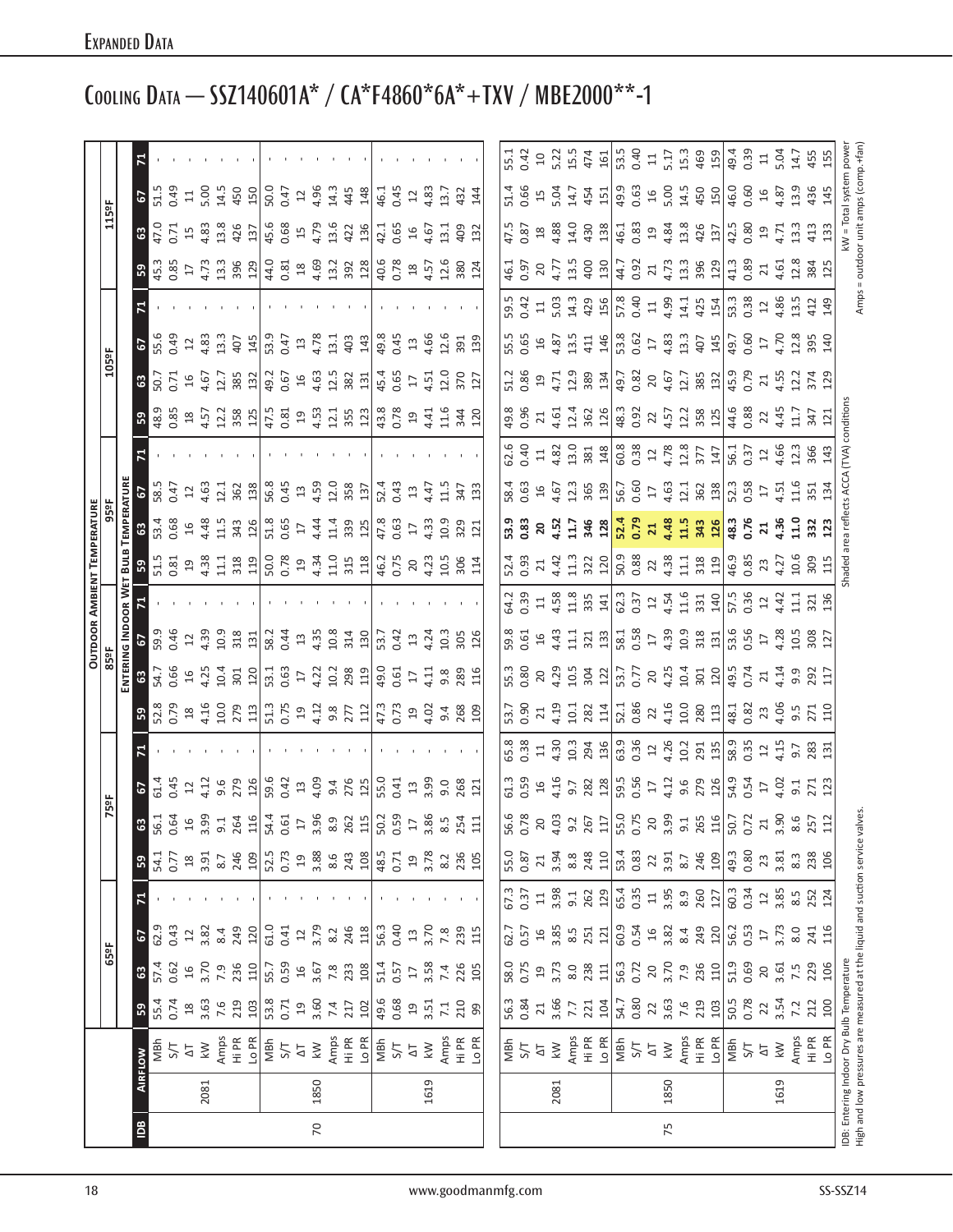**Cooling Data — SSZ140601A\* / CA\*F4860\*6A\*+TXV / MBE2000\*\*-1 (cont.)**

|             |         |                                                                       |                             |                      |                                     |                                                                                                                                                                                                                                                                                                                                 |                                           |                                                                                                                                                                                                                                                                                                                      |                                                                                                                                                                                                                                                                                                           |                         |                                                                                                                                                                                                                                                                                                                                                   |                                                                                                                                                                                                                                |                                         |                                                                                                                                                                                                                                                                                                                                                                                                                                                     | <b>OUTDOOR AMBIENT TEMPERATURE</b>                                                                                                                                                                                                                                                          |                                                                                                                                                                                                                                 |                                                                                                                                                                                                                                                                       |                    |                                                                                                                 |                                                                                                                                                                                                                                                                                                                                                   |                                                                                                                                                                                                                                                                                                                       |                    |                                                                                                                                                                                                                                                                                                                                                      |                                                                              |                                                                                                      |                                                                                                                                                                                            |
|-------------|---------|-----------------------------------------------------------------------|-----------------------------|----------------------|-------------------------------------|---------------------------------------------------------------------------------------------------------------------------------------------------------------------------------------------------------------------------------------------------------------------------------------------------------------------------------|-------------------------------------------|----------------------------------------------------------------------------------------------------------------------------------------------------------------------------------------------------------------------------------------------------------------------------------------------------------------------|-----------------------------------------------------------------------------------------------------------------------------------------------------------------------------------------------------------------------------------------------------------------------------------------------------------|-------------------------|---------------------------------------------------------------------------------------------------------------------------------------------------------------------------------------------------------------------------------------------------------------------------------------------------------------------------------------------------|--------------------------------------------------------------------------------------------------------------------------------------------------------------------------------------------------------------------------------|-----------------------------------------|-----------------------------------------------------------------------------------------------------------------------------------------------------------------------------------------------------------------------------------------------------------------------------------------------------------------------------------------------------------------------------------------------------------------------------------------------------|---------------------------------------------------------------------------------------------------------------------------------------------------------------------------------------------------------------------------------------------------------------------------------------------|---------------------------------------------------------------------------------------------------------------------------------------------------------------------------------------------------------------------------------|-----------------------------------------------------------------------------------------------------------------------------------------------------------------------------------------------------------------------------------------------------------------------|--------------------|-----------------------------------------------------------------------------------------------------------------|---------------------------------------------------------------------------------------------------------------------------------------------------------------------------------------------------------------------------------------------------------------------------------------------------------------------------------------------------|-----------------------------------------------------------------------------------------------------------------------------------------------------------------------------------------------------------------------------------------------------------------------------------------------------------------------|--------------------|------------------------------------------------------------------------------------------------------------------------------------------------------------------------------------------------------------------------------------------------------------------------------------------------------------------------------------------------------|------------------------------------------------------------------------------|------------------------------------------------------------------------------------------------------|--------------------------------------------------------------------------------------------------------------------------------------------------------------------------------------------|
|             |         |                                                                       |                             | 65°F                 |                                     |                                                                                                                                                                                                                                                                                                                                 |                                           | 75°F                                                                                                                                                                                                                                                                                                                 |                                                                                                                                                                                                                                                                                                           |                         |                                                                                                                                                                                                                                                                                                                                                   |                                                                                                                                                                                                                                |                                         |                                                                                                                                                                                                                                                                                                                                                                                                                                                     |                                                                                                                                                                                                                                                                                             |                                                                                                                                                                                                                                 |                                                                                                                                                                                                                                                                       |                    |                                                                                                                 | 105°F                                                                                                                                                                                                                                                                                                                                             |                                                                                                                                                                                                                                                                                                                       |                    |                                                                                                                                                                                                                                                                                                                                                      | 115°F                                                                        |                                                                                                      |                                                                                                                                                                                            |
|             |         |                                                                       |                             |                      |                                     |                                                                                                                                                                                                                                                                                                                                 |                                           |                                                                                                                                                                                                                                                                                                                      |                                                                                                                                                                                                                                                                                                           |                         |                                                                                                                                                                                                                                                                                                                                                   | ENTERING                                                                                                                                                                                                                       | <b>INDOOR</b>                           | ≷                                                                                                                                                                                                                                                                                                                                                                                                                                                   | 믋                                                                                                                                                                                                                                                                                           | <b>EMPERATUR</b>                                                                                                                                                                                                                |                                                                                                                                                                                                                                                                       |                    |                                                                                                                 |                                                                                                                                                                                                                                                                                                                                                   |                                                                                                                                                                                                                                                                                                                       |                    |                                                                                                                                                                                                                                                                                                                                                      |                                                                              |                                                                                                      |                                                                                                                                                                                            |
| <b>Ball</b> | AIRFLOW |                                                                       | 59                          | $\mathbbmss{3}$      | G                                   |                                                                                                                                                                                                                                                                                                                                 |                                           | $3\frac{1}{2}$ $\frac{1}{2}$ $\frac{3}{2}$ $\frac{3}{2}$ $\frac{3}{2}$ $\frac{3}{2}$ $\frac{3}{2}$ $\frac{3}{2}$ $\frac{3}{2}$ $\frac{3}{2}$ $\frac{3}{2}$ $\frac{3}{2}$ $\frac{3}{2}$ $\frac{3}{2}$ $\frac{3}{2}$ $\frac{3}{2}$ $\frac{3}{2}$ $\frac{3}{2}$ $\frac{3}{2}$ $\frac{3}{2}$ $\frac{3}{2}$ $\frac{3}{2}$ | $\frac{1}{1}$<br>$\frac{6}{2}$                                                                                                                                                                                                                                                                            | $\frac{1}{2}$           |                                                                                                                                                                                                                                                                                                                                                   |                                                                                                                                                                                                                                |                                         |                                                                                                                                                                                                                                                                                                                                                                                                                                                     |                                                                                                                                                                                                                                                                                             | 54.5                                                                                                                                                                                                                            | 58.2                                                                                                                                                                                                                                                                  |                    | $B_{\rm S}$ $\frac{6}{5}$ $\frac{3}{5}$                                                                         | $\frac{3}{5}$                                                                                                                                                                                                                                                                                                                                     | $\frac{67}{55}$                                                                                                                                                                                                                                                                                                       |                    | ္ဗ                                                                                                                                                                                                                                                                                                                                                   | ස                                                                            | 51.2<br>c,                                                                                           |                                                                                                                                                                                            |
|             |         | MBh<br>5/7                                                            | 57.3<br>0.93                | 58.6<br>0.87         | 62.6<br>0.71                        | 66.9<br>0.53                                                                                                                                                                                                                                                                                                                    | 56.0<br>0.96                              |                                                                                                                                                                                                                                                                                                                      | 0.73                                                                                                                                                                                                                                                                                                      |                         | 54.6<br>1.00                                                                                                                                                                                                                                                                                                                                      | 55.8<br>0.92                                                                                                                                                                                                                   | 59.6<br>0.75                            | 63.8<br>0.56                                                                                                                                                                                                                                                                                                                                                                                                                                        | 001<br>53.3                                                                                                                                                                                                                                                                                 | 0.95                                                                                                                                                                                                                            | 0.78                                                                                                                                                                                                                                                                  | $\frac{1}{62.3}$   |                                                                                                                 | $\overline{5}$                                                                                                                                                                                                                                                                                                                                    | 0.80                                                                                                                                                                                                                                                                                                                  | 0.60<br>59.1       | 46.9<br>$\overline{5}$                                                                                                                                                                                                                                                                                                                               | 1.00<br>47.9                                                                 | 0.81                                                                                                 | 54.7<br>0.61                                                                                                                                                                               |
|             |         | $\overline{\Delta}$                                                   | 23                          | 22                   | 20                                  | 16                                                                                                                                                                                                                                                                                                                              | 24                                        |                                                                                                                                                                                                                                                                                                                      | 20                                                                                                                                                                                                                                                                                                        |                         |                                                                                                                                                                                                                                                                                                                                                   | 23                                                                                                                                                                                                                             |                                         |                                                                                                                                                                                                                                                                                                                                                                                                                                                     |                                                                                                                                                                                                                                                                                             |                                                                                                                                                                                                                                 |                                                                                                                                                                                                                                                                       |                    |                                                                                                                 |                                                                                                                                                                                                                                                                                                                                                   | 20                                                                                                                                                                                                                                                                                                                    | $\mathfrak{g}_1$   | 21                                                                                                                                                                                                                                                                                                                                                   | $\overline{21}$                                                              | $^{28}$                                                                                              | 15                                                                                                                                                                                         |
|             | 2081    | $\lesssim$                                                            |                             | 3.76                 | 3.89                                | 4.01                                                                                                                                                                                                                                                                                                                            | 3.97                                      |                                                                                                                                                                                                                                                                                                                      |                                                                                                                                                                                                                                                                                                           |                         |                                                                                                                                                                                                                                                                                                                                                   |                                                                                                                                                                                                                                |                                         |                                                                                                                                                                                                                                                                                                                                                                                                                                                     |                                                                                                                                                                                                                                                                                             |                                                                                                                                                                                                                                 |                                                                                                                                                                                                                                                                       |                    |                                                                                                                 | $23^{4.75}$                                                                                                                                                                                                                                                                                                                                       |                                                                                                                                                                                                                                                                                                                       |                    | 4.81                                                                                                                                                                                                                                                                                                                                                 | 1.92                                                                         |                                                                                                      |                                                                                                                                                                                            |
|             |         |                                                                       | 3.69                        | 8.2                  | 8.6                                 | 9.2<br>265                                                                                                                                                                                                                                                                                                                      | 9.0                                       |                                                                                                                                                                                                                                                                                                                      | $4.99$ $85$ $12$                                                                                                                                                                                                                                                                                          |                         | $\begin{array}{c}\n 3.63 \\  7.63 \\  8.73 \\  1.63 \\  1.63 \\  1.63 \\  1.63 \\  1.63 \\  1.63 \\  1.63 \\  1.63 \\  1.63 \\  1.63 \\  1.64 \\  1.65 \\  1.67 \\  1.68 \\  1.69 \\  1.61 \\  1.62 \\  1.63 \\  1.64 \\  1.65 \\  1.67 \\  1.68 \\  1.69 \\  1.61 \\  1.62 \\  1.63 \\  1.64 \\  1.65 \\  1.67 \\  1.68 \\  1.69 \\  1.61 \\  1$ | $4.325$ $2.5$ $2.5$ $2.5$ $2.5$ $2.5$ $2.5$ $2.5$ $2.5$ $2.5$ $2.5$ $2.5$ $2.5$ $2.5$ $2.5$ $2.5$ $2.5$ $2.5$ $2.5$ $2.5$ $2.5$ $2.5$ $2.5$ $2.5$ $2.5$ $2.5$ $2.5$ $2.5$ $2.5$ $2.5$ $2.5$ $2.5$ $2.5$ $2.5$ $2.5$ $2.5$ $2.$ | $29.47$<br>$4.38$<br>$4.38$<br>$4.34$   | $\frac{16}{36}$ $\frac{16}{36}$ $\frac{16}{36}$ $\frac{16}{36}$ $\frac{16}{36}$ $\frac{16}{36}$ $\frac{16}{36}$ $\frac{16}{36}$ $\frac{16}{36}$ $\frac{16}{36}$ $\frac{16}{36}$ $\frac{16}{36}$ $\frac{16}{36}$ $\frac{16}{36}$ $\frac{16}{36}$ $\frac{16}{36}$ $\frac{16}{36}$ $\frac{16}{36}$ $\frac{1$                                                                                                                                           | $34.45$ $35.21$                                                                                                                                                                                                                                                                             |                                                                                                                                                                                                                                 |                                                                                                                                                                                                                                                                       |                    | $\begin{array}{c}\n2.4 \\ 3.6 \\ 4.7 \\ 5.8 \\ 5.9 \\ 6.9 \\ 7.4 \\ 8.0 \\ 7.0 \\ 8.0 \\ 9.0 \\ 1\n\end{array}$ | $\begin{array}{c} 3.98 \\ 2.93 \end{array}$                                                                                                                                                                                                                                                                                                       | $4.91$<br>$13.7$<br>$41.8$<br>$14.8$                                                                                                                                                                                                                                                                                  |                    | $\frac{13}{4}$ $\frac{1}{2}$                                                                                                                                                                                                                                                                                                                         | 14.2<br>434                                                                  | $0.99$<br>$459$<br>$452$                                                                             | 5.26<br>15.7<br>163                                                                                                                                                                        |
|             |         | Amps<br>Hi PR<br><u>Lo</u> PR                                         | 223                         | 240                  | 254                                 |                                                                                                                                                                                                                                                                                                                                 | 251                                       |                                                                                                                                                                                                                                                                                                                      |                                                                                                                                                                                                                                                                                                           |                         |                                                                                                                                                                                                                                                                                                                                                   |                                                                                                                                                                                                                                |                                         |                                                                                                                                                                                                                                                                                                                                                                                                                                                     |                                                                                                                                                                                                                                                                                             |                                                                                                                                                                                                                                 |                                                                                                                                                                                                                                                                       |                    |                                                                                                                 |                                                                                                                                                                                                                                                                                                                                                   |                                                                                                                                                                                                                                                                                                                       |                    |                                                                                                                                                                                                                                                                                                                                                      |                                                                              |                                                                                                      |                                                                                                                                                                                            |
|             |         |                                                                       | 105                         | 112                  | 122                                 | 130                                                                                                                                                                                                                                                                                                                             | 111                                       |                                                                                                                                                                                                                                                                                                                      |                                                                                                                                                                                                                                                                                                           |                         |                                                                                                                                                                                                                                                                                                                                                   |                                                                                                                                                                                                                                |                                         |                                                                                                                                                                                                                                                                                                                                                                                                                                                     |                                                                                                                                                                                                                                                                                             |                                                                                                                                                                                                                                 |                                                                                                                                                                                                                                                                       |                    |                                                                                                                 |                                                                                                                                                                                                                                                                                                                                                   |                                                                                                                                                                                                                                                                                                                       |                    |                                                                                                                                                                                                                                                                                                                                                      | 140                                                                          |                                                                                                      |                                                                                                                                                                                            |
|             |         | NBh<br>S/T<br>AT                                                      | 55.6<br>0.88<br>3.66<br>7.7 | 56.9<br>0.83<br>3.73 | $60.7$<br>0.67<br>20<br>3.85<br>3.5 | $\begin{bmatrix} 3 & 0 & 0 & 0 \\ 0 & 0 & 0 & 0 \\ 0 & 0 & 0 & 0 \\ 0 & 0 & 0 & 0 \\ 0 & 0 & 0 & 0 \\ 0 & 0 & 0 & 0 \\ 0 & 0 & 0 & 0 \\ 0 & 0 & 0 & 0 \\ 0 & 0 & 0 & 0 \\ 0 & 0 & 0 & 0 \\ 0 & 0 & 0 & 0 \\ 0 & 0 & 0 & 0 \\ 0 & 0 & 0 & 0 \\ 0 & 0 & 0 & 0 \\ 0 & 0 & 0 & 0 & 0 \\ 0 & 0 & 0 & 0 & 0 \\ 0 & 0 & 0 & 0 & 0 \\ $ | 54.3<br>0.91                              |                                                                                                                                                                                                                                                                                                                      | 59.7<br>0.7<br>4.1 6 2 3 2 3 4 5 6 5                                                                                                                                                                                                                                                                      |                         |                                                                                                                                                                                                                                                                                                                                                   |                                                                                                                                                                                                                                | 0.21<br>221 321 323 324 325 326 327 328 |                                                                                                                                                                                                                                                                                                                                                                                                                                                     | $\begin{array}{c} 1.363 \\ 1.3704 \\ 1.3804 \\ 1.3704 \\ 1.3704 \\ 1.3804 \\ 1.3904 \\ 1.3904 \\ 1.3904 \\ 1.3904 \\ 1.3904 \\ 1.3904 \\ 1.3904 \\ 1.3904 \\ 1.3904 \\ 1.3904 \\ 1.3904 \\ 1.3904 \\ 1.3904 \\ 1.3904 \\ 1.3904 \\ 1.3904 \\ 1.3904 \\ 1.3904 \\ 1.3904 \\ 1.3904 \\ 1.390$ |                                                                                                                                                                                                                                 |                                                                                                                                                                                                                                                                       |                    |                                                                                                                 | $\begin{array}{c}\n 1.73 \\  1.73 \\  1.73 \\  1.73 \\  1.73 \\  1.73 \\  1.73 \\  1.73 \\  1.73 \\  1.73 \\  1.73 \\  1.73 \\  1.73 \\  1.73 \\  1.73 \\  1.73 \\  1.73 \\  1.73 \\  1.73 \\  1.73 \\  1.73 \\  1.73 \\  1.73 \\  1.73 \\  1.73 \\  1.73 \\  1.73 \\  1.73 \\  1.73 \\  1.73 \\  1.73 \\  1.73 \\  1.73 \\  1.73 \\  1.73 \\  1$ | 1275<br>1275<br>1275<br>1275<br>1275<br>1275<br>1275<br>1275<br>1275<br>1275<br>1275<br>1275<br>1275<br>1275<br>1275<br>1275<br>1275<br>1275<br>1275<br>1275<br>1275<br>1275<br>1275<br>1275<br>1275<br>1275<br>1275<br>1275<br>1275<br>1275<br>1275<br>1275<br>1275<br>1275<br>1275<br>1275<br>1275<br>              |                    | $\begin{array}{ccc} \frac{17}{45.0} & \frac{17}{45.0} & \frac{17}{45.0} & \frac{17}{45.0} & \frac{17}{45.0} & \frac{17}{45.0} & \frac{17}{45.0} & \frac{17}{45.0} & \frac{17}{45.0} & \frac{17}{45.0} & \frac{17}{45.0} & \frac{17}{45.0} & \frac{17}{45.0} & \frac{17}{45.0} & \frac{17}{45.0} & \frac{17}{45.0} & \frac{17}{45.0} & \frac{17}{45.$ | 46.5<br>0.95                                                                 | 49.7<br>0.77                                                                                         | $\frac{22}{33}$<br>$\frac{22}{33}$<br>$\frac{22}{33}$<br>$\frac{22}{33}$<br>$\frac{22}{33}$<br>$\frac{22}{33}$<br>$\frac{22}{33}$<br>$\frac{22}{33}$<br>$\frac{22}{33}$<br>$\frac{22}{33}$ |
|             |         |                                                                       |                             |                      |                                     |                                                                                                                                                                                                                                                                                                                                 |                                           |                                                                                                                                                                                                                                                                                                                      |                                                                                                                                                                                                                                                                                                           |                         |                                                                                                                                                                                                                                                                                                                                                   |                                                                                                                                                                                                                                |                                         |                                                                                                                                                                                                                                                                                                                                                                                                                                                     |                                                                                                                                                                                                                                                                                             |                                                                                                                                                                                                                                 |                                                                                                                                                                                                                                                                       |                    |                                                                                                                 |                                                                                                                                                                                                                                                                                                                                                   |                                                                                                                                                                                                                                                                                                                       |                    |                                                                                                                                                                                                                                                                                                                                                      |                                                                              |                                                                                                      |                                                                                                                                                                                            |
|             |         |                                                                       |                             |                      |                                     |                                                                                                                                                                                                                                                                                                                                 | 25                                        |                                                                                                                                                                                                                                                                                                                      |                                                                                                                                                                                                                                                                                                           |                         |                                                                                                                                                                                                                                                                                                                                                   |                                                                                                                                                                                                                                |                                         |                                                                                                                                                                                                                                                                                                                                                                                                                                                     |                                                                                                                                                                                                                                                                                             |                                                                                                                                                                                                                                 |                                                                                                                                                                                                                                                                       |                    |                                                                                                                 |                                                                                                                                                                                                                                                                                                                                                   |                                                                                                                                                                                                                                                                                                                       |                    |                                                                                                                                                                                                                                                                                                                                                      |                                                                              | $\overline{1}9$                                                                                      |                                                                                                                                                                                            |
| $80\,$      | 1850    | $\lesssim$                                                            |                             |                      |                                     |                                                                                                                                                                                                                                                                                                                                 | 3.94                                      |                                                                                                                                                                                                                                                                                                                      |                                                                                                                                                                                                                                                                                                           |                         |                                                                                                                                                                                                                                                                                                                                                   |                                                                                                                                                                                                                                |                                         |                                                                                                                                                                                                                                                                                                                                                                                                                                                     |                                                                                                                                                                                                                                                                                             |                                                                                                                                                                                                                                 |                                                                                                                                                                                                                                                                       |                    |                                                                                                                 |                                                                                                                                                                                                                                                                                                                                                   |                                                                                                                                                                                                                                                                                                                       |                    |                                                                                                                                                                                                                                                                                                                                                      |                                                                              |                                                                                                      |                                                                                                                                                                                            |
|             |         |                                                                       |                             | 8.0                  |                                     |                                                                                                                                                                                                                                                                                                                                 | 8.8<br>248<br>110                         |                                                                                                                                                                                                                                                                                                                      |                                                                                                                                                                                                                                                                                                           |                         |                                                                                                                                                                                                                                                                                                                                                   |                                                                                                                                                                                                                                |                                         |                                                                                                                                                                                                                                                                                                                                                                                                                                                     |                                                                                                                                                                                                                                                                                             |                                                                                                                                                                                                                                 |                                                                                                                                                                                                                                                                       |                    |                                                                                                                 |                                                                                                                                                                                                                                                                                                                                                   |                                                                                                                                                                                                                                                                                                                       |                    |                                                                                                                                                                                                                                                                                                                                                      |                                                                              |                                                                                                      |                                                                                                                                                                                            |
|             |         |                                                                       | 221                         | 238                  | 251                                 |                                                                                                                                                                                                                                                                                                                                 |                                           |                                                                                                                                                                                                                                                                                                                      |                                                                                                                                                                                                                                                                                                           |                         |                                                                                                                                                                                                                                                                                                                                                   |                                                                                                                                                                                                                                |                                         |                                                                                                                                                                                                                                                                                                                                                                                                                                                     |                                                                                                                                                                                                                                                                                             |                                                                                                                                                                                                                                 |                                                                                                                                                                                                                                                                       |                    |                                                                                                                 |                                                                                                                                                                                                                                                                                                                                                   |                                                                                                                                                                                                                                                                                                                       |                    |                                                                                                                                                                                                                                                                                                                                                      |                                                                              |                                                                                                      |                                                                                                                                                                                            |
|             |         |                                                                       | 104                         |                      |                                     |                                                                                                                                                                                                                                                                                                                                 |                                           |                                                                                                                                                                                                                                                                                                                      |                                                                                                                                                                                                                                                                                                           |                         |                                                                                                                                                                                                                                                                                                                                                   |                                                                                                                                                                                                                                |                                         |                                                                                                                                                                                                                                                                                                                                                                                                                                                     |                                                                                                                                                                                                                                                                                             |                                                                                                                                                                                                                                 |                                                                                                                                                                                                                                                                       |                    |                                                                                                                 |                                                                                                                                                                                                                                                                                                                                                   |                                                                                                                                                                                                                                                                                                                       |                    |                                                                                                                                                                                                                                                                                                                                                      |                                                                              |                                                                                                      |                                                                                                                                                                                            |
|             |         | Amps<br>Hi PR<br>Lo PI<br>S/T<br>S/T                                  | $51.4$<br>$0.85$            | $\frac{111}{52.5}$   | $\frac{121}{56.1}$                  |                                                                                                                                                                                                                                                                                                                                 | 50.2<br>0.88                              |                                                                                                                                                                                                                                                                                                                      |                                                                                                                                                                                                                                                                                                           |                         |                                                                                                                                                                                                                                                                                                                                                   |                                                                                                                                                                                                                                |                                         |                                                                                                                                                                                                                                                                                                                                                                                                                                                     |                                                                                                                                                                                                                                                                                             |                                                                                                                                                                                                                                 |                                                                                                                                                                                                                                                                       |                    |                                                                                                                 |                                                                                                                                                                                                                                                                                                                                                   |                                                                                                                                                                                                                                                                                                                       |                    |                                                                                                                                                                                                                                                                                                                                                      | $\begin{array}{c}\n 22 \\  488 \\  439 \\  430 \\  450 \\  69\n \end{array}$ | $\frac{5.04}{14.7}$ $\frac{451}{14.9}$ $\frac{1}{14.5}$ $\frac{5}{14.5}$                             |                                                                                                                                                                                            |
|             |         |                                                                       |                             |                      |                                     |                                                                                                                                                                                                                                                                                                                                 |                                           |                                                                                                                                                                                                                                                                                                                      |                                                                                                                                                                                                                                                                                                           |                         |                                                                                                                                                                                                                                                                                                                                                   |                                                                                                                                                                                                                                |                                         |                                                                                                                                                                                                                                                                                                                                                                                                                                                     |                                                                                                                                                                                                                                                                                             |                                                                                                                                                                                                                                 |                                                                                                                                                                                                                                                                       |                    |                                                                                                                 |                                                                                                                                                                                                                                                                                                                                                   |                                                                                                                                                                                                                                                                                                                       |                    |                                                                                                                                                                                                                                                                                                                                                      |                                                                              |                                                                                                      |                                                                                                                                                                                            |
|             |         | $\overline{\Delta}$                                                   | 25                          | 24                   | 21                                  | $\overline{\mathbb{L}}$                                                                                                                                                                                                                                                                                                         | 25                                        |                                                                                                                                                                                                                                                                                                                      |                                                                                                                                                                                                                                                                                                           |                         |                                                                                                                                                                                                                                                                                                                                                   |                                                                                                                                                                                                                                |                                         |                                                                                                                                                                                                                                                                                                                                                                                                                                                     |                                                                                                                                                                                                                                                                                             |                                                                                                                                                                                                                                 |                                                                                                                                                                                                                                                                       |                    |                                                                                                                 |                                                                                                                                                                                                                                                                                                                                                   | $\mathbf{21}$                                                                                                                                                                                                                                                                                                         |                    |                                                                                                                                                                                                                                                                                                                                                      |                                                                              |                                                                                                      |                                                                                                                                                                                            |
|             | 1619    | $\overline{\mathsf{k}}$                                               | 3.57                        | 3.64                 | 3.76                                | 3.88                                                                                                                                                                                                                                                                                                                            | 3.84                                      |                                                                                                                                                                                                                                                                                                                      | $7106$<br>$9.3$<br>$74$                                                                                                                                                                                                                                                                                   |                         |                                                                                                                                                                                                                                                                                                                                                   | $74.29$<br>$4.19$<br>$79$<br>$79$<br>$71$<br>$79$                                                                                                                                                                              |                                         |                                                                                                                                                                                                                                                                                                                                                                                                                                                     |                                                                                                                                                                                                                                                                                             | 4.40<br>11.2<br>336                                                                                                                                                                                                             | 21,55                                                                                                                                                                                                                                                                 |                    |                                                                                                                 | 24.59                                                                                                                                                                                                                                                                                                                                             | 4.74                                                                                                                                                                                                                                                                                                                  |                    | $23^{4.65}$                                                                                                                                                                                                                                                                                                                                          | 22<br>4.75                                                                   | 19, 51                                                                                               | $16$<br>5.08<br>$14.9$                                                                                                                                                                     |
|             |         |                                                                       | $7.\overline{3}$            | 7.6                  | 8.1                                 | 8.6                                                                                                                                                                                                                                                                                                                             | 8.4                                       |                                                                                                                                                                                                                                                                                                                      |                                                                                                                                                                                                                                                                                                           |                         | $9.7$<br>$274$                                                                                                                                                                                                                                                                                                                                    |                                                                                                                                                                                                                                |                                         |                                                                                                                                                                                                                                                                                                                                                                                                                                                     |                                                                                                                                                                                                                                                                                             |                                                                                                                                                                                                                                 | 11.8                                                                                                                                                                                                                                                                  | $\frac{12.5}{370}$ | $11.9$<br>351                                                                                                   | 12.3                                                                                                                                                                                                                                                                                                                                              | $13.0$<br>$399$                                                                                                                                                                                                                                                                                                       | $13.7$<br>$416$    | 13.0<br>388<br>126                                                                                                                                                                                                                                                                                                                                   | 13.4                                                                         | 14.1                                                                                                 |                                                                                                                                                                                            |
|             |         | Amps<br>Hi PR                                                         | 215                         | 231                  | 244                                 | 254<br>125                                                                                                                                                                                                                                                                                                                      | 241                                       |                                                                                                                                                                                                                                                                                                                      |                                                                                                                                                                                                                                                                                                           |                         |                                                                                                                                                                                                                                                                                                                                                   |                                                                                                                                                                                                                                |                                         |                                                                                                                                                                                                                                                                                                                                                                                                                                                     |                                                                                                                                                                                                                                                                                             |                                                                                                                                                                                                                                 |                                                                                                                                                                                                                                                                       |                    |                                                                                                                 | 378                                                                                                                                                                                                                                                                                                                                               |                                                                                                                                                                                                                                                                                                                       |                    |                                                                                                                                                                                                                                                                                                                                                      | 417                                                                          | 441                                                                                                  | 460                                                                                                                                                                                        |
|             |         | Lo PR                                                                 | 101                         | 107                  | 11                                  |                                                                                                                                                                                                                                                                                                                                 | 107                                       |                                                                                                                                                                                                                                                                                                                      | 124                                                                                                                                                                                                                                                                                                       |                         | $\overline{11}$                                                                                                                                                                                                                                                                                                                                   |                                                                                                                                                                                                                                |                                         | 137                                                                                                                                                                                                                                                                                                                                                                                                                                                 | 116                                                                                                                                                                                                                                                                                         | 124                                                                                                                                                                                                                             | 135                                                                                                                                                                                                                                                                   | 144                | 122                                                                                                             | 130                                                                                                                                                                                                                                                                                                                                               | 142                                                                                                                                                                                                                                                                                                                   | 151                |                                                                                                                                                                                                                                                                                                                                                      | 134                                                                          | 147                                                                                                  | 156                                                                                                                                                                                        |
|             |         |                                                                       |                             |                      |                                     |                                                                                                                                                                                                                                                                                                                                 |                                           |                                                                                                                                                                                                                                                                                                                      |                                                                                                                                                                                                                                                                                                           |                         |                                                                                                                                                                                                                                                                                                                                                   |                                                                                                                                                                                                                                |                                         |                                                                                                                                                                                                                                                                                                                                                                                                                                                     |                                                                                                                                                                                                                                                                                             |                                                                                                                                                                                                                                 |                                                                                                                                                                                                                                                                       |                    |                                                                                                                 |                                                                                                                                                                                                                                                                                                                                                   |                                                                                                                                                                                                                                                                                                                       |                    |                                                                                                                                                                                                                                                                                                                                                      |                                                                              |                                                                                                      |                                                                                                                                                                                            |
|             |         |                                                                       |                             | 59.4                 |                                     |                                                                                                                                                                                                                                                                                                                                 | 56.9<br>1.00                              |                                                                                                                                                                                                                                                                                                                      |                                                                                                                                                                                                                                                                                                           |                         |                                                                                                                                                                                                                                                                                                                                                   |                                                                                                                                                                                                                                |                                         |                                                                                                                                                                                                                                                                                                                                                                                                                                                     |                                                                                                                                                                                                                                                                                             |                                                                                                                                                                                                                                 |                                                                                                                                                                                                                                                                       |                    |                                                                                                                 |                                                                                                                                                                                                                                                                                                                                                   |                                                                                                                                                                                                                                                                                                                       |                    |                                                                                                                                                                                                                                                                                                                                                      |                                                                              |                                                                                                      |                                                                                                                                                                                            |
|             |         | MBh<br>S/T                                                            | $\frac{58.3}{25}$ 3.72      | 0.94                 | 62.2<br>0.85<br>23                  |                                                                                                                                                                                                                                                                                                                                 |                                           |                                                                                                                                                                                                                                                                                                                      | 60.8<br>0.88                                                                                                                                                                                                                                                                                              |                         | 55.6<br>1.00<br>25                                                                                                                                                                                                                                                                                                                                |                                                                                                                                                                                                                                |                                         |                                                                                                                                                                                                                                                                                                                                                                                                                                                     |                                                                                                                                                                                                                                                                                             |                                                                                                                                                                                                                                 |                                                                                                                                                                                                                                                                       |                    |                                                                                                                 | $\frac{52.5}{1.00}$                                                                                                                                                                                                                                                                                                                               | 55.0<br>0.96<br>23                                                                                                                                                                                                                                                                                                    | 58.7<br>0.78<br>20 | 47.7<br>1.00                                                                                                                                                                                                                                                                                                                                         | 48.7<br>1.00<br>21                                                           | 51.0<br>0.97                                                                                         | 54.4<br>0.79                                                                                                                                                                               |
|             |         | $\overline{\Delta}$                                                   |                             | 25                   |                                     |                                                                                                                                                                                                                                                                                                                                 | 25                                        |                                                                                                                                                                                                                                                                                                                      |                                                                                                                                                                                                                                                                                                           |                         |                                                                                                                                                                                                                                                                                                                                                   |                                                                                                                                                                                                                                |                                         |                                                                                                                                                                                                                                                                                                                                                                                                                                                     |                                                                                                                                                                                                                                                                                             |                                                                                                                                                                                                                                 |                                                                                                                                                                                                                                                                       |                    |                                                                                                                 |                                                                                                                                                                                                                                                                                                                                                   |                                                                                                                                                                                                                                                                                                                       |                    | $\overline{21}$                                                                                                                                                                                                                                                                                                                                      |                                                                              | 22                                                                                                   | $\overline{1}9$                                                                                                                                                                            |
|             | 2081    | $\lesssim$                                                            |                             | 3.80                 | 3.92                                |                                                                                                                                                                                                                                                                                                                                 | 4.01                                      |                                                                                                                                                                                                                                                                                                                      |                                                                                                                                                                                                                                                                                                           |                         |                                                                                                                                                                                                                                                                                                                                                   |                                                                                                                                                                                                                                |                                         |                                                                                                                                                                                                                                                                                                                                                                                                                                                     |                                                                                                                                                                                                                                                                                             |                                                                                                                                                                                                                                 | 57.9<br>0.93<br>4.75                                                                                                                                                                                                                                                  |                    |                                                                                                                 | 4.79                                                                                                                                                                                                                                                                                                                                              |                                                                                                                                                                                                                                                                                                                       |                    |                                                                                                                                                                                                                                                                                                                                                      |                                                                              | 5.13                                                                                                 |                                                                                                                                                                                            |
|             |         |                                                                       | 8.0                         | $8.\overline{3}$     | 8.8                                 |                                                                                                                                                                                                                                                                                                                                 | 9.1                                       |                                                                                                                                                                                                                                                                                                                      |                                                                                                                                                                                                                                                                                                           |                         |                                                                                                                                                                                                                                                                                                                                                   |                                                                                                                                                                                                                                |                                         |                                                                                                                                                                                                                                                                                                                                                                                                                                                     |                                                                                                                                                                                                                                                                                             |                                                                                                                                                                                                                                 |                                                                                                                                                                                                                                                                       |                    |                                                                                                                 |                                                                                                                                                                                                                                                                                                                                                   |                                                                                                                                                                                                                                                                                                                       |                    |                                                                                                                                                                                                                                                                                                                                                      |                                                                              |                                                                                                      |                                                                                                                                                                                            |
|             |         |                                                                       | 226                         |                      |                                     |                                                                                                                                                                                                                                                                                                                                 | 253                                       |                                                                                                                                                                                                                                                                                                                      |                                                                                                                                                                                                                                                                                                           |                         |                                                                                                                                                                                                                                                                                                                                                   |                                                                                                                                                                                                                                |                                         |                                                                                                                                                                                                                                                                                                                                                                                                                                                     |                                                                                                                                                                                                                                                                                             |                                                                                                                                                                                                                                 |                                                                                                                                                                                                                                                                       |                    |                                                                                                                 |                                                                                                                                                                                                                                                                                                                                                   |                                                                                                                                                                                                                                                                                                                       |                    |                                                                                                                                                                                                                                                                                                                                                      |                                                                              |                                                                                                      |                                                                                                                                                                                            |
|             |         | Amps<br>Hi PR<br>Lo PR<br>S/T<br>S/T                                  | $rac{6}{106}$               | 243                  | 256<br>123                          | $66.3$ $83.3$ $83.3$ $81.5$ $60.65$                                                                                                                                                                                                                                                                                             | $\frac{12}{2}$                            |                                                                                                                                                                                                                                                                                                                      | $24$<br>$4.23$<br>$4.23$<br>$88$<br>$19$<br>$9$<br>$9$<br>$34$<br>$0.84$                                                                                                                                                                                                                                  |                         | $4.26$<br>$4.28$<br>$4.38$<br>$4.42$<br>$4.28$<br>$4.32$<br>$4.42$<br>$4.49$<br>$4.49$<br>$4.49$<br>$4.49$                                                                                                                                                                                                                                        | 56.71<br>2009 2010 2010 2010 2010 2010 2011<br>56.71 2010 2010 2011 2010 2011 2010 2011 2011 2011 2011 2011 2011 2011 2011                                                                                                     |                                         |                                                                                                                                                                                                                                                                                                                                                                                                                                                     | $3.33$<br>$3.43$ $4.45$ $8.21$<br>$8.21$<br>$8.23$<br>$8.21$<br>$8.23$<br>$8.23$<br>$8.24$<br>$8.24$<br>$8.25$<br>$8.25$<br>$8.25$                                                                                                                                                          | 15.00 x 30.00 m 30.00 x 4 50.00 m 30.00 m 30.00 m 30.00 m 30.00 m 30.00 m 30.00 m 30.00 m 30.00 m 30.00 m 30.0<br>15.00 m 30.00 m 30.00 m 30.00 m 30.00 m 30.00 m 30.00 m 30.00 m 30.00 m 30.00 m 30.00 m 30.00 m 30.00 m 30.00 | $\begin{array}{c} 12.03 & 12.03 & 12.03 & 12.03 & 12.03 & 12.03 & 12.03 & 12.03 & 12.03 & 12.03 & 12.03 & 12.03 & 12.03 & 12.03 & 12.03 & 12.03 & 12.03 & 12.03 & 12.03 & 12.03 & 12.03 & 12.03 & 12.03 & 12.03 & 12.03 & 12.03 & 12.03 & 12.03 & 12.03 & 12.03 & 12$ |                    |                                                                                                                 |                                                                                                                                                                                                                                                                                                                                                   | $4.99$ $\frac{3}{12}$ $\frac{3}{4}$ $\frac{3}{4}$ $\frac{3}{4}$ $\frac{3}{4}$ $\frac{3}{4}$ $\frac{3}{4}$ $\frac{3}{4}$ $\frac{3}{4}$ $\frac{3}{4}$ $\frac{3}{4}$ $\frac{3}{4}$ $\frac{3}{4}$ $\frac{3}{4}$ $\frac{3}{4}$ $\frac{3}{4}$ $\frac{3}{4}$ $\frac{3}{4}$ $\frac{3}{4}$ $\frac{3}{4}$ $\frac{3}{4}$ $\frac$ | 22222232322223232  | $4.39$ $89$ $1.39$ $1.39$ $1.39$ $1.39$ $1.39$ $1.39$ $1.39$ $1.39$ $1.39$ $1.39$ $1.39$ $1.39$ $1.39$ $1.39$ $1.39$ $1.39$ $1.39$ $1.39$ $1.39$ $1.39$ $1.39$ $1.39$ $1.39$ $1.39$ $1.39$ $1.39$ $1.39$ $1.39$ $1.39$ $1.39$                                                                                                                        | $4.96$<br>$4.39$<br>$4.39$<br>$11$                                           | $463$<br>$154$<br>$93$<br>$0.93$                                                                     | $5.31$<br>$483$<br>$483$<br>$5.28$<br>$5.75$                                                                                                                                               |
|             |         |                                                                       | 56.6<br>0.93                | 57.7<br>0.89         | 60.4                                |                                                                                                                                                                                                                                                                                                                                 | 55.3<br>0.96                              |                                                                                                                                                                                                                                                                                                                      |                                                                                                                                                                                                                                                                                                           |                         |                                                                                                                                                                                                                                                                                                                                                   |                                                                                                                                                                                                                                |                                         |                                                                                                                                                                                                                                                                                                                                                                                                                                                     |                                                                                                                                                                                                                                                                                             |                                                                                                                                                                                                                                 |                                                                                                                                                                                                                                                                       |                    |                                                                                                                 |                                                                                                                                                                                                                                                                                                                                                   |                                                                                                                                                                                                                                                                                                                       |                    |                                                                                                                                                                                                                                                                                                                                                      | $\frac{1}{47.2}$                                                             |                                                                                                      |                                                                                                                                                                                            |
|             |         |                                                                       |                             |                      | 0.81                                |                                                                                                                                                                                                                                                                                                                                 |                                           |                                                                                                                                                                                                                                                                                                                      |                                                                                                                                                                                                                                                                                                           |                         |                                                                                                                                                                                                                                                                                                                                                   |                                                                                                                                                                                                                                |                                         |                                                                                                                                                                                                                                                                                                                                                                                                                                                     |                                                                                                                                                                                                                                                                                             |                                                                                                                                                                                                                                 |                                                                                                                                                                                                                                                                       |                    |                                                                                                                 |                                                                                                                                                                                                                                                                                                                                                   |                                                                                                                                                                                                                                                                                                                       |                    |                                                                                                                                                                                                                                                                                                                                                      |                                                                              |                                                                                                      |                                                                                                                                                                                            |
|             |         |                                                                       | 26<br>3.69                  | 26<br>3.76           | 24                                  | 21                                                                                                                                                                                                                                                                                                                              | 26                                        |                                                                                                                                                                                                                                                                                                                      |                                                                                                                                                                                                                                                                                                           |                         |                                                                                                                                                                                                                                                                                                                                                   |                                                                                                                                                                                                                                |                                         |                                                                                                                                                                                                                                                                                                                                                                                                                                                     |                                                                                                                                                                                                                                                                                             |                                                                                                                                                                                                                                 |                                                                                                                                                                                                                                                                       |                    |                                                                                                                 |                                                                                                                                                                                                                                                                                                                                                   |                                                                                                                                                                                                                                                                                                                       |                    |                                                                                                                                                                                                                                                                                                                                                      | 23                                                                           |                                                                                                      |                                                                                                                                                                                            |
| 85          | 1850    | $\kappa$                                                              |                             |                      | 3.89                                | $4.01$<br>$9.2$<br>$265$<br>$130$                                                                                                                                                                                                                                                                                               | 3.97                                      |                                                                                                                                                                                                                                                                                                                      |                                                                                                                                                                                                                                                                                                           |                         |                                                                                                                                                                                                                                                                                                                                                   |                                                                                                                                                                                                                                |                                         |                                                                                                                                                                                                                                                                                                                                                                                                                                                     |                                                                                                                                                                                                                                                                                             |                                                                                                                                                                                                                                 |                                                                                                                                                                                                                                                                       |                    |                                                                                                                 |                                                                                                                                                                                                                                                                                                                                                   |                                                                                                                                                                                                                                                                                                                       |                    | $33.57$ $4.5$ $4.5$                                                                                                                                                                                                                                                                                                                                  | $4.32$<br>$4.34$<br>$4.34$                                                   |                                                                                                      |                                                                                                                                                                                            |
|             |         |                                                                       | 7.8                         | 8.2                  |                                     |                                                                                                                                                                                                                                                                                                                                 | 9.0                                       |                                                                                                                                                                                                                                                                                                                      |                                                                                                                                                                                                                                                                                                           |                         |                                                                                                                                                                                                                                                                                                                                                   |                                                                                                                                                                                                                                |                                         |                                                                                                                                                                                                                                                                                                                                                                                                                                                     |                                                                                                                                                                                                                                                                                             |                                                                                                                                                                                                                                 |                                                                                                                                                                                                                                                                       |                    |                                                                                                                 |                                                                                                                                                                                                                                                                                                                                                   |                                                                                                                                                                                                                                                                                                                       |                    |                                                                                                                                                                                                                                                                                                                                                      |                                                                              |                                                                                                      |                                                                                                                                                                                            |
|             |         | Amps<br>Hi PR<br>Lo PR                                                |                             | 240                  | 8.6<br>254<br>122                   |                                                                                                                                                                                                                                                                                                                                 | $\begin{array}{c} 251 \\ 111 \end{array}$ |                                                                                                                                                                                                                                                                                                                      |                                                                                                                                                                                                                                                                                                           |                         |                                                                                                                                                                                                                                                                                                                                                   |                                                                                                                                                                                                                                |                                         |                                                                                                                                                                                                                                                                                                                                                                                                                                                     |                                                                                                                                                                                                                                                                                             |                                                                                                                                                                                                                                 |                                                                                                                                                                                                                                                                       |                    |                                                                                                                 |                                                                                                                                                                                                                                                                                                                                                   |                                                                                                                                                                                                                                                                                                                       |                    |                                                                                                                                                                                                                                                                                                                                                      |                                                                              |                                                                                                      |                                                                                                                                                                                            |
|             |         |                                                                       | 105                         | 112                  |                                     |                                                                                                                                                                                                                                                                                                                                 |                                           |                                                                                                                                                                                                                                                                                                                      |                                                                                                                                                                                                                                                                                                           |                         |                                                                                                                                                                                                                                                                                                                                                   |                                                                                                                                                                                                                                |                                         |                                                                                                                                                                                                                                                                                                                                                                                                                                                     |                                                                                                                                                                                                                                                                                             |                                                                                                                                                                                                                                 |                                                                                                                                                                                                                                                                       |                    |                                                                                                                 |                                                                                                                                                                                                                                                                                                                                                   |                                                                                                                                                                                                                                                                                                                       |                    |                                                                                                                                                                                                                                                                                                                                                      |                                                                              |                                                                                                      |                                                                                                                                                                                            |
|             |         | MBh<br>S/T                                                            | 52.2                        | 53.3                 | 55.8                                | 59.5<br>0.63                                                                                                                                                                                                                                                                                                                    | 51.0<br>0.92                              |                                                                                                                                                                                                                                                                                                                      | $25$ $\frac{9}{4}$ $\frac{9}{5}$ $\frac{85}{28}$ $\frac{20}{28}$ $\frac{17}{25}$ $\frac{5}{25}$ $\frac{25}{25}$ $\frac{27}{25}$ $\frac{17}{25}$ $\frac{27}{25}$ $\frac{27}{25}$ $\frac{27}{25}$ $\frac{27}{25}$ $\frac{27}{25}$ $\frac{27}{25}$ $\frac{27}{25}$ $\frac{27}{25}$ $\frac{27}{25}$ $\frac{2$ |                         |                                                                                                                                                                                                                                                                                                                                                   |                                                                                                                                                                                                                                |                                         |                                                                                                                                                                                                                                                                                                                                                                                                                                                     |                                                                                                                                                                                                                                                                                             |                                                                                                                                                                                                                                 |                                                                                                                                                                                                                                                                       |                    |                                                                                                                 |                                                                                                                                                                                                                                                                                                                                                   |                                                                                                                                                                                                                                                                                                                       |                    | 42.8<br>1.00                                                                                                                                                                                                                                                                                                                                         | $43.6$<br>0.99                                                               | $\begin{array}{c}\n 23 \\  5.09 \\  5.45 \\  \hline\n 45.7 \\  6.89 \\  \hline\n 0.89\n \end{array}$ | $\begin{array}{c}\n 20 \\  25.7 \\  5.26 \\  47.9 \\  63.7 \\  63.72 \\  0.\n\end{array}$                                                                                                  |
|             |         |                                                                       |                             | 0.86                 |                                     |                                                                                                                                                                                                                                                                                                                                 |                                           |                                                                                                                                                                                                                                                                                                                      |                                                                                                                                                                                                                                                                                                           |                         |                                                                                                                                                                                                                                                                                                                                                   |                                                                                                                                                                                                                                |                                         |                                                                                                                                                                                                                                                                                                                                                                                                                                                     |                                                                                                                                                                                                                                                                                             |                                                                                                                                                                                                                                 |                                                                                                                                                                                                                                                                       |                    |                                                                                                                 |                                                                                                                                                                                                                                                                                                                                                   |                                                                                                                                                                                                                                                                                                                       |                    |                                                                                                                                                                                                                                                                                                                                                      |                                                                              |                                                                                                      |                                                                                                                                                                                            |
|             |         | $\overline{\Delta}$                                                   | 26                          | 26                   | 25<br>3.79                          | $21$                                                                                                                                                                                                                                                                                                                            | 27                                        |                                                                                                                                                                                                                                                                                                                      | 25<br>4.09                                                                                                                                                                                                                                                                                                |                         | $27$<br>4.12                                                                                                                                                                                                                                                                                                                                      |                                                                                                                                                                                                                                |                                         |                                                                                                                                                                                                                                                                                                                                                                                                                                                     |                                                                                                                                                                                                                                                                                             | $27$<br>4.44                                                                                                                                                                                                                    |                                                                                                                                                                                                                                                                       |                    |                                                                                                                 | $26$<br>4.63                                                                                                                                                                                                                                                                                                                                      |                                                                                                                                                                                                                                                                                                                       | 21,95              | 24.69                                                                                                                                                                                                                                                                                                                                                | 24<br>4.79                                                                   | $23^{4.95}$                                                                                          | $20^{2}$                                                                                                                                                                                   |
|             | 1619    | $\leq$                                                                | 3.60                        | 3.67                 |                                     | 3.91                                                                                                                                                                                                                                                                                                                            | 3.88                                      |                                                                                                                                                                                                                                                                                                                      |                                                                                                                                                                                                                                                                                                           |                         |                                                                                                                                                                                                                                                                                                                                                   |                                                                                                                                                                                                                                |                                         |                                                                                                                                                                                                                                                                                                                                                                                                                                                     |                                                                                                                                                                                                                                                                                             |                                                                                                                                                                                                                                 |                                                                                                                                                                                                                                                                       |                    |                                                                                                                 |                                                                                                                                                                                                                                                                                                                                                   |                                                                                                                                                                                                                                                                                                                       |                    |                                                                                                                                                                                                                                                                                                                                                      |                                                                              |                                                                                                      |                                                                                                                                                                                            |
|             |         | Amps<br>Hi PR                                                         | 7.4                         | 7.8                  | 8.2                                 | $8.8$                                                                                                                                                                                                                                                                                                                           | 8.6                                       |                                                                                                                                                                                                                                                                                                                      |                                                                                                                                                                                                                                                                                                           |                         | $\frac{8}{27}$                                                                                                                                                                                                                                                                                                                                    |                                                                                                                                                                                                                                |                                         |                                                                                                                                                                                                                                                                                                                                                                                                                                                     | $10.9$<br>315                                                                                                                                                                                                                                                                               | $\tilde{H}$                                                                                                                                                                                                                     | $\frac{0}{2}$ 58                                                                                                                                                                                                                                                      | $12.6$<br>373      | $12.1$<br>$354$                                                                                                 |                                                                                                                                                                                                                                                                                                                                                   | 13.1                                                                                                                                                                                                                                                                                                                  |                    | $\overline{13.1}$                                                                                                                                                                                                                                                                                                                                    | 13.6                                                                         | 14.3<br>445                                                                                          | 15.1                                                                                                                                                                                       |
|             |         |                                                                       | 217                         | 233                  | 246<br>118                          | 257<br>126                                                                                                                                                                                                                                                                                                                      | 243<br>108                                |                                                                                                                                                                                                                                                                                                                      | 9.4<br>275<br>125                                                                                                                                                                                                                                                                                         | $10.0$<br>288<br>$13.3$ |                                                                                                                                                                                                                                                                                                                                                   | $10.28$<br>$298$<br>$119$                                                                                                                                                                                                      | 10.8<br>314<br>130                      | $\begin{array}{l} 63.73 \text{ } \text{ } 2 \text{ } \text{ } 6 \text{ } \text{ } 6 \text{ } \text{ } 2 \text{ } \text{ } 4 \text{ } 4 \text{ } 11 \text{ } 3 \text{ } \text{ } 6 \text{ } \text{ } 2 \text{ } \text{ } 6 \text{ } \text{ } 2 \text{ } \text{ } 6 \text{ } \text{ } 2 \text{ } \text{ } 1 \text{ } 2 \text{ } \text{ } 2 \text{ } \text{ } 2 \text{ } \text{ } 2 \text{ } \text{ } 2 \text{ } \text{ } 2 \text{ } \text{ } 2 \text$ |                                                                                                                                                                                                                                                                                             | 339                                                                                                                                                                                                                             |                                                                                                                                                                                                                                                                       |                    |                                                                                                                 | $\frac{13}{2}$ $\frac{13}{2}$ $\frac{11}{2}$                                                                                                                                                                                                                                                                                                      | 403<br>143                                                                                                                                                                                                                                                                                                            | 13.9<br>420<br>152 | 392<br>127                                                                                                                                                                                                                                                                                                                                           | 421<br>136                                                                   |                                                                                                      | 464                                                                                                                                                                                        |
|             |         | Lo PR                                                                 | 102                         | 108                  |                                     |                                                                                                                                                                                                                                                                                                                                 |                                           |                                                                                                                                                                                                                                                                                                                      |                                                                                                                                                                                                                                                                                                           |                         | $\overline{11}$                                                                                                                                                                                                                                                                                                                                   |                                                                                                                                                                                                                                |                                         |                                                                                                                                                                                                                                                                                                                                                                                                                                                     | 118                                                                                                                                                                                                                                                                                         |                                                                                                                                                                                                                                 |                                                                                                                                                                                                                                                                       |                    |                                                                                                                 |                                                                                                                                                                                                                                                                                                                                                   |                                                                                                                                                                                                                                                                                                                       |                    |                                                                                                                                                                                                                                                                                                                                                      |                                                                              | 148                                                                                                  | 158                                                                                                                                                                                        |
|             |         | DB: Entering Indoor Dry Bulb Temperature                              |                             |                      |                                     |                                                                                                                                                                                                                                                                                                                                 |                                           |                                                                                                                                                                                                                                                                                                                      |                                                                                                                                                                                                                                                                                                           |                         |                                                                                                                                                                                                                                                                                                                                                   |                                                                                                                                                                                                                                |                                         |                                                                                                                                                                                                                                                                                                                                                                                                                                                     | Shaded                                                                                                                                                                                                                                                                                      |                                                                                                                                                                                                                                 | eflects                                                                                                                                                                                                                                                               | AHRI conditions    |                                                                                                                 |                                                                                                                                                                                                                                                                                                                                                   |                                                                                                                                                                                                                                                                                                                       |                    |                                                                                                                                                                                                                                                                                                                                                      |                                                                              | Total system                                                                                         | powe                                                                                                                                                                                       |
|             |         | High and low pressures are measured at the liquid and suction service |                             |                      |                                     |                                                                                                                                                                                                                                                                                                                                 |                                           | valves                                                                                                                                                                                                                                                                                                               |                                                                                                                                                                                                                                                                                                           |                         |                                                                                                                                                                                                                                                                                                                                                   |                                                                                                                                                                                                                                |                                         |                                                                                                                                                                                                                                                                                                                                                                                                                                                     |                                                                                                                                                                                                                                                                                             |                                                                                                                                                                                                                                 |                                                                                                                                                                                                                                                                       |                    |                                                                                                                 |                                                                                                                                                                                                                                                                                                                                                   |                                                                                                                                                                                                                                                                                                                       | Amps               |                                                                                                                                                                                                                                                                                                                                                      | = outdoor unit amps (comp.+fan                                               |                                                                                                      |                                                                                                                                                                                            |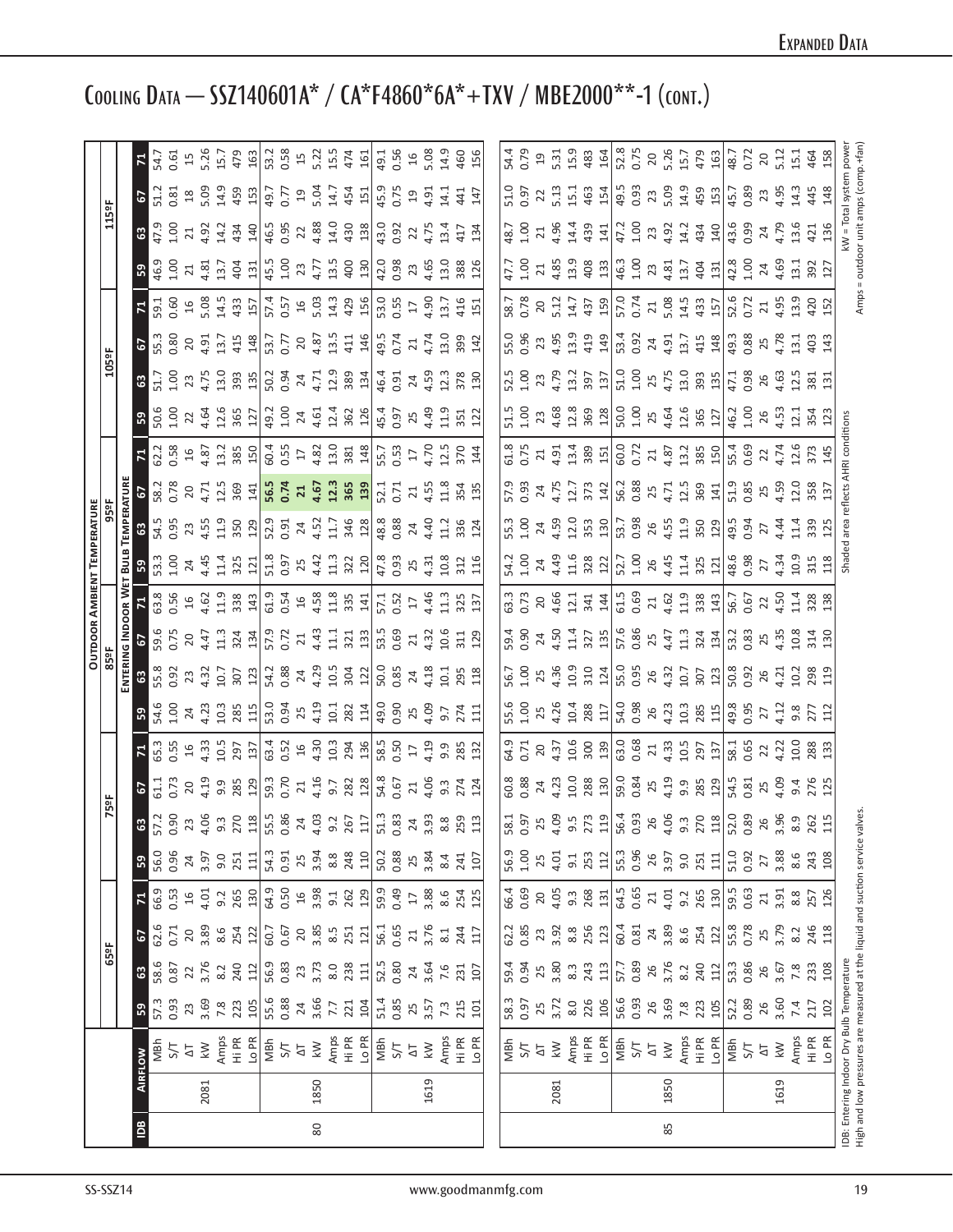## **HEATING DATA**

#### **SSZ140181A\* / CA\*F3131\*6A\* +TXV / MBR800\*\*-1**

|            |      |      |      |      |      |      |      | <b>OUTDOOR AMBIENT TEMPERATURE</b> |      |      |      |      |      |      |      |      |      |       |
|------------|------|------|------|------|------|------|------|------------------------------------|------|------|------|------|------|------|------|------|------|-------|
|            | 65   | 60   | 55   | 50   | 47   | 45   | 40   | 35                                 | 30   | 25   | 20   | 17   | 15   | 10   | 5    | O    | $-5$ | $-10$ |
| <b>MBh</b> | 22.6 | 21.4 | 20.2 | 18.8 | 18.0 | 17.4 | 16.2 | 14.9                               | 12.8 | 11.8 | 10.9 | 10.3 | 9.9  | 8.9  | 7.9  | 6.9  | 5.9  | 4.8   |
| $\Delta T$ | 34.9 | 33.1 | 31.1 | 29.1 | 27.8 | 26.9 | 25.0 | 23.1                               | 19.7 | 18.2 | 16.8 | 15.8 | 15.3 | 13.7 | 12.1 | 10.6 | 9.0  | 7.4   |
| kW         | 1.56 | 1.53 | 1.50 | 1.47 | 1.45 | 1.44 | 1.41 | 1.38                               | 1.39 | 1.36 | 1.32 | 1.31 | 1.29 | 1.26 | 1.23 | 1.20 | 1.17 | 1.14  |
| Amps       | 7.0  | 6.5  | 6.1  | 5.7  | 5.5  | 5.4  | 5.1  | 4.9                                | 4.7  | 4.5  | 4.2  | 4.1  | 4.1  | 3.9  | 3.6  | 3.4  | 3.2  | 2.9   |
| COP        | 4.23 | 4.09 | 3.93 | 3.75 | 3.62 | 3.54 | 3.36 | 3.16                               | 2.70 | 2.55 | 2.40 | 2.30 | 2.24 | 2.06 | 1.87 | 1.67 | 1.47 | 1.23  |
| EER        | 14.5 | 14.0 | 13.4 | 12.8 | 12.4 | 12.1 | 11.5 | 10.8                               | 9.2  | 8.7  | 8.2  | 7.9  | 7.6  | 7.0  | 6.4  | 5.7  | 5.0  | 4.2   |
| Hi PR      | 385  | 369  | 355  | 339  | 331  | 325  | 312  | 300                                | 287  | 274  | 263  | 257  | 252  | 243  | 234  | 224  | 216  | 208   |
| Lo PR      | 149  | 138  | 129  | 118  | 112  | 108  | 99   | 88                                 | 80   | 71   | 62   | 58   | 56   | 47   | 41   | 34   | 30   | 24    |

#### **SSZ140241A\* / CA\*F3636\*6A\*+TXV / MBR800\*\*-1**

|            |      |      |      |      |      |      |      | <b>OUTDOOR AMBIENT TEMPERATURE</b> |      |      |      |      |      |      |      |      |      |       |
|------------|------|------|------|------|------|------|------|------------------------------------|------|------|------|------|------|------|------|------|------|-------|
|            | 65   | 60   | 55   | 50   | 47   | 45   | 40   | 35                                 | 30   | 25   | 20   | 17   | 15   | 10   | 5    | Ω    | -5   | $-10$ |
| <b>MBh</b> | 30.2 | 28.6 | 26.9 | 25.1 | 24.0 | 23.3 | 21.6 | 19.9                               | 17.9 | 16.6 | 15.2 | 14.4 | 13.9 | 12.4 | 11.0 | 9.6  | 8.2  | 6.7   |
| $\Delta T$ | 32.9 | 31.1 | 29.3 | 27.4 | 26.1 | 25.3 | 23.5 | 21.7                               | 19.5 | 18.0 | 16.6 | 15.7 | 15.1 | 13.5 | 12.0 | 10.5 | 8.9  | 7.3   |
| kW         | 2.08 | 2.04 | 2.00 | 1.96 | 1.94 | 1.92 | 1.89 | 1.85                               | 1.87 | 1.82 | 1.78 | 1.76 | 1.74 | 1.70 | 1.66 | 1.62 | 1.58 | 1.54  |
| Amps       | 8.1  | 7.9  | 7.7  | 7.5  | 7.4  | 7.3  | 7.2  | 7.1                                | 7.0  | 6.9  | 6.8  | 6.7  | 6.7  | 6.6  | 6.5  | 6.3  | 6.2  | 6.1   |
| COP        | 4.24 | 4.09 | 3.93 | 3.74 | 3.62 | 3.54 | 3.35 | 3.16                               | 2.81 | 2.65 | 2.50 | 2.39 | 2.33 | 2.14 | 1.94 | 1.73 | 1.52 | 1.28  |
| EER        | 14.5 | 14.0 | 13.4 | 12.8 | 12.4 | 12.1 | 11.4 | 10.8                               | 9.6  | 9.1  | 8.5  | 8.2  | 7.9  | 7.3  | 6.6  | 5.9  | 5.2  | 4.4   |
| Hi PR      | 373  | 358  | 344  | 329  | 321  | 315  | 303  | 290                                | 278  | 266  | 255  | 249  | 245  | 235  | 226  | 217  | 209  | 202   |
| Lo PR      | 143  | 133  | 124  | 114  | 108  | 104  | 95   | 85                                 | 77   | 68   | 60   | 56   | 54   | 46   | 39   | 33   | 29   | 23    |

#### **SSZ140301A\* / CA\*F3642\*6A\*+TXV / MBR1600\*\*-1**

|            |      |      |      |      |      |      |      | <b>OUTDOOR AMBIENT TEMPERATURE</b> |      |      |      |      |      |      |      |      |      |       |
|------------|------|------|------|------|------|------|------|------------------------------------|------|------|------|------|------|------|------|------|------|-------|
|            | 65   | 60   | 55   | 50   | 47   | 45   | 40   | 35                                 | 30   | 25   | 20   | 17   | 15   | 10   | 5    | 0    | -5.  | $-10$ |
| <b>MBh</b> | 36.5 | 34.5 | 32.5 | 30.4 | 28.0 | 28.1 | 26.1 | 24.1                               | 22.6 | 20.9 | 19.2 | 18.2 | 17.5 | 15.7 | 13.9 | 12.1 | 10.3 | 8.5   |
| $\Delta T$ | 32.1 | 30.4 | 28.6 | 26.8 | 25.6 | 24.8 | 23.0 | 21.2                               | 19.9 | 18.4 | 17.0 | 16.0 | 15.4 | 13.8 | 12.3 | 10.7 | 9.1  | 7.5   |
| kW         | 2.40 | 2.36 | 2.32 | 2.27 | 2.25 | 2.23 | 2.19 | 2.14                               | 2.20 | 2.15 | 2.11 | 2.08 | 2.06 | 2.01 | 1.97 | 1.92 | 1.87 | 1.83  |
| Amps       | 11.8 | 10.6 | 9.6  | 8.7  | 8.2  | 8.0  | 7.2  | 6.6                                | 6.1  | 5.6  | 5.1  | 4.9  | 4.8  | 4.3  | 3.6  | 3.1  | 2.5  | 1.8   |
| COP        | 4.44 | 4.28 | 4.10 | 3.91 | 3.78 | 3.69 | 3.50 | 3.29                               | 3.01 | 2.84 | 2.67 | 2.55 | 2.48 | 2.28 | 2.07 | 1.85 | 1.62 | 1.36  |
| EER        | 15.2 | 14.6 | 14.0 | 13.4 | 12.9 | 12.6 | 11.9 | 11.2                               | 10.3 | 9.7  | 9.1  | 8.7  | 8.5  | 7.8  | 7.1  | 6.3  | 5.5  | 4.6   |
| Hi PR      | 360  | 346  | 332  | 318  | 310  | 304  | 292  | 281                                | 269  | 257  | 247  | 241  | 236  | 227  | 219  | 210  | 202  | 195   |
| Lo PR      | 137  | 127  | 119  | 110  | 104  | 100  | 92   | 82                                 | 74   | 66   | 58   | 54   | 52   | 44   | 38   | 32   | 28   | 22    |

#### **SSZ140361B\*/AR\*F374316B\***

|       |      |      |      |      |      |      |      | <b>OUTDOOR AMBIENT TEMPERATURE</b> |      |      |      |      |      |      |      |      |      |       |
|-------|------|------|------|------|------|------|------|------------------------------------|------|------|------|------|------|------|------|------|------|-------|
|       | 65   | 60   | 55   | 50   | 47   | 45   | 40   | 35                                 | 30   | 25   | 20   | 17   | 15   | 10   | 5    | 0    | -5   | $-10$ |
| MBh   | 41.5 | 39.3 | 37.0 | 34.6 | 33.0 | 32.0 | 29.7 | 27.4                               | 24.9 | 23.0 | 21.2 | 20.0 | 19.3 | 17.3 | 15.3 | 13.4 | 11.4 | 9.3   |
| T/R   | 30.7 | 29.1 | 27.4 | 25.6 | 24.4 | 23.7 | 22.0 | 20.3                               | 18.5 | 17.0 | 15.7 | 14.8 | 14.3 | 12.8 | 11.3 | 9.9  | 8.4  | 6.9   |
| kW    | 2.96 | 2.90 | 2.85 | 2.79 | 2.76 | 2.74 | 2.69 | 2.64                               | 2.93 | 2.86 | 2.80 | 2.76 | 2.74 | 2.68 | 2.61 | 2.55 | 2.49 | 2.43  |
| Amps  | 11.9 | 11.1 | 10.4 | 9.8  | 9.5  | 9.3  | 8.9  | 8.4                                | 8.1  | 7.8  | 7.5  | 7.3  | 7.2  | 6.9  | 6.5  | 6.1  | 5.7  | 5.2   |
| COP   | 4.11 | 3.96 | 3.80 | 3.62 | 3.49 | 3.41 | 3.23 | 3.04                               | 2.49 | 2.35 | 2.21 | 2.12 | 2.06 | 1.89 | 1.72 | 1.53 | 1.34 | 1.13  |
| EER   | 14.0 | 13.5 | 13.0 | 12.4 | 11.9 | 11.7 | 11.0 | 10.4                               | 8.5  | 8.0  | 7.6  | 7.2  | 7.0  | 6.5  | 5.9  | 5.2  | 4.6  | 3.8   |
| HI PR | 346  | 332  | 319  | 305  | 298  | 292  | 281  | 270                                | 258  | 247  | 237  | 231  | 227  | 218  | 210  | 201  | 194  | 187   |
| LO PR | 141  | 131  | 123  | 113  | 107  | 102  | 94   | 84                                 | 76   | 68   | 59   | 55   | 53   | 45   | 39   | 33   | 29   | 22    |

Calculations are based on nominal CFM and 70°F indoor dry bulb.<br>
High pressure is measured at the suction service valve (the larger valve).<br>
Amps = Outdoor unit amps (comp.+fan)<br>
kW = Total system power High pressure is measured at the suction service valve ( the larger valve).

Low pressure is measured at the gauge port connection.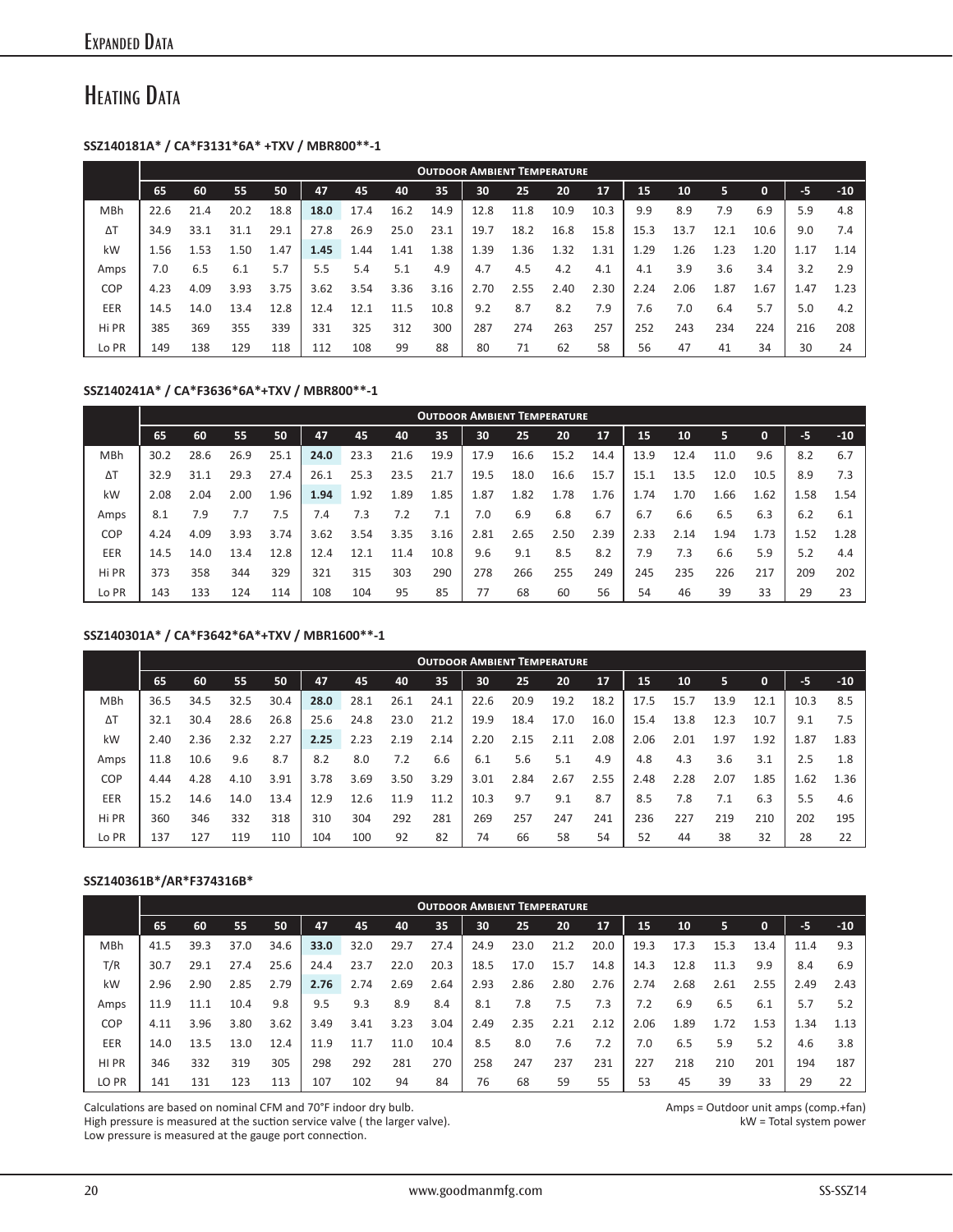# **Heating Data (cont.)**

#### **SSZ140381A\* / ASPT42C14A\***

|             |      |      |      |      |      |      |      | <b>OUTDOOR AMBIENT TEMPERATURE</b> |      |      |      |      |      |      |      |      |      |       |
|-------------|------|------|------|------|------|------|------|------------------------------------|------|------|------|------|------|------|------|------|------|-------|
|             | 65   | 60   | 55   | 50   | 47   | 45   | 40   | 35                                 | 30   | 25   | 20   | 17   | 15   | 10   | п    | O    | -5   | $-10$ |
| MBh         | 42.7 | 40.5 | 38.1 | 35.6 | 34.0 | 32.9 | 30.6 | 28.2                               | 25.7 | 23.7 | 21.8 | 20.6 | 19.8 | 17.8 | 15.8 | 13.8 | 11.7 | 9.6   |
| T/R         | 33.7 | 31.9 | 30.0 | 28.1 | 26.8 | 26.0 | 24.1 | 22.2                               | 20.2 | 18.7 | 17.2 | 16.2 | 15.6 | 14.0 | 12.4 | 10.8 | 9.3  | 7.6   |
| <b>KW</b>   | 2.46 | 2.40 | 2.35 | 2.29 | 2.25 | 2.23 | 2.17 | 2.11                               | 2.10 | 2.04 | 1.98 | 1.94 | 1.92 | 1.86 | .80  | 1.74 | 1.68 | 1.62  |
| <b>AMPS</b> | 13.4 | 12.3 | 11.5 | 10.7 | 10.3 | 10.1 | 9.5  | 8.9                                | 8.5  | 8.1  | 7.7  | 7.4  | 7.3  | 6.9  | 6.4  | 5.9  | 5.4  | 4.8   |
| COP         | 4.57 | 4.42 | 4.26 | 4.07 | 3.94 | 3.86 | 3.66 | 3.46                               | 3.17 | 3.00 | 2.84 | 2.72 | 2.65 | 2.44 | 2.23 | 2.00 | 1.76 | 1.48  |
| HI PR       | 400  | 383  | 368  | 352  | 344  | 337  | 324  | 311                                | 298  | 285  | 273  | 267  | 262  | 252  | 243  | 233  | 224  | 216   |
| LO PR       | 149  | 138  | 129  | 119  | 112  | 108  | 99   | 88                                 | 80   | 71   | 63   | 58   | 56   | 47   | 41   | 35   | 30   | 24    |

#### **SSZ140421A\* / CA\*F4860\*6A\*+TXV / MBR2000\*\*-1**

|            |      |      |      |      |      |      |      | <b>OUTDOOR AMBIENT TEMPERATURE</b> |      |      |      |      |      |      |      |      |      |       |
|------------|------|------|------|------|------|------|------|------------------------------------|------|------|------|------|------|------|------|------|------|-------|
|            | 65   | 60   | 55   | 50   | 47   | 45   | 40   | 35                                 | 30   | 25   | 20   | 17   | 15   | 10   | 5    | O    | -5   | $-10$ |
| MBh        | 51.5 | 48.8 | 45.9 | 42.9 | 40.0 | 39.7 | 36.9 | 34.0                               | 34.3 | 31.6 | 29.1 | 27.5 | 26.5 | 23.8 | 21.1 | 18.4 | 15.7 | 12.8  |
| $\Delta T$ | 34.1 | 32.3 | 30.4 | 28.4 | 27.1 | 26.3 | 24.4 | 22.5                               | 22.7 | 20.9 | 19.3 | 18.2 | 17.5 | 15.7 | 13.9 | 12.1 | 10.4 | 8.5   |
| kW         | 3.40 | 3.33 | 3.27 | 3.21 | 3.17 | 3.14 | 3.08 | 3.02                               | 3.07 | 3.00 | 2.94 | 2.90 | 2.87 | 2.81 | 2.74 | 2.68 | 2.61 | 2.54  |
| Amps       | 15.2 | 14.1 | 13.2 | 12.4 | 12.0 | 11.8 | 11.1 | 10.6                               | 10.1 | 9.7  | 9.2  | 9.0  | 8.9  | 8.5  | 7.9  | 7.5  | 6.9  | 6.3   |
| COP        | 4.44 | 4.28 | 4.11 | 3.92 | 3.79 | 3.70 | 3.50 | 3.30                               | 3.26 | 3.08 | 2.90 | 2.78 | 2.70 | 2.48 | 2.25 | 2.01 | 1.76 | 1.48  |
| EER        | 15.2 | 14.6 | 14.0 | 13.4 | 12.9 | 12.6 | 12.0 | 11.3                               | 11.2 | 10.5 | 9.9  | 9.5  | 9.2  | 8.5  | 7.7  | 6.9  | 6.0  | 5.1   |
| Hi PR      | 370  | 354  | 341  | 326  | 318  | 312  | 300  | 288                                | 276  | 263  | 253  | 247  | 242  | 233  | 224  | 215  | 207  | 200   |
| Lo PR      | 142  | 132  | 123  | 113  | 107  | 103  | 95   | 84                                 | 76   | 68   | 60   | 56   | 53   | 45   | 39   | 33   | 29   | 23    |

#### **SSZ140481A\* / CA\*F4860\*6A\*+TXV / MBR2000\*\*-1**

|            |      |      |      |      |      |      |      | <b>OUTDOOR AMBIENT TEMPERATURE</b> |      |      |      |      |      |      |      |      |      |       |
|------------|------|------|------|------|------|------|------|------------------------------------|------|------|------|------|------|------|------|------|------|-------|
|            | 65   | 60   | 55   | 50   | 47   | 45   | 40   | 35                                 | 30   | 25   | 20   | 17   | 15   | 10   | 5    | 0    | -5   | $-10$ |
| MBh        | 57.8 | 54.7 | 51.5 | 48.2 | 47.0 | 44.6 | 41.4 | 38.2                               | 36.6 | 33.8 | 31.1 | 29.4 | 28.3 | 25.4 | 22.5 | 19.6 | 16.8 | 13.7  |
| $\Delta T$ | 34.5 | 32.7 | 30.8 | 28.8 | 27.5 | 26.6 | 24.7 | 22.8                               | 21.9 | 20.2 | 18.6 | 17.6 | 16.9 | 15.2 | 13.4 | 11.7 | 10.0 | 8.2   |
| kW         | 3.98 | 3.90 | 3.83 | 3.75 | 3.71 | 3.68 | 3.60 | 3.53                               | 3.65 | 3.57 | 3.49 | 3.44 | 3.41 | 3.32 | 3.24 | 3.16 | 3.08 | 3.00  |
| Amps       | 19.4 | 17.6 | 16.1 | 14.8 | 14.1 | 13.7 | 12.7 | 11.7                               | 11.0 | 10.3 | 9.5  | 9.2  | 9.0  | 8.3  | 7.4  | 6.6  | 5.7  | 4.6   |
| COP        | 4.25 | 4.10 | 3.94 | 3.76 | 3.63 | 3.55 | 3.36 | 3.17                               | 2.94 | 2.77 | 2.61 | 2.50 | 2.43 | 2.24 | 2.03 | 1.82 | 1.59 | 1.34  |
| EER        | 14.5 | 14.0 | 13.5 | 12.8 | 12.4 | 12.1 | 11.5 | 10.8                               | 10.0 | 9.5  | 8.9  | 8.5  | 8.3  | 7.6  | 6.9  | 6.2  | 5.4  | 4.6   |
| Hi PR      | 408  | 391  | 376  | 359  | 351  | 344  | 331  | 318                                | 304  | 291  | 279  | 272  | 267  | 257  | 247  | 237  | 229  | 221   |
| Lo PR      | 136  | 126  | 118  | 109  | 103  | 99   | 91   | 81                                 | 73   | 65   | 57   | 53   | 51   | 43   | 37   | 32   | 28   | 22    |

#### **SSZ140601A\* / CA\*F4860\*6A\*+TXV / MBE2000\*\*-1**

|            |      |      |      |      |      |      |      | <b>OUTDOOR AMBIENT TEMPERATURE</b> |      |      |      |      |      |      |      |          |      |       |
|------------|------|------|------|------|------|------|------|------------------------------------|------|------|------|------|------|------|------|----------|------|-------|
|            | 65   | 60   | 55   | 50   | 47   | 45   | 40   | 35                                 | 30   | 25   | 20   | 17   | 15   | 10   | 5    | $\Omega$ | -5   | $-10$ |
| MBh        | 57.8 | 57.8 | 57.8 | 57.8 | 57.0 | 55.2 | 51.3 | 47.3                               | 47.9 | 44.2 | 40.7 | 38.4 | 37.0 | 33.2 | 29.4 | 25.7     | 21.9 | 17.9  |
| $\Delta T$ | 35.9 | 33.9 | 32.0 | 29.9 | 28.5 | 27.6 | 25.7 | 23.7                               | 24.0 | 22.1 | 20.4 | 19.2 | 18.5 | 16.6 | 14.7 | 12.8     | 11.0 | 9.0   |
| kW         | 4.83 | 4.74 | 4.64 | 4.54 | 4.48 | 4.44 | 4.35 | 4.25                               | 4.42 | 4.32 | 4.21 | 4.15 | 4.11 | 4.00 | 3.90 | 3.80     | 3.69 | 3.59  |
| Amps       | 24.7 | 22.3 | 20.4 | 18.8 | 17.9 | 17.4 | 16.0 | 14.8                               | 13.9 | 12.9 | 12.0 | 11.5 | 11.3 | 10.4 | 9.2  | 8.2      |      | 5.7   |
| COP        | 4.34 | 4.19 | 4.03 | 3.85 | 3.72 | 3.64 | 3.45 | 3.26                               | 3.17 | 2.99 | 2.83 | 2.71 | 2.63 | 2.43 | 2.21 | 1.98     | 1.74 | 1.46  |
| EER        | 14.8 | 14.3 | 13.8 | 13.1 | 12.7 | 12.4 | 11.8 | 11.1                               | 10.8 | 10.2 | 9.7  | 9.3  | 9.0  | 8.3  | 7.5  | 6.8      | 5.9  | 5.0   |
| Hi PR      | 404  | 387  | 372  | 356  | 347  | 341  | 327  | 314                                | 301  | 288  | 276  | 269  | 265  | 255  | 245  | 235      | 226  | 218   |
| Lo PR      | 136  | 126  | 119  | 109  | 103  | 99   | 91   | 81                                 | 73   | 65   | 57   | 53   | 51   | 43   | 37   | 32       | 28   | 22    |

Calculations are based on nominal CFM and 70°F indoor dry bulb.<br>
High pressure is measured at the suction service valve (the larger valve).<br>
High pressure is measured at the suction service valve (the larger valve).<br>
Amps High pressure is measured at the suction service valve ( the larger valve).

Low pressure is measured at the gauge port connection.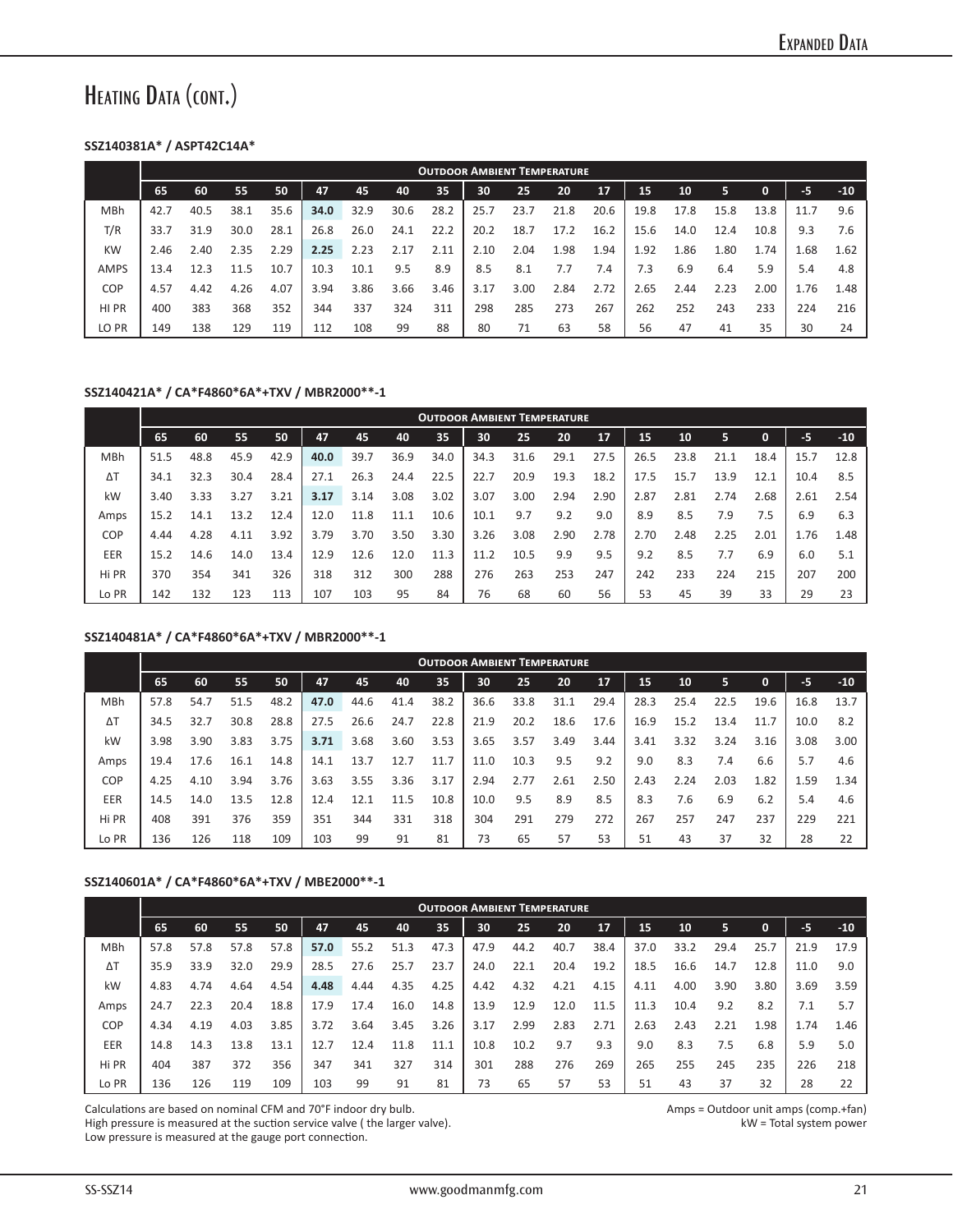| <b>OUTDOOR</b> | <b>INDOOR UNITS</b>             |                 |              | <b>COOLING CAPACITY (BTU/H)</b> |                   |                  |              | <b>TVA RATINGS<sup>3</sup></b> |        | <b>HEATING CAPACITY</b> |       |            |         |
|----------------|---------------------------------|-----------------|--------------|---------------------------------|-------------------|------------------|--------------|--------------------------------|--------|-------------------------|-------|------------|---------|
| <b>UNIT</b>    | <b>COILS/AIR HANDLERS</b>       | <b>FURNACES</b> | <b>TOTAL</b> | SENS.                           | SEER <sup>1</sup> | EER <sup>2</sup> | <b>TOTAL</b> | SENS.                          | HI     | HSPF <sup>4</sup>       | Low   | <b>CFM</b> | AHRI#   |
|                | ACNF18XX16D*+TXV                |                 | 17,000       | 12,700                          | 13.50             | 11.50            | 15,800       | 12,300                         | 17,000 | 7.70                    | 10000 | 580        | 5561903 |
|                | ARPT18B14A*                     |                 | 18,000       | 13,500                          | 14.00             | 12.00            | 16,700       | 13,000                         | 17,900 | 7.70                    | 10000 | 580        | 5358285 |
|                | ARPT24B14A*                     |                 | 18,000       | 13,500                          | 14.00             | 12.00            | 16,700       | 13,000                         | 17,900 | 7.70                    | 10000 | 560        | 5458806 |
|                | ARPT30B14A*                     |                 | 18,000       | 13,500                          | 14.00             | 12.00            | 16,700       | 13,000                         | 17,000 | 7.80                    | 10000 | 585        | 5458807 |
|                | ARUF18B14A*+TXV                 |                 | 17,000       | 12,700                          | 13.00             | 11.00            | 15,800       | 12,300                         | 17,000 | 7.70                    | 10000 | 605        | 5458802 |
|                | ARUF24B14C*+TXV                 |                 | 17,000       | 12,700                          | 13.50             | 11.00            | 15,800       | 12,300                         | 17,000 | 7.70                    | 10000 | 600        | 7084849 |
|                | ARUF30B14A*                     |                 | 18,000       | 13,500                          | 13.30             | 11.00            | 16,700       | 13,000                         | 17,000 | 7.70                    | 10000 | 585        | 5458805 |
|                | ARUF30B14A*+TXV                 |                 | 18,000       | 13,500                          | 14.00             | 12.00            | 16,700       | 13,000                         | 17,000 | 7.80                    | 10000 | 585        | 5458804 |
|                | ASPT24B14A*                     |                 | 18,000       | 13,500                          | 14.50             | 12.00            | 16,700       | 13,000                         | 17,000 | 8.20                    | 9300  | 605        | 5722665 |
|                | ASPT30C14A*                     |                 | 18,000       | 13,500                          | 15.00             | 12.50            | 16,700       | 13,000                         | 17,000 | 8.00                    | 9500  | 580        | 5722668 |
|                | ASUF29B14A*                     |                 | 18,000       | 13,500                          | 14.00             | 11.50            | 16,700       | 13,000                         | 17,000 | 8.00                    | 8800  | 605        | 5722667 |
|                | ASUF29B14A*+TXV                 |                 | 18,000       | 13,500                          | 14.50             | 12.00            | 16,700       | 13,000                         | 17,000 | 8.20                    | 9300  | 605        | 5722666 |
|                | AVPTC24B14A*                    |                 | 18,000       | 13,500                          | 14.50             | 12.00            | 16,700       | 13,000                         | 17,000 | 8.20                    | 9300  | 600        | 5924408 |
|                | AWUF31XX16A*                    |                 | 18,000       | 13,500                          | 14.50             | 12.50            | 16,700       | 13,000                         | 17,600 | 8.20                    | 9000  | 600        | 3853246 |
|                | AWUF31XX16A*+TXV                |                 | 18,000       | 13,500                          | 15.00             | 12.70            | 16,700       | 13,000                         | 17,600 | 8.20                    | 9000  | 600        | 3853245 |
|                | CA*F3131*6D*+EEP+TXV            |                 | 18,400       | 13,800                          | 14.00             | 12.00            | 17,100       | 13,300                         | 18,000 | 8.00                    | 10400 | 600        | 6497960 |
|                | CA*F3131*6D*+MBR0800**-1+TXV    |                 | 18,000       | 13,500                          | 14.00             | 12.00            | 16,700       | 13,000                         | 18,000 | 8.10                    | 10200 | 600        | 4985375 |
|                | CA*F3131*6D*+MBVC1200**-1A*+TXV |                 | 18,000       | 13,500                          | 15.00             | 12.50            | 16,700       | 13,000                         | 17,900 | 8.10                    | 10000 | 550        | 6497961 |
|                | CA*F3131*6D*+TXV                | A*VC950453BXB*  | 18,000       | 13,500                          | 15.00             | 12.50            | 16,700       | 13,000                         | 18,000 | 8.10                    | 10100 | 650        | 6497962 |
|                | CA*F3131*6D*+TXV                | A*VM960603BXB*  | 18,000       | 13,500                          | 15.00             | 12.50            | 16,700       | 13,000                         | 18,000 | 8.10                    | 10100 | 650        | 6497963 |
| <b>SSZ14</b>   | CA*F3131*6D*+TXV                | G*VC950453BXB*  | 18,000       | 13,500                          | 15.00             | 12.50            | 16,700       | 13,000                         | 18,000 | 8.10                    | 10100 | 650        | 6497964 |
| 0181A*         | CA*F3131*6D*+TXV                | G*VM960603BXB*  | 18,000       | 13,500                          | 15.00             | 12.50            | 16,700       | 13,000                         | 18,000 | 8.10                    | 10100 | 650        | 6497965 |
|                | CAPT3131*4A*                    | A*VC950453BXB*  | 18,000       | 13,500                          | 15.00             | 12.50            | 16,700       | 13,000                         | 17,800 | 8.10                    | 10100 | 590        | 6497966 |
|                | CAPT3131*4A*                    | A*VM960603BXB*  | 18,000       | 13,500                          | 15.00             | 12.50            | 16,700       | 13,000                         | 17,700 | 8.10                    | 10100 | 570        | 6497967 |
|                | CAPT3131*4A*                    | G*VC950453BXB*  | 18,000       | 13,500                          | 15.00             | 12.50            | 16,700       | 13,000                         | 17,800 | 8.10                    | 10100 | 590        | 6497968 |
|                | CAPT3131*4A*                    | G*VM960603BXB*  | 18,000       | 13,500                          | 15.00             | 12.50            | 16,700       | 13,000                         | 17,700 | 8.10                    | 10100 | 570        | 6497969 |
|                | CAPT3131*4A*+EEP                |                 | 18,400       | 13,800                          | 13.50             | 12.00            | 17,100       | 13,300                         | 18,000 | 7.70                    | 10400 | 580        | 6497970 |
|                | CAPT3131*4A*+MBR0800**-1        |                 | 18,000       | 13,500                          | 14.00             | 12.00            | 16,700       | 13,000                         | 18,000 | 8.00                    | 10800 | 580        | 5527440 |
|                | CAPT3131*4A*+MBVC1200**-1A*     |                 | 18,000       | 13,500                          | 15.00             | 12.50            | 16,700       | 13,000                         | 17,600 | 8.10                    | 10000 | 585        | 6497971 |
|                | CHPF2430B6C*+EEP+TXV            |                 | 19,000       | 14,200                          | 14.00             | 12.00            | 17,600       | 13,800                         | 18,000 | 8.50                    | 10400 | 600        | 6497972 |
|                | CHPF2430B6C*+MBR0800**-1+TXV    |                 | 18,000       | 13,500                          | 14.00             | 12.00            | 16,700       | 13,000                         | 18,000 | 8.10                    | 10200 | 600        | 3300350 |
|                | CHPF2430B6C*+MBVC1200**-1A*+TXV |                 | 18,400       | 13,800                          | 14.00             | 12.00            |              | 17,100 13,300                  | 18,000 | 8.50                    | 10800 | 600        | 6497973 |
|                | CHPF2430B6C*+TXV                | G*E80603B*B*    | 18,000       | 13,500                          | 15.00             | 12.50            | 16,700       | 13,000                         | 16,800 | 8.10                    | 10200 | 670        | 5038647 |
|                | CHPF2430B6C*+TXV                | A*VM960603BXB*  | 18,000       | 13,500                          | 15.00             | 12.50            | 16,700       | 13,000                         | 18,000 | 8.10                    | 10200 | 600        | 5937510 |
|                | CHPF2430B6C*+TXV                | G*VC950453BXB*  | 18,000       | 13,500                          | 15.00             | 12.50            |              | 16,700   13,000                | 18,000 | 8.10                    | 10200 | 600        | 5937511 |
|                | CHPF2430B6C*+TXV                | G*VM960603BXB*  |              | 18,000   13,500                 | 15.00             | 12.50            |              | 16,700   13,000   18,000       |        | 8.10                    | 10200 | 600        | 5937512 |
|                | CHPF2430B6C*+TXV                | A*VC950453BXB*  |              | 18,000   13,500                 | 15.00             | 12.50            |              | 16,700   13,000   18,000       |        | 8.10                    | 10200 | 600        | 6497974 |
|                | CHPF2430B6C*+TXV                | A*EH800603B*A*  |              | 18,000   13,500                 | 15.00             | 12.50            |              | 16,700   13,000   16,800       |        | 8.10                    | 10200 | 670        | 6844590 |
|                | CHPF3636B6C*+MBVC1200**-1A*+TXV |                 |              | 19,000   14,200                 | 15.00             | 13.00            |              | 17,600   13,800   18,000       |        | 8.50                    | 10400 | 650        | 6497975 |
|                | CSCF3036N6D*+TXV                | G*VC950453BXB*  |              | 18,000   13,500                 | 15.00             | 12.50            |              | 16,700   13,000   18,000       |        | 8.10                    | 10200 | 650        | 5937513 |
|                | CSCF3036N6D*+TXV                | A*VC950453BXB*  | 18,000       | 13,500                          | 15.00             | 12.50            |              | 16,700   13,000   18,000       |        | 8.10                    | 10200 | 650        | 6497976 |
|                | ACNF24XX16D*+TXV                |                 |              | 23,000   17,300                 | 13.50             | 11.50            |              | 21,200   17,000   24,600       |        | 7.70                    | 14000 | 835        | 5561901 |
|                | ARPT24B14A*                     |                 | 24,000       | 18,100                          | 13.50             | 11.50            |              | 22,200   17,800   24,000       |        | 8.00                    | 14000 | 820        | 5358286 |
|                | ARPT30B14A*                     |                 |              | 24,000   18,100                 | 14.00             | 12.00            |              | 22,200   17,800   23,600       |        | 8.00                    | 14200 | 850        | 5458810 |
|                | ARUF24B14C*+TXV                 |                 |              | 23,200   17,500                 | 13.50             | 11.50            |              | 21,400   17,200   23,600       |        | 7.80                    | 14100 | 800        | 7084841 |
|                | ARUF30B14A*+TXV                 |                 |              | 24,000 18,100                   | 14.00             | 12.00            |              | 22,200   17,800   23,600       |        | 8.00                    | 14200 | 850        | 5458809 |
|                | ASPT24B14A*                     |                 |              | 22,600   17,000                 | 14.00             | 11.50            |              | 21,000   16,700   22,000       |        | 8.00                    | 13000 | 810        | 5722669 |
| <b>SSZ14</b>   | ASPT30C14A*                     |                 |              | 23,600   17,800                 | 15.00             | 12.50            |              | 21,800   17,500   22,000       |        | 8.50                    | 13000 | 845        | 5722672 |
| 0241A*         | ASUF29B14A*                     |                 |              | 22,600   17,000                 | 13.50             | 11.00            |              | 21,000   16,700   22,000       |        | 8.00                    | 13600 | 810        | 5722671 |
|                | ASUF29B14A*+TXV                 |                 |              | 22,600   17,000                 | 14.00             | 11.50            |              | 21,000   16,700   22,000       |        | 8.00                    | 13000 | 810        | 5722670 |
|                | ASUF39C14A*                     |                 |              | 23,600   17,800                 | 14.50             | 12.00            |              | 21,800   17,500   22,000       |        | 8.20                    | 12700 | 885        | 5722763 |
|                | ASUF39C14A*+TXV                 |                 |              | 23,600   17,800                 | 15.00             | 12.50            |              | 21,800   17,500   22,000       |        | 8.50                    | 12700 | 885        | 5722764 |
|                | AVPTC24B14A*                    |                 | 22,600       | 17,000                          | 14.00             | 11.50            | 21,000       | 16,700                         | 22,000 | 8.00                    | 13000 | 800        | 5924409 |
|                | AVPTC30C14A*                    |                 | 23,600       | 17,800                          | 15.00             | 12.50            |              | 21,800   17,500   22,000       |        | 8.50                    | 13000 | 860        | 5924427 |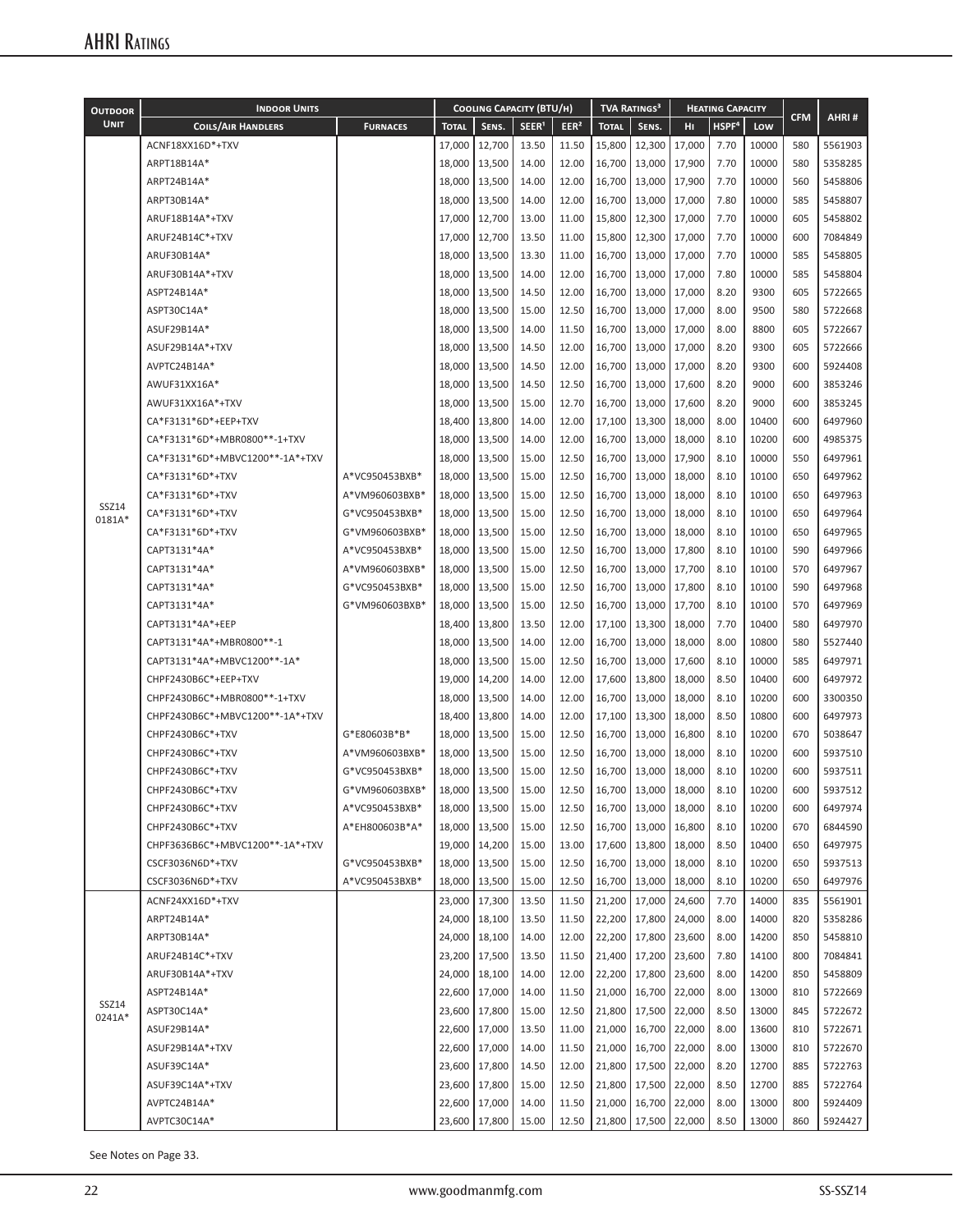| <b>OUTDOOR</b> | <b>INDOOR UNITS</b>             |                 |              | <b>COOLING CAPACITY (BTU/H)</b> |                   |                  |              | <b>TVA RATINGS<sup>3</sup></b> |                 | <b>HEATING CAPACITY</b> |       | <b>CFM</b> | AHRI#   |
|----------------|---------------------------------|-----------------|--------------|---------------------------------|-------------------|------------------|--------------|--------------------------------|-----------------|-------------------------|-------|------------|---------|
| <b>UNIT</b>    | <b>COILS/AIR HANDLERS</b>       | <b>FURNACES</b> | <b>TOTAL</b> | SENS.                           | SEER <sup>1</sup> | EER <sup>2</sup> | <b>TOTAL</b> | SENS.                          | Hı              | HSPF <sup>4</sup>       | Low   |            |         |
|                | AWUF31XX16A*                    |                 | 24,000       | 18,100                          | 14.50             | 12.50            | 22,200       | 17,800                         | 23,000          | 8.50                    | 13400 | 840        | 3853248 |
|                | AWUF31XX16A*+TXV                |                 | 24,000       | 18,100                          | 15.00             | 12.70            | 22,200       | 17,800                         | 23,000          | 8.50                    | 13400 | 840        | 3853247 |
|                | AWUF32XX16A*                    |                 | 24,000       | 18,100                          | 14.50             | 12.50            | 22,200       | 17,800                         | 23,000          | 8.50                    | 13400 | 840        | 3853250 |
|                | AWUF32XX16A*+TXV                |                 | 24,000       | 18,100                          | 15.00             | 12.70            | 22,200       | 17,800                         | 23,000          | 8.50                    | 13400 | 840        | 3853249 |
|                | CA*F3636*6D*+EEP+TXV            |                 | 24,000       | 18,100                          | 14.00             | 12.00            | 22,200       | 17,800                         | 24,000          | 8.00                    | 14000 | 800        | 4392840 |
|                | CA*F3636*6D*+MBR0800**-1+TXV    |                 | 24,000       | 18,100                          | 14.00             | 12.00            | 22,200       | 17,800                         | 24,000          | 8.20                    | 14500 | 850        | 4392841 |
|                | CA*F3636*6D*+MBVC1200**-1A*+TXV |                 | 24,000       | 18,100                          | 15.00             | 12.50            | 22,200       | 17,800                         | 24,000          | 8.50                    | 14500 | 800        | 4392842 |
|                | CA*F3636*6D*+MBVC1600**-1A*+TXV |                 | 24,000       | 18,100                          | 15.00             | 13.00            | 22,200       | 17,800                         | 22,000          | 8.50                    | 12000 | 850        | 4392843 |
|                | CA*F3636*6D*+TXV                | G*E80603B*B*    | 23,600       | 17,800                          | 15.00             | 12.50            | 21,800       | 17,500                         | 23,000          | 8.30                    | 14500 | 860        | 5038718 |
|                | CA*F3636*6D*+TXV                | A*VC950704CXB*  | 23,600       | 17,800                          | 15.00             | 12.50            | 21,800       | 17,500                         | 23,000          | 8.30                    | 14500 | 800        | 5937514 |
|                | CA*F3636*6D*+TXV                | A*VC950714CXB*  | 23,600       | 17,800                          | 15.00             | 12.50            | 21,800       | 17,500                         | 23,000          | 8.20                    | 14500 | 800        | 5937515 |
|                | CA*F3636*6D*+TXV                | A*VM960603BXB*  | 23,600       | 17,800                          | 14.50             | 12.20            | 21,800       | 17,500                         | 23,600          | 8.30                    | 14500 | 800        | 5937516 |
|                | CA*F3636*6D*+TXV                | A*VM960604CXB*  | 23,600       | 17,800                          | 15.00             | 12.50            | 21,800       | 17,500                         | 23,000          | 8.20                    | 14500 | 800        | 5937517 |
|                | CA*F3636*6D*+TXV                | G*VC950453BXB*  | 23,600       | 17,800                          | 14.50             | 12.20            | 21,800       | 17,500                         | 23,600          | 8.30                    | 14500 | 800        | 5937518 |
|                | CA*F3636*6D*+TXV                | G*VC950704CXB*  | 23.600       | 17,800                          | 15.00             | 12.50            | 21,800       | 17,500                         | 23,000          | 8.30                    | 14500 | 800        | 5937519 |
|                | CA*F3636*6D*+TXV                | G*VC950714CXB*  | 23.600       | 17,800                          | 15.00             | 12.50            | 21,800       | 17,500                         | 23,000          | 8.20                    | 14500 | 800        | 5937520 |
| SSZ14          | CA*F3636*6D*+TXV                | G*VM960603BXB*  | 23,600       | 17,800                          | 14.50             | 12.20            | 21,800       | 17,500                         | 23,600          | 8.30                    | 14500 | 800        | 5937521 |
| 0241A*         | CA*F3636*6D*+TXV                | G*VM960604CXB*  | 23,600       | 17,800                          | 15.00             | 12.50            | 21,800       | 17,500                         | 23,000          | 8.20                    | 14500 | 800        | 5937522 |
| (cont.)        | CA*F3636*6D*+TXV                | A*VC950453BXB*  | 23,600       | 17,800                          | 14.50             | 12.20            | 21,800       | 17,500                         | 23,600          | 8.30                    | 14500 | 800        | 6497977 |
|                | CA*F3636*6D*+TXV                | A*EH800603B*A*  | 23,600       | 17,800                          | 15.00             | 12.50            | 21,800       | 17,500                         | 23,000          | 8.30                    | 14500 | 860        | 6844657 |
|                | CAPT3131*4A*+EEP                |                 | 23,000       | 17,300                          | 13.50             | 11.50            | 21,200       | 17,000                         | 21,600          | 7.70                    | 14200 | 800        | 5611344 |
|                | CAPT3131*4A*+MBVC1200**-1A*     |                 | 23,600       | 17,800                          | 14.50             | 12.00            | 21,800       | 17,500                         | 21,000          | 8.00                    | 13600 | 850        | 5611352 |
|                | CHPF3636B6C*+EEP+TXV            |                 | 24,000       | 18,100                          | 14.00             | 12.00            | 22,200       | 17,800                         | 24,000          | 8.20                    | 12000 | 800        | 3300354 |
|                | CHPF3636B6C*+MBR0800**-1+TXV    |                 | 24,000       | 18,100                          | 14.00             | 12.00            | 22,200       | 17,800                         | 24,000          | 8.20                    | 14500 | 850        | 3300356 |
|                | CHPF3636B6C*+MBVC1200**-1A*+TXV |                 | 24,000       | 18,100                          | 15.00             | 12.50            | 22,200       | 17,800                         | 24,000          | 8.50                    | 14500 | 850        | 3610008 |
|                | CHPF3636B6C*+TXV                | G*E80603B*B*    | 24,000       | 18,100                          | 15.00             | 12.50            | 22,200       | 17,800                         | 24,000          | 8.30                    | 14500 | 860        | 5038643 |
|                | CHPF3636B6C*+TXV                | A*VM960603BXB*  | 24,000       | 18,100                          | 14.50             | 12.20            | 22,200       | 17,800                         | 24,000          | 8.30                    | 14500 | 800        | 5937523 |
|                | CHPF3636B6C*+TXV                | G*VC950453BXB*  | 24,000       | 18,100                          | 14.50             | 12.20            | 22,200       | 17,800                         | 24,000          | 8.30                    | 14500 | 800        | 5937524 |
|                | CHPF3636B6C*+TXV                | G*VM960603BXB*  | 24,000       | 18,100                          | 14.50             | 12.20            | 22,200       | 17,800                         | 24,000          | 8.30                    | 14500 | 800        | 5937525 |
|                | CHPF3636B6C*+TXV                | A*VC950453BXB*  | 24,000       | 18,100                          | 14.50             | 12.20            | 22,200       | 17,800                         | 24,000          | 8.30                    | 14500 | 800        | 6497978 |
|                | CHPF3636B6C*+TXV                | A*EH800603B*A*  | 24,000       | 18,100                          | 15.00             | 12.50            | 22,200       | 17,800                         | 24,000          | 8.30                    | 14500 | 860        | 6844585 |
|                | CHPF3642C6C*+MBVC1600**-1A*+TXV |                 | 24,000       | 18,100                          | 15.00             | 12.50            | 22,200       | 17,800                         | 22,000          | 8.50                    | 12000 | 850        | 3610014 |
|                | CHPF3743C6B*+TXV                | A*VC950704CXB*  | 23,600       | 17,800                          | 14.50             | 12.20            | 21,800       | 17,500                         | 23,600          | 8.30                    | 14500 | 800        | 5937526 |
|                | CHPF3743C6B*+TXV                | G*VC950704CXB*  | 23,600       | 17,800                          | 14.50             | 12.20            | 21,800       | 17,500                         | 23,600          | 8.30                    | 14500 | 800        | 5937527 |
|                | CSCF3036N6D*+TXV                | A*VC950453BXB*  | 24,000       | 18,100                          | 14.50             | 12.20            | 22,200       | 17,800                         | 23,400          | 8.30                    | 14500 | 800        | 6497979 |
|                | ACNF30XX16D*+TXV                |                 | 27,200       | 19,700                          | 13.50             | 11.50            | 25,200       | 21,200                         | 27,200          | 7.70                    | 16000 | 860        | 5561902 |
|                | ARPT30B14A*                     |                 | 28,000       | 20,200                          | 14.00             | 11.50            | 26,000       | 21,800                         | 27,400          | 8.00                    | 16200 | 840        | 5358287 |
|                | ARPT36C14A*                     |                 | 28,000       | 20,200                          | 14.00             | 11.50            | 26,000       | 21,800   27,400                |                 | 8.00                    | 16200 | 810        | 5590002 |
|                | ARUF30B14A*                     |                 | 27,800       | 20,000                          | 13.00             | 11.50            | 25,800       |                                | 21,600   27,400 | 7.80                    | 16200 | 835        | 5464285 |
|                | ARUF30B14A*+TXV                 |                 | 28,000       | 20,200                          | 14.00             | 12.00            | 26,000       |                                | 21,800   27,400 | 8.00                    | 16300 | 835        | 5464286 |
|                | ASPT36C14A*                     |                 | 28,000       | 20,200                          | 15.00             | 12.50            | 26,000       |                                | 21,800 27,000   | 8.50                    | 15600 | 905        | 5722673 |
|                | ASUF39C14A*                     |                 | 28,000       | 20,200                          | 14.50             | 12.00            | 26,000       |                                | 21,800   27,000 | 8.20                    | 15600 | 905        | 5722674 |
|                | ASUF39C14A*+TXV                 |                 | 28,000       | 20,200                          | 15.00             | 12.50            | 26,000       |                                | 21,800   27,000 | 8.50                    | 15600 | 905        | 5722675 |
|                | AVPTC36C14A*                    |                 | 28,000       | 20,200                          | 15.00             | 12.50            | 26,000       | 21,800                         | 27,000          | 8.50                    | 15600 | 930        | 5924410 |
| SSZ14          | AWUF31XX16A*                    |                 | 28,800       | 20,800                          | 14.00             | 12.00            | 26,600       | 22,400                         | 28,000          | 8.50                    | 18000 | 1020       | 3853216 |
| 0301A*         | AWUF31XX16A*+TXV                |                 | 28,800       | 20,800                          | 14.50             | 12.30            | 26,600       | 22,400                         | 28,000          | 8.50                    | 18000 | 1020       | 3853251 |
|                | AWUF32XX16A*                    |                 | 28,800       | 20,800                          | 14.00             | 12.00            | 26,600       | 22,400                         | 28,000          | 8.50                    | 18000 | 1020       | 3853217 |
|                | AWUF32XX16A*+TXV                |                 | 28,800       | 20,800                          | 14.50             | 12.30            | 26,600       | 22,400                         | 28,000          | 8.50                    | 18000 | 1020       | 3853252 |
|                | CA*F3636*6D*+EEP+TXV            |                 | 28,800       | 20,800                          | 14.00             | 12.00            | 26,600       | 22,400                         | 28,000          | 8.30                    | 18000 | 1000       | 4392853 |
|                | CA*F3636*6D*+MBVC1200**-1A*+TXV |                 | 28,800       | 20,800                          | 15.00             | 13.00            | 26,600       | 22,400                         | 28,000          | 8.50                    | 18000 | 950        | 4392854 |
|                | CA*F3636*6D*+TXV                | A*VC950704CXB*  | 28,800       | 20,800                          | 15.00             | 12.50            | 26,600       | 22,400                         | 28,000          | 8.50                    | 18000 | 950        | 5937528 |
|                | CA*F3636*6D*+TXV                | A*VC950714CXB*  | 28,800       | 20,800                          | 15.00             | 12.50            | 26,600       | 22,400                         | 28,000          | 8.50                    | 18000 | 950        | 5937529 |
|                | CA*F3636*6D*+TXV                | A*VM960603BXB*  | 28,800       | 20,800                          | 15.00             | 12.00            | 26,600       | 22,400                         | 28,000          | 8.50                    | 18000 | 950        | 5937530 |
|                | CA*F3636*6D*+TXV                | A*VM960604CXB*  | 28,800       | 20,800                          | 15.00             | 12.50            | 26,600       | 22,400                         | 28,000          | 8.50                    | 18000 | 950        | 5937531 |
|                |                                 |                 |              |                                 |                   |                  |              |                                |                 |                         |       |            |         |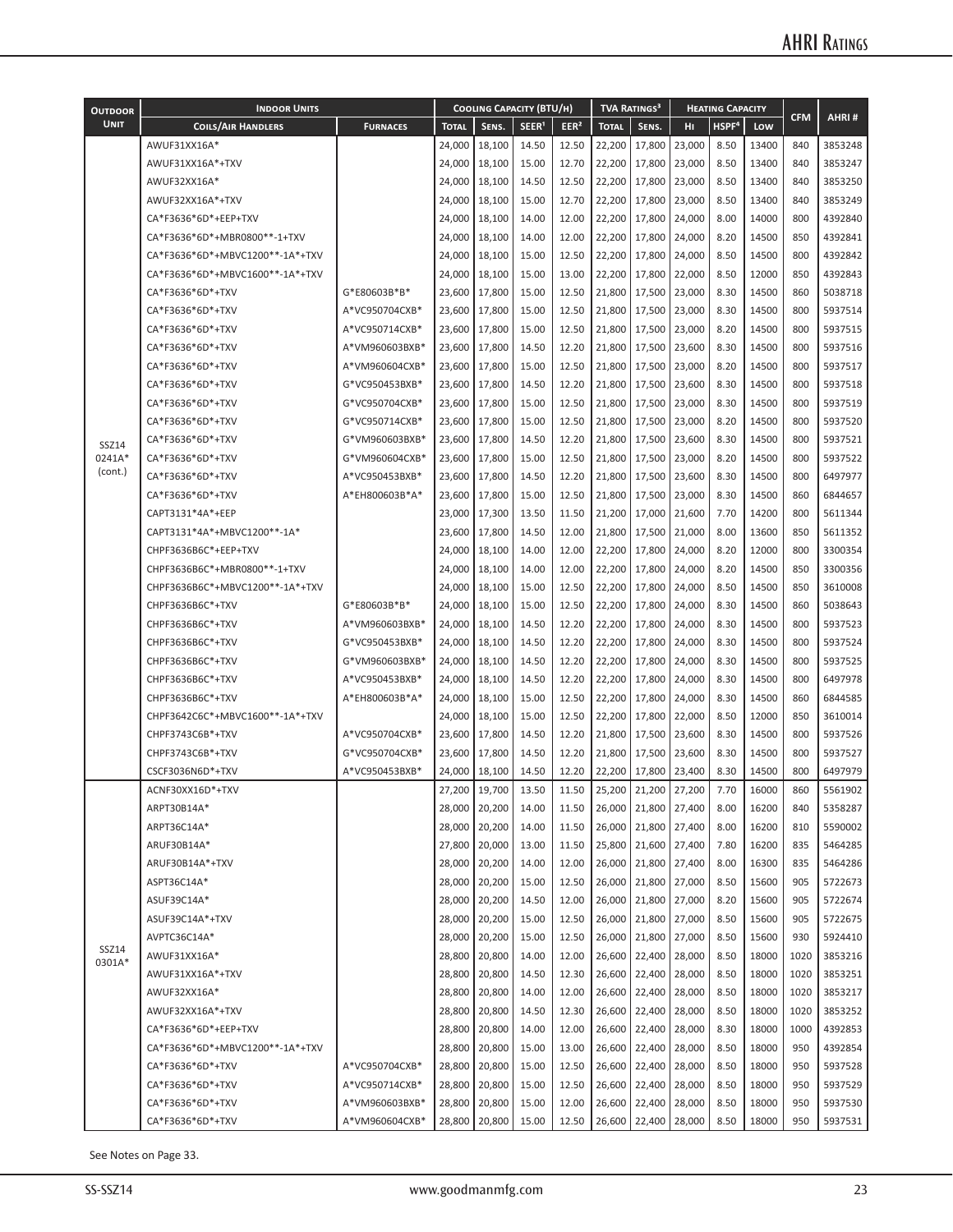| <b>OUTDOOR</b>    | <b>INDOOR UNITS</b>             |                                  |                  | <b>COOLING CAPACITY (BTU/H)</b> |                   |                  |                  | <b>TVA RATINGS<sup>3</sup></b> |                  | <b>HEATING CAPACITY</b> |                |            |                    |
|-------------------|---------------------------------|----------------------------------|------------------|---------------------------------|-------------------|------------------|------------------|--------------------------------|------------------|-------------------------|----------------|------------|--------------------|
| <b>UNIT</b>       | <b>COILS/AIR HANDLERS</b>       | <b>FURNACES</b>                  | <b>TOTAL</b>     | SENS.                           | SEER <sup>1</sup> | EER <sup>2</sup> | <b>TOTAL</b>     | SENS.                          | Hı               | HSPF <sup>4</sup>       | Low            | <b>CFM</b> | AHRI#              |
|                   | CA*F3636*6D*+TXV                | G*VC950453BXB*                   | 28,800           | 20,800                          | 15.00             | 12.00            | 26,600           | 22,400                         | 28,000           | 8.50                    | 18000          | 950        | 5937532            |
|                   | CA*F3636*6D*+TXV                | G*VC950704CXB*                   | 28,800           | 20,800                          | 15.00             | 12.00            | 26,600           | 22,400                         | 28,000           | 8.50                    | 18000          | 950        | 5937533            |
|                   | CA*F3636*6D*+TXV                | G*VC950714CXB*                   | 28,800           | 20,800                          | 15.00             | 12.00            | 26,600           | 22,400                         | 28,000           | 8.50                    | 18000          | 950        | 5937534            |
|                   | CA*F3636*6D*+TXV                | G*VM960603BXB*                   | 28,800           | 20,800                          | 15.00             | 12.00            | 26,600           | 22,400                         | 28,000           | 8.50                    | 18000          | 950        | 5937535            |
|                   | CA*F3636*6D*+TXV                | G*VM960604CXB*                   | 28,800           | 20,800                          | 15.00             | 12.00            | 26,600           | 22,400                         | 28,000           | 8.50                    | 18000          | 950        | 5937536            |
|                   | CA*F3636*6D*+TXV                | A*VC80603B*B*                    | 28,800           | 20,800                          | 15.00             | 12.50            | 26,600           | 22,400                         | 28,600           | 8.50                    | 16600          | 1000       | 6497980            |
|                   | CA*F3636*6D*+TXV                | A*VC80604B*B*                    | 28,800           | 20,800                          | 15.00             | 12.50            | 26,600           | 22,400                         | 28,600           | 8.50                    | 16600          | 1000       | 6497981            |
|                   | CA*F3636*6D*+TXV                | A*VC950453BXB*                   | 28,800           | 20,800                          | 15.00             | 12.50            | 26,600           | 22,400                         | 28,800           | 9.00                    | 18000          | 950        | 6497982            |
|                   | CA*F3636*6D*+TXV                | G*VC80604B*B*                    | 28,800           | 20,800                          | 15.00             | 12.50            | 26,600           | 22,400                         | 28,600           | 8.50                    | 16600          | 1000       | 6497983            |
|                   | CA*F3642*6D*+MBR1600**-1+TXV    |                                  | 28,800           | 20,800                          | 14.00             | 12.00            | 26,600           | 22,400                         | 29,000           | 8.50                    | 18000          | 1050       | 6497984            |
|                   | CA*F3743*6D*+EEP+TXV            |                                  | 28,400           | 20,600                          | 14.00             | 12.00            | 26,400           | 22,200                         | 28,200           | 8.50                    | 18000          | 1000       | 4415219            |
|                   | CA*F3743*6D*+MBVC1600**-1A*+TXV |                                  | 28,800           | 20,800                          | 15.00             | 12.50            | 26,600           | 22,400                         | 27,400           | 8.50                    | 18000          | 1000       | 4415240            |
|                   | CA*F3743*6D*+TXV                | G*E80805C*B*                     | 28,800           | 20,800                          | 14.50             | 12.20            | 26,600           | 22,400                         | 27,800           | 8.50                    | 16600          | 1060       | 5038616            |
|                   | CA*F3743*6D*+TXV                | G*E81005C*B*                     | 28,800           | 20,800                          | 14.50             | 12.20            | 26,600           | 22,400                         | 27,800           | 8.50                    | 16600          | 1080       | 5038617            |
|                   | CA*F3743*6D*+TXV                | A*VC950704CXB*                   | 28,800           | 20,800                          | 14.50             | 12.00            | 26,600           | 22,400                         | 27,600           | 8.50                    | 16200          | 1000       | 5937537            |
|                   | CA*F3743*6D*+TXV                | A*VC950714CXB*                   | 28,800           | 20,800                          | 14.50             | 12.00            | 26,600           | 22,400                         | 27,800           | 8.20                    | 18000          | 1000       | 5937538            |
|                   | CA*F3743*6D*+TXV                | A*VM960604CXB*                   | 28,800           | 20,800                          | 14.50             | 12.00            | 26,600           | 22,400                         | 27,800           | 8.20                    | 18000          | 1000       | 5937539            |
|                   | CA*F3743*6D*+TXV                | G*VC950704CXB*                   | 28,800           | 20,800                          | 14.50             | 12.00            | 26,600           | 22,400                         | 27,600           | 8.50                    | 16200          | 1000       | 5937540            |
|                   | CA*F3743*6D*+TXV                | G*VC950714CXB*                   | 28,800           | 20,800                          | 14.50             | 12.00            | 26,600           | 22,400                         | 27,800           | 8.20                    | 18000          | 1000       | 5937541            |
|                   | CA*F3743*6D*+TXV                | G*VM960604CXB*                   | 28,800           | 20,800                          | 14.50             | 12.00            | 26,600           | 22,400                         | 27,800           | 8.20                    | 18000          | 1000       | 5937542            |
|                   | CA*F3743*6D*+TXV                | A*VC80805C*B*                    | 28,800           | 20,800                          | 14.50             | 12.20            | 26,600           | 22,400                         | 28,000           | 8.50                    | 16600          | 990        | 6497985            |
|                   | CA*F3743*6D*+TXV                | ADVC80805C*B*                    | 28,800           | 20,800                          | 14.50             | 12.20            | 26,600           | 22,400                         | 27,400           | 8.50                    | 16600          | 990        | 6497986            |
|                   | CA*F3743*6D*+TXV                | G*VC80805C*B*                    | 28,800           | 20,800                          | 14.50             | 12.20            | 26,600           | 22,400                         | 28,000           | 8.50                    | 16600          | 990        | 6497987            |
|                   | CA*F3743*6D*+TXV                | A*EH800805C*A*                   | 28,800           | 20,800                          | 14.50             | 12.20            | 26,600           | 22,400                         | 27,800           | 8.50                    | 16600          | 1060       | 6844566            |
|                   | CA*F3743*6D*+TXV                | A*EH801005C*A*                   | 28,800           | 20,800                          | 14.50             | 12.20            | 26,600           | 22,400                         | 27,800           | 8.50                    | 16600          | 1080       | 6844567            |
|                   | CAPT3743*4A*                    | G*E80805C*B*                     | 28,800           | 20,800                          | 14.50             | 12.00            | 26,600           | 22,400                         | 26,800           | 8.20                    | 16600          | 850        | 5520810            |
|                   | CAPT3743*4A*                    | G*E81005C*B*                     | 28,800           | 20,800                          | 14.50             | 12.00            | 26,600           | 22,400                         | 26,800           | 8.20                    | 16600          | 1080       | 5520811            |
|                   | CAPT3743*4A*                    | A*VC950704CXB*                   | 28,800           | 20,800                          | 14.50             | 12.00            | 26,600           | 22,400                         | 26,600           | 8.50                    | 16200          | 875        | 5937543            |
| <b>SSZ14</b>      | CAPT3743*4A*                    | A*VC950714CXB*                   | 28,800           | 20,800                          | 14.50             | 12.00            | 26,600           | 22,400                         | 26,600           | 8.20                    | 18000          | 875        | 5937544            |
| 0301A*<br>(cont.) | CAPT3743*4A*                    | A*VM960604CXB*                   | 28,800           | 20,800                          | 14.50             | 12.00            | 26,600           | 22,400                         | 26,600           | 8.20                    | 18000          | 855        | 5937545            |
|                   | CAPT3743*4A*<br>CAPT3743*4A*    | G*VC950704CXB*<br>G*VC950714CXB* | 28,800           | 20,800                          | 14.50             | 12.00            | 26,600           | 22,400                         | 26,600           | 8.50                    | 16200<br>18000 | 875<br>875 | 5937546            |
|                   | CAPT3743*4A*                    | G*VM960604CXB*                   | 28,800<br>28,800 | 20,800<br>20,800                | 14.50<br>14.50    | 12.00<br>12.00   | 26,600<br>26,600 | 22,400<br>22,400               | 26,600<br>26,600 | 8.20<br>8.20            | 18000          | 855        | 5937547<br>5937548 |
|                   | CAPT3743*4A*                    | A*EH800805C*A*                   | 28,800           | 20,800                          | 14.50             | 12.00            | 26,600           | 22,400                         | 26,800           | 8.20                    | 16600          | 850        | 6844665            |
|                   | CAPT3743*4A*                    | A*EH801005C*A*                   | 28,800           | 20,800                          | 14.50             | 12.00            | 26,600           | 22,400                         | 26,800           | 8.20                    | 16600          | 1080       | 6844667            |
|                   | CAPT3743*4A*+EEP                |                                  | 28,400           | 20,600                          | 14.00             | 12.00            | 26,400           | 22,200                         | 27,200           | 8.00                    | 18000          | 850        | 5520827            |
|                   | CAPT3743*4A*+MBVC1600**-1A*     |                                  | 28,800           | 20,800                          | 15.00             | 12.50            | 26,600           | 22,400                         | 26,800           | 8.20                    | 18000          | 890        | 5527442            |
|                   | CHPF3636B6C*+MBVC1200**-1A*+TXV |                                  | 30,000           | 21,600                          | 15.00             | 13.00            | 27,800           | 23,400                         | 28,000           | 8.50                    | 18000          | 1050       | 6497988            |
|                   | CHPF3642C6C*+EEP+TXV            |                                  | 28,800           | 20,800                          | 14.00             | 12.00            | 26,600           | 22,400                         | 28,000           | 8.50                    | 18000          | 1000       | 3300360            |
|                   | CHPF3642C6C*+MBR1600**-1+TXV    |                                  |                  | 28,800   20,800                 | 14.00             | 12.00            |                  | 26,600   22,400   29,000       |                  | 8.50                    | 18000          | 1000       | 3300362            |
|                   | CHPF3642C6C*+MBVC1200**-1A*+TXV |                                  | 30,000           | 21,600                          | 15.00             | 13.00            | 27,800           |                                | 23,400 28,000    | 8.50                    | 18000          | 1050       | 6506558            |
|                   | CHPF3642C6C*+MBVC1600**-1A*+TXV |                                  | 28,800           | 20,800                          | 15.00             | 12.50            | 26,600           | 22,400 29,000                  |                  | 8.50                    | 18000          | 1000       | 3610015            |
|                   | CHPF3642C6C*+TXV                | G*E80805C*B*                     | 28,800           | 20,800                          | 14.50             | 12.20            | 26,600           | 22,400   28,400                |                  | 8.50                    | 16600          | 1060       | 5038648            |
|                   | CHPF3642C6C*+TXV                | $G*E81005C*B*$                   | 28,800           | 20,800                          | 14.50             | 12.20            | 26,600           |                                | 22,400 28,200    | 8.50                    | 16600          | 1080       | 5038670            |
|                   | CHPF3642C6C*+TXV                | A*VC950704CXB*                   | 28,800           | 20,800                          | 14.50             | 12.20            | 26,600           | 22,400                         | 29,000           | 8.50                    | 18000          | 950        | 5937549            |
|                   | CHPF3642C6C*+TXV                | A*VM960604CXB*                   | 28,800           | 20,800                          | 14.50             | 12.20            | 26,600           | 22,400                         | 29,000           | 8.20                    | 18000          | 950        | 5937550            |
|                   | CHPF3642C6C*+TXV                | G*VC950704CXB*                   | 28,800           | 20,800                          | 14.50             | 12.20            | 26,600           | 22,400                         | 29,000           | 8.50                    | 18000          | 950        | 5937551            |
|                   | CHPF3642C6C*+TXV                | G*VM960604CXB*                   | 28,800           | 20,800                          | 14.50             | 12.20            | 26,600           | 22,400                         | 29,000           | 8.20                    | 18000          | 950        | 5937552            |
|                   | CHPF3642C6C*+TXV                | A*VC80805C*B*                    | 28,800           | 20,800                          | 14.50             | 12.20            | 26,600           | 22,400                         | 28,600           | 8.50                    | 16600          | 990        | 6497989            |
|                   | CHPF3642C6C*+TXV                | G*VC80805C*B*                    | 28,800           | 20,800                          | 14.50             | 12.20            | 26,600           |                                | 22,400   28,600  | 8.50                    | 16600          | 990        | 6497990            |
|                   | CHPF3642C6C*+TXV                | A*EH800805C*A*                   | 28,800           | 20,800                          | 14.50             | 12.20            | 26,600           | 22,400                         | 28,400           | 8.50                    | 16600          | 1060       | 6844591            |
|                   | CHPF3642C6C*+TXV                | A*EH801005C*A*                   | 28,800           | 20,800                          | 14.50             | 12.20            | 26,600           | 22,400                         | 28,200           | 8.50                    | 16600          | 1080       | 6844612            |
|                   | CHPF3743C6B*+MBVC1600**-1A*+TXV |                                  | 28,800           | 20,800                          | 15.00             | 12.50            | 26,600           | 22,400                         | 29,000           | 8.50                    | 18000          | 1000       | 3610024            |
|                   | CHPF3743C6B*+TXV                | A*VC950704CXB*                   | 28,800           | 20,800                          | 14.50             | 12.20            | 26,600           | 22,400                         | 29,000           | 8.50                    | 18000          | 950        | 5937553            |
|                   | CHPF3743C6B*+TXV                | A*VM960604CXB*                   | 28,800           | 20,800                          | 14.50             | 12.20            | 26,600           | 22,400                         | 29,000           | 8.20                    | 18000          | 950        | 5937554            |
|                   | CHPF3743C6B*+TXV                | G*VC950704CXB*                   | 28,800           | 20,800                          | 14.50             | 12.20            | 26,600           | 22,400                         | 29,000           | 8.50                    | 18000          | 950        | 5937555            |
|                   | CHPF3743C6B*+TXV                | G*VM960604CXB*                   | 28,800           | 20,800                          | 14.50             | 12.20            | 26,600           | 22,400                         | 29,000           | 8.20                    | 18000          | 950        | 5937556            |
|                   | CSCF3642N6D*+TXV                | G*VC950704CXB*                   | 28,800           | 20,800                          | 14.50             | 12.00            | 26,600           | 22,400                         | 28,800           | 8.50                    | 17800          | 900        | 5937557            |
|                   | CSCF3642N6D*+TXV                | A*VC950704CXB*                   | 28,800           | 20,800                          | 14.50             | 12.00            | 26,600           | 22,400                         | 28,800           | 8.50                    | 17800          | 900        | 6497991            |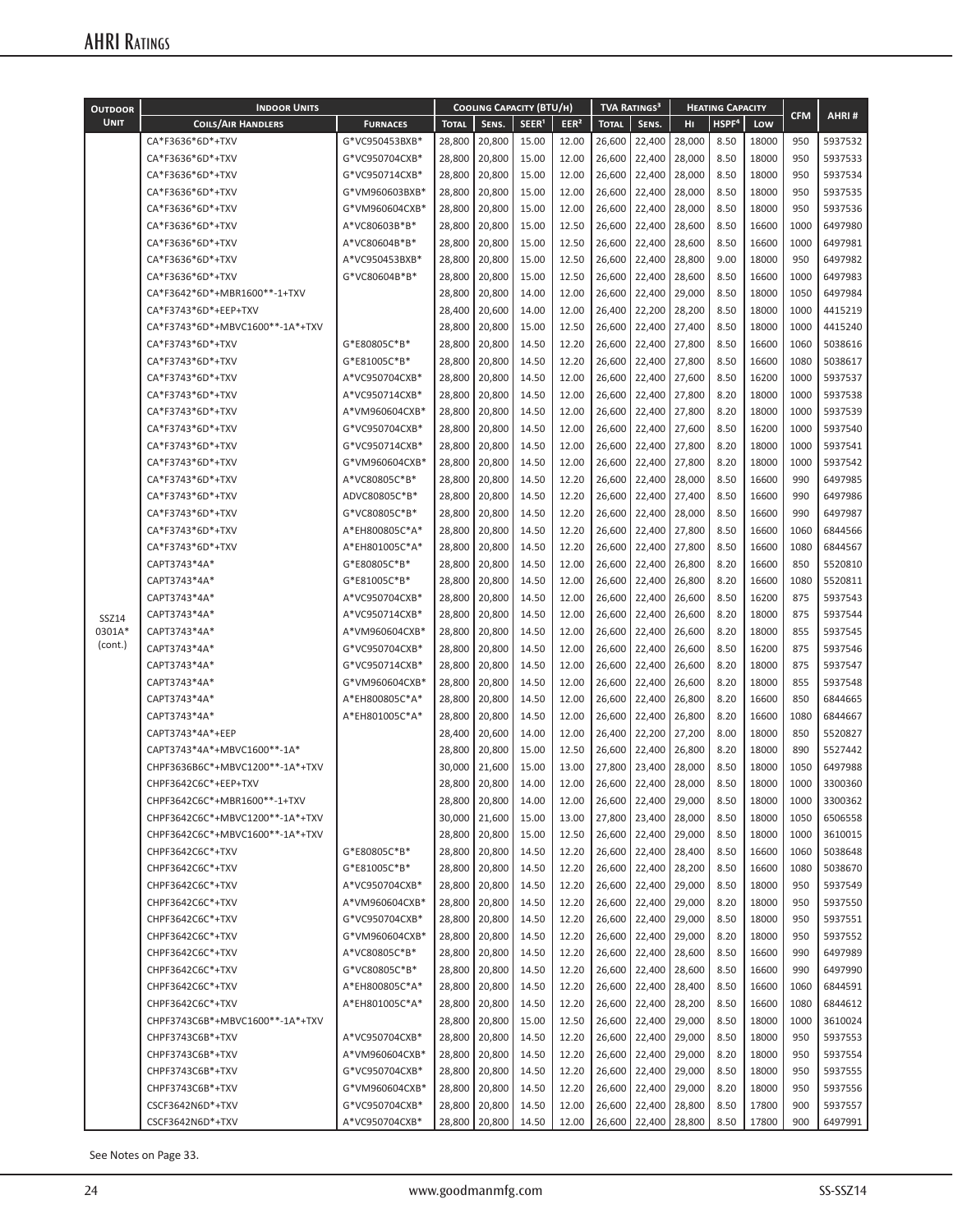| <b>OUTDOOR</b> | <b>INDOOR UNITS</b>             |                 |              | COOLING CAPACITY (BTU/H) |                   |                  |              | <b>TVA RATINGS<sup>3</sup></b> |               | <b>HEATING CAPACITY</b> |       |            | AHRI#   |
|----------------|---------------------------------|-----------------|--------------|--------------------------|-------------------|------------------|--------------|--------------------------------|---------------|-------------------------|-------|------------|---------|
| <b>UNIT</b>    | <b>COILS/AIR HANDLERS</b>       | <b>FURNACES</b> | <b>TOTAL</b> | SENS.                    | SEER <sup>1</sup> | EER <sup>2</sup> | <b>TOTAL</b> | SENS.                          | Hı            | HSPF <sup>4</sup>       | Low   | <b>CFM</b> |         |
|                | ARPT36C14A*                     |                 | 33,000       | 25,200                   | 13.50             | 11.00            | 30,600       | 25,600                         | 33,200        | 8.10                    | 20000 | 1235       | 5358290 |
|                | ARPT36D14A*                     |                 | 33,400       | 25,600                   | 14.00             | 11.50            | 31,000       | 26,000                         | 30,000        | 8.30                    | 20000 | 1120       | 5358288 |
|                | ARUF48D14A*                     |                 | 34,000       | 26,000                   | 13.00             | 11.50            | 31,400       | 26,400                         | 33,000        | 8.20                    | 20000 | 1125       | 5492062 |
|                | ASPT36C14A*                     |                 | 32,000       | 24,400                   | 14.00             | 12.00            | 29,600       | 24,800                         | 32,000        | 8.20                    | 19300 | 1095       | 5722678 |
|                | ASPT42C14A*                     |                 | 33,000       | 25,200                   | 14.00             | 12.00            | 30,600       | 25,600                         | 33,000        | 8.00                    | 19000 | 1125       | 7040834 |
|                | ASPT42D14A*                     |                 | 34,200       | 26,200                   | 15.00             | 12.50            | 31,600       | 26,600                         | 32,000        | 8.50                    | 19000 | 1145       | 5722692 |
|                | ASUF39C14A*                     |                 | 33,600       | 25,600                   | 14.00             | 12.00            | 31,200       | 26,200                         | 32,000        | 8.20                    | 19000 | 1200       | 5722676 |
|                | ASUF39C14A*+TXV                 |                 | 33,600       | 25,600                   | 14.00             | 12.00            | 31,200       | 26,200                         | 32,000        | 8.20                    | 19000 | 1200       | 5722677 |
|                | AVPTC36C14A*                    |                 | 32,000       | 24,400                   | 14.00             | 12.00            | 29,600       | 24,800                         | 32,000        | 8.00                    | 19300 | 1100       | 5924428 |
|                | AVPTC42D14A*                    |                 | 34,200       | 26,200                   | 15.00             | 12.50            | 31,600       | 26,600                         | 32,000        | 8.50                    | 19000 | 1225       | 5924429 |
|                | AVPTC48C14A*                    |                 | 33,000       | 25,200                   | 14.00             | 12.00            | 30,600       | 25,600                         | 33,000        | 8.00                    | 19000 | 1110       | 7040853 |
|                | AWUF37XX16B*+TXV                |                 | 32,000       | 24,400                   | 13.50             | 11.50            | 29,600       | 24,800                         | 32,000        | 8.50                    | 18000 | 1150       | 5010811 |
|                | CA*F3743*6D*                    | A*VC950905CXB*  | 34,000       | 26,000                   | 14.50             | 12.50            | 31,400       | 26,400                         | 32,200        | 8.50                    | 18000 | 1270       | 6497992 |
|                | CA*F3743*6D*+TXV                | A*VC80805C*B*   | 34,000       | 26,000                   | 15.00             | 12.00            | 31,400       | 26,400                         | 33,000        | 8.50                    | 18000 | 1200       | 5953881 |
|                | $CA*F4961*6D*$                  | G*E81005C*B*    | 34,600       | 26,400                   | 14.50             | 12.20            | 32,000       | 27,000                         | 33,400        | 8.50                    | 20000 | 1230       | 5038656 |
|                | CA*F4961*6D*                    | G*E80805C*B*    | 34,600       | 26,400                   | 14.50             | 12.20            | 32,000       | 27,000                         | 33,400        | 8.50                    | 20000 | 1290       | 5038719 |
|                | CA*F4961*6D*                    | A*VC950704CXB*  | 34,600       | 26,400                   | 14.50             | 12.20            | 32,000       | 27,000                         | 33,400        | 8.50                    | 20000 | 1250       | 5937558 |
|                | CA*F4961*6D*                    | A*VC950714CXB*  | 34,600       | 26,400                   | 14.50             | 12.20            | 32,000       | 27,000                         | 33,400        | 8.50                    | 20000 | 1275       | 5937559 |
|                | CA*F4961*6D*                    | A*VC950905CXB*  | 35,000       | 26,800                   | 15.00             | 12.50            | 32,400       | 27,200                         | 33,400        | 8.70                    | 20000 | 1300       | 5937560 |
|                | CA*F4961*6D*                    | A*VC950905DXB*  | 35,000       | 26,800                   | 15.00             | 12.50            | 32,400       | 27,200                         | 33,400        | 8.90                    | 20000 | 1300       | 5937561 |
|                | CA*F4961*6D*                    | A*VC950915DXB*  | 35,000       | 26,800                   | 15.00             | 12.50            | 32,400       | 27,200                         | 33,400        | 8.70                    | 20000 | 1300       | 5937562 |
|                | CA*F4961*6D*                    | A*VC951155DXB*  | 35,000       | 26,800                   | 15.00             | 12.50            | 32,400       | 27,200                         | 33,400        | 8.80                    | 20000 | 1250       | 5937563 |
|                | CA*F4961*6D*                    | A*VM960604CXB*  | 34,600       | 26,400                   | 14.50             | 12.20            | 32,000       | 27,000                         | 33,400        | 8.50                    | 20000 | 1275       | 5937564 |
|                | CA*F4961*6D*                    | G*VC950704CXB*  | 34,600       | 26,400                   | 14.50             | 12.20            | 32,000       | 27,000                         | 33,400        | 8.50                    | 20000 | 1250       | 5937565 |
|                | $CA*F4961*6D*$                  | G*VC950714CXB*  | 34,600       | 26,400                   | 14.50             | 12.20            | 32,000       | 27,000                         | 33,400        | 8.50                    | 20000 | 1250       | 5937566 |
|                | CA*F4961*6D*                    | G*VC950905CXB*  | 35,000       | 26,800                   | 15.00             | 12.50            | 32,400       | 27,200                         | 33,400        | 8.70                    | 20000 | 1300       | 5937567 |
| SSZ14          | CA*F4961*6D*                    | G*VC950905DXB*  | 35,000       | 26,800                   | 15.00             | 12.50            | 32,400       | 27,200                         | 33,400        | 8.90                    | 20000 | 1300       | 5937568 |
| 0361B*         | CA*F4961*6D*                    | G*VC950915DXB*  | 35,000       | 26,800                   | 15.00             | 12.50            | 32,400       | 27,200                         | 33,400        | 8.70                    | 20000 | 1300       | 5937569 |
|                | CA*F4961*6D*                    | G*VC951155DXB*  | 35,000       | 26,800                   | 15.00             | 12.50            | 32,400       | 27,200                         | 33,400        | 8.80                    | 20000 | 1250       | 5937570 |
|                | CA*F4961*6D*                    | G*VM960604CXB*  | 34,600       | 26,400                   | 14.50             | 12.20            | 32,000       | 27,000                         | 33,400        | 8.50                    | 20000 | 1250       | 5937571 |
|                | CA*F4961*6D*                    | G*VM960805CXB*  | 35,000       | 26,800                   | 15.00             | 12.50            | 32,400       | 27,200                         | 33,400        | 8.70                    | 20000 | 1300       | 5937572 |
|                | CA*F4961*6D*                    | G*VM960805DXB*  | 35,000       | 26,800                   | 15.00             | 12.50            | 32,400       | 27,200                         | 33,400        | 8.70                    | 20000 | 1300       | 5937573 |
|                | CA*F4961*6D*                    | G*VM961005DXB*  | 35,000       | 26,800                   | 15.00             | 12.50            | 32,400       | 27,200                         | 33,400        | 8.80                    | 20000 | 1250       | 5937574 |
|                | CA*F4961*6D*                    | G*VM961155DXB*  | 35,000       | 26,800                   | 15.00             | 12.50            | 32,400       | 27,200                         | 33,400        | 8.80                    | 20000 | 1250       | 5937575 |
|                | $CA*F4961*6D*$                  | A*EH801005C*A*  | 34,600       | 26,400                   | 14.50             | 12.20            | 32,000       | 27,000                         | 33,400        | 8.50                    | 20000 | 1230       | 6844601 |
|                | CA*F4961*6D*                    | A*EH800805C*A*  | 34,600       | 26,400                   | 14.50             | 12.20            |              | 32,000   27,000   33,400       |               | 8.50                    | 20000 | 1290       | 6844659 |
|                | CA*F4961*6D*+EEP                |                 |              | 34,800   26,600          | 14.00             | 12.00            | 32,200       |                                | 27,000 33,400 | 8.50                    | 20000 | 1250       | 4431858 |
|                | CA*F4961*6D*+EEP+TXV            |                 |              | 35,000 26,800            | 14.00             | 12.00            |              | 32,400   27,200   33,400       |               | 8.50                    | 20000 | 1250       | 4431859 |
|                | CA*F4961*6D*+MBR1600**-1        |                 | 34,600       | 26,400                   | 14.00             | 12.00            |              | 32,000   27,000   33,400       |               | 8.50                    | 20000 | 1275       | 4431967 |
|                | CA*F4961*6D*+MBR1600**-1+TXV    |                 |              | 34,600   26,400          | 14.00             | 12.00            |              | 32,000   27,000   33,400       |               | 8.50                    | 20000 | 1275       | 4431968 |
|                | CA*F4961*6D*+MBVC1600**-1A*     |                 | 35,000       | 26,800                   | 14.50             | 12.20            | 32,400       |                                | 27,200 33,000 | 9.00                    | 20000 | 1250       | 4431969 |
|                | CA*F4961*6D*+MBVC1600**-1A*+TXV |                 | 35,000       | 26,800                   | 14.50             | 12.20            | 32,400       |                                | 27,200 33,000 | 9.00                    | 20000 | 1250       | 4431970 |
|                | CA*F4961*6D*+MBVC2000**-1A*     |                 |              | 35,000   26,800          | 15.00             | 13.00            | 32,400       |                                | 27,200 33,000 | 9.00                    | 20000 | 1250       | 4431971 |
|                | CA*F4961*6D*+MBVC2000**-1A*+TXV |                 | 35,000       | 26,800                   | 15.00             | 13.00            | 32,400       | 27,200                         | 33,000        | 9.00                    | 20000 | 1250       | 4431972 |
|                | CA*F4961*6D*+TXV                | G*E81005C*B*    | 34,600       | 26,400                   | 14.50             | 12.20            | 32,000       |                                | 27,000 33,400 | 8.50                    | 20000 | 1230       | 5038657 |
|                | CA*F4961*6D*+TXV                | G*E80805C*B*    | 34,600       | 26,400                   | 14.50             | 12.20            | 32,000       |                                | 27,000 33,400 | 8.50                    | 20000 | 1290       | 5038688 |
|                | CA*F4961*6D*+TXV                | A*VC950704CXB*  | 34,600       | 26,400                   | 14.50             | 12.20            | 32,000       |                                | 27,000 33,400 | 8.50                    | 20000 | 1250       | 5937576 |
|                | CA*F4961*6D*+TXV                | A*VC950714CXB*  | 34,600       | 26,400                   | 14.50             | 12.20            | 32,000       | 27,000                         | 33,400        | 8.50                    | 20000 | 1275       | 5937577 |
|                | CA*F4961*6D*+TXV                | A*VC950905CXB*  | 35,000       | 26,800                   | 15.00             | 12.50            | 32,400       | 27,200                         | 33,400        | 8.70                    | 20000 | 1300       | 5937578 |
|                | CA*F4961*6D*+TXV                | A*VC950905DXB*  | 35,000       | 26,800                   | 15.00             | 12.50            | 32,400       | 27,200                         | 33,400        | 8.90                    | 20000 | 1300       | 5937579 |
|                | CA*F4961*6D*+TXV                | A*VC950915DXB*  | 35,000       | 26,800                   | 15.00             | 12.50            | 32,400       | 27,200                         | 33,400        | 8.80                    | 20000 | 1300       | 5937580 |
|                | CA*F4961*6D*+TXV                | A*VC951155DXB*  | 35,000       | 26,800                   | 15.00             | 12.50            | 32,400       | 27,200                         | 33,400        | 8.80                    | 20000 | 1250       | 5937581 |
|                | CA*F4961*6D*+TXV                | A*VM960604CXB*  | 34,600       | 26,400                   | 14.50             | 12.20            | 32,000       | 27,000                         | 33,400        | 8.50                    | 20000 | 1275       | 5937582 |
|                | CA*F4961*6D*+TXV                | G*VC950704CXB*  | 34,600       | 26,400                   | 14.50             | 12.20            | 32,000       | 27,000                         | 33,400        | 8.50                    | 20000 | 1250       | 5937583 |
|                |                                 |                 |              |                          |                   |                  |              |                                |               |                         |       |            |         |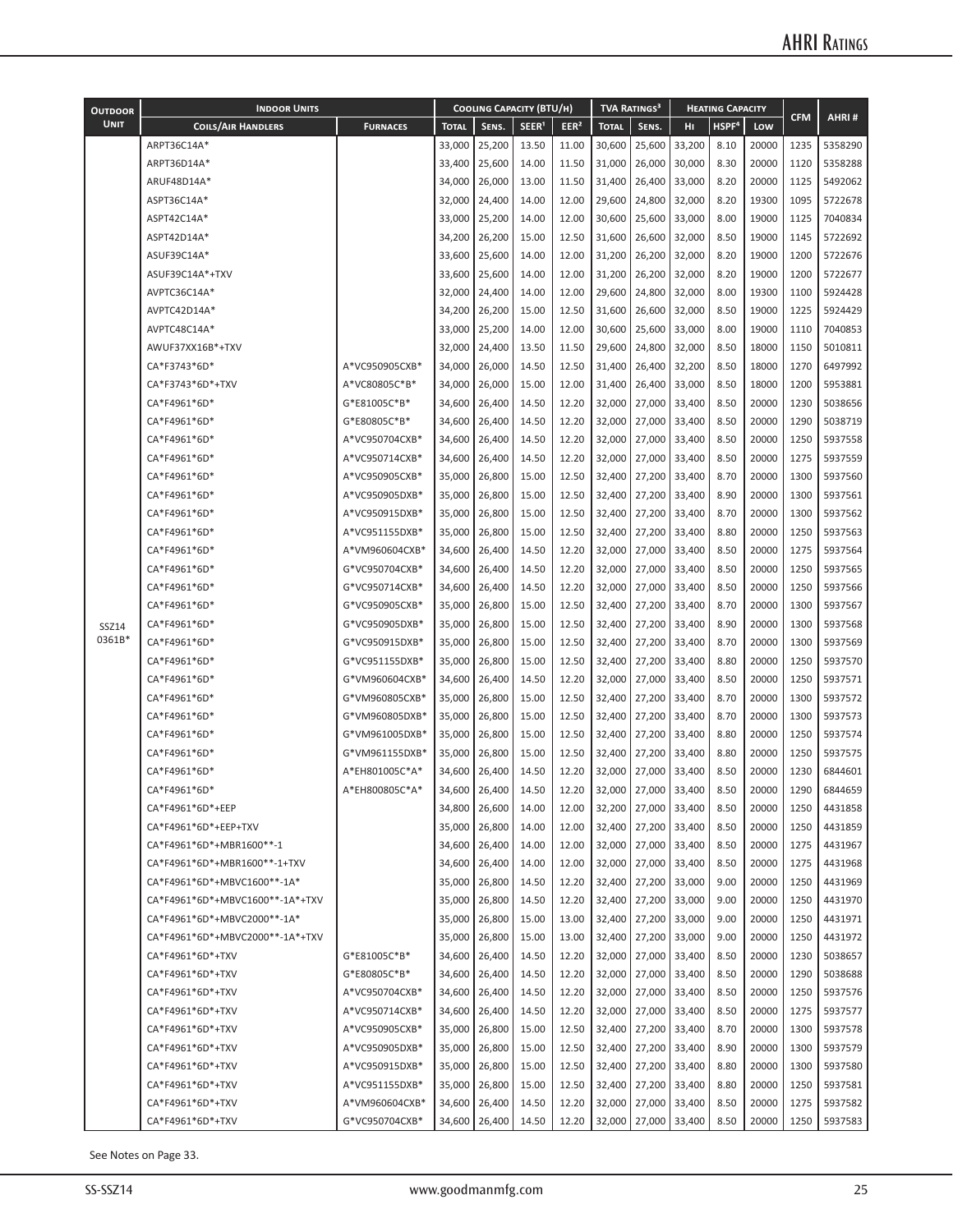| <b>OUTDOOR</b>  | <b>INDOOR UNITS</b>                  |                                |                  | <b>COOLING CAPACITY (BTU/H)</b> |                   |                  |                  | <b>TVA RATINGS3</b> |                                | <b>HEATING CAPACITY</b> |       |              |                    |
|-----------------|--------------------------------------|--------------------------------|------------------|---------------------------------|-------------------|------------------|------------------|---------------------|--------------------------------|-------------------------|-------|--------------|--------------------|
| <b>UNIT</b>     | <b>COILS/AIR HANDLERS</b>            | <b>FURNACES</b>                | <b>TOTAL</b>     | SENS.                           | SEER <sup>1</sup> | EER <sup>2</sup> | <b>TOTAL</b>     | SENS.               | HI                             | HSPF <sup>4</sup>       | Low   | <b>CFM</b>   | AHRI#              |
|                 | CA*F4961*6D*+TXV                     | G*VC950714CXB*                 | 34,600           | 26,400                          | 14.50             | 12.20            | 32,000           | 27,000              | 33.400                         | 8.50                    | 20000 | 1250         | 5937584            |
|                 | CA*F4961*6D*+TXV                     | G*VC950905CXB*                 | 35,000           | 26,800                          | 15.00             | 12.50            | 32,400           | 27,200              | 33,400                         | 8.70                    | 20000 | 1300         | 5937585            |
|                 | CA*F4961*6D*+TXV                     | G*VC950905DXB*                 | 35,000           | 26,800                          | 15.00             | 12.50            | 32,400           | 27,200              | 33,400                         | 8.90                    | 20000 | 1300         | 5937586            |
|                 | CA*F4961*6D*+TXV                     | G*VC950915DXB*                 | 35,000           | 26,800                          | 15.00             | 12.50            | 32,400           | 27,200              | 33,400                         | 8.80                    | 20000 | 1300         | 5937587            |
|                 | CA*F4961*6D*+TXV                     | G*VC951155DXB*                 | 35,000           | 26,800                          | 15.00             | 12.50            | 32,400           | 27,200              | 33,400                         | 8.80                    | 20000 | 1250         | 5937588            |
|                 | CA*F4961*6D*+TXV                     | G*VM960604CXB*                 | 34,600           | 26,400                          | 14.50             | 12.20            | 32,000           | 27,000              | 33,400                         | 8.50                    | 20000 | 1250         | 5937589            |
|                 | CA*F4961*6D*+TXV                     | G*VM960805CXB*                 | 35,000           | 26,800                          | 15.00             | 12.50            | 32,400           | 27,200              | 33,400                         | 8.70                    | 20000 | 1300         | 5937590            |
|                 | CA*F4961*6D*+TXV                     | G*VM960805DXB*                 | 35,000           | 26,800                          | 15.00             | 12.50            | 32,400           | 27,200              | 33,400                         | 8.80                    | 20000 | 1300         | 5937591            |
|                 | CA*F4961*6D*+TXV                     | G*VM961005DXB*                 | 35,000           | 26,800                          | 15.00             | 12.50            | 32,400           | 27,200              | 33,400                         | 8.80                    | 20000 | 1250         | 5937592            |
|                 | CA*F4961*6D*+TXV                     | G*VM961155DXB*                 | 35,000           | 26,800                          | 15.00             | 12.50            | 32,400           | 27,200              | 33,400                         | 8.80                    | 20000 | 1250         | 5937593            |
|                 | CA*F4961*6D*+TXV                     | A*EH801005C*A*                 | 34,600           | 26,400                          | 14.50             | 12.20            | 32,000           | 27,000              | 33,400                         | 8.50                    | 20000 | 1230         | 6844602            |
|                 | CA*F4961*6D*+TXV                     | A*EH800805C*A*                 | 34,600           | 26,400                          | 14.50             | 12.20            | 32,000           | 27,000              | 33,400                         | 8.50                    | 20000 | 1290         | 6844628            |
|                 | CHPF3743C6B*+MBVC1600**-1A*          |                                | 33,400           | 25,600                          | 14.50             | 12.00            | 31,000           | 26,000              | 33,000                         | 8.50                    | 18000 | 1250         | 5614954            |
|                 | CHPF4860D6D*                         | A*VC950704CXB*                 | 34,600           | 26,400                          | 15.00             | 12.50            | 32,000           | 27,000              | 33,400                         | 8.80                    | 20000 | 1250         | 5937594            |
|                 | CHPF4860D6D*                         | A*VC951155DXB*                 | 34,600           | 26,400                          | 15.00             | 12.50            | 32,000           | 27,000              | 33,400                         | 8.80                    | 20000 | 1250         | 5937595            |
|                 | CHPF4860D6D*                         | A*VM960604CXB*                 | 34,600           | 26,400                          | 15.00             | 12.50            | 32,000           | 27,000              | 33,400                         | 8.50                    | 20000 | 1250         | 5937596            |
|                 | CHPF4860D6D*                         | A*VM961005DXB*                 | 34,600           | 26,400                          | 15.00             | 12.50            | 32,000           | 27,000              | 33,400                         | 8.80                    | 20000 | 1250         | 5937597            |
|                 | CHPF4860D6D*                         | A*VM961155DXB*                 | 34,600           | 26,400                          | 15.00             | 12.50            | 32,000           | 27,000              | 33,400                         | 8.80                    | 20000 | 1250         | 5937598            |
|                 | CHPF4860D6D*                         | G*VC950704CXB*                 | 34,600           | 26,400                          | 15.00             | 12.50            | 32,000           | 27,000              | 33,400                         | 8.80                    | 20000 | 1250         | 5937599            |
|                 | CHPF4860D6D*                         | G*VC951155DXB*                 | 34,600           | 26,400                          | 15.00             | 12.50            | 32,000           | 27,000              | 33,400                         | 8.80                    | 20000 | 1250         | 5937600            |
| <b>SSZ14</b>    | CHPF4860D6D*                         | G*VM960604CXB*                 | 34,600           | 26,400                          | 15.00             | 12.50            | 32,000           | 27,000              | 33,400                         | 8.50                    | 20000 | 1250         | 5937601            |
| 0361B*          | CHPF4860D6D*                         | G*VM961005DXB*                 | 34,600           | 26,400                          | 15.00             | 12.50            | 32,000           | 27,000              | 33,400                         | 8.80                    | 20000 | 1250         | 5937602            |
| (cont.)         | CHPF4860D6D*                         | G*VM961155DXB*                 | 34,600           | 26,400                          | 15.00             | 12.50            | 32,000           | 27,000              | 33,400                         | 8.80                    | 20000 | 1250         | 5937603            |
|                 | CHPF4860D6D*+EEP                     |                                | 34,800           | 26,600                          | 14.00             | 12.00            | 32,200           | 27,000              | 33,000                         | 8.60                    | 20000 | 1250         | 4260497            |
|                 | CHPF4860D6D*+EEP+TXV                 |                                | 35,000           | 26,800                          | 14.00             | 12.00            | 32,400           | 27,200              | 33,000                         | 8.60                    | 20000 | 1250         | 4260498            |
|                 | CHPF4860D6D*+MBVC2000**-1A*          |                                | 34,600           | 26,400                          | 15.00             | 13.00            | 32,000           | 27,000              | 33,000                         | 9.00                    | 20000 | 1200         | 4260501            |
|                 | CHPF4860D6D*+MBVC2000**-1A*+TXV      |                                | 34,600           | 26,400                          | 15.00             | 13.00            | 32,000           | 27,000              | 33,000                         | 9.00                    | 20000 | 1200         | 4260502            |
|                 | CHPF4860D6D*+TXV                     | A*VC950905DXB*                 | 34,600           | 26,400                          | 15.00             | 12.50            | 32,000           | 27,000              | 33,400                         | 8.80                    | 20000 | 1275         | 5937604            |
|                 | CHPF4860D6D*+TXV                     | A*VC951155DXB*                 | 34,600           | 26,400                          | 15.00             | 12.50            | 32,000           | 27,000              | 33,400                         | 8.80                    | 20000 | 1250         | 5937605            |
|                 | CHPF4860D6D*+TXV                     | A*VM961005DXB*                 | 34,600           | 26,400                          | 15.00             | 12.50            | 32,000           | 27,000              | 33,400                         | 8.80                    | 20000 | 1250         | 5937606            |
|                 | CHPF4860D6D*+TXV                     | A*VM961155DXB*                 | 34,600           | 26,400                          | 15.00             | 12.50            | 32,000           | 27,000              | 33,400                         | 8.80                    | 20000 | 1250         | 5937607            |
|                 | CHPF4860D6D*+TXV                     | G*VC950905DXB*                 | 34,600           | 26,400                          | 15.00             | 12.50            | 32,000           | 27,000              | 33,400                         | 8.80                    | 20000 | 1275         | 5937608            |
|                 | CHPF4860D6D*+TXV                     | G*VC951155DXB*                 | 34,600           | 26,400                          | 15.00             | 12.50            | 32,000           | 27,000              | 33,400                         | 8.80                    | 20000 | 1250         | 5937609            |
|                 | CHPF4860D6D*+TXV                     | G*VM961005DXB*                 | 34,600           | 26,400                          | 15.00             | 12.50            | 32,000           | 27,000              | 33,400                         | 8.80                    | 20000 | 1250         | 5937610            |
|                 | CHPF4860D6D*+TXV                     | G*VM961155DXB*                 | 34,600           | 26,400                          | 15.00             | 12.50            | 32,000           | 27,000              | 33,400                         | 8.80                    | 20000 | 1250         | 5937611            |
|                 | CSCF4860N6D*                         | A*VC951155DXB*                 | 34,600           | 26,400                          | 15.00             | 12.50            | 32,000           | 27,000 33,200       |                                | 8.80                    | 20000 | 1225         | 5937612            |
|                 | CSCF4860N6D*                         | G*VC951155DXB*                 | 34,600           | 26,400                          | 15.00             | 12.50            | 32,000           |                     | 27,000 33,200                  | 8.80                    | 20000 | 1225         | 5937613            |
|                 | CSCF4860N6D*+MBVC1600**-1A*+TXV      |                                | 34,600           | 26,400                          | 15.00             | 12.50            | 32,000           | 27,000 33,200       |                                | 8.80                    | 20000 | 1200         | 4767707            |
|                 | CSCF4860N6D*+MBVC2000**-1A*+TXV      |                                | 34,600           | 26,400                          | 15.00             | 12.50            | 32,000           | 27,000 33,200       |                                | 8.80                    | 20000 | 1175         | 4767708            |
|                 | CSCF4860N6D*+TXV                     | A*VC951155DXB*                 | 34,600           | 26,400                          | 15.00             | 12.50            | 32,000           | 27,000              | 33,200                         | 8.80                    | 20000 | 1225         | 5937614            |
|                 | CSCF4860N6D*+TXV                     | G*VC951155DXB*                 | 34,600           | 26,400                          | 15.00             | 12.50            | 32,000           | 27,000 33,200       |                                | 8.80                    | 20000 | 1225         | 5937615            |
|                 | DV48PTCC14A*                         |                                | 33,000           | 25,200                          | 14.00             | 12.00            | 30,600           |                     | 25,600 33,000                  | 8.00                    | 19000 | 1110         | 7040854            |
|                 | ASPT36C14A*                          |                                | 33,000           | 25,400                          | 15.00             | 12.50            | 30,600           | 25,000              | 33,000                         | 8.20                    | 20400 | 1100         | 7063914            |
|                 | ASPT42C14A*                          |                                | 33,600           | 25,800                          | 15.00             | 12.50            | 31,200           |                     | 25,600 34,000                  | 9.00                    | 20600 | 1175         | 7063912            |
|                 | ASPT42D14A*                          |                                | 33,000           | 25,400                          | 15.00             | 12.50            | 30,600           |                     | 25,000 33,000                  | 8.50                    | 20400 | 1145         | 7063915            |
|                 | ASUF39C14A*+TXV                      |                                | 33,000           | 25,400                          | 15.00             | 12.50            | 30,600           |                     | 25,000 33,000                  | 8.20                    | 20400 | 1100         | 7063916            |
|                 | AVPTC42D14A*                         |                                | 33,000           | 25,400                          | 15.00             | 12.50            | 30,600           | 25,000 33,000       |                                | 8.50                    | 20400 | 1225         | 7063917            |
|                 | AVPTC48C14A*                         |                                | 33,600           | 25,800                          | 15.00             | 12.50            | 31,200           | 25,600              | 34,000                         | 9.00                    | 20600 | 1150         | 7063913            |
| SSZ14<br>0381A* | AVPTC48D14A*                         |                                | 34,600           | 26,600                          | 16.00             | 13.00            | 32,000           | 26,200              | 34,000                         | 9.00                    | 21000 | 1150         | 7063918            |
|                 |                                      |                                |                  |                                 | 14.00             |                  |                  |                     |                                |                         | 18000 |              | 7063920            |
|                 | AWUF37XX16B*+TXV<br>CA*F3743*6D*+TXV | A*EH800805C*A*                 | 32,000<br>34,600 | 24,600                          | 15.00             | 11.50<br>12.50   | 29,600<br>32,000 |                     | 24,200 32,000<br>26,200 34,000 | 8.50<br>9.00            | 21000 | 1150<br>1200 | 7063928            |
|                 | CA*F3743*6D*+TXV                     |                                |                  | 26,600                          |                   |                  |                  |                     |                                |                         |       |              |                    |
|                 | CA*F3743*6D*+TXV                     | A*VC80603B*B*<br>A*VC80604B*B* | 34,000           | 26,200                          | 15.00             | 12.00            | 31,400           |                     | 25,800 34,000                  | 8.50                    | 21000 | 1090<br>1220 | 7063930<br>7063932 |
|                 | CA*F3743*6D*+TXV                     |                                | 34,000           | 26,200                          | 15.00             | 12.50            | 31,400           |                     | 25,800 34,000                  | 8.50                    | 21000 |              |                    |
|                 |                                      | A*VC80805C*B*                  | 34,600           | 26,600                          | 15.00             | 12.50            | 32,000           |                     | 26,200 34,000                  | 9.00                    | 21000 | 1200         | 7063934            |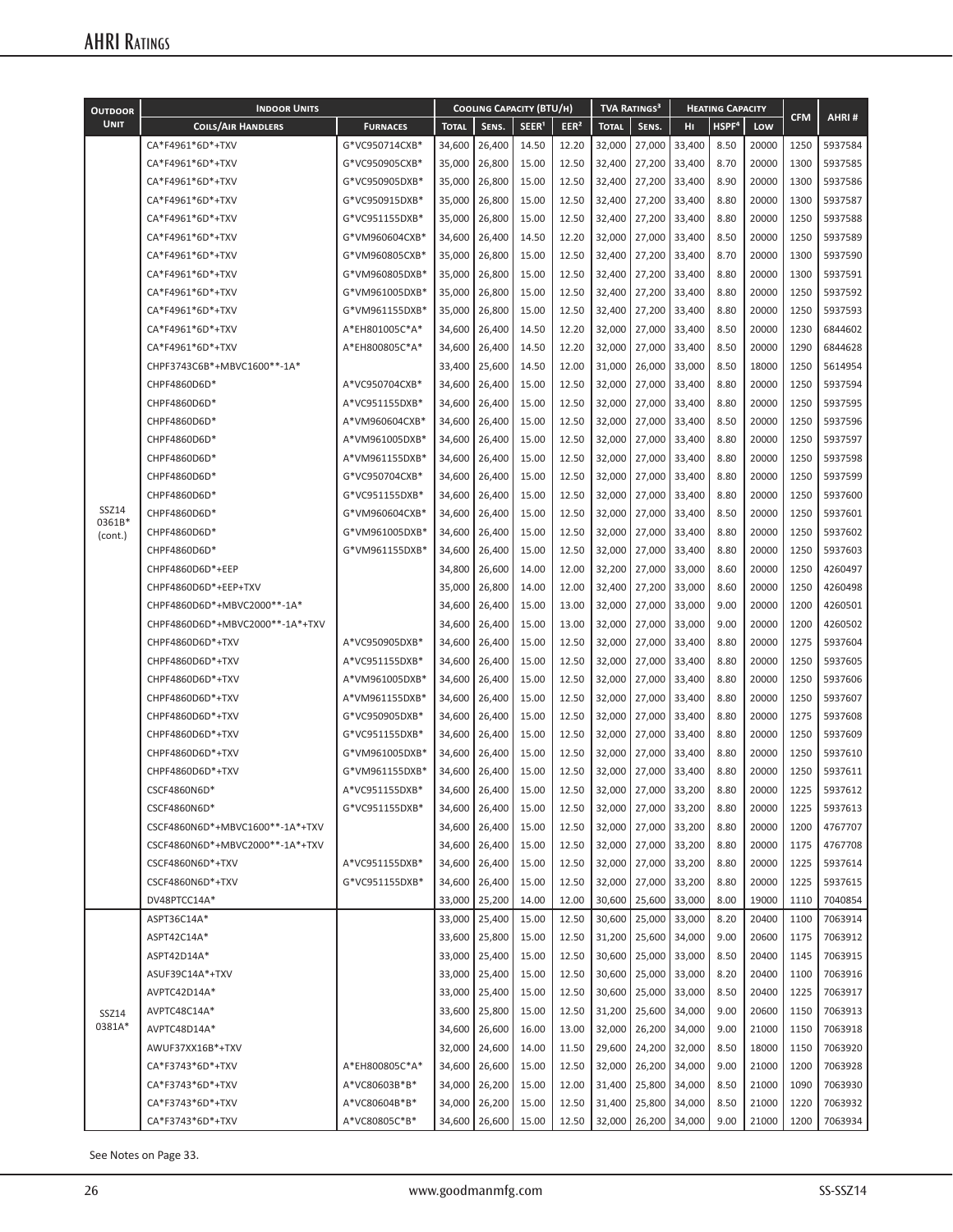| <b>OUTDOOR</b> | <b>INDOOR UNITS</b>             |                                |                  | <b>COOLING CAPACITY (BTU/H)</b> |                   |                  |                  | <b>TVA RATINGS<sup>3</sup></b>     |                  | <b>HEATING CAPACITY</b> |                |            |                    |
|----------------|---------------------------------|--------------------------------|------------------|---------------------------------|-------------------|------------------|------------------|------------------------------------|------------------|-------------------------|----------------|------------|--------------------|
| <b>UNIT</b>    | <b>COILS/AIR HANDLERS</b>       | <b>FURNACES</b>                | <b>TOTAL</b>     | SENS.                           | SEER <sup>1</sup> | EER <sup>2</sup> | <b>TOTAL</b>     | SENS.                              | HI               | HSPF <sup>4</sup>       | Low            | <b>CFM</b> | AHRI#              |
|                | CA*F3743*6D*+TXV                | A*VC950905CXB*                 | 33,000           | 25.400                          | 15.00             | 12.50            | 30,600           | 25.000                             | 32.000           | 9.00                    | 21000          | 1120       | 7063938            |
|                | CA*F3743*6D*+TXV                | A*VC950905DXB*                 | 34,600           | 26,600                          | 15.00             | 12.50            | 32,000           | 26,200                             | 34,400           | 9.00                    | 21000          | 1100       | 7063939            |
|                | CA*F3743*6D*+TXV                | A*VC950915DXB*                 | 34,600           | 26,600                          | 15.00             | 12.50            | 32,000           | 26,200                             | 34,400           | 9.00                    | 21000          | 1100       | 7063940            |
|                | CA*F3743*6D*+TXV                | ADVC80805C*B*                  | 34,600           | 26,600                          | 15.00             | 12.50            | 32,000           | 26,200                             | 34,000           | 9.00                    | 21000          | 1200       | 7063944            |
|                | CA*F3743*6D*+TXV                | G*E80805C*B*                   | 34,600           | 26,600                          | 15.00             | 12.50            | 32,000           | 26,200                             | 34,000           | 9.00                    | 21000          | 1200       | 7063946            |
|                | CA*F3743*6D*+TXV                | G*VC80604B*B*                  | 34,000           | 26,200                          | 15.00             | 12.50            | 31,400           | 25,800                             | 34,000           | 8.50                    | 21000          | 1220       | 7063948            |
|                | CA*F3743*6D*+TXV                | G*VC80805C*B*                  | 34,600           | 26,600                          | 15.00             | 12.50            | 32,000           | 26,200                             | 34,000           | 9.00                    | 21000          | 1200       | 7063950            |
|                | CA*F3743*6D*+TXV                | G*VC950905DXB*                 | 34,600           | 26,600                          | 15.00             | 12.50            | 32,000           | 26,200                             | 34,400           | 9.00                    | 21000          | 1100       | 7063955            |
|                | CA*F3743*6D*+TXV                | G*VC950915DXB*                 | 34,600           | 26,600                          | 15.00             | 12.50            | 32,000           | 26,200                             | 34,400           | 9.00                    | 21000          | 1100       | 7063960            |
|                | CA*F3743*6D*+TXV                | G*VC951155DXB*                 | 34,600           | 26,600                          | 15.00             | 12.50            | 32,000           | 26,200                             | 34,400           | 9.00                    | 21000          | 1100       | 7063963            |
|                | CA*F3743*6D*+TXV                | G*VM960805DXB*                 | 34,600           | 26,600                          | 15.00             | 12.50            | 32,000           | 26,200                             | 34,400           | 9.00                    | 21000          | 1100       | 7063968            |
|                | CA*F3743*6D*+TXV                | G*VM961005DXB*                 | 34,600           | 26,600                          | 15.00             | 12.50            | 32,000           | 26,200                             | 34,400           | 9.00                    | 21000          | 1100       | 7063972            |
|                | CA*F3743*6D*+TXV                | G*VM961155DXB*                 | 34,600           | 26,600                          | 15.00             | 12.50            | 32,000           | 26,200                             | 34,400           | 9.00                    | 21000          | 1100       | 7063975            |
|                | CA*F4961*6D*+EEP+TXV            |                                | 34,600           | 26,600                          | 14.50             | 12.20            | 32,000           | 26,200                             | 34,400           | 8.20                    | 21000          | 1100       | 7063921            |
|                | CA*F4961*6D*+MBVC2000**-1A*+TXV |                                | 34,600           | 26,600                          | 16.00             | 13.00            | 32,000           | 26,200                             | 34,400           | 9.00                    | 21000          | 1150       | 7063922            |
|                | CA*F4961*6D*+TXV                | A*VC950704CXB*                 | 35,000           | 27,000                          | 15.50             | 12.50            | 32,400           | 26,600                             | 34,000           | 9.00                    | 23000          | 1200       | 7063936            |
|                | CA*F4961*6D*+TXV                | A*VC950714CXB*                 | 35,000           | 27,000                          | 15.50             | 12.50            | 32,400           | 26,600                             | 34,000           | 9.00                    | 23000          | 1200       | 7063937            |
|                | CA*F4961*6D*+TXV                | A*VC950915DXB*                 | 34,600           | 26,600                          | 16.00             | 13.00            | 32,000           | 26,200                             | 34,400           | 9.00                    | 21000          | 1100       | 7063941            |
|                | CA*F4961*6D*+TXV                | A*VM960604CXB*                 | 35,000           | 27,000                          | 15.00             | 12.50            | 32,400           | 26,600                             | 34,000           | 9.00                    | 23000          | 1200       | 7063943            |
|                | CA*F4961*6D*+TXV                | G*VC950704CXB*                 | 35,000           | 27,000                          | 15.50             | 12.50            | 32,400           | 26,600                             | 34.000           | 9.00                    | 23000          | 1200       | 7063952            |
|                | CA*F4961*6D*+TXV                | G*VC950714CXB*                 | 35,000           | 27,000                          | 15.50             | 12.50            | 32,400           | 26,600                             | 34.000           | 9.00                    | 23000          | 1200       | 7063954            |
|                | CA*F4961*6D*+TXV                | G*VC950905DXB*                 | 34,600           | 26,600                          | 16.00             | 13.00            | 32,000           | 26,200                             | 34,400           | 9.00                    | 21000          | 1100       | 7063956            |
|                | CA*F4961*6D*+TXV                | G*VC950915DXB*                 |                  | 26,600                          | 16.00             | 13.00            | 32,000           | 26,200                             |                  | 9.00                    | 21000          | 1100       | 7063961            |
|                | CA*F4961*6D*+TXV                | G*VM960604CXB*                 | 34,600<br>35,000 | 27,000                          | 15.00             | 12.50            | 32,400           | 26,600                             | 34,400<br>34,000 | 9.00                    | 23000          | 1200       | 7063967            |
|                | CA*F4961*6D*+TXV                | G*VM960805DXB*                 |                  | 26,600                          | 16.00             | 13.00            | 32,000           | 26,200                             |                  | 9.00                    | 21000          | 1100       | 7063969            |
|                | CAPT3743*4A*                    | A*EH800805C*A*                 | 34,600           |                                 | 15.00             | 12.50            |                  |                                    | 34,400           | 9.00                    | 21000          | 995        | 7063929            |
| <b>SSZ14</b>   | CAPT3743*4A*                    |                                | 33,400           | 25,800                          |                   |                  | 31,000           | 25,400                             | 33,200           |                         |                | 1000       | 7063931            |
| 0381A*         |                                 | A*VC80603B*B*                  | 33,400           | 25,800                          | 15.00             | 12.00            | 31,000           | 25,400                             | 33,200           | 8.50                    | 21000          | 1000       |                    |
| (cont.)        | CAPT3743*4A*<br>CAPT3743*4A*    | A*VC80604B*B*<br>A*VC80805C*B* | 33,400<br>33,400 | 25,800<br>25,800                | 15.00<br>15.00    | 12.50<br>12.50   | 31,000<br>31,000 | 25,400<br>25,400                   | 33,200<br>33,200 | 8.50<br>9.00            | 21000<br>21000 | 1000       | 7063933<br>7063935 |
|                | CAPT3743*4A*                    | A*VC950915DXB*                 | 33,400           | 25,800                          | 15.00             | 12.50            | 31,000           | 25,400                             | 33,200           | 9.00                    | 21000          | 1000       | 7063942            |
|                | CAPT3743*4A*                    | ADVC80805C*B*                  | 33,400           | 25,800                          | 15.00             | 12.50            | 31,000           | 25,400                             | 33,000           | 9.00                    | 21000          | 990        | 7063945            |
|                | CAPT3743*4A*                    | G*E80805C*B*                   | 33,400           | 25,800                          | 15.00             | 12.50            | 31,000           | 25,400                             | 33,200           | 9.00                    | 21000          | 995        | 7063947            |
|                | CAPT3743*4A*                    | G*VC80604B*B*                  | 33,400           | 25,800                          | 15.00             | 12.50            | 31,000           | 25,400                             | 33,200           | 8.50                    | 21000          | 1000       | 7063949            |
|                | CAPT3743*4A*                    | G*VC80805C*B*                  | 33,400           | 25,800                          | 15.00             | 12.50            | 31,000           | 25,400                             | 33,200           | 9.00                    | 21000          | 1000       | 7063951            |
|                | CAPT3743*4A*                    | G*VC950905DXB*                 |                  |                                 | 15.00             | 12.50            |                  |                                    |                  | 9.00                    | 21000          | 1005       | 7063957            |
|                | CAPT3743*4A*                    | G*VC950915DXB*                 | 33,400           | 25,800<br>33,400   25,800       | 15.00             | 12.50            | 31,000           | 25,400<br>31,000   25,400   33,200 | 33,200           | 9.00                    | 21000          | 1000       | 7063962            |
|                |                                 |                                |                  |                                 |                   |                  |                  |                                    |                  |                         |                |            |                    |
|                | CAPT3743*4A*                    | G*VC951155DXB*                 |                  | 33,400   25,800                 | 15.00             | 12.50            |                  | 31,000   25,400   33,600           |                  | 9.00                    | 21000          | 1020       | 7063964            |
|                | CAPT3743*4A*                    | G*VM960805DXB*                 |                  | 33,400   25,800                 | 15.00             | 12.50            |                  | 31,000   25,400   33,600           |                  | 9.00                    | 21000          | 1000       | 7063970            |
|                | CAPT3743*4A*                    | G*VM961005DXB*                 | 33,400           | 25,800                          | 15.00             | 12.50            |                  | 31,000   25,400   33,600           |                  | 9.00                    | 21000          | 1020       | 7063973            |
|                | CAPT3743*4A*                    | G*VM961155DXB*                 |                  | 33,400   25,800                 | 15.00             | 12.50            |                  | 31,000   25,400   33,600           |                  | 9.00                    | 21000          | 1020       | 7063976            |
|                | CAPT3743*4A*+EEP                |                                | 32,400           | 25,000                          | 14.00             | 11.50            |                  | 30,000   24,600   32,000           |                  | 8.00                    | 20000          | 1000       | 7063923            |
|                | CAPT3743*4A*+MBVC1600**-1A*     |                                | 32,400           | 25,000                          | 15.00             | 12.50            |                  | 30,000   24,600   32,000           |                  | 8.50                    | 20000          | 1000       | 7063924            |
|                | CHPF3743D6B*+MBVC2000**-1A*+TXV |                                | 34,600           | 26,600                          | 15.00             | 12.50            | 32,000           |                                    | 26,200 34,400    | 8.50                    | 21000          | 1200       | 7063925            |
|                | CHPF4860D6D*+EEP+TXV            |                                | 34,600           | 26,600                          | 14.50             | 12.20            | 32,000           |                                    | 26,200 34,400    | 8.20                    | 21000          | 1100       | 7063926            |
|                | CHPF4860D6D*+MBVC2000**-1A*+TXV |                                | 34,600           | 26,600                          | 16.00             | 13.00            | 32,000           |                                    | 26,200 34,400    | 9.00                    | 21000          | 1150       | 7063927            |
|                | CHPF4860D6D*+TXV                | G*VC950905DXB*                 | 34,600           | 26,600                          | 16.00             | 13.00            | 32,000           |                                    | 26,200 34,400    | 9.00                    | 21000          | 1100       | 7063958            |
|                | CHPF4860D6D*+TXV                | G*VC951155DXB*                 | 34,600           | 26,600                          | 16.00             | 13.00            | 32,000           |                                    | 26,200 34,400    | 9.00                    | 21000          | 1100       | 7063965            |
|                | CHPF4860D6D*+TXV                | G*VM960805DXB*                 | 34,600           | 26,600                          | 16.00             | 13.00            | 32,000           |                                    | 26,200 34,400    | 9.00                    | 21000          | 1100       | 7063971            |
|                | CHPF4860D6D*+TXV                | G*VM961005DXB*                 | 34,600           | 26,600                          | 16.00             | 13.00            | 32,000           |                                    | 26,200 34,400    | 9.00                    | 21000          | 1100       | 7063974            |
|                | CHPF4860D6D*+TXV                | G*VM961155DXB*                 | 34,600           | 26,600                          | 16.00             | 13.00            | 32,000           |                                    | 26,200 34,400    | 9.00                    | 21000          | 1100       | 7063977            |
|                | CSCF4860N6D*+TXV                | G*VC950704CXB*                 | 35,000           | 27,000                          | 15.50             | 12.50            | 32,400           | 26,600                             | 34,600           | 9.00                    | 21000          | 1225       | 7063953            |
|                | CSCF4860N6D*+TXV                | G*VC950905DXB*                 | 34,600           | 26,600                          | 16.00             | 13.00            | 32,000           |                                    | 26,200 34,400    | 9.00                    | 21000          | 1150       | 7063959            |
|                | CSCF4860N6D*+TXV                | G*VC951155DXB*                 | 34,600           | 26,600                          | 16.00             | 13.00            | 32,000           | 26,200                             | 34,400           | 9.00                    | 21000          | 1150       | 7063966            |
|                | DV48PTCC14A*                    |                                |                  | 33,600   25,800                 | 15.00             | 12.50            | 31,200           | 25,600                             | 34,000           | 9.00                    | 20600          | 1150       | 7063919            |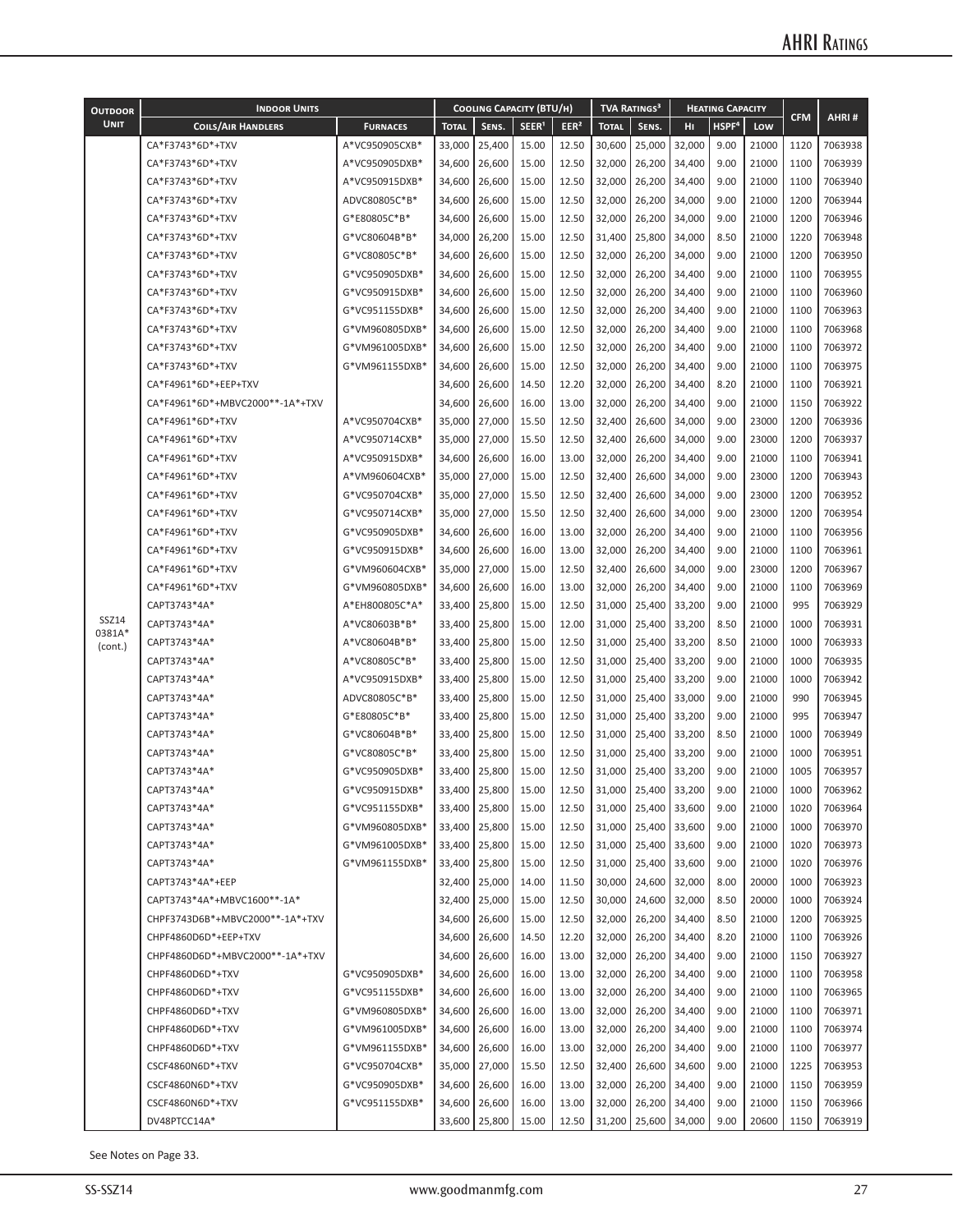| <b>UNIT</b><br>EER <sup>2</sup><br>HSPF <sup>4</sup><br><b>COILS/AIR HANDLERS</b><br>SENS.<br>SEER <sup>1</sup><br>SENS.<br>HI<br><b>FURNACES</b><br><b>TOTAL</b><br><b>TOTAL</b><br>Low<br>ARPT42D14A*<br>40,000<br>29,400<br>14.00<br>11.50<br>37,200<br>30,400<br>40,000<br>5358291<br>8.50<br>24200<br>1330<br>40,500<br>29,800<br>37,600<br>30,800<br>40,000<br>8.50<br>24200<br>1280<br>5458813<br>ARPT48D14A*<br>14.00<br>12.00<br>40,000<br>29,400<br>13.00<br>11.00<br>37,200<br>30,400<br>40,000<br>8.00<br>24200<br>1350<br>5497285<br>ARUF48D14A*<br>ARUF48D14A*+TXV<br>40,000<br>29,400<br>14.00<br>11.50<br>37,200<br>30,400<br>40,000<br>8.20<br>24200<br>1280<br>5492063<br>ASPT48C14A*<br>39,000<br>14.00<br>12.00<br>36,200<br>29,600<br>40,000<br>9.00<br>23000<br>1400<br>7079304<br>28,600<br>30,600<br>15.00<br>12.50<br>38,500<br>23000<br>5796520<br>ASPT48D14A*<br>41,500<br>31,600<br>40,000<br>9.00<br>1410<br>30,600<br>23000<br>ASPT60D14A*<br>41,500<br>15.00<br>12.50<br>38,500<br>31,600<br>40,000<br>9.00<br>1410<br>5722679<br>5620395<br>ASUF49C14A*<br>38,000<br>28,000<br>13.50<br>11.00<br>35,200<br>29,000<br>39,500<br>8.00<br>24000<br>1350<br>23000<br>7079305<br>AVPTC48C14A*<br>39,000<br>28,600<br>14.00<br>12.00<br>36,200<br>29,600<br>40,000<br>9.00<br>1400<br>30,600<br>15.00<br>12.50<br>38,500<br>9.00<br>23000<br>1400<br>5924411<br>AVPTC48D14A*<br>41,500<br>31,600<br>40,000<br>30,600<br>15.00<br>12.50<br>38,500<br>9.00<br>23000<br>1420<br>5924412<br>AVPTC60D14A*<br>41,500<br>31,600<br>40,000<br>A*VC950704CXB*<br>40,000<br>29,400<br>14.50<br>12.20<br>8.75<br>25000<br>1200<br>5937616<br>CA*F4860*6D*+TXV<br>37,200<br>30,400<br>41,000<br>CA*F4860*6D*+TXV<br>A*VC950714CXB*<br>40,000<br>29,400<br>14.50<br>12.20<br>37,200<br>30,400<br>8.75<br>25000<br>1200<br>5937617<br>41,000<br>CA*F4860*6D*+TXV<br>G*VC950704CXB*<br>29,400<br>14.50<br>12.20<br>37,200<br>30,400<br>8.75<br>25000<br>1200<br>5937618<br>40,000<br>41,000<br>CA*F4860*6D*+TXV<br>G*VC950714CXB*<br>40,000<br>14.50<br>12.20<br>8.75<br>25000<br>1200<br>5937619<br>29,400<br>37,200<br>30,400<br>41,000<br>CA*F4961*6D*<br>A*VC81005C*B*<br>40,000<br>29,400<br>14.50<br>12.50<br>37,200<br>30,400<br>8.50<br>25000<br>1370<br>5514821<br>40,500<br>CA*F4961*6D*<br>$G*VC81005C*B*$<br>40,000<br>29,400<br>14.50<br>12.50<br>37,200<br>30,400<br>40,500<br>8.50<br>25000<br>1370<br>5514822<br>15.00<br>25000<br>1200<br>5937620<br>CA*F4961*6D*<br>A*VC950905DXB*<br>40,000<br>29,400<br>12.50<br>37,200<br>30,400<br>41,000<br>9.00<br>29,400<br>15.00<br>25000<br>1200<br>5937621<br>CA*F4961*6D*<br>A*VC950915DXB*<br>40,000<br>12.50<br>37,200<br>30,400<br>41,000<br>9.00<br>CA*F4961*6D*<br>40,000<br>29,400<br>15.00<br>25000<br>1200<br>5937622<br>A*VC951155DXB*<br>12.50<br>37,200<br>30,400<br>41,000<br>9.00<br>CA*F4961*6D*<br>A*VM961005DXB*<br>40,000<br>29,400<br>15.00<br>9.00<br>25000<br>1200<br>5937623<br>12.50<br>37,200<br>30,400<br>41,000<br>CA*F4961*6D*<br>40,000<br>29,400<br>15.00<br>25000<br>1200<br>5937624<br>A*VM961155DXB*<br>12.50<br>37,200<br>30,400<br>41,000<br>9.00<br>CA*F4961*6D*<br>G*VC950905DXB*<br>40,000<br>29,400<br>15.00<br>12.50<br>37,200<br>30,400<br>9.00<br>25000<br>1200<br>5937625<br>41,000<br>CA*F4961*6D*<br>G*VC950915DXB*<br>29,400<br>15.00<br>12.50<br>25000<br>1200<br>5937626<br>40,000<br>37,200<br>30,400<br>41,000<br>9.00<br>CA*F4961*6D*<br>29,400<br>15.00<br>25000<br>1200<br>5937627<br>G*VC951155DXB*<br>40,000<br>12.50<br>37,200<br>30,400<br>41,000<br>9.00<br>CA*F4961*6D*<br>G*VM961005DXB*<br>40,000<br>29,400<br>15.00<br>12.50<br>37,200<br>9.00<br>25000<br>1200<br>5937628<br>30,400<br>41,000<br>1200<br>5937629<br>CA*F4961*6D*<br>G*VM961155DXB*<br>40,000<br>29,400<br>15.00<br>12.50<br>37,200<br>30,400<br>41,000<br>9.00<br>25000<br><b>SSZ14</b><br>0421A*<br>1250<br>CA*F4961*6D*+EEP<br>41,000<br>30,200<br>14.00<br>12.00<br>38,000<br>31,200<br>41,000<br>9.00<br>27400<br>4431860<br>CA*F4961*6D*+EEP+TXV<br>30,200<br>12.00<br>38,000<br>27400<br>1250<br>4431861<br>41,000<br>14.00<br>31,200<br>41,000<br>9.00<br>CA*F4961*6D*+MBR2000**-1<br>40,000<br>29,400<br>9.00<br>25000<br>1350<br>4431988<br>14.00<br>12.00<br>37,200<br>30,400<br>41,000<br>CA*F4961*6D*+MBR2000**-1+TXV<br>29,400<br>9.00<br>25000<br>1350<br>4431989<br>40,000<br>14.00<br>12.00<br>37,200<br>30,400<br>41,000<br>CA*F4961*6D*+MBVC2000**-1A*<br>29,400<br>15.00<br>12.50<br>30,400 41,000<br>9.00<br>25000<br>1350<br>4431990<br>40,000<br>37,200<br>CA*F4961*6D*+MBVC2000**-1A*+TXV<br>29,400<br>15.00<br>12.50<br>9.00<br>25000<br>1350<br>4431991<br>40,000<br>37,200<br>30,400<br>41,000<br>A*VC81005C*B*<br>1370<br>CA*F4961*6D*+TXV<br>40,000<br>29,400<br>15.00<br>12.50<br>37,200<br>30,400<br>40,500<br>8.50<br>25000<br>5514823<br>CA*F4961*6D*+TXV<br>15.00<br>12.50<br>40,500<br>8.50<br>25000<br>1370<br>G*VC81005C*B*<br>40,000<br>29,400<br>37,200<br>30,400<br>5514824<br>CA*F4961*6D*+TXV<br>A*VC950905CXB*<br>40,000 29,400<br>15.00<br>37,200<br>30,400 41,000<br>9.00<br>25000<br>1325<br>5937630<br>12.50<br>25000<br>5937631<br>CA*F4961*6D*+TXV<br>A*VC950905DXB*<br>40,000   29,400<br>15.00<br>12.50<br>37,200<br>30,400   41,000<br>9.00<br>1200<br>40,000   29,400<br>15.00<br>37,200<br>30,400 41,000<br>25000<br>1200<br>CA*F4961*6D*+TXV<br>A*VC950915DXB*<br>12.50<br>9.00<br>5937632<br>40,000<br>15.00<br>12.50<br>37,200<br>25000<br>1200<br>5937633<br>CA*F4961*6D*+TXV<br>A*VC951155DXB*<br>29,400<br>30,400   41,000<br>9.00<br>CA*F4961*6D*+TXV<br>40,000<br>29,400<br>15.00<br>12.50<br>37,200<br>30,400 41,000<br>25000<br>1200<br>5937634<br>A*VM961005DXB*<br>9.00<br>40,000<br>29,400<br>15.00<br>12.50<br>37,200<br>30,400 41,000<br>25000<br>1200<br>5937635<br>CA*F4961*6D*+TXV<br>A*VM961155DXB*<br>9.00<br>CA*F4961*6D*+TXV<br>G*VC950905CXB*<br>40,000<br>29,400<br>15.00<br>12.50<br>37,200<br>30,400 41,000<br>9.00<br>25000<br>1325<br>5937636<br>CA*F4961*6D*+TXV<br>G*VC950905DXB*<br>40,000<br>29,400<br>15.00<br>12.50<br>37,200<br>30,400 41,000<br>25000<br>1200<br>5937637<br>9.00<br>CA*F4961*6D*+TXV<br>G*VC950915DXB*<br>40,000<br>29,400<br>15.00<br>12.50<br>37,200<br>30,400 41,000<br>25000<br>1200<br>5937638<br>9.00<br>CA*F4961*6D*+TXV<br>G*VC951155DXB*<br>40,000<br>29,400<br>15.00<br>12.50<br>37,200<br>30,400 41,000<br>9.00<br>25000<br>1200<br>5937639<br>40,000<br>29,400<br>15.00<br>12.50<br>37,200<br>25000<br>1200<br>5937640<br>CA*F4961*6D*+TXV<br>G*VM961005DXB*<br>30,400   41,000<br>9.00<br>29,400<br>15.00<br>12.50<br>30,400   41,000<br>25000<br>1200<br>5937641<br>CA*F4961*6D*+TXV<br>G*VM961155DXB*<br>40,000<br>37,200<br>9.00<br>28,600<br>11.80<br>25000<br>1190<br>6497993<br>CA*F4961*6D*+TXV<br>A*VC80805C*B*<br>39,000<br>14.50<br>36,200<br>29,600   40,500<br>9.00<br>11.50<br>25000<br>1190<br>6497994<br>CA*F4961*6D*+TXV<br>ADVC80805C*B*<br>38,500<br>28,200<br>14.50<br>35,800<br>29,200   40,500<br>9.00<br>CA*F4961*6D*+TXV<br>G*VC80805C*B*<br>39,000<br>28,600<br>11.80<br>36,200<br>29,600 40,500<br>9.00<br>25000<br>1190<br>6497995<br>14.50<br>CAPT4961*4A*<br>40,000<br>29,400<br>15.00<br>12.50<br>37,200<br>30,400 40,500<br>9.00<br>25000<br>1295<br>5937642<br>A*VC950915DXB*<br>CAPT4961*4A*<br>40,000<br>29,400<br>15.00<br>13.00<br>37,200<br>30,400 40,500<br>9.00<br>25000<br>1405<br>5937643<br>A*VC951155DXB* | <b>OUTDOOR</b> | <b>INDOOR UNITS</b> |                |        | <b>COOLING CAPACITY (BTU/H)</b> |       |       |        | <b>TVA RATINGS<sup>3</sup></b> |        | <b>HEATING CAPACITY</b> |       |            |         |
|--------------------------------------------------------------------------------------------------------------------------------------------------------------------------------------------------------------------------------------------------------------------------------------------------------------------------------------------------------------------------------------------------------------------------------------------------------------------------------------------------------------------------------------------------------------------------------------------------------------------------------------------------------------------------------------------------------------------------------------------------------------------------------------------------------------------------------------------------------------------------------------------------------------------------------------------------------------------------------------------------------------------------------------------------------------------------------------------------------------------------------------------------------------------------------------------------------------------------------------------------------------------------------------------------------------------------------------------------------------------------------------------------------------------------------------------------------------------------------------------------------------------------------------------------------------------------------------------------------------------------------------------------------------------------------------------------------------------------------------------------------------------------------------------------------------------------------------------------------------------------------------------------------------------------------------------------------------------------------------------------------------------------------------------------------------------------------------------------------------------------------------------------------------------------------------------------------------------------------------------------------------------------------------------------------------------------------------------------------------------------------------------------------------------------------------------------------------------------------------------------------------------------------------------------------------------------------------------------------------------------------------------------------------------------------------------------------------------------------------------------------------------------------------------------------------------------------------------------------------------------------------------------------------------------------------------------------------------------------------------------------------------------------------------------------------------------------------------------------------------------------------------------------------------------------------------------------------------------------------------------------------------------------------------------------------------------------------------------------------------------------------------------------------------------------------------------------------------------------------------------------------------------------------------------------------------------------------------------------------------------------------------------------------------------------------------------------------------------------------------------------------------------------------------------------------------------------------------------------------------------------------------------------------------------------------------------------------------------------------------------------------------------------------------------------------------------------------------------------------------------------------------------------------------------------------------------------------------------------------------------------------------------------------------------------------------------------------------------------------------------------------------------------------------------------------------------------------------------------------------------------------------------------------------------------------------------------------------------------------------------------------------------------------------------------------------------------------------------------------------------------------------------------------------------------------------------------------------------------------------------------------------------------------------------------------------------------------------------------------------------------------------------------------------------------------------------------------------------------------------------------------------------------------------------------------------------------------------------------------------------------------------------------------------------------------------------------------------------------------------------------------------------------------------------------------------------------------------------------------------------------------------------------------------------------------------------------------------------------------------------------------------------------------------------------------------------------------------------------------------------------------------------------------------------------------------------------------------------------------------------------------------------------------------------------------------------------------------------------------------------------------------------------------------------------------------------------------------------------------------------------------------------------------------------------------------------------------------------------------------------------------------------------------------------------------------------------------------------------------------------------------------------------------------------------------------------------------------------------------------------------------------------------------------------------------------------------------------------------------------------------------------------------------------------------------------------------------------------------------------------------------------------------------------------------------------------------------------------------------------------------------------------------------------------------------------------------------------------------------------------------------------------------------------------------------------------------------------------------------------------------------------------------------------------------------------------------------------------------------------------------------------------------------------------------------------------------------------------------------------------------------------------------------------------------------------------------------------------------|----------------|---------------------|----------------|--------|---------------------------------|-------|-------|--------|--------------------------------|--------|-------------------------|-------|------------|---------|
|                                                                                                                                                                                                                                                                                                                                                                                                                                                                                                                                                                                                                                                                                                                                                                                                                                                                                                                                                                                                                                                                                                                                                                                                                                                                                                                                                                                                                                                                                                                                                                                                                                                                                                                                                                                                                                                                                                                                                                                                                                                                                                                                                                                                                                                                                                                                                                                                                                                                                                                                                                                                                                                                                                                                                                                                                                                                                                                                                                                                                                                                                                                                                                                                                                                                                                                                                                                                                                                                                                                                                                                                                                                                                                                                                                                                                                                                                                                                                                                                                                                                                                                                                                                                                                                                                                                                                                                                                                                                                                                                                                                                                                                                                                                                                                                                                                                                                                                                                                                                                                                                                                                                                                                                                                                                                                                                                                                                                                                                                                                                                                                                                                                                                                                                                                                                                                                                                                                                                                                                                                                                                                                                                                                                                                                                                                                                                                                                                                                                                                                                                                                                                                                                                                                                                                                                                                                                                                                                                                                                                                                                                                                                                                                                                                                                                                                                                                                                                                                                                |                |                     |                |        |                                 |       |       |        |                                |        |                         |       | <b>CFM</b> | AHRI#   |
|                                                                                                                                                                                                                                                                                                                                                                                                                                                                                                                                                                                                                                                                                                                                                                                                                                                                                                                                                                                                                                                                                                                                                                                                                                                                                                                                                                                                                                                                                                                                                                                                                                                                                                                                                                                                                                                                                                                                                                                                                                                                                                                                                                                                                                                                                                                                                                                                                                                                                                                                                                                                                                                                                                                                                                                                                                                                                                                                                                                                                                                                                                                                                                                                                                                                                                                                                                                                                                                                                                                                                                                                                                                                                                                                                                                                                                                                                                                                                                                                                                                                                                                                                                                                                                                                                                                                                                                                                                                                                                                                                                                                                                                                                                                                                                                                                                                                                                                                                                                                                                                                                                                                                                                                                                                                                                                                                                                                                                                                                                                                                                                                                                                                                                                                                                                                                                                                                                                                                                                                                                                                                                                                                                                                                                                                                                                                                                                                                                                                                                                                                                                                                                                                                                                                                                                                                                                                                                                                                                                                                                                                                                                                                                                                                                                                                                                                                                                                                                                                                |                |                     |                |        |                                 |       |       |        |                                |        |                         |       |            |         |
|                                                                                                                                                                                                                                                                                                                                                                                                                                                                                                                                                                                                                                                                                                                                                                                                                                                                                                                                                                                                                                                                                                                                                                                                                                                                                                                                                                                                                                                                                                                                                                                                                                                                                                                                                                                                                                                                                                                                                                                                                                                                                                                                                                                                                                                                                                                                                                                                                                                                                                                                                                                                                                                                                                                                                                                                                                                                                                                                                                                                                                                                                                                                                                                                                                                                                                                                                                                                                                                                                                                                                                                                                                                                                                                                                                                                                                                                                                                                                                                                                                                                                                                                                                                                                                                                                                                                                                                                                                                                                                                                                                                                                                                                                                                                                                                                                                                                                                                                                                                                                                                                                                                                                                                                                                                                                                                                                                                                                                                                                                                                                                                                                                                                                                                                                                                                                                                                                                                                                                                                                                                                                                                                                                                                                                                                                                                                                                                                                                                                                                                                                                                                                                                                                                                                                                                                                                                                                                                                                                                                                                                                                                                                                                                                                                                                                                                                                                                                                                                                                |                |                     |                |        |                                 |       |       |        |                                |        |                         |       |            |         |
|                                                                                                                                                                                                                                                                                                                                                                                                                                                                                                                                                                                                                                                                                                                                                                                                                                                                                                                                                                                                                                                                                                                                                                                                                                                                                                                                                                                                                                                                                                                                                                                                                                                                                                                                                                                                                                                                                                                                                                                                                                                                                                                                                                                                                                                                                                                                                                                                                                                                                                                                                                                                                                                                                                                                                                                                                                                                                                                                                                                                                                                                                                                                                                                                                                                                                                                                                                                                                                                                                                                                                                                                                                                                                                                                                                                                                                                                                                                                                                                                                                                                                                                                                                                                                                                                                                                                                                                                                                                                                                                                                                                                                                                                                                                                                                                                                                                                                                                                                                                                                                                                                                                                                                                                                                                                                                                                                                                                                                                                                                                                                                                                                                                                                                                                                                                                                                                                                                                                                                                                                                                                                                                                                                                                                                                                                                                                                                                                                                                                                                                                                                                                                                                                                                                                                                                                                                                                                                                                                                                                                                                                                                                                                                                                                                                                                                                                                                                                                                                                                |                |                     |                |        |                                 |       |       |        |                                |        |                         |       |            |         |
|                                                                                                                                                                                                                                                                                                                                                                                                                                                                                                                                                                                                                                                                                                                                                                                                                                                                                                                                                                                                                                                                                                                                                                                                                                                                                                                                                                                                                                                                                                                                                                                                                                                                                                                                                                                                                                                                                                                                                                                                                                                                                                                                                                                                                                                                                                                                                                                                                                                                                                                                                                                                                                                                                                                                                                                                                                                                                                                                                                                                                                                                                                                                                                                                                                                                                                                                                                                                                                                                                                                                                                                                                                                                                                                                                                                                                                                                                                                                                                                                                                                                                                                                                                                                                                                                                                                                                                                                                                                                                                                                                                                                                                                                                                                                                                                                                                                                                                                                                                                                                                                                                                                                                                                                                                                                                                                                                                                                                                                                                                                                                                                                                                                                                                                                                                                                                                                                                                                                                                                                                                                                                                                                                                                                                                                                                                                                                                                                                                                                                                                                                                                                                                                                                                                                                                                                                                                                                                                                                                                                                                                                                                                                                                                                                                                                                                                                                                                                                                                                                |                |                     |                |        |                                 |       |       |        |                                |        |                         |       |            |         |
|                                                                                                                                                                                                                                                                                                                                                                                                                                                                                                                                                                                                                                                                                                                                                                                                                                                                                                                                                                                                                                                                                                                                                                                                                                                                                                                                                                                                                                                                                                                                                                                                                                                                                                                                                                                                                                                                                                                                                                                                                                                                                                                                                                                                                                                                                                                                                                                                                                                                                                                                                                                                                                                                                                                                                                                                                                                                                                                                                                                                                                                                                                                                                                                                                                                                                                                                                                                                                                                                                                                                                                                                                                                                                                                                                                                                                                                                                                                                                                                                                                                                                                                                                                                                                                                                                                                                                                                                                                                                                                                                                                                                                                                                                                                                                                                                                                                                                                                                                                                                                                                                                                                                                                                                                                                                                                                                                                                                                                                                                                                                                                                                                                                                                                                                                                                                                                                                                                                                                                                                                                                                                                                                                                                                                                                                                                                                                                                                                                                                                                                                                                                                                                                                                                                                                                                                                                                                                                                                                                                                                                                                                                                                                                                                                                                                                                                                                                                                                                                                                |                |                     |                |        |                                 |       |       |        |                                |        |                         |       |            |         |
|                                                                                                                                                                                                                                                                                                                                                                                                                                                                                                                                                                                                                                                                                                                                                                                                                                                                                                                                                                                                                                                                                                                                                                                                                                                                                                                                                                                                                                                                                                                                                                                                                                                                                                                                                                                                                                                                                                                                                                                                                                                                                                                                                                                                                                                                                                                                                                                                                                                                                                                                                                                                                                                                                                                                                                                                                                                                                                                                                                                                                                                                                                                                                                                                                                                                                                                                                                                                                                                                                                                                                                                                                                                                                                                                                                                                                                                                                                                                                                                                                                                                                                                                                                                                                                                                                                                                                                                                                                                                                                                                                                                                                                                                                                                                                                                                                                                                                                                                                                                                                                                                                                                                                                                                                                                                                                                                                                                                                                                                                                                                                                                                                                                                                                                                                                                                                                                                                                                                                                                                                                                                                                                                                                                                                                                                                                                                                                                                                                                                                                                                                                                                                                                                                                                                                                                                                                                                                                                                                                                                                                                                                                                                                                                                                                                                                                                                                                                                                                                                                |                |                     |                |        |                                 |       |       |        |                                |        |                         |       |            |         |
|                                                                                                                                                                                                                                                                                                                                                                                                                                                                                                                                                                                                                                                                                                                                                                                                                                                                                                                                                                                                                                                                                                                                                                                                                                                                                                                                                                                                                                                                                                                                                                                                                                                                                                                                                                                                                                                                                                                                                                                                                                                                                                                                                                                                                                                                                                                                                                                                                                                                                                                                                                                                                                                                                                                                                                                                                                                                                                                                                                                                                                                                                                                                                                                                                                                                                                                                                                                                                                                                                                                                                                                                                                                                                                                                                                                                                                                                                                                                                                                                                                                                                                                                                                                                                                                                                                                                                                                                                                                                                                                                                                                                                                                                                                                                                                                                                                                                                                                                                                                                                                                                                                                                                                                                                                                                                                                                                                                                                                                                                                                                                                                                                                                                                                                                                                                                                                                                                                                                                                                                                                                                                                                                                                                                                                                                                                                                                                                                                                                                                                                                                                                                                                                                                                                                                                                                                                                                                                                                                                                                                                                                                                                                                                                                                                                                                                                                                                                                                                                                                |                |                     |                |        |                                 |       |       |        |                                |        |                         |       |            |         |
|                                                                                                                                                                                                                                                                                                                                                                                                                                                                                                                                                                                                                                                                                                                                                                                                                                                                                                                                                                                                                                                                                                                                                                                                                                                                                                                                                                                                                                                                                                                                                                                                                                                                                                                                                                                                                                                                                                                                                                                                                                                                                                                                                                                                                                                                                                                                                                                                                                                                                                                                                                                                                                                                                                                                                                                                                                                                                                                                                                                                                                                                                                                                                                                                                                                                                                                                                                                                                                                                                                                                                                                                                                                                                                                                                                                                                                                                                                                                                                                                                                                                                                                                                                                                                                                                                                                                                                                                                                                                                                                                                                                                                                                                                                                                                                                                                                                                                                                                                                                                                                                                                                                                                                                                                                                                                                                                                                                                                                                                                                                                                                                                                                                                                                                                                                                                                                                                                                                                                                                                                                                                                                                                                                                                                                                                                                                                                                                                                                                                                                                                                                                                                                                                                                                                                                                                                                                                                                                                                                                                                                                                                                                                                                                                                                                                                                                                                                                                                                                                                |                |                     |                |        |                                 |       |       |        |                                |        |                         |       |            |         |
|                                                                                                                                                                                                                                                                                                                                                                                                                                                                                                                                                                                                                                                                                                                                                                                                                                                                                                                                                                                                                                                                                                                                                                                                                                                                                                                                                                                                                                                                                                                                                                                                                                                                                                                                                                                                                                                                                                                                                                                                                                                                                                                                                                                                                                                                                                                                                                                                                                                                                                                                                                                                                                                                                                                                                                                                                                                                                                                                                                                                                                                                                                                                                                                                                                                                                                                                                                                                                                                                                                                                                                                                                                                                                                                                                                                                                                                                                                                                                                                                                                                                                                                                                                                                                                                                                                                                                                                                                                                                                                                                                                                                                                                                                                                                                                                                                                                                                                                                                                                                                                                                                                                                                                                                                                                                                                                                                                                                                                                                                                                                                                                                                                                                                                                                                                                                                                                                                                                                                                                                                                                                                                                                                                                                                                                                                                                                                                                                                                                                                                                                                                                                                                                                                                                                                                                                                                                                                                                                                                                                                                                                                                                                                                                                                                                                                                                                                                                                                                                                                |                |                     |                |        |                                 |       |       |        |                                |        |                         |       |            |         |
|                                                                                                                                                                                                                                                                                                                                                                                                                                                                                                                                                                                                                                                                                                                                                                                                                                                                                                                                                                                                                                                                                                                                                                                                                                                                                                                                                                                                                                                                                                                                                                                                                                                                                                                                                                                                                                                                                                                                                                                                                                                                                                                                                                                                                                                                                                                                                                                                                                                                                                                                                                                                                                                                                                                                                                                                                                                                                                                                                                                                                                                                                                                                                                                                                                                                                                                                                                                                                                                                                                                                                                                                                                                                                                                                                                                                                                                                                                                                                                                                                                                                                                                                                                                                                                                                                                                                                                                                                                                                                                                                                                                                                                                                                                                                                                                                                                                                                                                                                                                                                                                                                                                                                                                                                                                                                                                                                                                                                                                                                                                                                                                                                                                                                                                                                                                                                                                                                                                                                                                                                                                                                                                                                                                                                                                                                                                                                                                                                                                                                                                                                                                                                                                                                                                                                                                                                                                                                                                                                                                                                                                                                                                                                                                                                                                                                                                                                                                                                                                                                |                |                     |                |        |                                 |       |       |        |                                |        |                         |       |            |         |
|                                                                                                                                                                                                                                                                                                                                                                                                                                                                                                                                                                                                                                                                                                                                                                                                                                                                                                                                                                                                                                                                                                                                                                                                                                                                                                                                                                                                                                                                                                                                                                                                                                                                                                                                                                                                                                                                                                                                                                                                                                                                                                                                                                                                                                                                                                                                                                                                                                                                                                                                                                                                                                                                                                                                                                                                                                                                                                                                                                                                                                                                                                                                                                                                                                                                                                                                                                                                                                                                                                                                                                                                                                                                                                                                                                                                                                                                                                                                                                                                                                                                                                                                                                                                                                                                                                                                                                                                                                                                                                                                                                                                                                                                                                                                                                                                                                                                                                                                                                                                                                                                                                                                                                                                                                                                                                                                                                                                                                                                                                                                                                                                                                                                                                                                                                                                                                                                                                                                                                                                                                                                                                                                                                                                                                                                                                                                                                                                                                                                                                                                                                                                                                                                                                                                                                                                                                                                                                                                                                                                                                                                                                                                                                                                                                                                                                                                                                                                                                                                                |                |                     |                |        |                                 |       |       |        |                                |        |                         |       |            |         |
|                                                                                                                                                                                                                                                                                                                                                                                                                                                                                                                                                                                                                                                                                                                                                                                                                                                                                                                                                                                                                                                                                                                                                                                                                                                                                                                                                                                                                                                                                                                                                                                                                                                                                                                                                                                                                                                                                                                                                                                                                                                                                                                                                                                                                                                                                                                                                                                                                                                                                                                                                                                                                                                                                                                                                                                                                                                                                                                                                                                                                                                                                                                                                                                                                                                                                                                                                                                                                                                                                                                                                                                                                                                                                                                                                                                                                                                                                                                                                                                                                                                                                                                                                                                                                                                                                                                                                                                                                                                                                                                                                                                                                                                                                                                                                                                                                                                                                                                                                                                                                                                                                                                                                                                                                                                                                                                                                                                                                                                                                                                                                                                                                                                                                                                                                                                                                                                                                                                                                                                                                                                                                                                                                                                                                                                                                                                                                                                                                                                                                                                                                                                                                                                                                                                                                                                                                                                                                                                                                                                                                                                                                                                                                                                                                                                                                                                                                                                                                                                                                |                |                     |                |        |                                 |       |       |        |                                |        |                         |       |            |         |
|                                                                                                                                                                                                                                                                                                                                                                                                                                                                                                                                                                                                                                                                                                                                                                                                                                                                                                                                                                                                                                                                                                                                                                                                                                                                                                                                                                                                                                                                                                                                                                                                                                                                                                                                                                                                                                                                                                                                                                                                                                                                                                                                                                                                                                                                                                                                                                                                                                                                                                                                                                                                                                                                                                                                                                                                                                                                                                                                                                                                                                                                                                                                                                                                                                                                                                                                                                                                                                                                                                                                                                                                                                                                                                                                                                                                                                                                                                                                                                                                                                                                                                                                                                                                                                                                                                                                                                                                                                                                                                                                                                                                                                                                                                                                                                                                                                                                                                                                                                                                                                                                                                                                                                                                                                                                                                                                                                                                                                                                                                                                                                                                                                                                                                                                                                                                                                                                                                                                                                                                                                                                                                                                                                                                                                                                                                                                                                                                                                                                                                                                                                                                                                                                                                                                                                                                                                                                                                                                                                                                                                                                                                                                                                                                                                                                                                                                                                                                                                                                                |                |                     |                |        |                                 |       |       |        |                                |        |                         |       |            |         |
|                                                                                                                                                                                                                                                                                                                                                                                                                                                                                                                                                                                                                                                                                                                                                                                                                                                                                                                                                                                                                                                                                                                                                                                                                                                                                                                                                                                                                                                                                                                                                                                                                                                                                                                                                                                                                                                                                                                                                                                                                                                                                                                                                                                                                                                                                                                                                                                                                                                                                                                                                                                                                                                                                                                                                                                                                                                                                                                                                                                                                                                                                                                                                                                                                                                                                                                                                                                                                                                                                                                                                                                                                                                                                                                                                                                                                                                                                                                                                                                                                                                                                                                                                                                                                                                                                                                                                                                                                                                                                                                                                                                                                                                                                                                                                                                                                                                                                                                                                                                                                                                                                                                                                                                                                                                                                                                                                                                                                                                                                                                                                                                                                                                                                                                                                                                                                                                                                                                                                                                                                                                                                                                                                                                                                                                                                                                                                                                                                                                                                                                                                                                                                                                                                                                                                                                                                                                                                                                                                                                                                                                                                                                                                                                                                                                                                                                                                                                                                                                                                |                |                     |                |        |                                 |       |       |        |                                |        |                         |       |            |         |
|                                                                                                                                                                                                                                                                                                                                                                                                                                                                                                                                                                                                                                                                                                                                                                                                                                                                                                                                                                                                                                                                                                                                                                                                                                                                                                                                                                                                                                                                                                                                                                                                                                                                                                                                                                                                                                                                                                                                                                                                                                                                                                                                                                                                                                                                                                                                                                                                                                                                                                                                                                                                                                                                                                                                                                                                                                                                                                                                                                                                                                                                                                                                                                                                                                                                                                                                                                                                                                                                                                                                                                                                                                                                                                                                                                                                                                                                                                                                                                                                                                                                                                                                                                                                                                                                                                                                                                                                                                                                                                                                                                                                                                                                                                                                                                                                                                                                                                                                                                                                                                                                                                                                                                                                                                                                                                                                                                                                                                                                                                                                                                                                                                                                                                                                                                                                                                                                                                                                                                                                                                                                                                                                                                                                                                                                                                                                                                                                                                                                                                                                                                                                                                                                                                                                                                                                                                                                                                                                                                                                                                                                                                                                                                                                                                                                                                                                                                                                                                                                                |                |                     |                |        |                                 |       |       |        |                                |        |                         |       |            |         |
|                                                                                                                                                                                                                                                                                                                                                                                                                                                                                                                                                                                                                                                                                                                                                                                                                                                                                                                                                                                                                                                                                                                                                                                                                                                                                                                                                                                                                                                                                                                                                                                                                                                                                                                                                                                                                                                                                                                                                                                                                                                                                                                                                                                                                                                                                                                                                                                                                                                                                                                                                                                                                                                                                                                                                                                                                                                                                                                                                                                                                                                                                                                                                                                                                                                                                                                                                                                                                                                                                                                                                                                                                                                                                                                                                                                                                                                                                                                                                                                                                                                                                                                                                                                                                                                                                                                                                                                                                                                                                                                                                                                                                                                                                                                                                                                                                                                                                                                                                                                                                                                                                                                                                                                                                                                                                                                                                                                                                                                                                                                                                                                                                                                                                                                                                                                                                                                                                                                                                                                                                                                                                                                                                                                                                                                                                                                                                                                                                                                                                                                                                                                                                                                                                                                                                                                                                                                                                                                                                                                                                                                                                                                                                                                                                                                                                                                                                                                                                                                                                |                |                     |                |        |                                 |       |       |        |                                |        |                         |       |            |         |
|                                                                                                                                                                                                                                                                                                                                                                                                                                                                                                                                                                                                                                                                                                                                                                                                                                                                                                                                                                                                                                                                                                                                                                                                                                                                                                                                                                                                                                                                                                                                                                                                                                                                                                                                                                                                                                                                                                                                                                                                                                                                                                                                                                                                                                                                                                                                                                                                                                                                                                                                                                                                                                                                                                                                                                                                                                                                                                                                                                                                                                                                                                                                                                                                                                                                                                                                                                                                                                                                                                                                                                                                                                                                                                                                                                                                                                                                                                                                                                                                                                                                                                                                                                                                                                                                                                                                                                                                                                                                                                                                                                                                                                                                                                                                                                                                                                                                                                                                                                                                                                                                                                                                                                                                                                                                                                                                                                                                                                                                                                                                                                                                                                                                                                                                                                                                                                                                                                                                                                                                                                                                                                                                                                                                                                                                                                                                                                                                                                                                                                                                                                                                                                                                                                                                                                                                                                                                                                                                                                                                                                                                                                                                                                                                                                                                                                                                                                                                                                                                                |                |                     |                |        |                                 |       |       |        |                                |        |                         |       |            |         |
|                                                                                                                                                                                                                                                                                                                                                                                                                                                                                                                                                                                                                                                                                                                                                                                                                                                                                                                                                                                                                                                                                                                                                                                                                                                                                                                                                                                                                                                                                                                                                                                                                                                                                                                                                                                                                                                                                                                                                                                                                                                                                                                                                                                                                                                                                                                                                                                                                                                                                                                                                                                                                                                                                                                                                                                                                                                                                                                                                                                                                                                                                                                                                                                                                                                                                                                                                                                                                                                                                                                                                                                                                                                                                                                                                                                                                                                                                                                                                                                                                                                                                                                                                                                                                                                                                                                                                                                                                                                                                                                                                                                                                                                                                                                                                                                                                                                                                                                                                                                                                                                                                                                                                                                                                                                                                                                                                                                                                                                                                                                                                                                                                                                                                                                                                                                                                                                                                                                                                                                                                                                                                                                                                                                                                                                                                                                                                                                                                                                                                                                                                                                                                                                                                                                                                                                                                                                                                                                                                                                                                                                                                                                                                                                                                                                                                                                                                                                                                                                                                |                |                     |                |        |                                 |       |       |        |                                |        |                         |       |            |         |
|                                                                                                                                                                                                                                                                                                                                                                                                                                                                                                                                                                                                                                                                                                                                                                                                                                                                                                                                                                                                                                                                                                                                                                                                                                                                                                                                                                                                                                                                                                                                                                                                                                                                                                                                                                                                                                                                                                                                                                                                                                                                                                                                                                                                                                                                                                                                                                                                                                                                                                                                                                                                                                                                                                                                                                                                                                                                                                                                                                                                                                                                                                                                                                                                                                                                                                                                                                                                                                                                                                                                                                                                                                                                                                                                                                                                                                                                                                                                                                                                                                                                                                                                                                                                                                                                                                                                                                                                                                                                                                                                                                                                                                                                                                                                                                                                                                                                                                                                                                                                                                                                                                                                                                                                                                                                                                                                                                                                                                                                                                                                                                                                                                                                                                                                                                                                                                                                                                                                                                                                                                                                                                                                                                                                                                                                                                                                                                                                                                                                                                                                                                                                                                                                                                                                                                                                                                                                                                                                                                                                                                                                                                                                                                                                                                                                                                                                                                                                                                                                                |                |                     |                |        |                                 |       |       |        |                                |        |                         |       |            |         |
|                                                                                                                                                                                                                                                                                                                                                                                                                                                                                                                                                                                                                                                                                                                                                                                                                                                                                                                                                                                                                                                                                                                                                                                                                                                                                                                                                                                                                                                                                                                                                                                                                                                                                                                                                                                                                                                                                                                                                                                                                                                                                                                                                                                                                                                                                                                                                                                                                                                                                                                                                                                                                                                                                                                                                                                                                                                                                                                                                                                                                                                                                                                                                                                                                                                                                                                                                                                                                                                                                                                                                                                                                                                                                                                                                                                                                                                                                                                                                                                                                                                                                                                                                                                                                                                                                                                                                                                                                                                                                                                                                                                                                                                                                                                                                                                                                                                                                                                                                                                                                                                                                                                                                                                                                                                                                                                                                                                                                                                                                                                                                                                                                                                                                                                                                                                                                                                                                                                                                                                                                                                                                                                                                                                                                                                                                                                                                                                                                                                                                                                                                                                                                                                                                                                                                                                                                                                                                                                                                                                                                                                                                                                                                                                                                                                                                                                                                                                                                                                                                |                |                     |                |        |                                 |       |       |        |                                |        |                         |       |            |         |
|                                                                                                                                                                                                                                                                                                                                                                                                                                                                                                                                                                                                                                                                                                                                                                                                                                                                                                                                                                                                                                                                                                                                                                                                                                                                                                                                                                                                                                                                                                                                                                                                                                                                                                                                                                                                                                                                                                                                                                                                                                                                                                                                                                                                                                                                                                                                                                                                                                                                                                                                                                                                                                                                                                                                                                                                                                                                                                                                                                                                                                                                                                                                                                                                                                                                                                                                                                                                                                                                                                                                                                                                                                                                                                                                                                                                                                                                                                                                                                                                                                                                                                                                                                                                                                                                                                                                                                                                                                                                                                                                                                                                                                                                                                                                                                                                                                                                                                                                                                                                                                                                                                                                                                                                                                                                                                                                                                                                                                                                                                                                                                                                                                                                                                                                                                                                                                                                                                                                                                                                                                                                                                                                                                                                                                                                                                                                                                                                                                                                                                                                                                                                                                                                                                                                                                                                                                                                                                                                                                                                                                                                                                                                                                                                                                                                                                                                                                                                                                                                                |                |                     |                |        |                                 |       |       |        |                                |        |                         |       |            |         |
|                                                                                                                                                                                                                                                                                                                                                                                                                                                                                                                                                                                                                                                                                                                                                                                                                                                                                                                                                                                                                                                                                                                                                                                                                                                                                                                                                                                                                                                                                                                                                                                                                                                                                                                                                                                                                                                                                                                                                                                                                                                                                                                                                                                                                                                                                                                                                                                                                                                                                                                                                                                                                                                                                                                                                                                                                                                                                                                                                                                                                                                                                                                                                                                                                                                                                                                                                                                                                                                                                                                                                                                                                                                                                                                                                                                                                                                                                                                                                                                                                                                                                                                                                                                                                                                                                                                                                                                                                                                                                                                                                                                                                                                                                                                                                                                                                                                                                                                                                                                                                                                                                                                                                                                                                                                                                                                                                                                                                                                                                                                                                                                                                                                                                                                                                                                                                                                                                                                                                                                                                                                                                                                                                                                                                                                                                                                                                                                                                                                                                                                                                                                                                                                                                                                                                                                                                                                                                                                                                                                                                                                                                                                                                                                                                                                                                                                                                                                                                                                                                |                |                     |                |        |                                 |       |       |        |                                |        |                         |       |            |         |
|                                                                                                                                                                                                                                                                                                                                                                                                                                                                                                                                                                                                                                                                                                                                                                                                                                                                                                                                                                                                                                                                                                                                                                                                                                                                                                                                                                                                                                                                                                                                                                                                                                                                                                                                                                                                                                                                                                                                                                                                                                                                                                                                                                                                                                                                                                                                                                                                                                                                                                                                                                                                                                                                                                                                                                                                                                                                                                                                                                                                                                                                                                                                                                                                                                                                                                                                                                                                                                                                                                                                                                                                                                                                                                                                                                                                                                                                                                                                                                                                                                                                                                                                                                                                                                                                                                                                                                                                                                                                                                                                                                                                                                                                                                                                                                                                                                                                                                                                                                                                                                                                                                                                                                                                                                                                                                                                                                                                                                                                                                                                                                                                                                                                                                                                                                                                                                                                                                                                                                                                                                                                                                                                                                                                                                                                                                                                                                                                                                                                                                                                                                                                                                                                                                                                                                                                                                                                                                                                                                                                                                                                                                                                                                                                                                                                                                                                                                                                                                                                                |                |                     |                |        |                                 |       |       |        |                                |        |                         |       |            |         |
|                                                                                                                                                                                                                                                                                                                                                                                                                                                                                                                                                                                                                                                                                                                                                                                                                                                                                                                                                                                                                                                                                                                                                                                                                                                                                                                                                                                                                                                                                                                                                                                                                                                                                                                                                                                                                                                                                                                                                                                                                                                                                                                                                                                                                                                                                                                                                                                                                                                                                                                                                                                                                                                                                                                                                                                                                                                                                                                                                                                                                                                                                                                                                                                                                                                                                                                                                                                                                                                                                                                                                                                                                                                                                                                                                                                                                                                                                                                                                                                                                                                                                                                                                                                                                                                                                                                                                                                                                                                                                                                                                                                                                                                                                                                                                                                                                                                                                                                                                                                                                                                                                                                                                                                                                                                                                                                                                                                                                                                                                                                                                                                                                                                                                                                                                                                                                                                                                                                                                                                                                                                                                                                                                                                                                                                                                                                                                                                                                                                                                                                                                                                                                                                                                                                                                                                                                                                                                                                                                                                                                                                                                                                                                                                                                                                                                                                                                                                                                                                                                |                |                     |                |        |                                 |       |       |        |                                |        |                         |       |            |         |
|                                                                                                                                                                                                                                                                                                                                                                                                                                                                                                                                                                                                                                                                                                                                                                                                                                                                                                                                                                                                                                                                                                                                                                                                                                                                                                                                                                                                                                                                                                                                                                                                                                                                                                                                                                                                                                                                                                                                                                                                                                                                                                                                                                                                                                                                                                                                                                                                                                                                                                                                                                                                                                                                                                                                                                                                                                                                                                                                                                                                                                                                                                                                                                                                                                                                                                                                                                                                                                                                                                                                                                                                                                                                                                                                                                                                                                                                                                                                                                                                                                                                                                                                                                                                                                                                                                                                                                                                                                                                                                                                                                                                                                                                                                                                                                                                                                                                                                                                                                                                                                                                                                                                                                                                                                                                                                                                                                                                                                                                                                                                                                                                                                                                                                                                                                                                                                                                                                                                                                                                                                                                                                                                                                                                                                                                                                                                                                                                                                                                                                                                                                                                                                                                                                                                                                                                                                                                                                                                                                                                                                                                                                                                                                                                                                                                                                                                                                                                                                                                                |                |                     |                |        |                                 |       |       |        |                                |        |                         |       |            |         |
|                                                                                                                                                                                                                                                                                                                                                                                                                                                                                                                                                                                                                                                                                                                                                                                                                                                                                                                                                                                                                                                                                                                                                                                                                                                                                                                                                                                                                                                                                                                                                                                                                                                                                                                                                                                                                                                                                                                                                                                                                                                                                                                                                                                                                                                                                                                                                                                                                                                                                                                                                                                                                                                                                                                                                                                                                                                                                                                                                                                                                                                                                                                                                                                                                                                                                                                                                                                                                                                                                                                                                                                                                                                                                                                                                                                                                                                                                                                                                                                                                                                                                                                                                                                                                                                                                                                                                                                                                                                                                                                                                                                                                                                                                                                                                                                                                                                                                                                                                                                                                                                                                                                                                                                                                                                                                                                                                                                                                                                                                                                                                                                                                                                                                                                                                                                                                                                                                                                                                                                                                                                                                                                                                                                                                                                                                                                                                                                                                                                                                                                                                                                                                                                                                                                                                                                                                                                                                                                                                                                                                                                                                                                                                                                                                                                                                                                                                                                                                                                                                |                |                     |                |        |                                 |       |       |        |                                |        |                         |       |            |         |
|                                                                                                                                                                                                                                                                                                                                                                                                                                                                                                                                                                                                                                                                                                                                                                                                                                                                                                                                                                                                                                                                                                                                                                                                                                                                                                                                                                                                                                                                                                                                                                                                                                                                                                                                                                                                                                                                                                                                                                                                                                                                                                                                                                                                                                                                                                                                                                                                                                                                                                                                                                                                                                                                                                                                                                                                                                                                                                                                                                                                                                                                                                                                                                                                                                                                                                                                                                                                                                                                                                                                                                                                                                                                                                                                                                                                                                                                                                                                                                                                                                                                                                                                                                                                                                                                                                                                                                                                                                                                                                                                                                                                                                                                                                                                                                                                                                                                                                                                                                                                                                                                                                                                                                                                                                                                                                                                                                                                                                                                                                                                                                                                                                                                                                                                                                                                                                                                                                                                                                                                                                                                                                                                                                                                                                                                                                                                                                                                                                                                                                                                                                                                                                                                                                                                                                                                                                                                                                                                                                                                                                                                                                                                                                                                                                                                                                                                                                                                                                                                                |                |                     |                |        |                                 |       |       |        |                                |        |                         |       |            |         |
|                                                                                                                                                                                                                                                                                                                                                                                                                                                                                                                                                                                                                                                                                                                                                                                                                                                                                                                                                                                                                                                                                                                                                                                                                                                                                                                                                                                                                                                                                                                                                                                                                                                                                                                                                                                                                                                                                                                                                                                                                                                                                                                                                                                                                                                                                                                                                                                                                                                                                                                                                                                                                                                                                                                                                                                                                                                                                                                                                                                                                                                                                                                                                                                                                                                                                                                                                                                                                                                                                                                                                                                                                                                                                                                                                                                                                                                                                                                                                                                                                                                                                                                                                                                                                                                                                                                                                                                                                                                                                                                                                                                                                                                                                                                                                                                                                                                                                                                                                                                                                                                                                                                                                                                                                                                                                                                                                                                                                                                                                                                                                                                                                                                                                                                                                                                                                                                                                                                                                                                                                                                                                                                                                                                                                                                                                                                                                                                                                                                                                                                                                                                                                                                                                                                                                                                                                                                                                                                                                                                                                                                                                                                                                                                                                                                                                                                                                                                                                                                                                |                |                     |                |        |                                 |       |       |        |                                |        |                         |       |            |         |
|                                                                                                                                                                                                                                                                                                                                                                                                                                                                                                                                                                                                                                                                                                                                                                                                                                                                                                                                                                                                                                                                                                                                                                                                                                                                                                                                                                                                                                                                                                                                                                                                                                                                                                                                                                                                                                                                                                                                                                                                                                                                                                                                                                                                                                                                                                                                                                                                                                                                                                                                                                                                                                                                                                                                                                                                                                                                                                                                                                                                                                                                                                                                                                                                                                                                                                                                                                                                                                                                                                                                                                                                                                                                                                                                                                                                                                                                                                                                                                                                                                                                                                                                                                                                                                                                                                                                                                                                                                                                                                                                                                                                                                                                                                                                                                                                                                                                                                                                                                                                                                                                                                                                                                                                                                                                                                                                                                                                                                                                                                                                                                                                                                                                                                                                                                                                                                                                                                                                                                                                                                                                                                                                                                                                                                                                                                                                                                                                                                                                                                                                                                                                                                                                                                                                                                                                                                                                                                                                                                                                                                                                                                                                                                                                                                                                                                                                                                                                                                                                                |                |                     |                |        |                                 |       |       |        |                                |        |                         |       |            |         |
|                                                                                                                                                                                                                                                                                                                                                                                                                                                                                                                                                                                                                                                                                                                                                                                                                                                                                                                                                                                                                                                                                                                                                                                                                                                                                                                                                                                                                                                                                                                                                                                                                                                                                                                                                                                                                                                                                                                                                                                                                                                                                                                                                                                                                                                                                                                                                                                                                                                                                                                                                                                                                                                                                                                                                                                                                                                                                                                                                                                                                                                                                                                                                                                                                                                                                                                                                                                                                                                                                                                                                                                                                                                                                                                                                                                                                                                                                                                                                                                                                                                                                                                                                                                                                                                                                                                                                                                                                                                                                                                                                                                                                                                                                                                                                                                                                                                                                                                                                                                                                                                                                                                                                                                                                                                                                                                                                                                                                                                                                                                                                                                                                                                                                                                                                                                                                                                                                                                                                                                                                                                                                                                                                                                                                                                                                                                                                                                                                                                                                                                                                                                                                                                                                                                                                                                                                                                                                                                                                                                                                                                                                                                                                                                                                                                                                                                                                                                                                                                                                |                |                     |                |        |                                 |       |       |        |                                |        |                         |       |            |         |
|                                                                                                                                                                                                                                                                                                                                                                                                                                                                                                                                                                                                                                                                                                                                                                                                                                                                                                                                                                                                                                                                                                                                                                                                                                                                                                                                                                                                                                                                                                                                                                                                                                                                                                                                                                                                                                                                                                                                                                                                                                                                                                                                                                                                                                                                                                                                                                                                                                                                                                                                                                                                                                                                                                                                                                                                                                                                                                                                                                                                                                                                                                                                                                                                                                                                                                                                                                                                                                                                                                                                                                                                                                                                                                                                                                                                                                                                                                                                                                                                                                                                                                                                                                                                                                                                                                                                                                                                                                                                                                                                                                                                                                                                                                                                                                                                                                                                                                                                                                                                                                                                                                                                                                                                                                                                                                                                                                                                                                                                                                                                                                                                                                                                                                                                                                                                                                                                                                                                                                                                                                                                                                                                                                                                                                                                                                                                                                                                                                                                                                                                                                                                                                                                                                                                                                                                                                                                                                                                                                                                                                                                                                                                                                                                                                                                                                                                                                                                                                                                                |                |                     |                |        |                                 |       |       |        |                                |        |                         |       |            |         |
|                                                                                                                                                                                                                                                                                                                                                                                                                                                                                                                                                                                                                                                                                                                                                                                                                                                                                                                                                                                                                                                                                                                                                                                                                                                                                                                                                                                                                                                                                                                                                                                                                                                                                                                                                                                                                                                                                                                                                                                                                                                                                                                                                                                                                                                                                                                                                                                                                                                                                                                                                                                                                                                                                                                                                                                                                                                                                                                                                                                                                                                                                                                                                                                                                                                                                                                                                                                                                                                                                                                                                                                                                                                                                                                                                                                                                                                                                                                                                                                                                                                                                                                                                                                                                                                                                                                                                                                                                                                                                                                                                                                                                                                                                                                                                                                                                                                                                                                                                                                                                                                                                                                                                                                                                                                                                                                                                                                                                                                                                                                                                                                                                                                                                                                                                                                                                                                                                                                                                                                                                                                                                                                                                                                                                                                                                                                                                                                                                                                                                                                                                                                                                                                                                                                                                                                                                                                                                                                                                                                                                                                                                                                                                                                                                                                                                                                                                                                                                                                                                |                |                     |                |        |                                 |       |       |        |                                |        |                         |       |            |         |
|                                                                                                                                                                                                                                                                                                                                                                                                                                                                                                                                                                                                                                                                                                                                                                                                                                                                                                                                                                                                                                                                                                                                                                                                                                                                                                                                                                                                                                                                                                                                                                                                                                                                                                                                                                                                                                                                                                                                                                                                                                                                                                                                                                                                                                                                                                                                                                                                                                                                                                                                                                                                                                                                                                                                                                                                                                                                                                                                                                                                                                                                                                                                                                                                                                                                                                                                                                                                                                                                                                                                                                                                                                                                                                                                                                                                                                                                                                                                                                                                                                                                                                                                                                                                                                                                                                                                                                                                                                                                                                                                                                                                                                                                                                                                                                                                                                                                                                                                                                                                                                                                                                                                                                                                                                                                                                                                                                                                                                                                                                                                                                                                                                                                                                                                                                                                                                                                                                                                                                                                                                                                                                                                                                                                                                                                                                                                                                                                                                                                                                                                                                                                                                                                                                                                                                                                                                                                                                                                                                                                                                                                                                                                                                                                                                                                                                                                                                                                                                                                                |                |                     |                |        |                                 |       |       |        |                                |        |                         |       |            |         |
|                                                                                                                                                                                                                                                                                                                                                                                                                                                                                                                                                                                                                                                                                                                                                                                                                                                                                                                                                                                                                                                                                                                                                                                                                                                                                                                                                                                                                                                                                                                                                                                                                                                                                                                                                                                                                                                                                                                                                                                                                                                                                                                                                                                                                                                                                                                                                                                                                                                                                                                                                                                                                                                                                                                                                                                                                                                                                                                                                                                                                                                                                                                                                                                                                                                                                                                                                                                                                                                                                                                                                                                                                                                                                                                                                                                                                                                                                                                                                                                                                                                                                                                                                                                                                                                                                                                                                                                                                                                                                                                                                                                                                                                                                                                                                                                                                                                                                                                                                                                                                                                                                                                                                                                                                                                                                                                                                                                                                                                                                                                                                                                                                                                                                                                                                                                                                                                                                                                                                                                                                                                                                                                                                                                                                                                                                                                                                                                                                                                                                                                                                                                                                                                                                                                                                                                                                                                                                                                                                                                                                                                                                                                                                                                                                                                                                                                                                                                                                                                                                |                |                     |                |        |                                 |       |       |        |                                |        |                         |       |            |         |
|                                                                                                                                                                                                                                                                                                                                                                                                                                                                                                                                                                                                                                                                                                                                                                                                                                                                                                                                                                                                                                                                                                                                                                                                                                                                                                                                                                                                                                                                                                                                                                                                                                                                                                                                                                                                                                                                                                                                                                                                                                                                                                                                                                                                                                                                                                                                                                                                                                                                                                                                                                                                                                                                                                                                                                                                                                                                                                                                                                                                                                                                                                                                                                                                                                                                                                                                                                                                                                                                                                                                                                                                                                                                                                                                                                                                                                                                                                                                                                                                                                                                                                                                                                                                                                                                                                                                                                                                                                                                                                                                                                                                                                                                                                                                                                                                                                                                                                                                                                                                                                                                                                                                                                                                                                                                                                                                                                                                                                                                                                                                                                                                                                                                                                                                                                                                                                                                                                                                                                                                                                                                                                                                                                                                                                                                                                                                                                                                                                                                                                                                                                                                                                                                                                                                                                                                                                                                                                                                                                                                                                                                                                                                                                                                                                                                                                                                                                                                                                                                                |                |                     |                |        |                                 |       |       |        |                                |        |                         |       |            |         |
|                                                                                                                                                                                                                                                                                                                                                                                                                                                                                                                                                                                                                                                                                                                                                                                                                                                                                                                                                                                                                                                                                                                                                                                                                                                                                                                                                                                                                                                                                                                                                                                                                                                                                                                                                                                                                                                                                                                                                                                                                                                                                                                                                                                                                                                                                                                                                                                                                                                                                                                                                                                                                                                                                                                                                                                                                                                                                                                                                                                                                                                                                                                                                                                                                                                                                                                                                                                                                                                                                                                                                                                                                                                                                                                                                                                                                                                                                                                                                                                                                                                                                                                                                                                                                                                                                                                                                                                                                                                                                                                                                                                                                                                                                                                                                                                                                                                                                                                                                                                                                                                                                                                                                                                                                                                                                                                                                                                                                                                                                                                                                                                                                                                                                                                                                                                                                                                                                                                                                                                                                                                                                                                                                                                                                                                                                                                                                                                                                                                                                                                                                                                                                                                                                                                                                                                                                                                                                                                                                                                                                                                                                                                                                                                                                                                                                                                                                                                                                                                                                |                |                     |                |        |                                 |       |       |        |                                |        |                         |       |            |         |
|                                                                                                                                                                                                                                                                                                                                                                                                                                                                                                                                                                                                                                                                                                                                                                                                                                                                                                                                                                                                                                                                                                                                                                                                                                                                                                                                                                                                                                                                                                                                                                                                                                                                                                                                                                                                                                                                                                                                                                                                                                                                                                                                                                                                                                                                                                                                                                                                                                                                                                                                                                                                                                                                                                                                                                                                                                                                                                                                                                                                                                                                                                                                                                                                                                                                                                                                                                                                                                                                                                                                                                                                                                                                                                                                                                                                                                                                                                                                                                                                                                                                                                                                                                                                                                                                                                                                                                                                                                                                                                                                                                                                                                                                                                                                                                                                                                                                                                                                                                                                                                                                                                                                                                                                                                                                                                                                                                                                                                                                                                                                                                                                                                                                                                                                                                                                                                                                                                                                                                                                                                                                                                                                                                                                                                                                                                                                                                                                                                                                                                                                                                                                                                                                                                                                                                                                                                                                                                                                                                                                                                                                                                                                                                                                                                                                                                                                                                                                                                                                                |                |                     |                |        |                                 |       |       |        |                                |        |                         |       |            |         |
|                                                                                                                                                                                                                                                                                                                                                                                                                                                                                                                                                                                                                                                                                                                                                                                                                                                                                                                                                                                                                                                                                                                                                                                                                                                                                                                                                                                                                                                                                                                                                                                                                                                                                                                                                                                                                                                                                                                                                                                                                                                                                                                                                                                                                                                                                                                                                                                                                                                                                                                                                                                                                                                                                                                                                                                                                                                                                                                                                                                                                                                                                                                                                                                                                                                                                                                                                                                                                                                                                                                                                                                                                                                                                                                                                                                                                                                                                                                                                                                                                                                                                                                                                                                                                                                                                                                                                                                                                                                                                                                                                                                                                                                                                                                                                                                                                                                                                                                                                                                                                                                                                                                                                                                                                                                                                                                                                                                                                                                                                                                                                                                                                                                                                                                                                                                                                                                                                                                                                                                                                                                                                                                                                                                                                                                                                                                                                                                                                                                                                                                                                                                                                                                                                                                                                                                                                                                                                                                                                                                                                                                                                                                                                                                                                                                                                                                                                                                                                                                                                |                |                     |                |        |                                 |       |       |        |                                |        |                         |       |            |         |
|                                                                                                                                                                                                                                                                                                                                                                                                                                                                                                                                                                                                                                                                                                                                                                                                                                                                                                                                                                                                                                                                                                                                                                                                                                                                                                                                                                                                                                                                                                                                                                                                                                                                                                                                                                                                                                                                                                                                                                                                                                                                                                                                                                                                                                                                                                                                                                                                                                                                                                                                                                                                                                                                                                                                                                                                                                                                                                                                                                                                                                                                                                                                                                                                                                                                                                                                                                                                                                                                                                                                                                                                                                                                                                                                                                                                                                                                                                                                                                                                                                                                                                                                                                                                                                                                                                                                                                                                                                                                                                                                                                                                                                                                                                                                                                                                                                                                                                                                                                                                                                                                                                                                                                                                                                                                                                                                                                                                                                                                                                                                                                                                                                                                                                                                                                                                                                                                                                                                                                                                                                                                                                                                                                                                                                                                                                                                                                                                                                                                                                                                                                                                                                                                                                                                                                                                                                                                                                                                                                                                                                                                                                                                                                                                                                                                                                                                                                                                                                                                                |                |                     |                |        |                                 |       |       |        |                                |        |                         |       |            |         |
|                                                                                                                                                                                                                                                                                                                                                                                                                                                                                                                                                                                                                                                                                                                                                                                                                                                                                                                                                                                                                                                                                                                                                                                                                                                                                                                                                                                                                                                                                                                                                                                                                                                                                                                                                                                                                                                                                                                                                                                                                                                                                                                                                                                                                                                                                                                                                                                                                                                                                                                                                                                                                                                                                                                                                                                                                                                                                                                                                                                                                                                                                                                                                                                                                                                                                                                                                                                                                                                                                                                                                                                                                                                                                                                                                                                                                                                                                                                                                                                                                                                                                                                                                                                                                                                                                                                                                                                                                                                                                                                                                                                                                                                                                                                                                                                                                                                                                                                                                                                                                                                                                                                                                                                                                                                                                                                                                                                                                                                                                                                                                                                                                                                                                                                                                                                                                                                                                                                                                                                                                                                                                                                                                                                                                                                                                                                                                                                                                                                                                                                                                                                                                                                                                                                                                                                                                                                                                                                                                                                                                                                                                                                                                                                                                                                                                                                                                                                                                                                                                |                |                     |                |        |                                 |       |       |        |                                |        |                         |       |            |         |
|                                                                                                                                                                                                                                                                                                                                                                                                                                                                                                                                                                                                                                                                                                                                                                                                                                                                                                                                                                                                                                                                                                                                                                                                                                                                                                                                                                                                                                                                                                                                                                                                                                                                                                                                                                                                                                                                                                                                                                                                                                                                                                                                                                                                                                                                                                                                                                                                                                                                                                                                                                                                                                                                                                                                                                                                                                                                                                                                                                                                                                                                                                                                                                                                                                                                                                                                                                                                                                                                                                                                                                                                                                                                                                                                                                                                                                                                                                                                                                                                                                                                                                                                                                                                                                                                                                                                                                                                                                                                                                                                                                                                                                                                                                                                                                                                                                                                                                                                                                                                                                                                                                                                                                                                                                                                                                                                                                                                                                                                                                                                                                                                                                                                                                                                                                                                                                                                                                                                                                                                                                                                                                                                                                                                                                                                                                                                                                                                                                                                                                                                                                                                                                                                                                                                                                                                                                                                                                                                                                                                                                                                                                                                                                                                                                                                                                                                                                                                                                                                                |                |                     |                |        |                                 |       |       |        |                                |        |                         |       |            |         |
|                                                                                                                                                                                                                                                                                                                                                                                                                                                                                                                                                                                                                                                                                                                                                                                                                                                                                                                                                                                                                                                                                                                                                                                                                                                                                                                                                                                                                                                                                                                                                                                                                                                                                                                                                                                                                                                                                                                                                                                                                                                                                                                                                                                                                                                                                                                                                                                                                                                                                                                                                                                                                                                                                                                                                                                                                                                                                                                                                                                                                                                                                                                                                                                                                                                                                                                                                                                                                                                                                                                                                                                                                                                                                                                                                                                                                                                                                                                                                                                                                                                                                                                                                                                                                                                                                                                                                                                                                                                                                                                                                                                                                                                                                                                                                                                                                                                                                                                                                                                                                                                                                                                                                                                                                                                                                                                                                                                                                                                                                                                                                                                                                                                                                                                                                                                                                                                                                                                                                                                                                                                                                                                                                                                                                                                                                                                                                                                                                                                                                                                                                                                                                                                                                                                                                                                                                                                                                                                                                                                                                                                                                                                                                                                                                                                                                                                                                                                                                                                                                |                |                     |                |        |                                 |       |       |        |                                |        |                         |       |            |         |
|                                                                                                                                                                                                                                                                                                                                                                                                                                                                                                                                                                                                                                                                                                                                                                                                                                                                                                                                                                                                                                                                                                                                                                                                                                                                                                                                                                                                                                                                                                                                                                                                                                                                                                                                                                                                                                                                                                                                                                                                                                                                                                                                                                                                                                                                                                                                                                                                                                                                                                                                                                                                                                                                                                                                                                                                                                                                                                                                                                                                                                                                                                                                                                                                                                                                                                                                                                                                                                                                                                                                                                                                                                                                                                                                                                                                                                                                                                                                                                                                                                                                                                                                                                                                                                                                                                                                                                                                                                                                                                                                                                                                                                                                                                                                                                                                                                                                                                                                                                                                                                                                                                                                                                                                                                                                                                                                                                                                                                                                                                                                                                                                                                                                                                                                                                                                                                                                                                                                                                                                                                                                                                                                                                                                                                                                                                                                                                                                                                                                                                                                                                                                                                                                                                                                                                                                                                                                                                                                                                                                                                                                                                                                                                                                                                                                                                                                                                                                                                                                                |                |                     |                |        |                                 |       |       |        |                                |        |                         |       |            |         |
|                                                                                                                                                                                                                                                                                                                                                                                                                                                                                                                                                                                                                                                                                                                                                                                                                                                                                                                                                                                                                                                                                                                                                                                                                                                                                                                                                                                                                                                                                                                                                                                                                                                                                                                                                                                                                                                                                                                                                                                                                                                                                                                                                                                                                                                                                                                                                                                                                                                                                                                                                                                                                                                                                                                                                                                                                                                                                                                                                                                                                                                                                                                                                                                                                                                                                                                                                                                                                                                                                                                                                                                                                                                                                                                                                                                                                                                                                                                                                                                                                                                                                                                                                                                                                                                                                                                                                                                                                                                                                                                                                                                                                                                                                                                                                                                                                                                                                                                                                                                                                                                                                                                                                                                                                                                                                                                                                                                                                                                                                                                                                                                                                                                                                                                                                                                                                                                                                                                                                                                                                                                                                                                                                                                                                                                                                                                                                                                                                                                                                                                                                                                                                                                                                                                                                                                                                                                                                                                                                                                                                                                                                                                                                                                                                                                                                                                                                                                                                                                                                |                |                     |                |        |                                 |       |       |        |                                |        |                         |       |            |         |
|                                                                                                                                                                                                                                                                                                                                                                                                                                                                                                                                                                                                                                                                                                                                                                                                                                                                                                                                                                                                                                                                                                                                                                                                                                                                                                                                                                                                                                                                                                                                                                                                                                                                                                                                                                                                                                                                                                                                                                                                                                                                                                                                                                                                                                                                                                                                                                                                                                                                                                                                                                                                                                                                                                                                                                                                                                                                                                                                                                                                                                                                                                                                                                                                                                                                                                                                                                                                                                                                                                                                                                                                                                                                                                                                                                                                                                                                                                                                                                                                                                                                                                                                                                                                                                                                                                                                                                                                                                                                                                                                                                                                                                                                                                                                                                                                                                                                                                                                                                                                                                                                                                                                                                                                                                                                                                                                                                                                                                                                                                                                                                                                                                                                                                                                                                                                                                                                                                                                                                                                                                                                                                                                                                                                                                                                                                                                                                                                                                                                                                                                                                                                                                                                                                                                                                                                                                                                                                                                                                                                                                                                                                                                                                                                                                                                                                                                                                                                                                                                                |                |                     |                |        |                                 |       |       |        |                                |        |                         |       |            |         |
|                                                                                                                                                                                                                                                                                                                                                                                                                                                                                                                                                                                                                                                                                                                                                                                                                                                                                                                                                                                                                                                                                                                                                                                                                                                                                                                                                                                                                                                                                                                                                                                                                                                                                                                                                                                                                                                                                                                                                                                                                                                                                                                                                                                                                                                                                                                                                                                                                                                                                                                                                                                                                                                                                                                                                                                                                                                                                                                                                                                                                                                                                                                                                                                                                                                                                                                                                                                                                                                                                                                                                                                                                                                                                                                                                                                                                                                                                                                                                                                                                                                                                                                                                                                                                                                                                                                                                                                                                                                                                                                                                                                                                                                                                                                                                                                                                                                                                                                                                                                                                                                                                                                                                                                                                                                                                                                                                                                                                                                                                                                                                                                                                                                                                                                                                                                                                                                                                                                                                                                                                                                                                                                                                                                                                                                                                                                                                                                                                                                                                                                                                                                                                                                                                                                                                                                                                                                                                                                                                                                                                                                                                                                                                                                                                                                                                                                                                                                                                                                                                |                |                     |                |        |                                 |       |       |        |                                |        |                         |       |            |         |
|                                                                                                                                                                                                                                                                                                                                                                                                                                                                                                                                                                                                                                                                                                                                                                                                                                                                                                                                                                                                                                                                                                                                                                                                                                                                                                                                                                                                                                                                                                                                                                                                                                                                                                                                                                                                                                                                                                                                                                                                                                                                                                                                                                                                                                                                                                                                                                                                                                                                                                                                                                                                                                                                                                                                                                                                                                                                                                                                                                                                                                                                                                                                                                                                                                                                                                                                                                                                                                                                                                                                                                                                                                                                                                                                                                                                                                                                                                                                                                                                                                                                                                                                                                                                                                                                                                                                                                                                                                                                                                                                                                                                                                                                                                                                                                                                                                                                                                                                                                                                                                                                                                                                                                                                                                                                                                                                                                                                                                                                                                                                                                                                                                                                                                                                                                                                                                                                                                                                                                                                                                                                                                                                                                                                                                                                                                                                                                                                                                                                                                                                                                                                                                                                                                                                                                                                                                                                                                                                                                                                                                                                                                                                                                                                                                                                                                                                                                                                                                                                                |                |                     |                |        |                                 |       |       |        |                                |        |                         |       |            |         |
|                                                                                                                                                                                                                                                                                                                                                                                                                                                                                                                                                                                                                                                                                                                                                                                                                                                                                                                                                                                                                                                                                                                                                                                                                                                                                                                                                                                                                                                                                                                                                                                                                                                                                                                                                                                                                                                                                                                                                                                                                                                                                                                                                                                                                                                                                                                                                                                                                                                                                                                                                                                                                                                                                                                                                                                                                                                                                                                                                                                                                                                                                                                                                                                                                                                                                                                                                                                                                                                                                                                                                                                                                                                                                                                                                                                                                                                                                                                                                                                                                                                                                                                                                                                                                                                                                                                                                                                                                                                                                                                                                                                                                                                                                                                                                                                                                                                                                                                                                                                                                                                                                                                                                                                                                                                                                                                                                                                                                                                                                                                                                                                                                                                                                                                                                                                                                                                                                                                                                                                                                                                                                                                                                                                                                                                                                                                                                                                                                                                                                                                                                                                                                                                                                                                                                                                                                                                                                                                                                                                                                                                                                                                                                                                                                                                                                                                                                                                                                                                                                |                |                     |                |        |                                 |       |       |        |                                |        |                         |       |            |         |
|                                                                                                                                                                                                                                                                                                                                                                                                                                                                                                                                                                                                                                                                                                                                                                                                                                                                                                                                                                                                                                                                                                                                                                                                                                                                                                                                                                                                                                                                                                                                                                                                                                                                                                                                                                                                                                                                                                                                                                                                                                                                                                                                                                                                                                                                                                                                                                                                                                                                                                                                                                                                                                                                                                                                                                                                                                                                                                                                                                                                                                                                                                                                                                                                                                                                                                                                                                                                                                                                                                                                                                                                                                                                                                                                                                                                                                                                                                                                                                                                                                                                                                                                                                                                                                                                                                                                                                                                                                                                                                                                                                                                                                                                                                                                                                                                                                                                                                                                                                                                                                                                                                                                                                                                                                                                                                                                                                                                                                                                                                                                                                                                                                                                                                                                                                                                                                                                                                                                                                                                                                                                                                                                                                                                                                                                                                                                                                                                                                                                                                                                                                                                                                                                                                                                                                                                                                                                                                                                                                                                                                                                                                                                                                                                                                                                                                                                                                                                                                                                                |                |                     |                |        |                                 |       |       |        |                                |        |                         |       |            |         |
|                                                                                                                                                                                                                                                                                                                                                                                                                                                                                                                                                                                                                                                                                                                                                                                                                                                                                                                                                                                                                                                                                                                                                                                                                                                                                                                                                                                                                                                                                                                                                                                                                                                                                                                                                                                                                                                                                                                                                                                                                                                                                                                                                                                                                                                                                                                                                                                                                                                                                                                                                                                                                                                                                                                                                                                                                                                                                                                                                                                                                                                                                                                                                                                                                                                                                                                                                                                                                                                                                                                                                                                                                                                                                                                                                                                                                                                                                                                                                                                                                                                                                                                                                                                                                                                                                                                                                                                                                                                                                                                                                                                                                                                                                                                                                                                                                                                                                                                                                                                                                                                                                                                                                                                                                                                                                                                                                                                                                                                                                                                                                                                                                                                                                                                                                                                                                                                                                                                                                                                                                                                                                                                                                                                                                                                                                                                                                                                                                                                                                                                                                                                                                                                                                                                                                                                                                                                                                                                                                                                                                                                                                                                                                                                                                                                                                                                                                                                                                                                                                |                |                     |                |        |                                 |       |       |        |                                |        |                         |       |            |         |
|                                                                                                                                                                                                                                                                                                                                                                                                                                                                                                                                                                                                                                                                                                                                                                                                                                                                                                                                                                                                                                                                                                                                                                                                                                                                                                                                                                                                                                                                                                                                                                                                                                                                                                                                                                                                                                                                                                                                                                                                                                                                                                                                                                                                                                                                                                                                                                                                                                                                                                                                                                                                                                                                                                                                                                                                                                                                                                                                                                                                                                                                                                                                                                                                                                                                                                                                                                                                                                                                                                                                                                                                                                                                                                                                                                                                                                                                                                                                                                                                                                                                                                                                                                                                                                                                                                                                                                                                                                                                                                                                                                                                                                                                                                                                                                                                                                                                                                                                                                                                                                                                                                                                                                                                                                                                                                                                                                                                                                                                                                                                                                                                                                                                                                                                                                                                                                                                                                                                                                                                                                                                                                                                                                                                                                                                                                                                                                                                                                                                                                                                                                                                                                                                                                                                                                                                                                                                                                                                                                                                                                                                                                                                                                                                                                                                                                                                                                                                                                                                                |                |                     |                |        |                                 |       |       |        |                                |        |                         |       |            |         |
|                                                                                                                                                                                                                                                                                                                                                                                                                                                                                                                                                                                                                                                                                                                                                                                                                                                                                                                                                                                                                                                                                                                                                                                                                                                                                                                                                                                                                                                                                                                                                                                                                                                                                                                                                                                                                                                                                                                                                                                                                                                                                                                                                                                                                                                                                                                                                                                                                                                                                                                                                                                                                                                                                                                                                                                                                                                                                                                                                                                                                                                                                                                                                                                                                                                                                                                                                                                                                                                                                                                                                                                                                                                                                                                                                                                                                                                                                                                                                                                                                                                                                                                                                                                                                                                                                                                                                                                                                                                                                                                                                                                                                                                                                                                                                                                                                                                                                                                                                                                                                                                                                                                                                                                                                                                                                                                                                                                                                                                                                                                                                                                                                                                                                                                                                                                                                                                                                                                                                                                                                                                                                                                                                                                                                                                                                                                                                                                                                                                                                                                                                                                                                                                                                                                                                                                                                                                                                                                                                                                                                                                                                                                                                                                                                                                                                                                                                                                                                                                                                |                |                     |                |        |                                 |       |       |        |                                |        |                         |       |            |         |
|                                                                                                                                                                                                                                                                                                                                                                                                                                                                                                                                                                                                                                                                                                                                                                                                                                                                                                                                                                                                                                                                                                                                                                                                                                                                                                                                                                                                                                                                                                                                                                                                                                                                                                                                                                                                                                                                                                                                                                                                                                                                                                                                                                                                                                                                                                                                                                                                                                                                                                                                                                                                                                                                                                                                                                                                                                                                                                                                                                                                                                                                                                                                                                                                                                                                                                                                                                                                                                                                                                                                                                                                                                                                                                                                                                                                                                                                                                                                                                                                                                                                                                                                                                                                                                                                                                                                                                                                                                                                                                                                                                                                                                                                                                                                                                                                                                                                                                                                                                                                                                                                                                                                                                                                                                                                                                                                                                                                                                                                                                                                                                                                                                                                                                                                                                                                                                                                                                                                                                                                                                                                                                                                                                                                                                                                                                                                                                                                                                                                                                                                                                                                                                                                                                                                                                                                                                                                                                                                                                                                                                                                                                                                                                                                                                                                                                                                                                                                                                                                                |                | CAPT4961*4A*        | A*VM961005DXB* | 40,000 | 29,400                          | 15.00 | 12.50 | 37,200 | 30,400                         | 40,500 | 9.00                    | 25000 | 1405       | 5937644 |
| CAPT4961*4A*<br>1405<br>5937645<br>A*VM961155DXB*<br>40,000<br>29,400<br>15.00<br>12.50<br>37,200<br>30,400   40,500<br>9.00<br>25000                                                                                                                                                                                                                                                                                                                                                                                                                                                                                                                                                                                                                                                                                                                                                                                                                                                                                                                                                                                                                                                                                                                                                                                                                                                                                                                                                                                                                                                                                                                                                                                                                                                                                                                                                                                                                                                                                                                                                                                                                                                                                                                                                                                                                                                                                                                                                                                                                                                                                                                                                                                                                                                                                                                                                                                                                                                                                                                                                                                                                                                                                                                                                                                                                                                                                                                                                                                                                                                                                                                                                                                                                                                                                                                                                                                                                                                                                                                                                                                                                                                                                                                                                                                                                                                                                                                                                                                                                                                                                                                                                                                                                                                                                                                                                                                                                                                                                                                                                                                                                                                                                                                                                                                                                                                                                                                                                                                                                                                                                                                                                                                                                                                                                                                                                                                                                                                                                                                                                                                                                                                                                                                                                                                                                                                                                                                                                                                                                                                                                                                                                                                                                                                                                                                                                                                                                                                                                                                                                                                                                                                                                                                                                                                                                                                                                                                                          |                |                     |                |        |                                 |       |       |        |                                |        |                         |       |            |         |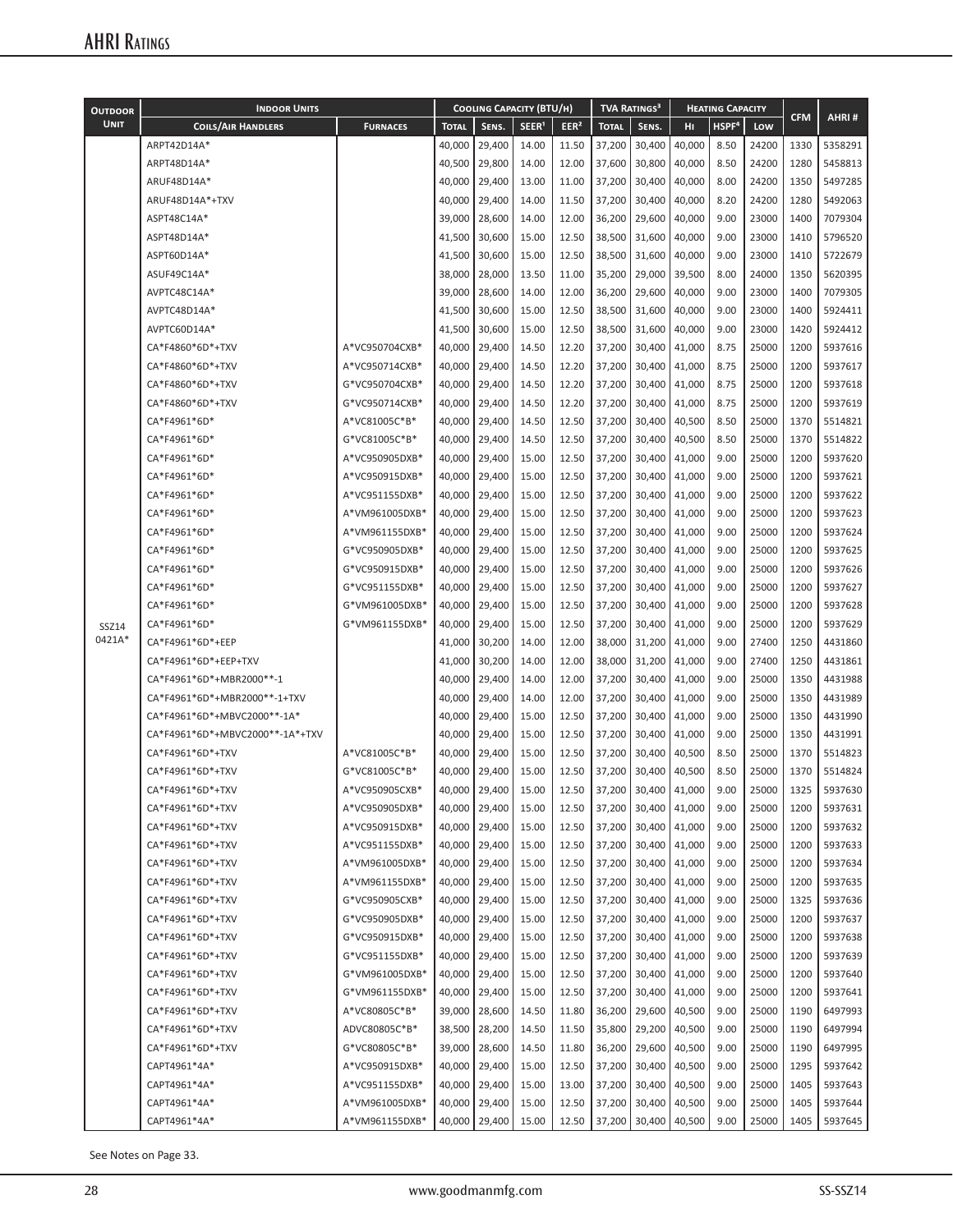| <b>UNIT</b><br>EER <sup>2</sup><br>HSPF <sup>4</sup><br><b>COILS/AIR HANDLERS</b><br>SEER <sup>1</sup><br>Low<br><b>FURNACES</b><br><b>TOTAL</b><br>SENS.<br><b>TOTAL</b><br>SENS.<br>HI<br>CAPT4961*4A*<br>40,000<br>29,400<br>15.00<br>37,200<br>30,400<br>40,500<br>9.00<br>25000<br>1315<br>5937646<br>G*VC950905DXB*<br>12.50<br>CAPT4961*4A*<br>G*VC950915DXB*<br>40,000<br>29,400<br>15.00<br>12.50<br>37,200<br>30,400<br>9.00<br>25000<br>1295<br>5937647<br>40,500<br>25000<br>CAPT4961*4A*<br>G*VC951155DXB*<br>40,000<br>29,400<br>15.00<br>13.00<br>37,200<br>9.00<br>1405<br>5937648<br>30,400<br>40,500<br>25000<br>CAPT4961*4A*<br>G*VM961005DXB*<br>40,000<br>29,400<br>15.00<br>12.50<br>37,200<br>30,400<br>40,500<br>9.00<br>1405<br>5937649<br>CAPT4961*4A*<br>G*VM961155DXB*<br>40,000<br>29,400<br>15.00<br>12.50<br>37,200<br>30,400<br>40,500<br>9.00<br>25000<br>1405<br>5937650<br>CAPT4961*4A*<br>A*VC80805C*B*<br>39,000<br>28,600<br>14.50<br>11.80<br>36,200<br>29,600<br>9.00<br>25000<br>1390<br>6497996<br>40,500<br>CAPT4961*4A*<br>A*VC950905DXB*<br>40,000<br>29,400<br>15.00<br>12.50<br>37,200<br>30,400<br>40,500<br>9.00<br>25000<br>1315<br>6497997<br>CAPT4961*4A*<br>ADVC80805C*B*<br>28,200<br>14.50<br>11.50<br>35,800<br>29,200<br>9.00<br>25000<br>1375<br>6497998<br>38,500<br>40,500<br>CAPT4961*4A*<br>G*VC80805C*B*<br>39,000<br>28,600<br>14.50<br>11.80<br>36,200<br>29,600<br>40,500<br>9.00<br>25000<br>1390<br>6497999<br>30,200<br>12.00<br>38,000<br>31,200<br>8.50<br>27400<br>1350<br>5520862<br>CAPT4961*4A*+EEP<br>41,000<br>14.00<br>41,000<br>CAPT4961*4A*+MBR2000**-1<br>40,000<br>29,400<br>12.00<br>37,200<br>30,400<br>9.00<br>25000<br>1380<br>5520892<br>14.00<br>41,000<br>CAPT4961*4A*+MBVC2000**-1A*<br>40,000<br>29,400<br>15.00<br>13.00<br>30,400<br>9.00<br>25000<br>1315<br>5527444<br>37,200<br>40,000<br>CHPF4860D6D*<br>40,000<br>29,400<br>15.00<br>12.50<br>37,200<br>30,400<br>9.00<br>25000<br>1200<br>5937651<br>A*VC950905DXB*<br>41,000<br>5937652<br>CHPF4860D6D*<br>A*VC951155DXB*<br>40,000<br>29,400<br>15.00<br>12.50<br>37,200<br>30,400<br>9.00<br>25000<br>1200<br>41,000<br>CHPF4860D6D*<br>A*VM961005DXB*<br>40,000<br>29,400<br>15.00<br>12.50<br>37,200<br>30,400<br>41,000<br>9.00<br>25000<br>1200<br>5937653<br>CHPF4860D6D*<br>A*VM961155DXB*<br>40,000<br>29,400<br>15.00<br>12.50<br>37,200<br>30,400<br>41,000<br>9.00<br>25000<br>1200<br>5937654<br>CHPF4860D6D*<br>G*VC950905DXB*<br>40,000<br>29,400<br>15.00<br>12.50<br>37,200<br>30,400<br>9.00<br>25000<br>1200<br>5937655<br>41,000<br><b>SSZ14</b><br>CHPF4860D6D*<br>G*VC951155DXB*<br>40,000<br>29,400<br>15.00<br>12.50<br>37,200<br>30,400<br>9.00<br>25000<br>1200<br>5937656<br>41,000<br>0421A*<br>G*VM961005DXB*<br>40,000<br>15.00<br>12.50<br>37,200<br>9.00<br>25000<br>1200<br>5937657<br>CHPF4860D6D*<br>29,400<br>30,400<br>41,000<br>(cont.)<br>40,000<br>15.00<br>37,200<br>9.00<br>25000<br>1200<br>5937658<br>CHPF4860D6D*<br>G*VM961155DXB*<br>29,400<br>12.50<br>30,400<br>41,000<br>3300384<br>CHPF4860D6D*+EEP<br>30,200<br>38,000<br>31,200<br>9.00<br>27400<br>1250<br>41,000<br>14.00<br>12.00<br>41.000<br>CHPF4860D6D*+EEP+TXV<br>40,000<br>29,400<br>14.00<br>12.00<br>37,200<br>30,400<br>9.00<br>27400<br>1300<br>3300385<br>41,000<br>1250<br>6498000<br>CHPF4860D6D*+MBR2000**-1+TXV<br>40,000<br>29,400<br>14.00<br>12.00<br>37,200<br>30,400<br>9.00<br>27400<br>41,000<br>CHPF4860D6D*+MBVC2000**-1A*<br>40,000<br>29,400<br>15.00<br>12.00<br>37,200<br>30,400<br>41,000<br>9.00<br>25000<br>1350<br>3610039<br>CHPF4860D6D*+MBVC2000**-1A*+TXV<br>40,000<br>29,400<br>15.00<br>12.50<br>37,200<br>30,400<br>41,000<br>9.00<br>25000<br>1350<br>3610056<br>CHPF4860D6D*+TXV<br>A*VC950905DXB*<br>40,000<br>29,400<br>15.00<br>12.50<br>37,200<br>30,400<br>41,000<br>9.00<br>25000<br>1200<br>5937659<br>CHPF4860D6D*+TXV<br>40,000<br>29,400<br>15.00<br>37,200<br>30,400<br>9.00<br>25000<br>1250<br>5937660<br>A*VC951155DXB*<br>12.50<br>41,000<br>CHPF4860D6D*+TXV<br>40,000<br>29,400<br>15.00<br>12.50<br>37,200<br>30,400<br>41,000<br>9.00<br>25000<br>1250<br>5937661<br>A*VM961005DXB*<br>30,400<br>9.00<br>25000<br>1250<br>5937662<br>CHPF4860D6D*+TXV<br>A*VM961155DXB*<br>40,000<br>29,400<br>15.00<br>12.50<br>37,200<br>41,000<br>9.00<br>5937663<br>CHPF4860D6D*+TXV<br>G*VC950905DXB*<br>40,000<br>29,400<br>15.00<br>12.50<br>37,200<br>30,400<br>41,000<br>25000<br>1200<br>40,000<br>29,400<br>15.00<br>12.50<br>37,200<br>30,400<br>9.00<br>25000<br>1200<br>5937664<br>CHPF4860D6D*+TXV<br>G*VC951155DXB*<br>41,000<br>40.000<br>29,400<br>15.00<br>12.50<br>37,200<br>30,400<br>41.000<br>9.00<br>25000<br>1200<br>5937665<br>CHPF4860D6D*+TXV<br>G*VM961005DXB*<br>40,000<br>29,400<br>15.00<br>12.50<br>37,200<br>30,400<br>41,000<br>9.00<br>25000<br>1200<br>5937666<br>CHPF4860D6D*+TXV<br>G*VM961155DXB*<br>CSCF4860N6D*+TXV<br>A*VC950905DXB*<br>40,000<br>29,400<br>15.00<br>12.50<br>37,200<br>30,400<br>9.00<br>25000<br>1450<br>6498001<br>40,000<br>CSCF4860N6D*+TXV<br>A*VC951155DXB*<br>40,000<br>29,400<br>15.00<br>12.50<br>37,200<br>30,400<br>40,000<br>9.00<br>25000<br>1425<br>6498002<br>DV48PTCC14A*<br>39,000<br>28,600<br>14.00<br>12.00<br>36,200<br>29,600 40,000<br>9.00<br>23000<br>1400<br>7079307<br>45,000<br>33,200<br>41,500<br>45,500<br>27000<br>5358292<br>ARPT48D14A*<br>14.00<br>11.50<br>33,800<br>8.40<br>1460<br>45,000<br>33,200<br>14.00<br>11.50<br>41,500<br>33,800   45,500<br>8.40<br>27000<br>1460<br>5458811<br>ARPT60D14A*<br>44,500<br>32,800<br>11.50<br>41,000<br>33,400<br>45,000<br>27000<br>1480<br>5497286<br>ARUF48D14A*+TXV<br>13.50<br>8.00<br>44,000<br>32,400<br>14.00<br>12.00<br>40,500<br>33,000<br>45,000<br>26000<br>7040855<br>ASPT48C14A*<br>8.50<br>1475<br>ASPT48D14A*<br>46,500<br>34,200<br>15.00<br>12.50<br>43,000<br>34,800<br>9.00<br>26000<br>1400<br>5796521<br>45,500<br>ASPT60D14A*<br>46,500<br>34,200<br>15.00<br>12.50<br>43,000<br>34,800<br>45,500<br>9.00<br>26000<br>1400<br>5722682<br>ASUF59D14A*<br>46,500<br>34,200<br>14.50<br>12.00<br>43,000<br>34,800<br>45,500<br>8.20<br>26000<br>1600<br>5722680<br>ASUF59D14A*+TXV<br>46,500<br>34,200<br>15.00<br>12.50<br>43,000<br>34,800<br>8.50<br>26000<br>1600<br>5722681<br>45,500<br>7040856<br>AVPTC48C14A*<br>44,000<br>32,400<br>14.00<br>12.00<br>40,500<br>33,000<br>45,000<br>8.50<br>26000<br>1445<br><b>SSZ14</b><br>0481A*<br>AVPTC48D14A*<br>46,500<br>34,200<br>15.00<br>12.50<br>43,000<br>34,800<br>9.00<br>26000<br>1480<br>5924413<br>45,500<br>CA*F4961*6D*<br>G*VC91155DXA*<br>46,000<br>33,800<br>14.50<br>12.00<br>42,500<br>34,600<br>47,000<br>8.50<br>30000<br>1500<br>4579617<br>46,000<br>33,800<br>12.00<br>42,500<br>34,600<br>30000<br>5937667<br>CA*F4961*6D*<br>A*VC950905CXB*<br>14.50<br>47,000<br>8.50<br>1500<br>CA*F4961*6D*<br>A*VC950905DXB*<br>46,000<br>33,800<br>12.00<br>42,500<br>34,600<br>47,000<br>30000<br>1500<br>5937668<br>14.50<br>8.50<br>CA*F4961*6D*<br>A*VC950915DXB*<br>46,000<br>33,800<br>12.00<br>42,500<br>34,600<br>47,000<br>30000<br>1500<br>5937669<br>14.50<br>8.50<br>CA*F4961*6D*<br>46,000<br>33,800<br>12.00<br>42,500<br>34,600<br>47,000<br>8.50<br>30000<br>1500<br>5937670<br>A*VC951155DXB*<br>14.50<br>CA*F4961*6D*<br>A*VM960805CXB*<br>46,000<br>33,800<br>12.00<br>42,500<br>34,600<br>47,000<br>8.50<br>30000<br>1500<br>5937671<br>14.50<br>CA*F4961*6D*<br>A*VM960805DXB*<br>46,000<br>33,800<br>12.00<br>42,500<br>34,600<br>47,000<br>8.50<br>30000<br>1500<br>5937672<br>14.50 | <b>OUTDOOR</b> | <b>INDOOR UNITS</b> |                |        | <b>COOLING CAPACITY (BTU/H)</b> |       |       | <b>TVA RATINGS<sup>3</sup></b> |  | <b>HEATING CAPACITY</b> |      |       | <b>CFM</b> |         |
|--------------------------------------------------------------------------------------------------------------------------------------------------------------------------------------------------------------------------------------------------------------------------------------------------------------------------------------------------------------------------------------------------------------------------------------------------------------------------------------------------------------------------------------------------------------------------------------------------------------------------------------------------------------------------------------------------------------------------------------------------------------------------------------------------------------------------------------------------------------------------------------------------------------------------------------------------------------------------------------------------------------------------------------------------------------------------------------------------------------------------------------------------------------------------------------------------------------------------------------------------------------------------------------------------------------------------------------------------------------------------------------------------------------------------------------------------------------------------------------------------------------------------------------------------------------------------------------------------------------------------------------------------------------------------------------------------------------------------------------------------------------------------------------------------------------------------------------------------------------------------------------------------------------------------------------------------------------------------------------------------------------------------------------------------------------------------------------------------------------------------------------------------------------------------------------------------------------------------------------------------------------------------------------------------------------------------------------------------------------------------------------------------------------------------------------------------------------------------------------------------------------------------------------------------------------------------------------------------------------------------------------------------------------------------------------------------------------------------------------------------------------------------------------------------------------------------------------------------------------------------------------------------------------------------------------------------------------------------------------------------------------------------------------------------------------------------------------------------------------------------------------------------------------------------------------------------------------------------------------------------------------------------------------------------------------------------------------------------------------------------------------------------------------------------------------------------------------------------------------------------------------------------------------------------------------------------------------------------------------------------------------------------------------------------------------------------------------------------------------------------------------------------------------------------------------------------------------------------------------------------------------------------------------------------------------------------------------------------------------------------------------------------------------------------------------------------------------------------------------------------------------------------------------------------------------------------------------------------------------------------------------------------------------------------------------------------------------------------------------------------------------------------------------------------------------------------------------------------------------------------------------------------------------------------------------------------------------------------------------------------------------------------------------------------------------------------------------------------------------------------------------------------------------------------------------------------------------------------------------------------------------------------------------------------------------------------------------------------------------------------------------------------------------------------------------------------------------------------------------------------------------------------------------------------------------------------------------------------------------------------------------------------------------------------------------------------------------------------------------------------------------------------------------------------------------------------------------------------------------------------------------------------------------------------------------------------------------------------------------------------------------------------------------------------------------------------------------------------------------------------------------------------------------------------------------------------------------------------------------------------------------------------------------------------------------------------------------------------------------------------------------------------------------------------------------------------------------------------------------------------------------------------------------------------------------------------------------------------------------------------------------------------------------------------------------------------------------------------------------------------------------------------------------------------------------------------------------------------------------------------------------------------------------------------------------------------------------------------------------------------------------------------------------------------------------------------------------------------------------------------------------------------------------------------------------------------------------------------------------------------------------------------------------------------------------------------------------------------------------------------------------------------------------------------------------------------------------------------------------------------------------------------------------------------------------------------------------------------------------------------------------------------------------------------------------------------------------------------------------------------------------------------------------------------------------------------------------------------------------------------------------------------------------------------------------------------------------------------------------------------------------------------|----------------|---------------------|----------------|--------|---------------------------------|-------|-------|--------------------------------|--|-------------------------|------|-------|------------|---------|
|                                                                                                                                                                                                                                                                                                                                                                                                                                                                                                                                                                                                                                                                                                                                                                                                                                                                                                                                                                                                                                                                                                                                                                                                                                                                                                                                                                                                                                                                                                                                                                                                                                                                                                                                                                                                                                                                                                                                                                                                                                                                                                                                                                                                                                                                                                                                                                                                                                                                                                                                                                                                                                                                                                                                                                                                                                                                                                                                                                                                                                                                                                                                                                                                                                                                                                                                                                                                                                                                                                                                                                                                                                                                                                                                                                                                                                                                                                                                                                                                                                                                                                                                                                                                                                                                                                                                                                                                                                                                                                                                                                                                                                                                                                                                                                                                                                                                                                                                                                                                                                                                                                                                                                                                                                                                                                                                                                                                                                                                                                                                                                                                                                                                                                                                                                                                                                                                                                                                                                                                                                                                                                                                                                                                                                                                                                                                                                                                                                                                                                                                                                                                                                                                                                                                                                                                                                                                                                                                                                                                                                                                                                                                                                                                                                                                                                                                                                                                                                                                                                                                                                                                                                                  |                |                     |                |        |                                 |       |       |                                |  |                         |      |       |            | AHRI#   |
|                                                                                                                                                                                                                                                                                                                                                                                                                                                                                                                                                                                                                                                                                                                                                                                                                                                                                                                                                                                                                                                                                                                                                                                                                                                                                                                                                                                                                                                                                                                                                                                                                                                                                                                                                                                                                                                                                                                                                                                                                                                                                                                                                                                                                                                                                                                                                                                                                                                                                                                                                                                                                                                                                                                                                                                                                                                                                                                                                                                                                                                                                                                                                                                                                                                                                                                                                                                                                                                                                                                                                                                                                                                                                                                                                                                                                                                                                                                                                                                                                                                                                                                                                                                                                                                                                                                                                                                                                                                                                                                                                                                                                                                                                                                                                                                                                                                                                                                                                                                                                                                                                                                                                                                                                                                                                                                                                                                                                                                                                                                                                                                                                                                                                                                                                                                                                                                                                                                                                                                                                                                                                                                                                                                                                                                                                                                                                                                                                                                                                                                                                                                                                                                                                                                                                                                                                                                                                                                                                                                                                                                                                                                                                                                                                                                                                                                                                                                                                                                                                                                                                                                                                                                  |                |                     |                |        |                                 |       |       |                                |  |                         |      |       |            |         |
|                                                                                                                                                                                                                                                                                                                                                                                                                                                                                                                                                                                                                                                                                                                                                                                                                                                                                                                                                                                                                                                                                                                                                                                                                                                                                                                                                                                                                                                                                                                                                                                                                                                                                                                                                                                                                                                                                                                                                                                                                                                                                                                                                                                                                                                                                                                                                                                                                                                                                                                                                                                                                                                                                                                                                                                                                                                                                                                                                                                                                                                                                                                                                                                                                                                                                                                                                                                                                                                                                                                                                                                                                                                                                                                                                                                                                                                                                                                                                                                                                                                                                                                                                                                                                                                                                                                                                                                                                                                                                                                                                                                                                                                                                                                                                                                                                                                                                                                                                                                                                                                                                                                                                                                                                                                                                                                                                                                                                                                                                                                                                                                                                                                                                                                                                                                                                                                                                                                                                                                                                                                                                                                                                                                                                                                                                                                                                                                                                                                                                                                                                                                                                                                                                                                                                                                                                                                                                                                                                                                                                                                                                                                                                                                                                                                                                                                                                                                                                                                                                                                                                                                                                                                  |                |                     |                |        |                                 |       |       |                                |  |                         |      |       |            |         |
|                                                                                                                                                                                                                                                                                                                                                                                                                                                                                                                                                                                                                                                                                                                                                                                                                                                                                                                                                                                                                                                                                                                                                                                                                                                                                                                                                                                                                                                                                                                                                                                                                                                                                                                                                                                                                                                                                                                                                                                                                                                                                                                                                                                                                                                                                                                                                                                                                                                                                                                                                                                                                                                                                                                                                                                                                                                                                                                                                                                                                                                                                                                                                                                                                                                                                                                                                                                                                                                                                                                                                                                                                                                                                                                                                                                                                                                                                                                                                                                                                                                                                                                                                                                                                                                                                                                                                                                                                                                                                                                                                                                                                                                                                                                                                                                                                                                                                                                                                                                                                                                                                                                                                                                                                                                                                                                                                                                                                                                                                                                                                                                                                                                                                                                                                                                                                                                                                                                                                                                                                                                                                                                                                                                                                                                                                                                                                                                                                                                                                                                                                                                                                                                                                                                                                                                                                                                                                                                                                                                                                                                                                                                                                                                                                                                                                                                                                                                                                                                                                                                                                                                                                                                  |                |                     |                |        |                                 |       |       |                                |  |                         |      |       |            |         |
|                                                                                                                                                                                                                                                                                                                                                                                                                                                                                                                                                                                                                                                                                                                                                                                                                                                                                                                                                                                                                                                                                                                                                                                                                                                                                                                                                                                                                                                                                                                                                                                                                                                                                                                                                                                                                                                                                                                                                                                                                                                                                                                                                                                                                                                                                                                                                                                                                                                                                                                                                                                                                                                                                                                                                                                                                                                                                                                                                                                                                                                                                                                                                                                                                                                                                                                                                                                                                                                                                                                                                                                                                                                                                                                                                                                                                                                                                                                                                                                                                                                                                                                                                                                                                                                                                                                                                                                                                                                                                                                                                                                                                                                                                                                                                                                                                                                                                                                                                                                                                                                                                                                                                                                                                                                                                                                                                                                                                                                                                                                                                                                                                                                                                                                                                                                                                                                                                                                                                                                                                                                                                                                                                                                                                                                                                                                                                                                                                                                                                                                                                                                                                                                                                                                                                                                                                                                                                                                                                                                                                                                                                                                                                                                                                                                                                                                                                                                                                                                                                                                                                                                                                                                  |                |                     |                |        |                                 |       |       |                                |  |                         |      |       |            |         |
|                                                                                                                                                                                                                                                                                                                                                                                                                                                                                                                                                                                                                                                                                                                                                                                                                                                                                                                                                                                                                                                                                                                                                                                                                                                                                                                                                                                                                                                                                                                                                                                                                                                                                                                                                                                                                                                                                                                                                                                                                                                                                                                                                                                                                                                                                                                                                                                                                                                                                                                                                                                                                                                                                                                                                                                                                                                                                                                                                                                                                                                                                                                                                                                                                                                                                                                                                                                                                                                                                                                                                                                                                                                                                                                                                                                                                                                                                                                                                                                                                                                                                                                                                                                                                                                                                                                                                                                                                                                                                                                                                                                                                                                                                                                                                                                                                                                                                                                                                                                                                                                                                                                                                                                                                                                                                                                                                                                                                                                                                                                                                                                                                                                                                                                                                                                                                                                                                                                                                                                                                                                                                                                                                                                                                                                                                                                                                                                                                                                                                                                                                                                                                                                                                                                                                                                                                                                                                                                                                                                                                                                                                                                                                                                                                                                                                                                                                                                                                                                                                                                                                                                                                                                  |                |                     |                |        |                                 |       |       |                                |  |                         |      |       |            |         |
|                                                                                                                                                                                                                                                                                                                                                                                                                                                                                                                                                                                                                                                                                                                                                                                                                                                                                                                                                                                                                                                                                                                                                                                                                                                                                                                                                                                                                                                                                                                                                                                                                                                                                                                                                                                                                                                                                                                                                                                                                                                                                                                                                                                                                                                                                                                                                                                                                                                                                                                                                                                                                                                                                                                                                                                                                                                                                                                                                                                                                                                                                                                                                                                                                                                                                                                                                                                                                                                                                                                                                                                                                                                                                                                                                                                                                                                                                                                                                                                                                                                                                                                                                                                                                                                                                                                                                                                                                                                                                                                                                                                                                                                                                                                                                                                                                                                                                                                                                                                                                                                                                                                                                                                                                                                                                                                                                                                                                                                                                                                                                                                                                                                                                                                                                                                                                                                                                                                                                                                                                                                                                                                                                                                                                                                                                                                                                                                                                                                                                                                                                                                                                                                                                                                                                                                                                                                                                                                                                                                                                                                                                                                                                                                                                                                                                                                                                                                                                                                                                                                                                                                                                                                  |                |                     |                |        |                                 |       |       |                                |  |                         |      |       |            |         |
|                                                                                                                                                                                                                                                                                                                                                                                                                                                                                                                                                                                                                                                                                                                                                                                                                                                                                                                                                                                                                                                                                                                                                                                                                                                                                                                                                                                                                                                                                                                                                                                                                                                                                                                                                                                                                                                                                                                                                                                                                                                                                                                                                                                                                                                                                                                                                                                                                                                                                                                                                                                                                                                                                                                                                                                                                                                                                                                                                                                                                                                                                                                                                                                                                                                                                                                                                                                                                                                                                                                                                                                                                                                                                                                                                                                                                                                                                                                                                                                                                                                                                                                                                                                                                                                                                                                                                                                                                                                                                                                                                                                                                                                                                                                                                                                                                                                                                                                                                                                                                                                                                                                                                                                                                                                                                                                                                                                                                                                                                                                                                                                                                                                                                                                                                                                                                                                                                                                                                                                                                                                                                                                                                                                                                                                                                                                                                                                                                                                                                                                                                                                                                                                                                                                                                                                                                                                                                                                                                                                                                                                                                                                                                                                                                                                                                                                                                                                                                                                                                                                                                                                                                                                  |                |                     |                |        |                                 |       |       |                                |  |                         |      |       |            |         |
|                                                                                                                                                                                                                                                                                                                                                                                                                                                                                                                                                                                                                                                                                                                                                                                                                                                                                                                                                                                                                                                                                                                                                                                                                                                                                                                                                                                                                                                                                                                                                                                                                                                                                                                                                                                                                                                                                                                                                                                                                                                                                                                                                                                                                                                                                                                                                                                                                                                                                                                                                                                                                                                                                                                                                                                                                                                                                                                                                                                                                                                                                                                                                                                                                                                                                                                                                                                                                                                                                                                                                                                                                                                                                                                                                                                                                                                                                                                                                                                                                                                                                                                                                                                                                                                                                                                                                                                                                                                                                                                                                                                                                                                                                                                                                                                                                                                                                                                                                                                                                                                                                                                                                                                                                                                                                                                                                                                                                                                                                                                                                                                                                                                                                                                                                                                                                                                                                                                                                                                                                                                                                                                                                                                                                                                                                                                                                                                                                                                                                                                                                                                                                                                                                                                                                                                                                                                                                                                                                                                                                                                                                                                                                                                                                                                                                                                                                                                                                                                                                                                                                                                                                                                  |                |                     |                |        |                                 |       |       |                                |  |                         |      |       |            |         |
|                                                                                                                                                                                                                                                                                                                                                                                                                                                                                                                                                                                                                                                                                                                                                                                                                                                                                                                                                                                                                                                                                                                                                                                                                                                                                                                                                                                                                                                                                                                                                                                                                                                                                                                                                                                                                                                                                                                                                                                                                                                                                                                                                                                                                                                                                                                                                                                                                                                                                                                                                                                                                                                                                                                                                                                                                                                                                                                                                                                                                                                                                                                                                                                                                                                                                                                                                                                                                                                                                                                                                                                                                                                                                                                                                                                                                                                                                                                                                                                                                                                                                                                                                                                                                                                                                                                                                                                                                                                                                                                                                                                                                                                                                                                                                                                                                                                                                                                                                                                                                                                                                                                                                                                                                                                                                                                                                                                                                                                                                                                                                                                                                                                                                                                                                                                                                                                                                                                                                                                                                                                                                                                                                                                                                                                                                                                                                                                                                                                                                                                                                                                                                                                                                                                                                                                                                                                                                                                                                                                                                                                                                                                                                                                                                                                                                                                                                                                                                                                                                                                                                                                                                                                  |                |                     |                |        |                                 |       |       |                                |  |                         |      |       |            |         |
|                                                                                                                                                                                                                                                                                                                                                                                                                                                                                                                                                                                                                                                                                                                                                                                                                                                                                                                                                                                                                                                                                                                                                                                                                                                                                                                                                                                                                                                                                                                                                                                                                                                                                                                                                                                                                                                                                                                                                                                                                                                                                                                                                                                                                                                                                                                                                                                                                                                                                                                                                                                                                                                                                                                                                                                                                                                                                                                                                                                                                                                                                                                                                                                                                                                                                                                                                                                                                                                                                                                                                                                                                                                                                                                                                                                                                                                                                                                                                                                                                                                                                                                                                                                                                                                                                                                                                                                                                                                                                                                                                                                                                                                                                                                                                                                                                                                                                                                                                                                                                                                                                                                                                                                                                                                                                                                                                                                                                                                                                                                                                                                                                                                                                                                                                                                                                                                                                                                                                                                                                                                                                                                                                                                                                                                                                                                                                                                                                                                                                                                                                                                                                                                                                                                                                                                                                                                                                                                                                                                                                                                                                                                                                                                                                                                                                                                                                                                                                                                                                                                                                                                                                                                  |                |                     |                |        |                                 |       |       |                                |  |                         |      |       |            |         |
|                                                                                                                                                                                                                                                                                                                                                                                                                                                                                                                                                                                                                                                                                                                                                                                                                                                                                                                                                                                                                                                                                                                                                                                                                                                                                                                                                                                                                                                                                                                                                                                                                                                                                                                                                                                                                                                                                                                                                                                                                                                                                                                                                                                                                                                                                                                                                                                                                                                                                                                                                                                                                                                                                                                                                                                                                                                                                                                                                                                                                                                                                                                                                                                                                                                                                                                                                                                                                                                                                                                                                                                                                                                                                                                                                                                                                                                                                                                                                                                                                                                                                                                                                                                                                                                                                                                                                                                                                                                                                                                                                                                                                                                                                                                                                                                                                                                                                                                                                                                                                                                                                                                                                                                                                                                                                                                                                                                                                                                                                                                                                                                                                                                                                                                                                                                                                                                                                                                                                                                                                                                                                                                                                                                                                                                                                                                                                                                                                                                                                                                                                                                                                                                                                                                                                                                                                                                                                                                                                                                                                                                                                                                                                                                                                                                                                                                                                                                                                                                                                                                                                                                                                                                  |                |                     |                |        |                                 |       |       |                                |  |                         |      |       |            |         |
|                                                                                                                                                                                                                                                                                                                                                                                                                                                                                                                                                                                                                                                                                                                                                                                                                                                                                                                                                                                                                                                                                                                                                                                                                                                                                                                                                                                                                                                                                                                                                                                                                                                                                                                                                                                                                                                                                                                                                                                                                                                                                                                                                                                                                                                                                                                                                                                                                                                                                                                                                                                                                                                                                                                                                                                                                                                                                                                                                                                                                                                                                                                                                                                                                                                                                                                                                                                                                                                                                                                                                                                                                                                                                                                                                                                                                                                                                                                                                                                                                                                                                                                                                                                                                                                                                                                                                                                                                                                                                                                                                                                                                                                                                                                                                                                                                                                                                                                                                                                                                                                                                                                                                                                                                                                                                                                                                                                                                                                                                                                                                                                                                                                                                                                                                                                                                                                                                                                                                                                                                                                                                                                                                                                                                                                                                                                                                                                                                                                                                                                                                                                                                                                                                                                                                                                                                                                                                                                                                                                                                                                                                                                                                                                                                                                                                                                                                                                                                                                                                                                                                                                                                                                  |                |                     |                |        |                                 |       |       |                                |  |                         |      |       |            |         |
|                                                                                                                                                                                                                                                                                                                                                                                                                                                                                                                                                                                                                                                                                                                                                                                                                                                                                                                                                                                                                                                                                                                                                                                                                                                                                                                                                                                                                                                                                                                                                                                                                                                                                                                                                                                                                                                                                                                                                                                                                                                                                                                                                                                                                                                                                                                                                                                                                                                                                                                                                                                                                                                                                                                                                                                                                                                                                                                                                                                                                                                                                                                                                                                                                                                                                                                                                                                                                                                                                                                                                                                                                                                                                                                                                                                                                                                                                                                                                                                                                                                                                                                                                                                                                                                                                                                                                                                                                                                                                                                                                                                                                                                                                                                                                                                                                                                                                                                                                                                                                                                                                                                                                                                                                                                                                                                                                                                                                                                                                                                                                                                                                                                                                                                                                                                                                                                                                                                                                                                                                                                                                                                                                                                                                                                                                                                                                                                                                                                                                                                                                                                                                                                                                                                                                                                                                                                                                                                                                                                                                                                                                                                                                                                                                                                                                                                                                                                                                                                                                                                                                                                                                                                  |                |                     |                |        |                                 |       |       |                                |  |                         |      |       |            |         |
|                                                                                                                                                                                                                                                                                                                                                                                                                                                                                                                                                                                                                                                                                                                                                                                                                                                                                                                                                                                                                                                                                                                                                                                                                                                                                                                                                                                                                                                                                                                                                                                                                                                                                                                                                                                                                                                                                                                                                                                                                                                                                                                                                                                                                                                                                                                                                                                                                                                                                                                                                                                                                                                                                                                                                                                                                                                                                                                                                                                                                                                                                                                                                                                                                                                                                                                                                                                                                                                                                                                                                                                                                                                                                                                                                                                                                                                                                                                                                                                                                                                                                                                                                                                                                                                                                                                                                                                                                                                                                                                                                                                                                                                                                                                                                                                                                                                                                                                                                                                                                                                                                                                                                                                                                                                                                                                                                                                                                                                                                                                                                                                                                                                                                                                                                                                                                                                                                                                                                                                                                                                                                                                                                                                                                                                                                                                                                                                                                                                                                                                                                                                                                                                                                                                                                                                                                                                                                                                                                                                                                                                                                                                                                                                                                                                                                                                                                                                                                                                                                                                                                                                                                                                  |                |                     |                |        |                                 |       |       |                                |  |                         |      |       |            |         |
|                                                                                                                                                                                                                                                                                                                                                                                                                                                                                                                                                                                                                                                                                                                                                                                                                                                                                                                                                                                                                                                                                                                                                                                                                                                                                                                                                                                                                                                                                                                                                                                                                                                                                                                                                                                                                                                                                                                                                                                                                                                                                                                                                                                                                                                                                                                                                                                                                                                                                                                                                                                                                                                                                                                                                                                                                                                                                                                                                                                                                                                                                                                                                                                                                                                                                                                                                                                                                                                                                                                                                                                                                                                                                                                                                                                                                                                                                                                                                                                                                                                                                                                                                                                                                                                                                                                                                                                                                                                                                                                                                                                                                                                                                                                                                                                                                                                                                                                                                                                                                                                                                                                                                                                                                                                                                                                                                                                                                                                                                                                                                                                                                                                                                                                                                                                                                                                                                                                                                                                                                                                                                                                                                                                                                                                                                                                                                                                                                                                                                                                                                                                                                                                                                                                                                                                                                                                                                                                                                                                                                                                                                                                                                                                                                                                                                                                                                                                                                                                                                                                                                                                                                                                  |                |                     |                |        |                                 |       |       |                                |  |                         |      |       |            |         |
|                                                                                                                                                                                                                                                                                                                                                                                                                                                                                                                                                                                                                                                                                                                                                                                                                                                                                                                                                                                                                                                                                                                                                                                                                                                                                                                                                                                                                                                                                                                                                                                                                                                                                                                                                                                                                                                                                                                                                                                                                                                                                                                                                                                                                                                                                                                                                                                                                                                                                                                                                                                                                                                                                                                                                                                                                                                                                                                                                                                                                                                                                                                                                                                                                                                                                                                                                                                                                                                                                                                                                                                                                                                                                                                                                                                                                                                                                                                                                                                                                                                                                                                                                                                                                                                                                                                                                                                                                                                                                                                                                                                                                                                                                                                                                                                                                                                                                                                                                                                                                                                                                                                                                                                                                                                                                                                                                                                                                                                                                                                                                                                                                                                                                                                                                                                                                                                                                                                                                                                                                                                                                                                                                                                                                                                                                                                                                                                                                                                                                                                                                                                                                                                                                                                                                                                                                                                                                                                                                                                                                                                                                                                                                                                                                                                                                                                                                                                                                                                                                                                                                                                                                                                  |                |                     |                |        |                                 |       |       |                                |  |                         |      |       |            |         |
|                                                                                                                                                                                                                                                                                                                                                                                                                                                                                                                                                                                                                                                                                                                                                                                                                                                                                                                                                                                                                                                                                                                                                                                                                                                                                                                                                                                                                                                                                                                                                                                                                                                                                                                                                                                                                                                                                                                                                                                                                                                                                                                                                                                                                                                                                                                                                                                                                                                                                                                                                                                                                                                                                                                                                                                                                                                                                                                                                                                                                                                                                                                                                                                                                                                                                                                                                                                                                                                                                                                                                                                                                                                                                                                                                                                                                                                                                                                                                                                                                                                                                                                                                                                                                                                                                                                                                                                                                                                                                                                                                                                                                                                                                                                                                                                                                                                                                                                                                                                                                                                                                                                                                                                                                                                                                                                                                                                                                                                                                                                                                                                                                                                                                                                                                                                                                                                                                                                                                                                                                                                                                                                                                                                                                                                                                                                                                                                                                                                                                                                                                                                                                                                                                                                                                                                                                                                                                                                                                                                                                                                                                                                                                                                                                                                                                                                                                                                                                                                                                                                                                                                                                                                  |                |                     |                |        |                                 |       |       |                                |  |                         |      |       |            |         |
|                                                                                                                                                                                                                                                                                                                                                                                                                                                                                                                                                                                                                                                                                                                                                                                                                                                                                                                                                                                                                                                                                                                                                                                                                                                                                                                                                                                                                                                                                                                                                                                                                                                                                                                                                                                                                                                                                                                                                                                                                                                                                                                                                                                                                                                                                                                                                                                                                                                                                                                                                                                                                                                                                                                                                                                                                                                                                                                                                                                                                                                                                                                                                                                                                                                                                                                                                                                                                                                                                                                                                                                                                                                                                                                                                                                                                                                                                                                                                                                                                                                                                                                                                                                                                                                                                                                                                                                                                                                                                                                                                                                                                                                                                                                                                                                                                                                                                                                                                                                                                                                                                                                                                                                                                                                                                                                                                                                                                                                                                                                                                                                                                                                                                                                                                                                                                                                                                                                                                                                                                                                                                                                                                                                                                                                                                                                                                                                                                                                                                                                                                                                                                                                                                                                                                                                                                                                                                                                                                                                                                                                                                                                                                                                                                                                                                                                                                                                                                                                                                                                                                                                                                                                  |                |                     |                |        |                                 |       |       |                                |  |                         |      |       |            |         |
|                                                                                                                                                                                                                                                                                                                                                                                                                                                                                                                                                                                                                                                                                                                                                                                                                                                                                                                                                                                                                                                                                                                                                                                                                                                                                                                                                                                                                                                                                                                                                                                                                                                                                                                                                                                                                                                                                                                                                                                                                                                                                                                                                                                                                                                                                                                                                                                                                                                                                                                                                                                                                                                                                                                                                                                                                                                                                                                                                                                                                                                                                                                                                                                                                                                                                                                                                                                                                                                                                                                                                                                                                                                                                                                                                                                                                                                                                                                                                                                                                                                                                                                                                                                                                                                                                                                                                                                                                                                                                                                                                                                                                                                                                                                                                                                                                                                                                                                                                                                                                                                                                                                                                                                                                                                                                                                                                                                                                                                                                                                                                                                                                                                                                                                                                                                                                                                                                                                                                                                                                                                                                                                                                                                                                                                                                                                                                                                                                                                                                                                                                                                                                                                                                                                                                                                                                                                                                                                                                                                                                                                                                                                                                                                                                                                                                                                                                                                                                                                                                                                                                                                                                                                  |                |                     |                |        |                                 |       |       |                                |  |                         |      |       |            |         |
|                                                                                                                                                                                                                                                                                                                                                                                                                                                                                                                                                                                                                                                                                                                                                                                                                                                                                                                                                                                                                                                                                                                                                                                                                                                                                                                                                                                                                                                                                                                                                                                                                                                                                                                                                                                                                                                                                                                                                                                                                                                                                                                                                                                                                                                                                                                                                                                                                                                                                                                                                                                                                                                                                                                                                                                                                                                                                                                                                                                                                                                                                                                                                                                                                                                                                                                                                                                                                                                                                                                                                                                                                                                                                                                                                                                                                                                                                                                                                                                                                                                                                                                                                                                                                                                                                                                                                                                                                                                                                                                                                                                                                                                                                                                                                                                                                                                                                                                                                                                                                                                                                                                                                                                                                                                                                                                                                                                                                                                                                                                                                                                                                                                                                                                                                                                                                                                                                                                                                                                                                                                                                                                                                                                                                                                                                                                                                                                                                                                                                                                                                                                                                                                                                                                                                                                                                                                                                                                                                                                                                                                                                                                                                                                                                                                                                                                                                                                                                                                                                                                                                                                                                                                  |                |                     |                |        |                                 |       |       |                                |  |                         |      |       |            |         |
|                                                                                                                                                                                                                                                                                                                                                                                                                                                                                                                                                                                                                                                                                                                                                                                                                                                                                                                                                                                                                                                                                                                                                                                                                                                                                                                                                                                                                                                                                                                                                                                                                                                                                                                                                                                                                                                                                                                                                                                                                                                                                                                                                                                                                                                                                                                                                                                                                                                                                                                                                                                                                                                                                                                                                                                                                                                                                                                                                                                                                                                                                                                                                                                                                                                                                                                                                                                                                                                                                                                                                                                                                                                                                                                                                                                                                                                                                                                                                                                                                                                                                                                                                                                                                                                                                                                                                                                                                                                                                                                                                                                                                                                                                                                                                                                                                                                                                                                                                                                                                                                                                                                                                                                                                                                                                                                                                                                                                                                                                                                                                                                                                                                                                                                                                                                                                                                                                                                                                                                                                                                                                                                                                                                                                                                                                                                                                                                                                                                                                                                                                                                                                                                                                                                                                                                                                                                                                                                                                                                                                                                                                                                                                                                                                                                                                                                                                                                                                                                                                                                                                                                                                                                  |                |                     |                |        |                                 |       |       |                                |  |                         |      |       |            |         |
|                                                                                                                                                                                                                                                                                                                                                                                                                                                                                                                                                                                                                                                                                                                                                                                                                                                                                                                                                                                                                                                                                                                                                                                                                                                                                                                                                                                                                                                                                                                                                                                                                                                                                                                                                                                                                                                                                                                                                                                                                                                                                                                                                                                                                                                                                                                                                                                                                                                                                                                                                                                                                                                                                                                                                                                                                                                                                                                                                                                                                                                                                                                                                                                                                                                                                                                                                                                                                                                                                                                                                                                                                                                                                                                                                                                                                                                                                                                                                                                                                                                                                                                                                                                                                                                                                                                                                                                                                                                                                                                                                                                                                                                                                                                                                                                                                                                                                                                                                                                                                                                                                                                                                                                                                                                                                                                                                                                                                                                                                                                                                                                                                                                                                                                                                                                                                                                                                                                                                                                                                                                                                                                                                                                                                                                                                                                                                                                                                                                                                                                                                                                                                                                                                                                                                                                                                                                                                                                                                                                                                                                                                                                                                                                                                                                                                                                                                                                                                                                                                                                                                                                                                                                  |                |                     |                |        |                                 |       |       |                                |  |                         |      |       |            |         |
|                                                                                                                                                                                                                                                                                                                                                                                                                                                                                                                                                                                                                                                                                                                                                                                                                                                                                                                                                                                                                                                                                                                                                                                                                                                                                                                                                                                                                                                                                                                                                                                                                                                                                                                                                                                                                                                                                                                                                                                                                                                                                                                                                                                                                                                                                                                                                                                                                                                                                                                                                                                                                                                                                                                                                                                                                                                                                                                                                                                                                                                                                                                                                                                                                                                                                                                                                                                                                                                                                                                                                                                                                                                                                                                                                                                                                                                                                                                                                                                                                                                                                                                                                                                                                                                                                                                                                                                                                                                                                                                                                                                                                                                                                                                                                                                                                                                                                                                                                                                                                                                                                                                                                                                                                                                                                                                                                                                                                                                                                                                                                                                                                                                                                                                                                                                                                                                                                                                                                                                                                                                                                                                                                                                                                                                                                                                                                                                                                                                                                                                                                                                                                                                                                                                                                                                                                                                                                                                                                                                                                                                                                                                                                                                                                                                                                                                                                                                                                                                                                                                                                                                                                                                  |                |                     |                |        |                                 |       |       |                                |  |                         |      |       |            |         |
|                                                                                                                                                                                                                                                                                                                                                                                                                                                                                                                                                                                                                                                                                                                                                                                                                                                                                                                                                                                                                                                                                                                                                                                                                                                                                                                                                                                                                                                                                                                                                                                                                                                                                                                                                                                                                                                                                                                                                                                                                                                                                                                                                                                                                                                                                                                                                                                                                                                                                                                                                                                                                                                                                                                                                                                                                                                                                                                                                                                                                                                                                                                                                                                                                                                                                                                                                                                                                                                                                                                                                                                                                                                                                                                                                                                                                                                                                                                                                                                                                                                                                                                                                                                                                                                                                                                                                                                                                                                                                                                                                                                                                                                                                                                                                                                                                                                                                                                                                                                                                                                                                                                                                                                                                                                                                                                                                                                                                                                                                                                                                                                                                                                                                                                                                                                                                                                                                                                                                                                                                                                                                                                                                                                                                                                                                                                                                                                                                                                                                                                                                                                                                                                                                                                                                                                                                                                                                                                                                                                                                                                                                                                                                                                                                                                                                                                                                                                                                                                                                                                                                                                                                                                  |                |                     |                |        |                                 |       |       |                                |  |                         |      |       |            |         |
|                                                                                                                                                                                                                                                                                                                                                                                                                                                                                                                                                                                                                                                                                                                                                                                                                                                                                                                                                                                                                                                                                                                                                                                                                                                                                                                                                                                                                                                                                                                                                                                                                                                                                                                                                                                                                                                                                                                                                                                                                                                                                                                                                                                                                                                                                                                                                                                                                                                                                                                                                                                                                                                                                                                                                                                                                                                                                                                                                                                                                                                                                                                                                                                                                                                                                                                                                                                                                                                                                                                                                                                                                                                                                                                                                                                                                                                                                                                                                                                                                                                                                                                                                                                                                                                                                                                                                                                                                                                                                                                                                                                                                                                                                                                                                                                                                                                                                                                                                                                                                                                                                                                                                                                                                                                                                                                                                                                                                                                                                                                                                                                                                                                                                                                                                                                                                                                                                                                                                                                                                                                                                                                                                                                                                                                                                                                                                                                                                                                                                                                                                                                                                                                                                                                                                                                                                                                                                                                                                                                                                                                                                                                                                                                                                                                                                                                                                                                                                                                                                                                                                                                                                                                  |                |                     |                |        |                                 |       |       |                                |  |                         |      |       |            |         |
|                                                                                                                                                                                                                                                                                                                                                                                                                                                                                                                                                                                                                                                                                                                                                                                                                                                                                                                                                                                                                                                                                                                                                                                                                                                                                                                                                                                                                                                                                                                                                                                                                                                                                                                                                                                                                                                                                                                                                                                                                                                                                                                                                                                                                                                                                                                                                                                                                                                                                                                                                                                                                                                                                                                                                                                                                                                                                                                                                                                                                                                                                                                                                                                                                                                                                                                                                                                                                                                                                                                                                                                                                                                                                                                                                                                                                                                                                                                                                                                                                                                                                                                                                                                                                                                                                                                                                                                                                                                                                                                                                                                                                                                                                                                                                                                                                                                                                                                                                                                                                                                                                                                                                                                                                                                                                                                                                                                                                                                                                                                                                                                                                                                                                                                                                                                                                                                                                                                                                                                                                                                                                                                                                                                                                                                                                                                                                                                                                                                                                                                                                                                                                                                                                                                                                                                                                                                                                                                                                                                                                                                                                                                                                                                                                                                                                                                                                                                                                                                                                                                                                                                                                                                  |                |                     |                |        |                                 |       |       |                                |  |                         |      |       |            |         |
|                                                                                                                                                                                                                                                                                                                                                                                                                                                                                                                                                                                                                                                                                                                                                                                                                                                                                                                                                                                                                                                                                                                                                                                                                                                                                                                                                                                                                                                                                                                                                                                                                                                                                                                                                                                                                                                                                                                                                                                                                                                                                                                                                                                                                                                                                                                                                                                                                                                                                                                                                                                                                                                                                                                                                                                                                                                                                                                                                                                                                                                                                                                                                                                                                                                                                                                                                                                                                                                                                                                                                                                                                                                                                                                                                                                                                                                                                                                                                                                                                                                                                                                                                                                                                                                                                                                                                                                                                                                                                                                                                                                                                                                                                                                                                                                                                                                                                                                                                                                                                                                                                                                                                                                                                                                                                                                                                                                                                                                                                                                                                                                                                                                                                                                                                                                                                                                                                                                                                                                                                                                                                                                                                                                                                                                                                                                                                                                                                                                                                                                                                                                                                                                                                                                                                                                                                                                                                                                                                                                                                                                                                                                                                                                                                                                                                                                                                                                                                                                                                                                                                                                                                                                  |                |                     |                |        |                                 |       |       |                                |  |                         |      |       |            |         |
|                                                                                                                                                                                                                                                                                                                                                                                                                                                                                                                                                                                                                                                                                                                                                                                                                                                                                                                                                                                                                                                                                                                                                                                                                                                                                                                                                                                                                                                                                                                                                                                                                                                                                                                                                                                                                                                                                                                                                                                                                                                                                                                                                                                                                                                                                                                                                                                                                                                                                                                                                                                                                                                                                                                                                                                                                                                                                                                                                                                                                                                                                                                                                                                                                                                                                                                                                                                                                                                                                                                                                                                                                                                                                                                                                                                                                                                                                                                                                                                                                                                                                                                                                                                                                                                                                                                                                                                                                                                                                                                                                                                                                                                                                                                                                                                                                                                                                                                                                                                                                                                                                                                                                                                                                                                                                                                                                                                                                                                                                                                                                                                                                                                                                                                                                                                                                                                                                                                                                                                                                                                                                                                                                                                                                                                                                                                                                                                                                                                                                                                                                                                                                                                                                                                                                                                                                                                                                                                                                                                                                                                                                                                                                                                                                                                                                                                                                                                                                                                                                                                                                                                                                                                  |                |                     |                |        |                                 |       |       |                                |  |                         |      |       |            |         |
|                                                                                                                                                                                                                                                                                                                                                                                                                                                                                                                                                                                                                                                                                                                                                                                                                                                                                                                                                                                                                                                                                                                                                                                                                                                                                                                                                                                                                                                                                                                                                                                                                                                                                                                                                                                                                                                                                                                                                                                                                                                                                                                                                                                                                                                                                                                                                                                                                                                                                                                                                                                                                                                                                                                                                                                                                                                                                                                                                                                                                                                                                                                                                                                                                                                                                                                                                                                                                                                                                                                                                                                                                                                                                                                                                                                                                                                                                                                                                                                                                                                                                                                                                                                                                                                                                                                                                                                                                                                                                                                                                                                                                                                                                                                                                                                                                                                                                                                                                                                                                                                                                                                                                                                                                                                                                                                                                                                                                                                                                                                                                                                                                                                                                                                                                                                                                                                                                                                                                                                                                                                                                                                                                                                                                                                                                                                                                                                                                                                                                                                                                                                                                                                                                                                                                                                                                                                                                                                                                                                                                                                                                                                                                                                                                                                                                                                                                                                                                                                                                                                                                                                                                                                  |                |                     |                |        |                                 |       |       |                                |  |                         |      |       |            |         |
|                                                                                                                                                                                                                                                                                                                                                                                                                                                                                                                                                                                                                                                                                                                                                                                                                                                                                                                                                                                                                                                                                                                                                                                                                                                                                                                                                                                                                                                                                                                                                                                                                                                                                                                                                                                                                                                                                                                                                                                                                                                                                                                                                                                                                                                                                                                                                                                                                                                                                                                                                                                                                                                                                                                                                                                                                                                                                                                                                                                                                                                                                                                                                                                                                                                                                                                                                                                                                                                                                                                                                                                                                                                                                                                                                                                                                                                                                                                                                                                                                                                                                                                                                                                                                                                                                                                                                                                                                                                                                                                                                                                                                                                                                                                                                                                                                                                                                                                                                                                                                                                                                                                                                                                                                                                                                                                                                                                                                                                                                                                                                                                                                                                                                                                                                                                                                                                                                                                                                                                                                                                                                                                                                                                                                                                                                                                                                                                                                                                                                                                                                                                                                                                                                                                                                                                                                                                                                                                                                                                                                                                                                                                                                                                                                                                                                                                                                                                                                                                                                                                                                                                                                                                  |                |                     |                |        |                                 |       |       |                                |  |                         |      |       |            |         |
|                                                                                                                                                                                                                                                                                                                                                                                                                                                                                                                                                                                                                                                                                                                                                                                                                                                                                                                                                                                                                                                                                                                                                                                                                                                                                                                                                                                                                                                                                                                                                                                                                                                                                                                                                                                                                                                                                                                                                                                                                                                                                                                                                                                                                                                                                                                                                                                                                                                                                                                                                                                                                                                                                                                                                                                                                                                                                                                                                                                                                                                                                                                                                                                                                                                                                                                                                                                                                                                                                                                                                                                                                                                                                                                                                                                                                                                                                                                                                                                                                                                                                                                                                                                                                                                                                                                                                                                                                                                                                                                                                                                                                                                                                                                                                                                                                                                                                                                                                                                                                                                                                                                                                                                                                                                                                                                                                                                                                                                                                                                                                                                                                                                                                                                                                                                                                                                                                                                                                                                                                                                                                                                                                                                                                                                                                                                                                                                                                                                                                                                                                                                                                                                                                                                                                                                                                                                                                                                                                                                                                                                                                                                                                                                                                                                                                                                                                                                                                                                                                                                                                                                                                                                  |                |                     |                |        |                                 |       |       |                                |  |                         |      |       |            |         |
|                                                                                                                                                                                                                                                                                                                                                                                                                                                                                                                                                                                                                                                                                                                                                                                                                                                                                                                                                                                                                                                                                                                                                                                                                                                                                                                                                                                                                                                                                                                                                                                                                                                                                                                                                                                                                                                                                                                                                                                                                                                                                                                                                                                                                                                                                                                                                                                                                                                                                                                                                                                                                                                                                                                                                                                                                                                                                                                                                                                                                                                                                                                                                                                                                                                                                                                                                                                                                                                                                                                                                                                                                                                                                                                                                                                                                                                                                                                                                                                                                                                                                                                                                                                                                                                                                                                                                                                                                                                                                                                                                                                                                                                                                                                                                                                                                                                                                                                                                                                                                                                                                                                                                                                                                                                                                                                                                                                                                                                                                                                                                                                                                                                                                                                                                                                                                                                                                                                                                                                                                                                                                                                                                                                                                                                                                                                                                                                                                                                                                                                                                                                                                                                                                                                                                                                                                                                                                                                                                                                                                                                                                                                                                                                                                                                                                                                                                                                                                                                                                                                                                                                                                                                  |                |                     |                |        |                                 |       |       |                                |  |                         |      |       |            |         |
|                                                                                                                                                                                                                                                                                                                                                                                                                                                                                                                                                                                                                                                                                                                                                                                                                                                                                                                                                                                                                                                                                                                                                                                                                                                                                                                                                                                                                                                                                                                                                                                                                                                                                                                                                                                                                                                                                                                                                                                                                                                                                                                                                                                                                                                                                                                                                                                                                                                                                                                                                                                                                                                                                                                                                                                                                                                                                                                                                                                                                                                                                                                                                                                                                                                                                                                                                                                                                                                                                                                                                                                                                                                                                                                                                                                                                                                                                                                                                                                                                                                                                                                                                                                                                                                                                                                                                                                                                                                                                                                                                                                                                                                                                                                                                                                                                                                                                                                                                                                                                                                                                                                                                                                                                                                                                                                                                                                                                                                                                                                                                                                                                                                                                                                                                                                                                                                                                                                                                                                                                                                                                                                                                                                                                                                                                                                                                                                                                                                                                                                                                                                                                                                                                                                                                                                                                                                                                                                                                                                                                                                                                                                                                                                                                                                                                                                                                                                                                                                                                                                                                                                                                                                  |                |                     |                |        |                                 |       |       |                                |  |                         |      |       |            |         |
|                                                                                                                                                                                                                                                                                                                                                                                                                                                                                                                                                                                                                                                                                                                                                                                                                                                                                                                                                                                                                                                                                                                                                                                                                                                                                                                                                                                                                                                                                                                                                                                                                                                                                                                                                                                                                                                                                                                                                                                                                                                                                                                                                                                                                                                                                                                                                                                                                                                                                                                                                                                                                                                                                                                                                                                                                                                                                                                                                                                                                                                                                                                                                                                                                                                                                                                                                                                                                                                                                                                                                                                                                                                                                                                                                                                                                                                                                                                                                                                                                                                                                                                                                                                                                                                                                                                                                                                                                                                                                                                                                                                                                                                                                                                                                                                                                                                                                                                                                                                                                                                                                                                                                                                                                                                                                                                                                                                                                                                                                                                                                                                                                                                                                                                                                                                                                                                                                                                                                                                                                                                                                                                                                                                                                                                                                                                                                                                                                                                                                                                                                                                                                                                                                                                                                                                                                                                                                                                                                                                                                                                                                                                                                                                                                                                                                                                                                                                                                                                                                                                                                                                                                                                  |                |                     |                |        |                                 |       |       |                                |  |                         |      |       |            |         |
|                                                                                                                                                                                                                                                                                                                                                                                                                                                                                                                                                                                                                                                                                                                                                                                                                                                                                                                                                                                                                                                                                                                                                                                                                                                                                                                                                                                                                                                                                                                                                                                                                                                                                                                                                                                                                                                                                                                                                                                                                                                                                                                                                                                                                                                                                                                                                                                                                                                                                                                                                                                                                                                                                                                                                                                                                                                                                                                                                                                                                                                                                                                                                                                                                                                                                                                                                                                                                                                                                                                                                                                                                                                                                                                                                                                                                                                                                                                                                                                                                                                                                                                                                                                                                                                                                                                                                                                                                                                                                                                                                                                                                                                                                                                                                                                                                                                                                                                                                                                                                                                                                                                                                                                                                                                                                                                                                                                                                                                                                                                                                                                                                                                                                                                                                                                                                                                                                                                                                                                                                                                                                                                                                                                                                                                                                                                                                                                                                                                                                                                                                                                                                                                                                                                                                                                                                                                                                                                                                                                                                                                                                                                                                                                                                                                                                                                                                                                                                                                                                                                                                                                                                                                  |                |                     |                |        |                                 |       |       |                                |  |                         |      |       |            |         |
|                                                                                                                                                                                                                                                                                                                                                                                                                                                                                                                                                                                                                                                                                                                                                                                                                                                                                                                                                                                                                                                                                                                                                                                                                                                                                                                                                                                                                                                                                                                                                                                                                                                                                                                                                                                                                                                                                                                                                                                                                                                                                                                                                                                                                                                                                                                                                                                                                                                                                                                                                                                                                                                                                                                                                                                                                                                                                                                                                                                                                                                                                                                                                                                                                                                                                                                                                                                                                                                                                                                                                                                                                                                                                                                                                                                                                                                                                                                                                                                                                                                                                                                                                                                                                                                                                                                                                                                                                                                                                                                                                                                                                                                                                                                                                                                                                                                                                                                                                                                                                                                                                                                                                                                                                                                                                                                                                                                                                                                                                                                                                                                                                                                                                                                                                                                                                                                                                                                                                                                                                                                                                                                                                                                                                                                                                                                                                                                                                                                                                                                                                                                                                                                                                                                                                                                                                                                                                                                                                                                                                                                                                                                                                                                                                                                                                                                                                                                                                                                                                                                                                                                                                                                  |                |                     |                |        |                                 |       |       |                                |  |                         |      |       |            |         |
|                                                                                                                                                                                                                                                                                                                                                                                                                                                                                                                                                                                                                                                                                                                                                                                                                                                                                                                                                                                                                                                                                                                                                                                                                                                                                                                                                                                                                                                                                                                                                                                                                                                                                                                                                                                                                                                                                                                                                                                                                                                                                                                                                                                                                                                                                                                                                                                                                                                                                                                                                                                                                                                                                                                                                                                                                                                                                                                                                                                                                                                                                                                                                                                                                                                                                                                                                                                                                                                                                                                                                                                                                                                                                                                                                                                                                                                                                                                                                                                                                                                                                                                                                                                                                                                                                                                                                                                                                                                                                                                                                                                                                                                                                                                                                                                                                                                                                                                                                                                                                                                                                                                                                                                                                                                                                                                                                                                                                                                                                                                                                                                                                                                                                                                                                                                                                                                                                                                                                                                                                                                                                                                                                                                                                                                                                                                                                                                                                                                                                                                                                                                                                                                                                                                                                                                                                                                                                                                                                                                                                                                                                                                                                                                                                                                                                                                                                                                                                                                                                                                                                                                                                                                  |                |                     |                |        |                                 |       |       |                                |  |                         |      |       |            |         |
|                                                                                                                                                                                                                                                                                                                                                                                                                                                                                                                                                                                                                                                                                                                                                                                                                                                                                                                                                                                                                                                                                                                                                                                                                                                                                                                                                                                                                                                                                                                                                                                                                                                                                                                                                                                                                                                                                                                                                                                                                                                                                                                                                                                                                                                                                                                                                                                                                                                                                                                                                                                                                                                                                                                                                                                                                                                                                                                                                                                                                                                                                                                                                                                                                                                                                                                                                                                                                                                                                                                                                                                                                                                                                                                                                                                                                                                                                                                                                                                                                                                                                                                                                                                                                                                                                                                                                                                                                                                                                                                                                                                                                                                                                                                                                                                                                                                                                                                                                                                                                                                                                                                                                                                                                                                                                                                                                                                                                                                                                                                                                                                                                                                                                                                                                                                                                                                                                                                                                                                                                                                                                                                                                                                                                                                                                                                                                                                                                                                                                                                                                                                                                                                                                                                                                                                                                                                                                                                                                                                                                                                                                                                                                                                                                                                                                                                                                                                                                                                                                                                                                                                                                                                  |                |                     |                |        |                                 |       |       |                                |  |                         |      |       |            |         |
|                                                                                                                                                                                                                                                                                                                                                                                                                                                                                                                                                                                                                                                                                                                                                                                                                                                                                                                                                                                                                                                                                                                                                                                                                                                                                                                                                                                                                                                                                                                                                                                                                                                                                                                                                                                                                                                                                                                                                                                                                                                                                                                                                                                                                                                                                                                                                                                                                                                                                                                                                                                                                                                                                                                                                                                                                                                                                                                                                                                                                                                                                                                                                                                                                                                                                                                                                                                                                                                                                                                                                                                                                                                                                                                                                                                                                                                                                                                                                                                                                                                                                                                                                                                                                                                                                                                                                                                                                                                                                                                                                                                                                                                                                                                                                                                                                                                                                                                                                                                                                                                                                                                                                                                                                                                                                                                                                                                                                                                                                                                                                                                                                                                                                                                                                                                                                                                                                                                                                                                                                                                                                                                                                                                                                                                                                                                                                                                                                                                                                                                                                                                                                                                                                                                                                                                                                                                                                                                                                                                                                                                                                                                                                                                                                                                                                                                                                                                                                                                                                                                                                                                                                                                  |                |                     |                |        |                                 |       |       |                                |  |                         |      |       |            |         |
|                                                                                                                                                                                                                                                                                                                                                                                                                                                                                                                                                                                                                                                                                                                                                                                                                                                                                                                                                                                                                                                                                                                                                                                                                                                                                                                                                                                                                                                                                                                                                                                                                                                                                                                                                                                                                                                                                                                                                                                                                                                                                                                                                                                                                                                                                                                                                                                                                                                                                                                                                                                                                                                                                                                                                                                                                                                                                                                                                                                                                                                                                                                                                                                                                                                                                                                                                                                                                                                                                                                                                                                                                                                                                                                                                                                                                                                                                                                                                                                                                                                                                                                                                                                                                                                                                                                                                                                                                                                                                                                                                                                                                                                                                                                                                                                                                                                                                                                                                                                                                                                                                                                                                                                                                                                                                                                                                                                                                                                                                                                                                                                                                                                                                                                                                                                                                                                                                                                                                                                                                                                                                                                                                                                                                                                                                                                                                                                                                                                                                                                                                                                                                                                                                                                                                                                                                                                                                                                                                                                                                                                                                                                                                                                                                                                                                                                                                                                                                                                                                                                                                                                                                                                  |                |                     |                |        |                                 |       |       |                                |  |                         |      |       |            |         |
|                                                                                                                                                                                                                                                                                                                                                                                                                                                                                                                                                                                                                                                                                                                                                                                                                                                                                                                                                                                                                                                                                                                                                                                                                                                                                                                                                                                                                                                                                                                                                                                                                                                                                                                                                                                                                                                                                                                                                                                                                                                                                                                                                                                                                                                                                                                                                                                                                                                                                                                                                                                                                                                                                                                                                                                                                                                                                                                                                                                                                                                                                                                                                                                                                                                                                                                                                                                                                                                                                                                                                                                                                                                                                                                                                                                                                                                                                                                                                                                                                                                                                                                                                                                                                                                                                                                                                                                                                                                                                                                                                                                                                                                                                                                                                                                                                                                                                                                                                                                                                                                                                                                                                                                                                                                                                                                                                                                                                                                                                                                                                                                                                                                                                                                                                                                                                                                                                                                                                                                                                                                                                                                                                                                                                                                                                                                                                                                                                                                                                                                                                                                                                                                                                                                                                                                                                                                                                                                                                                                                                                                                                                                                                                                                                                                                                                                                                                                                                                                                                                                                                                                                                                                  |                |                     |                |        |                                 |       |       |                                |  |                         |      |       |            |         |
|                                                                                                                                                                                                                                                                                                                                                                                                                                                                                                                                                                                                                                                                                                                                                                                                                                                                                                                                                                                                                                                                                                                                                                                                                                                                                                                                                                                                                                                                                                                                                                                                                                                                                                                                                                                                                                                                                                                                                                                                                                                                                                                                                                                                                                                                                                                                                                                                                                                                                                                                                                                                                                                                                                                                                                                                                                                                                                                                                                                                                                                                                                                                                                                                                                                                                                                                                                                                                                                                                                                                                                                                                                                                                                                                                                                                                                                                                                                                                                                                                                                                                                                                                                                                                                                                                                                                                                                                                                                                                                                                                                                                                                                                                                                                                                                                                                                                                                                                                                                                                                                                                                                                                                                                                                                                                                                                                                                                                                                                                                                                                                                                                                                                                                                                                                                                                                                                                                                                                                                                                                                                                                                                                                                                                                                                                                                                                                                                                                                                                                                                                                                                                                                                                                                                                                                                                                                                                                                                                                                                                                                                                                                                                                                                                                                                                                                                                                                                                                                                                                                                                                                                                                                  |                |                     |                |        |                                 |       |       |                                |  |                         |      |       |            |         |
|                                                                                                                                                                                                                                                                                                                                                                                                                                                                                                                                                                                                                                                                                                                                                                                                                                                                                                                                                                                                                                                                                                                                                                                                                                                                                                                                                                                                                                                                                                                                                                                                                                                                                                                                                                                                                                                                                                                                                                                                                                                                                                                                                                                                                                                                                                                                                                                                                                                                                                                                                                                                                                                                                                                                                                                                                                                                                                                                                                                                                                                                                                                                                                                                                                                                                                                                                                                                                                                                                                                                                                                                                                                                                                                                                                                                                                                                                                                                                                                                                                                                                                                                                                                                                                                                                                                                                                                                                                                                                                                                                                                                                                                                                                                                                                                                                                                                                                                                                                                                                                                                                                                                                                                                                                                                                                                                                                                                                                                                                                                                                                                                                                                                                                                                                                                                                                                                                                                                                                                                                                                                                                                                                                                                                                                                                                                                                                                                                                                                                                                                                                                                                                                                                                                                                                                                                                                                                                                                                                                                                                                                                                                                                                                                                                                                                                                                                                                                                                                                                                                                                                                                                                                  |                |                     |                |        |                                 |       |       |                                |  |                         |      |       |            |         |
|                                                                                                                                                                                                                                                                                                                                                                                                                                                                                                                                                                                                                                                                                                                                                                                                                                                                                                                                                                                                                                                                                                                                                                                                                                                                                                                                                                                                                                                                                                                                                                                                                                                                                                                                                                                                                                                                                                                                                                                                                                                                                                                                                                                                                                                                                                                                                                                                                                                                                                                                                                                                                                                                                                                                                                                                                                                                                                                                                                                                                                                                                                                                                                                                                                                                                                                                                                                                                                                                                                                                                                                                                                                                                                                                                                                                                                                                                                                                                                                                                                                                                                                                                                                                                                                                                                                                                                                                                                                                                                                                                                                                                                                                                                                                                                                                                                                                                                                                                                                                                                                                                                                                                                                                                                                                                                                                                                                                                                                                                                                                                                                                                                                                                                                                                                                                                                                                                                                                                                                                                                                                                                                                                                                                                                                                                                                                                                                                                                                                                                                                                                                                                                                                                                                                                                                                                                                                                                                                                                                                                                                                                                                                                                                                                                                                                                                                                                                                                                                                                                                                                                                                                                                  |                |                     |                |        |                                 |       |       |                                |  |                         |      |       |            |         |
|                                                                                                                                                                                                                                                                                                                                                                                                                                                                                                                                                                                                                                                                                                                                                                                                                                                                                                                                                                                                                                                                                                                                                                                                                                                                                                                                                                                                                                                                                                                                                                                                                                                                                                                                                                                                                                                                                                                                                                                                                                                                                                                                                                                                                                                                                                                                                                                                                                                                                                                                                                                                                                                                                                                                                                                                                                                                                                                                                                                                                                                                                                                                                                                                                                                                                                                                                                                                                                                                                                                                                                                                                                                                                                                                                                                                                                                                                                                                                                                                                                                                                                                                                                                                                                                                                                                                                                                                                                                                                                                                                                                                                                                                                                                                                                                                                                                                                                                                                                                                                                                                                                                                                                                                                                                                                                                                                                                                                                                                                                                                                                                                                                                                                                                                                                                                                                                                                                                                                                                                                                                                                                                                                                                                                                                                                                                                                                                                                                                                                                                                                                                                                                                                                                                                                                                                                                                                                                                                                                                                                                                                                                                                                                                                                                                                                                                                                                                                                                                                                                                                                                                                                                                  |                |                     |                |        |                                 |       |       |                                |  |                         |      |       |            |         |
|                                                                                                                                                                                                                                                                                                                                                                                                                                                                                                                                                                                                                                                                                                                                                                                                                                                                                                                                                                                                                                                                                                                                                                                                                                                                                                                                                                                                                                                                                                                                                                                                                                                                                                                                                                                                                                                                                                                                                                                                                                                                                                                                                                                                                                                                                                                                                                                                                                                                                                                                                                                                                                                                                                                                                                                                                                                                                                                                                                                                                                                                                                                                                                                                                                                                                                                                                                                                                                                                                                                                                                                                                                                                                                                                                                                                                                                                                                                                                                                                                                                                                                                                                                                                                                                                                                                                                                                                                                                                                                                                                                                                                                                                                                                                                                                                                                                                                                                                                                                                                                                                                                                                                                                                                                                                                                                                                                                                                                                                                                                                                                                                                                                                                                                                                                                                                                                                                                                                                                                                                                                                                                                                                                                                                                                                                                                                                                                                                                                                                                                                                                                                                                                                                                                                                                                                                                                                                                                                                                                                                                                                                                                                                                                                                                                                                                                                                                                                                                                                                                                                                                                                                                                  |                |                     |                |        |                                 |       |       |                                |  |                         |      |       |            |         |
|                                                                                                                                                                                                                                                                                                                                                                                                                                                                                                                                                                                                                                                                                                                                                                                                                                                                                                                                                                                                                                                                                                                                                                                                                                                                                                                                                                                                                                                                                                                                                                                                                                                                                                                                                                                                                                                                                                                                                                                                                                                                                                                                                                                                                                                                                                                                                                                                                                                                                                                                                                                                                                                                                                                                                                                                                                                                                                                                                                                                                                                                                                                                                                                                                                                                                                                                                                                                                                                                                                                                                                                                                                                                                                                                                                                                                                                                                                                                                                                                                                                                                                                                                                                                                                                                                                                                                                                                                                                                                                                                                                                                                                                                                                                                                                                                                                                                                                                                                                                                                                                                                                                                                                                                                                                                                                                                                                                                                                                                                                                                                                                                                                                                                                                                                                                                                                                                                                                                                                                                                                                                                                                                                                                                                                                                                                                                                                                                                                                                                                                                                                                                                                                                                                                                                                                                                                                                                                                                                                                                                                                                                                                                                                                                                                                                                                                                                                                                                                                                                                                                                                                                                                                  |                |                     |                |        |                                 |       |       |                                |  |                         |      |       |            |         |
|                                                                                                                                                                                                                                                                                                                                                                                                                                                                                                                                                                                                                                                                                                                                                                                                                                                                                                                                                                                                                                                                                                                                                                                                                                                                                                                                                                                                                                                                                                                                                                                                                                                                                                                                                                                                                                                                                                                                                                                                                                                                                                                                                                                                                                                                                                                                                                                                                                                                                                                                                                                                                                                                                                                                                                                                                                                                                                                                                                                                                                                                                                                                                                                                                                                                                                                                                                                                                                                                                                                                                                                                                                                                                                                                                                                                                                                                                                                                                                                                                                                                                                                                                                                                                                                                                                                                                                                                                                                                                                                                                                                                                                                                                                                                                                                                                                                                                                                                                                                                                                                                                                                                                                                                                                                                                                                                                                                                                                                                                                                                                                                                                                                                                                                                                                                                                                                                                                                                                                                                                                                                                                                                                                                                                                                                                                                                                                                                                                                                                                                                                                                                                                                                                                                                                                                                                                                                                                                                                                                                                                                                                                                                                                                                                                                                                                                                                                                                                                                                                                                                                                                                                                                  |                |                     |                |        |                                 |       |       |                                |  |                         |      |       |            |         |
|                                                                                                                                                                                                                                                                                                                                                                                                                                                                                                                                                                                                                                                                                                                                                                                                                                                                                                                                                                                                                                                                                                                                                                                                                                                                                                                                                                                                                                                                                                                                                                                                                                                                                                                                                                                                                                                                                                                                                                                                                                                                                                                                                                                                                                                                                                                                                                                                                                                                                                                                                                                                                                                                                                                                                                                                                                                                                                                                                                                                                                                                                                                                                                                                                                                                                                                                                                                                                                                                                                                                                                                                                                                                                                                                                                                                                                                                                                                                                                                                                                                                                                                                                                                                                                                                                                                                                                                                                                                                                                                                                                                                                                                                                                                                                                                                                                                                                                                                                                                                                                                                                                                                                                                                                                                                                                                                                                                                                                                                                                                                                                                                                                                                                                                                                                                                                                                                                                                                                                                                                                                                                                                                                                                                                                                                                                                                                                                                                                                                                                                                                                                                                                                                                                                                                                                                                                                                                                                                                                                                                                                                                                                                                                                                                                                                                                                                                                                                                                                                                                                                                                                                                                                  |                |                     |                |        |                                 |       |       |                                |  |                         |      |       |            |         |
|                                                                                                                                                                                                                                                                                                                                                                                                                                                                                                                                                                                                                                                                                                                                                                                                                                                                                                                                                                                                                                                                                                                                                                                                                                                                                                                                                                                                                                                                                                                                                                                                                                                                                                                                                                                                                                                                                                                                                                                                                                                                                                                                                                                                                                                                                                                                                                                                                                                                                                                                                                                                                                                                                                                                                                                                                                                                                                                                                                                                                                                                                                                                                                                                                                                                                                                                                                                                                                                                                                                                                                                                                                                                                                                                                                                                                                                                                                                                                                                                                                                                                                                                                                                                                                                                                                                                                                                                                                                                                                                                                                                                                                                                                                                                                                                                                                                                                                                                                                                                                                                                                                                                                                                                                                                                                                                                                                                                                                                                                                                                                                                                                                                                                                                                                                                                                                                                                                                                                                                                                                                                                                                                                                                                                                                                                                                                                                                                                                                                                                                                                                                                                                                                                                                                                                                                                                                                                                                                                                                                                                                                                                                                                                                                                                                                                                                                                                                                                                                                                                                                                                                                                                                  |                |                     |                |        |                                 |       |       |                                |  |                         |      |       |            |         |
|                                                                                                                                                                                                                                                                                                                                                                                                                                                                                                                                                                                                                                                                                                                                                                                                                                                                                                                                                                                                                                                                                                                                                                                                                                                                                                                                                                                                                                                                                                                                                                                                                                                                                                                                                                                                                                                                                                                                                                                                                                                                                                                                                                                                                                                                                                                                                                                                                                                                                                                                                                                                                                                                                                                                                                                                                                                                                                                                                                                                                                                                                                                                                                                                                                                                                                                                                                                                                                                                                                                                                                                                                                                                                                                                                                                                                                                                                                                                                                                                                                                                                                                                                                                                                                                                                                                                                                                                                                                                                                                                                                                                                                                                                                                                                                                                                                                                                                                                                                                                                                                                                                                                                                                                                                                                                                                                                                                                                                                                                                                                                                                                                                                                                                                                                                                                                                                                                                                                                                                                                                                                                                                                                                                                                                                                                                                                                                                                                                                                                                                                                                                                                                                                                                                                                                                                                                                                                                                                                                                                                                                                                                                                                                                                                                                                                                                                                                                                                                                                                                                                                                                                                                                  |                |                     |                |        |                                 |       |       |                                |  |                         |      |       |            |         |
|                                                                                                                                                                                                                                                                                                                                                                                                                                                                                                                                                                                                                                                                                                                                                                                                                                                                                                                                                                                                                                                                                                                                                                                                                                                                                                                                                                                                                                                                                                                                                                                                                                                                                                                                                                                                                                                                                                                                                                                                                                                                                                                                                                                                                                                                                                                                                                                                                                                                                                                                                                                                                                                                                                                                                                                                                                                                                                                                                                                                                                                                                                                                                                                                                                                                                                                                                                                                                                                                                                                                                                                                                                                                                                                                                                                                                                                                                                                                                                                                                                                                                                                                                                                                                                                                                                                                                                                                                                                                                                                                                                                                                                                                                                                                                                                                                                                                                                                                                                                                                                                                                                                                                                                                                                                                                                                                                                                                                                                                                                                                                                                                                                                                                                                                                                                                                                                                                                                                                                                                                                                                                                                                                                                                                                                                                                                                                                                                                                                                                                                                                                                                                                                                                                                                                                                                                                                                                                                                                                                                                                                                                                                                                                                                                                                                                                                                                                                                                                                                                                                                                                                                                                                  |                |                     |                |        |                                 |       |       |                                |  |                         |      |       |            |         |
|                                                                                                                                                                                                                                                                                                                                                                                                                                                                                                                                                                                                                                                                                                                                                                                                                                                                                                                                                                                                                                                                                                                                                                                                                                                                                                                                                                                                                                                                                                                                                                                                                                                                                                                                                                                                                                                                                                                                                                                                                                                                                                                                                                                                                                                                                                                                                                                                                                                                                                                                                                                                                                                                                                                                                                                                                                                                                                                                                                                                                                                                                                                                                                                                                                                                                                                                                                                                                                                                                                                                                                                                                                                                                                                                                                                                                                                                                                                                                                                                                                                                                                                                                                                                                                                                                                                                                                                                                                                                                                                                                                                                                                                                                                                                                                                                                                                                                                                                                                                                                                                                                                                                                                                                                                                                                                                                                                                                                                                                                                                                                                                                                                                                                                                                                                                                                                                                                                                                                                                                                                                                                                                                                                                                                                                                                                                                                                                                                                                                                                                                                                                                                                                                                                                                                                                                                                                                                                                                                                                                                                                                                                                                                                                                                                                                                                                                                                                                                                                                                                                                                                                                                                                  |                |                     |                |        |                                 |       |       |                                |  |                         |      |       |            |         |
| 34,600   47,000                                                                                                                                                                                                                                                                                                                                                                                                                                                                                                                                                                                                                                                                                                                                                                                                                                                                                                                                                                                                                                                                                                                                                                                                                                                                                                                                                                                                                                                                                                                                                                                                                                                                                                                                                                                                                                                                                                                                                                                                                                                                                                                                                                                                                                                                                                                                                                                                                                                                                                                                                                                                                                                                                                                                                                                                                                                                                                                                                                                                                                                                                                                                                                                                                                                                                                                                                                                                                                                                                                                                                                                                                                                                                                                                                                                                                                                                                                                                                                                                                                                                                                                                                                                                                                                                                                                                                                                                                                                                                                                                                                                                                                                                                                                                                                                                                                                                                                                                                                                                                                                                                                                                                                                                                                                                                                                                                                                                                                                                                                                                                                                                                                                                                                                                                                                                                                                                                                                                                                                                                                                                                                                                                                                                                                                                                                                                                                                                                                                                                                                                                                                                                                                                                                                                                                                                                                                                                                                                                                                                                                                                                                                                                                                                                                                                                                                                                                                                                                                                                                                                                                                                                                  |                | CA*F4961*6D*        | A*VM961005DXB* | 46,000 | 33,800                          | 14.50 | 12.00 | 42,500                         |  |                         | 8.50 | 30000 | 1500       | 5937673 |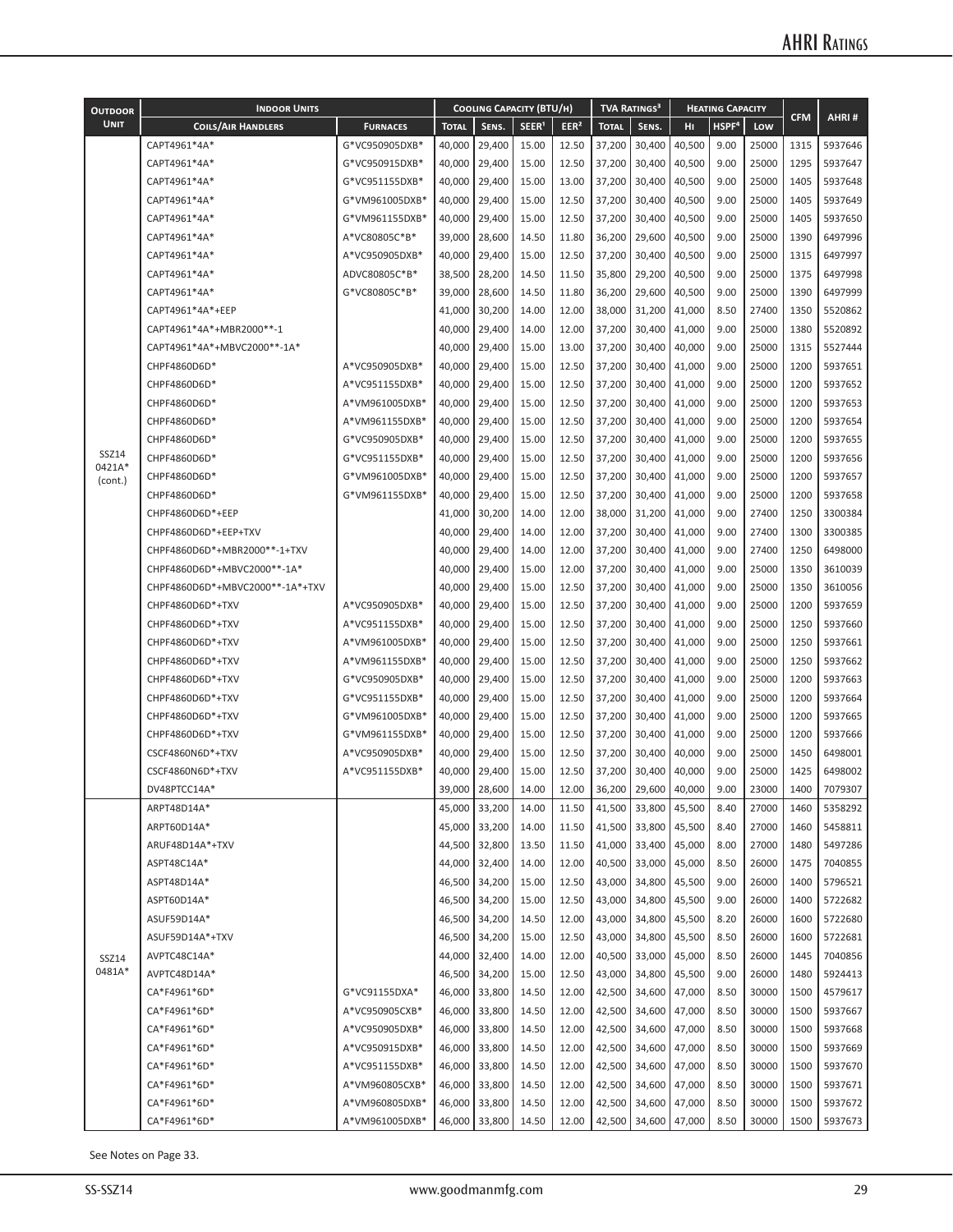| <b>OUTDOOR</b>         | <b>INDOOR UNITS</b>             |                  | <b>COOLING CAPACITY (BTU/H)</b> |                 | <b>TVA RATINGS<sup>3</sup></b> |                  | <b>HEATING CAPACITY</b> |        |                 |                   |       |            |         |
|------------------------|---------------------------------|------------------|---------------------------------|-----------------|--------------------------------|------------------|-------------------------|--------|-----------------|-------------------|-------|------------|---------|
| <b>UNIT</b>            | <b>COILS/AIR HANDLERS</b>       | <b>FURNACES</b>  | <b>TOTAL</b>                    | SENS.           | SEER <sup>1</sup>              | EER <sup>2</sup> | <b>TOTAL</b>            | SENS.  | HI              | HSPF <sup>4</sup> | Low   | <b>CFM</b> | AHRI#   |
|                        | CA*F4961*6D*                    | A*VM961155DXB*   | 46,000                          | 33,800          | 14.50                          | 12.00            | 42,500                  | 34,600 | 47,000          | 8.50              | 30000 | 1500       | 5937674 |
|                        | CA*F4961*6D*                    | G*VC950905CXB*   | 46,000                          | 33,800          | 14.50                          | 12.00            | 42,500                  | 34,600 | 47,000          | 8.50              | 30000 | 1500       | 5937675 |
|                        | CA*F4961*6D*                    | G*VC950905DXB*   | 46,000                          | 33,800          | 14.50                          | 12.00            | 42,500                  | 34,600 | 47,000          | 8.50              | 30000 | 1500       | 5937676 |
|                        | CA*F4961*6D*                    | G*VC950915DXB*   | 46,000                          | 33,800          | 14.50                          | 12.00            | 42,500                  | 34,600 | 47,000          | 8.50              | 30000 | 1500       | 5937677 |
|                        | CA*F4961*6D*                    | G*VC951155DXB*   | 46,000                          | 33,800          | 14.50                          | 12.00            | 42,500                  | 34,600 | 47,000          | 8.50              | 30000 | 1500       | 5937678 |
|                        | CA*F4961*6D*                    | G*VM960805CXB*   | 46,000                          | 33,800          | 14.50                          | 12.00            | 42,500                  | 34,600 | 47,000          | 8.50              | 30000 | 1500       | 5937679 |
|                        | $CA*F4961*6D*$                  | G*VM960805DXB*   | 46,000                          | 33,800          | 14.50                          | 12.00            | 42,500                  | 34,600 | 47,000          | 8.50              | 30000 | 1500       | 5937680 |
|                        | $CA*F4961*6D*$                  | G*VM961005DXB*   | 46,000                          | 33,800          | 14.50                          | 12.00            | 42,500                  | 34,600 | 47,000          | 8.50              | 30000 | 1500       | 5937681 |
|                        | $CA*F4961*6D*$                  | G*VM961155DXB*   | 46,000                          | 33,800          | 14.50                          | 12.00            | 42,500                  | 34,600 | 47,000          | 8.50              | 30000 | 1500       | 5937682 |
|                        | CA*F4961*6D*+EEP                |                  | 46,000                          | 33,800          | 14.00                          | 12.00            | 42,500                  | 34,600 | 47,000          | 8.75              | 30000 | 1550       | 4431862 |
|                        | CA*F4961*6D*+EEP+TXV            |                  | 46,000                          | 33,800          | 14.00                          | 12.00            | 42,500                  | 34,600 | 47,000          | 8.75              | 30000 | 1550       | 4431863 |
|                        | CA*F4961*6D*+MBR2000**-1        |                  | 46,000                          | 33,800          | 14.00                          | 12.00            | 42,500                  | 34,600 | 47,000          | 8.50              | 30000 | 1550       | 4431998 |
|                        | CA*F4961*6D*+MBR2000**-1+TXV    |                  | 46,000                          | 33,800          | 14.00                          | 12.00            | 42,500                  | 34,600 | 47,000          | 8.50              | 30000 | 1550       | 4514556 |
|                        | CA*F4961*6D*+MBVC2000**-1A*     |                  | 46,000                          | 33,800          | 15.00                          | 12.50            | 42,500                  | 34,600 | 46,000          | 9.00              | 30000 | 1550       | 4431999 |
|                        | CA*F4961*6D*+MBVC2000**-1A*+TXV |                  | 46,000                          | 33,800          | 15.00                          | 12.50            | 42,500                  | 34,600 | 46,000          | 9.00              | 30000 | 1550       | 4432000 |
|                        | CA*F4961*6D*+TXV                | G*VC91155DXA*    | 46,000                          | 33,800          | 14.50                          | 12.00            | 42,500                  | 34,600 | 47,000          | 8.50              | 30000 | 1500       | 4579619 |
|                        | CA*F4961*6D*+TXV                | A*VC950905CXB*   | 46,000                          | 33,800          | 14.50                          | 12.00            | 42,500                  | 34,600 | 47,000          | 8.50              | 30000 | 1500       | 5937683 |
|                        | CA*F4961*6D*+TXV                | A*VC950905DXB*   | 46,000                          | 33,800          | 14.50                          | 12.00            | 42,500                  | 34,600 | 47,000          | 8.50              | 30000 | 1500       | 5937684 |
|                        | CA*F4961*6D*+TXV                | A*VC950915DXB*   | 46,000                          | 33,800          | 14.50                          | 12.00            | 42,500                  | 34,600 | 47,000          | 8.50              | 30000 | 1500       | 5937685 |
|                        | CA*F4961*6D*+TXV                | A*VC951155DXB*   | 46,000                          | 33,800          | 14.50                          | 12.00            | 42,500                  | 34,600 | 47,000          | 8.50              | 30000 | 1500       | 5937686 |
|                        | CA*F4961*6D*+TXV                | A*VM960805CXB*   | 46,000                          | 33,800          | 14.50                          | 12.00            | 42,500                  | 34,600 | 47,000          | 8.50              | 30000 | 1500       | 5937687 |
|                        | CA*F4961*6D*+TXV                | A*VM960805DXB*   | 46,000                          | 33,800          | 14.50                          | 12.00            | 42,500                  | 34,600 | 47,000          | 8.50              | 30000 | 1500       | 5937688 |
|                        | CA*F4961*6D*+TXV                | A*VM961005DXB*   | 46,000                          | 33,800          | 14.50                          | 12.00            | 42,500                  | 34,600 | 47,000          | 8.50              | 30000 | 1500       | 5937689 |
|                        | CA*F4961*6D*+TXV                | A*VM961155DXB*   | 46,000                          | 33,800          | 14.50                          | 12.00            | 42,500                  | 34,600 | 47,000          | 8.50              | 30000 | 1500       | 5937690 |
|                        | CA*F4961*6D*+TXV                | G*VC950905CXB*   | 46,000                          | 33,800          | 14.50                          | 12.00            | 42,500                  | 34,600 | 47,000          | 8.50              | 30000 | 1500       | 5937691 |
|                        | CA*F4961*6D*+TXV                | G*VC950905DXB*   | 46,000                          | 33,800          | 14.50                          | 12.00            | 42,500                  | 34,600 | 47,000          | 8.50              | 30000 | 1500       | 5937692 |
| <b>SSZ14</b><br>0481A* | CA*F4961*6D*+TXV                | G*VC950915DXB*   | 46,000                          | 33,800          | 14.50                          | 12.00            | 42,500                  | 34,600 | 47,000          | 8.50              | 30000 | 1500       | 5937693 |
| (cont.)                | CA*F4961*6D*+TXV                | $G*VC951155DXB*$ | 46,000                          | 33,800          | 14.50                          | 12.00            | 42,500                  | 34,600 | 47,000          | 8.50              | 30000 | 1500       | 5937694 |
|                        | CA*F4961*6D*+TXV                | G*VM960805CXB*   | 46,000                          | 33,800          | 14.50                          | 12.00            | 42,500                  | 34,600 | 47,000          | 8.50              | 30000 | 1500       | 5937695 |
|                        | CA*F4961*6D*+TXV                | G*VM960805DXB*   | 46,000                          | 33,800          | 14.50                          | 12.00            | 42,500                  | 34,600 | 47,000          | 8.50              | 30000 | 1500       | 5937696 |
|                        | CA*F4961*6D*+TXV                | G*VM961005DXB*   | 46,000                          | 33,800          | 14.50                          | 12.00            | 42,500                  | 34,600 | 47,000          | 8.50              | 30000 | 1500       | 5937697 |
|                        | CA*F4961*6D*+TXV                | G*VM961155DXB*   | 46,000                          | 33,800          | 14.50                          | 12.00            | 42,500                  | 34,600 | 47,000          | 8.50              | 30000 | 1500       | 5937698 |
|                        | CA*F4961*6D*+TXV                | A*VC80805C*B*    | 46,000                          | 33,800          | 14.50                          | 12.00            | 42,500                  | 34,600 | 47,000          | 8.50              | 30000 | 1510       | 6498003 |
|                        | CA*F4961*6D*+TXV                | A*VC81005C*B*    | 46,000                          | 33,800          | 14.50                          | 12.00            | 42,500                  | 34,600 | 47,000          | 8.50              | 30000 | 1520       | 6498004 |
|                        | CA*F4961*6D*+TXV                | ADVC80805C*B*    | 46,000                          | 33,800          | 14.50                          | 12.00            | 42,500                  | 34,600 | 47,000          | 8.50              | 30000 | 1500       | 6498005 |
|                        | CA*F4961*6D*+TXV                | ADVC81005C*B*    | 46,000                          | 33,800          | 14.50                          | 12.00            | 42,500                  |        | 34,600 47,000   | 8.50              | 30000 | 1550       | 6498006 |
|                        | CA*F4961*6D*+TXV                | G*VC80805C*B*    |                                 | 46,000 33,800   | 14.50                          | 12.00            | 42,500                  |        | 34,600   47,000 | 8.50              | 30000 | 1510       | 6498007 |
|                        | CA*F4961*6D*+TXV                | G*VC81005C*B*    | 46,000                          | 33,800          | 14.50                          | 12.00            | 42,500                  |        | 34,600   47,000 | 8.50              | 30000 | 1520       | 6498008 |
|                        | CAPT4961*4A*                    | G*VC91155DXA*    | 46,000                          | 33,800          | 14.50                          | 12.00            | 42,500                  | 34,600 | 46,000          | 8.50              | 30000 | 1395       | 5520841 |
|                        | CAPT4961*4A*                    | A*VC950905CXB*   | 46,000                          | 33,800          | 14.50                          | 12.00            | 42,500                  | 34,600 | 46,500          | 8.50              | 30000 | 1460       | 5937699 |
|                        | CAPT4961*4A*                    | A*VC950905DXB*   | 46,000                          | 33,800          | 14.50                          | 12.00            | 42,500                  | 34,600 | 46,500          | 8.50              | 30000 | 1460       | 5937700 |
|                        | CAPT4961*4A*                    | A*VC950915DXB*   | 46,000                          | 33,800          | 14.50                          | 12.00            | 42,500                  |        | 34,600   46,000 | 8.50              | 30000 | 1425       | 5937701 |
|                        | CAPT4961*4A*                    | A*VC951155DXB*   | 46,000                          | 33,800          | 14.50                          | 12.00            | 42,500                  | 34,600 | 46,500          | 8.50              | 30000 | 1395       | 5937702 |
|                        | CAPT4961*4A*                    | A*VM960805CXB*   | 46,000                          | 33,800          | 14.50                          | 12.00            | 42,500                  | 34,600 | 46,500          | 8.50              | 30000 | 1465       | 5937703 |
|                        | CAPT4961*4A*                    | A*VM960805DXB*   | 46,000                          | 33,800          | 14.50                          | 12.00            | 42,500                  | 34,600 | 46,000          | 8.50              | 30000 | 1425       | 5937704 |
|                        | CAPT4961*4A*                    | A*VM961005DXB*   | 46,000                          | 33,800          | 14.50                          | 12.00            | 42,500                  | 34,600 | 46,000          | 8.50              | 30000 | 1395       | 5937705 |
|                        | CAPT4961*4A*                    | A*VM961155DXB*   | 46,000                          | 33,800          | 14.50                          | 12.00            | 42,500                  | 34,600 | 46,000          | 8.50              | 30000 | 1395       | 5937706 |
|                        | CAPT4961*4A*                    | G*VC950905CXB*   | 46,000                          | 33,800          | 14.50                          | 12.00            | 42,500                  | 34,600 | 46,500          | 8.50              | 30000 | 1460       | 5937707 |
|                        | CAPT4961*4A*                    | G*VC950905DXB*   | 46,000                          | 33,800          | 14.50                          | 12.00            | 42,500                  | 34,600 | 46,500          | 8.50              | 30000 | 1460       | 5937708 |
|                        | CAPT4961*4A*                    | G*VC950915DXB*   | 46,000                          | 33,800          | 14.50                          | 12.00            | 42,500                  | 34,600 | 46,000          | 8.50              | 30000 | 1425       | 5937709 |
|                        | CAPT4961*4A*                    | G*VC951155DXB*   |                                 | 46,000 33,800   | 14.50                          | 12.00            | 42,500                  | 34,600 | 46,500          | 8.50              | 30000 | 1395       | 5937710 |
|                        | CAPT4961*4A*                    | G*VM960805CXB*   |                                 | 46,000 33,800   | 14.50                          | 12.00            | 42,500                  | 34,600 | 46,500          | 8.50              | 30000 | 1465       | 5937711 |
|                        | CAPT4961*4A*                    | G*VM960805DXB*   | 46,000                          | 33,800          | 14.50                          | 12.00            | 42,500                  | 34,600 | 46,000          | 8.50              | 30000 | 1425       | 5937712 |
|                        | CAPT4961*4A*                    | G*VM961005DXB*   |                                 | 46,000   33,800 | 14.50                          | 12.00            | 42,500                  |        | 34,600   46,000 | 8.50              | 30000 | 1395       | 5937713 |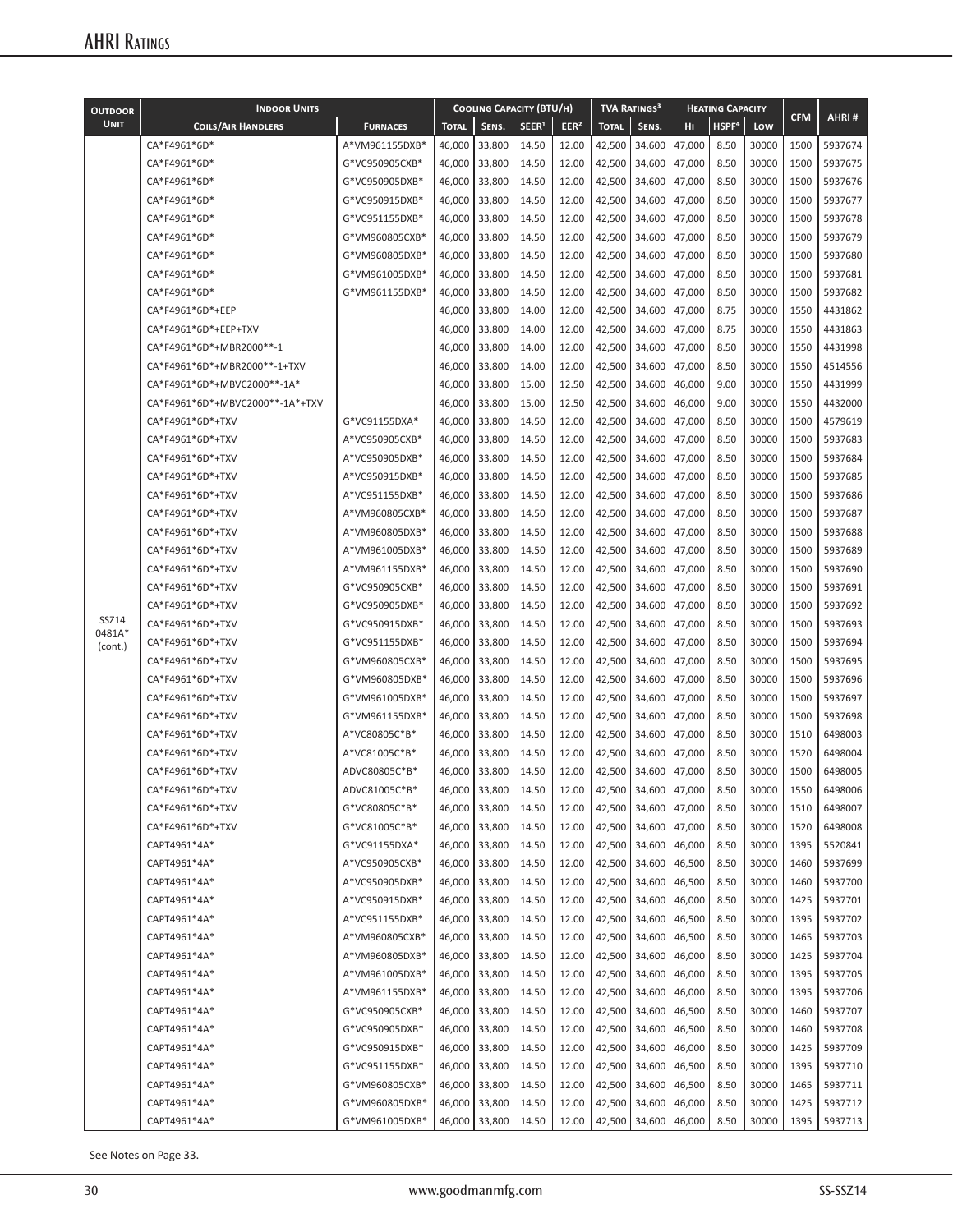| <b>UNIT</b><br>EER <sup>2</sup><br>HSPF <sup>4</sup><br><b>COILS/AIR HANDLERS</b><br>SEER <sup>1</sup><br>Low<br><b>FURNACES</b><br><b>TOTAL</b><br>SENS.<br><b>TOTAL</b><br>SENS.<br>HI<br>CAPT4961*4A*<br>46,000<br>33,800<br>14.50<br>12.00<br>42,500<br>34,600<br>46,000<br>8.50<br>30000<br>1395<br>5937714<br>G*VM961155DXB*<br>30000<br>A*VC80805C*B*<br>46,000<br>33,800<br>12.00<br>42,500<br>34,600<br>8.50<br>1495<br>6498009<br>CAPT4961*4A*<br>14.50<br>46,500<br>30000<br>CAPT4961*4A*<br>A*VC81005C*B*<br>46,000<br>33,800<br>14.50<br>12.00<br>42,500<br>34,600<br>8.50<br>1530<br>6498010<br>46,500<br>8.50<br>30000<br>1500<br>CAPT4961*4A*<br>ADVC80805C*B*<br>46,000<br>33,800<br>14.50<br>12.00<br>42,500<br>34,600<br>46,500<br>6498011<br>CAPT4961*4A*<br>ADVC81005C*B*<br>46,000<br>33,800<br>14.50<br>12.00<br>42,500<br>34,600<br>46,500<br>8.50<br>30000<br>1545<br>6498012<br>CAPT4961*4A*<br>G*VC80805C*B*<br>46,000<br>33,800<br>14.50<br>12.00<br>42,500<br>34,600<br>46,500<br>8.50<br>30000<br>1495<br>6498013<br>CAPT4961*4A*<br>G*VC81005C*B*<br>46,000<br>33,800<br>14.50<br>12.00<br>42,500<br>34,600<br>8.50<br>30000<br>1530<br>6498014<br>46,500<br>CAPT4961*4A*+EEP<br>46,000<br>33,800<br>14.00<br>12.00<br>42,500<br>34,600<br>47,000<br>8.75<br>30000<br>1460<br>5520863<br>CAPT4961*4A*+MBR2000**-1<br>46,000<br>33,800<br>14.00<br>12.00<br>42,500<br>34,600<br>47,000<br>8.50<br>30000<br>1560<br>5520894<br>CAPT4961*4A*+MBVC2000**-1A*<br>42,500<br>9.00<br>30000<br>1450<br>5527445<br>46,000<br>33,800<br>15.00<br>13.00<br>34,600<br>46,000<br>CHPF4860D6D*<br>33,800<br>42,500<br>34,600<br>8.50<br>30000<br>1500<br>4579620<br>G*VC91155DXA*<br>46,000<br>14.50<br>12.00<br>47,000<br>CHPF4860D6D*<br>46,000<br>33,800<br>12.00<br>42,500<br>34,600<br>8.50<br>30000<br>1500<br>5937715<br>A*VC951155DXB*<br>14.50<br>47,000<br>CHPF4860D6D*<br>A*VM961005DXB*<br>46,000<br>33,800<br>12.00<br>42,500<br>34,600<br>47,000<br>8.50<br>30000<br>1500<br>5937716<br>14.50<br>CHPF4860D6D*<br>46,000<br>33,800<br>12.00<br>42,500<br>34,600<br>47,000<br>8.50<br>30000<br>1500<br>5937717<br>A*VM961155DXB*<br>14.50<br>CHPF4860D6D*<br>G*VC951155DXB*<br>46,000<br>33,800<br>14.50<br>12.00<br>42,500<br>34,600<br>47,000<br>8.50<br>30000<br>1500<br>5937718<br>CHPF4860D6D*<br>G*VM961005DXB*<br>46,000<br>33,800<br>14.50<br>12.00<br>42,500<br>34,600<br>47,000<br>8.50<br>30000<br>1500<br>5937719<br>CHPF4860D6D*<br>G*VM961155DXB*<br>46,000<br>33,800<br>14.50<br>12.00<br>42,500<br>34,600<br>47,000<br>8.50<br>30000<br>1500<br>5937720<br>CHPF4860D6D*+EEP<br>47,000<br>34,600<br>14.00<br>12.00<br>43,500<br>35,200<br>9.00<br>30000<br>1550<br>3300391<br>46,000<br>SSZ14<br>0481A*<br>43,500<br>30000<br>1550<br>3300392<br>CHPF4860D6D*+EEP+TXV<br>47,000<br>34,600<br>14.00<br>12.00<br>35,200<br>46,000<br>9.00<br>(cont.)<br>CHPF4860D6D*+MBR2000**-1<br>46,000<br>33,800<br>42,500<br>34,600<br>47,000<br>8.50<br>30000<br>1550<br>3300393<br>14.50<br>12.00<br>CHPF4860D6D*+MBR2000**-1+TXV<br>46,000<br>42,500<br>47,000<br>8.50<br>30000<br>1550<br>3300394<br>33,800<br>14.50<br>12.00<br>34,600<br>CHPF4860D6D*+MBR2000**-1A*<br>46,000<br>33,800<br>12.00<br>42,500<br>34,600<br>47,000<br>8.50<br>30000<br>1550<br>3300395<br>14.50<br>CHPF4860D6D*+MBVC2000**-1A*+TXV<br>46,000<br>33,800<br>15.00<br>12.50<br>42,500<br>34,600<br>8.50<br>30000<br>1550<br>3930741<br>46,000<br>CHPF4860D6D*+TXV<br>G*VC91155DXA*<br>46,000<br>33,800<br>14.50<br>12.00<br>42,500<br>34,600<br>8.50<br>30000<br>1500<br>4579621<br>47,000<br>CHPF4860D6D*+TXV<br>46,000<br>33,800<br>14.50<br>12.00<br>42,500<br>34,600<br>47,000<br>8.50<br>30000<br>1500<br>5937721<br>A*VC951155DXB*<br>CHPF4860D6D*+TXV<br>A*VM961005DXB*<br>46,000<br>33,800<br>12.00<br>42,500<br>34,600<br>47,000<br>8.50<br>30000<br>1500<br>5937722<br>14.50<br>CHPF4860D6D*+TXV<br>46,000<br>33,800<br>12.00<br>42,500<br>34,600<br>47,000<br>8.50<br>30000<br>1500<br>5937723<br>A*VM961155DXB*<br>14.50<br>CHPF4860D6D*+TXV<br>G*VC951155DXB*<br>46,000<br>33,800<br>12.00<br>42,500<br>34,600<br>8.50<br>30000<br>1500<br>5937724<br>14.50<br>47,000<br>46,000<br>30000<br>1500<br>5937725<br>CHPF4860D6D*+TXV<br>G*VM961005DXB*<br>33,800<br>14.50<br>12.00<br>42,500<br>34,600<br>47,000<br>8.50<br>5937726<br>CHPF4860D6D*+TXV<br>G*VM961155DXB*<br>46,000<br>33,800<br>14.50<br>12.00<br>42,500<br>34,600<br>47,000<br>8.50<br>30000<br>1500<br>46,000<br>33,800<br>12.00<br>42,500<br>34,600<br>8.50<br>30000<br>1575<br>5937727<br>CSCF4860N6D*+TXV<br>G*VC950905CXB*<br>14.50<br>47,000<br>46,000<br>33,800<br>12.00<br>42,500<br>34,600<br>8.50<br>30000<br>1575<br>5937728<br>CSCF4860N6D*+TXV<br>G*VC950905DXB*<br>14.50<br>47,000<br>CSCF4860N6D*+TXV<br>46.000<br>33,800<br>12.00<br>42,500<br>34,600<br>47,000<br>8.50<br>30000<br>1550<br>5937729<br>G*VC951155DXB*<br>14.50<br>CSCF4860N6D*+TXV<br>A*VC950905CXB*<br>46,000<br>33,800<br>12.00<br>42,500<br>34,600<br>8.50<br>30000<br>1575<br>6498015<br>14.50<br>47,000<br>CSCF4860N6D*+TXV<br>A*VC950905DXB*<br>46,000<br>33,800<br>14.50<br>12.00<br>42,500<br>34,600<br>47,000<br>8.50<br>30000<br>1575<br>6498016<br>6498017<br>CSCF4860N6D*+TXV<br>A*VC951155DXB*<br>46,000 33,800<br>14.50<br>12.00<br>42,500<br>34,600 47,000<br>8.50<br>30000<br>1550<br>44,000 32,400<br>14.00<br>40,500 33,000 45,000<br>26000<br>7040857<br>DV48PTCC14A*<br>12.00<br>8.50<br>1445<br>ARPT60D14A*<br>55,500<br>39,500<br>13.00<br>11.50<br>51,500<br>40,500 57,500<br>8.50<br>36600<br>1780<br>5358289<br>57,000<br>40,500<br>12.00<br>53,000<br>41,500 57,000<br>34800<br>1745<br>5722684<br>ASPT60D14A*<br>14.00<br>8.20<br>ASUF59D14A*<br>57,000<br>40,500<br>12.00<br>53,000<br>41,500 60,500<br>8.20<br>36000<br>1580<br>5600187<br>14.00<br>57,000<br>40,500<br>14.00<br>12.00<br>53,000<br>41,500 60,500<br>8.20<br>36200<br>1600<br>5722683<br>ASUF59D14A*+TXV<br>AVPTC60D14A*<br>57,000<br>40,500<br>14.00<br>12.00<br>53,000<br>41,500 57,000<br>8.20<br>34800<br>1630<br>5924414<br>CA*F4961*6D*<br>A*VC950905CXB*<br>56,500<br>40,000<br>14.00<br>12.00<br>52,500<br>41,500 57,000<br>8.50<br>33000<br>1750<br>5937730<br>CA*F4961*6D*<br>A*VC950905DXB*<br>56,500<br>40,000<br>14.00<br>12.00<br>52,500<br>41,500 57,000<br>8.50<br>33000<br>1750<br>5937731<br>CA*F4961*6D*<br>A*VC950915DXB*<br>56,500<br>40,000<br>14.00<br>12.00<br>52,500<br>41,500 57,000<br>8.50<br>33000<br>1750<br>5937732<br>SSZ14<br>CA*F4961*6D*<br>56,500<br>40,000<br>14.00<br>12.00<br>52,500<br>41,500 57,000<br>8.50<br>33000<br>1800<br>5937733<br>A*VC951155DXB*<br>0601A*<br>CA*F4961*6D*<br>A*VM960805CXB*<br>56,500<br>40,000<br>14.00<br>12.00<br>52,500<br>41,500 57,000<br>8.50<br>33000<br>1750<br>5937734<br>CA*F4961*6D*<br>40,000<br>12.00<br>52,500<br>1750<br>5937735<br>A*VM960805DXB*<br>56,500<br>14.00<br>41,500   57,000<br>8.50<br>33000<br>CA*F4961*6D*<br>A*VM961005DXB*<br>56,500<br>40,000<br>12.00<br>52,500<br>41,500 57,000<br>33000<br>1800<br>5937736<br>14.00<br>8.50<br>CA*F4961*6D*<br>A*VM961155DXB*<br>56,500<br>40,000<br>12.00<br>52,500<br>41,500 57,000<br>33000<br>1800<br>5937737<br>14.00<br>8.50<br>CA*F4961*6D*<br>G*VC950905CXB*<br>56,500<br>40,000<br>12.00<br>52,500<br>41,500 57,000<br>8.50<br>33000<br>1750<br>5937738<br>14.00<br>CA*F4961*6D*<br>G*VC950905DXB*<br>56,500<br>40,000<br>12.00<br>52,500<br>41,500 57,000<br>33000<br>1750<br>5937739<br>14.00<br>8.50<br>CA*F4961*6D*<br>G*VC950915DXB*<br>56,500<br>40,000<br>14.00<br>12.00<br>52,500<br>41,500 57,000<br>8.50<br>33000<br>1750<br>5937740<br>41,500 57,000 | <b>OUTDOOR</b> | <b>INDOOR UNITS</b> |                |        | <b>COOLING CAPACITY (BTU/H)</b> |       |       | <b>TVA RATINGS<sup>3</sup></b> |  | <b>HEATING CAPACITY</b> |      |       | <b>CFM</b> |         |
|---------------------------------------------------------------------------------------------------------------------------------------------------------------------------------------------------------------------------------------------------------------------------------------------------------------------------------------------------------------------------------------------------------------------------------------------------------------------------------------------------------------------------------------------------------------------------------------------------------------------------------------------------------------------------------------------------------------------------------------------------------------------------------------------------------------------------------------------------------------------------------------------------------------------------------------------------------------------------------------------------------------------------------------------------------------------------------------------------------------------------------------------------------------------------------------------------------------------------------------------------------------------------------------------------------------------------------------------------------------------------------------------------------------------------------------------------------------------------------------------------------------------------------------------------------------------------------------------------------------------------------------------------------------------------------------------------------------------------------------------------------------------------------------------------------------------------------------------------------------------------------------------------------------------------------------------------------------------------------------------------------------------------------------------------------------------------------------------------------------------------------------------------------------------------------------------------------------------------------------------------------------------------------------------------------------------------------------------------------------------------------------------------------------------------------------------------------------------------------------------------------------------------------------------------------------------------------------------------------------------------------------------------------------------------------------------------------------------------------------------------------------------------------------------------------------------------------------------------------------------------------------------------------------------------------------------------------------------------------------------------------------------------------------------------------------------------------------------------------------------------------------------------------------------------------------------------------------------------------------------------------------------------------------------------------------------------------------------------------------------------------------------------------------------------------------------------------------------------------------------------------------------------------------------------------------------------------------------------------------------------------------------------------------------------------------------------------------------------------------------------------------------------------------------------------------------------------------------------------------------------------------------------------------------------------------------------------------------------------------------------------------------------------------------------------------------------------------------------------------------------------------------------------------------------------------------------------------------------------------------------------------------------------------------------------------------------------------------------------------------------------------------------------------------------------------------------------------------------------------------------------------------------------------------------------------------------------------------------------------------------------------------------------------------------------------------------------------------------------------------------------------------------------------------------------------------------------------------------------------------------------------------------------------------------------------------------------------------------------------------------------------------------------------------------------------------------------------------------------------------------------------------------------------------------------------------------------------------------------------------------------------------------------------------------------------------------------------------------------------------------------------------------------------------------------------------------------------------------------------------------------------------------------------------------------------------------------------------------------------------------------------------------------------------------------------------------------------------------------------------------------------------------------------------------------------------------------------------------------------------------------------------------------------------------------------------------------------------------------------------------------------------------------------------------------------------------------------------------------------------------------------------------------------------------------------------------------------------------------------------------------------------------------------------------------------------------------------------------------------------------------------------------------------------------------------------------------------------------------------------------------------------------------------------------------------------------------------------------------------------------------------------------------------------------------------------------------------------------------------------------------------------------------------------------------------------------------------------------------------------------------------------------------------------------------------------------------------------------------------------------------------------------------------------------------------------------------------------------------------------------------------------------------------------------------------------------------------------------------------------------------------------------------------------------------------------------------------------------------------------------------------------------------------------------------------------------------------------------------------------------------------------------------------------------------------------------------------------------------------------------------------------------------------------------------------|----------------|---------------------|----------------|--------|---------------------------------|-------|-------|--------------------------------|--|-------------------------|------|-------|------------|---------|
|                                                                                                                                                                                                                                                                                                                                                                                                                                                                                                                                                                                                                                                                                                                                                                                                                                                                                                                                                                                                                                                                                                                                                                                                                                                                                                                                                                                                                                                                                                                                                                                                                                                                                                                                                                                                                                                                                                                                                                                                                                                                                                                                                                                                                                                                                                                                                                                                                                                                                                                                                                                                                                                                                                                                                                                                                                                                                                                                                                                                                                                                                                                                                                                                                                                                                                                                                                                                                                                                                                                                                                                                                                                                                                                                                                                                                                                                                                                                                                                                                                                                                                                                                                                                                                                                                                                                                                                                                                                                                                                                                                                                                                                                                                                                                                                                                                                                                                                                                                                                                                                                                                                                                                                                                                                                                                                                                                                                                                                                                                                                                                                                                                                                                                                                                                                                                                                                                                                                                                                                                                                                                                                                                                                                                                                                                                                                                                                                                                                                                                                                                                                                                                                                                                                                                                                                                                                                                                                                                                                                                                                                                                                                                                                                                                                                                                                                                                                                                                                                                                                                                                                                                                                                                       |                |                     |                |        |                                 |       |       |                                |  |                         |      |       |            | AHRI#   |
|                                                                                                                                                                                                                                                                                                                                                                                                                                                                                                                                                                                                                                                                                                                                                                                                                                                                                                                                                                                                                                                                                                                                                                                                                                                                                                                                                                                                                                                                                                                                                                                                                                                                                                                                                                                                                                                                                                                                                                                                                                                                                                                                                                                                                                                                                                                                                                                                                                                                                                                                                                                                                                                                                                                                                                                                                                                                                                                                                                                                                                                                                                                                                                                                                                                                                                                                                                                                                                                                                                                                                                                                                                                                                                                                                                                                                                                                                                                                                                                                                                                                                                                                                                                                                                                                                                                                                                                                                                                                                                                                                                                                                                                                                                                                                                                                                                                                                                                                                                                                                                                                                                                                                                                                                                                                                                                                                                                                                                                                                                                                                                                                                                                                                                                                                                                                                                                                                                                                                                                                                                                                                                                                                                                                                                                                                                                                                                                                                                                                                                                                                                                                                                                                                                                                                                                                                                                                                                                                                                                                                                                                                                                                                                                                                                                                                                                                                                                                                                                                                                                                                                                                                                                                                       |                |                     |                |        |                                 |       |       |                                |  |                         |      |       |            |         |
|                                                                                                                                                                                                                                                                                                                                                                                                                                                                                                                                                                                                                                                                                                                                                                                                                                                                                                                                                                                                                                                                                                                                                                                                                                                                                                                                                                                                                                                                                                                                                                                                                                                                                                                                                                                                                                                                                                                                                                                                                                                                                                                                                                                                                                                                                                                                                                                                                                                                                                                                                                                                                                                                                                                                                                                                                                                                                                                                                                                                                                                                                                                                                                                                                                                                                                                                                                                                                                                                                                                                                                                                                                                                                                                                                                                                                                                                                                                                                                                                                                                                                                                                                                                                                                                                                                                                                                                                                                                                                                                                                                                                                                                                                                                                                                                                                                                                                                                                                                                                                                                                                                                                                                                                                                                                                                                                                                                                                                                                                                                                                                                                                                                                                                                                                                                                                                                                                                                                                                                                                                                                                                                                                                                                                                                                                                                                                                                                                                                                                                                                                                                                                                                                                                                                                                                                                                                                                                                                                                                                                                                                                                                                                                                                                                                                                                                                                                                                                                                                                                                                                                                                                                                                                       |                |                     |                |        |                                 |       |       |                                |  |                         |      |       |            |         |
|                                                                                                                                                                                                                                                                                                                                                                                                                                                                                                                                                                                                                                                                                                                                                                                                                                                                                                                                                                                                                                                                                                                                                                                                                                                                                                                                                                                                                                                                                                                                                                                                                                                                                                                                                                                                                                                                                                                                                                                                                                                                                                                                                                                                                                                                                                                                                                                                                                                                                                                                                                                                                                                                                                                                                                                                                                                                                                                                                                                                                                                                                                                                                                                                                                                                                                                                                                                                                                                                                                                                                                                                                                                                                                                                                                                                                                                                                                                                                                                                                                                                                                                                                                                                                                                                                                                                                                                                                                                                                                                                                                                                                                                                                                                                                                                                                                                                                                                                                                                                                                                                                                                                                                                                                                                                                                                                                                                                                                                                                                                                                                                                                                                                                                                                                                                                                                                                                                                                                                                                                                                                                                                                                                                                                                                                                                                                                                                                                                                                                                                                                                                                                                                                                                                                                                                                                                                                                                                                                                                                                                                                                                                                                                                                                                                                                                                                                                                                                                                                                                                                                                                                                                                                                       |                |                     |                |        |                                 |       |       |                                |  |                         |      |       |            |         |
|                                                                                                                                                                                                                                                                                                                                                                                                                                                                                                                                                                                                                                                                                                                                                                                                                                                                                                                                                                                                                                                                                                                                                                                                                                                                                                                                                                                                                                                                                                                                                                                                                                                                                                                                                                                                                                                                                                                                                                                                                                                                                                                                                                                                                                                                                                                                                                                                                                                                                                                                                                                                                                                                                                                                                                                                                                                                                                                                                                                                                                                                                                                                                                                                                                                                                                                                                                                                                                                                                                                                                                                                                                                                                                                                                                                                                                                                                                                                                                                                                                                                                                                                                                                                                                                                                                                                                                                                                                                                                                                                                                                                                                                                                                                                                                                                                                                                                                                                                                                                                                                                                                                                                                                                                                                                                                                                                                                                                                                                                                                                                                                                                                                                                                                                                                                                                                                                                                                                                                                                                                                                                                                                                                                                                                                                                                                                                                                                                                                                                                                                                                                                                                                                                                                                                                                                                                                                                                                                                                                                                                                                                                                                                                                                                                                                                                                                                                                                                                                                                                                                                                                                                                                                                       |                |                     |                |        |                                 |       |       |                                |  |                         |      |       |            |         |
|                                                                                                                                                                                                                                                                                                                                                                                                                                                                                                                                                                                                                                                                                                                                                                                                                                                                                                                                                                                                                                                                                                                                                                                                                                                                                                                                                                                                                                                                                                                                                                                                                                                                                                                                                                                                                                                                                                                                                                                                                                                                                                                                                                                                                                                                                                                                                                                                                                                                                                                                                                                                                                                                                                                                                                                                                                                                                                                                                                                                                                                                                                                                                                                                                                                                                                                                                                                                                                                                                                                                                                                                                                                                                                                                                                                                                                                                                                                                                                                                                                                                                                                                                                                                                                                                                                                                                                                                                                                                                                                                                                                                                                                                                                                                                                                                                                                                                                                                                                                                                                                                                                                                                                                                                                                                                                                                                                                                                                                                                                                                                                                                                                                                                                                                                                                                                                                                                                                                                                                                                                                                                                                                                                                                                                                                                                                                                                                                                                                                                                                                                                                                                                                                                                                                                                                                                                                                                                                                                                                                                                                                                                                                                                                                                                                                                                                                                                                                                                                                                                                                                                                                                                                                                       |                |                     |                |        |                                 |       |       |                                |  |                         |      |       |            |         |
|                                                                                                                                                                                                                                                                                                                                                                                                                                                                                                                                                                                                                                                                                                                                                                                                                                                                                                                                                                                                                                                                                                                                                                                                                                                                                                                                                                                                                                                                                                                                                                                                                                                                                                                                                                                                                                                                                                                                                                                                                                                                                                                                                                                                                                                                                                                                                                                                                                                                                                                                                                                                                                                                                                                                                                                                                                                                                                                                                                                                                                                                                                                                                                                                                                                                                                                                                                                                                                                                                                                                                                                                                                                                                                                                                                                                                                                                                                                                                                                                                                                                                                                                                                                                                                                                                                                                                                                                                                                                                                                                                                                                                                                                                                                                                                                                                                                                                                                                                                                                                                                                                                                                                                                                                                                                                                                                                                                                                                                                                                                                                                                                                                                                                                                                                                                                                                                                                                                                                                                                                                                                                                                                                                                                                                                                                                                                                                                                                                                                                                                                                                                                                                                                                                                                                                                                                                                                                                                                                                                                                                                                                                                                                                                                                                                                                                                                                                                                                                                                                                                                                                                                                                                                                       |                |                     |                |        |                                 |       |       |                                |  |                         |      |       |            |         |
|                                                                                                                                                                                                                                                                                                                                                                                                                                                                                                                                                                                                                                                                                                                                                                                                                                                                                                                                                                                                                                                                                                                                                                                                                                                                                                                                                                                                                                                                                                                                                                                                                                                                                                                                                                                                                                                                                                                                                                                                                                                                                                                                                                                                                                                                                                                                                                                                                                                                                                                                                                                                                                                                                                                                                                                                                                                                                                                                                                                                                                                                                                                                                                                                                                                                                                                                                                                                                                                                                                                                                                                                                                                                                                                                                                                                                                                                                                                                                                                                                                                                                                                                                                                                                                                                                                                                                                                                                                                                                                                                                                                                                                                                                                                                                                                                                                                                                                                                                                                                                                                                                                                                                                                                                                                                                                                                                                                                                                                                                                                                                                                                                                                                                                                                                                                                                                                                                                                                                                                                                                                                                                                                                                                                                                                                                                                                                                                                                                                                                                                                                                                                                                                                                                                                                                                                                                                                                                                                                                                                                                                                                                                                                                                                                                                                                                                                                                                                                                                                                                                                                                                                                                                                                       |                |                     |                |        |                                 |       |       |                                |  |                         |      |       |            |         |
|                                                                                                                                                                                                                                                                                                                                                                                                                                                                                                                                                                                                                                                                                                                                                                                                                                                                                                                                                                                                                                                                                                                                                                                                                                                                                                                                                                                                                                                                                                                                                                                                                                                                                                                                                                                                                                                                                                                                                                                                                                                                                                                                                                                                                                                                                                                                                                                                                                                                                                                                                                                                                                                                                                                                                                                                                                                                                                                                                                                                                                                                                                                                                                                                                                                                                                                                                                                                                                                                                                                                                                                                                                                                                                                                                                                                                                                                                                                                                                                                                                                                                                                                                                                                                                                                                                                                                                                                                                                                                                                                                                                                                                                                                                                                                                                                                                                                                                                                                                                                                                                                                                                                                                                                                                                                                                                                                                                                                                                                                                                                                                                                                                                                                                                                                                                                                                                                                                                                                                                                                                                                                                                                                                                                                                                                                                                                                                                                                                                                                                                                                                                                                                                                                                                                                                                                                                                                                                                                                                                                                                                                                                                                                                                                                                                                                                                                                                                                                                                                                                                                                                                                                                                                                       |                |                     |                |        |                                 |       |       |                                |  |                         |      |       |            |         |
|                                                                                                                                                                                                                                                                                                                                                                                                                                                                                                                                                                                                                                                                                                                                                                                                                                                                                                                                                                                                                                                                                                                                                                                                                                                                                                                                                                                                                                                                                                                                                                                                                                                                                                                                                                                                                                                                                                                                                                                                                                                                                                                                                                                                                                                                                                                                                                                                                                                                                                                                                                                                                                                                                                                                                                                                                                                                                                                                                                                                                                                                                                                                                                                                                                                                                                                                                                                                                                                                                                                                                                                                                                                                                                                                                                                                                                                                                                                                                                                                                                                                                                                                                                                                                                                                                                                                                                                                                                                                                                                                                                                                                                                                                                                                                                                                                                                                                                                                                                                                                                                                                                                                                                                                                                                                                                                                                                                                                                                                                                                                                                                                                                                                                                                                                                                                                                                                                                                                                                                                                                                                                                                                                                                                                                                                                                                                                                                                                                                                                                                                                                                                                                                                                                                                                                                                                                                                                                                                                                                                                                                                                                                                                                                                                                                                                                                                                                                                                                                                                                                                                                                                                                                                                       |                |                     |                |        |                                 |       |       |                                |  |                         |      |       |            |         |
|                                                                                                                                                                                                                                                                                                                                                                                                                                                                                                                                                                                                                                                                                                                                                                                                                                                                                                                                                                                                                                                                                                                                                                                                                                                                                                                                                                                                                                                                                                                                                                                                                                                                                                                                                                                                                                                                                                                                                                                                                                                                                                                                                                                                                                                                                                                                                                                                                                                                                                                                                                                                                                                                                                                                                                                                                                                                                                                                                                                                                                                                                                                                                                                                                                                                                                                                                                                                                                                                                                                                                                                                                                                                                                                                                                                                                                                                                                                                                                                                                                                                                                                                                                                                                                                                                                                                                                                                                                                                                                                                                                                                                                                                                                                                                                                                                                                                                                                                                                                                                                                                                                                                                                                                                                                                                                                                                                                                                                                                                                                                                                                                                                                                                                                                                                                                                                                                                                                                                                                                                                                                                                                                                                                                                                                                                                                                                                                                                                                                                                                                                                                                                                                                                                                                                                                                                                                                                                                                                                                                                                                                                                                                                                                                                                                                                                                                                                                                                                                                                                                                                                                                                                                                                       |                |                     |                |        |                                 |       |       |                                |  |                         |      |       |            |         |
|                                                                                                                                                                                                                                                                                                                                                                                                                                                                                                                                                                                                                                                                                                                                                                                                                                                                                                                                                                                                                                                                                                                                                                                                                                                                                                                                                                                                                                                                                                                                                                                                                                                                                                                                                                                                                                                                                                                                                                                                                                                                                                                                                                                                                                                                                                                                                                                                                                                                                                                                                                                                                                                                                                                                                                                                                                                                                                                                                                                                                                                                                                                                                                                                                                                                                                                                                                                                                                                                                                                                                                                                                                                                                                                                                                                                                                                                                                                                                                                                                                                                                                                                                                                                                                                                                                                                                                                                                                                                                                                                                                                                                                                                                                                                                                                                                                                                                                                                                                                                                                                                                                                                                                                                                                                                                                                                                                                                                                                                                                                                                                                                                                                                                                                                                                                                                                                                                                                                                                                                                                                                                                                                                                                                                                                                                                                                                                                                                                                                                                                                                                                                                                                                                                                                                                                                                                                                                                                                                                                                                                                                                                                                                                                                                                                                                                                                                                                                                                                                                                                                                                                                                                                                                       |                |                     |                |        |                                 |       |       |                                |  |                         |      |       |            |         |
|                                                                                                                                                                                                                                                                                                                                                                                                                                                                                                                                                                                                                                                                                                                                                                                                                                                                                                                                                                                                                                                                                                                                                                                                                                                                                                                                                                                                                                                                                                                                                                                                                                                                                                                                                                                                                                                                                                                                                                                                                                                                                                                                                                                                                                                                                                                                                                                                                                                                                                                                                                                                                                                                                                                                                                                                                                                                                                                                                                                                                                                                                                                                                                                                                                                                                                                                                                                                                                                                                                                                                                                                                                                                                                                                                                                                                                                                                                                                                                                                                                                                                                                                                                                                                                                                                                                                                                                                                                                                                                                                                                                                                                                                                                                                                                                                                                                                                                                                                                                                                                                                                                                                                                                                                                                                                                                                                                                                                                                                                                                                                                                                                                                                                                                                                                                                                                                                                                                                                                                                                                                                                                                                                                                                                                                                                                                                                                                                                                                                                                                                                                                                                                                                                                                                                                                                                                                                                                                                                                                                                                                                                                                                                                                                                                                                                                                                                                                                                                                                                                                                                                                                                                                                                       |                |                     |                |        |                                 |       |       |                                |  |                         |      |       |            |         |
|                                                                                                                                                                                                                                                                                                                                                                                                                                                                                                                                                                                                                                                                                                                                                                                                                                                                                                                                                                                                                                                                                                                                                                                                                                                                                                                                                                                                                                                                                                                                                                                                                                                                                                                                                                                                                                                                                                                                                                                                                                                                                                                                                                                                                                                                                                                                                                                                                                                                                                                                                                                                                                                                                                                                                                                                                                                                                                                                                                                                                                                                                                                                                                                                                                                                                                                                                                                                                                                                                                                                                                                                                                                                                                                                                                                                                                                                                                                                                                                                                                                                                                                                                                                                                                                                                                                                                                                                                                                                                                                                                                                                                                                                                                                                                                                                                                                                                                                                                                                                                                                                                                                                                                                                                                                                                                                                                                                                                                                                                                                                                                                                                                                                                                                                                                                                                                                                                                                                                                                                                                                                                                                                                                                                                                                                                                                                                                                                                                                                                                                                                                                                                                                                                                                                                                                                                                                                                                                                                                                                                                                                                                                                                                                                                                                                                                                                                                                                                                                                                                                                                                                                                                                                                       |                |                     |                |        |                                 |       |       |                                |  |                         |      |       |            |         |
|                                                                                                                                                                                                                                                                                                                                                                                                                                                                                                                                                                                                                                                                                                                                                                                                                                                                                                                                                                                                                                                                                                                                                                                                                                                                                                                                                                                                                                                                                                                                                                                                                                                                                                                                                                                                                                                                                                                                                                                                                                                                                                                                                                                                                                                                                                                                                                                                                                                                                                                                                                                                                                                                                                                                                                                                                                                                                                                                                                                                                                                                                                                                                                                                                                                                                                                                                                                                                                                                                                                                                                                                                                                                                                                                                                                                                                                                                                                                                                                                                                                                                                                                                                                                                                                                                                                                                                                                                                                                                                                                                                                                                                                                                                                                                                                                                                                                                                                                                                                                                                                                                                                                                                                                                                                                                                                                                                                                                                                                                                                                                                                                                                                                                                                                                                                                                                                                                                                                                                                                                                                                                                                                                                                                                                                                                                                                                                                                                                                                                                                                                                                                                                                                                                                                                                                                                                                                                                                                                                                                                                                                                                                                                                                                                                                                                                                                                                                                                                                                                                                                                                                                                                                                                       |                |                     |                |        |                                 |       |       |                                |  |                         |      |       |            |         |
|                                                                                                                                                                                                                                                                                                                                                                                                                                                                                                                                                                                                                                                                                                                                                                                                                                                                                                                                                                                                                                                                                                                                                                                                                                                                                                                                                                                                                                                                                                                                                                                                                                                                                                                                                                                                                                                                                                                                                                                                                                                                                                                                                                                                                                                                                                                                                                                                                                                                                                                                                                                                                                                                                                                                                                                                                                                                                                                                                                                                                                                                                                                                                                                                                                                                                                                                                                                                                                                                                                                                                                                                                                                                                                                                                                                                                                                                                                                                                                                                                                                                                                                                                                                                                                                                                                                                                                                                                                                                                                                                                                                                                                                                                                                                                                                                                                                                                                                                                                                                                                                                                                                                                                                                                                                                                                                                                                                                                                                                                                                                                                                                                                                                                                                                                                                                                                                                                                                                                                                                                                                                                                                                                                                                                                                                                                                                                                                                                                                                                                                                                                                                                                                                                                                                                                                                                                                                                                                                                                                                                                                                                                                                                                                                                                                                                                                                                                                                                                                                                                                                                                                                                                                                                       |                |                     |                |        |                                 |       |       |                                |  |                         |      |       |            |         |
|                                                                                                                                                                                                                                                                                                                                                                                                                                                                                                                                                                                                                                                                                                                                                                                                                                                                                                                                                                                                                                                                                                                                                                                                                                                                                                                                                                                                                                                                                                                                                                                                                                                                                                                                                                                                                                                                                                                                                                                                                                                                                                                                                                                                                                                                                                                                                                                                                                                                                                                                                                                                                                                                                                                                                                                                                                                                                                                                                                                                                                                                                                                                                                                                                                                                                                                                                                                                                                                                                                                                                                                                                                                                                                                                                                                                                                                                                                                                                                                                                                                                                                                                                                                                                                                                                                                                                                                                                                                                                                                                                                                                                                                                                                                                                                                                                                                                                                                                                                                                                                                                                                                                                                                                                                                                                                                                                                                                                                                                                                                                                                                                                                                                                                                                                                                                                                                                                                                                                                                                                                                                                                                                                                                                                                                                                                                                                                                                                                                                                                                                                                                                                                                                                                                                                                                                                                                                                                                                                                                                                                                                                                                                                                                                                                                                                                                                                                                                                                                                                                                                                                                                                                                                                       |                |                     |                |        |                                 |       |       |                                |  |                         |      |       |            |         |
|                                                                                                                                                                                                                                                                                                                                                                                                                                                                                                                                                                                                                                                                                                                                                                                                                                                                                                                                                                                                                                                                                                                                                                                                                                                                                                                                                                                                                                                                                                                                                                                                                                                                                                                                                                                                                                                                                                                                                                                                                                                                                                                                                                                                                                                                                                                                                                                                                                                                                                                                                                                                                                                                                                                                                                                                                                                                                                                                                                                                                                                                                                                                                                                                                                                                                                                                                                                                                                                                                                                                                                                                                                                                                                                                                                                                                                                                                                                                                                                                                                                                                                                                                                                                                                                                                                                                                                                                                                                                                                                                                                                                                                                                                                                                                                                                                                                                                                                                                                                                                                                                                                                                                                                                                                                                                                                                                                                                                                                                                                                                                                                                                                                                                                                                                                                                                                                                                                                                                                                                                                                                                                                                                                                                                                                                                                                                                                                                                                                                                                                                                                                                                                                                                                                                                                                                                                                                                                                                                                                                                                                                                                                                                                                                                                                                                                                                                                                                                                                                                                                                                                                                                                                                                       |                |                     |                |        |                                 |       |       |                                |  |                         |      |       |            |         |
|                                                                                                                                                                                                                                                                                                                                                                                                                                                                                                                                                                                                                                                                                                                                                                                                                                                                                                                                                                                                                                                                                                                                                                                                                                                                                                                                                                                                                                                                                                                                                                                                                                                                                                                                                                                                                                                                                                                                                                                                                                                                                                                                                                                                                                                                                                                                                                                                                                                                                                                                                                                                                                                                                                                                                                                                                                                                                                                                                                                                                                                                                                                                                                                                                                                                                                                                                                                                                                                                                                                                                                                                                                                                                                                                                                                                                                                                                                                                                                                                                                                                                                                                                                                                                                                                                                                                                                                                                                                                                                                                                                                                                                                                                                                                                                                                                                                                                                                                                                                                                                                                                                                                                                                                                                                                                                                                                                                                                                                                                                                                                                                                                                                                                                                                                                                                                                                                                                                                                                                                                                                                                                                                                                                                                                                                                                                                                                                                                                                                                                                                                                                                                                                                                                                                                                                                                                                                                                                                                                                                                                                                                                                                                                                                                                                                                                                                                                                                                                                                                                                                                                                                                                                                                       |                |                     |                |        |                                 |       |       |                                |  |                         |      |       |            |         |
|                                                                                                                                                                                                                                                                                                                                                                                                                                                                                                                                                                                                                                                                                                                                                                                                                                                                                                                                                                                                                                                                                                                                                                                                                                                                                                                                                                                                                                                                                                                                                                                                                                                                                                                                                                                                                                                                                                                                                                                                                                                                                                                                                                                                                                                                                                                                                                                                                                                                                                                                                                                                                                                                                                                                                                                                                                                                                                                                                                                                                                                                                                                                                                                                                                                                                                                                                                                                                                                                                                                                                                                                                                                                                                                                                                                                                                                                                                                                                                                                                                                                                                                                                                                                                                                                                                                                                                                                                                                                                                                                                                                                                                                                                                                                                                                                                                                                                                                                                                                                                                                                                                                                                                                                                                                                                                                                                                                                                                                                                                                                                                                                                                                                                                                                                                                                                                                                                                                                                                                                                                                                                                                                                                                                                                                                                                                                                                                                                                                                                                                                                                                                                                                                                                                                                                                                                                                                                                                                                                                                                                                                                                                                                                                                                                                                                                                                                                                                                                                                                                                                                                                                                                                                                       |                |                     |                |        |                                 |       |       |                                |  |                         |      |       |            |         |
|                                                                                                                                                                                                                                                                                                                                                                                                                                                                                                                                                                                                                                                                                                                                                                                                                                                                                                                                                                                                                                                                                                                                                                                                                                                                                                                                                                                                                                                                                                                                                                                                                                                                                                                                                                                                                                                                                                                                                                                                                                                                                                                                                                                                                                                                                                                                                                                                                                                                                                                                                                                                                                                                                                                                                                                                                                                                                                                                                                                                                                                                                                                                                                                                                                                                                                                                                                                                                                                                                                                                                                                                                                                                                                                                                                                                                                                                                                                                                                                                                                                                                                                                                                                                                                                                                                                                                                                                                                                                                                                                                                                                                                                                                                                                                                                                                                                                                                                                                                                                                                                                                                                                                                                                                                                                                                                                                                                                                                                                                                                                                                                                                                                                                                                                                                                                                                                                                                                                                                                                                                                                                                                                                                                                                                                                                                                                                                                                                                                                                                                                                                                                                                                                                                                                                                                                                                                                                                                                                                                                                                                                                                                                                                                                                                                                                                                                                                                                                                                                                                                                                                                                                                                                                       |                |                     |                |        |                                 |       |       |                                |  |                         |      |       |            |         |
|                                                                                                                                                                                                                                                                                                                                                                                                                                                                                                                                                                                                                                                                                                                                                                                                                                                                                                                                                                                                                                                                                                                                                                                                                                                                                                                                                                                                                                                                                                                                                                                                                                                                                                                                                                                                                                                                                                                                                                                                                                                                                                                                                                                                                                                                                                                                                                                                                                                                                                                                                                                                                                                                                                                                                                                                                                                                                                                                                                                                                                                                                                                                                                                                                                                                                                                                                                                                                                                                                                                                                                                                                                                                                                                                                                                                                                                                                                                                                                                                                                                                                                                                                                                                                                                                                                                                                                                                                                                                                                                                                                                                                                                                                                                                                                                                                                                                                                                                                                                                                                                                                                                                                                                                                                                                                                                                                                                                                                                                                                                                                                                                                                                                                                                                                                                                                                                                                                                                                                                                                                                                                                                                                                                                                                                                                                                                                                                                                                                                                                                                                                                                                                                                                                                                                                                                                                                                                                                                                                                                                                                                                                                                                                                                                                                                                                                                                                                                                                                                                                                                                                                                                                                                                       |                |                     |                |        |                                 |       |       |                                |  |                         |      |       |            |         |
|                                                                                                                                                                                                                                                                                                                                                                                                                                                                                                                                                                                                                                                                                                                                                                                                                                                                                                                                                                                                                                                                                                                                                                                                                                                                                                                                                                                                                                                                                                                                                                                                                                                                                                                                                                                                                                                                                                                                                                                                                                                                                                                                                                                                                                                                                                                                                                                                                                                                                                                                                                                                                                                                                                                                                                                                                                                                                                                                                                                                                                                                                                                                                                                                                                                                                                                                                                                                                                                                                                                                                                                                                                                                                                                                                                                                                                                                                                                                                                                                                                                                                                                                                                                                                                                                                                                                                                                                                                                                                                                                                                                                                                                                                                                                                                                                                                                                                                                                                                                                                                                                                                                                                                                                                                                                                                                                                                                                                                                                                                                                                                                                                                                                                                                                                                                                                                                                                                                                                                                                                                                                                                                                                                                                                                                                                                                                                                                                                                                                                                                                                                                                                                                                                                                                                                                                                                                                                                                                                                                                                                                                                                                                                                                                                                                                                                                                                                                                                                                                                                                                                                                                                                                                                       |                |                     |                |        |                                 |       |       |                                |  |                         |      |       |            |         |
|                                                                                                                                                                                                                                                                                                                                                                                                                                                                                                                                                                                                                                                                                                                                                                                                                                                                                                                                                                                                                                                                                                                                                                                                                                                                                                                                                                                                                                                                                                                                                                                                                                                                                                                                                                                                                                                                                                                                                                                                                                                                                                                                                                                                                                                                                                                                                                                                                                                                                                                                                                                                                                                                                                                                                                                                                                                                                                                                                                                                                                                                                                                                                                                                                                                                                                                                                                                                                                                                                                                                                                                                                                                                                                                                                                                                                                                                                                                                                                                                                                                                                                                                                                                                                                                                                                                                                                                                                                                                                                                                                                                                                                                                                                                                                                                                                                                                                                                                                                                                                                                                                                                                                                                                                                                                                                                                                                                                                                                                                                                                                                                                                                                                                                                                                                                                                                                                                                                                                                                                                                                                                                                                                                                                                                                                                                                                                                                                                                                                                                                                                                                                                                                                                                                                                                                                                                                                                                                                                                                                                                                                                                                                                                                                                                                                                                                                                                                                                                                                                                                                                                                                                                                                                       |                |                     |                |        |                                 |       |       |                                |  |                         |      |       |            |         |
|                                                                                                                                                                                                                                                                                                                                                                                                                                                                                                                                                                                                                                                                                                                                                                                                                                                                                                                                                                                                                                                                                                                                                                                                                                                                                                                                                                                                                                                                                                                                                                                                                                                                                                                                                                                                                                                                                                                                                                                                                                                                                                                                                                                                                                                                                                                                                                                                                                                                                                                                                                                                                                                                                                                                                                                                                                                                                                                                                                                                                                                                                                                                                                                                                                                                                                                                                                                                                                                                                                                                                                                                                                                                                                                                                                                                                                                                                                                                                                                                                                                                                                                                                                                                                                                                                                                                                                                                                                                                                                                                                                                                                                                                                                                                                                                                                                                                                                                                                                                                                                                                                                                                                                                                                                                                                                                                                                                                                                                                                                                                                                                                                                                                                                                                                                                                                                                                                                                                                                                                                                                                                                                                                                                                                                                                                                                                                                                                                                                                                                                                                                                                                                                                                                                                                                                                                                                                                                                                                                                                                                                                                                                                                                                                                                                                                                                                                                                                                                                                                                                                                                                                                                                                                       |                |                     |                |        |                                 |       |       |                                |  |                         |      |       |            |         |
|                                                                                                                                                                                                                                                                                                                                                                                                                                                                                                                                                                                                                                                                                                                                                                                                                                                                                                                                                                                                                                                                                                                                                                                                                                                                                                                                                                                                                                                                                                                                                                                                                                                                                                                                                                                                                                                                                                                                                                                                                                                                                                                                                                                                                                                                                                                                                                                                                                                                                                                                                                                                                                                                                                                                                                                                                                                                                                                                                                                                                                                                                                                                                                                                                                                                                                                                                                                                                                                                                                                                                                                                                                                                                                                                                                                                                                                                                                                                                                                                                                                                                                                                                                                                                                                                                                                                                                                                                                                                                                                                                                                                                                                                                                                                                                                                                                                                                                                                                                                                                                                                                                                                                                                                                                                                                                                                                                                                                                                                                                                                                                                                                                                                                                                                                                                                                                                                                                                                                                                                                                                                                                                                                                                                                                                                                                                                                                                                                                                                                                                                                                                                                                                                                                                                                                                                                                                                                                                                                                                                                                                                                                                                                                                                                                                                                                                                                                                                                                                                                                                                                                                                                                                                                       |                |                     |                |        |                                 |       |       |                                |  |                         |      |       |            |         |
|                                                                                                                                                                                                                                                                                                                                                                                                                                                                                                                                                                                                                                                                                                                                                                                                                                                                                                                                                                                                                                                                                                                                                                                                                                                                                                                                                                                                                                                                                                                                                                                                                                                                                                                                                                                                                                                                                                                                                                                                                                                                                                                                                                                                                                                                                                                                                                                                                                                                                                                                                                                                                                                                                                                                                                                                                                                                                                                                                                                                                                                                                                                                                                                                                                                                                                                                                                                                                                                                                                                                                                                                                                                                                                                                                                                                                                                                                                                                                                                                                                                                                                                                                                                                                                                                                                                                                                                                                                                                                                                                                                                                                                                                                                                                                                                                                                                                                                                                                                                                                                                                                                                                                                                                                                                                                                                                                                                                                                                                                                                                                                                                                                                                                                                                                                                                                                                                                                                                                                                                                                                                                                                                                                                                                                                                                                                                                                                                                                                                                                                                                                                                                                                                                                                                                                                                                                                                                                                                                                                                                                                                                                                                                                                                                                                                                                                                                                                                                                                                                                                                                                                                                                                                                       |                |                     |                |        |                                 |       |       |                                |  |                         |      |       |            |         |
|                                                                                                                                                                                                                                                                                                                                                                                                                                                                                                                                                                                                                                                                                                                                                                                                                                                                                                                                                                                                                                                                                                                                                                                                                                                                                                                                                                                                                                                                                                                                                                                                                                                                                                                                                                                                                                                                                                                                                                                                                                                                                                                                                                                                                                                                                                                                                                                                                                                                                                                                                                                                                                                                                                                                                                                                                                                                                                                                                                                                                                                                                                                                                                                                                                                                                                                                                                                                                                                                                                                                                                                                                                                                                                                                                                                                                                                                                                                                                                                                                                                                                                                                                                                                                                                                                                                                                                                                                                                                                                                                                                                                                                                                                                                                                                                                                                                                                                                                                                                                                                                                                                                                                                                                                                                                                                                                                                                                                                                                                                                                                                                                                                                                                                                                                                                                                                                                                                                                                                                                                                                                                                                                                                                                                                                                                                                                                                                                                                                                                                                                                                                                                                                                                                                                                                                                                                                                                                                                                                                                                                                                                                                                                                                                                                                                                                                                                                                                                                                                                                                                                                                                                                                                                       |                |                     |                |        |                                 |       |       |                                |  |                         |      |       |            |         |
|                                                                                                                                                                                                                                                                                                                                                                                                                                                                                                                                                                                                                                                                                                                                                                                                                                                                                                                                                                                                                                                                                                                                                                                                                                                                                                                                                                                                                                                                                                                                                                                                                                                                                                                                                                                                                                                                                                                                                                                                                                                                                                                                                                                                                                                                                                                                                                                                                                                                                                                                                                                                                                                                                                                                                                                                                                                                                                                                                                                                                                                                                                                                                                                                                                                                                                                                                                                                                                                                                                                                                                                                                                                                                                                                                                                                                                                                                                                                                                                                                                                                                                                                                                                                                                                                                                                                                                                                                                                                                                                                                                                                                                                                                                                                                                                                                                                                                                                                                                                                                                                                                                                                                                                                                                                                                                                                                                                                                                                                                                                                                                                                                                                                                                                                                                                                                                                                                                                                                                                                                                                                                                                                                                                                                                                                                                                                                                                                                                                                                                                                                                                                                                                                                                                                                                                                                                                                                                                                                                                                                                                                                                                                                                                                                                                                                                                                                                                                                                                                                                                                                                                                                                                                                       |                |                     |                |        |                                 |       |       |                                |  |                         |      |       |            |         |
|                                                                                                                                                                                                                                                                                                                                                                                                                                                                                                                                                                                                                                                                                                                                                                                                                                                                                                                                                                                                                                                                                                                                                                                                                                                                                                                                                                                                                                                                                                                                                                                                                                                                                                                                                                                                                                                                                                                                                                                                                                                                                                                                                                                                                                                                                                                                                                                                                                                                                                                                                                                                                                                                                                                                                                                                                                                                                                                                                                                                                                                                                                                                                                                                                                                                                                                                                                                                                                                                                                                                                                                                                                                                                                                                                                                                                                                                                                                                                                                                                                                                                                                                                                                                                                                                                                                                                                                                                                                                                                                                                                                                                                                                                                                                                                                                                                                                                                                                                                                                                                                                                                                                                                                                                                                                                                                                                                                                                                                                                                                                                                                                                                                                                                                                                                                                                                                                                                                                                                                                                                                                                                                                                                                                                                                                                                                                                                                                                                                                                                                                                                                                                                                                                                                                                                                                                                                                                                                                                                                                                                                                                                                                                                                                                                                                                                                                                                                                                                                                                                                                                                                                                                                                                       |                |                     |                |        |                                 |       |       |                                |  |                         |      |       |            |         |
|                                                                                                                                                                                                                                                                                                                                                                                                                                                                                                                                                                                                                                                                                                                                                                                                                                                                                                                                                                                                                                                                                                                                                                                                                                                                                                                                                                                                                                                                                                                                                                                                                                                                                                                                                                                                                                                                                                                                                                                                                                                                                                                                                                                                                                                                                                                                                                                                                                                                                                                                                                                                                                                                                                                                                                                                                                                                                                                                                                                                                                                                                                                                                                                                                                                                                                                                                                                                                                                                                                                                                                                                                                                                                                                                                                                                                                                                                                                                                                                                                                                                                                                                                                                                                                                                                                                                                                                                                                                                                                                                                                                                                                                                                                                                                                                                                                                                                                                                                                                                                                                                                                                                                                                                                                                                                                                                                                                                                                                                                                                                                                                                                                                                                                                                                                                                                                                                                                                                                                                                                                                                                                                                                                                                                                                                                                                                                                                                                                                                                                                                                                                                                                                                                                                                                                                                                                                                                                                                                                                                                                                                                                                                                                                                                                                                                                                                                                                                                                                                                                                                                                                                                                                                                       |                |                     |                |        |                                 |       |       |                                |  |                         |      |       |            |         |
|                                                                                                                                                                                                                                                                                                                                                                                                                                                                                                                                                                                                                                                                                                                                                                                                                                                                                                                                                                                                                                                                                                                                                                                                                                                                                                                                                                                                                                                                                                                                                                                                                                                                                                                                                                                                                                                                                                                                                                                                                                                                                                                                                                                                                                                                                                                                                                                                                                                                                                                                                                                                                                                                                                                                                                                                                                                                                                                                                                                                                                                                                                                                                                                                                                                                                                                                                                                                                                                                                                                                                                                                                                                                                                                                                                                                                                                                                                                                                                                                                                                                                                                                                                                                                                                                                                                                                                                                                                                                                                                                                                                                                                                                                                                                                                                                                                                                                                                                                                                                                                                                                                                                                                                                                                                                                                                                                                                                                                                                                                                                                                                                                                                                                                                                                                                                                                                                                                                                                                                                                                                                                                                                                                                                                                                                                                                                                                                                                                                                                                                                                                                                                                                                                                                                                                                                                                                                                                                                                                                                                                                                                                                                                                                                                                                                                                                                                                                                                                                                                                                                                                                                                                                                                       |                |                     |                |        |                                 |       |       |                                |  |                         |      |       |            |         |
|                                                                                                                                                                                                                                                                                                                                                                                                                                                                                                                                                                                                                                                                                                                                                                                                                                                                                                                                                                                                                                                                                                                                                                                                                                                                                                                                                                                                                                                                                                                                                                                                                                                                                                                                                                                                                                                                                                                                                                                                                                                                                                                                                                                                                                                                                                                                                                                                                                                                                                                                                                                                                                                                                                                                                                                                                                                                                                                                                                                                                                                                                                                                                                                                                                                                                                                                                                                                                                                                                                                                                                                                                                                                                                                                                                                                                                                                                                                                                                                                                                                                                                                                                                                                                                                                                                                                                                                                                                                                                                                                                                                                                                                                                                                                                                                                                                                                                                                                                                                                                                                                                                                                                                                                                                                                                                                                                                                                                                                                                                                                                                                                                                                                                                                                                                                                                                                                                                                                                                                                                                                                                                                                                                                                                                                                                                                                                                                                                                                                                                                                                                                                                                                                                                                                                                                                                                                                                                                                                                                                                                                                                                                                                                                                                                                                                                                                                                                                                                                                                                                                                                                                                                                                                       |                |                     |                |        |                                 |       |       |                                |  |                         |      |       |            |         |
|                                                                                                                                                                                                                                                                                                                                                                                                                                                                                                                                                                                                                                                                                                                                                                                                                                                                                                                                                                                                                                                                                                                                                                                                                                                                                                                                                                                                                                                                                                                                                                                                                                                                                                                                                                                                                                                                                                                                                                                                                                                                                                                                                                                                                                                                                                                                                                                                                                                                                                                                                                                                                                                                                                                                                                                                                                                                                                                                                                                                                                                                                                                                                                                                                                                                                                                                                                                                                                                                                                                                                                                                                                                                                                                                                                                                                                                                                                                                                                                                                                                                                                                                                                                                                                                                                                                                                                                                                                                                                                                                                                                                                                                                                                                                                                                                                                                                                                                                                                                                                                                                                                                                                                                                                                                                                                                                                                                                                                                                                                                                                                                                                                                                                                                                                                                                                                                                                                                                                                                                                                                                                                                                                                                                                                                                                                                                                                                                                                                                                                                                                                                                                                                                                                                                                                                                                                                                                                                                                                                                                                                                                                                                                                                                                                                                                                                                                                                                                                                                                                                                                                                                                                                                                       |                |                     |                |        |                                 |       |       |                                |  |                         |      |       |            |         |
|                                                                                                                                                                                                                                                                                                                                                                                                                                                                                                                                                                                                                                                                                                                                                                                                                                                                                                                                                                                                                                                                                                                                                                                                                                                                                                                                                                                                                                                                                                                                                                                                                                                                                                                                                                                                                                                                                                                                                                                                                                                                                                                                                                                                                                                                                                                                                                                                                                                                                                                                                                                                                                                                                                                                                                                                                                                                                                                                                                                                                                                                                                                                                                                                                                                                                                                                                                                                                                                                                                                                                                                                                                                                                                                                                                                                                                                                                                                                                                                                                                                                                                                                                                                                                                                                                                                                                                                                                                                                                                                                                                                                                                                                                                                                                                                                                                                                                                                                                                                                                                                                                                                                                                                                                                                                                                                                                                                                                                                                                                                                                                                                                                                                                                                                                                                                                                                                                                                                                                                                                                                                                                                                                                                                                                                                                                                                                                                                                                                                                                                                                                                                                                                                                                                                                                                                                                                                                                                                                                                                                                                                                                                                                                                                                                                                                                                                                                                                                                                                                                                                                                                                                                                                                       |                |                     |                |        |                                 |       |       |                                |  |                         |      |       |            |         |
|                                                                                                                                                                                                                                                                                                                                                                                                                                                                                                                                                                                                                                                                                                                                                                                                                                                                                                                                                                                                                                                                                                                                                                                                                                                                                                                                                                                                                                                                                                                                                                                                                                                                                                                                                                                                                                                                                                                                                                                                                                                                                                                                                                                                                                                                                                                                                                                                                                                                                                                                                                                                                                                                                                                                                                                                                                                                                                                                                                                                                                                                                                                                                                                                                                                                                                                                                                                                                                                                                                                                                                                                                                                                                                                                                                                                                                                                                                                                                                                                                                                                                                                                                                                                                                                                                                                                                                                                                                                                                                                                                                                                                                                                                                                                                                                                                                                                                                                                                                                                                                                                                                                                                                                                                                                                                                                                                                                                                                                                                                                                                                                                                                                                                                                                                                                                                                                                                                                                                                                                                                                                                                                                                                                                                                                                                                                                                                                                                                                                                                                                                                                                                                                                                                                                                                                                                                                                                                                                                                                                                                                                                                                                                                                                                                                                                                                                                                                                                                                                                                                                                                                                                                                                                       |                |                     |                |        |                                 |       |       |                                |  |                         |      |       |            |         |
|                                                                                                                                                                                                                                                                                                                                                                                                                                                                                                                                                                                                                                                                                                                                                                                                                                                                                                                                                                                                                                                                                                                                                                                                                                                                                                                                                                                                                                                                                                                                                                                                                                                                                                                                                                                                                                                                                                                                                                                                                                                                                                                                                                                                                                                                                                                                                                                                                                                                                                                                                                                                                                                                                                                                                                                                                                                                                                                                                                                                                                                                                                                                                                                                                                                                                                                                                                                                                                                                                                                                                                                                                                                                                                                                                                                                                                                                                                                                                                                                                                                                                                                                                                                                                                                                                                                                                                                                                                                                                                                                                                                                                                                                                                                                                                                                                                                                                                                                                                                                                                                                                                                                                                                                                                                                                                                                                                                                                                                                                                                                                                                                                                                                                                                                                                                                                                                                                                                                                                                                                                                                                                                                                                                                                                                                                                                                                                                                                                                                                                                                                                                                                                                                                                                                                                                                                                                                                                                                                                                                                                                                                                                                                                                                                                                                                                                                                                                                                                                                                                                                                                                                                                                                                       |                |                     |                |        |                                 |       |       |                                |  |                         |      |       |            |         |
|                                                                                                                                                                                                                                                                                                                                                                                                                                                                                                                                                                                                                                                                                                                                                                                                                                                                                                                                                                                                                                                                                                                                                                                                                                                                                                                                                                                                                                                                                                                                                                                                                                                                                                                                                                                                                                                                                                                                                                                                                                                                                                                                                                                                                                                                                                                                                                                                                                                                                                                                                                                                                                                                                                                                                                                                                                                                                                                                                                                                                                                                                                                                                                                                                                                                                                                                                                                                                                                                                                                                                                                                                                                                                                                                                                                                                                                                                                                                                                                                                                                                                                                                                                                                                                                                                                                                                                                                                                                                                                                                                                                                                                                                                                                                                                                                                                                                                                                                                                                                                                                                                                                                                                                                                                                                                                                                                                                                                                                                                                                                                                                                                                                                                                                                                                                                                                                                                                                                                                                                                                                                                                                                                                                                                                                                                                                                                                                                                                                                                                                                                                                                                                                                                                                                                                                                                                                                                                                                                                                                                                                                                                                                                                                                                                                                                                                                                                                                                                                                                                                                                                                                                                                                                       |                |                     |                |        |                                 |       |       |                                |  |                         |      |       |            |         |
|                                                                                                                                                                                                                                                                                                                                                                                                                                                                                                                                                                                                                                                                                                                                                                                                                                                                                                                                                                                                                                                                                                                                                                                                                                                                                                                                                                                                                                                                                                                                                                                                                                                                                                                                                                                                                                                                                                                                                                                                                                                                                                                                                                                                                                                                                                                                                                                                                                                                                                                                                                                                                                                                                                                                                                                                                                                                                                                                                                                                                                                                                                                                                                                                                                                                                                                                                                                                                                                                                                                                                                                                                                                                                                                                                                                                                                                                                                                                                                                                                                                                                                                                                                                                                                                                                                                                                                                                                                                                                                                                                                                                                                                                                                                                                                                                                                                                                                                                                                                                                                                                                                                                                                                                                                                                                                                                                                                                                                                                                                                                                                                                                                                                                                                                                                                                                                                                                                                                                                                                                                                                                                                                                                                                                                                                                                                                                                                                                                                                                                                                                                                                                                                                                                                                                                                                                                                                                                                                                                                                                                                                                                                                                                                                                                                                                                                                                                                                                                                                                                                                                                                                                                                                                       |                |                     |                |        |                                 |       |       |                                |  |                         |      |       |            |         |
|                                                                                                                                                                                                                                                                                                                                                                                                                                                                                                                                                                                                                                                                                                                                                                                                                                                                                                                                                                                                                                                                                                                                                                                                                                                                                                                                                                                                                                                                                                                                                                                                                                                                                                                                                                                                                                                                                                                                                                                                                                                                                                                                                                                                                                                                                                                                                                                                                                                                                                                                                                                                                                                                                                                                                                                                                                                                                                                                                                                                                                                                                                                                                                                                                                                                                                                                                                                                                                                                                                                                                                                                                                                                                                                                                                                                                                                                                                                                                                                                                                                                                                                                                                                                                                                                                                                                                                                                                                                                                                                                                                                                                                                                                                                                                                                                                                                                                                                                                                                                                                                                                                                                                                                                                                                                                                                                                                                                                                                                                                                                                                                                                                                                                                                                                                                                                                                                                                                                                                                                                                                                                                                                                                                                                                                                                                                                                                                                                                                                                                                                                                                                                                                                                                                                                                                                                                                                                                                                                                                                                                                                                                                                                                                                                                                                                                                                                                                                                                                                                                                                                                                                                                                                                       |                |                     |                |        |                                 |       |       |                                |  |                         |      |       |            |         |
|                                                                                                                                                                                                                                                                                                                                                                                                                                                                                                                                                                                                                                                                                                                                                                                                                                                                                                                                                                                                                                                                                                                                                                                                                                                                                                                                                                                                                                                                                                                                                                                                                                                                                                                                                                                                                                                                                                                                                                                                                                                                                                                                                                                                                                                                                                                                                                                                                                                                                                                                                                                                                                                                                                                                                                                                                                                                                                                                                                                                                                                                                                                                                                                                                                                                                                                                                                                                                                                                                                                                                                                                                                                                                                                                                                                                                                                                                                                                                                                                                                                                                                                                                                                                                                                                                                                                                                                                                                                                                                                                                                                                                                                                                                                                                                                                                                                                                                                                                                                                                                                                                                                                                                                                                                                                                                                                                                                                                                                                                                                                                                                                                                                                                                                                                                                                                                                                                                                                                                                                                                                                                                                                                                                                                                                                                                                                                                                                                                                                                                                                                                                                                                                                                                                                                                                                                                                                                                                                                                                                                                                                                                                                                                                                                                                                                                                                                                                                                                                                                                                                                                                                                                                                                       |                |                     |                |        |                                 |       |       |                                |  |                         |      |       |            |         |
|                                                                                                                                                                                                                                                                                                                                                                                                                                                                                                                                                                                                                                                                                                                                                                                                                                                                                                                                                                                                                                                                                                                                                                                                                                                                                                                                                                                                                                                                                                                                                                                                                                                                                                                                                                                                                                                                                                                                                                                                                                                                                                                                                                                                                                                                                                                                                                                                                                                                                                                                                                                                                                                                                                                                                                                                                                                                                                                                                                                                                                                                                                                                                                                                                                                                                                                                                                                                                                                                                                                                                                                                                                                                                                                                                                                                                                                                                                                                                                                                                                                                                                                                                                                                                                                                                                                                                                                                                                                                                                                                                                                                                                                                                                                                                                                                                                                                                                                                                                                                                                                                                                                                                                                                                                                                                                                                                                                                                                                                                                                                                                                                                                                                                                                                                                                                                                                                                                                                                                                                                                                                                                                                                                                                                                                                                                                                                                                                                                                                                                                                                                                                                                                                                                                                                                                                                                                                                                                                                                                                                                                                                                                                                                                                                                                                                                                                                                                                                                                                                                                                                                                                                                                                                       |                |                     |                |        |                                 |       |       |                                |  |                         |      |       |            |         |
|                                                                                                                                                                                                                                                                                                                                                                                                                                                                                                                                                                                                                                                                                                                                                                                                                                                                                                                                                                                                                                                                                                                                                                                                                                                                                                                                                                                                                                                                                                                                                                                                                                                                                                                                                                                                                                                                                                                                                                                                                                                                                                                                                                                                                                                                                                                                                                                                                                                                                                                                                                                                                                                                                                                                                                                                                                                                                                                                                                                                                                                                                                                                                                                                                                                                                                                                                                                                                                                                                                                                                                                                                                                                                                                                                                                                                                                                                                                                                                                                                                                                                                                                                                                                                                                                                                                                                                                                                                                                                                                                                                                                                                                                                                                                                                                                                                                                                                                                                                                                                                                                                                                                                                                                                                                                                                                                                                                                                                                                                                                                                                                                                                                                                                                                                                                                                                                                                                                                                                                                                                                                                                                                                                                                                                                                                                                                                                                                                                                                                                                                                                                                                                                                                                                                                                                                                                                                                                                                                                                                                                                                                                                                                                                                                                                                                                                                                                                                                                                                                                                                                                                                                                                                                       |                |                     |                |        |                                 |       |       |                                |  |                         |      |       |            |         |
|                                                                                                                                                                                                                                                                                                                                                                                                                                                                                                                                                                                                                                                                                                                                                                                                                                                                                                                                                                                                                                                                                                                                                                                                                                                                                                                                                                                                                                                                                                                                                                                                                                                                                                                                                                                                                                                                                                                                                                                                                                                                                                                                                                                                                                                                                                                                                                                                                                                                                                                                                                                                                                                                                                                                                                                                                                                                                                                                                                                                                                                                                                                                                                                                                                                                                                                                                                                                                                                                                                                                                                                                                                                                                                                                                                                                                                                                                                                                                                                                                                                                                                                                                                                                                                                                                                                                                                                                                                                                                                                                                                                                                                                                                                                                                                                                                                                                                                                                                                                                                                                                                                                                                                                                                                                                                                                                                                                                                                                                                                                                                                                                                                                                                                                                                                                                                                                                                                                                                                                                                                                                                                                                                                                                                                                                                                                                                                                                                                                                                                                                                                                                                                                                                                                                                                                                                                                                                                                                                                                                                                                                                                                                                                                                                                                                                                                                                                                                                                                                                                                                                                                                                                                                                       |                |                     |                |        |                                 |       |       |                                |  |                         |      |       |            |         |
|                                                                                                                                                                                                                                                                                                                                                                                                                                                                                                                                                                                                                                                                                                                                                                                                                                                                                                                                                                                                                                                                                                                                                                                                                                                                                                                                                                                                                                                                                                                                                                                                                                                                                                                                                                                                                                                                                                                                                                                                                                                                                                                                                                                                                                                                                                                                                                                                                                                                                                                                                                                                                                                                                                                                                                                                                                                                                                                                                                                                                                                                                                                                                                                                                                                                                                                                                                                                                                                                                                                                                                                                                                                                                                                                                                                                                                                                                                                                                                                                                                                                                                                                                                                                                                                                                                                                                                                                                                                                                                                                                                                                                                                                                                                                                                                                                                                                                                                                                                                                                                                                                                                                                                                                                                                                                                                                                                                                                                                                                                                                                                                                                                                                                                                                                                                                                                                                                                                                                                                                                                                                                                                                                                                                                                                                                                                                                                                                                                                                                                                                                                                                                                                                                                                                                                                                                                                                                                                                                                                                                                                                                                                                                                                                                                                                                                                                                                                                                                                                                                                                                                                                                                                                                       |                |                     |                |        |                                 |       |       |                                |  |                         |      |       |            |         |
|                                                                                                                                                                                                                                                                                                                                                                                                                                                                                                                                                                                                                                                                                                                                                                                                                                                                                                                                                                                                                                                                                                                                                                                                                                                                                                                                                                                                                                                                                                                                                                                                                                                                                                                                                                                                                                                                                                                                                                                                                                                                                                                                                                                                                                                                                                                                                                                                                                                                                                                                                                                                                                                                                                                                                                                                                                                                                                                                                                                                                                                                                                                                                                                                                                                                                                                                                                                                                                                                                                                                                                                                                                                                                                                                                                                                                                                                                                                                                                                                                                                                                                                                                                                                                                                                                                                                                                                                                                                                                                                                                                                                                                                                                                                                                                                                                                                                                                                                                                                                                                                                                                                                                                                                                                                                                                                                                                                                                                                                                                                                                                                                                                                                                                                                                                                                                                                                                                                                                                                                                                                                                                                                                                                                                                                                                                                                                                                                                                                                                                                                                                                                                                                                                                                                                                                                                                                                                                                                                                                                                                                                                                                                                                                                                                                                                                                                                                                                                                                                                                                                                                                                                                                                                       |                |                     |                |        |                                 |       |       |                                |  |                         |      |       |            |         |
|                                                                                                                                                                                                                                                                                                                                                                                                                                                                                                                                                                                                                                                                                                                                                                                                                                                                                                                                                                                                                                                                                                                                                                                                                                                                                                                                                                                                                                                                                                                                                                                                                                                                                                                                                                                                                                                                                                                                                                                                                                                                                                                                                                                                                                                                                                                                                                                                                                                                                                                                                                                                                                                                                                                                                                                                                                                                                                                                                                                                                                                                                                                                                                                                                                                                                                                                                                                                                                                                                                                                                                                                                                                                                                                                                                                                                                                                                                                                                                                                                                                                                                                                                                                                                                                                                                                                                                                                                                                                                                                                                                                                                                                                                                                                                                                                                                                                                                                                                                                                                                                                                                                                                                                                                                                                                                                                                                                                                                                                                                                                                                                                                                                                                                                                                                                                                                                                                                                                                                                                                                                                                                                                                                                                                                                                                                                                                                                                                                                                                                                                                                                                                                                                                                                                                                                                                                                                                                                                                                                                                                                                                                                                                                                                                                                                                                                                                                                                                                                                                                                                                                                                                                                                                       |                |                     |                |        |                                 |       |       |                                |  |                         |      |       |            |         |
|                                                                                                                                                                                                                                                                                                                                                                                                                                                                                                                                                                                                                                                                                                                                                                                                                                                                                                                                                                                                                                                                                                                                                                                                                                                                                                                                                                                                                                                                                                                                                                                                                                                                                                                                                                                                                                                                                                                                                                                                                                                                                                                                                                                                                                                                                                                                                                                                                                                                                                                                                                                                                                                                                                                                                                                                                                                                                                                                                                                                                                                                                                                                                                                                                                                                                                                                                                                                                                                                                                                                                                                                                                                                                                                                                                                                                                                                                                                                                                                                                                                                                                                                                                                                                                                                                                                                                                                                                                                                                                                                                                                                                                                                                                                                                                                                                                                                                                                                                                                                                                                                                                                                                                                                                                                                                                                                                                                                                                                                                                                                                                                                                                                                                                                                                                                                                                                                                                                                                                                                                                                                                                                                                                                                                                                                                                                                                                                                                                                                                                                                                                                                                                                                                                                                                                                                                                                                                                                                                                                                                                                                                                                                                                                                                                                                                                                                                                                                                                                                                                                                                                                                                                                                                       |                |                     |                |        |                                 |       |       |                                |  |                         |      |       |            |         |
|                                                                                                                                                                                                                                                                                                                                                                                                                                                                                                                                                                                                                                                                                                                                                                                                                                                                                                                                                                                                                                                                                                                                                                                                                                                                                                                                                                                                                                                                                                                                                                                                                                                                                                                                                                                                                                                                                                                                                                                                                                                                                                                                                                                                                                                                                                                                                                                                                                                                                                                                                                                                                                                                                                                                                                                                                                                                                                                                                                                                                                                                                                                                                                                                                                                                                                                                                                                                                                                                                                                                                                                                                                                                                                                                                                                                                                                                                                                                                                                                                                                                                                                                                                                                                                                                                                                                                                                                                                                                                                                                                                                                                                                                                                                                                                                                                                                                                                                                                                                                                                                                                                                                                                                                                                                                                                                                                                                                                                                                                                                                                                                                                                                                                                                                                                                                                                                                                                                                                                                                                                                                                                                                                                                                                                                                                                                                                                                                                                                                                                                                                                                                                                                                                                                                                                                                                                                                                                                                                                                                                                                                                                                                                                                                                                                                                                                                                                                                                                                                                                                                                                                                                                                                                       |                |                     |                |        |                                 |       |       |                                |  |                         |      |       |            |         |
|                                                                                                                                                                                                                                                                                                                                                                                                                                                                                                                                                                                                                                                                                                                                                                                                                                                                                                                                                                                                                                                                                                                                                                                                                                                                                                                                                                                                                                                                                                                                                                                                                                                                                                                                                                                                                                                                                                                                                                                                                                                                                                                                                                                                                                                                                                                                                                                                                                                                                                                                                                                                                                                                                                                                                                                                                                                                                                                                                                                                                                                                                                                                                                                                                                                                                                                                                                                                                                                                                                                                                                                                                                                                                                                                                                                                                                                                                                                                                                                                                                                                                                                                                                                                                                                                                                                                                                                                                                                                                                                                                                                                                                                                                                                                                                                                                                                                                                                                                                                                                                                                                                                                                                                                                                                                                                                                                                                                                                                                                                                                                                                                                                                                                                                                                                                                                                                                                                                                                                                                                                                                                                                                                                                                                                                                                                                                                                                                                                                                                                                                                                                                                                                                                                                                                                                                                                                                                                                                                                                                                                                                                                                                                                                                                                                                                                                                                                                                                                                                                                                                                                                                                                                                                       |                |                     |                |        |                                 |       |       |                                |  |                         |      |       |            |         |
|                                                                                                                                                                                                                                                                                                                                                                                                                                                                                                                                                                                                                                                                                                                                                                                                                                                                                                                                                                                                                                                                                                                                                                                                                                                                                                                                                                                                                                                                                                                                                                                                                                                                                                                                                                                                                                                                                                                                                                                                                                                                                                                                                                                                                                                                                                                                                                                                                                                                                                                                                                                                                                                                                                                                                                                                                                                                                                                                                                                                                                                                                                                                                                                                                                                                                                                                                                                                                                                                                                                                                                                                                                                                                                                                                                                                                                                                                                                                                                                                                                                                                                                                                                                                                                                                                                                                                                                                                                                                                                                                                                                                                                                                                                                                                                                                                                                                                                                                                                                                                                                                                                                                                                                                                                                                                                                                                                                                                                                                                                                                                                                                                                                                                                                                                                                                                                                                                                                                                                                                                                                                                                                                                                                                                                                                                                                                                                                                                                                                                                                                                                                                                                                                                                                                                                                                                                                                                                                                                                                                                                                                                                                                                                                                                                                                                                                                                                                                                                                                                                                                                                                                                                                                                       |                |                     |                |        |                                 |       |       |                                |  |                         |      |       |            |         |
|                                                                                                                                                                                                                                                                                                                                                                                                                                                                                                                                                                                                                                                                                                                                                                                                                                                                                                                                                                                                                                                                                                                                                                                                                                                                                                                                                                                                                                                                                                                                                                                                                                                                                                                                                                                                                                                                                                                                                                                                                                                                                                                                                                                                                                                                                                                                                                                                                                                                                                                                                                                                                                                                                                                                                                                                                                                                                                                                                                                                                                                                                                                                                                                                                                                                                                                                                                                                                                                                                                                                                                                                                                                                                                                                                                                                                                                                                                                                                                                                                                                                                                                                                                                                                                                                                                                                                                                                                                                                                                                                                                                                                                                                                                                                                                                                                                                                                                                                                                                                                                                                                                                                                                                                                                                                                                                                                                                                                                                                                                                                                                                                                                                                                                                                                                                                                                                                                                                                                                                                                                                                                                                                                                                                                                                                                                                                                                                                                                                                                                                                                                                                                                                                                                                                                                                                                                                                                                                                                                                                                                                                                                                                                                                                                                                                                                                                                                                                                                                                                                                                                                                                                                                                                       |                |                     |                |        |                                 |       |       |                                |  |                         |      |       |            |         |
|                                                                                                                                                                                                                                                                                                                                                                                                                                                                                                                                                                                                                                                                                                                                                                                                                                                                                                                                                                                                                                                                                                                                                                                                                                                                                                                                                                                                                                                                                                                                                                                                                                                                                                                                                                                                                                                                                                                                                                                                                                                                                                                                                                                                                                                                                                                                                                                                                                                                                                                                                                                                                                                                                                                                                                                                                                                                                                                                                                                                                                                                                                                                                                                                                                                                                                                                                                                                                                                                                                                                                                                                                                                                                                                                                                                                                                                                                                                                                                                                                                                                                                                                                                                                                                                                                                                                                                                                                                                                                                                                                                                                                                                                                                                                                                                                                                                                                                                                                                                                                                                                                                                                                                                                                                                                                                                                                                                                                                                                                                                                                                                                                                                                                                                                                                                                                                                                                                                                                                                                                                                                                                                                                                                                                                                                                                                                                                                                                                                                                                                                                                                                                                                                                                                                                                                                                                                                                                                                                                                                                                                                                                                                                                                                                                                                                                                                                                                                                                                                                                                                                                                                                                                                                       |                |                     |                |        |                                 |       |       |                                |  |                         |      |       |            |         |
|                                                                                                                                                                                                                                                                                                                                                                                                                                                                                                                                                                                                                                                                                                                                                                                                                                                                                                                                                                                                                                                                                                                                                                                                                                                                                                                                                                                                                                                                                                                                                                                                                                                                                                                                                                                                                                                                                                                                                                                                                                                                                                                                                                                                                                                                                                                                                                                                                                                                                                                                                                                                                                                                                                                                                                                                                                                                                                                                                                                                                                                                                                                                                                                                                                                                                                                                                                                                                                                                                                                                                                                                                                                                                                                                                                                                                                                                                                                                                                                                                                                                                                                                                                                                                                                                                                                                                                                                                                                                                                                                                                                                                                                                                                                                                                                                                                                                                                                                                                                                                                                                                                                                                                                                                                                                                                                                                                                                                                                                                                                                                                                                                                                                                                                                                                                                                                                                                                                                                                                                                                                                                                                                                                                                                                                                                                                                                                                                                                                                                                                                                                                                                                                                                                                                                                                                                                                                                                                                                                                                                                                                                                                                                                                                                                                                                                                                                                                                                                                                                                                                                                                                                                                                                       |                |                     |                |        |                                 |       |       |                                |  |                         |      |       |            |         |
|                                                                                                                                                                                                                                                                                                                                                                                                                                                                                                                                                                                                                                                                                                                                                                                                                                                                                                                                                                                                                                                                                                                                                                                                                                                                                                                                                                                                                                                                                                                                                                                                                                                                                                                                                                                                                                                                                                                                                                                                                                                                                                                                                                                                                                                                                                                                                                                                                                                                                                                                                                                                                                                                                                                                                                                                                                                                                                                                                                                                                                                                                                                                                                                                                                                                                                                                                                                                                                                                                                                                                                                                                                                                                                                                                                                                                                                                                                                                                                                                                                                                                                                                                                                                                                                                                                                                                                                                                                                                                                                                                                                                                                                                                                                                                                                                                                                                                                                                                                                                                                                                                                                                                                                                                                                                                                                                                                                                                                                                                                                                                                                                                                                                                                                                                                                                                                                                                                                                                                                                                                                                                                                                                                                                                                                                                                                                                                                                                                                                                                                                                                                                                                                                                                                                                                                                                                                                                                                                                                                                                                                                                                                                                                                                                                                                                                                                                                                                                                                                                                                                                                                                                                                                                       |                | CA*F4961*6D*        | G*VC951155DXB* | 56,500 | 40,000                          | 14.00 | 12.00 | 52,500                         |  |                         | 8.50 | 33000 | 1800       | 5937741 |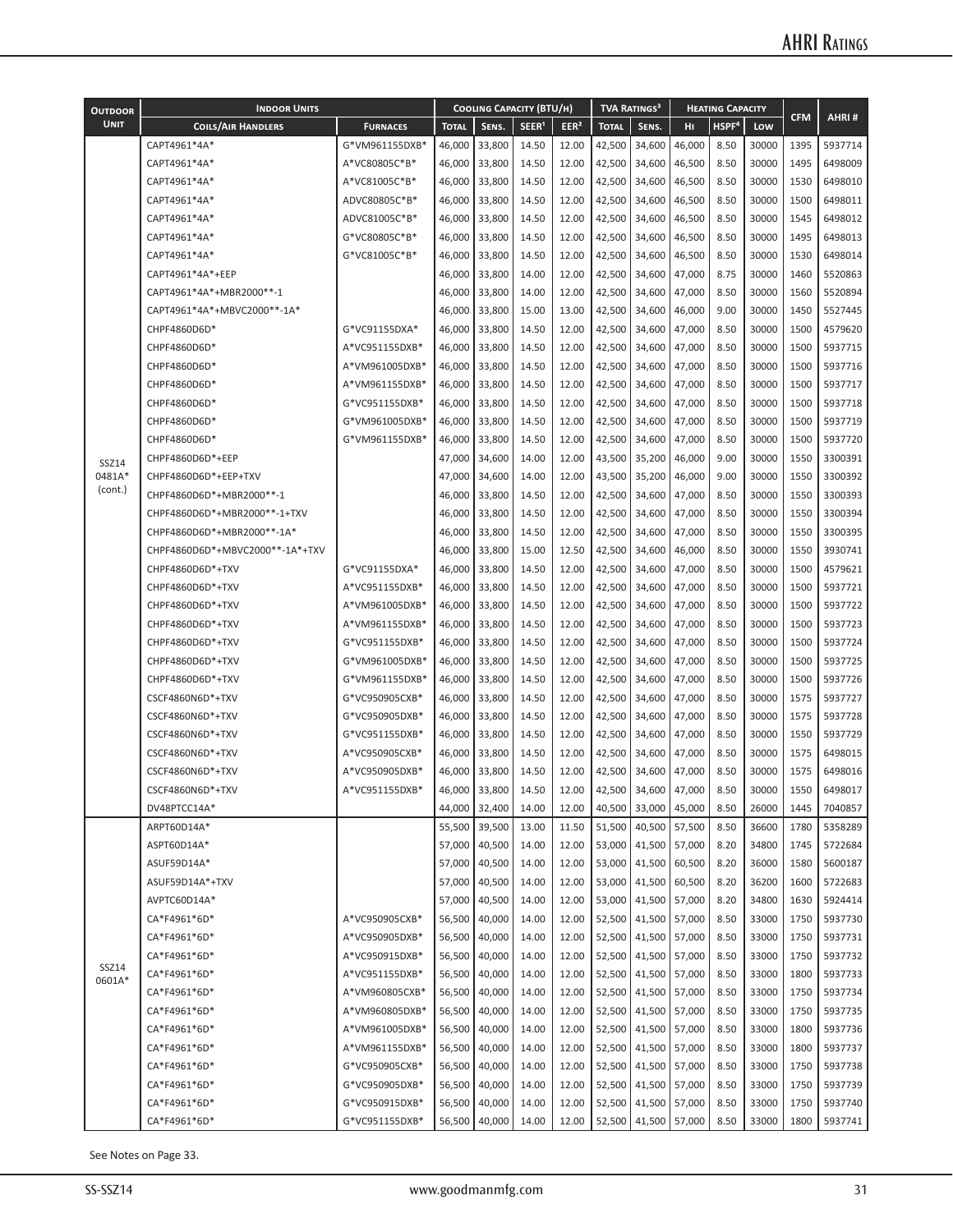| <b>OUTDOOR</b> | <b>INDOOR UNITS</b>             |                 | <b>COOLING CAPACITY (BTU/H)</b> |                 |                   |                  | <b>TVA RATINGS<sup>3</sup></b> |                          | <b>HEATING CAPACITY</b> |                   |       |            |         |
|----------------|---------------------------------|-----------------|---------------------------------|-----------------|-------------------|------------------|--------------------------------|--------------------------|-------------------------|-------------------|-------|------------|---------|
| <b>UNIT</b>    | <b>COILS/AIR HANDLERS</b>       | <b>FURNACES</b> | <b>TOTAL</b>                    | SENS.           | SEER <sup>1</sup> | EER <sup>2</sup> | <b>TOTAL</b>                   | SENS.                    | HI                      | HSPF <sup>4</sup> | Low   | <b>CFM</b> | AHRI#   |
|                | CA*F4961*6D*                    | G*VM960805CXB*  | 56,500                          | 40,000          | 14.00             | 12.00            | 52,500                         | 41,500                   | 57,000                  | 8.50              | 33000 | 1750       | 5937742 |
|                | CA*F4961*6D*                    | G*VM960805DXB*  | 56,500                          | 40,000          | 14.00             | 12.00            | 52,500                         | 41,500                   | 57,000                  | 8.50              | 33000 | 1750       | 5937743 |
|                | CA*F4961*6D*                    | G*VM961005DXB*  | 56,500                          | 40,000          | 14.00             | 12.00            | 52,500                         | 41,500                   | 57,000                  | 8.50              | 33000 | 1800       | 5937744 |
|                | CA*F4961*6D*                    | G*VM961155DXB*  | 56,500                          | 40,000          | 14.00             | 12.00            | 52,500                         | 41,500                   | 57,000                  | 8.50              | 33000 | 1800       | 5937745 |
|                | CA*F4961*6D*+EEP                |                 | 57,000                          | 40,500          | 14.00             | 12.00            | 53,000                         | 41,500                   | 58,000                  | 8.75              | 39500 | 1800       | 4431864 |
|                | $CA*F4961*6D*+EEP+TXV$          |                 | 57,000                          | 40,500          | 14.00             | 12.00            | 53,000                         | 41,500                   | 58,000                  | 8.75              | 39000 | 1800       | 4431865 |
|                | CA*F4961*6D*+MBR2000**-1        |                 | 56,500                          | 40,000          | 14.00             | 12.00            | 52,500                         | 41,500                   | 57,000                  | 8.50              | 33000 | 1800       | 4432009 |
|                | CA*F4961*6D*+MBR2000**-1+TXV    |                 | 56,500                          | 40,000          | 14.00             | 12.00            | 52,500                         | 41,500                   | 57,000                  | 8.50              | 33000 | 1800       | 4514557 |
|                | CA*F4961*6D*+MBVC2000**-1A*     |                 | 56,500                          | 40,000          | 15.00             | 12.50            | 52,500                         | 41,500                   | 57,000                  | 9.00              | 33000 | 1800       | 4432010 |
|                | CA*F4961*6D*+MBVC2000**-1A*+TXV |                 | 56,500                          | 40,000          | 15.00             | 12.50            | 52,500                         | 41,500                   | 57,000                  | 9.00              | 33000 | 1800       | 4432011 |
|                | CA*F4961*6D*+TXV                | A*VC950905CXB*  | 56,500                          | 40,000          | 14.00             | 11.50            | 52,500                         | 41,500                   | 57,000                  | 8.50              | 33000 | 1750       | 5937746 |
|                | CA*F4961*6D*+TXV                | A*VC950905DXB*  | 56,500                          | 40,000          | 14.00             | 11.50            | 52,500                         | 41,500                   | 57,000                  | 8.50              | 33000 | 1750       | 5937747 |
|                | CA*F4961*6D*+TXV                | A*VC950915DXB*  | 56,500                          | 40,000          | 14.00             | 11.50            | 52,500                         | 41,500                   | 57,000                  | 8.50              | 33000 | 1750       | 5937748 |
|                | CA*F4961*6D*+TXV                | A*VC951155DXB*  | 56,500                          | 40,000          | 14.00             | 11.50            | 52,500                         | 41,500                   | 57,000                  | 8.50              | 33000 | 1800       | 5937749 |
|                | CA*F4961*6D*+TXV                | A*VM960805CXB*  | 56,500                          | 40,000          | 14.00             | 11.50            | 52,500                         | 41,500                   | 57,000                  | 8.50              | 33000 | 1750       | 5937750 |
|                | CA*F4961*6D*+TXV                | A*VM960805DXB*  | 56,500                          | 40,000          | 14.00             | 11.50            | 52,500                         | 41,500                   | 57,000                  | 8.50              | 33000 | 1750       | 5937751 |
|                | CA*F4961*6D*+TXV                | A*VM961005DXB*  | 56,500                          | 40,000          | 14.00             | 11.50            | 52,500                         | 41,500                   | 57,000                  | 8.50              | 33000 | 1750       | 5937752 |
|                | CA*F4961*6D*+TXV                | A*VM961155DXB*  | 56,500                          | 40,000          | 14.00             | 11.50            | 52,500                         | 41,500                   | 57,000                  | 8.50              | 33000 | 1750       | 5937753 |
|                | CA*F4961*6D*+TXV                | G*VC950905CXB*  | 56,500                          | 40,000          | 14.00             | 12.00            | 52,500                         | 41,500                   | 57,000                  | 8.50              | 33000 | 1750       | 5937754 |
|                | $CA*F4961*6D*+TXV$              | G*VC950905DXB*  | 56,500                          | 40,000          | 14.00             | 12.00            | 52,500                         | 41,500                   | 57,000                  | 8.50              | 33000 | 1750       | 5937755 |
|                | CA*F4961*6D*+TXV                | G*VC950915DXB*  | 56,500                          | 40,000          | 14.00             | 11.50            | 52,500                         | 41,500                   | 57,000                  | 8.50              | 33000 | 1750       | 5937756 |
|                | CA*F4961*6D*+TXV                | G*VC951155DXB*  | 56,500                          | 40,000          | 14.00             | 12.00            | 52,500                         | 41,500                   | 57,000                  | 8.50              | 33000 | 1800       | 5937757 |
|                | CA*F4961*6D*+TXV                | G*VM960805CXB*  | 56,500                          | 40,000          | 14.00             | 12.00            | 52,500                         | 41,500                   | 57,000                  | 8.50              | 33000 | 1750       | 5937758 |
|                | CA*F4961*6D*+TXV                | G*VM960805DXB*  | 56,500                          | 40,000          | 14.00             | 12.00            | 52,500                         | 41,500                   | 57,000                  | 8.50              | 33000 | 1750       | 5937759 |
| <b>SSZ14</b>   | CA*F4961*6D*+TXV                | G*VM961005DXB*  | 56,500                          | 40,000          | 14.00             | 12.00            | 52,500                         | 41,500                   | 57,000                  | 8.50              | 33000 | 1800       | 5937760 |
| 0601A*         | CA*F4961*6D*+TXV                | G*VM961155DXB*  | 56,500                          | 40,000          | 14.00             | 12.00            | 52,500                         | 41,500                   | 57,000                  | 8.50              | 33000 | 1800       | 5937761 |
| (cont.)        | CAPT4961*4A*                    | A*VC950905CXB*  | 56,500                          | 40,000          | 14.00             | 11.50            | 52,500                         | 41,500                   | 57,000                  | 8.50              | 33000 | 1785       | 5937762 |
|                | CAPT4961*4A*                    | A*VC950905DXB*  | 56,500                          | 40,000          | 14.00             | 11.50            | 52,500                         | 41,500                   | 57,000                  | 8.50              | 33000 | 1695       | 5937763 |
|                | CAPT4961*4A*                    | A*VC950915DXB*  | 56,500                          | 40,000          | 14.00             | 11.50            | 52,500                         | 41,500                   | 57,000                  | 8.50              | 33000 | 1680       | 5937764 |
|                | CAPT4961*4A*                    | A*VC951155DXB*  | 56,500                          | 40,000          | 14.00             | 11.50            | 52,500                         | 41,500                   | 57,000                  | 8.50              | 33000 | 1780       | 5937765 |
|                | CAPT4961*4A*                    | A*VM960805CXB*  | 56,500                          | 40,000          | 14.00             | 11.50            | 52,500                         | 41,500                   | 57,000                  | 8.50              | 33000 | 1800       | 5937766 |
|                | CAPT4961*4A*                    | A*VM960805DXB*  | 56,500                          | 40,000          | 14.00             | 11.50            | 52,500                         | 41,500                   | 57,000                  | 8.50              | 33000 | 1660       | 5937767 |
|                | CAPT4961*4A*                    | A*VM961005DXB*  | 56,500                          | 40,000          | 13.50             | 11.50            | 52,500                         | 41,500                   | 57,000                  | 8.50              | 33000 | 1780       | 5937768 |
|                | CAPT4961*4A*                    | A*VM961155DXB*  |                                 | 56,500   40,000 | 13.50             | 11.50            |                                | 52,500 41,500 57,000     |                         | 8.50              | 33000 | 1780       | 5937769 |
|                | CAPT4961*4A*                    | G*VC950905CXB*  | 56,500                          | 40,000          | 14.00             | 11.50            |                                | 52,500 41,500 57,000     |                         | 8.50              | 33000 | 1785       | 5937770 |
|                | CAPT4961*4A*                    | G*VC950905DXB*  | 56,500                          | 40,000          | 14.00             | 11.50            | 52,500                         | 41,500                   | 57,000                  | 8.50              | 33000 | 1695       | 5937771 |
|                | CAPT4961*4A*                    | G*VC950915DXB*  | 56,500                          | 40,000          | 14.00             | 11.50            |                                | 52,500   41,500   57,000 |                         | 8.50              | 33000 | 1680       | 5937772 |
|                | CAPT4961*4A*                    | G*VC951155DXB*  | 56,500                          | 40,000          | 14.00             | 11.50            |                                | 52,500 41,500            | 57,000                  | 8.50              | 33000 | 1780       | 5937773 |
|                | CAPT4961*4A*                    | G*VM960805CXB*  | 56,500                          | 40,000          | 14.00             | 11.50            |                                | 52,500 41,500            | 57,000                  | 8.50              | 33000 | 1800       | 5937774 |
|                | CAPT4961*4A*                    | G*VM960805DXB*  | 56,500                          | 40,000          | 14.00             | 12.00            |                                | 52,500   41,500   57,000 |                         | 8.50              | 33000 | 1660       | 5937775 |
|                | CAPT4961*4A*                    | G*VM961005DXB*  | 56,500                          | 40,000          | 13.50             | 11.50            |                                | 52,500   41,500   57,000 |                         | 8.50              | 33000 | 1780       | 5937776 |
|                | CAPT4961*4A*                    | G*VM961155DXB*  | 56,500                          | 40,000          | 13.50             | 11.50            |                                | 52,500   41,500   57,000 |                         | 8.50              | 33000 | 1780       | 5937777 |
|                | CAPT4961*4A*+EEP                |                 | 57,000                          | 40,500          | 14.00             | 12.00            |                                | 53,000   41,500   58,000 |                         | 8.50              | 39000 | 1700       | 5520864 |
|                | CAPT4961*4A*+MBR2000**-1        |                 | 56,500                          | 40,000          | 14.00             | 12.00            |                                | 52,500   41,500   57,000 |                         | 8.50              | 33000 | 1650       | 5520896 |
|                | CAPT4961*4A*+MBVC2000**-1A*     |                 | 56,500                          | 40,000          | 14.50             | 12.50            |                                | 52,500   41,500   57,000 |                         | 9.00              | 33000 | 1790       | 5527446 |
|                | CHPF4860D6D*                    | A*VC950905CXB*  | 56,500                          | 40,000          | 14.00             | 11.50            |                                | 52,500 41,500 57,000     |                         | 8.50              | 33000 | 1750       | 5937778 |
|                | CHPF4860D6D*                    | A*VC950905DXB*  | 56,500                          | 40,000          | 14.00             | 11.50            |                                | 52,500 41,500 57,000     |                         | 8.50              | 33000 | 1750       | 5937779 |
|                | CHPF4860D6D*                    | A*VC951155DXB*  | 56,500                          | 40,000          | 14.00             | 11.50            |                                | 52,500   41,500   57,000 |                         | 8.50              | 33000 | 1750       | 5937780 |
|                | CHPF4860D6D*                    | A*VM960805CXB*  | 56,500                          | 40,000          | 14.00             | 11.50            |                                | 52,500 41,500 57,000     |                         | 8.50              | 33000 | 1750       | 5937781 |
|                | CHPF4860D6D*                    | A*VM960805DXB*  | 56,500                          | 40,000          | 14.00             | 11.50            |                                | 52,500 41,500 57,000     |                         | 8.50              | 33000 | 1750       | 5937782 |
|                | CHPF4860D6D*                    | A*VM961005DXB*  |                                 | 56,500   40,000 | 14.00             | 11.50            |                                | 52,500   41,500   57,000 |                         | 8.50              | 33000 | 1750       | 5937783 |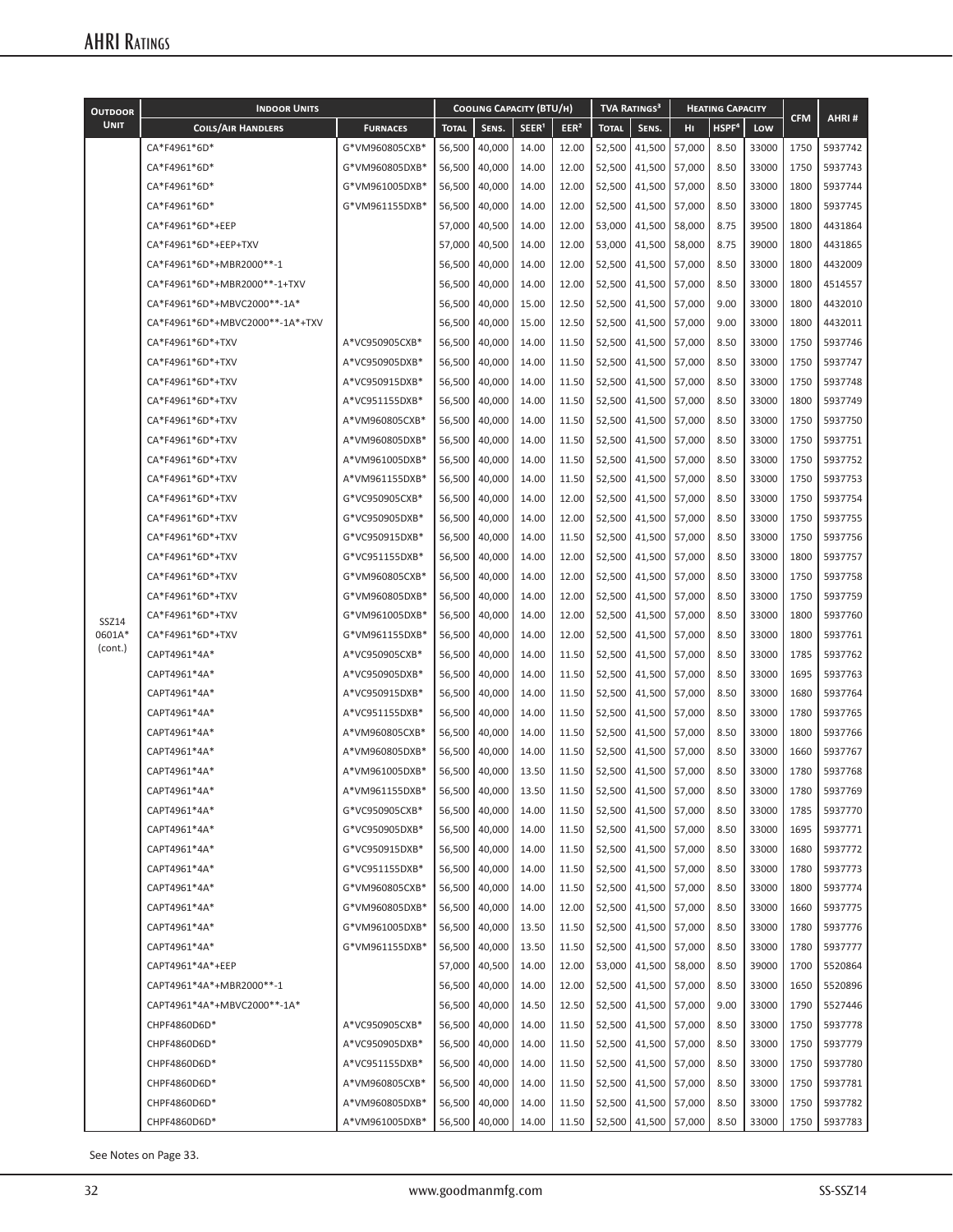| <b>OUTDOOR</b> | <b>INDOOR UNITS</b>             |                 |              | <b>COOLING CAPACITY (BTU/H)</b> |                   |                  |              | <b>TVA RATINGS3</b> |        | <b>HEATING CAPACITY</b> |       |            |         |
|----------------|---------------------------------|-----------------|--------------|---------------------------------|-------------------|------------------|--------------|---------------------|--------|-------------------------|-------|------------|---------|
| <b>UNIT</b>    | <b>COILS/AIR HANDLERS</b>       | <b>FURNACES</b> | <b>TOTAL</b> | SENS.                           | SEER <sup>1</sup> | EER <sup>2</sup> | <b>TOTAL</b> | SENS.               | HI     | HSPF <sup>4</sup>       | Low   | <b>CFM</b> | AHRI#   |
|                | CHPF4860D6D*                    | A*VM961155DXB*  | 56,500       | 40,000                          | 14.00             | 11.50            | 52,500       | 41,500              | 57,000 | 8.50                    | 33000 | 1750       | 5937784 |
|                | CHPF4860D6D*                    | G*VC950905CXB*  | 56,500       | 40,000                          | 14.00             | 11.50            | 52,500       | 41,500              | 57,000 | 8.50                    | 33000 | 1750       | 5937785 |
|                | CHPF4860D6D*                    | G*VC950905DXB*  | 56,500       | 40,000                          | 14.00             | 11.50            | 52,500       | 41,500              | 57,000 | 8.50                    | 33000 | 1750       | 5937786 |
|                | CHPF4860D6D*                    | G*VC951155DXB*  | 56,500       | 40,000                          | 14.00             | 11.50            | 52,500       | 41,500              | 57,000 | 8.50                    | 33000 | 1750       | 5937787 |
|                | CHPF4860D6D*                    | G*VM960805CXB*  | 56,500       | 40,000                          | 14.00             | 11.50            | 52,500       | 41,500              | 57,000 | 8.50                    | 33000 | 1750       | 5937788 |
|                | CHPF4860D6D*                    | G*VM960805DXB*  | 56,500       | 40,000                          | 14.00             | 11.50            | 52,500       | 41,500              | 57,000 | 8.50                    | 33000 | 1750       | 5937789 |
|                | CHPF4860D6D*                    | G*VM961005DXB*  | 56,500       | 40,000                          | 14.00             | 11.50            | 52,500       | 41,500              | 57,000 | 8.50                    | 33000 | 1750       | 5937790 |
|                | CHPF4860D6D*                    | G*VM961155DXB*  | 56,500       | 40,000                          | 14.00             | 11.50            | 52,500       | 41,500              | 57,000 | 8.50                    | 33000 | 1750       | 5937791 |
|                | CHPF4860D6D*+EEP                |                 | 57,000       | 40,500                          | 14.00             | 12.00            | 53,000       | 41,500              | 58,000 | 8.75                    | 39500 | 1800       | 3300399 |
|                | CHPF4860D6D*+EEP+TXV            |                 | 57,000       | 40,500                          | 14.00             | 12.00            | 53,000       | 41,500              | 58,000 | 8.75                    | 39500 | 1800       | 3300400 |
|                | CHPF4860D6D*+MBR2000**-1        |                 | 57,000       | 40,500                          | 14.00             | 12.00            | 53,000       | 41,500              | 57,000 | 8.75                    | 38000 | 1850       | 3300403 |
|                | CHPF4860D6D*+MBR2000**-1+TXV    |                 | 57,000       | 40,500                          | 14.00             | 12.00            | 53,000       | 41,500              | 57,000 | 8.75                    | 38000 | 1850       | 3300404 |
|                | CHPF4860D6D*+MBR2000**-1A*      |                 | 57,000       | 40,500                          | 14.00             | 12.00            | 53,000       | 41,500              | 57,000 | 8.75                    | 38000 | 1850       | 3300405 |
|                | CHPF4860D6D*+MBVC2000**-1A*     |                 | 56,500       | 40,000                          | 15.00             | 12.50            | 52,500       | 41,500              | 57,000 | 9.00                    | 33000 | 1800       | 3610041 |
|                | CHPF4860D6D*+MBVC2000**-1A*+TXV |                 | 56,500       | 40,000                          | 15.00             | 12.50            | 52,500       | 41,500              | 57,000 | 9.00                    | 33000 | 1800       | 3610057 |
| <b>SSZ14</b>   | CHPF4860D6D*+TXV                | A*VC950905CXB*  | 56,500       | 40,000                          | 14.00             | 11.50            | 52,500       | 41,500              | 57,000 | 8.50                    | 33000 | 1750       | 5937792 |
| 0601A*         | CHPF4860D6D*+TXV                | A*VC950905DXB*  | 56,500       | 40,000                          | 14.00             | 11.50            | 52,500       | 41,500              | 57,000 | 8.50                    | 33000 | 1750       | 5937793 |
| (cont.)        | CHPF4860D6D*+TXV                | A*VC951155DXB*  | 56,500       | 40,000                          | 14.00             | 11.50            | 52,500       | 41,500              | 57,000 | 8.50                    | 33000 | 1750       | 5937794 |
|                | CHPF4860D6D*+TXV                | A*VM960805CXB*  | 56,500       | 40,000                          | 14.00             | 11.50            | 52,500       | 41,500              | 57,000 | 8.50                    | 33000 | 1750       | 5937795 |
|                | CHPF4860D6D*+TXV                | A*VM960805DXB*  | 56,500       | 40,000                          | 14.00             | 11.50            | 52,500       | 41,500              | 57,000 | 8.50                    | 33000 | 1750       | 5937796 |
|                | CHPF4860D6D*+TXV                | A*VM961005DXB*  | 56,500       | 40,000                          | 14.00             | 11.50            | 52,500       | 41,500              | 57,000 | 8.50                    | 33000 | 1750       | 5937797 |
|                | CHPF4860D6D*+TXV                | A*VM961155DXB*  | 56,500       | 40,000                          | 14.00             | 11.50            | 52,500       | 41,500              | 57,000 | 8.50                    | 33000 | 1750       | 5937798 |
|                | CHPF4860D6D*+TXV                | G*VC950905CXB*  | 56,500       | 40,000                          | 14.00             | 11.50            | 52,500       | 41,500              | 57,000 | 8.50                    | 33000 | 1750       | 5937799 |
|                | CHPF4860D6D*+TXV                | G*VC950905DXB*  | 56,500       | 40,000                          | 14.00             | 11.50            | 52,500       | 41,500              | 57,000 | 8.50                    | 33000 | 1750       | 5937800 |
|                | CHPF4860D6D*+TXV                | G*VC951155DXB*  | 56,500       | 40,000                          | 14.00             | 11.50            | 52,500       | 41,500              | 57,000 | 8.50                    | 33000 | 1750       | 5937801 |
|                | CHPF4860D6D*+TXV                | G*VM960805CXB*  | 56,500       | 40,000                          | 14.00             | 11.50            | 52,500       | 41,500              | 57,000 | 8.50                    | 33000 | 1750       | 5937802 |
|                | CHPF4860D6D*+TXV                | G*VM960805DXB*  | 56,500       | 40,000                          | 14.00             | 11.50            | 52,500       | 41,500              | 57,000 | 8.50                    | 33000 | 1750       | 5937803 |
|                | CHPF4860D6D*+TXV                | G*VM961005DXB*  | 56,500       | 40,000                          | 14.00             | 11.50            | 52,500       | 41,500              | 57,000 | 8.50                    | 33000 | 1750       | 5937804 |
|                | CHPF4860D6D*+TXV                | G*VM961155DXB*  | 56,500       | 40,000                          | 14.00             | 11.50            | 52,500       | 41,500              | 57,000 | 8.50                    | 33000 | 1750       | 5937805 |
|                | CSCF4860N6D*+TXV                | G*VC951155DXB*  | 56,500       | 40,000                          | 13.50             | 11.50            | 52,500       | 41,500              | 57,000 | 8.50                    | 33000 | 1850       | 5937806 |
|                | CSCF4860N6D*+TXV                | A*VC950905CXB*  | 56,500       | 40,000                          | 13.50             | 11.50            | 52,500       | 41,500              | 57,000 | 8.50                    | 33000 | 1675       | 6498018 |
|                | CSCF4860N6D*+TXV                | A*VC950905DXB*  | 56,500       | 40,000                          | 13.50             | 11.50            | 52,500       | 41,500              | 57,000 | 8.50                    | 33000 | 1675       | 6498019 |
|                | CSCF4860N6D*+TXV                | A*VC951155DXB*  | 56,500       | 40,000                          | 13.50             | 11.50            | 52,500       | 41,500              | 57,000 | 8.50                    | 33000 | 1850       | 6498020 |

¹ Seasonal Energy Efficiency Ratio; Certified per ARI 210/240 @ 80°F/ 67°F/ 95°F ² Energy Efficiency Ratio @ 80°F/ 67°F/ 95°F

<sup>4</sup> HSPF = Heating Seasonal Performance Factor

**Notes**

° Always check the S&R plate for electrical data on the unit being installed.

° When matching outdoor unit to indoor unit, use the piston supplied with the outdoor unit or that specified on the piston kit chart supplied with the indoor unit.

° EEP - Order from Service Dept. Part No. B13707-38 or new Solid State Board B13707-35S. Part No. B13707-38 is not interchangeable with B13707-35S. The Goodman Gas Furnace contains the EEP cooling time delay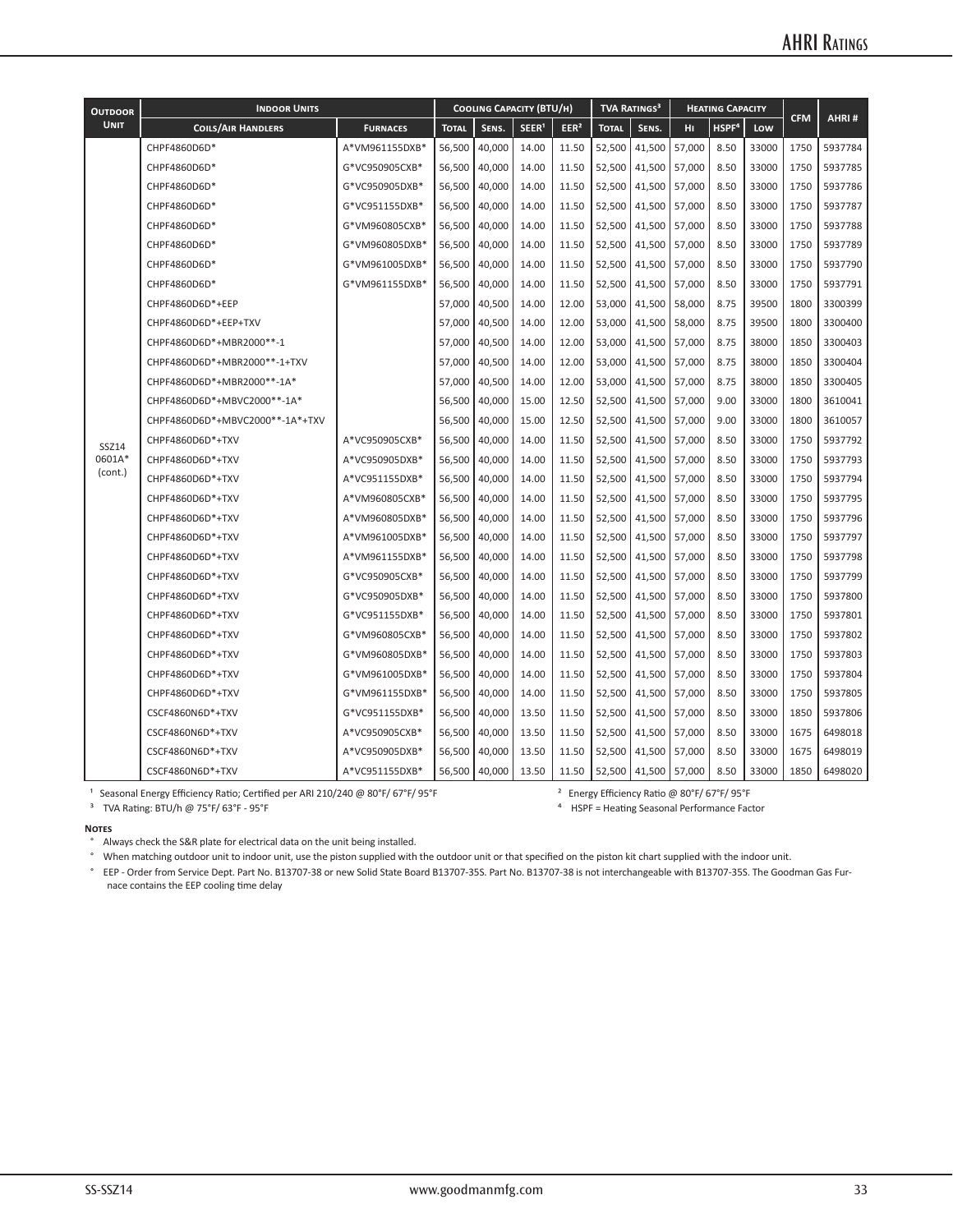## **SSZ14018/30/42-601AF, 241AJ, 361B\*, 381A\***

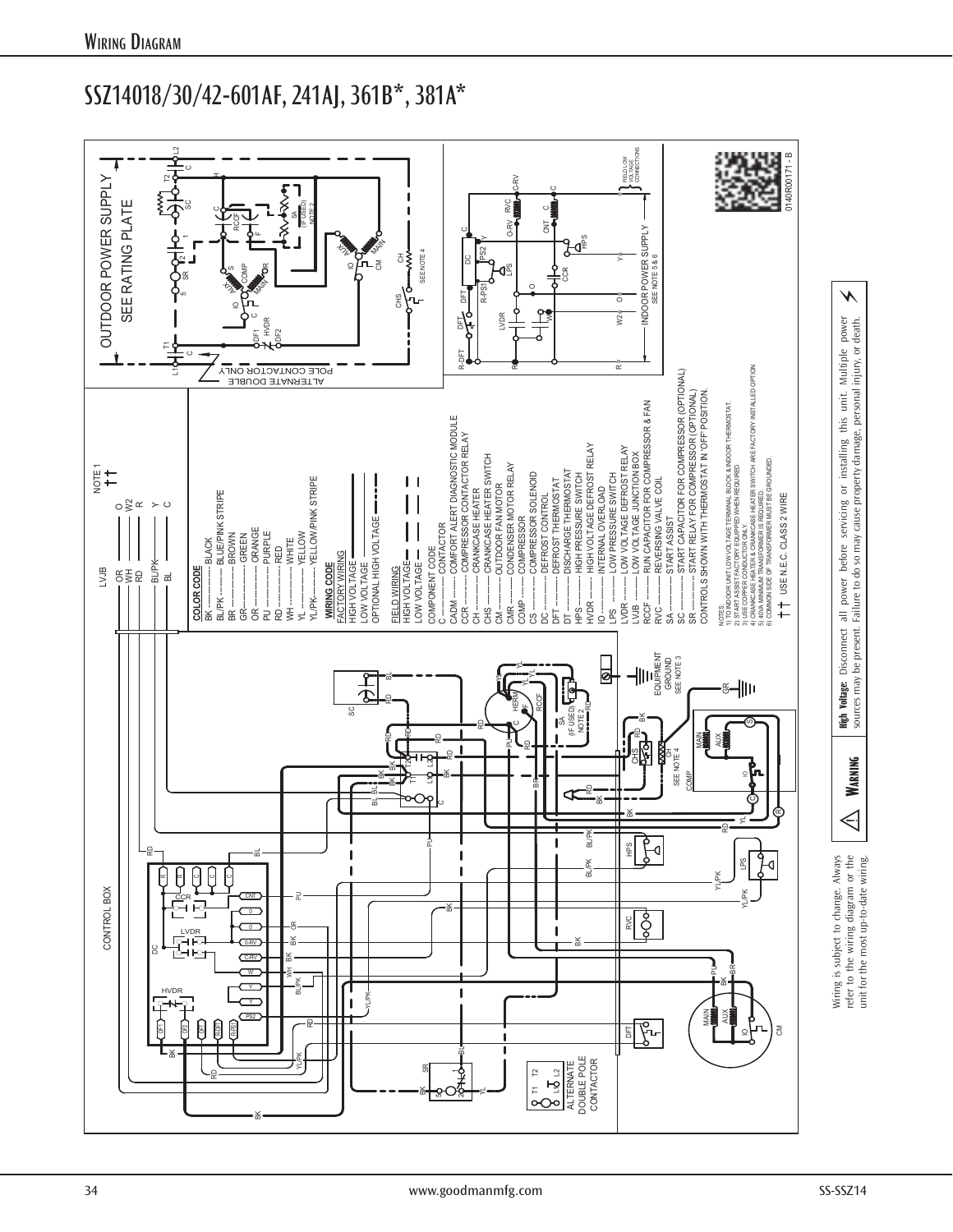

# **SSZ14018/30/42-601AA-AE, 241AA-AH**

unit for the most up-to-date wiring.